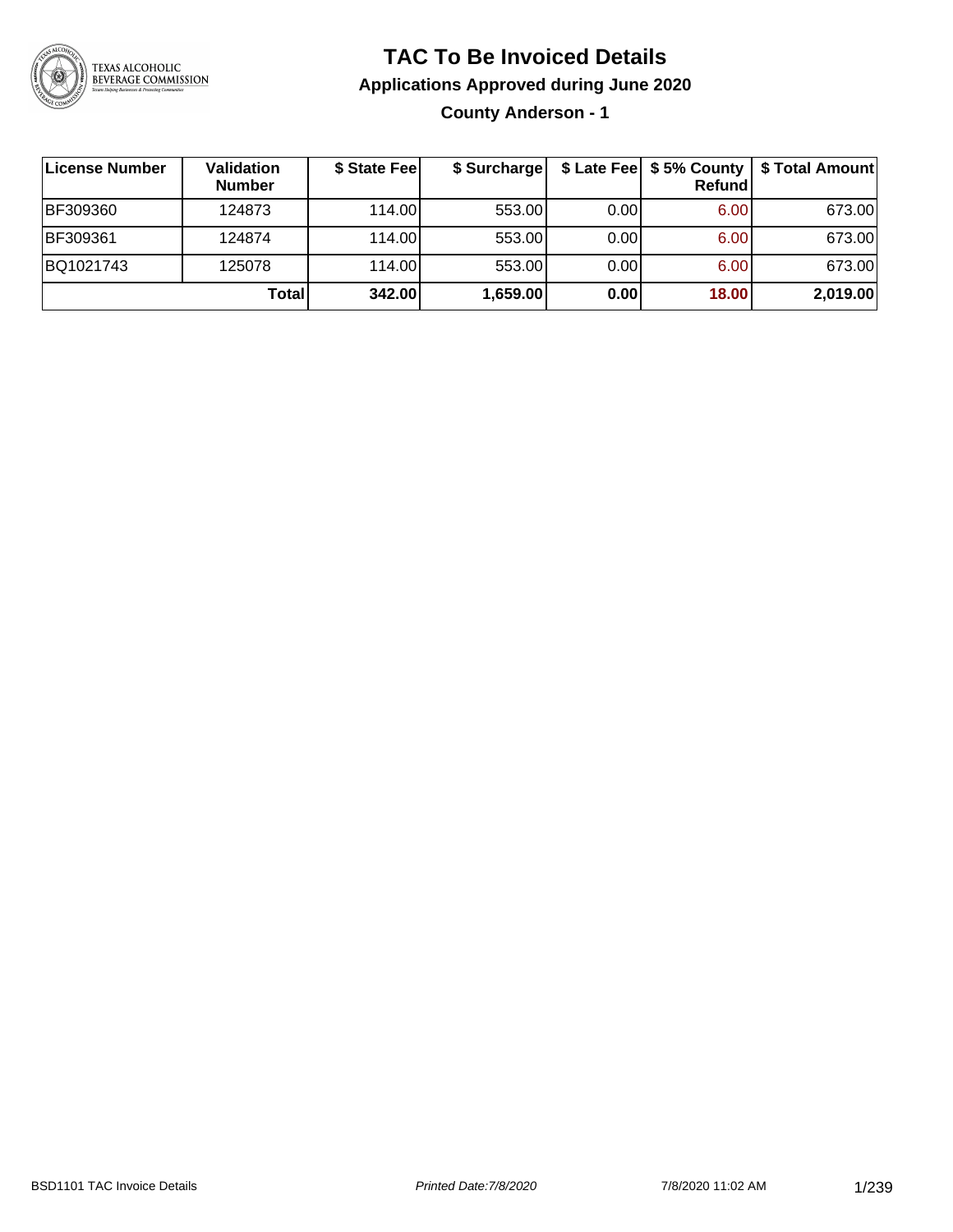

**County Andrews - 2**

| License Number | Validation<br><b>Number</b> | \$ State Fee |        |      | Refundl | \$ Surcharge   \$ Late Fee   \$5% County   \$ Total Amount |
|----------------|-----------------------------|--------------|--------|------|---------|------------------------------------------------------------|
| BQ1022830      | 125600                      | 114.00       | 553.00 | 0.00 | 6.00    | 673.00                                                     |
|                | <b>Total</b>                | 114.00       | 553.00 | 0.00 | 6.00    | 673.00                                                     |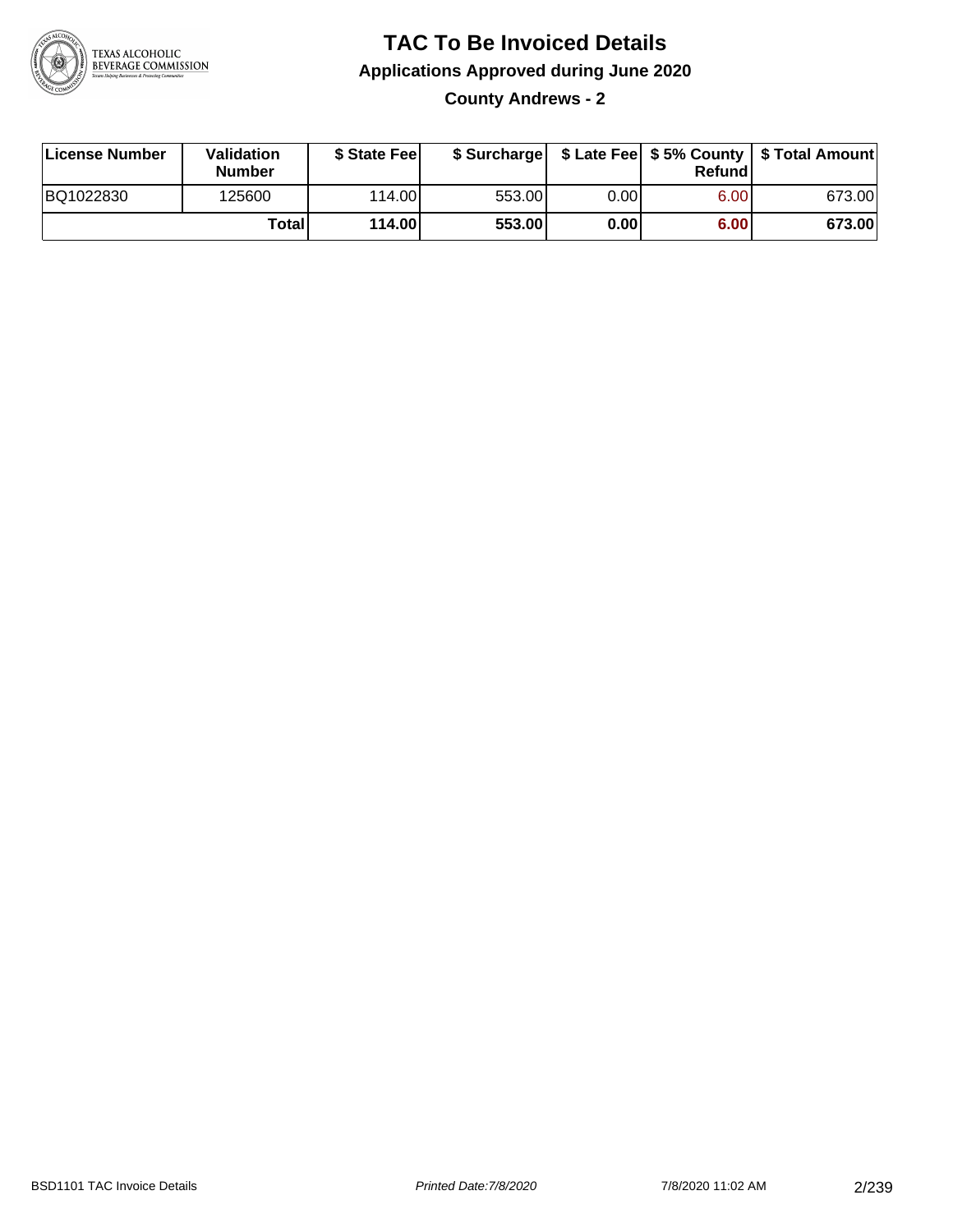

**County Angelina - 3**

| License Number | Validation<br><b>Number</b> | \$ State Feel |        |      | Refundl | \$ Surcharge   \$ Late Fee   \$5% County   \$ Total Amount |
|----------------|-----------------------------|---------------|--------|------|---------|------------------------------------------------------------|
| BQ1090525      | 6527                        | 114.00        | 553.00 | 0.00 | 6.00    | 673.00                                                     |
|                | Totall                      | 114.00        | 553.00 | 0.00 | 6.00    | 673.00                                                     |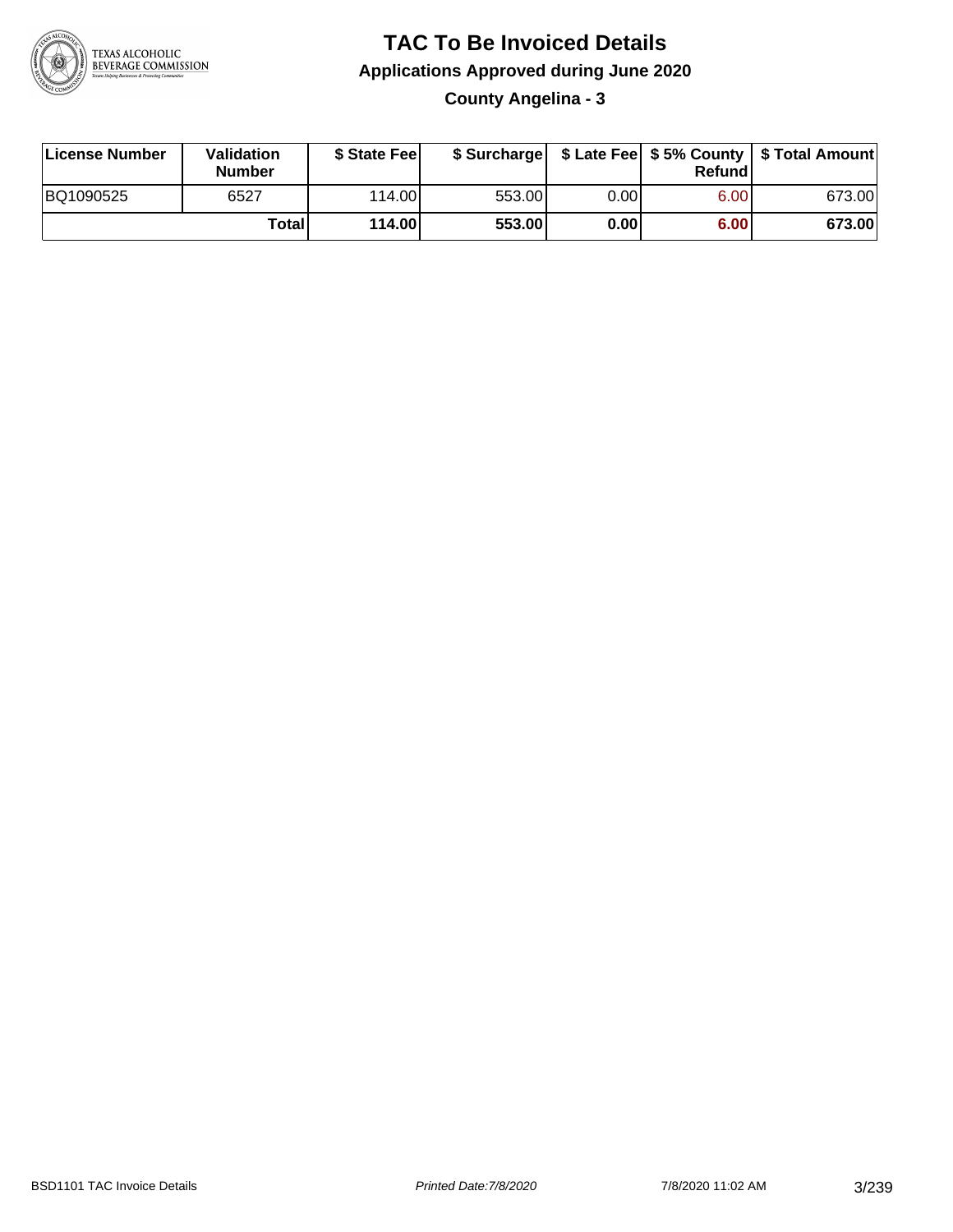

**County Aransas - 4**

| <b>License Number</b> | Validation<br><b>Number</b> | \$ State Fee | \$ Surcharge |      | Refundl | \$ Late Fee   \$5% County   \$ Total Amount |
|-----------------------|-----------------------------|--------------|--------------|------|---------|---------------------------------------------|
| BE194960              | 123122                      | 285.00       | 553.00       | 0.00 | 15.00   | 853.00                                      |
| <b>BF518179</b>       | 124268                      | 114.00L      | 553.00       | 0.00 | 6.00    | 673.00                                      |
| BG722089              | 511908                      | 332.50       | 553.00       | 0.00 | 17.50   | 903.00                                      |
|                       | <b>Total</b>                | 731.50       | 1,659.00     | 0.00 | 38.50   | 2,429.00                                    |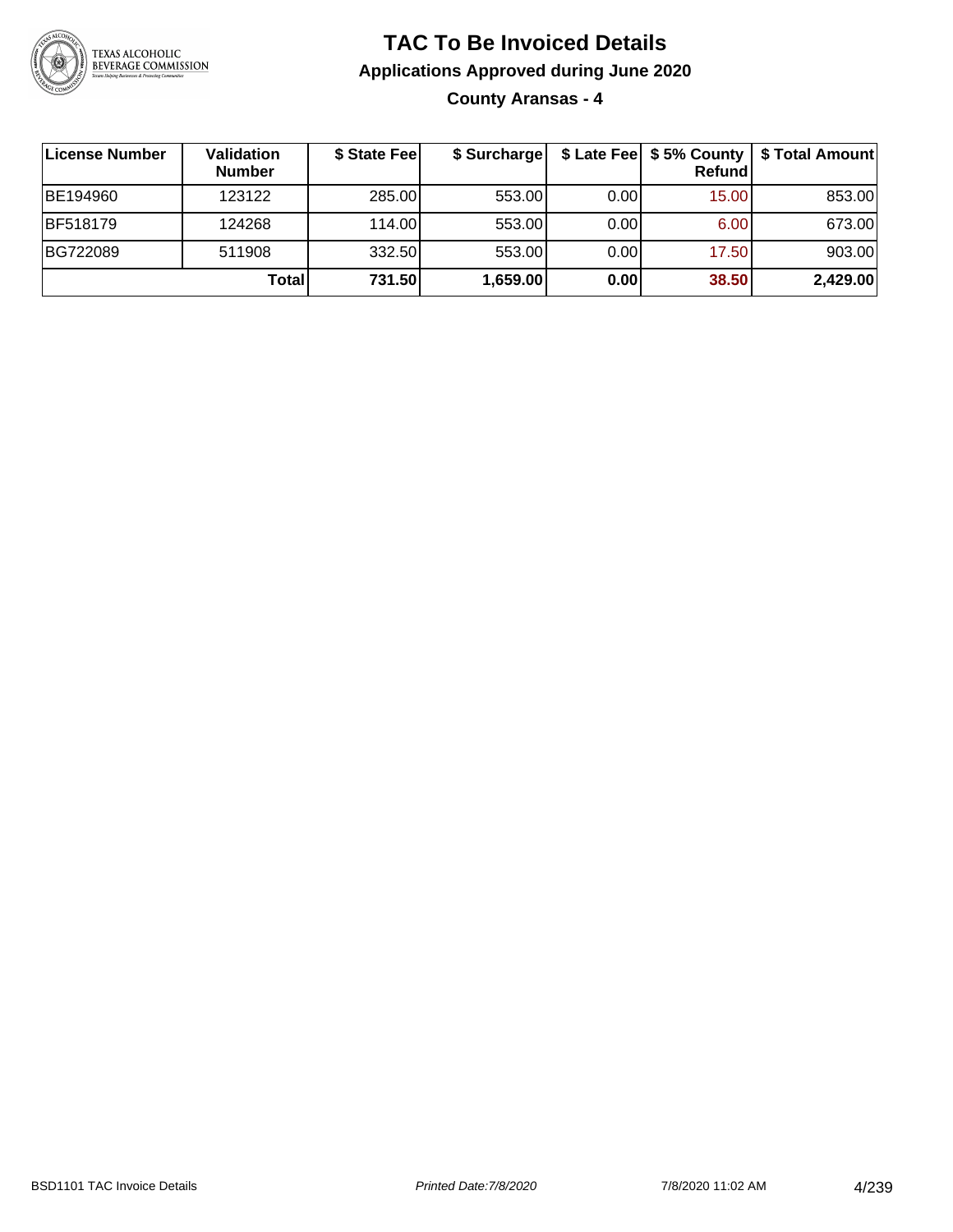

**County Archer - 5**

| License Number | Validation<br><b>Number</b> | \$ State Fee    | \$ Surcharge |      | Refundl |        |
|----------------|-----------------------------|-----------------|--------------|------|---------|--------|
| BQ1090501      | 6121                        | 114.00 <b>1</b> | 553.00       | 0.00 | 6.00    | 673.00 |
|                | <b>Total</b>                | 114.00          | 553.00       | 0.00 | 6.00    | 673.00 |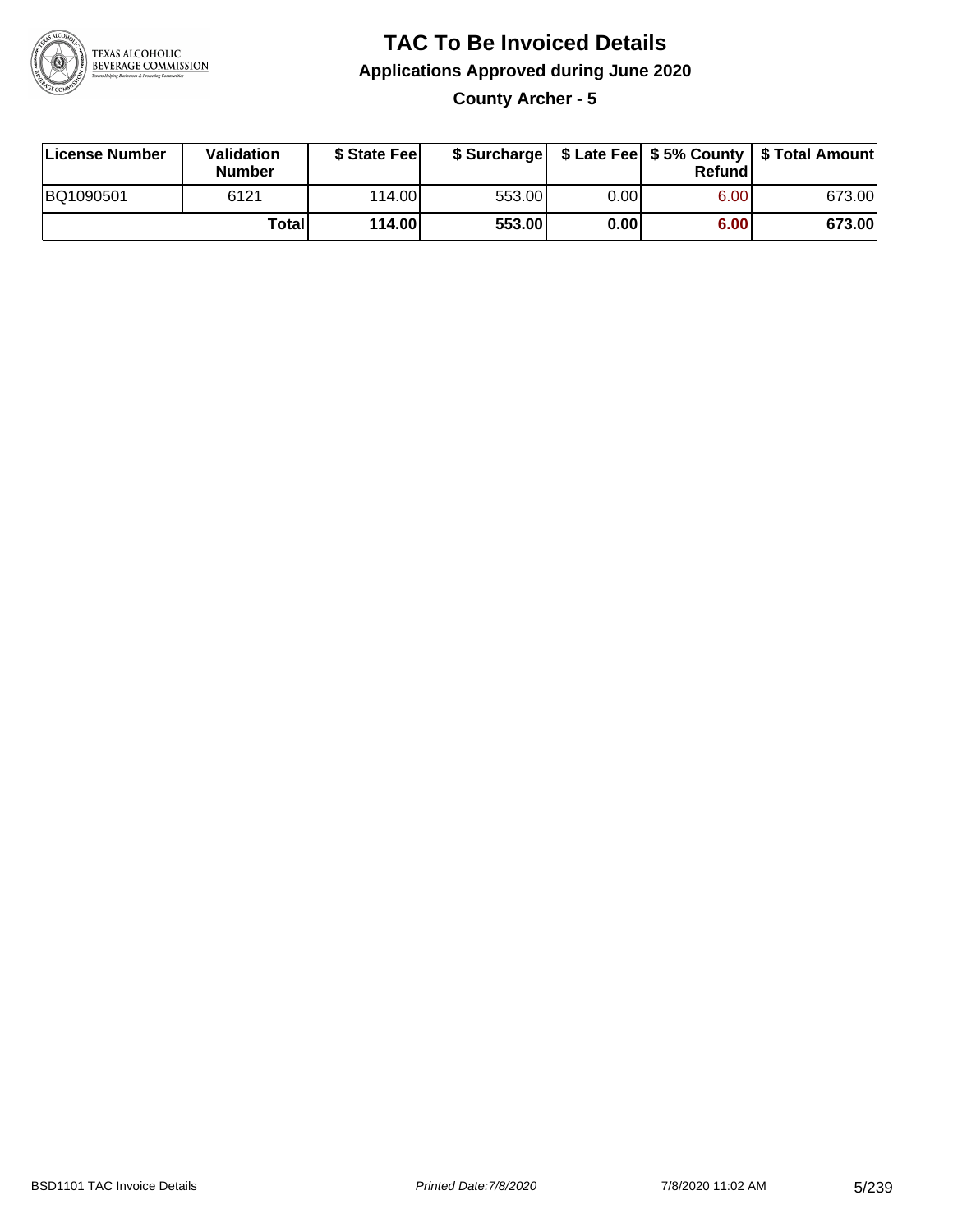

**County Armstrong - 6**

| License Number | Validation<br><b>Number</b> | \$ State Fee    | \$ Surcharge |      | Refundl |        |
|----------------|-----------------------------|-----------------|--------------|------|---------|--------|
| BQ1091273      | 6761                        | 114.00 <b>1</b> | 553.00       | 0.00 | 6.00    | 673.00 |
|                | Totall                      | 114.00          | 553.00       | 0.00 | 6.00    | 673.00 |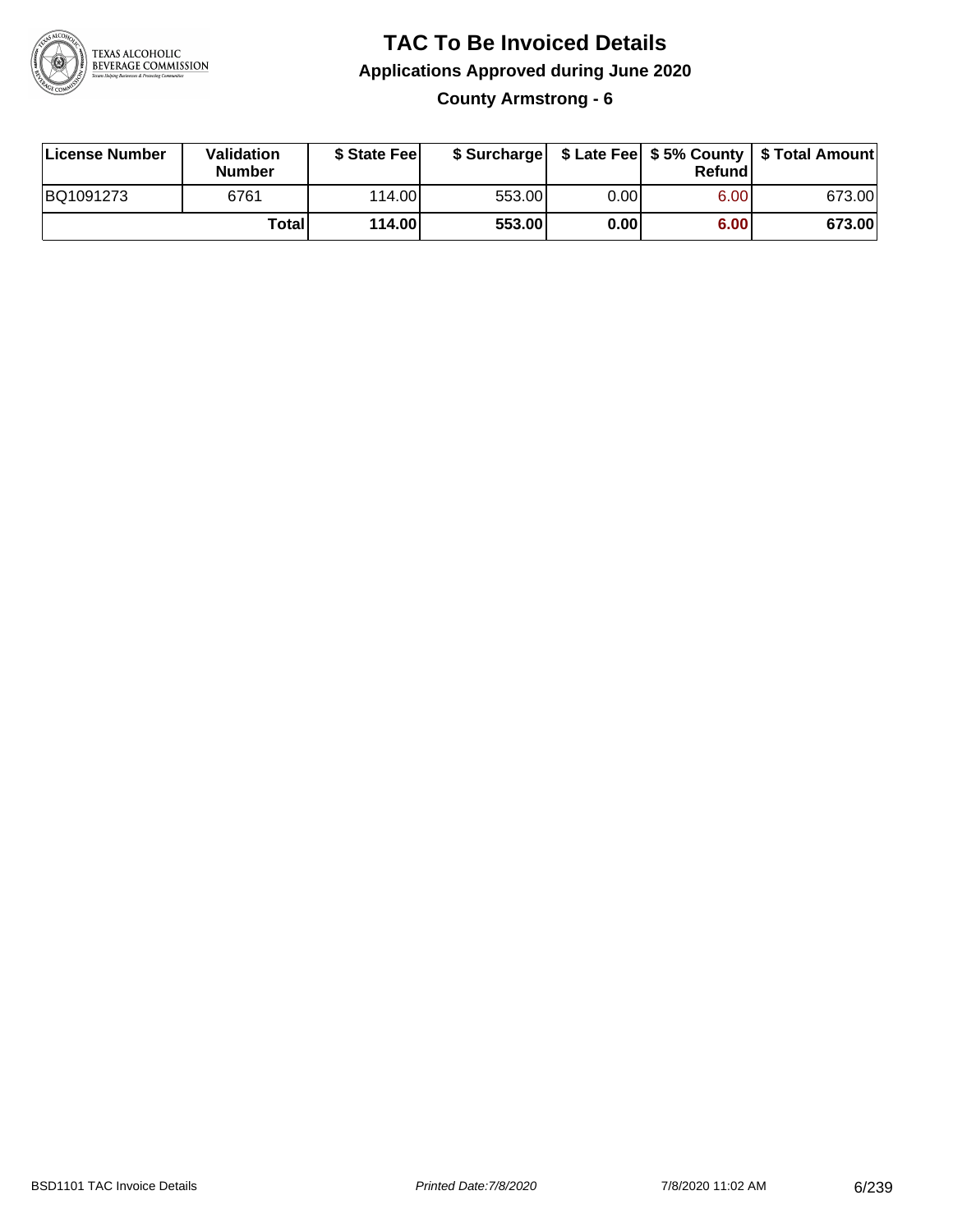

### **TAC To Be Invoiced Details Applications Approved during June 2020 County Atascosa - 7**

| License Number | <b>Validation</b><br><b>Number</b> | \$ State Fee | \$ Surcharge | \$ Late Fee | \$5% County<br><b>Refund</b> | \$ Total Amount |
|----------------|------------------------------------|--------------|--------------|-------------|------------------------------|-----------------|
| BG1020548      | 123746                             | 332.50       | 553.00       | 0.00        | 17.50                        | 903.00          |
| BG947300       | 125827                             | 332.50       | 553.00       | 100.00      | 17.50                        | 1,003.00        |
| BQ1021224      | 512312                             | 114.00       | 553.00       | 0.00        | 6.00 <sub>1</sub>            | 673.00          |
| BE170884       | 514661                             | 285.00       | 553.00       | 0.00        | 15.00                        | 853.00          |
|                | <b>Total</b>                       | 1,064.00     | 2,212.00     | 100.00      | 56.00                        | 3,432.00        |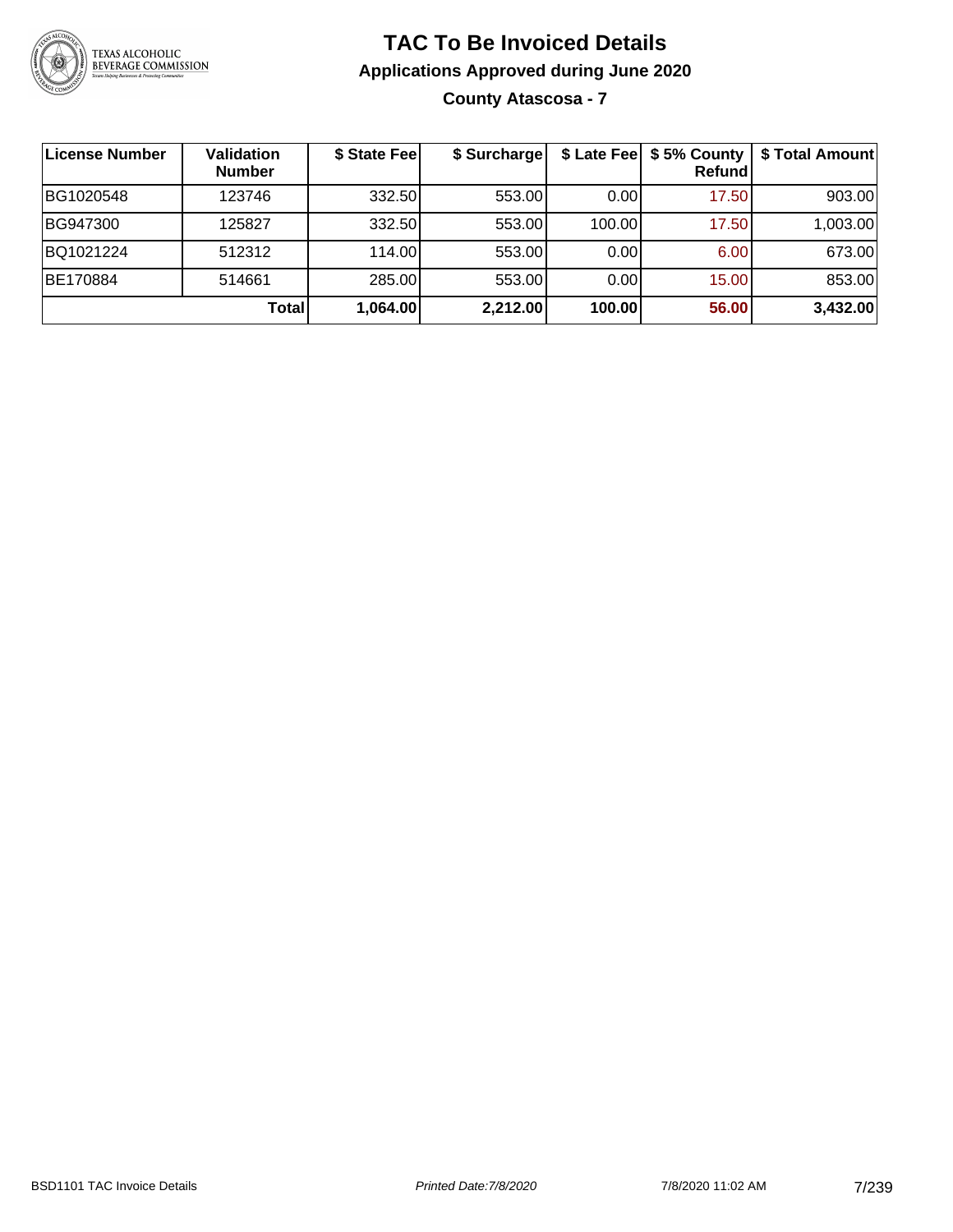

**County Austin - 8**

| License Number | <b>Validation</b><br><b>Number</b> | \$ State Fee | \$ Surcharge | \$ Late Fee | \$5% County<br>Refund | \$ Total Amount |
|----------------|------------------------------------|--------------|--------------|-------------|-----------------------|-----------------|
| BE82562        | 123224                             | 285.00       | 553.00       | 0.00        | 15.00                 | 853.00          |
| BQ874621       | 123506                             | 114.00       | 553.00       | 0.00        | 6.00                  | 673.00          |
| BQ1018669      | 123551                             | 114.00       | 553.00       | 0.00        | 6.00                  | 673.00          |
| BE1015300      | 123917                             | 285.00       | 553.00       | 100.00      | 15.00                 | 953.00          |
| BE559949       | 125028                             | 285.00       | 553.00       | 0.00        | 15.00                 | 853.00          |
| BG1022767      | 125066                             | 332.50       | 553.00       | 0.00        | 17.50                 | 903.00          |
| BE811584       | 125128                             | 285.00       | 553.00       | 0.00        | 15.00                 | 853.00          |
|                | Total                              | 1,700.50     | 3,871.00     | 100.00      | 89.50                 | 5,761.00        |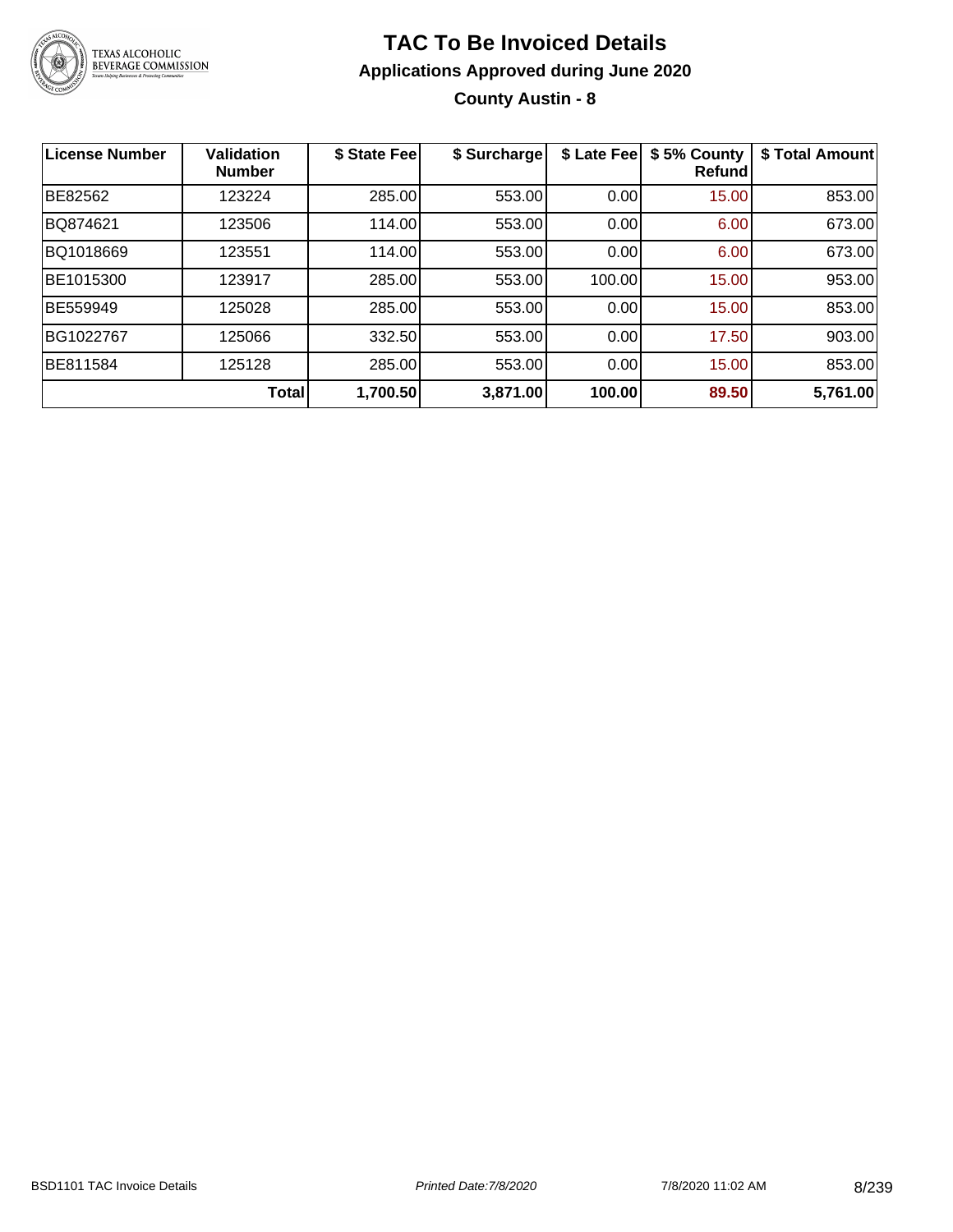

**County Bailey - 9**

| License Number | Validation<br><b>Number</b> | \$ State Fee |        |      | Refundl | \$ Surcharge   \$ Late Fee   \$5% County   \$ Total Amount |
|----------------|-----------------------------|--------------|--------|------|---------|------------------------------------------------------------|
| BQ1090721      | 6588                        | 114.00       | 553.00 | 0.00 | 6.00    | 673.00                                                     |
|                | Totall                      | 114.00       | 553.00 | 0.00 | 6.00    | 673.00                                                     |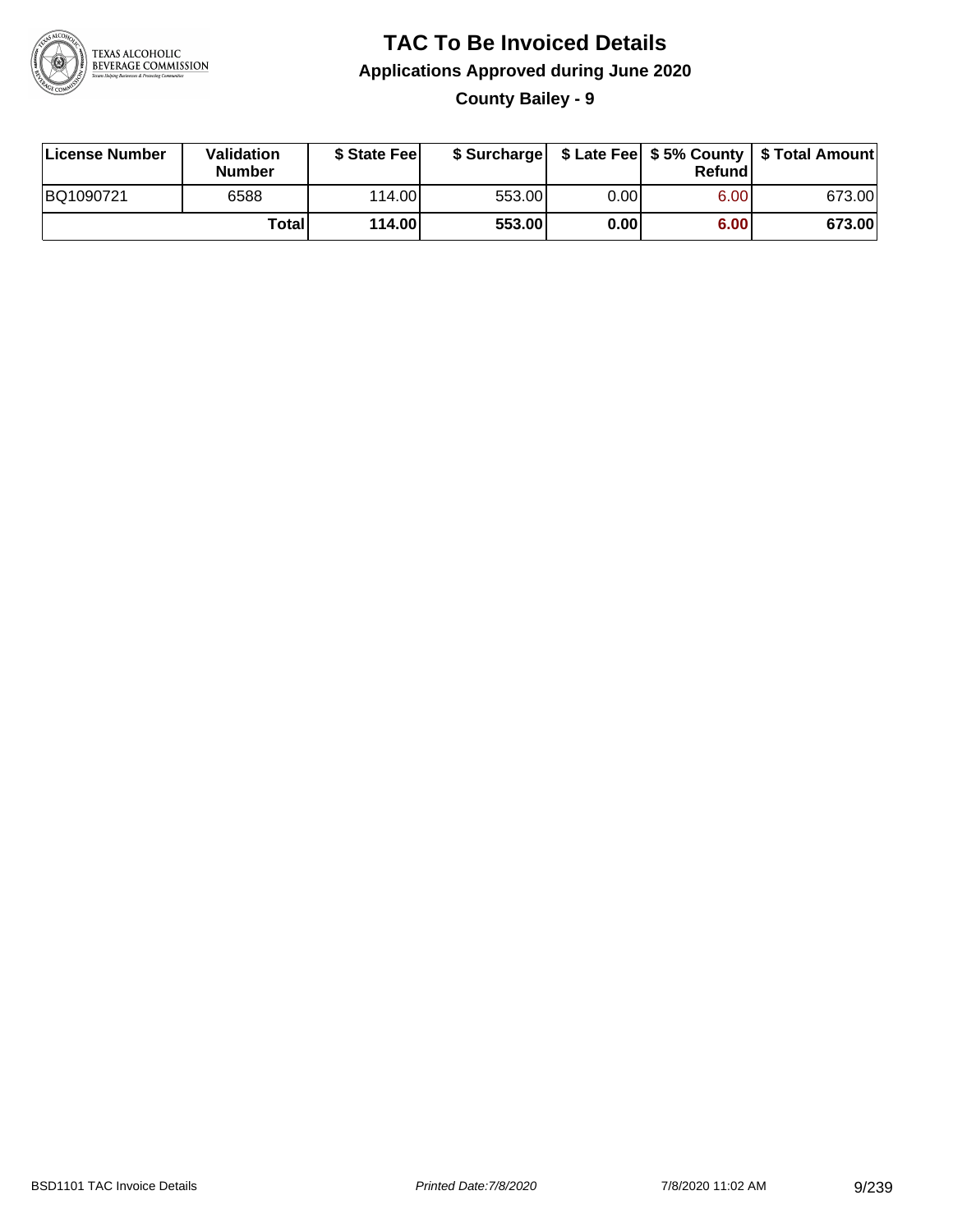

### **TAC To Be Invoiced Details Applications Approved during June 2020 County Bandera - 10**

| License Number | <b>Validation</b><br><b>Number</b> | \$ State Fee |          |       | Refundl | \$ Surcharge   \$ Late Fee   \$5% County   \$ Total Amount |
|----------------|------------------------------------|--------------|----------|-------|---------|------------------------------------------------------------|
| BG245540       | 123303                             | 332.50       | 553.00   | 0.001 | 17.50   | 903.00                                                     |
| BG629784       | 123718                             | 332.50       | 553.00   | 0.00  | 17.50   | 903.00                                                     |
|                | Total                              | 665.00       | 1,106.00 | 0.00  | 35.00   | 1,806.00                                                   |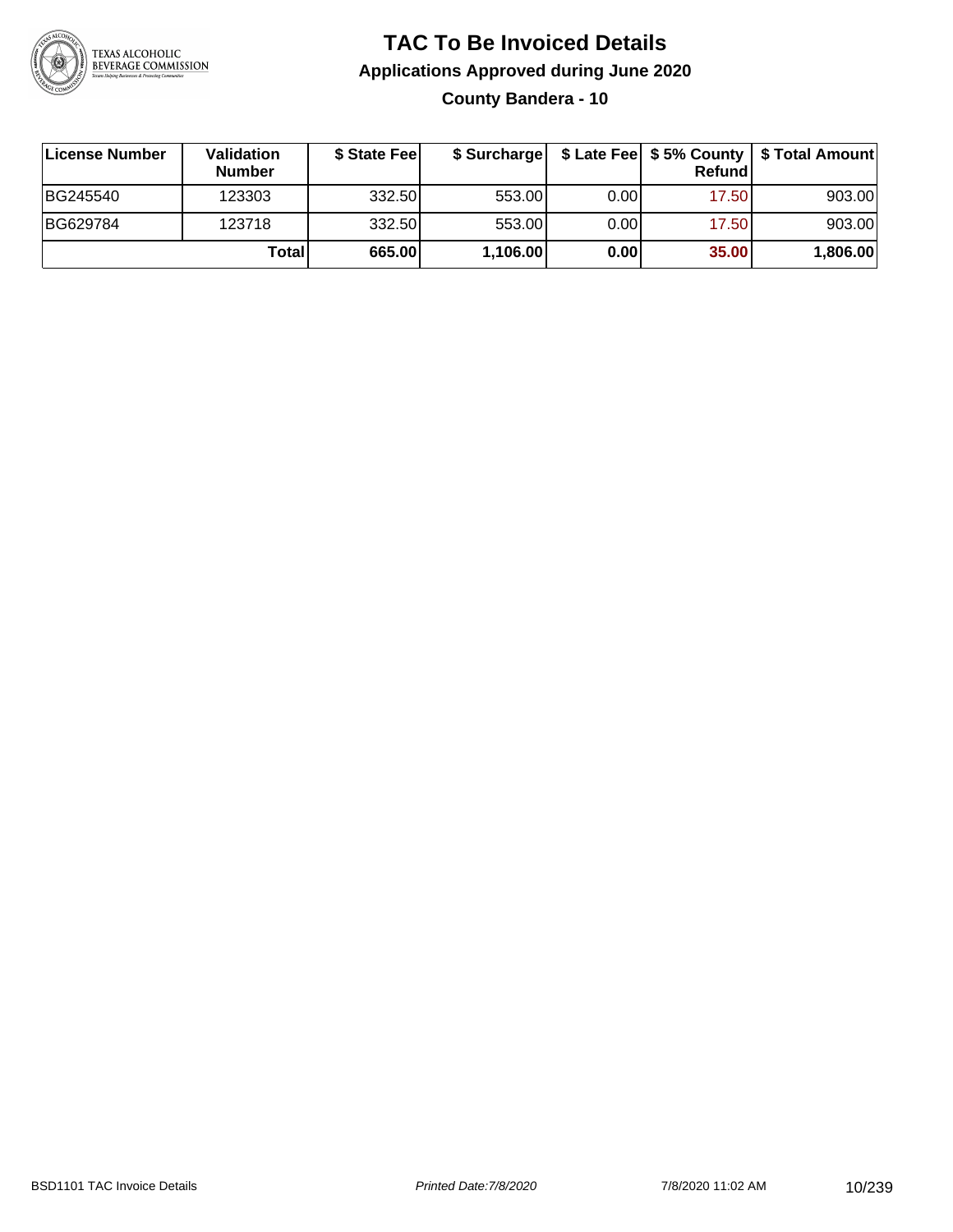

#### **TAC To Be Invoiced Details Applications Approved during June 2020 County Bastrop - 11**

| <b>License Number</b> | <b>Validation</b><br><b>Number</b> | \$ State Fee | \$ Surcharge |      | \$ Late Fee   \$5% County<br><b>Refund</b> | \$ Total Amount |
|-----------------------|------------------------------------|--------------|--------------|------|--------------------------------------------|-----------------|
| BE1091581             | 5858                               | 285.00       | 553.00       | 0.00 | 15.00                                      | 853.00          |
| BQ1091960             | 6662                               | 114.00       | 553.00       | 0.00 | 6.00                                       | 673.00          |
| BQ1092088             | 6666                               | 114.00       | 553.00       | 0.00 | 6.00                                       | 673.00          |
| BQ630087              | 123237                             | 114.00       | 553.00       | 0.00 | 6.00                                       | 673.00          |
| BG246008              | 123962                             | 332.50       | 553.00       | 0.00 | 17.50                                      | 903.00          |
| BQ630592              | 124007                             | 114.00       | 553.00       | 0.00 | 6.00                                       | 673.00          |
| BQ246251              | 124306                             | 114.00       | 553.00       | 0.00 | 6.00                                       | 673.00          |
| BG560899              | 124340                             | 332.50       | 553.00       | 0.00 | 17.50                                      | 903.00          |
| BQ752565              | 124694                             | 114.00       | 553.00       | 0.00 | 6.00                                       | 673.00          |
| BG1023021             | 124713                             | 332.50       | 553.00       | 0.00 | 17.50                                      | 903.00          |
| BQ878147              | 124908                             | 114.00       | 553.00       | 0.00 | 6.00                                       | 673.00          |
| BQ727049              | 126409                             | 114.00       | 553.00       | 0.00 | 6.00                                       | 673.00          |
| BQ476532              | 126663                             | 114.00       | 553.00       | 0.00 | 6.00                                       | 673.00          |
| BQ1025728             | 126818                             | 114.00       | 553.00       | 0.00 | 6.00                                       | 673.00          |
| BG815329              | 126832                             | 332.50       | 553.00       | 0.00 | 17.50                                      | 903.00          |
| BQ947172              | 513943                             | 114.00       | 553.00       | 0.00 | 6.00                                       | 673.00          |
|                       | <b>Total</b>                       | 2,869.00     | 8,848.00     | 0.00 | 151.00                                     | 11,868.00       |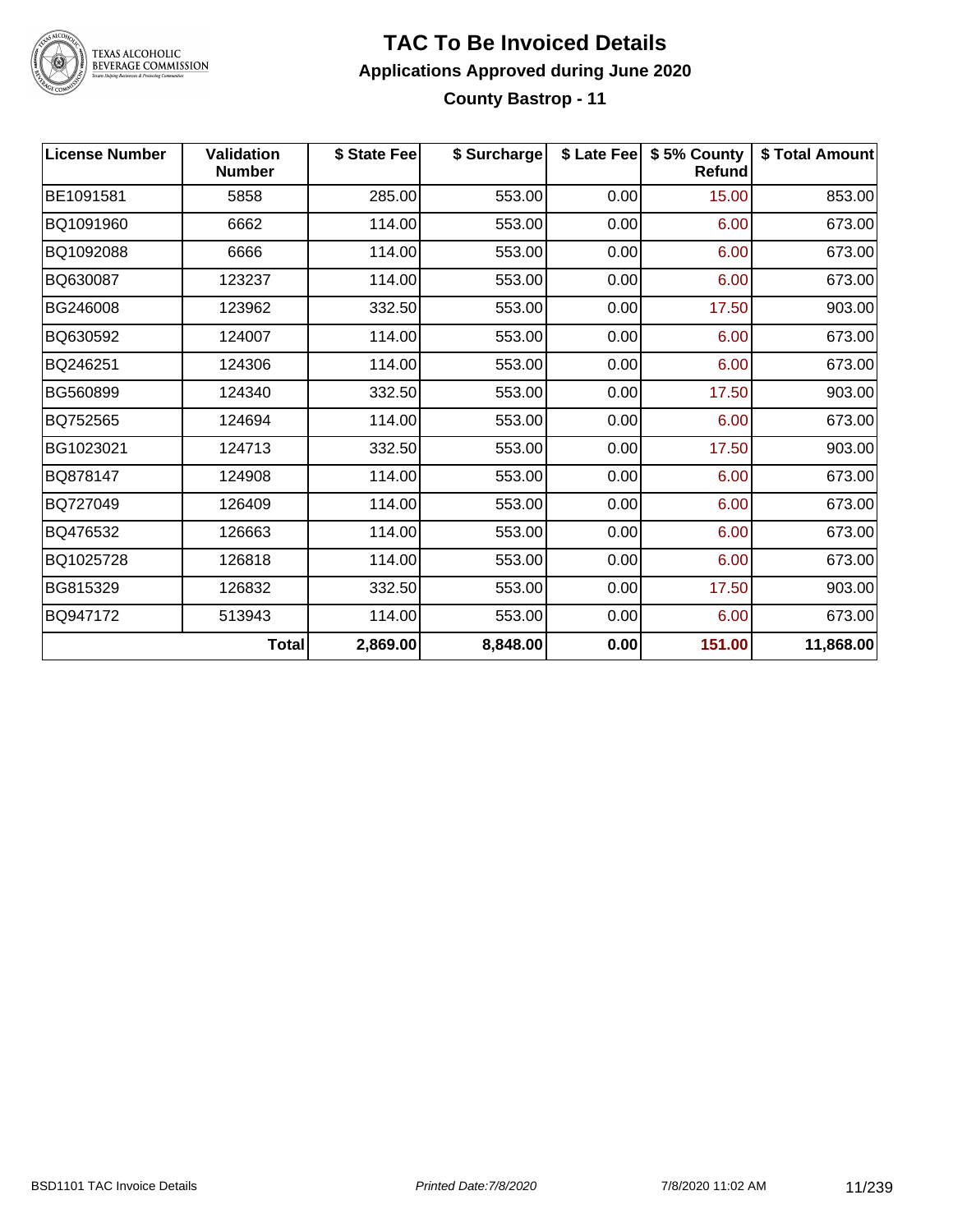

**County Bee - 13**

| ∣License Number | Validation<br><b>Number</b> | \$ State Fee | \$ Surcharge |       | Refundl | \$ Late Fee   \$5% County   \$ Total Amount |
|-----------------|-----------------------------|--------------|--------------|-------|---------|---------------------------------------------|
| BQ1090084       | 6461                        | 114.00       | 553.00       | 0.001 | 6.00    | 673.00                                      |
| BQ946405        | 123240                      | 114.00       | 553.00       | 0.001 | 6.00    | 673.00                                      |
| BQ184229        | 125885                      | 114.00       | 553.00       | 0.001 | 6.00    | 673.00                                      |
|                 | Total                       | 342.00       | 1,659.00     | 0.00  | 18.00   | 2,019.00                                    |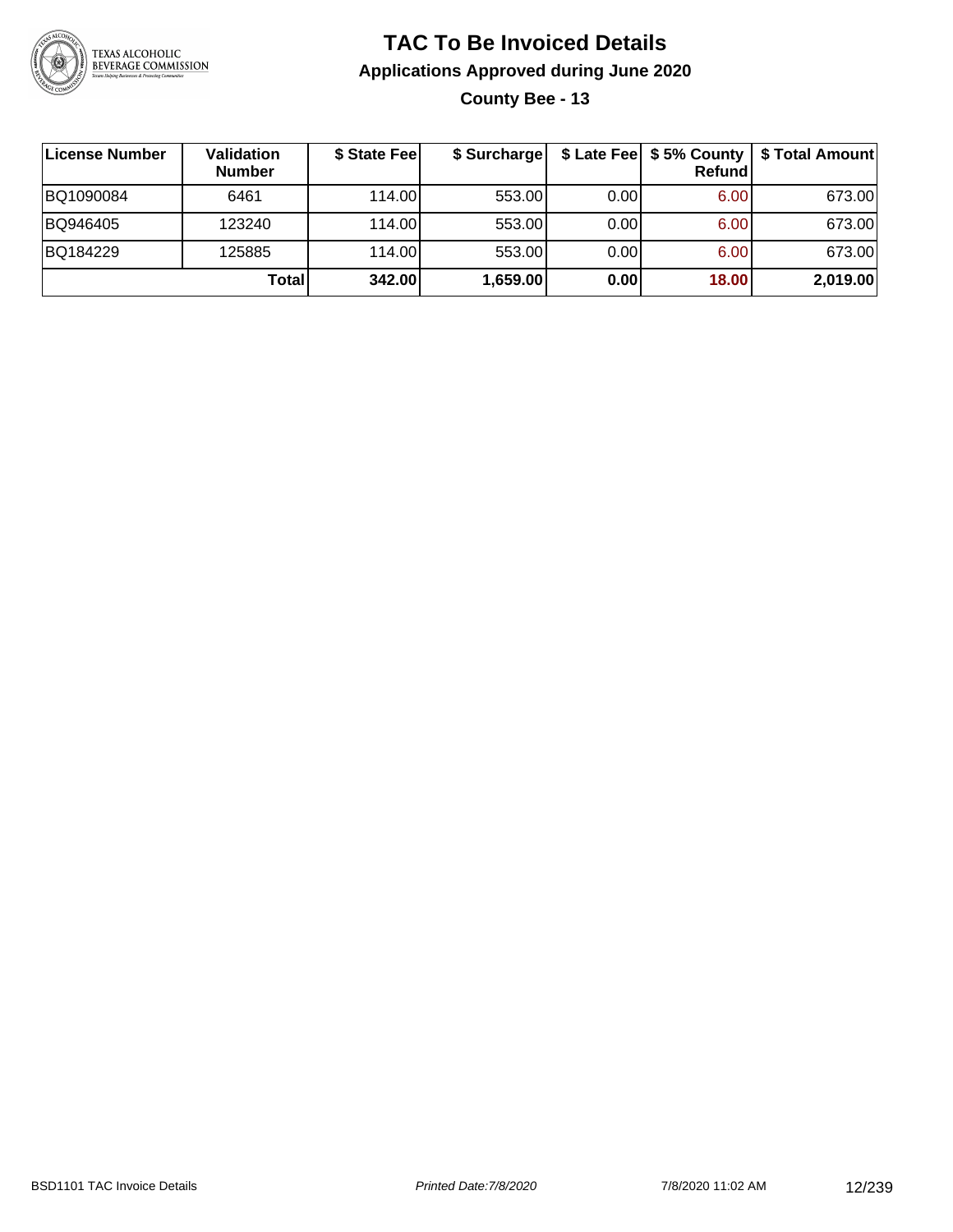

#### **TAC To Be Invoiced Details Applications Approved during June 2020 County Bell - 14**

| <b>License Number</b> | <b>Validation</b><br><b>Number</b> | \$ State Fee | \$ Surcharge |        | \$ Late Fee   \$5% County<br><b>Refund</b> | \$ Total Amount |
|-----------------------|------------------------------------|--------------|--------------|--------|--------------------------------------------|-----------------|
| BQ1090092             | 6305                               | 114.00       | 553.00       | 0.00   | 6.00                                       | 673.00          |
| BG1090121             | 6335                               | 332.50       | 553.00       | 0.00   | 17.50                                      | 903.00          |
| BF1090587             | 6514                               | 114.00       | 553.00       | 0.00   | 6.00                                       | 673.00          |
| BQ1090742             | 6641                               | 114.00       | 553.00       | 0.00   | 6.00                                       | 673.00          |
| BF943626              | 121205                             | 114.00       | 553.00       | 0.00   | 6.00                                       | 673.00          |
| BE871354              | 122772                             | 285.00       | 553.00       | 100.00 | 15.00                                      | 953.00          |
| BQ1019273             | 122782                             | 114.00       | 553.00       | 0.00   | 6.00                                       | 673.00          |
| BQ1021107             | 123084                             | 114.00       | 553.00       | 0.00   | 6.00                                       | 673.00          |
| BQ472836              | 123372                             | 114.00       | 553.00       | 0.00   | 6.00                                       | 673.00          |
| BQ875583              | 123494                             | 114.00       | 553.00       | 0.00   | 6.00                                       | 673.00          |
| BG256001              | 123732                             | 332.50       | 553.00       | 0.00   | 17.50                                      | 903.00          |
| BQ661307              | 124084                             | 114.00       | 553.00       | 0.00   | 6.00                                       | 673.00          |
| BF876388              | 124328                             | 114.00       | 553.00       | 0.00   | 6.00                                       | 673.00          |
| BQ663860              | 124551                             | 114.00       | 553.00       | 0.00   | 6.00                                       | 673.00          |
| BG750533              | 124573                             | 332.50       | 553.00       | 0.00   | 17.50                                      | 903.00          |
| BQ1022290             | 124595                             | 114.00       | 553.00       | 0.00   | 6.00                                       | 673.00          |
| BF1023103             | 124598                             | 114.00       | 553.00       | 0.00   | 6.00                                       | 673.00          |
| BQ414915              | 124728                             | 114.00       | 553.00       | 0.00   | 6.00                                       | 673.00          |
| BQ874789              | 124986                             | 114.00       | 553.00       | 0.00   | 6.00                                       | 673.00          |
| BQ223138              | 125069                             | 114.00       | 553.00       | 0.00   | 6.00                                       | 673.00          |
| BQ1022537             | 125279                             | 114.00       | 553.00       | 0.00   | 6.00                                       | 673.00          |
| BE559933              | 125313                             | 285.00       | 553.00       | 0.00   | 15.00                                      | 853.00          |
| BQ601988              | 125536                             | 114.00       | 553.00       | 0.00   | 6.00                                       | 673.00          |
| BQ875680              | 125663                             | 114.00       | 553.00       | 0.00   | 6.00                                       | 673.00          |
| BF751764              | 125875                             | 114.00       | 553.00       | 0.00   | 6.00                                       | 673.00          |
| BQ476570              | 126096                             | 114.00       | 553.00       | 0.00   | 6.00                                       | 673.00          |
| BE211010              | 126106                             | 285.00       | 553.00       | 0.00   | 15.00                                      | 853.00          |
| BQ877183              | 126200                             | 114.00       | 553.00       | 0.00   | 6.00                                       | 673.00          |
| BQ635168              | 126329                             | 114.00       | 553.00       | 0.00   | 6.00                                       | 673.00          |
| BG1019927             | 126598                             | 332.50       | 553.00       | 100.00 | 17.50                                      | 1,003.00        |
| BQ1024300             | 126810                             | 114.00       | 553.00       | 0.00   | 6.00                                       | 673.00          |
| BQ949457              | 512331                             | 114.00       | 553.00       | 0.00   | 6.00                                       | 673.00          |
| BQ944063              | 513975                             | 114.00       | 553.00       | 0.00   | 6.00                                       | 673.00          |
| BQ811874              | 514207                             | 114.00       | 553.00       | 0.00   | 6.00                                       | 673.00          |
| BQ876897              | 514527                             | 114.00       | 553.00       | 0.00   | 6.00                                       | 673.00          |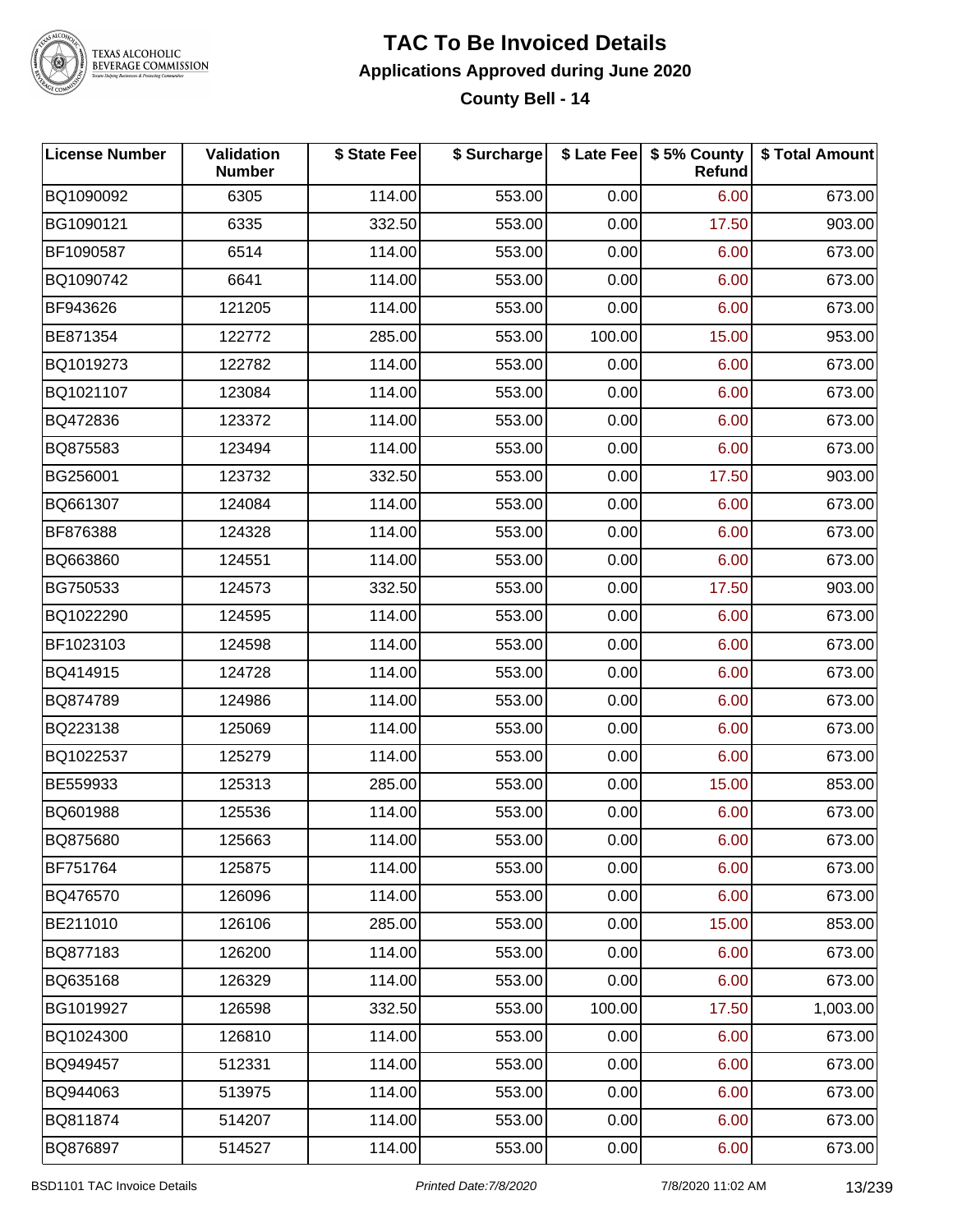| ∣License Number | Validation<br><b>Number</b> | \$ State Fee |           |        | Refundl           | \$ Surcharge   \$ Late Fee   \$5% County   \$ Total Amount |
|-----------------|-----------------------------|--------------|-----------|--------|-------------------|------------------------------------------------------------|
| BQ519932        | 514576                      | 114.00       | 553.00    | 0.00I  | 6.00 <sub>1</sub> | 673.00                                                     |
|                 | Totall                      | 5,491.00     | 19,908.00 | 200.00 | 289.00            | 25,888.00                                                  |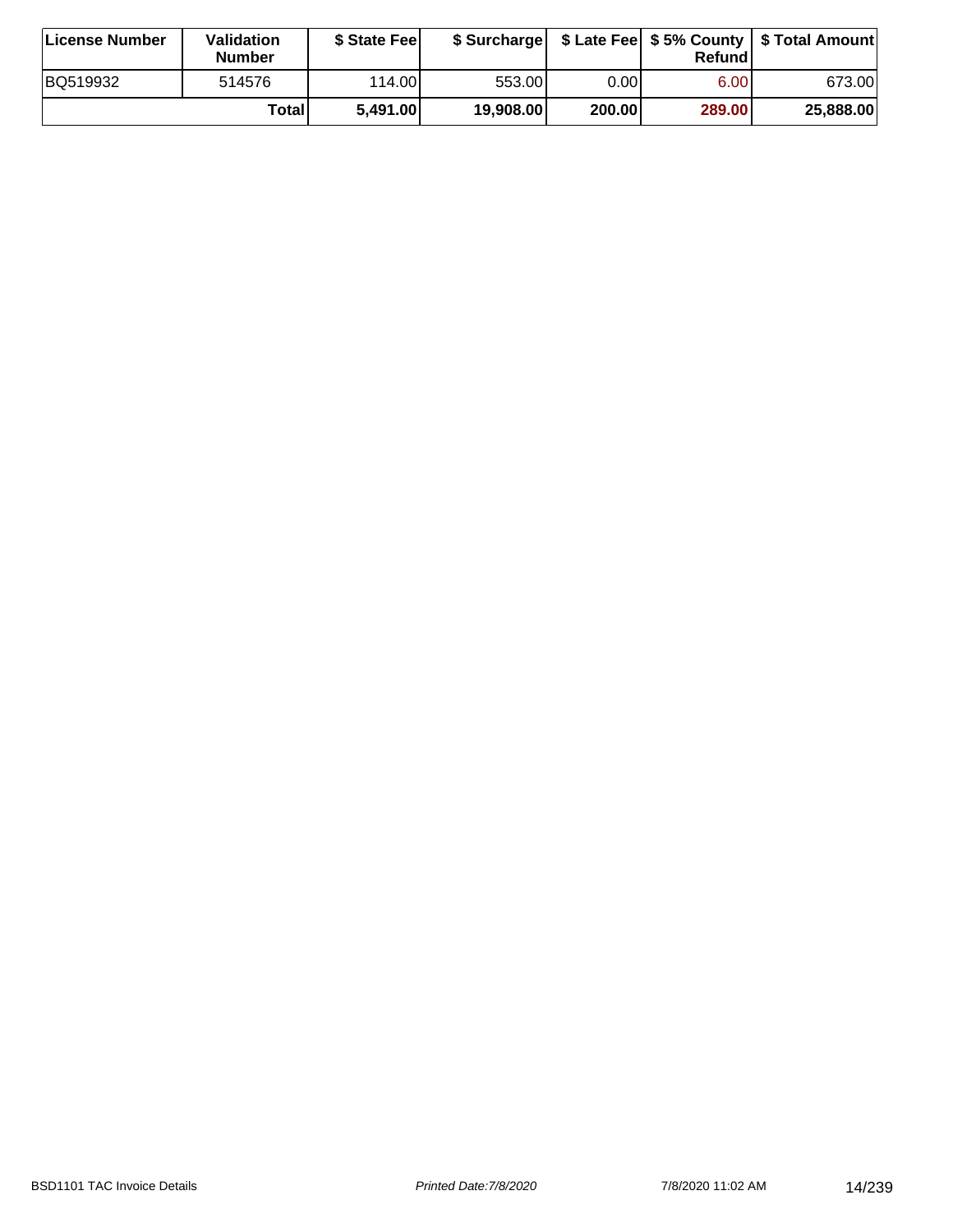

#### **TAC To Be Invoiced Details Applications Approved during June 2020 County Bexar - 15**

| <b>License Number</b> | Validation<br><b>Number</b> | \$ State Fee | \$ Surcharge |        | \$ Late Fee   \$5% County  <br><b>Refund</b> | \$ Total Amount |
|-----------------------|-----------------------------|--------------|--------------|--------|----------------------------------------------|-----------------|
| BQ1018631             | 6467                        | 114.00       | 553.00       | 0.00   | 6.00                                         | 673.00          |
| BF1090022             | 6509                        | 114.00       | 553.00       | 0.00   | 6.00                                         | 673.00          |
| BF1090056             | 6511                        | 114.00       | 553.00       | 0.00   | 6.00                                         | 673.00          |
| BF1090017             | 6515                        | 114.00       | 553.00       | 0.00   | 6.00                                         | 673.00          |
| BG1090745             | 6568                        | 1,900.00     | 553.00       | 0.00   | 100.00                                       | 2,553.00        |
| BQ1090269             | 6610                        | 114.00       | 553.00       | 0.00   | 6.00                                         | 673.00          |
| BQ1090994             | 6654                        | 114.00       | 553.00       | 0.00   | 6.00                                         | 673.00          |
| BQ1090726             | 6655                        | 114.00       | 553.00       | 0.00   | 6.00                                         | 673.00          |
| BQ1092013             | 6734                        | 114.00       | 553.00       | 0.00   | 6.00                                         | 673.00          |
| BQ1091275             | 6783                        | 114.00       | 553.00       | 0.00   | 6.00                                         | 673.00          |
| BQ1091340             | 6799                        | 114.00       | 553.00       | 0.00   | 6.00                                         | 673.00          |
| BG1091326             | 6821                        | 1,900.00     | 553.00       | 0.00   | 100.00                                       | 2,553.00        |
| BG284261              | 119395                      | 1,425.00     | 553.00       | 100.00 | 75.00                                        | 2,153.00        |
| BG870255              | 120938                      | 1,425.00     | 553.00       | 0.00   | 75.00                                        | 2,053.00        |
| BL870255              | 120938                      | 475.00       | 327.00       | 0.00   | 25.00                                        | 827.00          |
| BF692024              | 122160                      | 114.00       | 553.00       | 100.00 | 6.00                                         | 773.00          |
| BF182014              | 122218                      | 114.00       | 553.00       | 0.00   | 6.00                                         | 673.00          |
| BG255857              | 122807                      | 1,425.00     | 553.00       | 0.00   | 75.00                                        | 2,053.00        |
| BQ578853              | 123198                      | 114.00       | 553.00       | 0.00   | 6.00                                         | 673.00          |
| BG233481              | 123241                      | 1,425.00     | 553.00       | 0.00   | 75.00                                        | 2,053.00        |
| BG660780              | 123337                      | 1,425.00     | 553.00       | 0.00   | 75.00                                        | 2,053.00        |
| BG722403              | 123344                      | 1,425.00     | 553.00       | 0.00   | 75.00                                        | 2,053.00        |
| BQ518203              | 123347                      | 114.00       | 553.00       | 0.00   | 6.00                                         | 673.00          |
| BG696370              | 123357                      | 1,425.00     | 553.00       | 0.00   | 75.00                                        | 2,053.00        |
| BL696370              | 123357                      | 475.00       | 327.00       | 0.00   | 25.00                                        | 827.00          |
| BP696370              | 123357                      | 950.00       | 426.00       | 0.00   | 50.00                                        | 1,426.00        |
| BG1017894             | 123386                      | 1,425.00     | 553.00       | 0.00   | 75.00                                        | 2,053.00        |
| BF724281              | 123453                      | 114.00       | 553.00       | 0.00   | 6.00                                         | 673.00          |
| BQ875009              | 123461                      | 114.00       | 553.00       | 0.00   | 6.00                                         | 673.00          |
| BQ629804              | 123463                      | 114.00       | 553.00       | 0.00   | 6.00                                         | 673.00          |
| BQ946337              | 123495                      | 114.00       | 553.00       | 0.00   | 6.00                                         | 673.00          |
| BB949662              | 123566                      | 570.00       | 701.00       | 0.00   | 30.00                                        | 1,301.00        |
| BI949663              | 123566                      | 38.00        | 278.00       | 0.00   | 2.00                                         | 318.00          |
| BG872479              | 123617                      | 1,425.00     | 553.00       | 100.00 | 75.00                                        | 2,153.00        |
| BL872479              | 123617                      | 475.00       | 327.00       | 100.00 | 25.00                                        | 927.00          |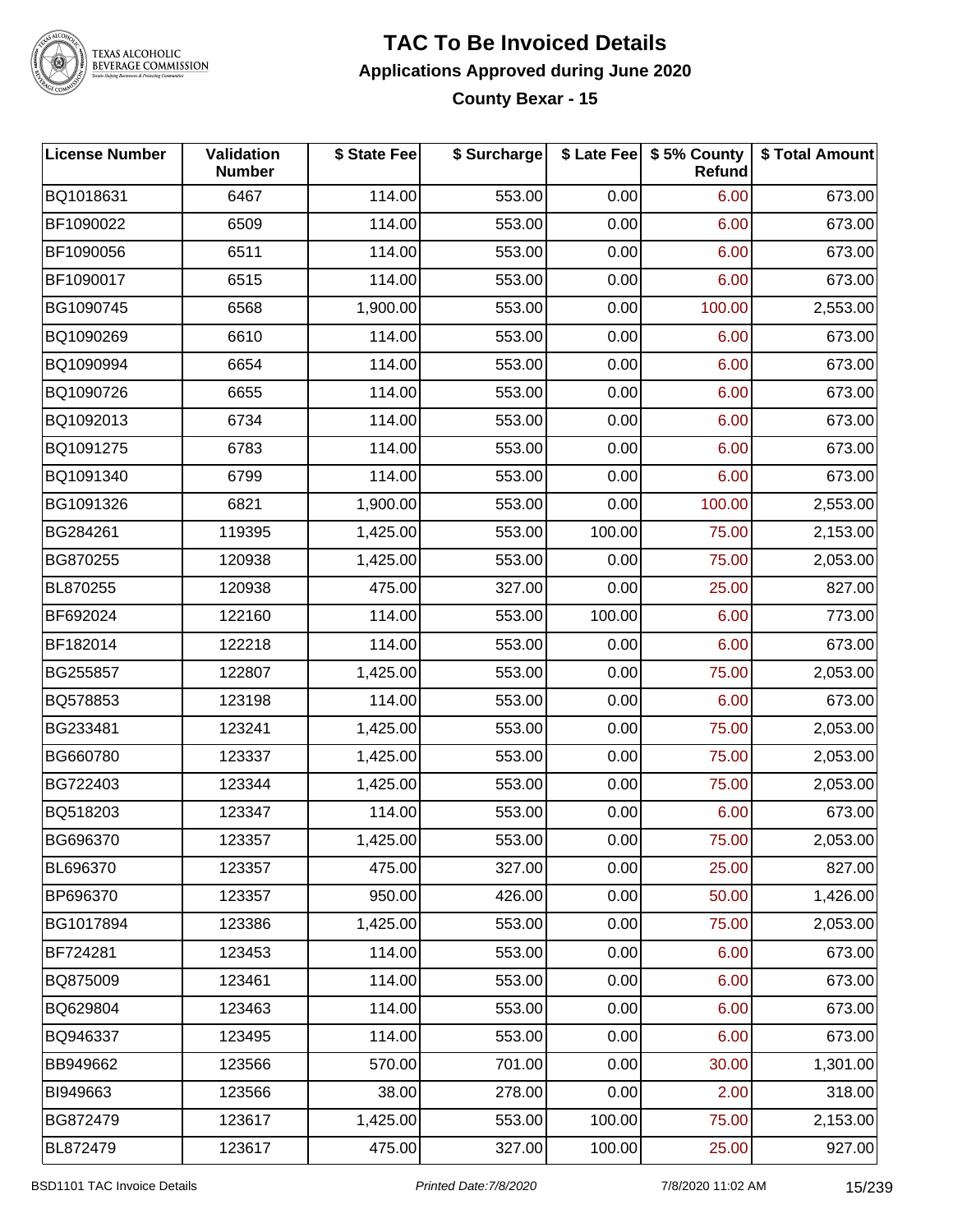| <b>License Number</b> | Validation<br><b>Number</b> | \$ State Fee | \$ Surcharge |        | \$ Late Fee   \$5% County<br>Refund | \$ Total Amount |
|-----------------------|-----------------------------|--------------|--------------|--------|-------------------------------------|-----------------|
| BQ660982              | 123672                      | 114.00       | 553.00       | 0.00   | 6.00                                | 673.00          |
| BG725707              | 123699                      | 1,425.00     | 553.00       | 0.00   | 75.00                               | 2,053.00        |
| BL725707              | 123699                      | 475.00       | 327.00       | 0.00   | 25.00                               | 827.00          |
| BQ749054              | 123756                      | 114.00       | 553.00       | 0.00   | 6.00                                | 673.00          |
| BG307636              | 123792                      | 1,425.00     | 553.00       | 100.00 | 75.00                               | 2,153.00        |
| BG750637              | 123810                      | 1,425.00     | 553.00       | 0.00   | 75.00                               | 2,053.00        |
| BG296632              | 123811                      | 1,425.00     | 553.00       | 0.00   | 75.00                               | 2,053.00        |
| BG723528              | 123823                      | 1,425.00     | 553.00       | 0.00   | 75.00                               | 2,053.00        |
| BQ873958              | 123843                      | 114.00       | 553.00       | 0.00   | 6.00                                | 673.00          |
| BF874222              | 123964                      | 114.00       | 553.00       | 0.00   | 6.00                                | 673.00          |
| BF725711              | 123988                      | 114.00       | 553.00       | 0.00   | 6.00                                | 673.00          |
| BG318030              | 124129                      | 1,425.00     | 553.00       | 0.00   | 75.00                               | 2,053.00        |
| BG809455              | 124137                      | 1,425.00     | 553.00       | 0.00   | 75.00                               | 2,053.00        |
| BG1017008             | 124188                      | 1,425.00     | 553.00       | 0.00   | 75.00                               | 2,053.00        |
| BQ631072              | 124218                      | 114.00       | 553.00       | 0.00   | 6.00                                | 673.00          |
| BQ518758              | 124219                      | 114.00       | 553.00       | 0.00   | 6.00                                | 673.00          |
| BQ538692              | 124220                      | 114.00       | 553.00       | 0.00   | 6.00                                | 673.00          |
| BQ698145              | 124245                      | 114.00       | 553.00       | 0.00   | 6.00                                | 673.00          |
| BG276035              | 124263                      | 1,425.00     | 553.00       | 0.00   | 75.00                               | 2,053.00        |
| BQ1018609             | 124269                      | 114.00       | 553.00       | 0.00   | 6.00                                | 673.00          |
| BG1016544             | 124281                      | 1,425.00     | 553.00       | 100.00 | 75.00                               | 2,153.00        |
| BQ1017017             | 124308                      | 114.00       | 553.00       | 0.00   | 6.00                                | 673.00          |
| BQ196189              | 124409                      | 114.00       | 553.00       | 0.00   | 6.00                                | 673.00          |
| BQ222255              | 124410                      | 114.00       | 553.00       | 0.00   | 6.00                                | 673.00          |
| BG949142              | 124420                      | 1,425.00     | 553.00       | 0.00   | 75.00                               | 2,053.00        |
| BG1017065             | 124458                      | 1,425.00     | 553.00       | 100.00 | 75.00                               | 2,153.00        |
| BG308478              | 124504                      | 1,425.00     | 553.00       | 0.00   | 75.00                               | 2,053.00        |
| BQ812388              | 124535                      | 114.00       | 553.00       | 0.00   | 6.00                                | 673.00          |
| BQ631085              | 124584                      | 114.00       | 553.00       | 0.00   | 6.00                                | 673.00          |
| BG630985              | 124586                      | 1,425.00     | 553.00       | 0.00   | 75.00                               | 2,053.00        |
| BG1017047             | 124612                      | 1,425.00     | 553.00       | 100.00 | 75.00                               | 2,153.00        |
| BP1017047             | 124612                      | 950.00       | 426.00       | 100.00 | 50.00                               | 1,526.00        |
| BQ1023560             | 124666                      | 114.00       | 553.00       | 0.00   | 6.00                                | 673.00          |
| BG948395              | 124692                      | 1,425.00     | 553.00       | 0.00   | 75.00                               | 2,053.00        |
| BQ813922              | 124704                      | 114.00       | 553.00       | 0.00   | 6.00                                | 673.00          |
| BQ697972              | 124782                      | 114.00       | 553.00       | 0.00   | 6.00                                | 673.00          |
| BF1022886             | 124783                      | 114.00       | 553.00       | 0.00   | 6.00                                | 673.00          |
| BF949795              | 124811                      | 114.00       | 553.00       | 0.00   | 6.00                                | 673.00          |
| BF949788              | 124812                      | 114.00       | 553.00       | 0.00   | 6.00                                | 673.00          |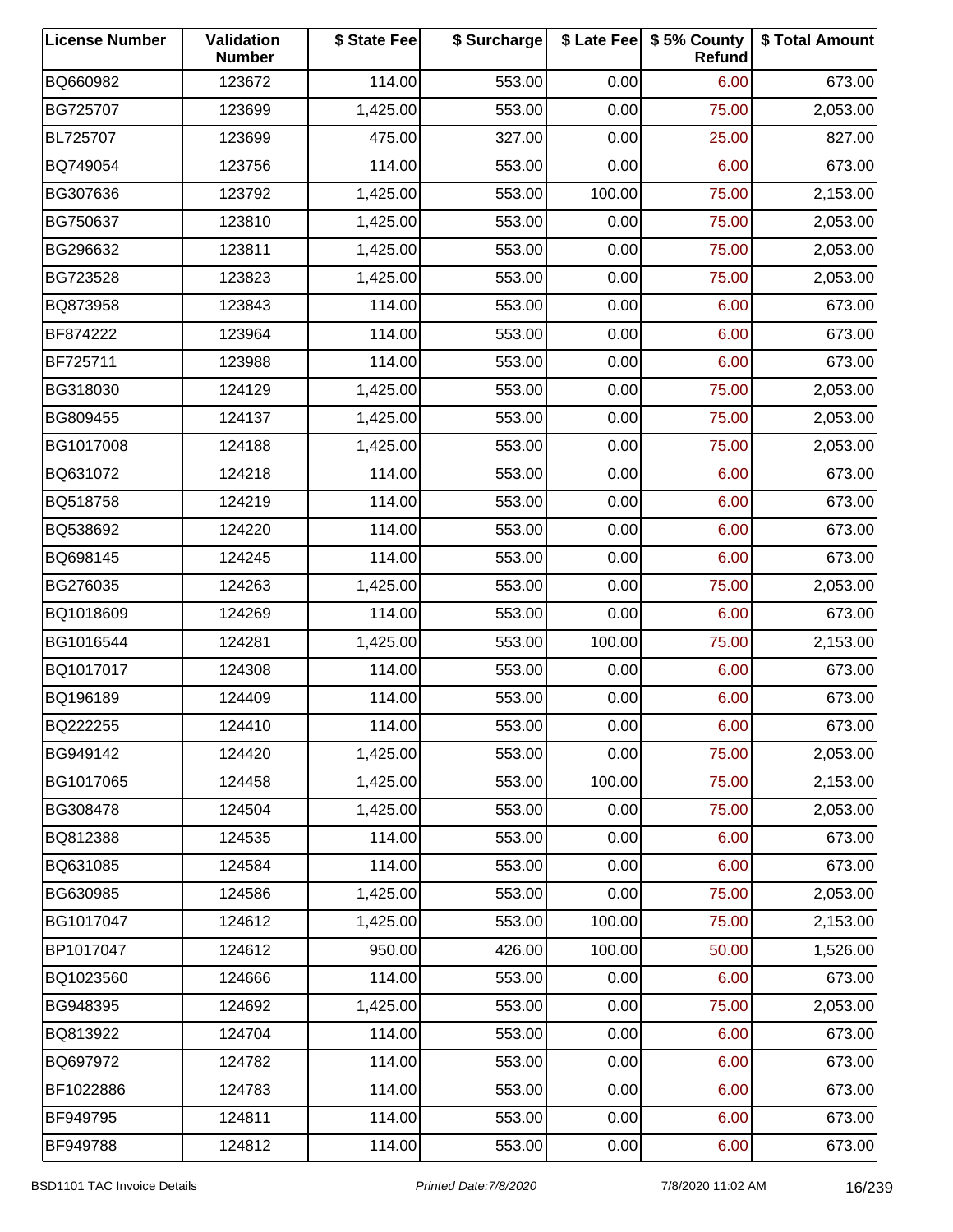| <b>License Number</b> | Validation<br><b>Number</b> | \$ State Fee | \$ Surcharge |        | \$ Late Fee   \$5% County<br>Refund | \$ Total Amount |
|-----------------------|-----------------------------|--------------|--------------|--------|-------------------------------------|-----------------|
| BG1022828             | 124838                      | 1,425.00     | 553.00       | 0.00   | 75.00                               | 2,053.00        |
| BL1022828             | 124838                      | 475.00       | 327.00       | 0.00   | 25.00                               | 827.00          |
| BG1017387             | 124846                      | 1,425.00     | 553.00       | 0.00   | 75.00                               | 2,053.00        |
| BG632427              | 124850                      | 1,425.00     | 553.00       | 0.00   | 75.00                               | 2,053.00        |
| BG1017715             | 124882                      | 1,425.00     | 553.00       | 0.00   | 75.00                               | 2,053.00        |
| BL1017715             | 124882                      | 475.00       | 327.00       | 0.00   | 25.00                               | 827.00          |
| BF877951              | 124888                      | 114.00       | 553.00       | 0.00   | 6.00                                | 673.00          |
| BG287356              | 124893                      | 1,425.00     | 553.00       | 0.00   | 75.00                               | 2,053.00        |
| BL287356              | 124893                      | 475.00       | 327.00       | 0.00   | 25.00                               | 827.00          |
| BQ496583              | 124920                      | 114.00       | 553.00       | 0.00   | 6.00                                | 673.00          |
| BQ473223              | 124981                      | 114.00       | 553.00       | 100.00 | 6.00                                | 773.00          |
| BG811479              | 124992                      | 1,425.00     | 553.00       | 0.00   | 75.00                               | 2,053.00        |
| BF813949              | 125043                      | 114.00       | 553.00       | 0.00   | 6.00                                | 673.00          |
| BG948636              | 125045                      | 1,425.00     | 553.00       | 0.00   | 75.00                               | 2,053.00        |
| BG749748              | 125095                      | 1,425.00     | 553.00       | 100.00 | 75.00                               | 2,153.00        |
| BG631713              | 125105                      | 1,425.00     | 553.00       | 0.00   | 75.00                               | 2,053.00        |
| BQ951079              | 125195                      | 114.00       | 553.00       | 0.00   | 6.00                                | 673.00          |
| BQ951272              | 125200                      | 114.00       | 553.00       | 0.00   | 6.00                                | 673.00          |
| BG664580              | 125251                      | 1,425.00     | 553.00       | 0.00   | 75.00                               | 2,053.00        |
| BG434632              | 125265                      | 1,425.00     | 553.00       | 0.00   | 75.00                               | 2,053.00        |
| BG812383              | 125273                      | 1,425.00     | 553.00       | 0.00   | 75.00                               | 2,053.00        |
| BG950154              | 125276                      | 1,425.00     | 553.00       | 0.00   | 75.00                               | 2,053.00        |
| BG724210              | 125308                      | 1,425.00     | 553.00       | 0.00   | 75.00                               | 2,053.00        |
| BG561150              | 125332                      | 1,425.00     | 553.00       | 0.00   | 75.00                               | 2,053.00        |
| BQ1017067             | 125362                      | 114.00       | 553.00       | 100.00 | 6.00                                | 773.00          |
| BG246048              | 125363                      | 1,425.00     | 553.00       | 0.00   | 75.00                               | 2,053.00        |
| BQ319598              | 125405                      | 114.00       | 553.00       | 0.00   | 6.00                                | 673.00          |
| BG814636              | 125431                      | 1,425.00     | 553.00       | 0.00   | 75.00                               | 2,053.00        |
| BL814636              | 125431                      | 475.00       | 327.00       | 0.00   | 25.00                               | 827.00          |
| BG944691              | 125504                      | 1,425.00     | 553.00       | 100.00 | 75.00                               | 2,153.00        |
| BQ435912              | 125514                      | 114.00       | 553.00       | 0.00   | 6.00                                | 673.00          |
| BG723195              | 125548                      | 1,425.00     | 553.00       | 100.00 | 75.00                               | 2,153.00        |
| BG811422              | 125597                      | 1,425.00     | 553.00       | 0.00   | 75.00                               | 2,053.00        |
| BQ951264              | 125610                      | 114.00       | 553.00       | 0.00   | 6.00                                | 673.00          |
| BQ664936              | 125615                      | 114.00       | 553.00       | 0.00   | 6.00                                | 673.00          |
| BQ601881              | 125676                      | 114.00       | 553.00       | 0.00   | 6.00                                | 673.00          |
| BQ1023512             | 125720                      | 114.00       | 553.00       | 0.00   | 6.00                                | 673.00          |
| BQ752534              | 125736                      | 114.00       | 553.00       | 0.00   | 6.00                                | 673.00          |
| BG1022902             | 125856                      | 1,425.00     | 553.00       | 0.00   | 75.00                               | 2,053.00        |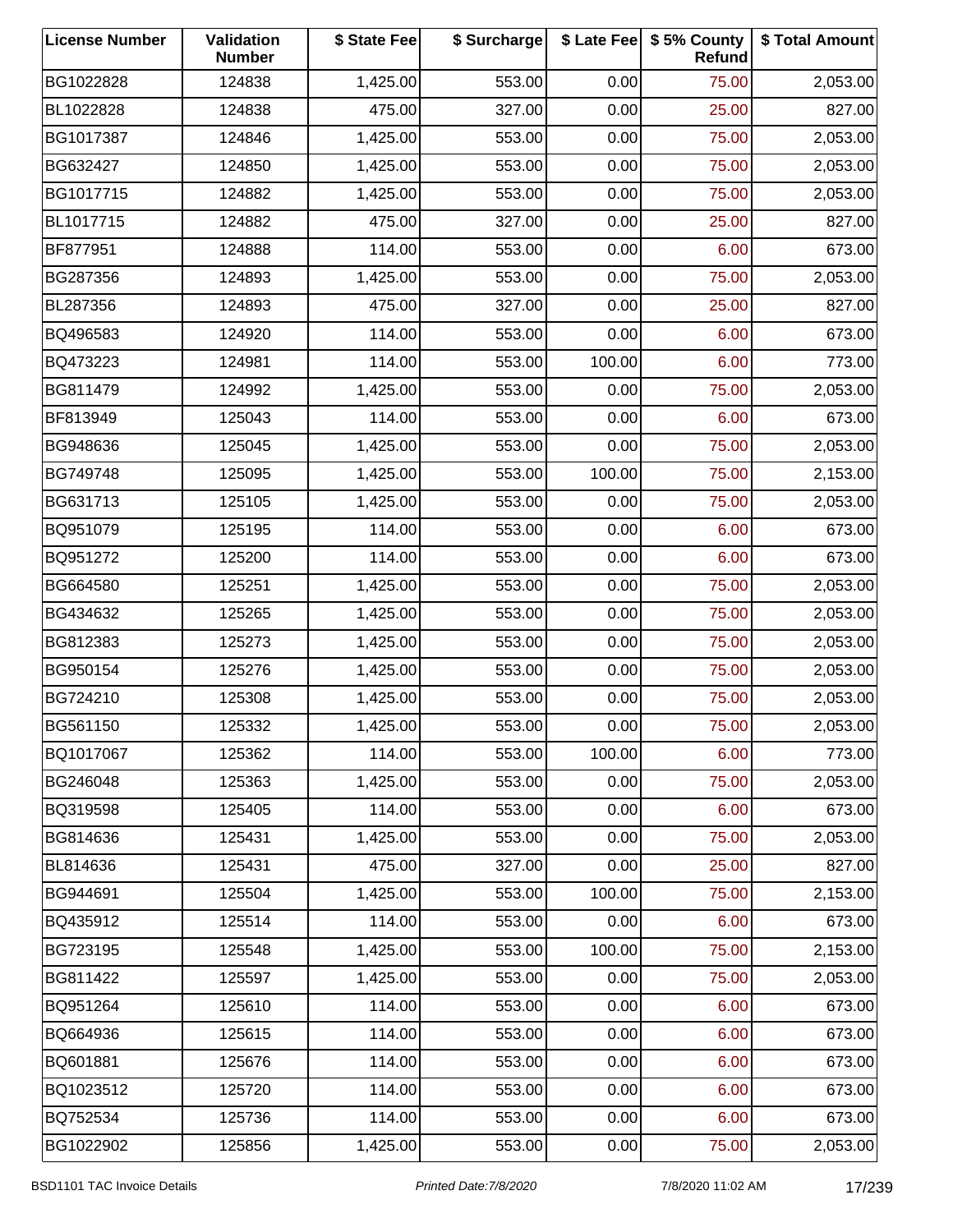| <b>License Number</b> | Validation<br><b>Number</b> | \$ State Fee | \$ Surcharge |        | \$ Late Fee   \$5% County<br>Refund | \$ Total Amount |
|-----------------------|-----------------------------|--------------|--------------|--------|-------------------------------------|-----------------|
| BL1022902             | 125856                      | 475.00       | 327.00       | 0.00   | 25.00                               | 827.00          |
| BF697966              | 125875                      | 114.00       | 553.00       | 0.00   | 6.00                                | 673.00          |
| BG245215              | 125974                      | 1,425.00     | 553.00       | 0.00   | 75.00                               | 2,053.00        |
| BG950523              | 125991                      | 1,425.00     | 553.00       | 0.00   | 75.00                               | 2,053.00        |
| BG950832              | 125993                      | 1,425.00     | 553.00       | 0.00   | 75.00                               | 2,053.00        |
| BG537854              | 126016                      | 1,425.00     | 553.00       | 0.00   | 75.00                               | 2,053.00        |
| BQ276887              | 126027                      | 114.00       | 553.00       | 0.00   | 6.00                                | 673.00          |
| BG952835              | 126102                      | 1,425.00     | 553.00       | 0.00   | 75.00                               | 2,053.00        |
| BG663423              | 126116                      | 1,425.00     | 553.00       | 0.00   | 75.00                               | 2,053.00        |
| BG473962              | 126132                      | 1,425.00     | 553.00       | 0.00   | 75.00                               | 2,053.00        |
| BQ697909              | 126170                      | 114.00       | 553.00       | 0.00   | 6.00                                | 673.00          |
| BG811839              | 126180                      | 1,425.00     | 553.00       | 0.00   | 75.00                               | 2,053.00        |
| BL811839              | 126180                      | 475.00       | 327.00       | 0.00   | 25.00                               | 827.00          |
| BF309054              | 126206                      | 114.00       | 553.00       | 0.00   | 6.00                                | 673.00          |
| BG495106              | 126206                      | 1,425.00     | 553.00       | 0.00   | 75.00                               | 2,053.00        |
| BF697263              | 126206                      | 114.00       | 553.00       | 0.00   | 6.00                                | 673.00          |
| BF753810              | 126206                      | 114.00       | 553.00       | 0.00   | 6.00                                | 673.00          |
| BG1019556             | 126251                      | 1,425.00     | 553.00       | 0.00   | 75.00                               | 2,053.00        |
| BG1023977             | 126295                      | 1,425.00     | 553.00       | 0.00   | 75.00                               | 2,053.00        |
| BQ477159              | 126298                      | 114.00       | 553.00       | 0.00   | 6.00                                | 673.00          |
| BQ416330              | 126414                      | 114.00       | 553.00       | 0.00   | 6.00                                | 673.00          |
| BQ498144              | 126436                      | 114.00       | 553.00       | 0.00   | 6.00                                | 673.00          |
| BQ1022905             | 126466                      | 114.00       | 553.00       | 0.00   | 6.00                                | 673.00          |
| BQ666998              | 126501                      | 114.00       | 553.00       | 0.00   | 6.00                                | 673.00          |
| BG1016868             | 126541                      | 1,425.00     | 553.00       | 100.00 | 75.00                               | 2,153.00        |
| BF308829              | 126559                      | 114.00       | 553.00       | 0.00   | 6.00                                | 673.00          |
| BQ878750              | 126634                      | 114.00       | 553.00       | 0.00   | 6.00                                | 673.00          |
| BG725101              | 126708                      | 1,425.00     | 553.00       | 0.00   | 75.00                               | 2,053.00        |
| BQ1023842             | 126744                      | 114.00       | 553.00       | 0.00   | 6.00                                | 673.00          |
| BG1022532             | 126748                      | 1,425.00     | 553.00       | 0.00   | 75.00                               | 2,053.00        |
| BQ814313              | 126807                      | 114.00       | 553.00       | 0.00   | 6.00                                | 673.00          |
| BQ1024380             | 126819                      | 114.00       | 553.00       | 0.00   | 6.00                                | 673.00          |
| BQ1024960             | 126819                      | 114.00       | 553.00       | 0.00   | 6.00                                | 673.00          |
| BG475790              | 126845                      | 1,425.00     | 553.00       | 0.00   | 75.00                               | 2,053.00        |
| BG552821              | 509438                      | 1,425.00     | 553.00       | 100.00 | 75.00                               | 2,153.00        |
| BG1011943             | 512648                      | 1,425.00     | 553.00       | 0.00   | 75.00                               | 2,053.00        |
| BG265003              | 513167                      | 1,425.00     | 553.00       | 0.00   | 75.00                               | 2,053.00        |
| BG317667              | 513170                      | 1,425.00     | 553.00       | 0.00   | 75.00                               | 2,053.00        |
| BL317667              | 513170                      | 475.00       | 327.00       | 0.00   | 25.00                               | 827.00          |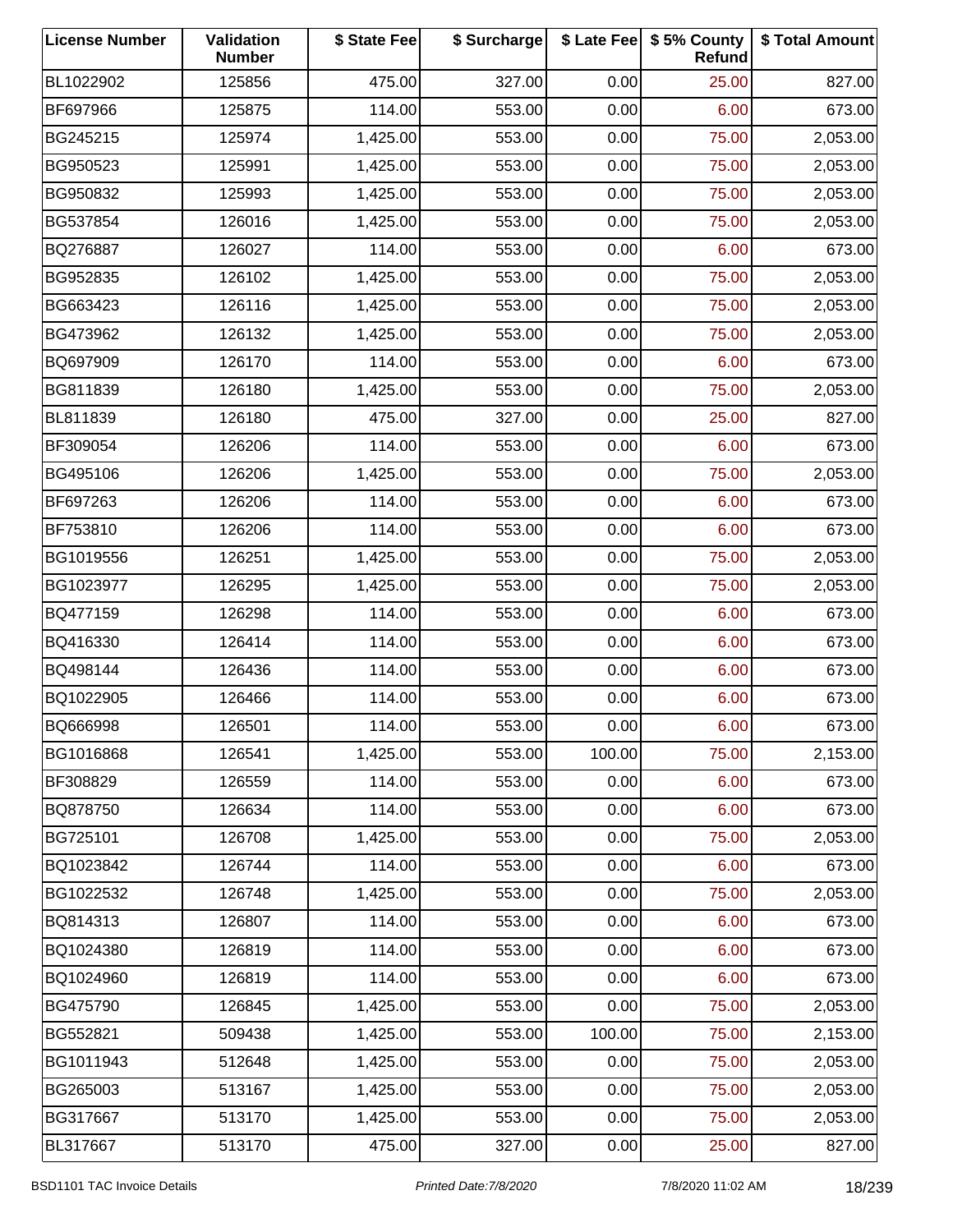| <b>License Number</b> | Validation<br><b>Number</b> | \$ State Fee | \$ Surcharge |          | \$ Late Fee   \$5% County<br>Refund | \$ Total Amount |
|-----------------------|-----------------------------|--------------|--------------|----------|-------------------------------------|-----------------|
| BP317667              | 513170                      | 950.00       | 426.00       | 0.00     | 50.00                               | 1,426.00        |
| BF307635              | 513210                      | 114.00       | 553.00       | 0.00     | 6.00                                | 673.00          |
| BG1020601             | 513260                      | 1,425.00     | 553.00       | 0.00     | 75.00                               | 2,053.00        |
| BG941882              | 513634                      | 1,425.00     | 553.00       | 100.00   | 75.00                               | 2,153.00        |
| BL941882              | 513634                      | 475.00       | 327.00       | 100.00   | 25.00                               | 927.00          |
| BG630915              | 513745                      | 1,425.00     | 553.00       | 0.00     | 75.00                               | 2,053.00        |
| BQ536995              | 513765                      | 114.00       | 553.00       | 0.00     | 6.00                                | 673.00          |
| BG691249              | 513965                      | 1,425.00     | 553.00       | 0.00     | 75.00                               | 2,053.00        |
| BL691249              | 513965                      | 475.00       | 327.00       | 0.00     | 25.00                               | 827.00          |
| BF724639              | 514063                      | 114.00       | 553.00       | 0.00     | 6.00                                | 673.00          |
| BG412570              | 514079                      | 1,425.00     | 553.00       | 0.00     | 75.00                               | 2,053.00        |
| BG720088              | 514121                      | 1,425.00     | 553.00       | 0.00     | 75.00                               | 2,053.00        |
| BF812044              | 514305                      | 114.00       | 553.00       | 0.00     | 6.00                                | 673.00          |
| BF949811              | 514521                      | 114.00       | 553.00       | 0.00     | 6.00                                | 673.00          |
| BG533848              | 514522                      | 1,425.00     | 553.00       | 0.00     | 75.00                               | 2,053.00        |
| BF318832              | 514570                      | 114.00       | 553.00       | 0.00     | 6.00                                | 673.00          |
| BQ559332              | 514572                      | 114.00       | 553.00       | 0.00     | 6.00                                | 673.00          |
| BG944262              | 514667                      | 1,425.00     | 553.00       | 0.00     | 75.00                               | 2,053.00        |
| BQ696935              | 514701                      | 114.00       | 553.00       | 0.00     | 6.00                                | 673.00          |
| BG1013415             | 515039                      | 1,425.00     | 553.00       | 0.00     | 75.00                               | 2,053.00        |
| BQ919553              | 520386                      | 114.00       | 553.00       | 0.00     | 6.00                                | 673.00          |
|                       | <b>Total</b>                | 127,889.00   | 92,223.00    | 1,800.00 | 6,731.00                            | 228,643.00      |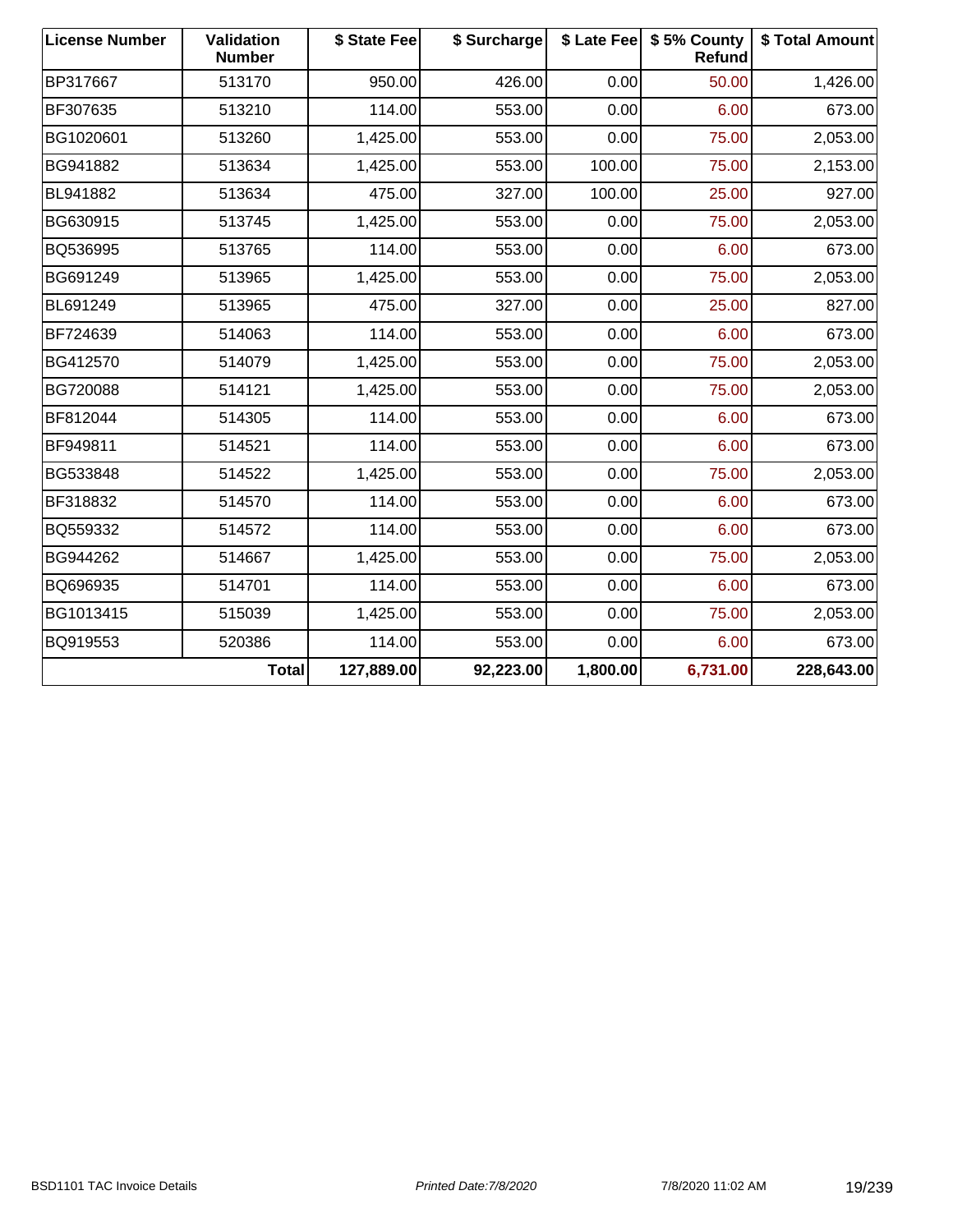

**County Blanco - 16**

| License Number | Validation<br><b>Number</b> | \$ State Feel |        |      | Refundl | \$ Surcharge   \$ Late Fee   \$5% County   \$ Total Amount |
|----------------|-----------------------------|---------------|--------|------|---------|------------------------------------------------------------|
| BG951288       | 125384                      | 332.50        | 553.00 | 0.00 | 17.50   | 903.00                                                     |
|                | Totall                      | 332.50        | 553.00 | 0.00 | 17.50   | 903.00                                                     |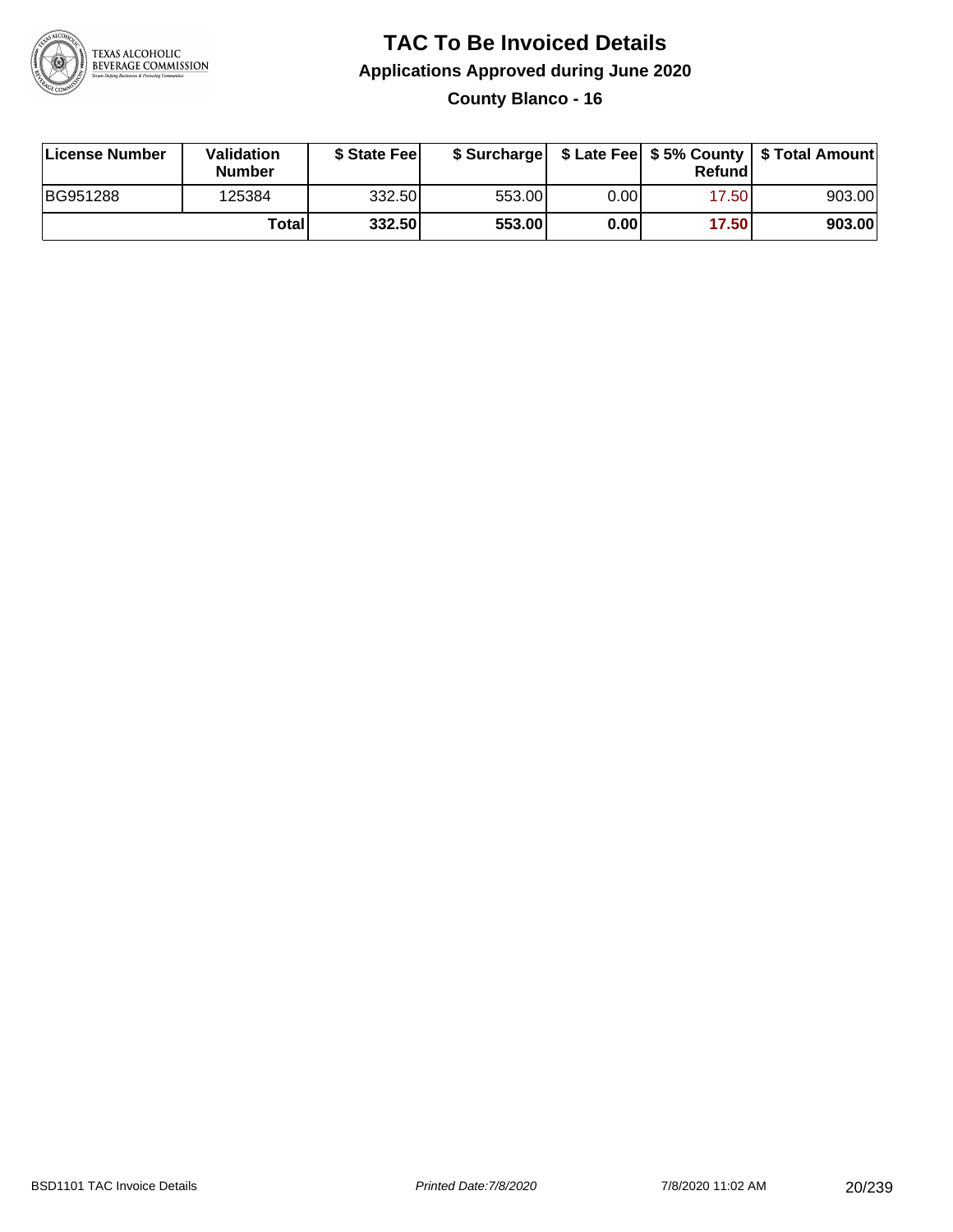

### **TAC To Be Invoiced Details Applications Approved during June 2020 County Bosque - 18**

| License Number | Validation<br><b>Number</b> | \$ State Fee | \$ Surcharge |      | Refundl | \$ Late Fee   \$5% County   \$ Total Amount |
|----------------|-----------------------------|--------------|--------------|------|---------|---------------------------------------------|
| BQ663932       | 123039                      | 114.00L      | 553.00       | 0.00 | 6.00    | 673.00                                      |
| BQ952152       | 513885                      | 114.00L      | 553.00       | 0.00 | 6.00    | 673.00                                      |
| BQ952158       | 513905                      | 114.00       | 553.00       | 0.00 | 6.00    | 673.00                                      |
|                | Total                       | 342.00       | 1,659.00     | 0.00 | 18.00   | 2,019.00                                    |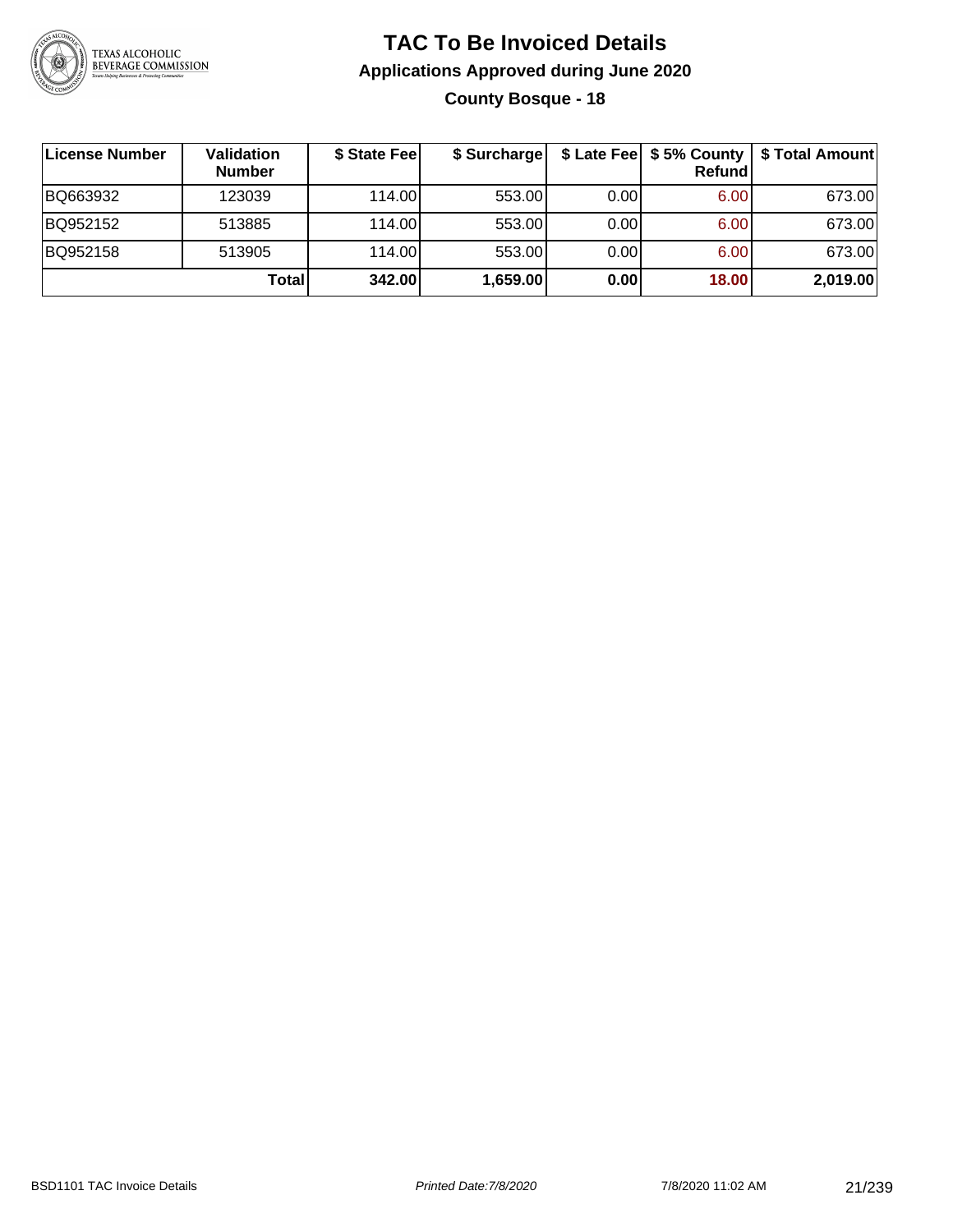

**County Bowie - 19**

| <b>License Number</b> | <b>Validation</b><br><b>Number</b> | \$ State Fee | \$ Surcharge | \$ Late Fee | \$5% County<br><b>Refund</b> | \$ Total Amount |
|-----------------------|------------------------------------|--------------|--------------|-------------|------------------------------|-----------------|
| BQ1090139             | 5732                               | 114.00       | 553.00       | 0.00        | 6.00                         | 673.00          |
| BQ1021807             | 123877                             | 114.00       | 553.00       | 0.00        | 6.00                         | 673.00          |
| BQ949324              | 124362                             | 114.00       | 553.00       | 0.00        | 6.00                         | 673.00          |
| BQ951275              | 124448                             | 114.00       | 553.00       | 0.00        | 6.00                         | 673.00          |
| BQ952135              | 125036                             | 114.00       | 553.00       | 0.00        | 6.00                         | 673.00          |
| BQ952157              | 125036                             | 114.00       | 553.00       | 0.00        | 6.00                         | 673.00          |
|                       | Total                              | 684.00       | 3,318.00     | 0.00        | 36.00                        | 4,038.00        |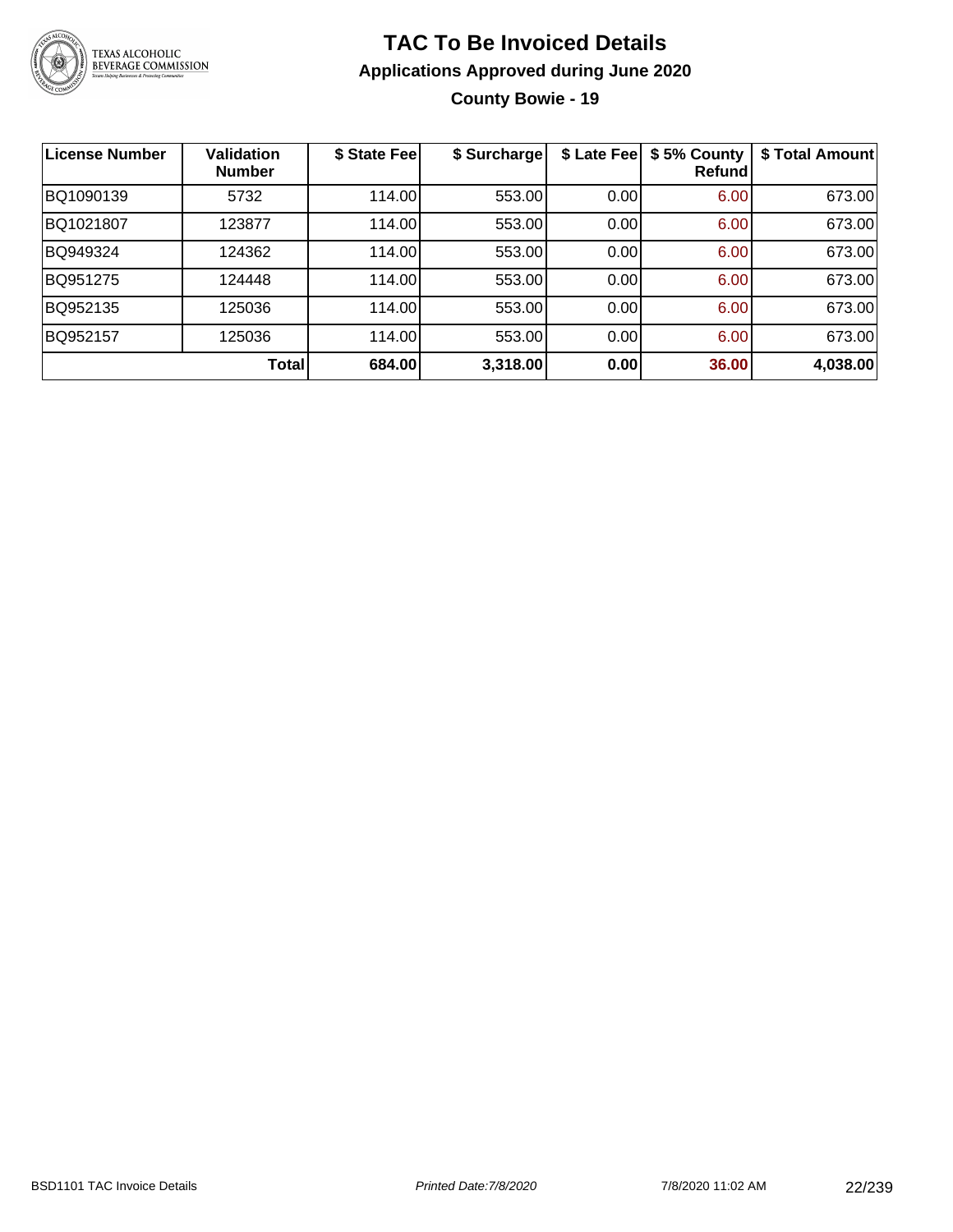

#### **TAC To Be Invoiced Details Applications Approved during June 2020 County Brazoria - 20**

| <b>License Number</b> | Validation<br><b>Number</b> | \$ State Fee | \$ Surcharge |      | \$ Late Fee   \$5% County<br><b>Refund</b> | \$ Total Amount |
|-----------------------|-----------------------------|--------------|--------------|------|--------------------------------------------|-----------------|
| BF1090997             | 6255                        | 114.00       | 553.00       | 0.00 | 6.00                                       | 673.00          |
| BQ1090623             | 6373                        | 114.00       | 553.00       | 0.00 | 6.00                                       | 673.00          |
| BQ1090103             | 6522                        | 114.00       | 553.00       | 0.00 | 6.00                                       | 673.00          |
| BQ1092046             | 6864                        | 114.00       | 553.00       | 0.00 | 6.00                                       | 673.00          |
| BQ715742              | 116201                      | 114.00       | 553.00       | 0.00 | 6.00                                       | 673.00          |
| BQ1017293             | 123523                      | 114.00       | 553.00       | 0.00 | 6.00                                       | 673.00          |
| BQ695626              | 123553                      | 114.00       | 553.00       | 0.00 | 6.00                                       | 673.00          |
| BG1021174             | 123936                      | 332.50       | 553.00       | 0.00 | 17.50                                      | 903.00          |
| BE662574              | 124133                      | 285.00       | 553.00       | 0.00 | 15.00                                      | 853.00          |
| BL662574              | 124133                      | 475.00       | 327.00       | 0.00 | 25.00                                      | 827.00          |
| BQ697798              | 124176                      | 114.00       | 553.00       | 0.00 | 6.00                                       | 673.00          |
| BQ950311              | 124230                      | 114.00       | 553.00       | 0.00 | 6.00                                       | 673.00          |
| BE318702              | 124272                      | 285.00       | 553.00       | 0.00 | 15.00                                      | 853.00          |
| BL318702              | 124272                      | 475.00       | 327.00       | 0.00 | 25.00                                      | 827.00          |
| BE875796              | 124374                      | 285.00       | 553.00       | 0.00 | 15.00                                      | 853.00          |
| BF84200               | 124796                      | 114.00       | 553.00       | 0.00 | 6.00                                       | 673.00          |
| BQ947971              | 125197                      | 114.00       | 553.00       | 0.00 | 6.00                                       | 673.00          |
| BQ267049              | 125243                      | 114.00       | 553.00       | 0.00 | 6.00                                       | 673.00          |
| BE256224              | 125371                      | 285.00       | 553.00       | 0.00 | 15.00                                      | 853.00          |
| BQ950640              | 125696                      | 114.00       | 553.00       | 0.00 | 6.00                                       | 673.00          |
| BE951157              | 125702                      | 285.00       | 553.00       | 0.00 | 15.00                                      | 853.00          |
| BQ814021              | 125706                      | 114.00       | 553.00       | 0.00 | 6.00                                       | 673.00          |
| BE1024531             | 125752                      | 285.00       | 553.00       | 0.00 | 15.00                                      | 853.00          |
| BQ725990              | 125771                      | 114.00       | 553.00       | 0.00 | 6.00                                       | 673.00          |
| BQ952913              | 125899                      | 114.00       | 553.00       | 0.00 | 6.00                                       | 673.00          |
| BE266572              | 126112                      | 285.00       | 553.00       | 0.00 | 15.00                                      | 853.00          |
| BL266572              | 126112                      | 475.00       | 327.00       | 0.00 | 25.00                                      | 827.00          |
| BE725537              | 126401                      | 285.00       | 553.00       | 0.00 | 15.00                                      | 853.00          |
| BQ952137              | 126736                      | 114.00       | 553.00       | 0.00 | 6.00                                       | 673.00          |
| BE711705              | 506539                      | 285.00       | 553.00       | 0.00 | 15.00                                      | 853.00          |
| BL711705              | 506539                      | 475.00       | 327.00       | 0.00 | 25.00                                      | 827.00          |
| BQ1020878             | 512359                      | 114.00       | 553.00       | 0.00 | 6.00                                       | 673.00          |
| BE444295              | 513183                      | 285.00       | 553.00       | 0.00 | 15.00                                      | 853.00          |
| BQ1021810             | 513881                      | 114.00       | 553.00       | 0.00 | 6.00                                       | 673.00          |
| BQ1025042             | 513884                      | 114.00       | 553.00       | 0.00 | 6.00                                       | 673.00          |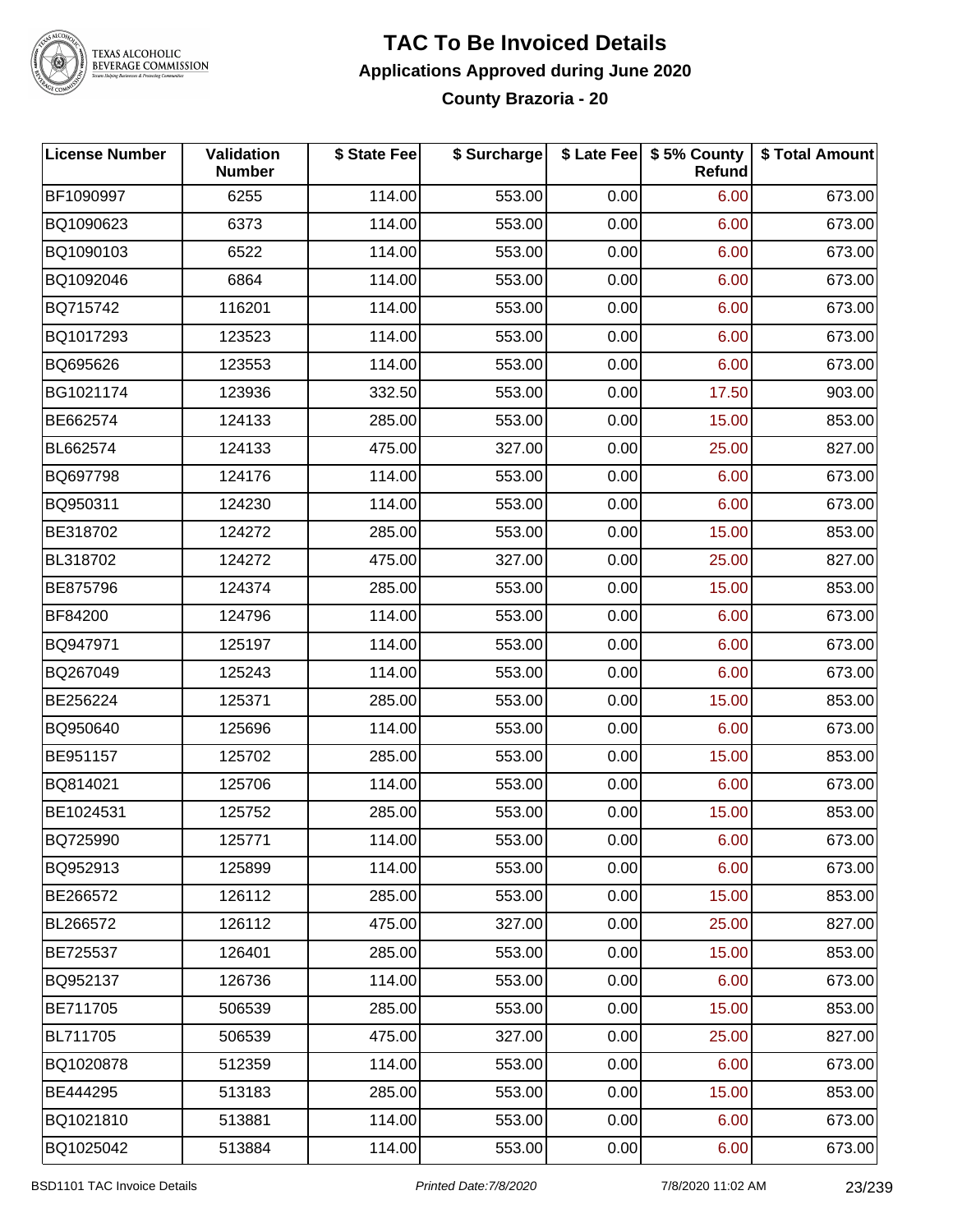| ∣License Number | <b>Validation</b><br><b>Number</b> | \$ State Fee | \$ Surcharge |      | Refundl | \$ Late Fee   \$5% County   \$ Total Amount |
|-----------------|------------------------------------|--------------|--------------|------|---------|---------------------------------------------|
| BQ749203        | 513938                             | 114.00       | 553.00       | 0.00 | 6.00    | 673.00                                      |
| BG1018352       | 514375                             | 332.50       | 553.00       | 0.00 | 17.50   | 903.00                                      |
| BE202036        | 514427                             | 285.00       | 553.00       | 0.00 | 15.00   | 853.00                                      |
|                 | Totall                             | 8.094.00     | 20,110.00    | 0.00 | 426.00  | 28,630.00                                   |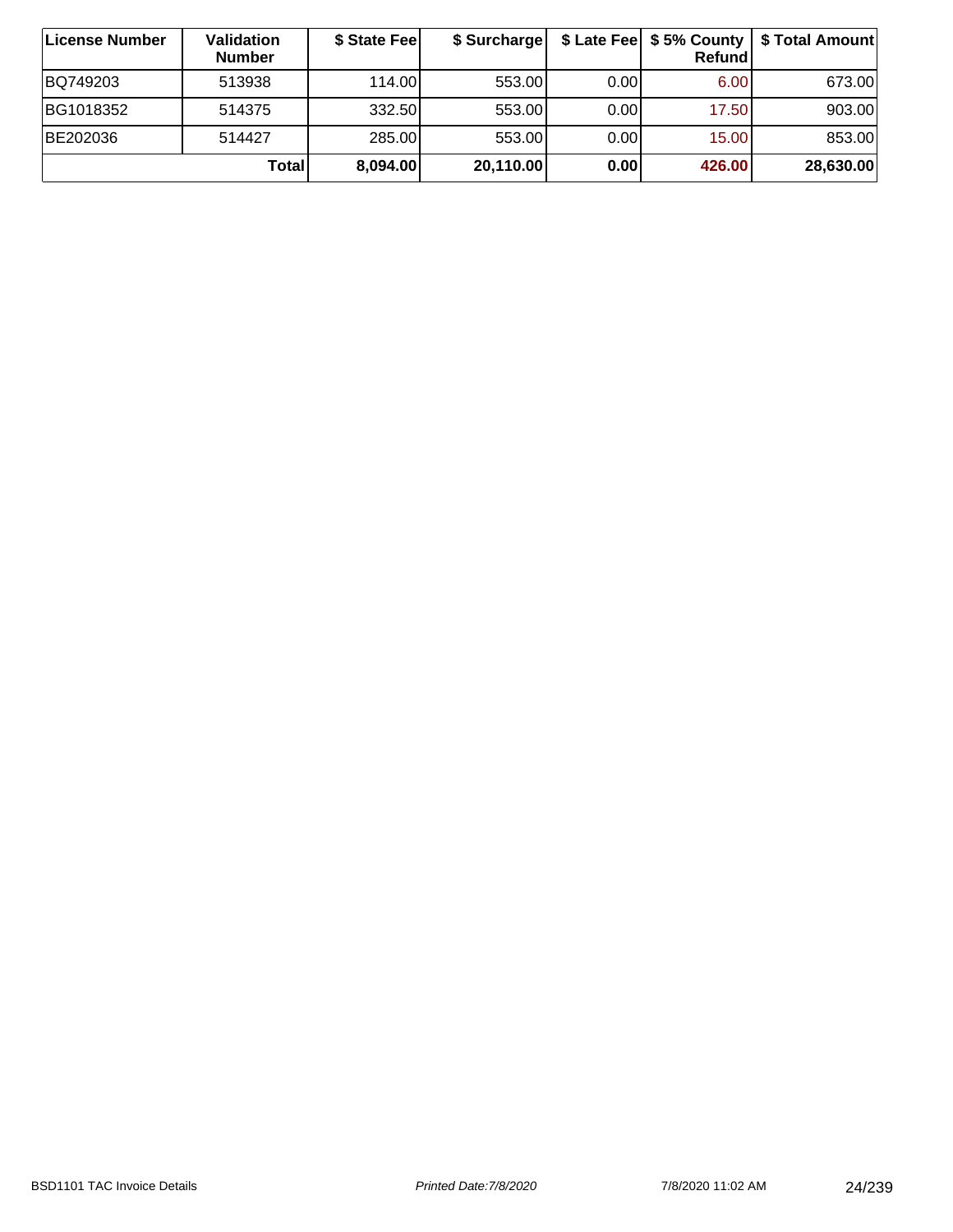

#### **TAC To Be Invoiced Details Applications Approved during June 2020 County Brazos - 21**

| <b>License Number</b> | Validation<br><b>Number</b> | \$ State Fee | \$ Surcharge |        | \$ Late Fee   \$5% County  <br>Refund | \$ Total Amount |
|-----------------------|-----------------------------|--------------|--------------|--------|---------------------------------------|-----------------|
| BQ1090652             | 6193                        | 114.00       | 553.00       | 0.00   | 6.00                                  | 673.00          |
| BG1091766             | 6716                        | 332.50       | 553.00       | 0.00   | 17.50                                 | 903.00          |
| BQ318617              | 123143                      | 114.00       | 553.00       | 0.00   | 6.00                                  | 673.00          |
| BF725056              | 123261                      | 114.00       | 553.00       | 0.00   | 6.00                                  | 673.00          |
| BE138628              | 123307                      | 285.00       | 553.00       | 100.00 | 15.00                                 | 953.00          |
| BG536193              | 123320                      | 332.50       | 553.00       | 0.00   | 17.50                                 | 903.00          |
| BQ751141              | 123331                      | 114.00       | 553.00       | 0.00   | 6.00                                  | 673.00          |
| BF604364              | 123341                      | 114.00       | 553.00       | 0.00   | 6.00                                  | 673.00          |
| BQ1021280             | 123348                      | 114.00       | 553.00       | 0.00   | 6.00                                  | 673.00          |
| BF474178              | 123711                      | 114.00       | 553.00       | 0.00   | 6.00                                  | 673.00          |
| BQ662065              | 124116                      | 114.00       | 553.00       | 0.00   | 6.00                                  | 673.00          |
| BG722874              | 124300                      | 332.50       | 553.00       | 100.00 | 17.50                                 | 1,003.00        |
| BG557557              | 124505                      | 332.50       | 553.00       | 0.00   | 17.50                                 | 903.00          |
| BG724632              | 124518                      | 332.50       | 553.00       | 0.00   | 17.50                                 | 903.00          |
| BG810324              | 124577                      | 332.50       | 553.00       | 0.00   | 17.50                                 | 903.00          |
| BG874314              | 125048                      | 332.50       | 553.00       | 0.00   | 17.50                                 | 903.00          |
| BG1020445             | 125117                      | 332.50       | 553.00       | 0.00   | 17.50                                 | 903.00          |
| BQ475810              | 125237                      | 114.00       | 553.00       | 0.00   | 6.00                                  | 673.00          |
| BG695934              | 125244                      | 332.50       | 553.00       | 0.00   | 17.50                                 | 903.00          |
| BQ952271              | 125306                      | 114.00       | 553.00       | 0.00   | 6.00                                  | 673.00          |
| BG1023875             | 125336                      | 332.50       | 553.00       | 0.00   | 17.50                                 | 903.00          |
| BF1022847             | 125875                      | 114.00       | 553.00       | 0.00   | 6.00                                  | 673.00          |
| BG664332              | 126131                      | 332.50       | 553.00       | 0.00   | 17.50                                 | 903.00          |
| BE698761              | 126178                      | 285.00       | 553.00       | 0.00   | 15.00                                 | 853.00          |
| BQ497290              | 126200                      | 114.00       | 553.00       | 0.00   | 6.00                                  | 673.00          |
| BQ879601              | 126296                      | 114.00       | 553.00       | 0.00   | 6.00                                  | 673.00          |
| BQ699901              | 126416                      | 114.00       | 553.00       | 0.00   | 6.00                                  | 673.00          |
| BQ518878              | 126819                      | 114.00       | 553.00       | 0.00   | 6.00                                  | 673.00          |
| BG870874              | 513178                      | 332.50       | 553.00       | 0.00   | 17.50                                 | 903.00          |
| BQ948196              | 514020                      | 114.00       | 553.00       | 0.00   | 6.00                                  | 673.00          |
| BF664510              | 514302                      | 114.00       | 553.00       | 0.00   | 6.00                                  | 673.00          |
| BG723845              | 514378                      | 332.50       | 553.00       | 0.00   | 17.50                                 | 903.00          |
| BF519167              | 514857                      | 114.00       | 553.00       | 0.00   | 6.00                                  | 673.00          |
|                       | <b>Total</b>                | 6,944.50     | 18,249.00    | 200.00 | 365.50                                | 25,759.00       |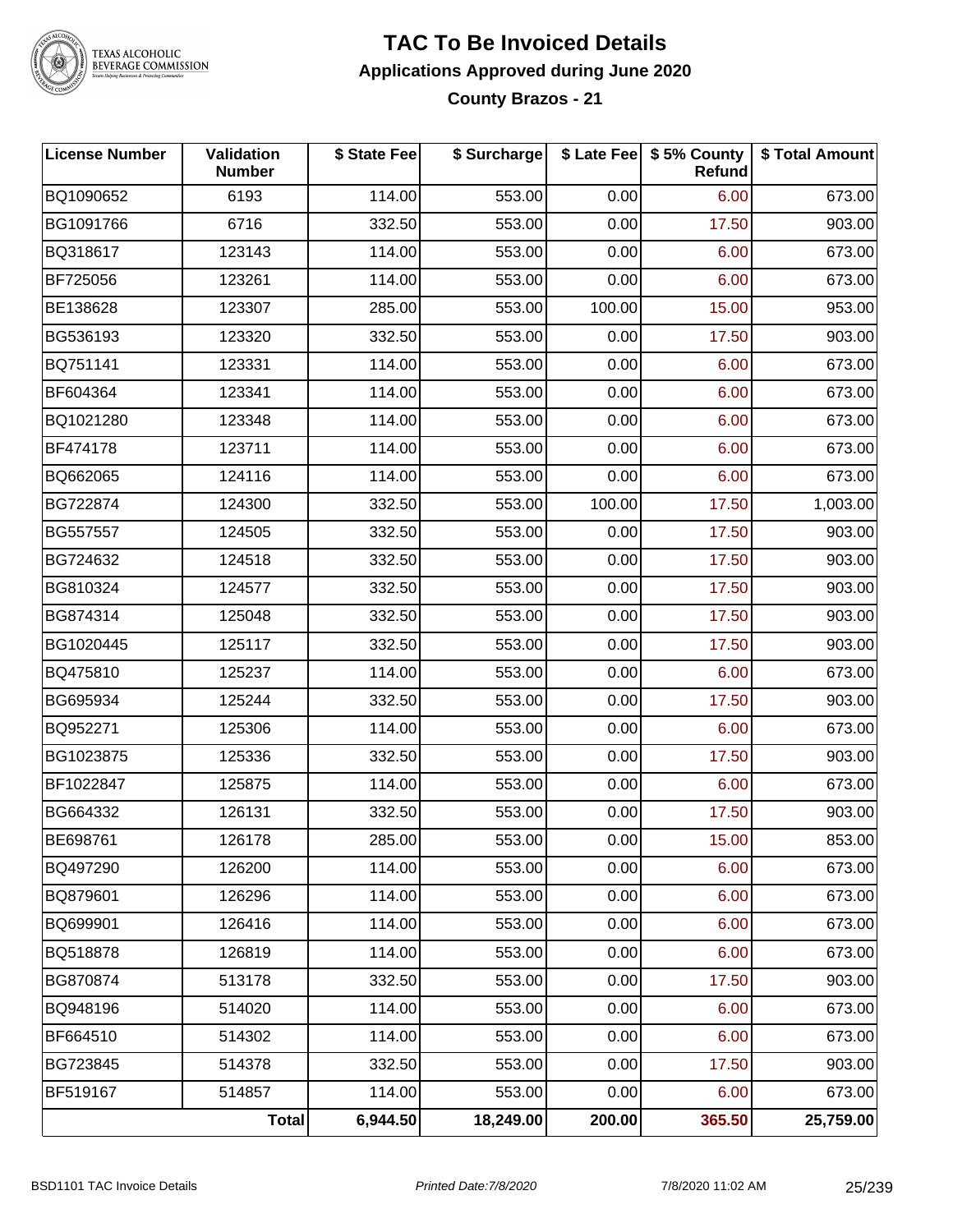

**County Brewster - 22**

| <b>License Number</b> | Validation<br><b>Number</b> | \$ State Fee | \$ Surcharge | \$ Late Fee | \$5% County<br>Refundl | \$ Total Amount |
|-----------------------|-----------------------------|--------------|--------------|-------------|------------------------|-----------------|
| BE285598              | 121767                      | 285.00       | 553.00       | 100.00      | 15.00                  | 953.00          |
| BC949674              | 123566                      | 142.50       | 701.00       | 0.00        | 7.50                   | 851.00          |
| BI949676              | 123566                      | 38.00        | 278.00       | 0.00        | 2.00                   | 318.00          |
| BF606070              | 123896                      | 114.00       | 553.00       | 0.00        | 6.00                   | 673.00          |
| BG663579              | 513209                      | 332.50       | 553.00       | 0.00        | 17.50                  | 903.00          |
| BL663579              | 513209                      | 475.00       | 327.00       | 0.00        | 25.00                  | 827.00          |
| BG478731              | 513704                      | 332.50       | 553.00       | 0.00        | 17.50                  | 903.00          |
|                       | Total                       | 1,719.50     | 3,518.00     | 100.00      | 90.50                  | 5,428.00        |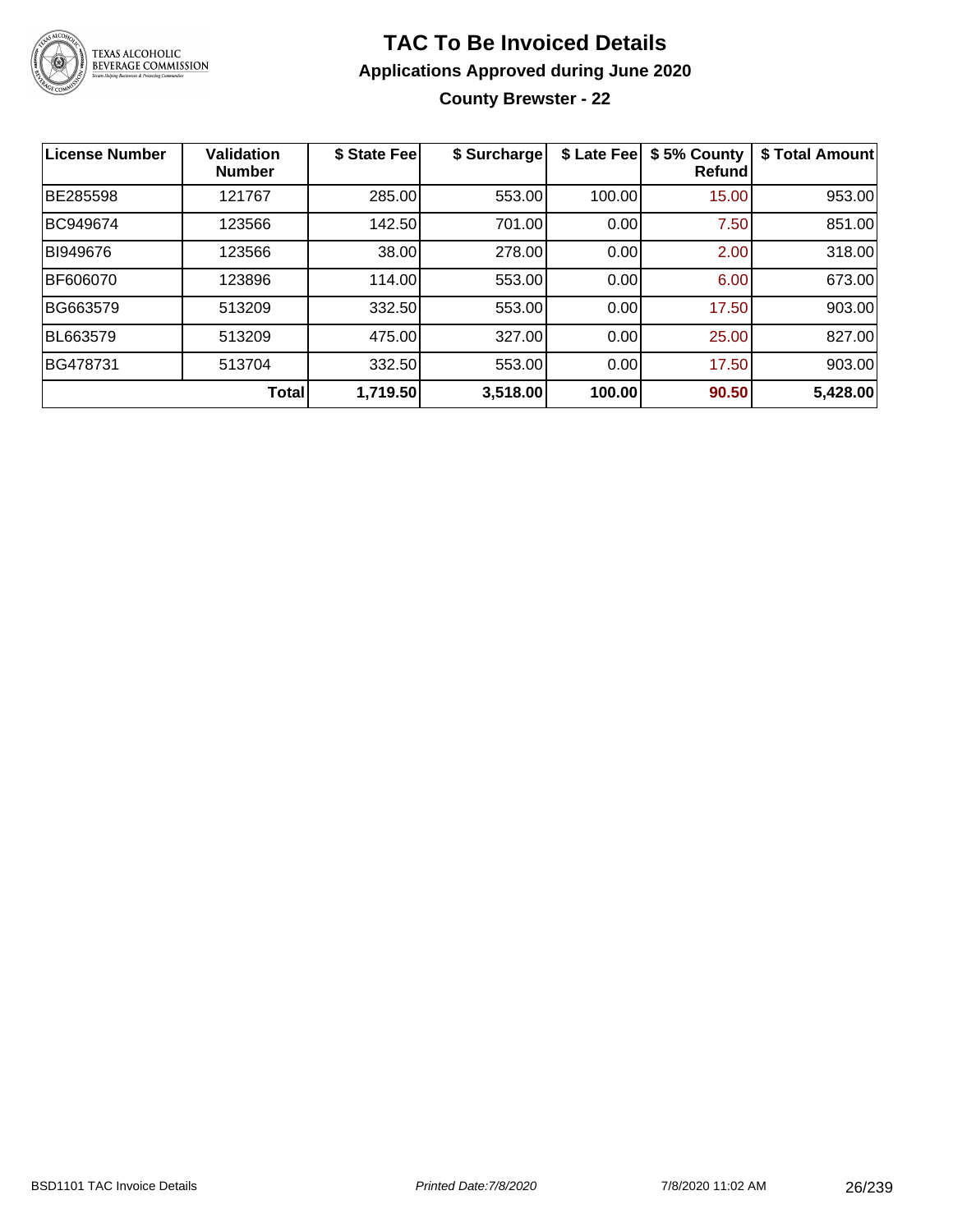

**County Brooks - 24**

| License Number | Validation<br><b>Number</b> | \$ State Feel |        |       | Refundl | \$ Surcharge   \$ Late Fee   \$5% County   \$ Total Amount |
|----------------|-----------------------------|---------------|--------|-------|---------|------------------------------------------------------------|
| BG874226       | 124539                      | 332.50        | 553.00 | 0.00  | 17.50   | 903.00                                                     |
|                | Totall                      | 332.50        | 553.00 | 0.001 | 17.50   | 903.00                                                     |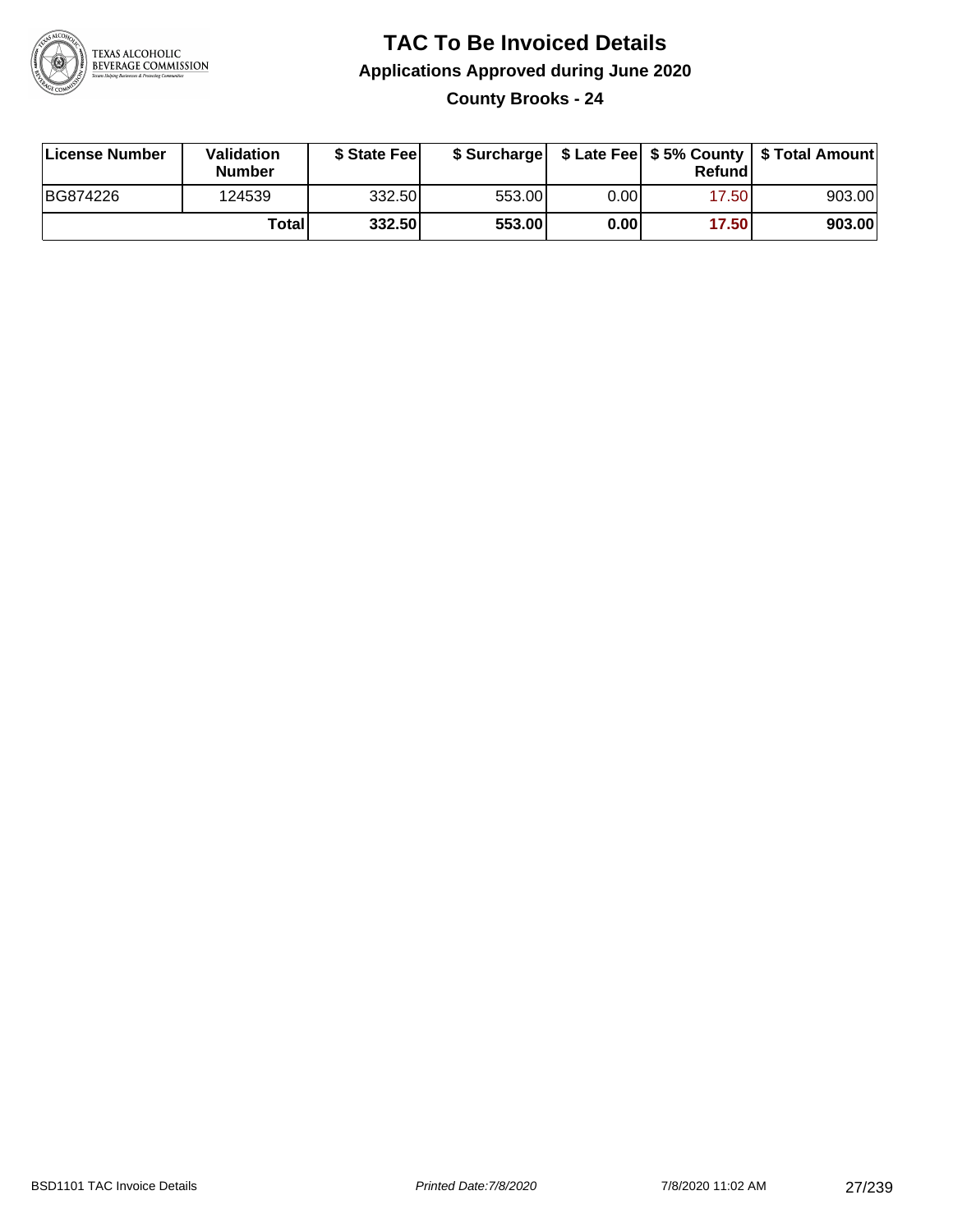

**County Brown - 25**

| License Number | Validation<br><b>Number</b> | \$ State Fee | \$ Surcharge |       | Refundl | \$ Late Fee   \$5% County   \$ Total Amount |
|----------------|-----------------------------|--------------|--------------|-------|---------|---------------------------------------------|
| BQ1092303      | 6834                        | 114.00       | 553.00       | 0.001 | 6.00    | 673.00                                      |
| BQ1024623      | 126336                      | 114.00       | 553.00       | 0.001 | 6.00    | 673.00                                      |
| BQ459626       | 126649                      | 114.00       | 553.00       | 0.00  | 6.00    | 673.00                                      |
|                | <b>Total</b>                | 342.00       | 1,659.00     | 0.00  | 18.00   | 2,019.00                                    |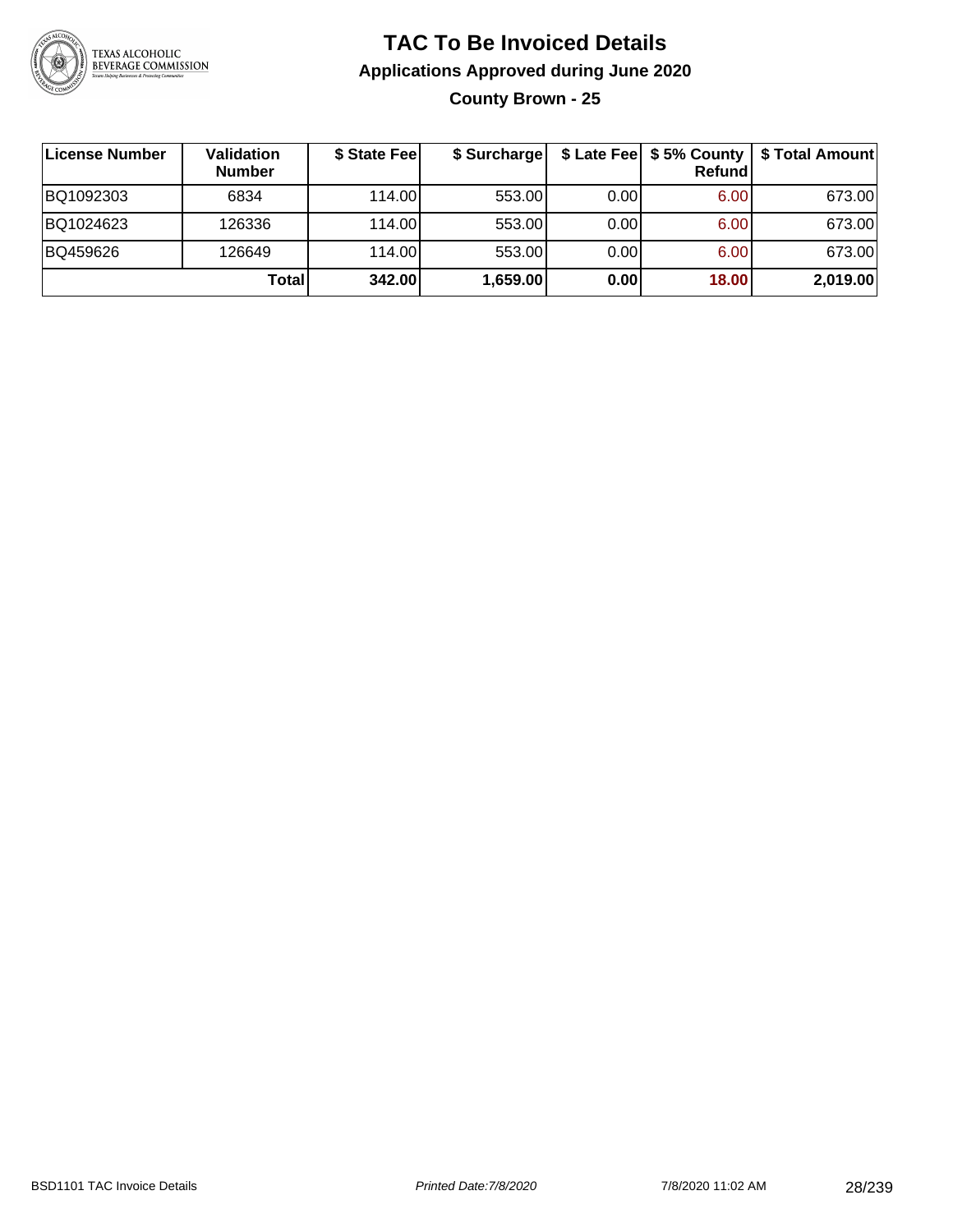

### **TAC To Be Invoiced Details Applications Approved during June 2020 County Burleson - 26**

| <b>License Number</b> | <b>Validation</b><br><b>Number</b> | \$ State Fee | \$ Surcharge | \$ Late Fee | \$5% County<br>Refundl | \$ Total Amount |
|-----------------------|------------------------------------|--------------|--------------|-------------|------------------------|-----------------|
| BG1024136             | 125129                             | 332.50       | 553.00       | 0.00        | 17.50                  | 903.00          |
| <b>BF727600</b>       | 125447                             | 114.00       | 553.00       | 0.00        | 6.00                   | 673.00          |
| BF631466              | 125612                             | 114.00       | 553.00       | 0.00        | 6.00                   | 673.00          |
| BQ811800              | 126052                             | 114.00       | 553.00       | 0.00        | 6.00                   | 673.00          |
| BG949460              | 126510                             | 332.50       | 553.00       | 0.00        | 17.50                  | 903.00          |
| BG417302              | 126761                             | 332.50       | 553.00       | 0.00        | 17.50                  | 903.00          |
|                       | Total                              | 1,339.50     | 3,318.00     | 0.00        | 70.50                  | 4,728.00        |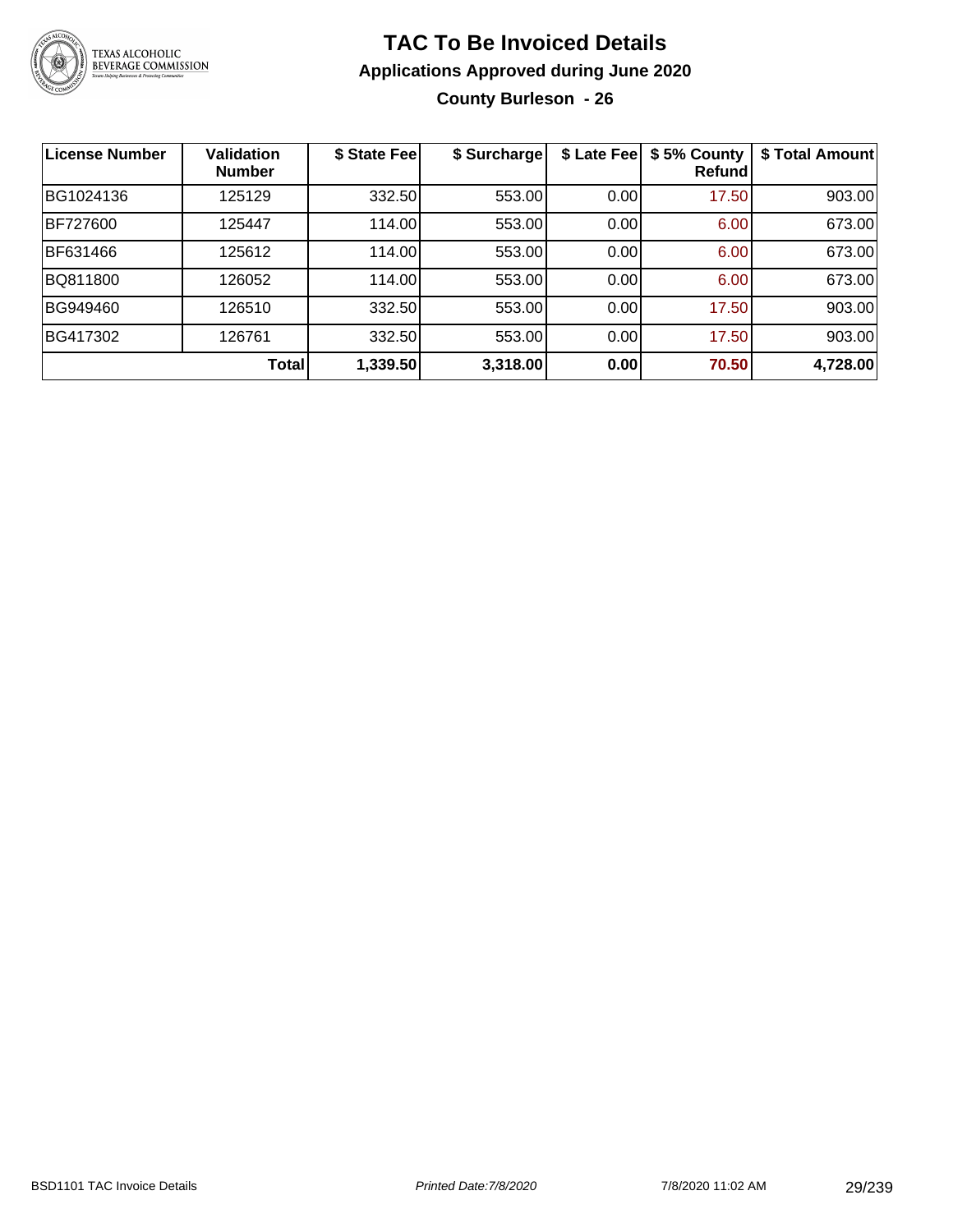

### **TAC To Be Invoiced Details Applications Approved during June 2020 County Burnet - 27**

| <b>License Number</b> | Validation<br><b>Number</b> | \$ State Fee | \$ Surcharge | \$ Late Fee | \$5% County<br>Refund | \$ Total Amount |
|-----------------------|-----------------------------|--------------|--------------|-------------|-----------------------|-----------------|
| BQ1091690             | 6670                        | 114.00       | 553.00       | 0.00        | 6.00                  | 673.00          |
| BQ724192              | 123134                      | 114.00       | 553.00       | 0.00        | 6.00                  | 673.00          |
| BQ604384              | 123944                      | 114.00       | 553.00       | 0.00        | 6.00                  | 673.00          |
| BG1018965             | 124613                      | 332.50       | 553.00       | 0.00        | 17.50                 | 903.00          |
| BG579112              | 125148                      | 332.50       | 553.00       | 100.00      | 17.50                 | 1,003.00        |
| BG1022675             | 125424                      | 332.50       | 553.00       | 0.00        | 17.50                 | 903.00          |
| BQ1022374             | 125690                      | 114.00       | 553.00       | 0.00        | 6.00                  | 673.00          |
| BG1020540             | 126177                      | 332.50       | 553.00       | 0.00        | 17.50                 | 903.00          |
| BQ947911              | 513727                      | 114.00       | 553.00       | 0.00        | 6.00                  | 673.00          |
| BQ950464              | 514438                      | 114.00       | 553.00       | 0.00        | 6.00                  | 673.00          |
|                       | <b>Total</b>                | 2,014.00     | 5,530.00     | 100.00      | 106.00                | 7,750.00        |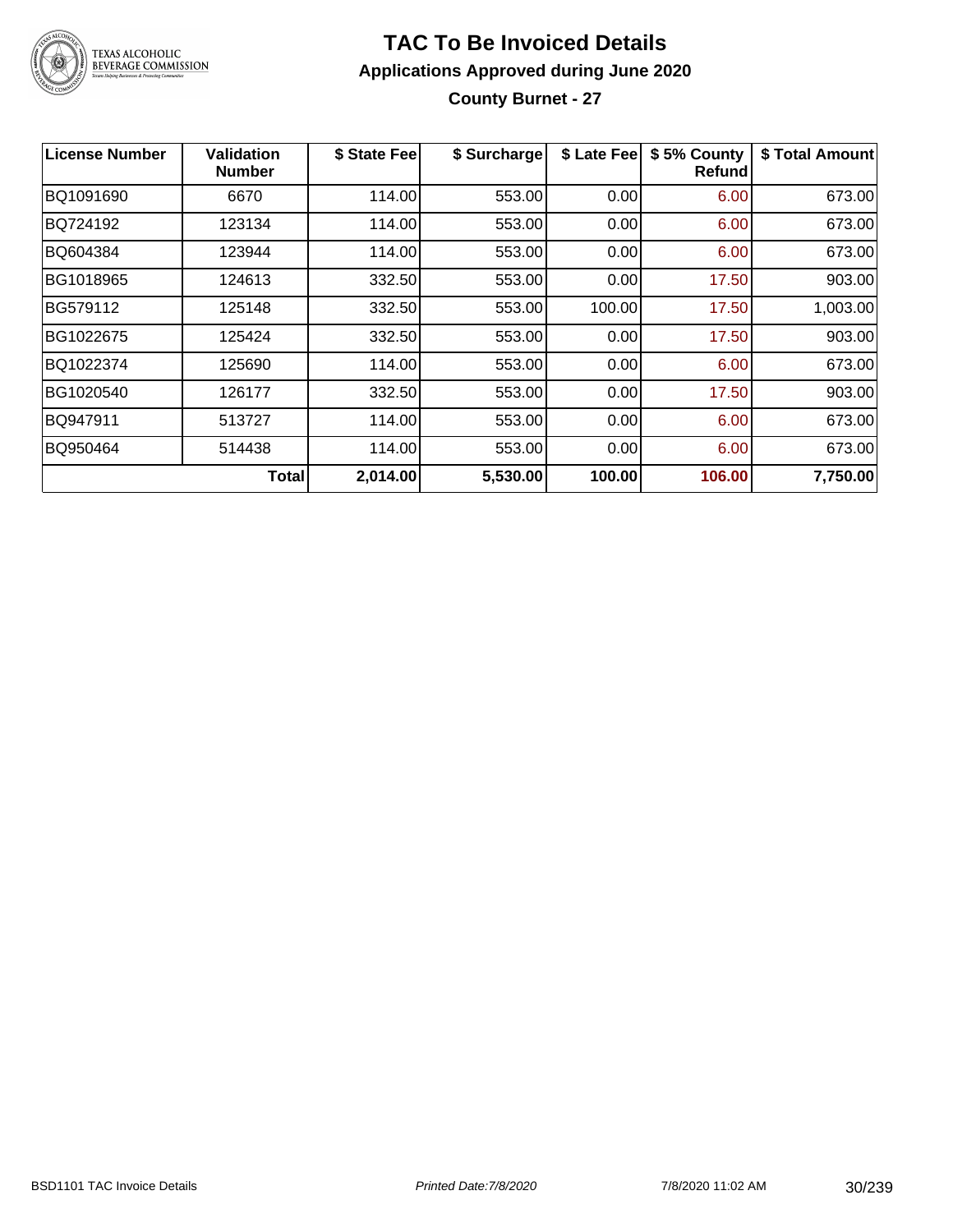

### **TAC To Be Invoiced Details Applications Approved during June 2020 County Caldwell - 28**

| <b>License Number</b> | <b>Validation</b><br><b>Number</b> | \$ State Fee | \$ Surcharge | \$ Late Fee | \$5% County<br>Refund | \$ Total Amount |
|-----------------------|------------------------------------|--------------|--------------|-------------|-----------------------|-----------------|
| BG1090286             | 6152                               | 332.50       | 553.00       | 0.00        | 17.50                 | 903.00          |
| BE659173              | 123752                             | 285.00       | 553.00       | 100.00      | 15.00                 | 953.00          |
| BE453476              | 125264                             | 285.00       | 553.00       | 0.00        | 15.00                 | 853.00          |
| <b>BF560474</b>       | 125875                             | 114.00       | 553.00       | 0.00        | 6.00                  | 673.00          |
| BF418857              | 126206                             | 114.00       | 553.00       | 0.00        | 6.00                  | 673.00          |
| BE537984              | 126347                             | 285.00       | 553.00       | 100.00      | 15.00                 | 953.00          |
|                       | Total                              | 1,415.50     | 3,318.00     | 200.00      | 74.50                 | 5,008.00        |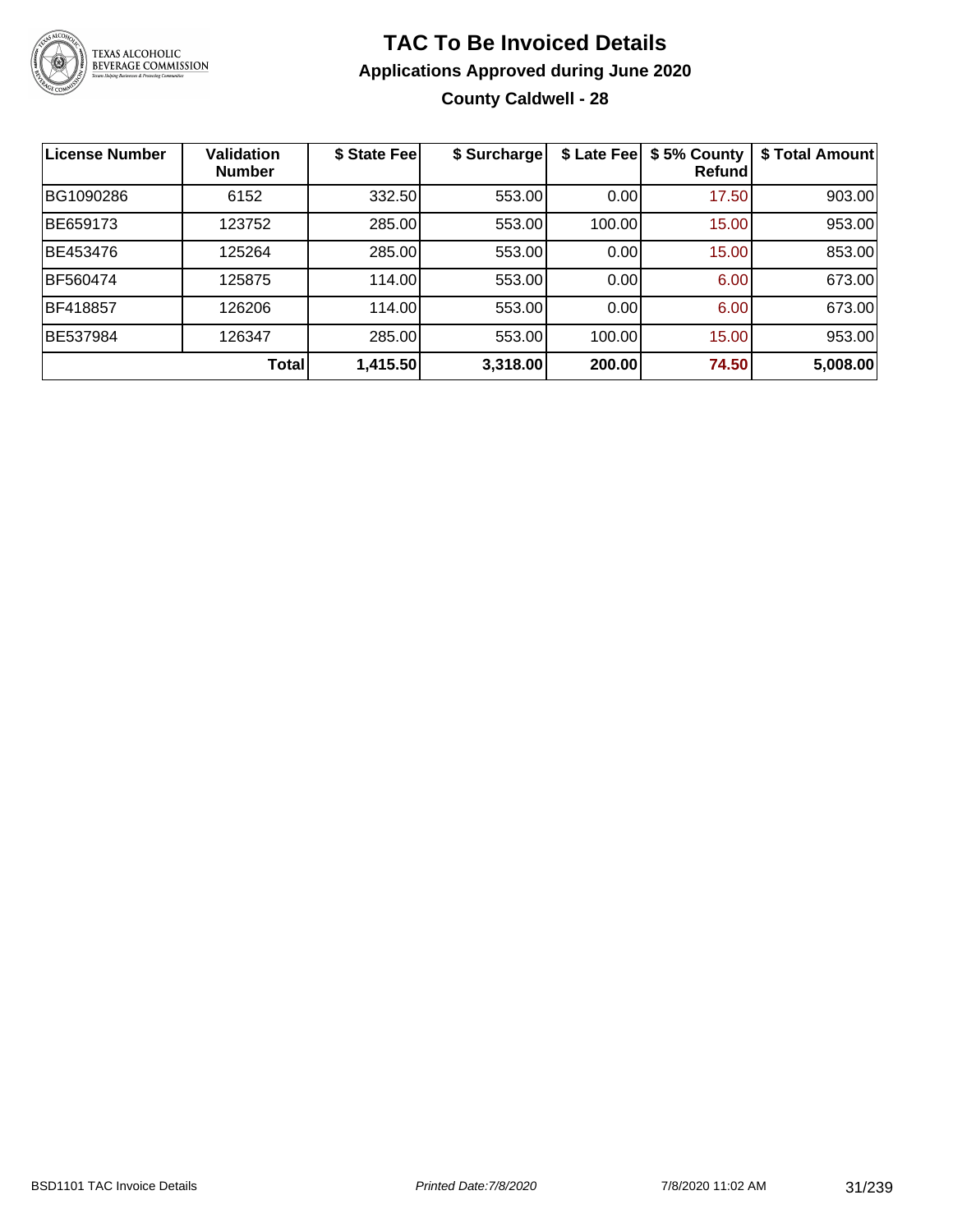

### **TAC To Be Invoiced Details Applications Approved during June 2020 County Calhoun - 29**

| ∣License Number | <b>Validation</b><br><b>Number</b> | \$ State Fee | \$ Surcharge |        | \$ Late Fee   \$5% County<br>Refundl | \$ Total Amount |
|-----------------|------------------------------------|--------------|--------------|--------|--------------------------------------|-----------------|
| BG950044        | 124192                             | 332.50       | 553.00       | 0.00   | 17.50                                | 903.00          |
| BG946166        | 124881                             | 332.50       | 553.00       | 100.00 | 17.50                                | 1,003.00        |
| BP946166        | 124881                             | 950.00       | 426.00       | 100.00 | 50.00                                | 1,526.00        |
| BG746385        | 514373                             | 332.50       | 553.00       | 0.00   | 17.50                                | 903.00          |
| BG307491        | 514955                             | 332.50       | 553.00       | 0.00   | 17.50                                | 903.00          |
|                 | <b>Total</b>                       | 2,280.00     | 2,638.00     | 200.00 | 120.00                               | 5,238.00        |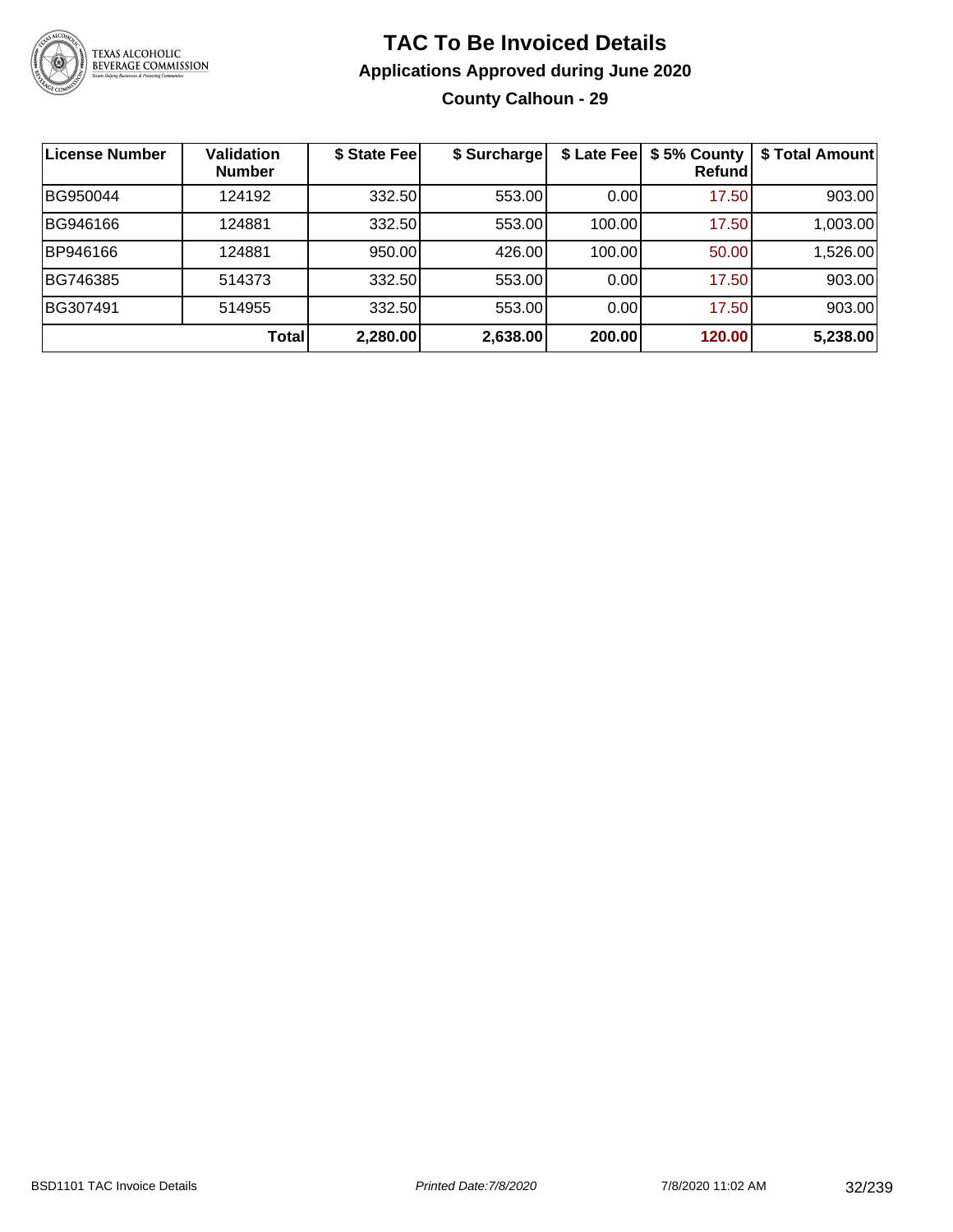

#### **TAC To Be Invoiced Details Applications Approved during June 2020 County Cameron - 31**

| <b>License Number</b> | <b>Validation</b><br><b>Number</b> | \$ State Fee | \$ Surcharge |        | \$ Late Fee   \$5% County<br>Refund | \$ Total Amount |
|-----------------------|------------------------------------|--------------|--------------|--------|-------------------------------------|-----------------|
| BQ1090410             | 6613                               | 114.00       | 553.00       | 0.00   | 6.00                                | 673.00          |
| BF1090722             | 6617                               | 114.00       | 553.00       | 0.00   | 6.00                                | 673.00          |
| BF1091194             | 6741                               | 114.00       | 553.00       | 0.00   | 6.00                                | 673.00          |
| BQ1092181             | 6810                               | 114.00       | 553.00       | 0.00   | 6.00                                | 673.00          |
| BQ1091787             | 6920                               | 114.00       | 553.00       | 0.00   | 6.00                                | 673.00          |
| BG926165              | 106418                             | 332.50       | 553.00       | 0.00   | 17.50                               | 903.00          |
| BF856794              | 107053                             | 114.00       | 553.00       | 100.00 | 6.00                                | 773.00          |
| BE297893              | 123141                             | 285.00       | 553.00       | 0.00   | 15.00                               | 853.00          |
| BG472598              | 123720                             | 332.50       | 553.00       | 0.00   | 17.50                               | 903.00          |
| BE947139              | 123809                             | 285.00       | 553.00       | 0.00   | 15.00                               | 853.00          |
| BG1017755             | 124222                             | 332.50       | 553.00       | 0.00   | 17.50                               | 903.00          |
| BL1017755             | 124222                             | 475.00       | 327.00       | 0.00   | 25.00                               | 827.00          |
| BG233359              | 124621                             | 332.50       | 553.00       | 0.00   | 17.50                               | 903.00          |
| BQ752964              | 124982                             | 114.00       | 553.00       | 0.00   | 6.00                                | 673.00          |
| BG319301              | 125137                             | 332.50       | 553.00       | 0.00   | 17.50                               | 903.00          |
| BG698834              | 125236                             | 332.50       | 553.00       | 0.00   | 17.50                               | 903.00          |
| BG517744              | 125376                             | 332.50       | 553.00       | 0.00   | 17.50                               | 903.00          |
| BQ724919              | 125624                             | 114.00       | 553.00       | 0.00   | 6.00                                | 673.00          |
| BQ698830              | 125789                             | 114.00       | 553.00       | 0.00   | 6.00                                | 673.00          |
| BQ952497              | 125813                             | 114.00       | 553.00       | 0.00   | 6.00                                | 673.00          |
| BG1021462             | 125826                             | 332.50       | 553.00       | 0.00   | 17.50                               | 903.00          |
| BG879784              | 126068                             | 332.50       | 553.00       | 0.00   | 17.50                               | 903.00          |
| BQ725844              | 126200                             | 114.00       | 553.00       | 0.00   | 6.00                                | 673.00          |
| BQ725846              | 126200                             | 114.00       | 553.00       | 0.00   | 6.00                                | 673.00          |
| BF455260              | 126206                             | 114.00       | 553.00       | 0.00   | 6.00                                | 673.00          |
| BG750765              | 126253                             | 332.50       | 553.00       | 0.00   | 17.50                               | 903.00          |
| BQ245961              | 126355                             | 114.00       | 553.00       | 0.00   | 6.00                                | 673.00          |
| BQ1020446             | 126626                             | 114.00       | 553.00       | 0.00   | 6.00                                | 673.00          |
| BQ539312              | 126819                             | 114.00       | 553.00       | 0.00   | 6.00                                | 673.00          |
| BQ665947              | 126819                             | 114.00       | 553.00       | 0.00   | 6.00                                | 673.00          |
| BQ698996              | 126819                             | 114.00       | 553.00       | 0.00   | 6.00                                | 673.00          |
| BE539434              | 126820                             | 285.00       | 553.00       | 0.00   | 15.00                               | 853.00          |
| BQ954090              | 126827                             | 114.00       | 553.00       | 0.00   | 6.00                                | 673.00          |
| BQ446499              | 507907                             | 114.00       | 553.00       | 0.00   | 6.00                                | 673.00          |
| BQ296362              | 513154                             | 114.00       | 553.00       | 100.00 | 6.00                                | 773.00          |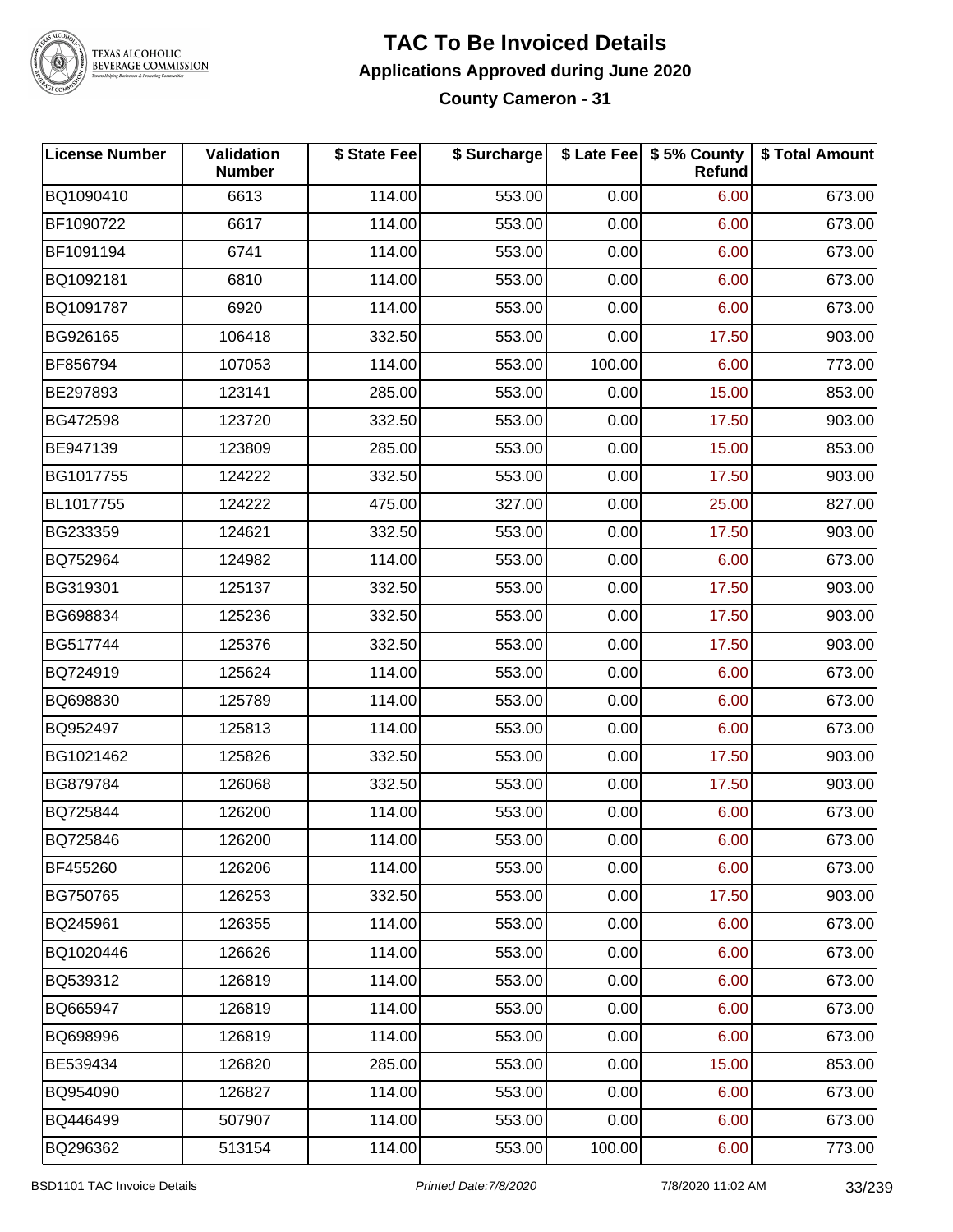| License Number | Validation<br><b>Number</b> | \$ State Feel | \$ Surcharge | \$ Late Fee | \$5% County<br>Refund | \$ Total Amount |
|----------------|-----------------------------|---------------|--------------|-------------|-----------------------|-----------------|
| BG516604       | 513262                      | 332.50        | 553.00       | 0.00        | 17.50                 | 903.00          |
| BQ952360       | 513891                      | 114.00        | 553.00       | 0.00        | 6.00                  | 673.00          |
| BQ1019815      | 514209                      | 114.00        | 553.00       | 0.00        | 6.00                  | 673.00          |
| BG658444       | 514367                      | 332.50        | 553.00       | 0.00        | 17.50                 | 903.00          |
| BL658444       | 514367                      | 475.00        | 327.00       | 0.00        | 25.00                 | 827.00          |
|                | <b>Total</b>                | 8,417.00      | 21,668.00    | 200.00      | 443.00                | 30,728.00       |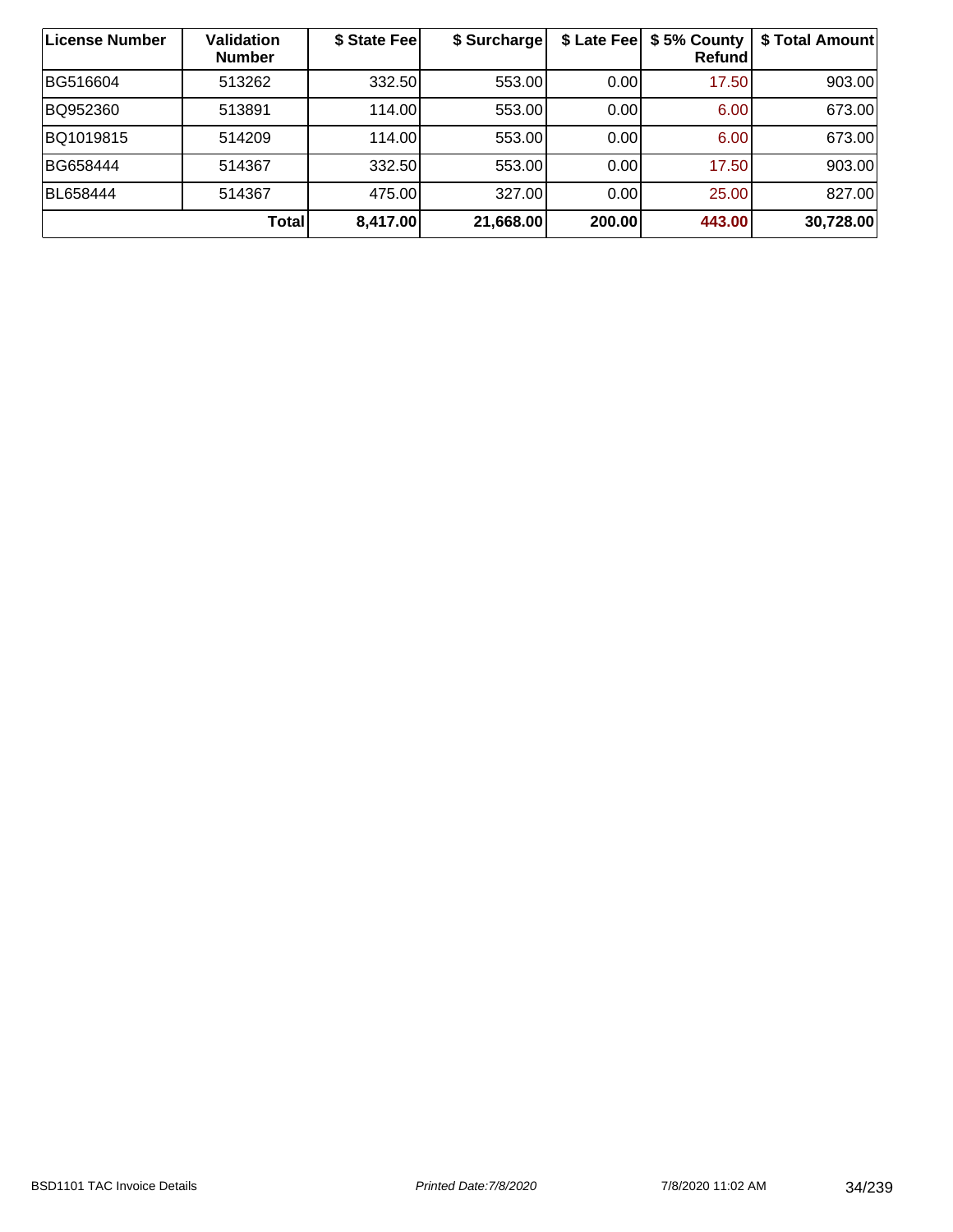

### **TAC To Be Invoiced Details Applications Approved during June 2020 County Camp - 32**

| ∣License Number | Validation<br><b>Number</b> | \$ State Fee | \$ Surcharge |       | \$ Late Fee   \$5% County  <br><b>Refund</b> | \$ Total Amount |
|-----------------|-----------------------------|--------------|--------------|-------|----------------------------------------------|-----------------|
| BF874054        | 123587                      | 114.00L      | 553.00       | 0.001 | 6.00                                         | 673.00          |
| BF877105        | 126570                      | 114.00L      | 553.00       | 0.00  | 6.00                                         | 673.00          |
| BQ878887        | 126736                      | 114.00       | 553.00       | 0.00  | 6.00                                         | 673.00          |
|                 | Total                       | 342.00       | 1,659.00     | 0.00  | 18.00                                        | 2,019.00        |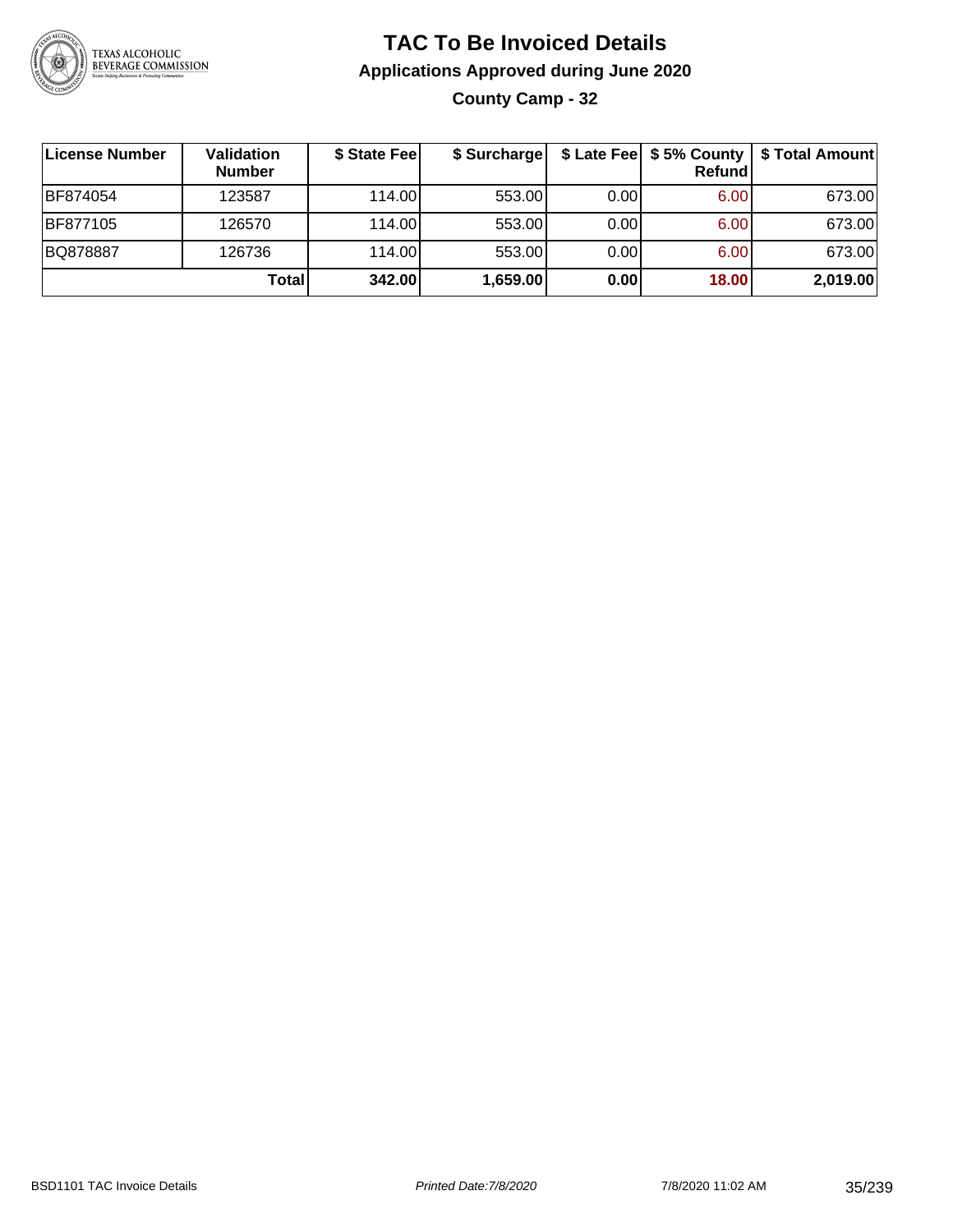

**County Carson - 33**

| License Number | Validation<br><b>Number</b> | \$ State Feel |        |       | Refundl | \$ Surcharge   \$ Late Fee   \$5% County   \$ Total Amount |
|----------------|-----------------------------|---------------|--------|-------|---------|------------------------------------------------------------|
| BQ878501       | 124827                      | 114.00        | 553.00 | 0.00I | 6.00    | 673.00                                                     |
|                | Totall                      | 114.00        | 553.00 | 0.00  | 6.00    | 673.00                                                     |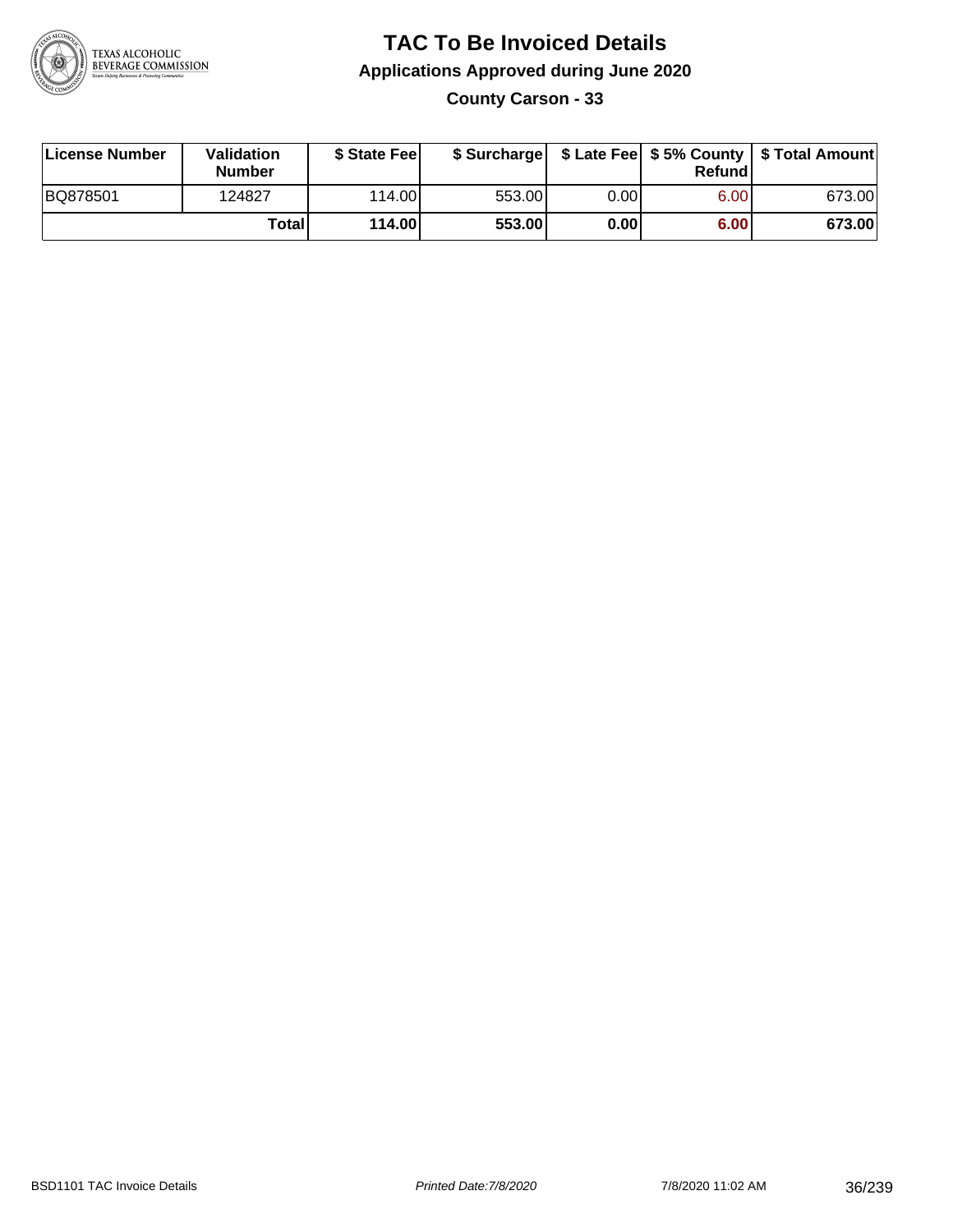

**County Cass - 34**

| License Number | Validation<br><b>Number</b> | \$ State Feel |        |      | Refundl | \$ Surcharge   \$ Late Fee   \$5% County   \$ Total Amount |
|----------------|-----------------------------|---------------|--------|------|---------|------------------------------------------------------------|
| BQ1019504      | 124411                      | 114.00        | 553.00 | 0.00 | 6.00    | 673.00                                                     |
|                | Totall                      | 114.00        | 553.00 | 0.00 | 6.00    | 673.00                                                     |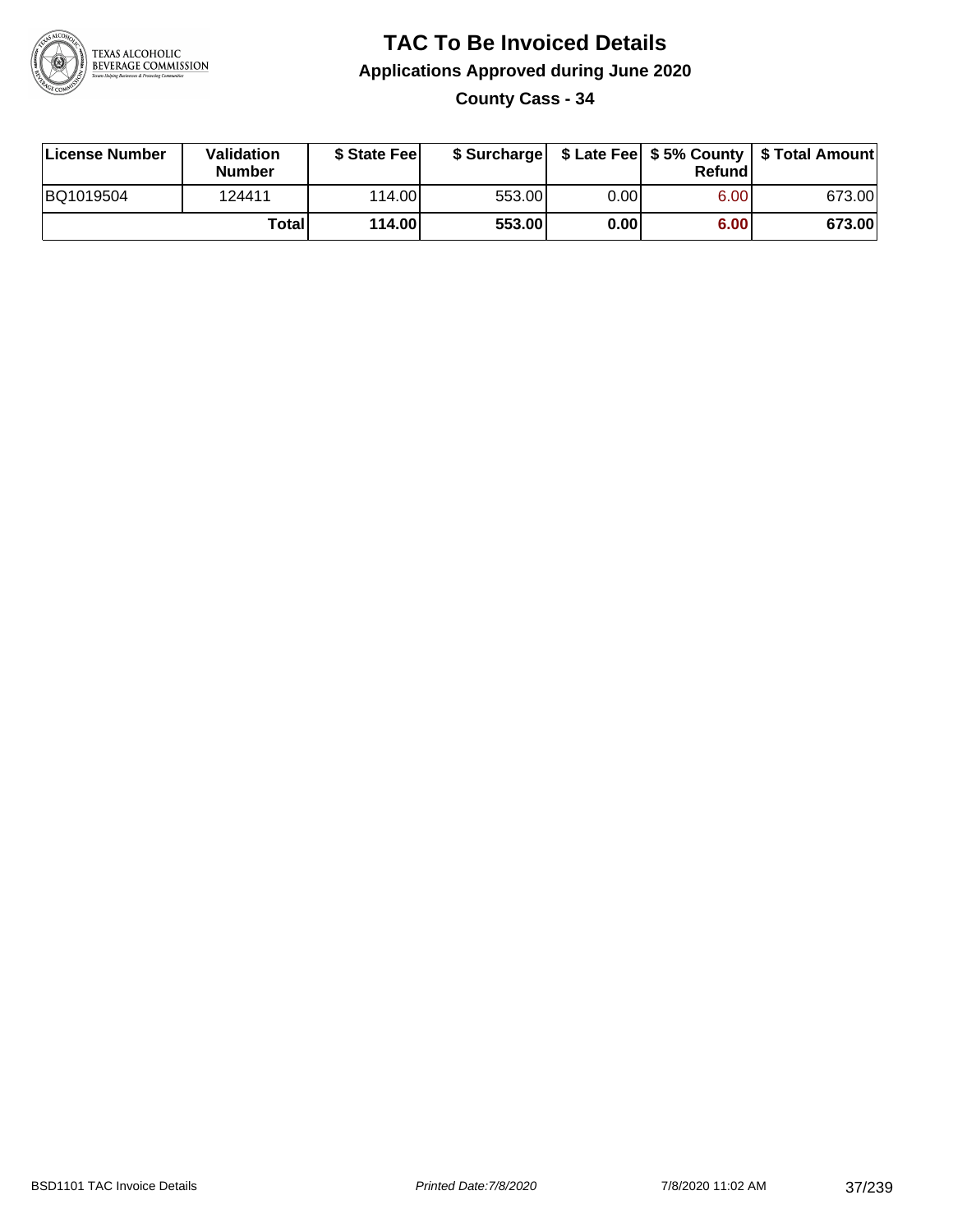

### **TAC To Be Invoiced Details Applications Approved during June 2020 County Chambers - 36**

| License Number | <b>Validation</b><br><b>Number</b> | \$ State Fee | \$ Surcharge |      | \$ Late Fee   \$5% County  <br><b>Refund</b> | \$ Total Amount |
|----------------|------------------------------------|--------------|--------------|------|----------------------------------------------|-----------------|
| BF1091077      | 6650                               | 114.00       | 553.00       | 0.00 | 6.00                                         | 673.00          |
| BI271921       | 123177                             | 38.00        | 278.00       | 0.00 | 2.00                                         | 318.00          |
| BQ876556       | 513962                             | 114.00       | 553.00       | 0.00 | 6.00                                         | 673.00          |
|                | Total                              | 266.00       | 1,384.00     | 0.00 | 14.00                                        | 1,664.00        |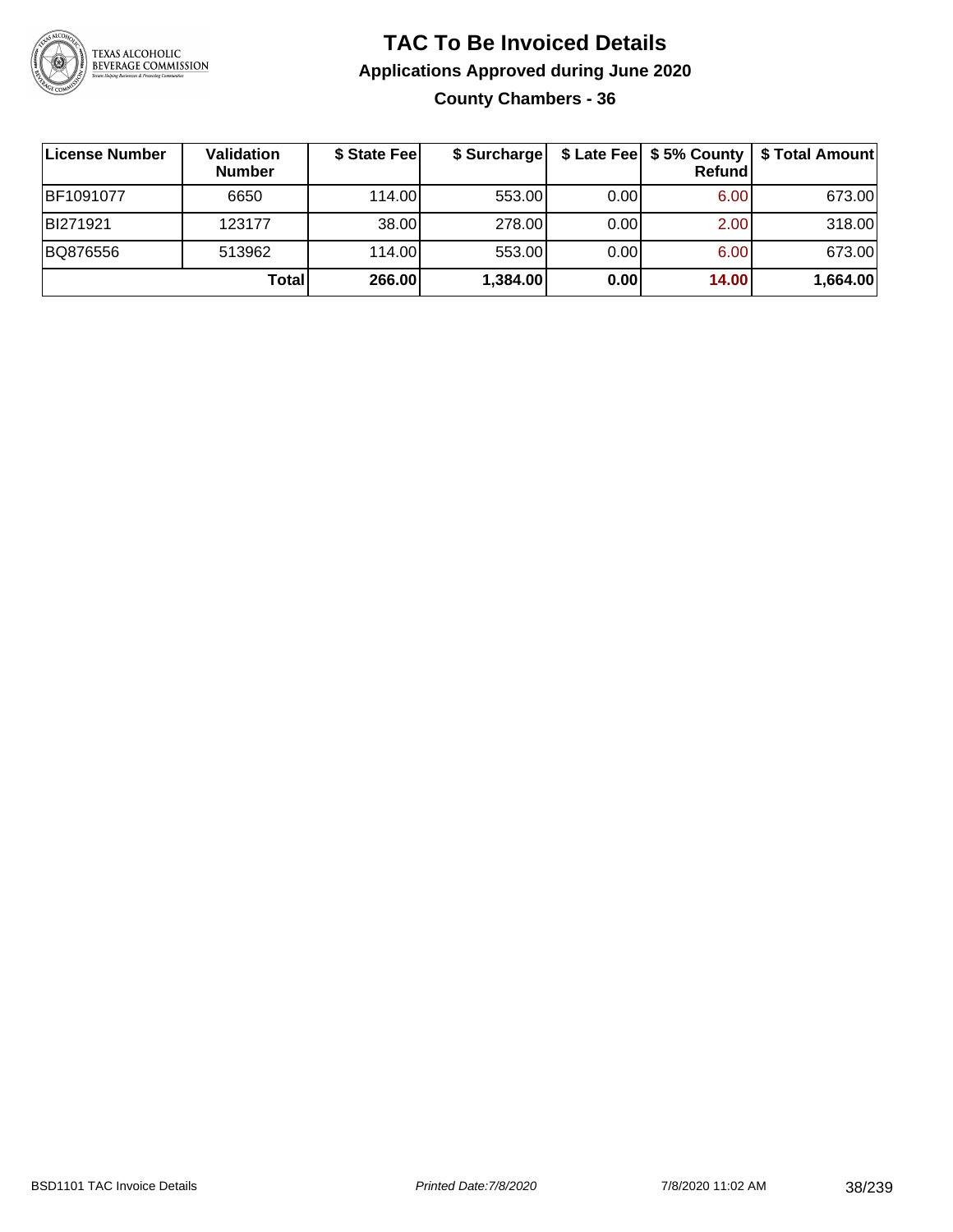

## **TAC To Be Invoiced Details Applications Approved during June 2020 County Cherokee - 37**

| License Number | <b>Validation</b><br><b>Number</b> | \$ State Fee | \$ Surcharge | \$ Late Fee | \$5% County<br><b>Refund</b> | \$ Total Amount |
|----------------|------------------------------------|--------------|--------------|-------------|------------------------------|-----------------|
| BQ1019802      | 123275                             | 114.00       | 553.00       | 0.00        | 6.00                         | 673.00          |
| BF811795       | 124807                             | 114.00       | 553.00       | 0.00        | 6.00                         | 673.00          |
| BF811992       | 124810                             | 114.00       | 553.00       | 0.00        | 6.00                         | 673.00          |
| BQ727752       | 126046                             | 114.00       | 553.00       | 0.00        | 6.00                         | 673.00          |
| BQ751679       | 512785                             | 114.00       | 553.00       | 0.00        | 6.00                         | 673.00          |
| BQ1024633      | 513913                             | 114.00       | 553.00       | 0.00        | 6.00                         | 673.00          |
| BQ727753       | 514286                             | 114.00       | 553.00       | 0.00        | 6.00                         | 673.00          |
| BF812376       | 514303                             | 114.00       | 553.00       | 0.00        | 6.00                         | 673.00          |
| BF812583       | 514629                             | 114.00       | 553.00       | 0.00        | 6.00                         | 673.00          |
|                | <b>Total</b>                       | 1,026.00     | 4,977.00     | 0.00        | 54.00                        | 6,057.00        |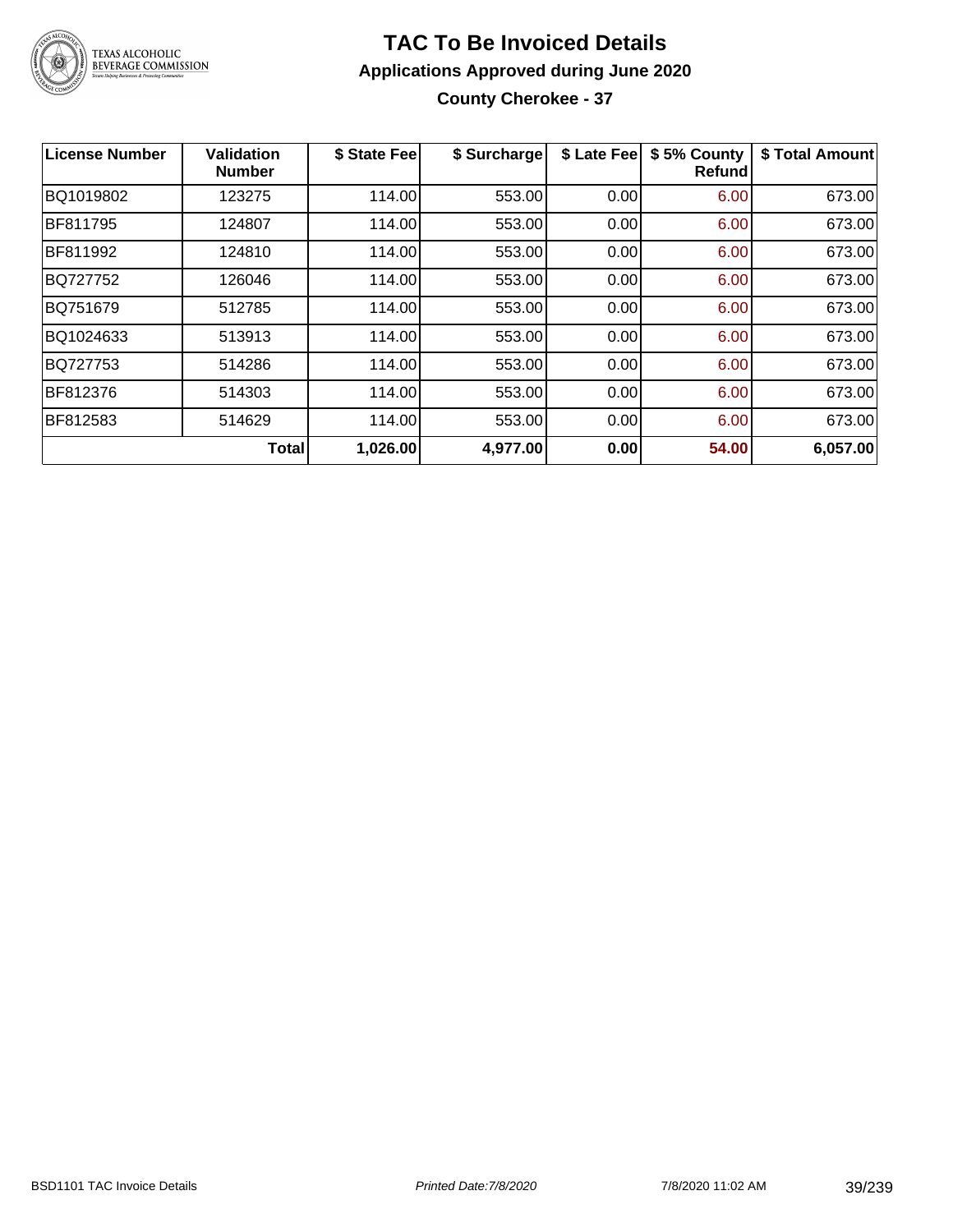

**County Clay - 39**

| License Number | Validation<br><b>Number</b> | \$ State Feel |        |      | Refundl | \$ Surcharge   \$ Late Fee   \$5% County   \$ Total Amount |
|----------------|-----------------------------|---------------|--------|------|---------|------------------------------------------------------------|
| BF1091532      | 6490                        | 114.00        | 553.00 | 0.00 | 6.00    | 673.00                                                     |
|                | Totall                      | 114.00        | 553.00 | 0.00 | 6.00    | 673.00                                                     |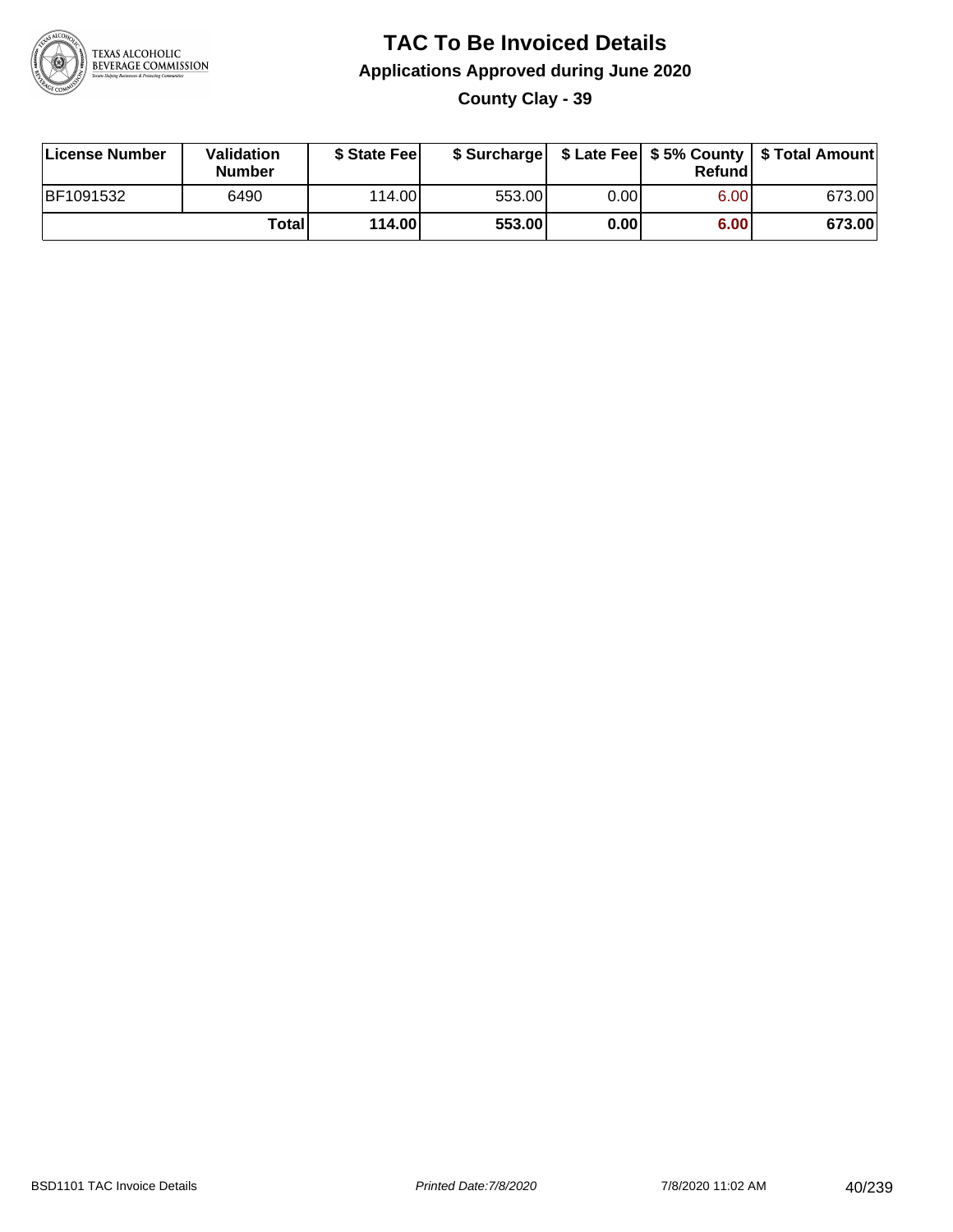

### **TAC To Be Invoiced Details Applications Approved during June 2020 County Collin - 43**

| <b>License Number</b> | Validation<br><b>Number</b> | \$ State Fee | \$ Surcharge |      | \$ Late Fee   \$5% County<br>Refund | \$ Total Amount |
|-----------------------|-----------------------------|--------------|--------------|------|-------------------------------------|-----------------|
| BF1090124             | 6217                        | 114.00       | 553.00       | 0.00 | 6.00                                | 673.00          |
| BF1090390             | 6513                        | 114.00       | 553.00       | 0.00 | 6.00                                | 673.00          |
| BG1090499             | 6594                        | 332.50       | 553.00       | 0.00 | 17.50                               | 903.00          |
| BQ1090704             | 6640                        | 114.00       | 553.00       | 0.00 | 6.00                                | 673.00          |
| BF1090993             | 6730                        | 114.00       | 553.00       | 0.00 | 6.00                                | 673.00          |
| BG1092333             | 7052                        | 332.50       | 553.00       | 0.00 | 17.50                               | 903.00          |
| BF1092335             | 7075                        | 114.00       | 553.00       | 0.00 | 6.00                                | 673.00          |
| BG946871              | 123114                      | 332.50       | 553.00       | 0.00 | 17.50                               | 903.00          |
| BF877057              | 123245                      | 114.00       | 553.00       | 0.00 | 6.00                                | 673.00          |
| BG1021298             | 123301                      | 332.50       | 553.00       | 0.00 | 17.50                               | 903.00          |
| BG1017702             | 123547                      | 332.50       | 553.00       | 0.00 | 17.50                               | 903.00          |
| BF948503              | 123834                      | 114.00       | 553.00       | 0.00 | 6.00                                | 673.00          |
| BF877039              | 123907                      | 114.00       | 553.00       | 0.00 | 6.00                                | 673.00          |
| BF949111              | 124274                      | 114.00       | 553.00       | 0.00 | 6.00                                | 673.00          |
| BQ752302              | 124310                      | 114.00       | 553.00       | 0.00 | 6.00                                | 673.00          |
| BQ697933              | 124386                      | 114.00       | 553.00       | 0.00 | 6.00                                | 673.00          |
| BQ697935              | 124388                      | 114.00       | 553.00       | 0.00 | 6.00                                | 673.00          |
| BQ560416              | 124433                      | 114.00       | 553.00       | 0.00 | 6.00                                | 673.00          |
| BQ751010              | 124540                      | 114.00       | 553.00       | 0.00 | 6.00                                | 673.00          |
| BQ877895              | 124550                      | 114.00       | 553.00       | 0.00 | 6.00                                | 673.00          |
| BG950157              | 124788                      | 332.50       | 553.00       | 0.00 | 17.50                               | 903.00          |
| BL950157              | 124788                      | 475.00       | 327.00       | 0.00 | 25.00                               | 827.00          |
| BQ727032              | 124827                      | 114.00       | 553.00       | 0.00 | 6.00                                | 673.00          |
| BG1019050             | 124907                      | 332.50       | 553.00       | 0.00 | 17.50                               | 903.00          |
| BQ561501              | 124934                      | 114.00       | 553.00       | 0.00 | 6.00                                | 673.00          |
| BQ416093              | 125072                      | 114.00       | 553.00       | 0.00 | 6.00                                | 673.00          |
| BC774656              | 125261                      | 142.50       | 701.00       | 0.00 | 7.50                                | 851.00          |
| BI774657              | 125262                      | 38.00        | 278.00       | 0.00 | 2.00                                | 318.00          |
| BQ561653              | 125415                      | 114.00       | 553.00       | 0.00 | 6.00                                | 673.00          |
| BG876299              | 125535                      | 332.50       | 553.00       | 0.00 | 17.50                               | 903.00          |
| BQ560992              | 125538                      | 114.00       | 553.00       | 0.00 | 6.00                                | 673.00          |
| BQ634174              | 125709                      | 114.00       | 553.00       | 0.00 | 6.00                                | 673.00          |
| BG1023472             | 126050                      | 332.50       | 553.00       | 0.00 | 17.50                               | 903.00          |
| BG879933              | 126331                      | 332.50       | 553.00       | 0.00 | 17.50                               | 903.00          |
| BL879933              | 126331                      | 475.00       | 327.00       | 0.00 | 25.00                               | 827.00          |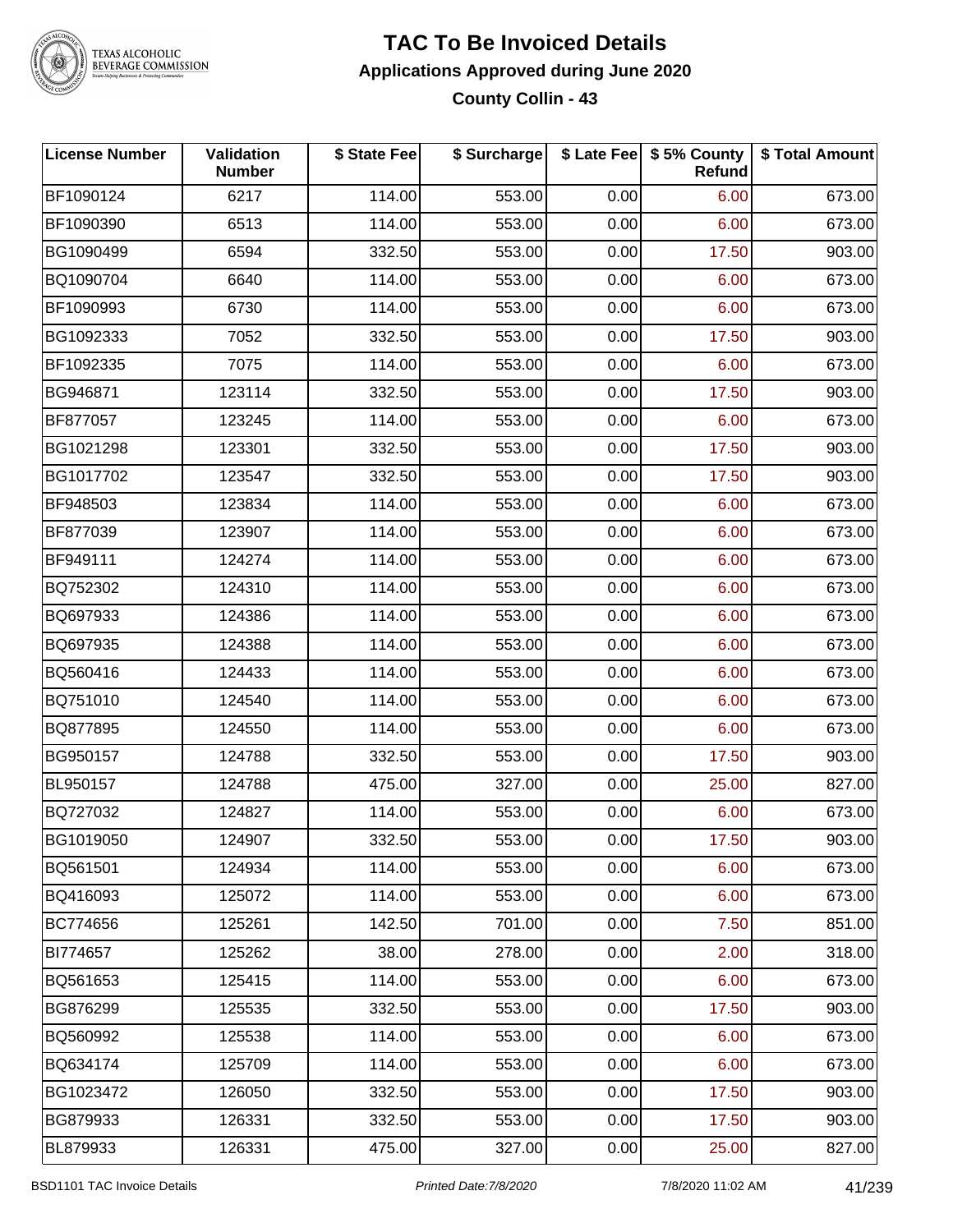| <b>License Number</b> | <b>Validation</b><br><b>Number</b> | \$ State Fee | \$ Surcharge |      | \$ Late Fee   \$5% County<br><b>Refund</b> | \$ Total Amount |
|-----------------------|------------------------------------|--------------|--------------|------|--------------------------------------------|-----------------|
| BQ454647              | 126486                             | 114.00       | 553.00       | 0.00 | 6.00                                       | 673.00          |
| BQ454648              | 126487                             | 114.00       | 553.00       | 0.00 | 6.00                                       | 673.00          |
| BQ1025703             | 126601                             | 114.00       | 553.00       | 0.00 | 6.00                                       | 673.00          |
| BQ561652              | 126629                             | 114.00       | 553.00       | 0.00 | 6.00                                       | 673.00          |
| BQ561397              | 126678                             | 114.00       | 553.00       | 0.00 | 6.00                                       | 673.00          |
| BQ698553              | 126819                             | 114.00       | 553.00       | 0.00 | 6.00                                       | 673.00          |
| BF1021726             | 512384                             | 114.00       | 553.00       | 0.00 | 6.00                                       | 673.00          |
| BG942540              | 512410                             | 332.50       | 553.00       | 0.00 | 17.50                                      | 903.00          |
| BQ630021              | 513159                             | 114.00       | 553.00       | 0.00 | 6.00                                       | 673.00          |
| BQ749562              | 513159                             | 114.00       | 553.00       | 0.00 | 6.00                                       | 673.00          |
| BQ1020679             | 513159                             | 114.00       | 553.00       | 0.00 | 6.00                                       | 673.00          |
| BG1015955             | 513716                             | 332.50       | 553.00       | 0.00 | 17.50                                      | 903.00          |
| BQ813879              | 513900                             | 114.00       | 553.00       | 0.00 | 6.00                                       | 673.00          |
| BQ1024007             | 513912                             | 114.00       | 553.00       | 0.00 | 6.00                                       | 673.00          |
| BF750139              | 514106                             | 114.00       | 553.00       | 0.00 | 6.00                                       | 673.00          |
| BQ1019985             | 514117                             | 114.00       | 553.00       | 0.00 | 6.00                                       | 673.00          |
| BG947001              | 514369                             | 332.50       | 553.00       | 0.00 | 17.50                                      | 903.00          |
| BQ410737              | 514690                             | 114.00       | 553.00       | 0.00 | 6.00                                       | 673.00          |
|                       | <b>Total</b>                       | 9,557.00     | 28,730.00    | 0.00 | 503.00                                     | 38,790.00       |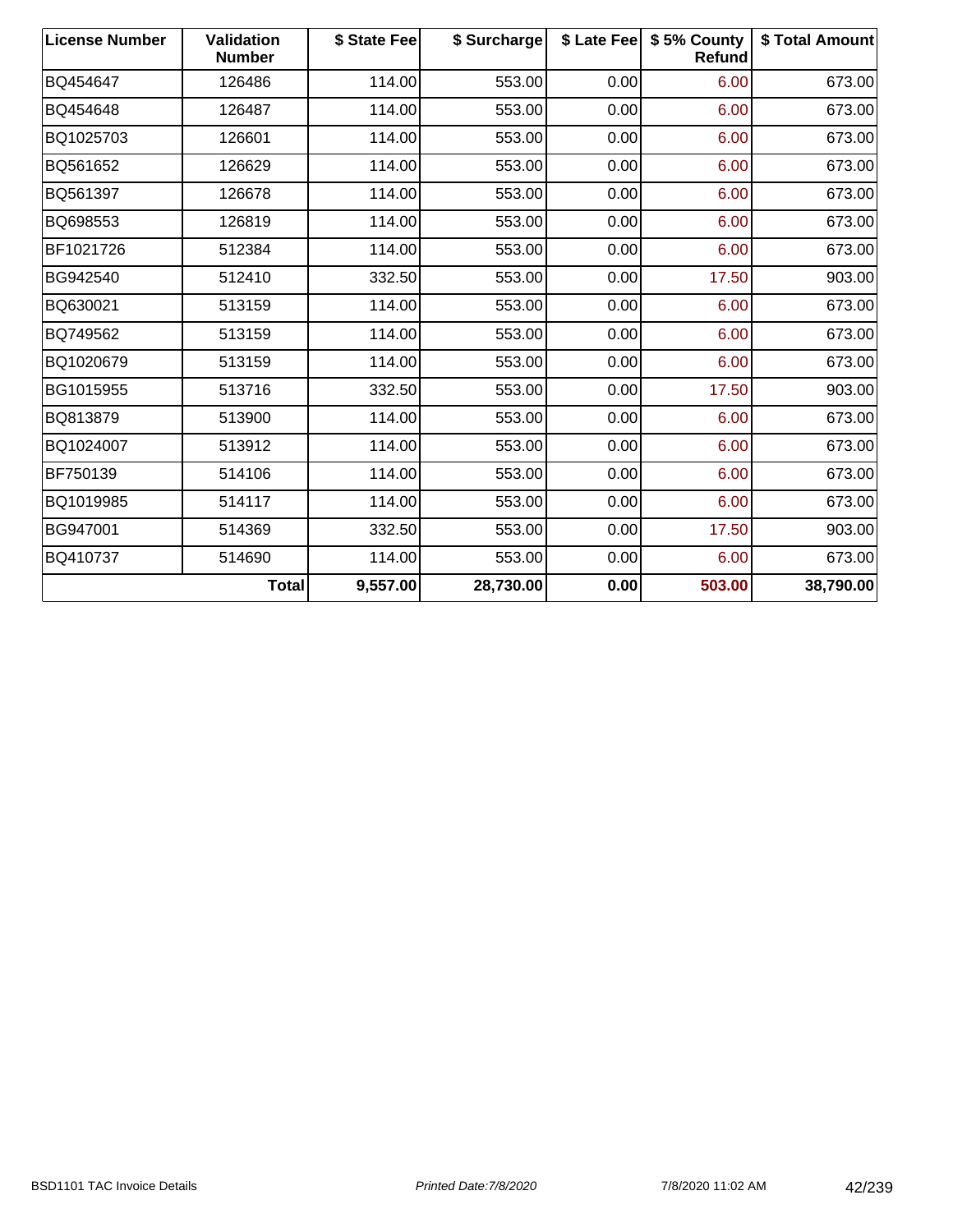

**County Collingsworth - 44**

| License Number | Validation<br><b>Number</b> | \$ State Feel |        |      | Refundl | \$ Surcharge   \$ Late Fee   \$5% County   \$ Total Amount |
|----------------|-----------------------------|---------------|--------|------|---------|------------------------------------------------------------|
| BQ1025043      | 513916                      | 114.00        | 553.00 | 0.00 | 6.00    | 673.00                                                     |
|                | Totall                      | 114.00        | 553.00 | 0.00 | 6.00    | 673.00                                                     |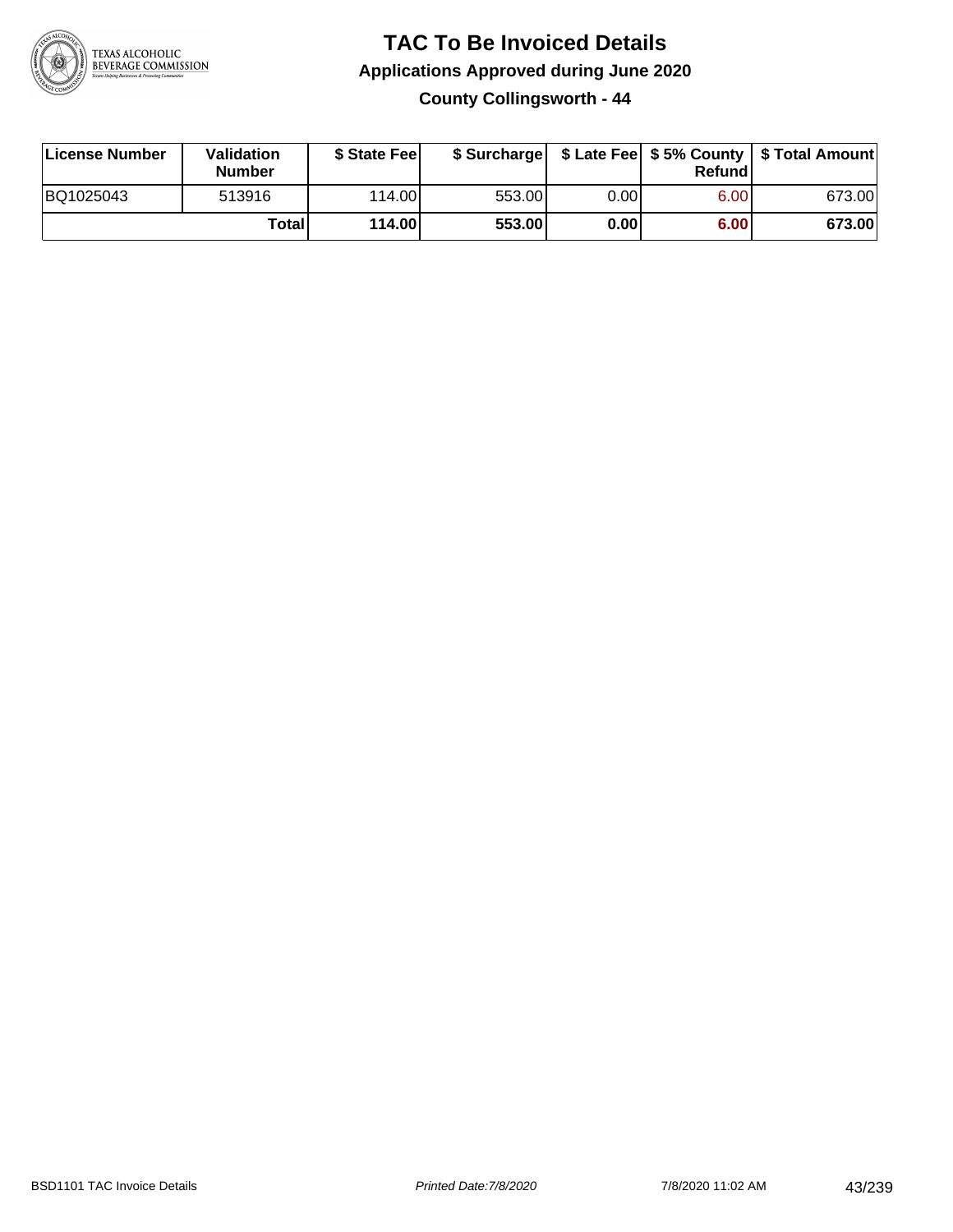

### **TAC To Be Invoiced Details Applications Approved during June 2020 County Colorado - 45**

| <b>License Number</b> | <b>Validation</b><br><b>Number</b> | \$ State Fee | \$ Surcharge | \$ Late Fee | \$5% County<br>Refundl | \$ Total Amount |
|-----------------------|------------------------------------|--------------|--------------|-------------|------------------------|-----------------|
| BG536679              | 123630                             | 332.50       | 553.00       | 0.00        | 17.50                  | 903.00          |
| BQ948749              | 123996                             | 114.00       | 553.00       | 0.00        | 6.00                   | 673.00          |
| BQ265667              | 124297                             | 114.00       | 553.00       | 0.00        | 6.00                   | 673.00          |
| BF725679              | 125151                             | 114.00       | 553.00       | 0.00        | 6.00                   | 673.00          |
| BQ634553              | 125580                             | 114.00       | 553.00       | 0.00        | 6.00                   | 673.00          |
| BF874499              | 514013                             | 114.00       | 553.00       | 0.00        | 6.00                   | 673.00          |
| BG155271              | 514370                             | 332.50       | 553.00       | 0.00        | 17.50                  | 903.00          |
| BG948902              | 514579                             | 332.50       | 553.00       | 0.00        | 17.50                  | 903.00          |
|                       | Total                              | 1,567.50     | 4,424.00     | 0.00        | 82.50                  | 6,074.00        |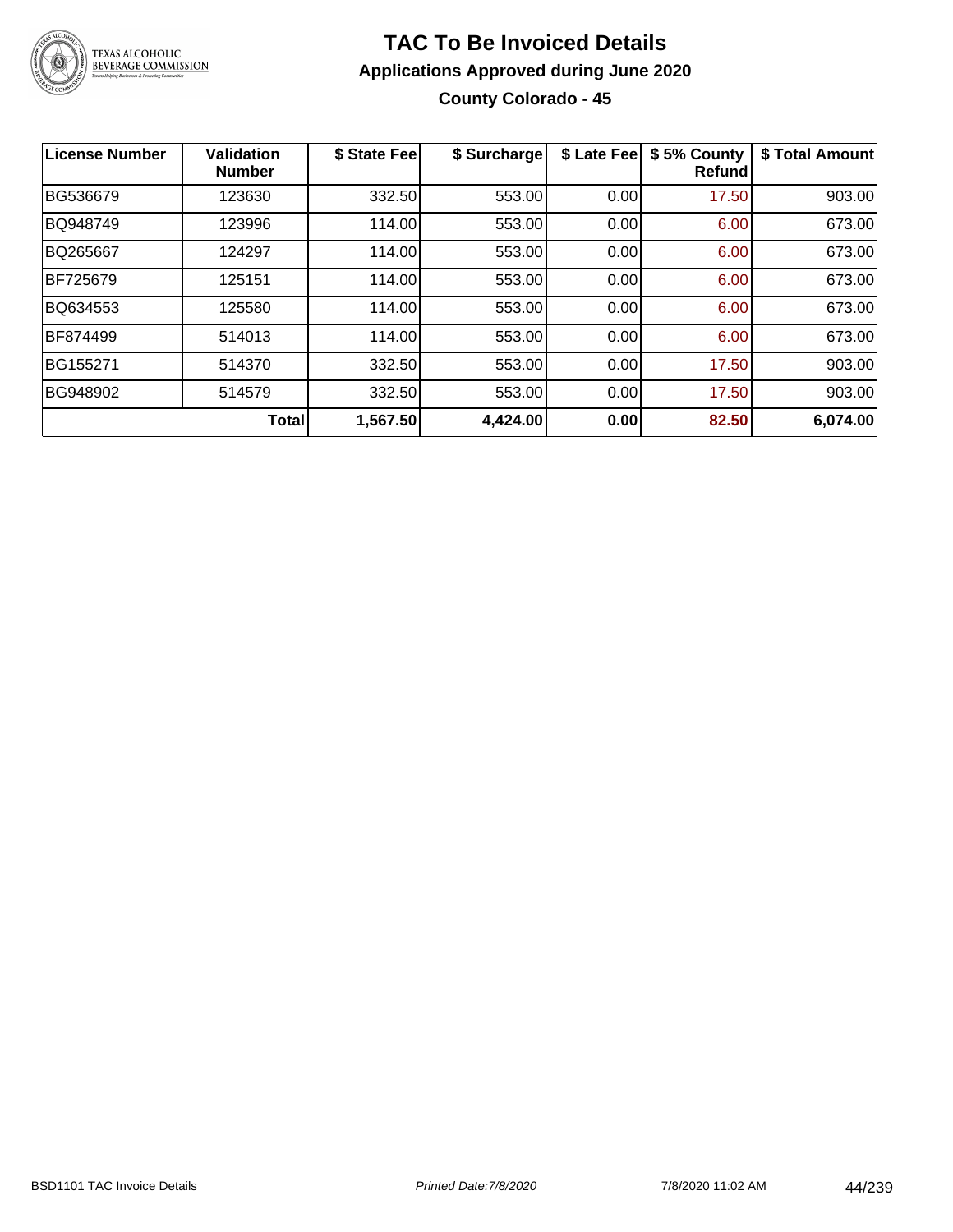

### **TAC To Be Invoiced Details Applications Approved during June 2020 County Comal - 46**

| <b>License Number</b> | Validation<br><b>Number</b> | \$ State Fee | \$ Surcharge |        | \$ Late Fee   \$5% County<br>Refund | \$ Total Amount |
|-----------------------|-----------------------------|--------------|--------------|--------|-------------------------------------|-----------------|
| BQ1091091             | 5978                        | 114.00       | 553.00       | 0.00   | 6.00                                | 673.00          |
| BQ1092131             | 6919                        | 114.00       | 553.00       | 0.00   | 6.00                                | 673.00          |
| BG939201              | 118839                      | 332.50       | 553.00       | 0.00   | 17.50                               | 903.00          |
| BG451673              | 121847                      | 332.50       | 553.00       | 0.00   | 17.50                               | 903.00          |
| BG286004              | 123161                      | 332.50       | 553.00       | 0.00   | 17.50                               | 903.00          |
| BE515946              | 123228                      | 285.00       | 553.00       | 0.00   | 15.00                               | 853.00          |
| BF1021329             | 123435                      | 114.00       | 553.00       | 0.00   | 6.00                                | 673.00          |
| BG308191              | 123569                      | 332.50       | 553.00       | 0.00   | 17.50                               | 903.00          |
| BG318436              | 123571                      | 332.50       | 553.00       | 0.00   | 17.50                               | 903.00          |
| BG154438              | 123655                      | 332.50       | 553.00       | 0.00   | 17.50                               | 903.00          |
| BG947957              | 123925                      | 332.50       | 553.00       | 0.00   | 17.50                               | 903.00          |
| BQ1021858             | 123955                      | 114.00       | 553.00       | 0.00   | 6.00                                | 673.00          |
| BG308182              | 124305                      | 332.50       | 553.00       | 0.00   | 17.50                               | 903.00          |
| BG580121              | 124486                      | 332.50       | 553.00       | 100.00 | 17.50                               | 1,003.00        |
| BG661378              | 124620                      | 332.50       | 553.00       | 100.00 | 17.50                               | 1,003.00        |
| BQ516038              | 124776                      | 114.00       | 553.00       | 100.00 | 6.00                                | 773.00          |
| BQ951214              | 124860                      | 114.00       | 553.00       | 0.00   | 6.00                                | 673.00          |
| BQ810008              | 125110                      | 114.00       | 553.00       | 100.00 | 6.00                                | 773.00          |
| BG1019081             | 125134                      | 332.50       | 553.00       | 0.00   | 17.50                               | 903.00          |
| BG749479              | 125466                      | 332.50       | 553.00       | 100.00 | 17.50                               | 1,003.00        |
| BG664950              | 125850                      | 332.50       | 553.00       | 0.00   | 17.50                               | 903.00          |
| BF950876              | 125875                      | 114.00       | 553.00       | 0.00   | 6.00                                | 673.00          |
| BG810822              | 126130                      | 332.50       | 553.00       | 100.00 | 17.50                               | 1,003.00        |
| BG949782              | 126156                      | 332.50       | 553.00       | 0.00   | 17.50                               | 903.00          |
| BQ751801              | 126691                      | 114.00       | 553.00       | 0.00   | 6.00                                | 673.00          |
| BG944306              | 514185                      | 332.50       | 553.00       | 0.00   | 17.50                               | 903.00          |
| BG699124              | 514663                      | 332.50       | 553.00       | 0.00   | 17.50                               | 903.00          |
|                       | Total                       | 6,963.50     | 14,931.00    | 600.00 | 366.50                              | 22,861.00       |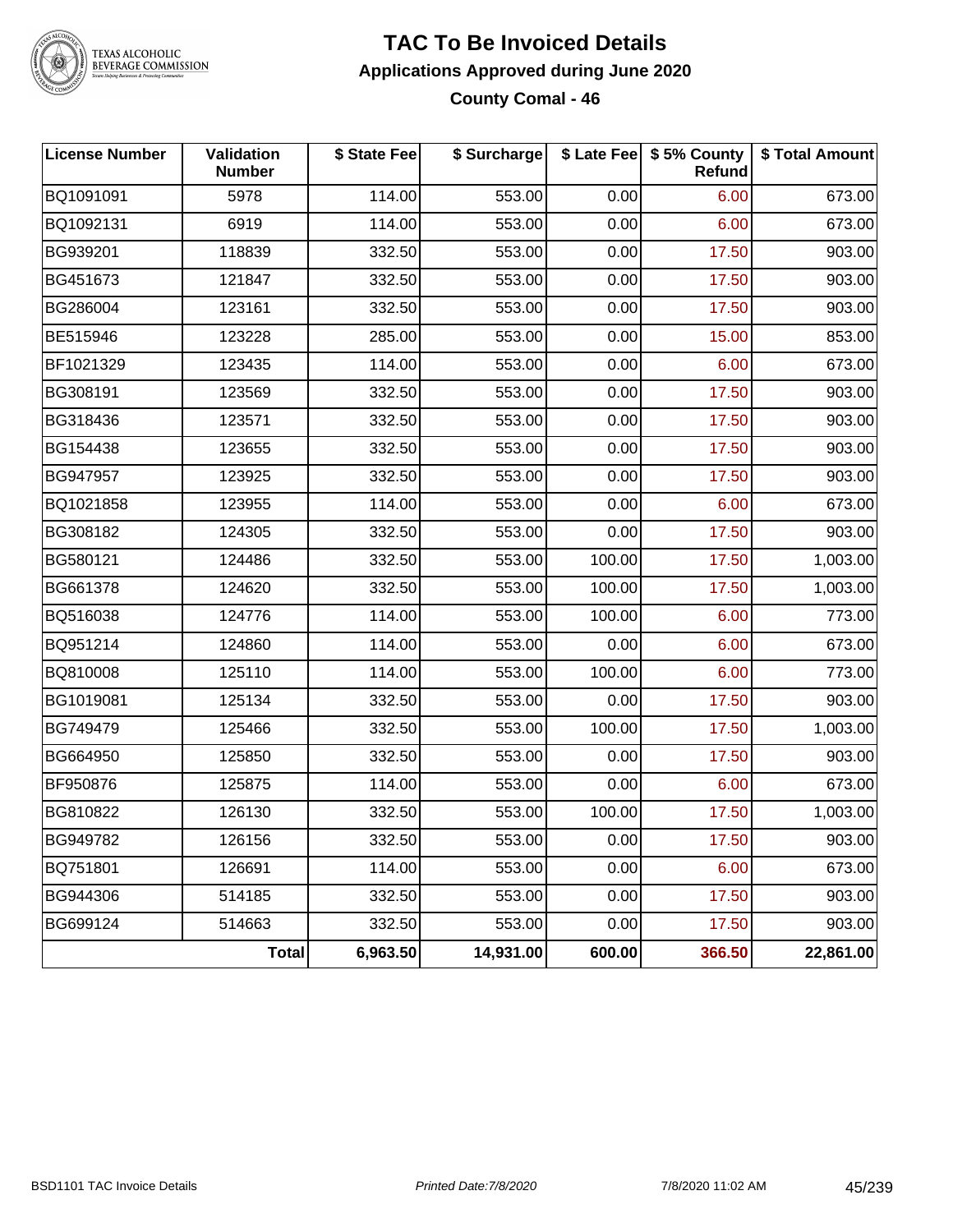

**County Comanche - 47**

| License Number | <b>Validation</b><br><b>Number</b> | \$ State Feel | \$ Surcharge |      | Refundl | \$ Late Fee   \$5% County   \$ Total Amount |
|----------------|------------------------------------|---------------|--------------|------|---------|---------------------------------------------|
| BQ664944       | 124114                             | 114.00        | 553.00       | 0.00 | 6.00    | 673.00                                      |
|                | Totall                             | 114.00        | 553.00       | 0.00 | 6.00    | 673.00                                      |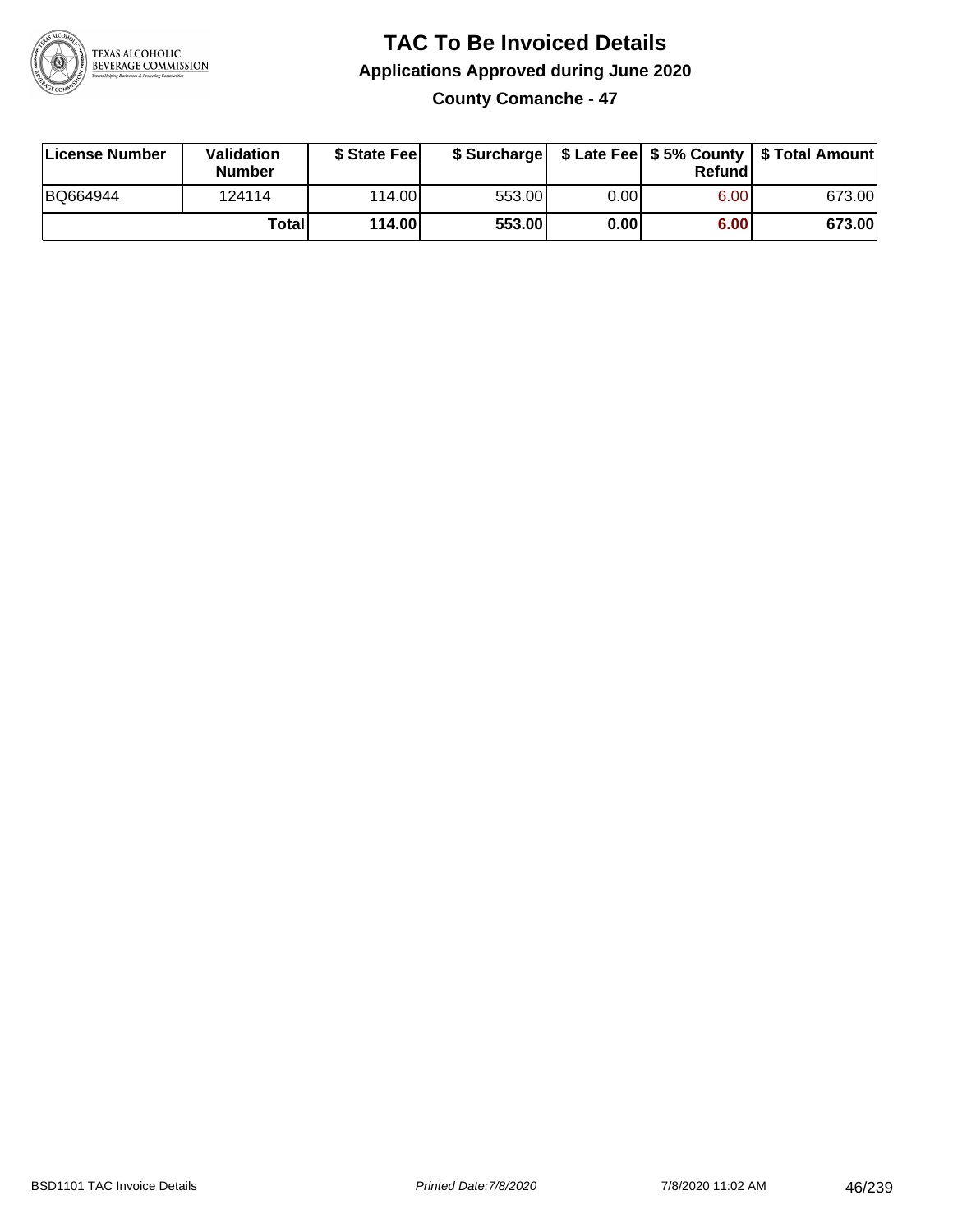

## **TAC To Be Invoiced Details Applications Approved during June 2020 County Concho - 48**

| License Number | <b>Validation</b><br><b>Number</b> | \$ State Feel |          |       | <b>Refund</b> | \$ Surcharge   \$ Late Fee   \$5% County   \$ Total Amount |
|----------------|------------------------------------|---------------|----------|-------|---------------|------------------------------------------------------------|
| BQ814083       | 124702                             | 114.00L       | 553.00   | 0.001 | 6.00          | 673.00                                                     |
| BF602834       | 125030                             | 114.00L       | 553.00   | 0.00  | 6.00          | 673.00                                                     |
|                | Total                              | 228.00        | 1,106.00 | 0.00  | 12.00         | 1,346.00                                                   |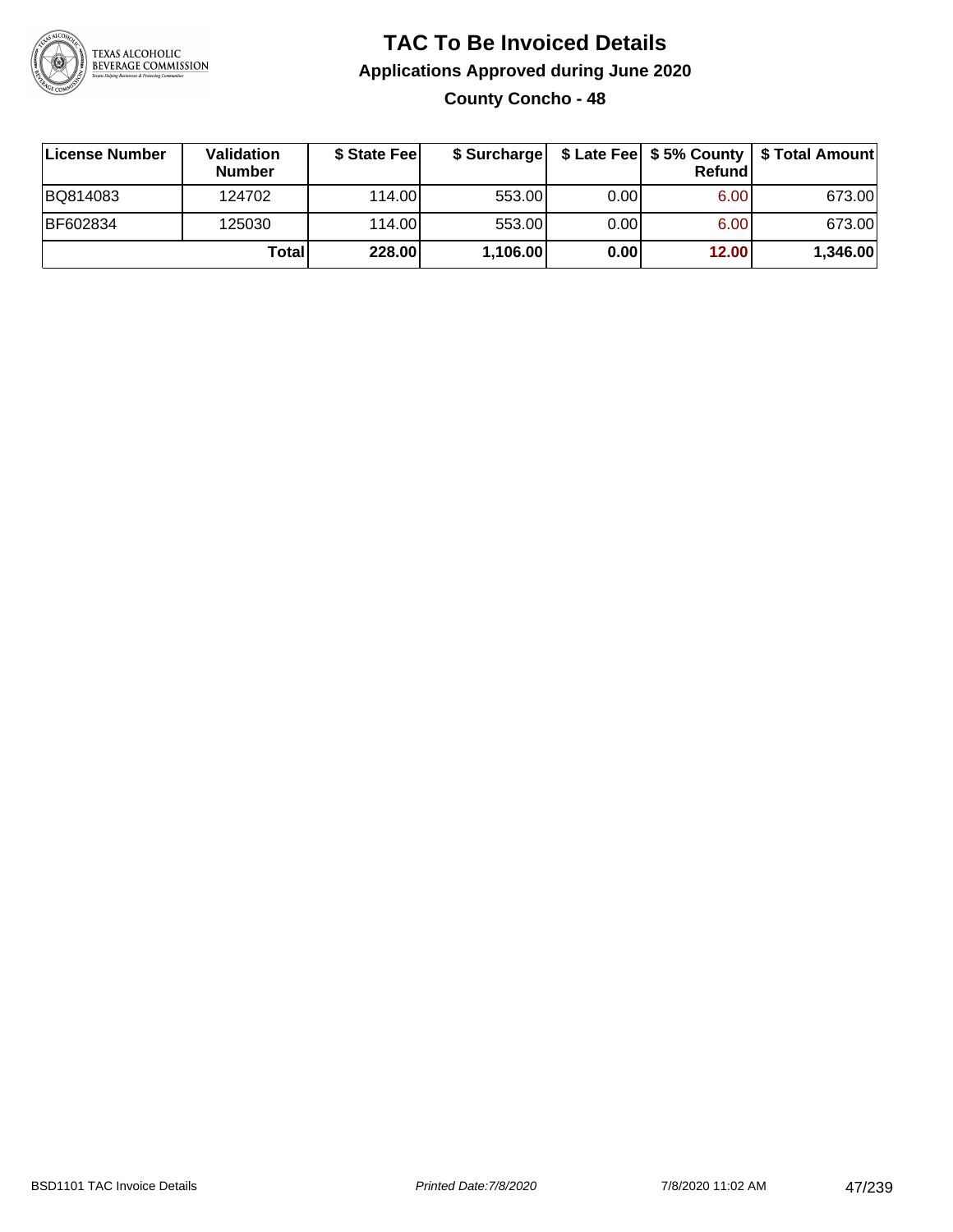

### **TAC To Be Invoiced Details Applications Approved during June 2020 County Cooke - 49**

| License Number | <b>Validation</b><br><b>Number</b> | \$ State Fee | \$ Surcharge | \$ Late Fee | \$5% County<br><b>Refund</b> | \$ Total Amount |
|----------------|------------------------------------|--------------|--------------|-------------|------------------------------|-----------------|
| BG1091022      | 6043                               | 332.50       | 553.00       | 0.00        | 17.50                        | 903.00          |
| BF209966       | 124599                             | 114.00       | 553.00       | 0.00        | 6.00 <sub>1</sub>            | 673.00          |
| BQ751421       | 125437                             | 114.00       | 553.00       | 0.00        | 6.00 <sub>1</sub>            | 673.00          |
| BG951277       | 126753                             | 332.50       | 553.00       | 0.00        | 17.50                        | 903.00          |
|                | <b>Total</b>                       | 893.00       | 2,212.00     | 0.00        | 47.00                        | 3,152.00        |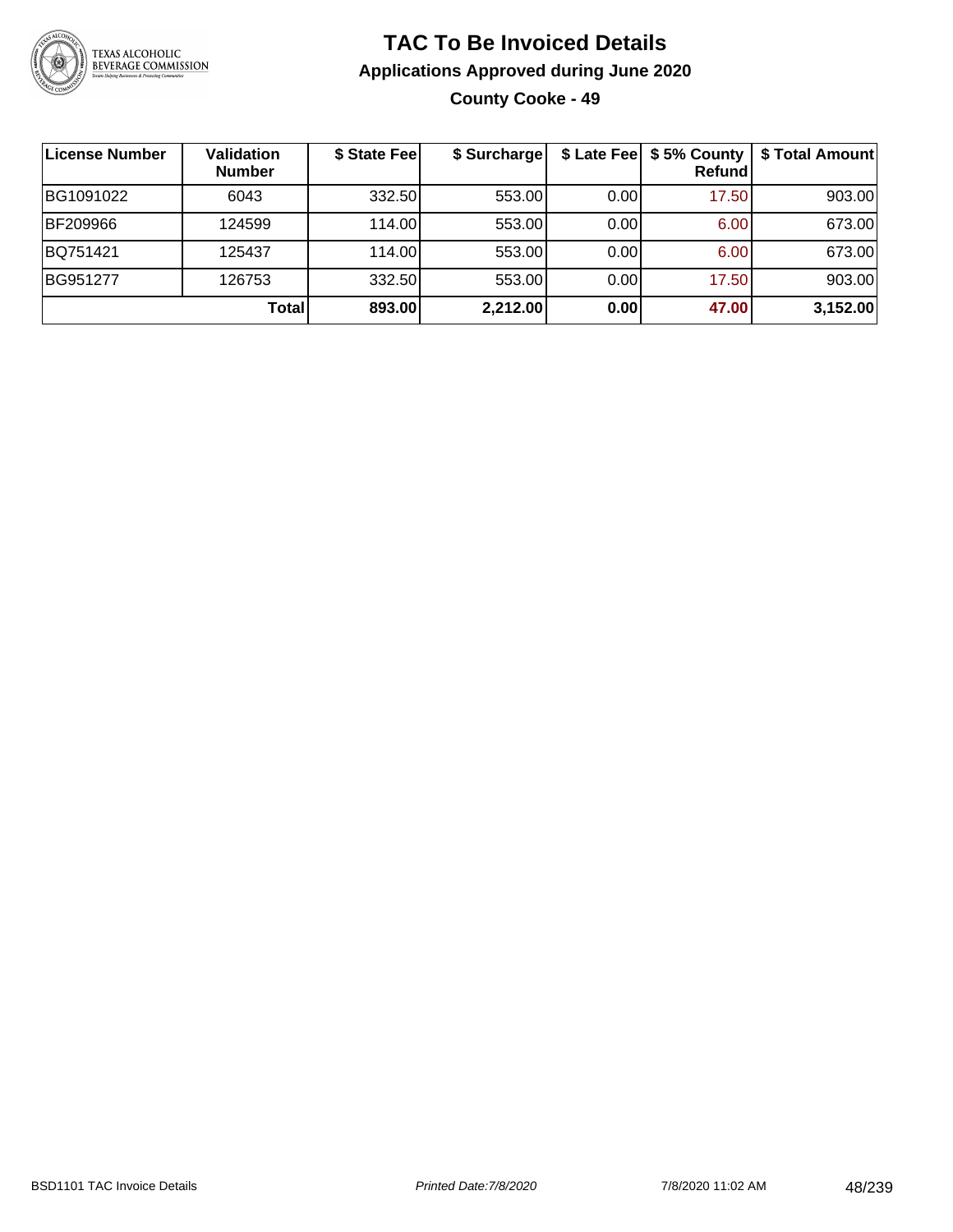

## **TAC To Be Invoiced Details Applications Approved during June 2020 County Coryell - 50**

| <b>License Number</b> | <b>Validation</b><br><b>Number</b> | \$ State Fee | \$ Surcharge | \$ Late Fee | \$5% County<br>Refundl | \$ Total Amount |
|-----------------------|------------------------------------|--------------|--------------|-------------|------------------------|-----------------|
| BG751053              | 123115                             | 332.50       | 553.00       | 0.00        | 17.50                  | 903.00          |
| BQ749705              | 124781                             | 114.00       | 553.00       | 0.00        | 6.00                   | 673.00          |
| BQ727736              | 125664                             | 114.00       | 553.00       | 0.00        | 6.00                   | 673.00          |
| BG949409              | 125906                             | 332.50       | 553.00       | 0.00        | 17.50                  | 903.00          |
| BG949299              | 126058                             | 332.50       | 553.00       | 0.00        | 17.50                  | 903.00          |
| BF812851              | 126206                             | 114.00       | 553.00       | 0.00        | 6.00                   | 673.00          |
| BQ726146              | 126819                             | 114.00       | 553.00       | 0.00        | 6.00                   | 673.00          |
|                       | Total                              | 1,453.50     | 3,871.00     | 0.00        | 76.50                  | 5,401.00        |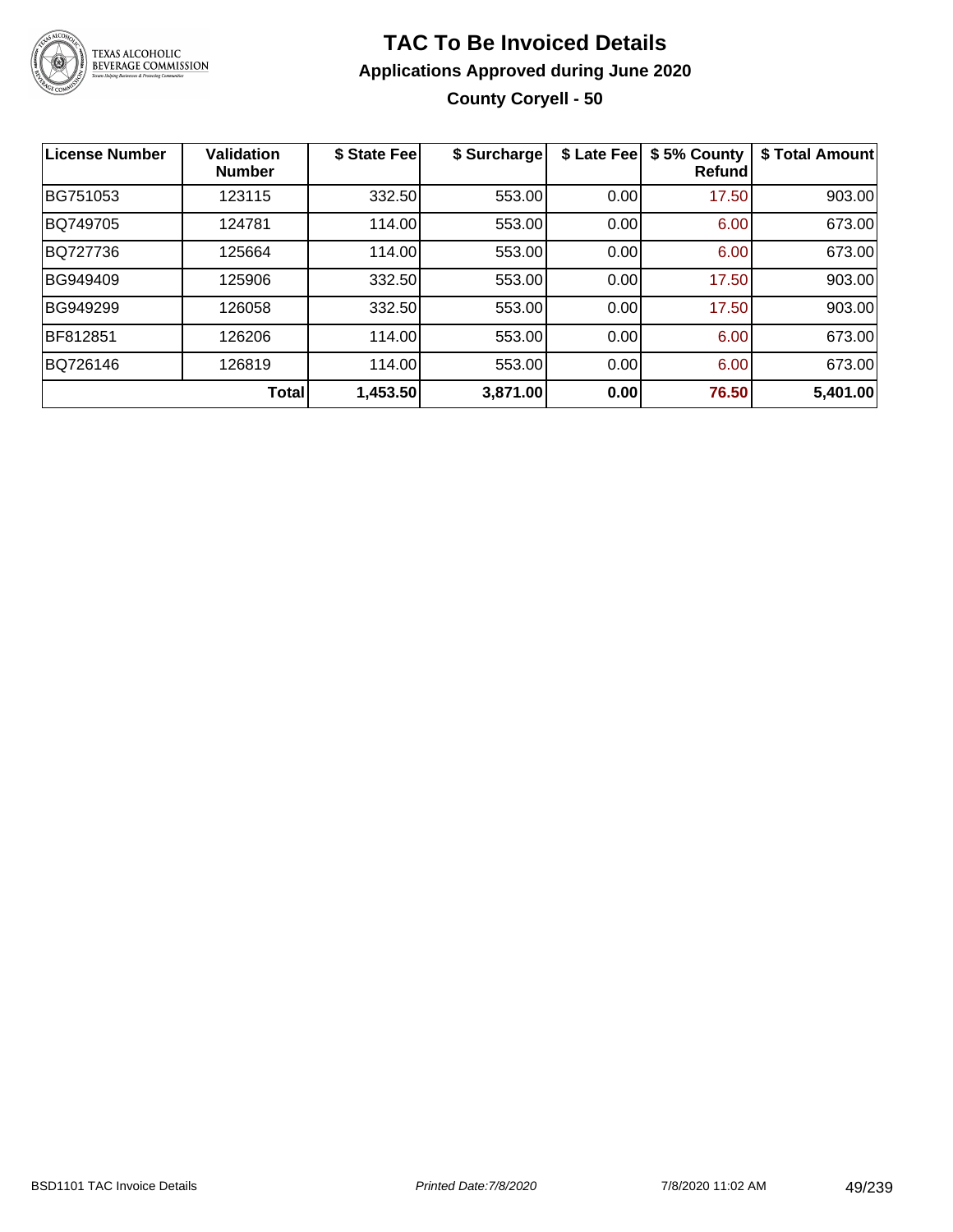

### **TAC To Be Invoiced Details Applications Approved during June 2020 County Crockett - 53**

| License Number  | Validation<br><b>Number</b> | \$ State Fee |        |      | Refund | \$ Surcharge   \$ Late Fee   \$5% County   \$ Total Amount |
|-----------------|-----------------------------|--------------|--------|------|--------|------------------------------------------------------------|
| <b>BF752212</b> | 124511                      | 114.00L      | 553.00 | 0.00 | 6.00   | 673.00                                                     |
|                 | Totall                      | 114.00       | 553.00 | 0.00 | 6.00   | 673.00                                                     |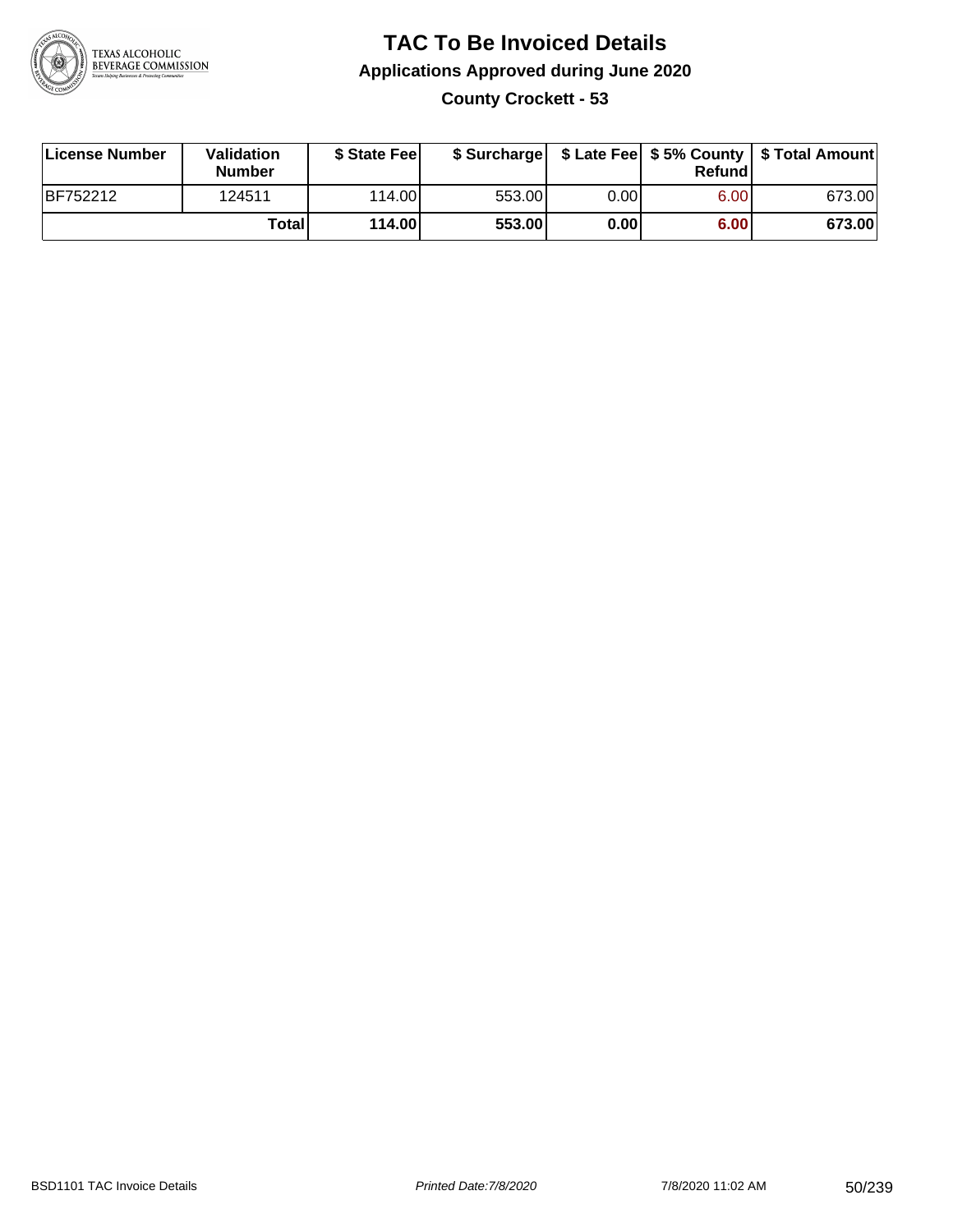

### **TAC To Be Invoiced Details Applications Approved during June 2020 County Culberson - 55**

| License Number | Validation<br><b>Number</b> | \$ State Fee | \$ Surcharge |      | Refundl | \$ Late Fee   \$5% County   \$ Total Amount |
|----------------|-----------------------------|--------------|--------------|------|---------|---------------------------------------------|
| BF949434       | 123000                      | 114.00       | 553.00       | 0.00 | 6.00    | 673.00                                      |
|                | Totall                      | 114.00       | 553.00       | 0.00 | 6.00    | 673.00                                      |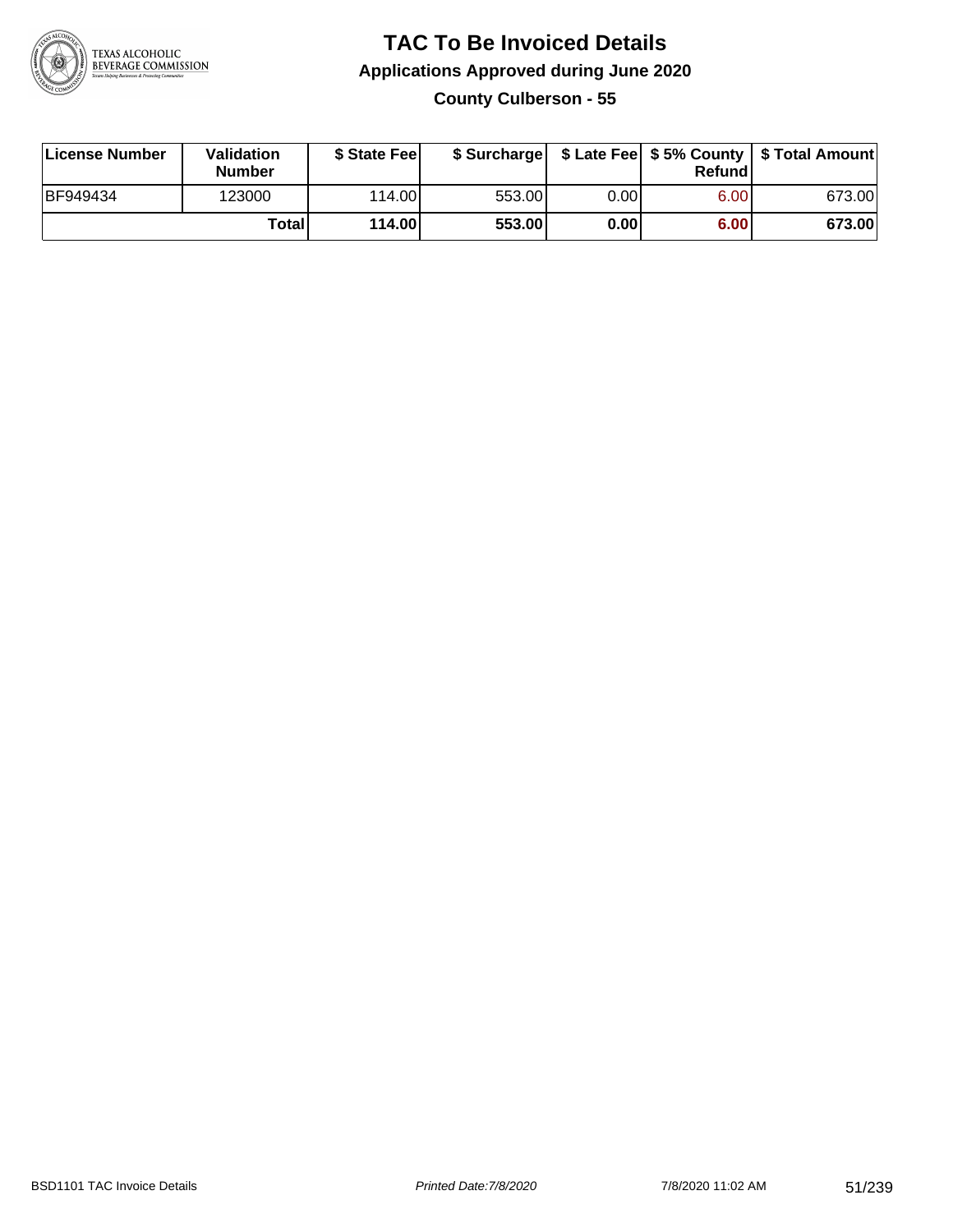

### **TAC To Be Invoiced Details Applications Approved during June 2020 County Dallas - 57**

| <b>License Number</b> | Validation<br><b>Number</b> | \$ State Fee | \$ Surcharge |      | \$ Late Fee   \$5% County<br>Refund | \$ Total Amount |
|-----------------------|-----------------------------|--------------|--------------|------|-------------------------------------|-----------------|
| BQ1091958             | 6002                        | 114.00       | 553.00       | 0.00 | 6.00                                | 673.00          |
| BQ1090643             | 6155                        | 114.00       | 553.00       | 0.00 | 6.00                                | 673.00          |
| BG1090613             | 6267                        | 1,900.00     | 553.00       | 0.00 | 100.00                              | 2,553.00        |
| BQ1091266             | 6338                        | 114.00       | 553.00       | 0.00 | 6.00                                | 673.00          |
| BQ1015966             | 6404                        | 114.00       | 553.00       | 0.00 | 6.00                                | 673.00          |
| BG558299              | 6408                        | 1,425.00     | 553.00       | 0.00 | 75.00                               | 2,053.00        |
| BL558299              | 6408                        | 475.00       | 327.00       | 0.00 | 25.00                               | 827.00          |
| BG1090293             | 6444                        | 1,900.00     | 553.00       | 0.00 | 100.00                              | 2,553.00        |
| BQ1090986             | 6454                        | 114.00       | 553.00       | 0.00 | 6.00                                | 673.00          |
| BQ1090640             | 6459                        | 114.00       | 553.00       | 0.00 | 6.00                                | 673.00          |
| BF1090327             | 6506                        | 114.00       | 553.00       | 0.00 | 6.00                                | 673.00          |
| BQ1090804             | 6517                        | 114.00       | 553.00       | 0.00 | 6.00                                | 673.00          |
| BQ1090353             | 6593                        | 114.00       | 553.00       | 0.00 | 6.00                                | 673.00          |
| BQ1090292             | 6607                        | 114.00       | 553.00       | 0.00 | 6.00                                | 673.00          |
| BF1090531             | 6628                        | 114.00       | 553.00       | 0.00 | 6.00                                | 673.00          |
| BQ1091812             | 6770                        | 114.00       | 553.00       | 0.00 | 6.00                                | 673.00          |
| BG1091708             | 6835                        | 1,900.00     | 553.00       | 0.00 | 100.00                              | 2,553.00        |
| BF1091547             | 6836                        | 114.00       | 553.00       | 0.00 | 6.00                                | 673.00          |
| BF1091909             | 6868                        | 114.00       | 553.00       | 0.00 | 6.00                                | 673.00          |
| BQ1091862             | 6963                        | 114.00       | 553.00       | 0.00 | 6.00                                | 673.00          |
| BF575729              | 121048                      | 114.00       | 553.00       | 0.00 | 6.00                                | 673.00          |
| BG749388              | 122696                      | 1,425.00     | 553.00       | 0.00 | 75.00                               | 2,053.00        |
| BG748159              | 122848                      | 1,425.00     | 553.00       | 0.00 | 75.00                               | 2,053.00        |
| BL748159              | 122848                      | 475.00       | 327.00       | 0.00 | 25.00                               | 827.00          |
| BQ692966              | 123187                      | 114.00       | 553.00       | 0.00 | 6.00                                | 673.00          |
| BQ751049              | 123205                      | 114.00       | 553.00       | 0.00 | 6.00                                | 673.00          |
| BQ947266              | 123216                      | 114.00       | 553.00       | 0.00 | 6.00                                | 673.00          |
| BF1020529             | 123223                      | 114.00       | 553.00       | 0.00 | 6.00                                | 673.00          |
| BQ876884              | 123312                      | 114.00       | 553.00       | 0.00 | 6.00                                | 673.00          |
| BQ452314              | 123332                      | 114.00       | 553.00       | 0.00 | 6.00                                | 673.00          |
| BQ876951              | 123419                      | 114.00       | 553.00       | 0.00 | 6.00                                | 673.00          |
| BF318676              | 123428                      | 114.00       | 553.00       | 0.00 | 6.00                                | 673.00          |
| BF808383              | 123449                      | 114.00       | 553.00       | 0.00 | 6.00                                | 673.00          |
| BG517385              | 123613                      | 1,425.00     | 553.00       | 0.00 | 75.00                               | 2,053.00        |
| BQ1016478             | 123623                      | 114.00       | 553.00       | 0.00 | 6.00                                | 673.00          |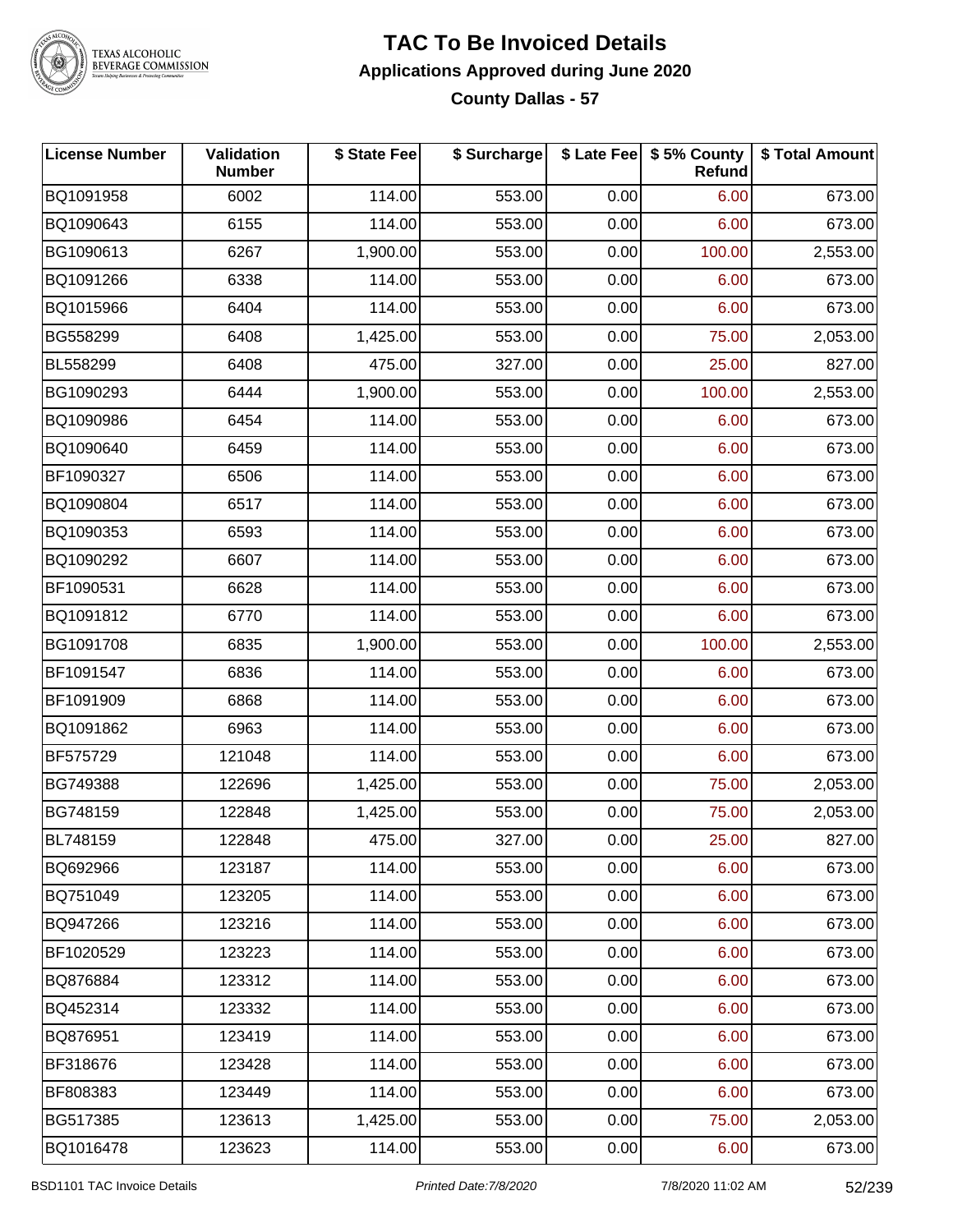| <b>License Number</b> | Validation<br><b>Number</b> | \$ State Fee | \$ Surcharge |        | \$ Late Fee   \$5% County<br>Refund | \$ Total Amount |
|-----------------------|-----------------------------|--------------|--------------|--------|-------------------------------------|-----------------|
| BG1020949             | 123633                      | 1,425.00     | 553.00       | 0.00   | 75.00                               | 2,053.00        |
| BQ726000              | 123687                      | 114.00       | 553.00       | 0.00   | 6.00                                | 673.00          |
| BF307918              | 123742                      | 114.00       | 553.00       | 0.00   | 6.00                                | 673.00          |
| BQ877011              | 123760                      | 114.00       | 553.00       | 0.00   | 6.00                                | 673.00          |
| BG751712              | 123797                      | 1,425.00     | 553.00       | 0.00   | 75.00                               | 2,053.00        |
| BL751712              | 123797                      | 475.00       | 327.00       | 0.00   | 25.00                               | 827.00          |
| BQ1019977             | 123816                      | 114.00       | 553.00       | 0.00   | 6.00                                | 673.00          |
| BQ518573              | 123865                      | 114.00       | 553.00       | 0.00   | 6.00                                | 673.00          |
| BQ946851              | 123953                      | 114.00       | 553.00       | 0.00   | 6.00                                | 673.00          |
| BQ1018626             | 124026                      | 114.00       | 553.00       | 0.00   | 6.00                                | 673.00          |
| BF516900              | 124189                      | 114.00       | 553.00       | 0.00   | 6.00                                | 673.00          |
| BG749546              | 124244                      | 1,425.00     | 553.00       | 0.00   | 75.00                               | 2,053.00        |
| BG1013970             | 124266                      | 1,425.00     | 553.00       | 100.00 | 75.00                               | 2,153.00        |
| BG515185              | 124293                      | 1,425.00     | 553.00       | 100.00 | 75.00                               | 2,153.00        |
| BL515185              | 124293                      | 475.00       | 327.00       | 100.00 | 25.00                               | 927.00          |
| BG233360              | 124313                      | 1,425.00     | 553.00       | 0.00   | 75.00                               | 2,053.00        |
| BQ1016243             | 124519                      | 114.00       | 553.00       | 100.00 | 6.00                                | 773.00          |
| BG286671              | 124523                      | 1,425.00     | 553.00       | 100.00 | 75.00                               | 2,153.00        |
| BL286671              | 124523                      | 475.00       | 327.00       | 100.00 | 25.00                               | 927.00          |
| BQ1016776             | 124566                      | 114.00       | 553.00       | 100.00 | 6.00                                | 773.00          |
| BG470589              | 124654                      | 1,425.00     | 553.00       | 0.00   | 75.00                               | 2,053.00        |
| BG1022355             | 124699                      | 1,425.00     | 553.00       | 0.00   | 75.00                               | 2,053.00        |
| BQ633453              | 124711                      | 114.00       | 553.00       | 0.00   | 6.00                                | 673.00          |
| BG1023483             | 124734                      | 1,425.00     | 553.00       | 0.00   | 75.00                               | 2,053.00        |
| BQ874161              | 124746                      | 114.00       | 553.00       | 100.00 | 6.00                                | 773.00          |
| BQ1022150             | 124770                      | 114.00       | 553.00       | 0.00   | 6.00                                | 673.00          |
| BQ696699              | 124774                      | 114.00       | 553.00       | 0.00   | 6.00                                | 673.00          |
| BQ951227              | 124860                      | 114.00       | 553.00       | 0.00   | 6.00                                | 673.00          |
| BQ1018347             | 124935                      | 114.00       | 553.00       | 0.00   | 6.00                                | 673.00          |
| BQ947479              | 124936                      | 114.00       | 553.00       | 0.00   | 6.00                                | 673.00          |
| BF287878              | 124943                      | 114.00       | 553.00       | 0.00   | 6.00                                | 673.00          |
| BQ877184              | 124946                      | 114.00       | 553.00       | 0.00   | 6.00                                | 673.00          |
| BQ950244              | 124947                      | 114.00       | 553.00       | 0.00   | 6.00                                | 673.00          |
| BF433960              | 124952                      | 114.00       | 553.00       | 0.00   | 6.00                                | 673.00          |
| BF697529              | 125090                      | 114.00       | 553.00       | 0.00   | 6.00                                | 673.00          |
| BF949793              | 125165                      | 114.00       | 553.00       | 0.00   | 6.00                                | 673.00          |
| BB125762              | 125234                      | 570.00       | 701.00       | 0.00   | 30.00                               | 1,301.00        |
| BI640224              | 125247                      | 38.00        | 278.00       | 0.00   | 2.00                                | 318.00          |
| BC640223              | 125253                      | 142.50       | 701.00       | 0.00   | 7.50                                | 851.00          |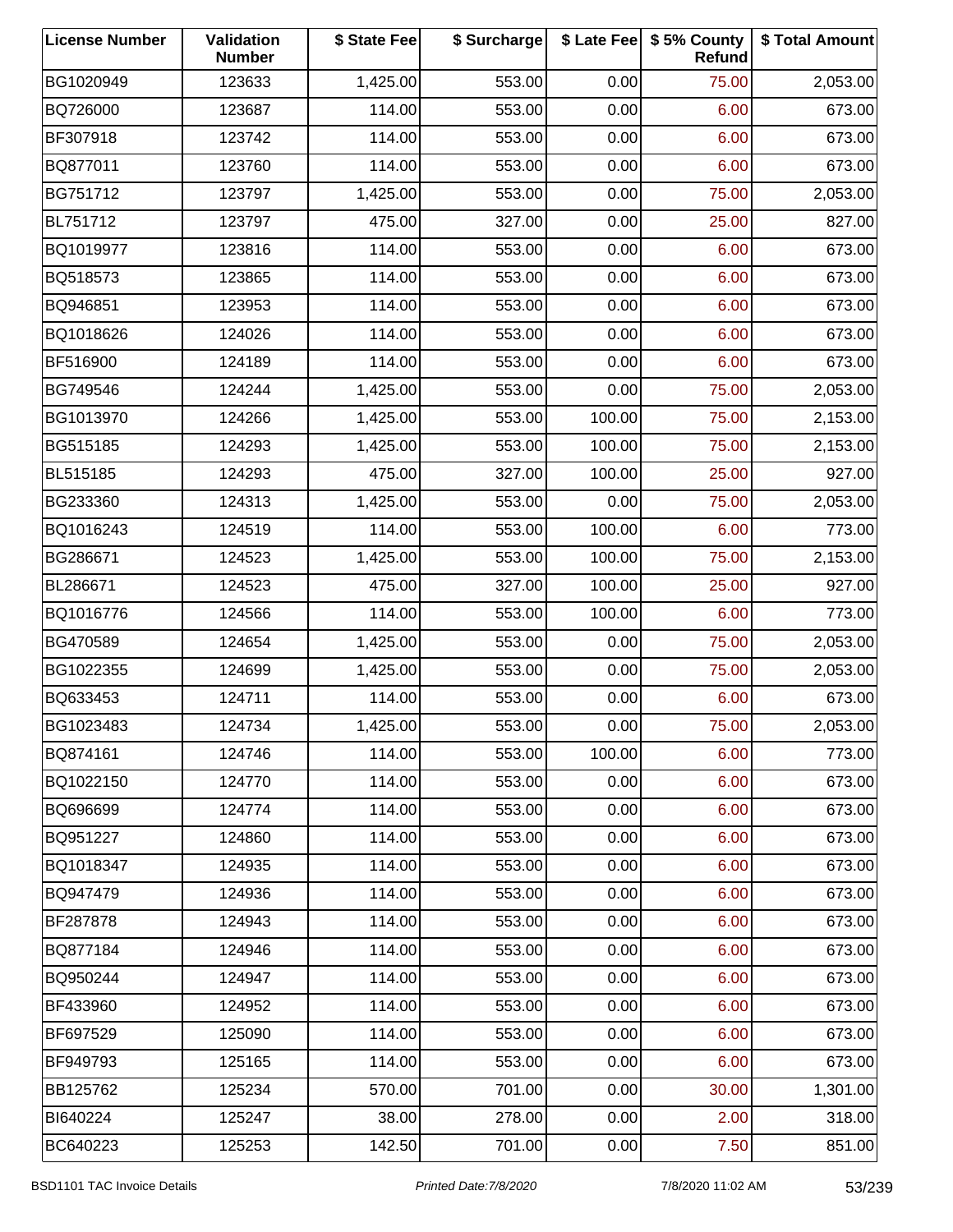| <b>License Number</b> | Validation<br><b>Number</b> | \$ State Fee | \$ Surcharge |        | \$ Late Fee   \$5% County<br>Refund | \$ Total Amount |
|-----------------------|-----------------------------|--------------|--------------|--------|-------------------------------------|-----------------|
| BI125763              | 125259                      | 38.00        | 278.00       | 0.00   | 2.00                                | 318.00          |
| BQ878945              | 125266                      | 114.00       | 553.00       | 0.00   | 6.00                                | 673.00          |
| BQ814328              | 125281                      | 114.00       | 553.00       | 0.00   | 6.00                                | 673.00          |
| BQ878815              | 125301                      | 114.00       | 553.00       | 0.00   | 6.00                                | 673.00          |
| BQ952361              | 125305                      | 114.00       | 553.00       | 0.00   | 6.00                                | 673.00          |
| BQ949864              | 125309                      | 114.00       | 553.00       | 0.00   | 6.00                                | 673.00          |
| BQ663782              | 125334                      | 114.00       | 553.00       | 0.00   | 6.00                                | 673.00          |
| BE1018737             | 125335                      | 1,425.00     | 553.00       | 0.00   | 75.00                               | 2,053.00        |
| BQ753129              | 125344                      | 114.00       | 553.00       | 0.00   | 6.00                                | 673.00          |
| BQ814330              | 125400                      | 114.00       | 553.00       | 0.00   | 6.00                                | 673.00          |
| BQ814383              | 125402                      | 114.00       | 553.00       | 0.00   | 6.00                                | 673.00          |
| BQ951440              | 125421                      | 114.00       | 553.00       | 0.00   | 6.00                                | 673.00          |
| BQ813836              | 125450                      | 114.00       | 553.00       | 0.00   | 6.00                                | 673.00          |
| BQ952379              | 125654                      | 114.00       | 553.00       | 0.00   | 6.00                                | 673.00          |
| BQ1024093             | 125655                      | 114.00       | 553.00       | 0.00   | 6.00                                | 673.00          |
| BQ878499              | 125660                      | 114.00       | 553.00       | 0.00   | 6.00                                | 673.00          |
| BG1020040             | 125667                      | 1,425.00     | 553.00       | 0.00   | 75.00                               | 2,053.00        |
| BL1020040             | 125667                      | 475.00       | 327.00       | 0.00   | 25.00                               | 827.00          |
| BQ752365              | 125674                      | 114.00       | 553.00       | 0.00   | 6.00                                | 673.00          |
| BF634279              | 125710                      | 114.00       | 553.00       | 0.00   | 6.00                                | 673.00          |
| BF519887              | 125868                      | 114.00       | 553.00       | 0.00   | 6.00                                | 673.00          |
| BE1019767             | 125954                      | 1,425.00     | 553.00       | 0.00   | 75.00                               | 2,053.00        |
| BQ952284              | 125979                      | 114.00       | 553.00       | 0.00   | 6.00                                | 673.00          |
| BF49303               | 126001                      | 114.00       | 553.00       | 0.00   | 6.00                                | 673.00          |
| BF176178              | 126007                      | 114.00       | 553.00       | 0.00   | 6.00                                | 673.00          |
| BQ665105              | 126043                      | 114.00       | 553.00       | 0.00   | 6.00                                | 673.00          |
| BQ416368              | 126069                      | 114.00       | 553.00       | 0.00   | 6.00                                | 673.00          |
| BQ879001              | 126092                      | 114.00       | 553.00       | 0.00   | 6.00                                | 673.00          |
| BQ665823              | 126200                      | 114.00       | 553.00       | 0.00   | 6.00                                | 673.00          |
| BG1021230             | 126230                      | 1,425.00     | 553.00       | 0.00   | 75.00                               | 2,053.00        |
| BG309215              | 126242                      | 1,425.00     | 553.00       | 0.00   | 75.00                               | 2,053.00        |
| BL309215              | 126242                      | 475.00       | 327.00       | 0.00   | 25.00                               | 827.00          |
| BF409430              | 126261                      | 114.00       | 553.00       | 0.00   | 6.00                                | 673.00          |
| BF568306              | 126276                      | 114.00       | 553.00       | 0.00   | 6.00                                | 673.00          |
| BQ879653              | 126288                      | 114.00       | 553.00       | 0.00   | 6.00                                | 673.00          |
| BG946139              | 126326                      | 1,425.00     | 553.00       | 100.00 | 75.00                               | 2,153.00        |
| BF1024184             | 126425                      | 114.00       | 553.00       | 0.00   | 6.00                                | 673.00          |
| BQ953191              | 126427                      | 114.00       | 553.00       | 0.00   | 6.00                                | 673.00          |
| BF1025286             | 126428                      | 114.00       | 553.00       | 0.00   | 6.00                                | 673.00          |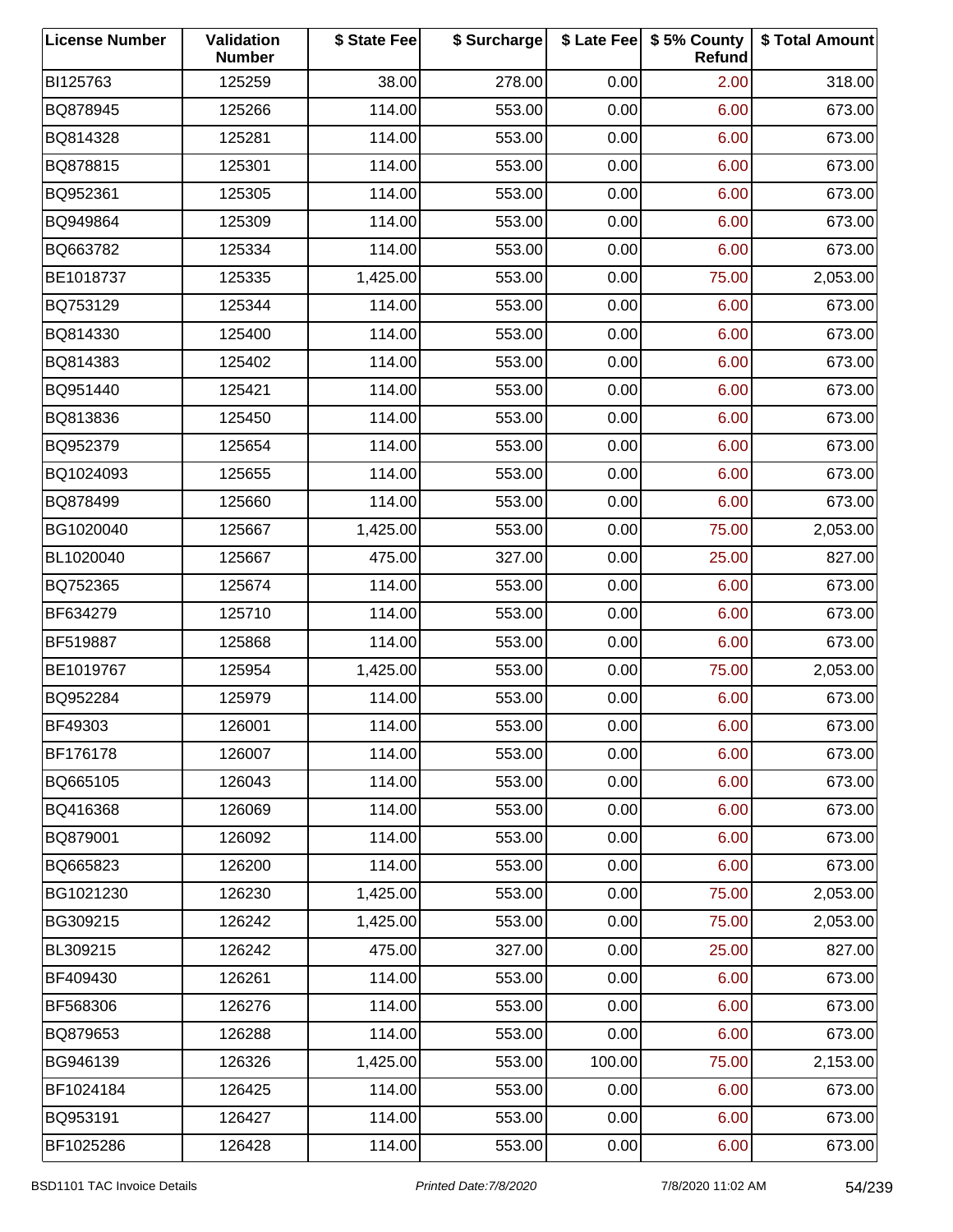| <b>License Number</b> | Validation<br><b>Number</b> | \$ State Fee | \$ Surcharge |        | \$ Late Fee   \$5% County<br>Refund | \$ Total Amount |
|-----------------------|-----------------------------|--------------|--------------|--------|-------------------------------------|-----------------|
| BF877247              | 126444                      | 114.00       | 553.00       | 0.00   | 6.00                                | 673.00          |
| BQ454473              | 126484                      | 114.00       | 553.00       | 0.00   | 6.00                                | 673.00          |
| BQ454477              | 126488                      | 114.00       | 553.00       | 0.00   | 6.00                                | 673.00          |
| BF697667              | 126544                      | 114.00       | 553.00       | 0.00   | 6.00                                | 673.00          |
| BQ814054              | 126568                      | 114.00       | 553.00       | 0.00   | 6.00                                | 673.00          |
| BQ699395              | 126577                      | 114.00       | 553.00       | 0.00   | 6.00                                | 673.00          |
| BF471879              | 126607                      | 114.00       | 553.00       | 0.00   | 6.00                                | 673.00          |
| BG1019393             | 126686                      | 1,425.00     | 553.00       | 100.00 | 75.00                               | 2,153.00        |
| BG434500              | 126696                      | 1,425.00     | 553.00       | 0.00   | 75.00                               | 2,053.00        |
| BQ753632              | 126736                      | 114.00       | 553.00       | 0.00   | 6.00                                | 673.00          |
| BQ953823              | 126744                      | 114.00       | 553.00       | 0.00   | 6.00                                | 673.00          |
| BQ879631              | 126796                      | 114.00       | 553.00       | 0.00   | 6.00                                | 673.00          |
| BQ815312              | 126819                      | 114.00       | 553.00       | 0.00   | 6.00                                | 673.00          |
| BQ950172              | 126819                      | 114.00       | 553.00       | 0.00   | 6.00                                | 673.00          |
| BQ1023411             | 126819                      | 114.00       | 553.00       | 0.00   | 6.00                                | 673.00          |
| BF1024639             | 126844                      | 114.00       | 553.00       | 0.00   | 6.00                                | 673.00          |
| BE674681              | 502209                      | 1,425.00     | 553.00       | 0.00   | 75.00                               | 2,053.00        |
| BL674681              | 502209                      | 475.00       | 327.00       | 0.00   | 25.00                               | 827.00          |
| BQ861733              | 507877                      | 114.00       | 553.00       | 0.00   | 6.00                                | 673.00          |
| BG721151              | 511769                      | 1,425.00     | 553.00       | 0.00   | 75.00                               | 2,053.00        |
| BL721151              | 511769                      | 475.00       | 327.00       | 0.00   | 25.00                               | 827.00          |
| BQ948734              | 513182                      | 114.00       | 553.00       | 0.00   | 6.00                                | 673.00          |
| BG941281              | 513285                      | 1,425.00     | 553.00       | 100.00 | 75.00                               | 2,153.00        |
| BQ950342              | 513889                      | 114.00       | 553.00       | 0.00   | 6.00                                | 673.00          |
| BQ814732              | 513893                      | 114.00       | 553.00       | 0.00   | 6.00                                | 673.00          |
| BQ813050              | 513895                      | 114.00       | 553.00       | 0.00   | 6.00                                | 673.00          |
| BQ813832              | 513902                      | 114.00       | 553.00       | 0.00   | 6.00                                | 673.00          |
| BQ813355              | 513917                      | 114.00       | 553.00       | 0.00   | 6.00                                | 673.00          |
| BF453560              | 514003                      | 114.00       | 553.00       | 0.00   | 6.00                                | 673.00          |
| BQ519603              | 514004                      | 114.00       | 553.00       | 0.00   | 6.00                                | 673.00          |
| BF1018413             | 514019                      | 114.00       | 553.00       | 0.00   | 6.00                                | 673.00          |
| BQ872398              | 514107                      | 114.00       | 553.00       | 100.00 | 6.00                                | 773.00          |
| BG537602              | 514279                      | 1,425.00     | 553.00       | 0.00   | 75.00                               | 2,053.00        |
| BQ1019816             | 514284                      | 114.00       | 553.00       | 0.00   | 6.00                                | 673.00          |
| BQ632727              | 514528                      | 114.00       | 553.00       | 0.00   | 6.00                                | 673.00          |
| BQ633452              | 514567                      | 114.00       | 553.00       | 0.00   | 6.00                                | 673.00          |
| BQ1017563             | 514606                      | 114.00       | 553.00       | 0.00   | 6.00                                | 673.00          |
| BF812959              | 514631                      | 114.00       | 553.00       | 0.00   | 6.00                                | 673.00          |
| BF812648              | 514632                      | 114.00       | 553.00       | 0.00   | 6.00                                | 673.00          |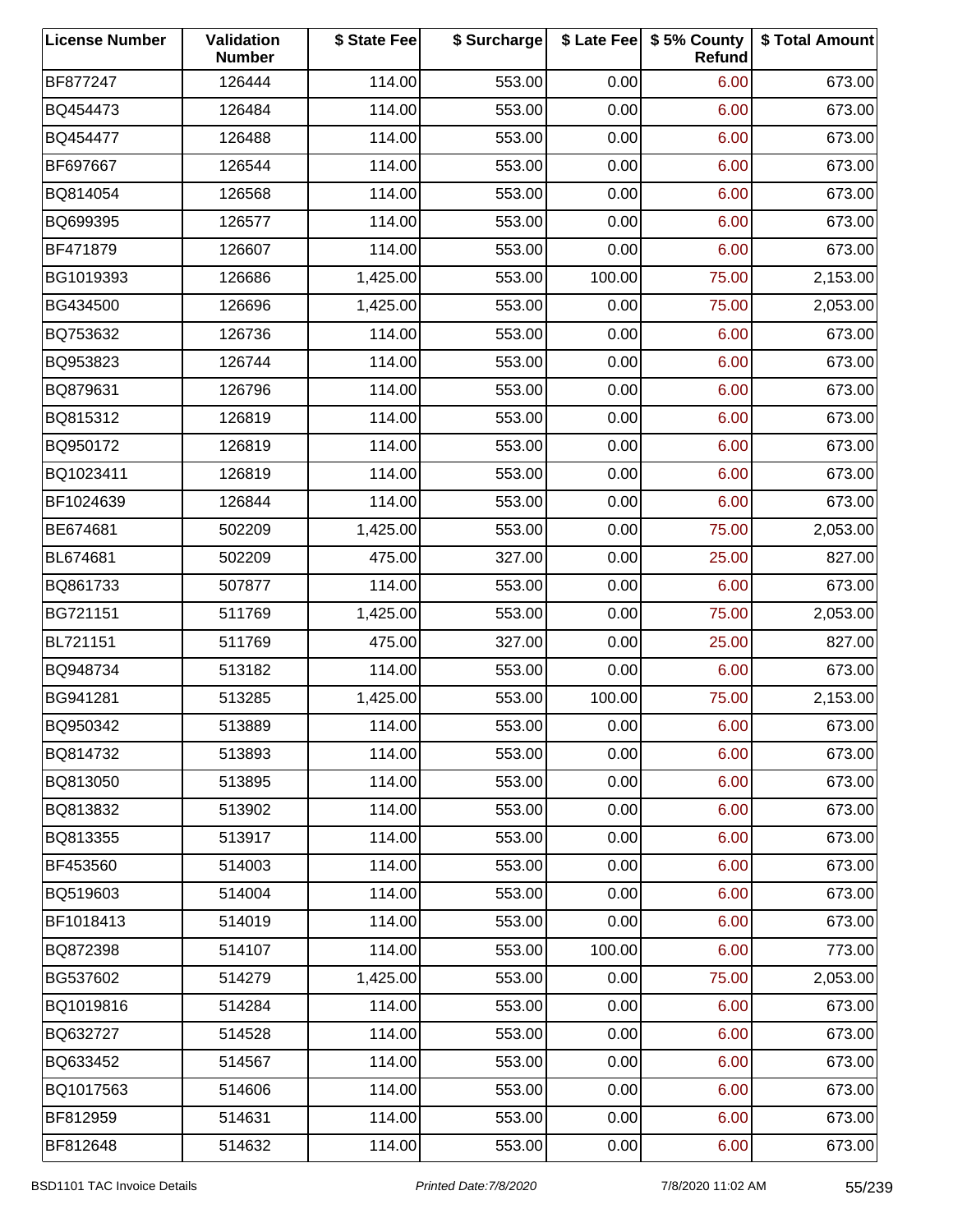| ∣License Number | Validation<br><b>Number</b> | \$ State Fee | \$ Surcharge |          | Refundl  | \$ Late Fee   \$5% County   \$ Total Amount |
|-----------------|-----------------------------|--------------|--------------|----------|----------|---------------------------------------------|
| BG751692        | 514677                      | 1.425.00     | 553.001      | 0.001    | 75.00    | 2,053.00                                    |
|                 | Totall                      | 61,778.50    | 82,321.00    | 1,200.00 | 3,251.50 | 148,551.00                                  |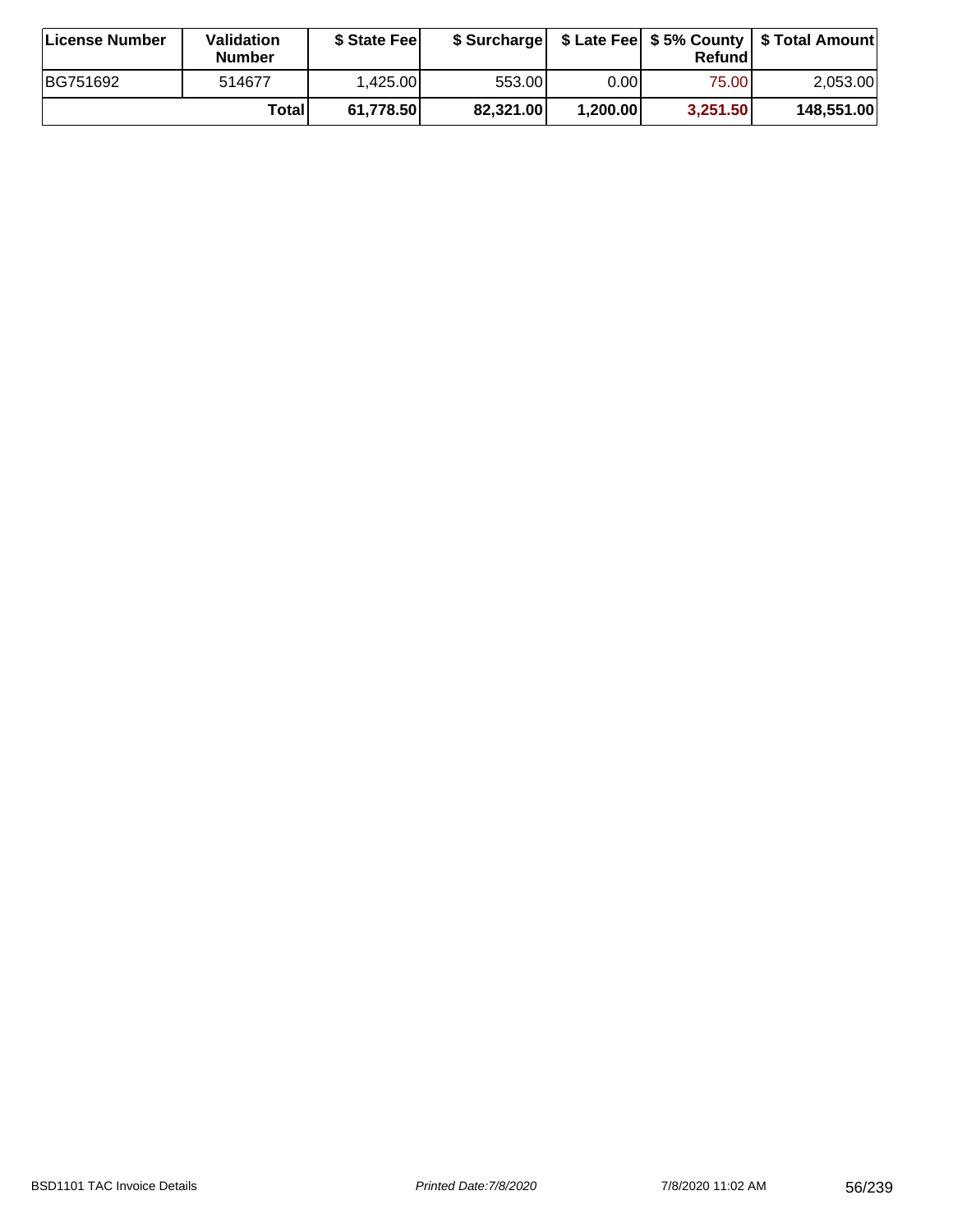

## **TAC To Be Invoiced Details Applications Approved during June 2020 County Deaf Smith - 59**

| <b>License Number</b> | <b>Validation</b><br><b>Number</b> | \$ State Fee | \$ Surcharge | \$ Late Fee | \$5% County<br><b>Refund</b> | \$ Total Amount |
|-----------------------|------------------------------------|--------------|--------------|-------------|------------------------------|-----------------|
| BQ697450              | 124582                             | 114.00       | 553.00       | 0.00        | 6.00                         | 673.00          |
| BQ631064              | 124584                             | 114.00       | 553.00       | 0.00        | 6.00                         | 673.00          |
| BQ952177              | 124989                             | 114.00       | 553.00       | 0.00        | 6.00                         | 673.00          |
| BQ879461              | 125793                             | 114.00       | 553.00       | 0.00        | 6.00                         | 673.00          |
| BQ879460              | 125794                             | 114.00       | 553.00       | 0.00        | 6.00                         | 673.00          |
| BQ813018              | 126752                             | 114.00       | 553.00       | 0.00        | 6.00                         | 673.00          |
| BQ516969              | 513287                             | 114.00       | 553.00       | 0.00        | 6.00                         | 673.00          |
|                       | <b>Total</b>                       | 798.00       | 3,871.00     | 0.00        | 42.00                        | 4,711.00        |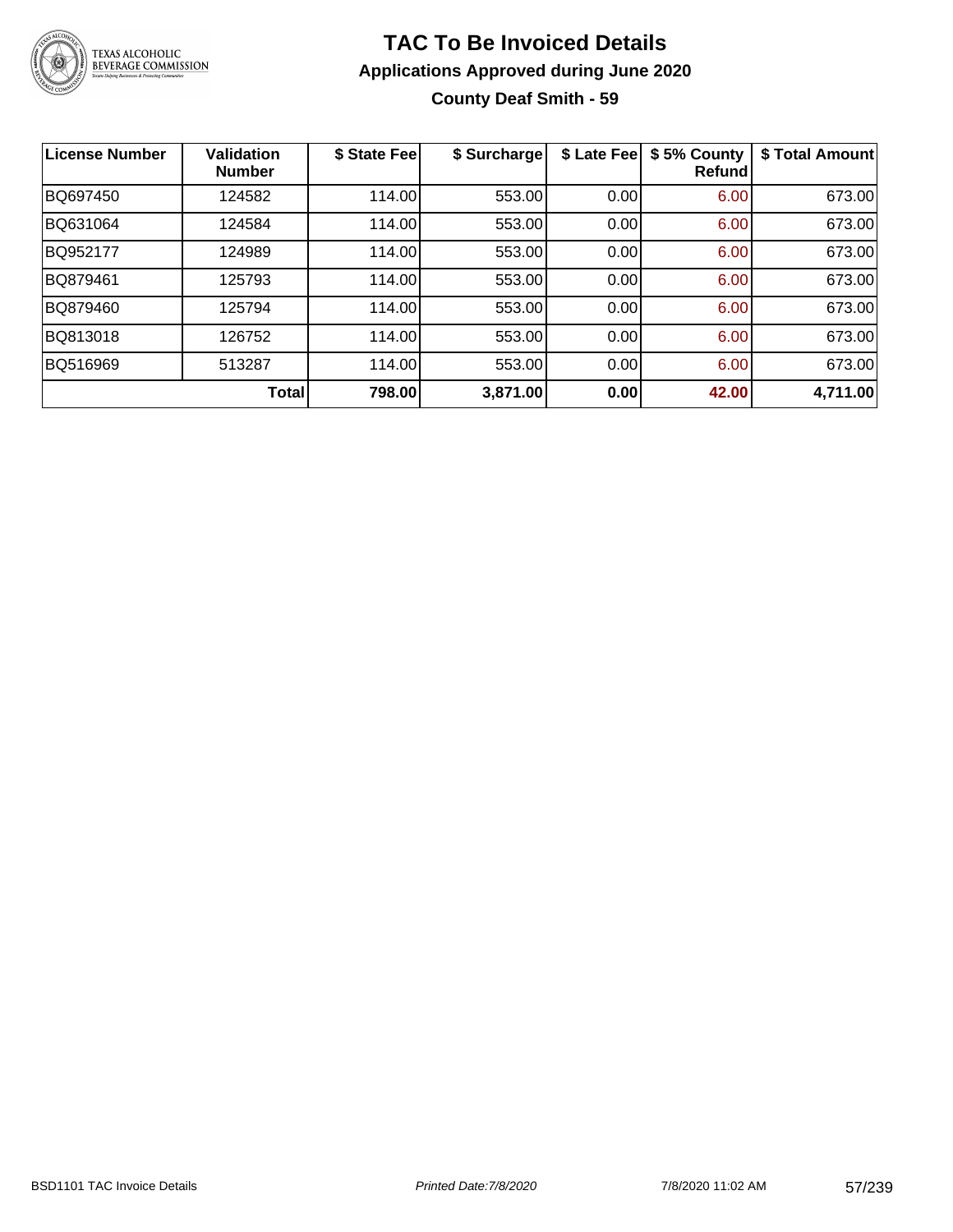

### **TAC To Be Invoiced Details Applications Approved during June 2020 County Denton - 61**

| <b>License Number</b> | Validation<br><b>Number</b> | \$ State Fee | \$ Surcharge |        | \$ Late Fee \$5% County<br>Refund | \$ Total Amount |
|-----------------------|-----------------------------|--------------|--------------|--------|-----------------------------------|-----------------|
| BQ1090032             | 6210                        | 114.00       | 553.00       | 0.00   | 6.00                              | 673.00          |
| BQ1090288             | 6241                        | 114.00       | 553.00       | 0.00   | 6.00                              | 673.00          |
| BQ948070              | 6403                        | 114.00       | 553.00       | 0.00   | 6.00                              | 673.00          |
| BQ1091339             | 6768                        | 114.00       | 553.00       | 0.00   | 6.00                              | 673.00          |
| BQ1092226             | 6914                        | 114.00       | 553.00       | 0.00   | 6.00                              | 673.00          |
| BG942111              | 121370                      | 332.50       | 553.00       | 100.00 | 17.50                             | 1,003.00        |
| BL942111              | 121370                      | 475.00       | 327.00       | 100.00 | 25.00                             | 927.00          |
| BP942111              | 121370                      | 950.00       | 426.00       | 100.00 | 50.00                             | 1,526.00        |
| BG942935              | 122163                      | 332.50       | 553.00       | 100.00 | 17.50                             | 1,003.00        |
| BG870778              | 123055                      | 332.50       | 553.00       | 100.00 | 17.50                             | 1,003.00        |
| BF947740              | 123076                      | 114.00       | 553.00       | 0.00   | 6.00                              | 673.00          |
| BQ1018444             | 123284                      | 114.00       | 553.00       | 0.00   | 6.00                              | 673.00          |
| BG1016602             | 123659                      | 332.50       | 553.00       | 0.00   | 17.50                             | 903.00          |
| BQ496185              | 123733                      | 114.00       | 553.00       | 0.00   | 6.00                              | 673.00          |
| BQ724795              | 123920                      | 114.00       | 553.00       | 0.00   | 6.00                              | 673.00          |
| BF1016797             | 124260                      | 114.00       | 553.00       | 0.00   | 6.00                              | 673.00          |
| BF875855              | 124436                      | 114.00       | 553.00       | 0.00   | 6.00                              | 673.00          |
| BQ600844              | 124603                      | 114.00       | 553.00       | 0.00   | 6.00                              | 673.00          |
| BQ814298              | 124708                      | 114.00       | 553.00       | 0.00   | 6.00                              | 673.00          |
| BQ317325              | 124981                      | 114.00       | 553.00       | 100.00 | 6.00                              | 773.00          |
| BF632441              | 125061                      | 114.00       | 553.00       | 0.00   | 6.00                              | 673.00          |
| BG950529              | 125103                      | 332.50       | 553.00       | 0.00   | 17.50                             | 903.00          |
| BF727091              | 125189                      | 114.00       | 553.00       | 0.00   | 6.00                              | 673.00          |
| BQ699077              | 125235                      | 114.00       | 553.00       | 0.00   | 6.00                              | 673.00          |
| BQ949447              | 125540                      | 114.00       | 553.00       | 0.00   | 6.00                              | 673.00          |
| BF1024470             | 125559                      | 114.00       | 553.00       | 0.00   | 6.00                              | 673.00          |
| BQ634035              | 125567                      | 114.00       | 553.00       | 0.00   | 6.00                              | 673.00          |
| BG875313              | 125671                      | 332.50       | 553.00       | 0.00   | 17.50                             | 903.00          |
| BQ634477              | 125783                      | 114.00       | 553.00       | 0.00   | 6.00                              | 673.00          |
| BG1022044             | 125944                      | 332.50       | 553.00       | 0.00   | 17.50                             | 903.00          |
| BQ666128              | 125955                      | 114.00       | 553.00       | 0.00   | 6.00                              | 673.00          |
| BG1023079             | 125999                      | 332.50       | 553.00       | 0.00   | 17.50                             | 903.00          |
| BQ664882              | 126200                      | 114.00       | 553.00       | 0.00   | 6.00                              | 673.00          |
| BQ877113              | 126200                      | 114.00       | 553.00       | 0.00   | 6.00                              | 673.00          |
| BG298192              | 126222                      | 332.50       | 553.00       | 0.00   | 17.50                             | 903.00          |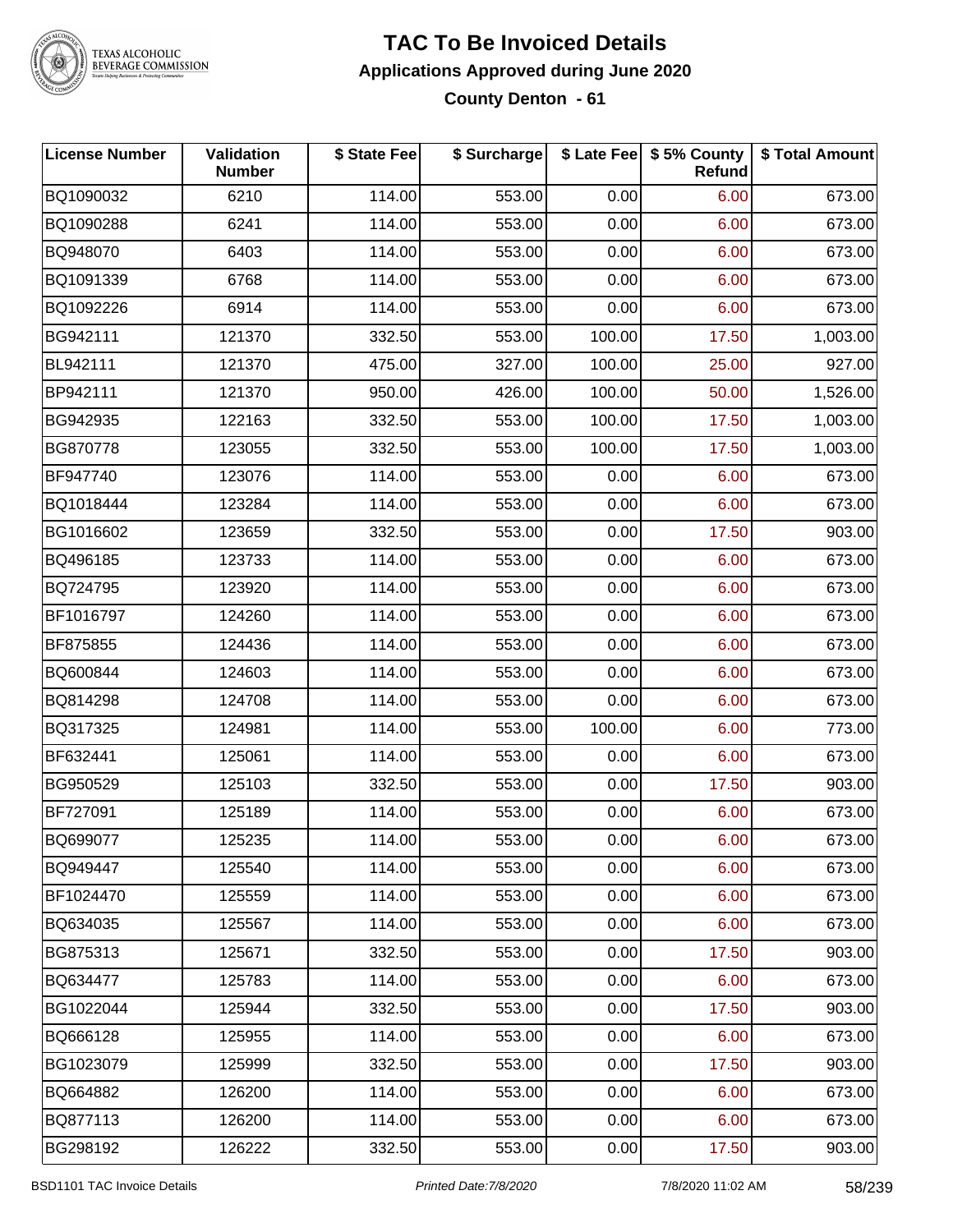| <b>License Number</b> | <b>Validation</b><br><b>Number</b> | \$ State Fee | \$ Surcharge | \$ Late Fee | \$5% County<br>Refund | \$ Total Amount |
|-----------------------|------------------------------------|--------------|--------------|-------------|-----------------------|-----------------|
| BF478378              | 126265                             | 114.00       | 553.00       | 0.00        | 6.00                  | 673.00          |
| BF455949              | 126268                             | 114.00       | 553.00       | 0.00        | 6.00                  | 673.00          |
| BF530945              | 126272                             | 114.00       | 553.00       | 0.00        | 6.00                  | 673.00          |
| BG953186              | 126429                             | 332.50       | 553.00       | 0.00        | 17.50                 | 903.00          |
| BQ455447              | 126489                             | 114.00       | 553.00       | 0.00        | 6.00                  | 673.00          |
| BG1025610             | 126576                             | 332.50       | 553.00       | 0.00        | 17.50                 | 903.00          |
| BQ471379              | 126612                             | 114.00       | 553.00       | 100.00      | 6.00                  | 773.00          |
| BQ727797              | 126744                             | 114.00       | 553.00       | 0.00        | 6.00                  | 673.00          |
| BQ1026340             | 126828                             | 114.00       | 553.00       | 0.00        | 6.00                  | 673.00          |
| BQ862609              | 507218                             | 114.00       | 553.00       | 0.00        | 6.00                  | 673.00          |
| BG1019061             | 513139                             | 332.50       | 553.00       | 0.00        | 17.50                 | 903.00          |
| BQ580470              | 513755                             | 114.00       | 553.00       | 0.00        | 6.00                  | 673.00          |
|                       | <b>Total</b>                       | 9,177.00     | 25,638.00    | 700.00      | 483.00                | 35,998.00       |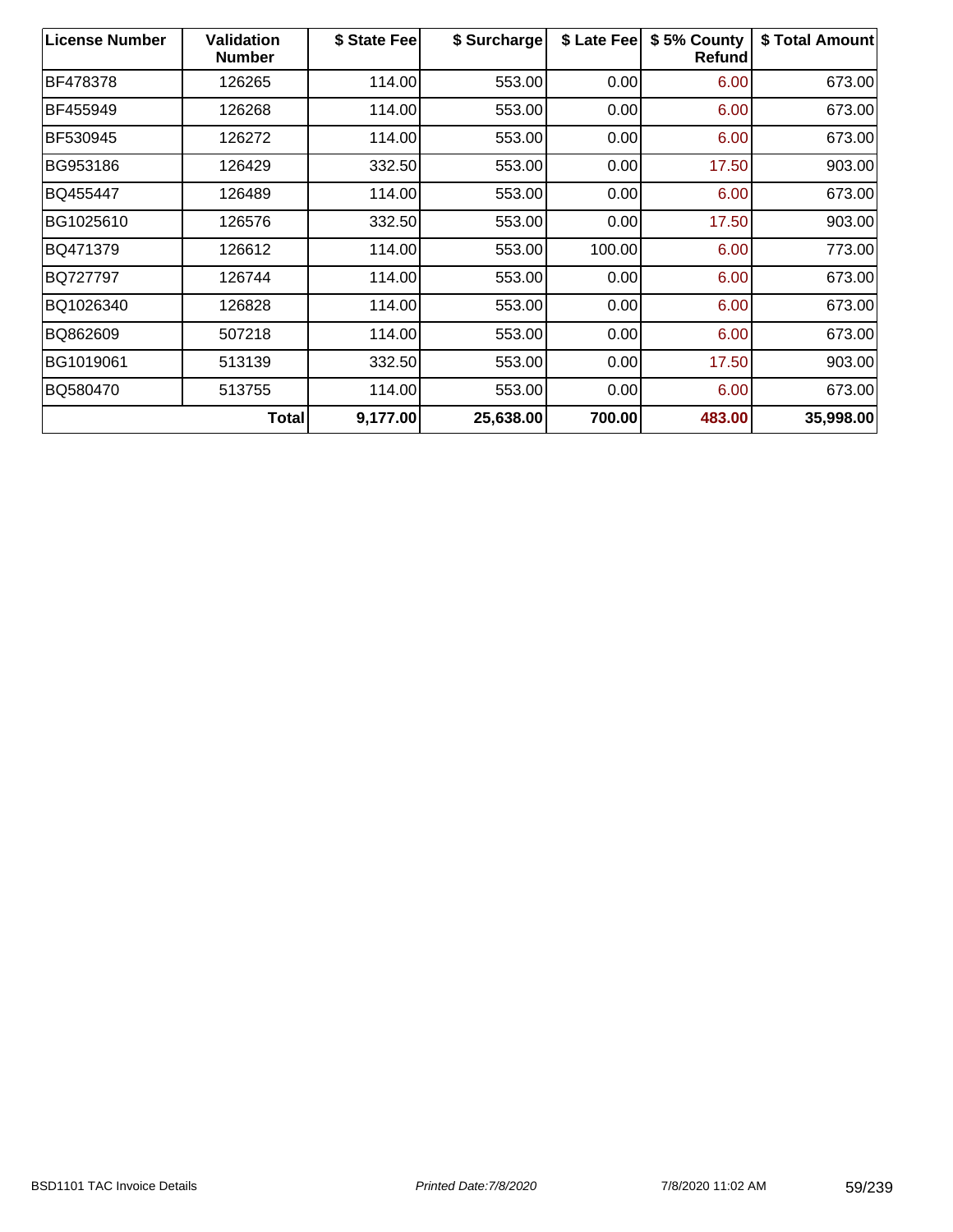

## **TAC To Be Invoiced Details Applications Approved during June 2020 County DeWitt - 62**

| License Number | <b>Validation</b><br><b>Number</b> | \$ State Fee | \$ Surcharge |      | Refundl | \$ Late Fee   \$5% County   \$ Total Amount |
|----------------|------------------------------------|--------------|--------------|------|---------|---------------------------------------------|
| BG623895       | 119092                             | 332.50       | 553.00       | 0.00 | 17.50   | 903.00                                      |
| BG413280       | 123602                             | 332.50       | 553.00       | 0.00 | 17.50   | 903.00                                      |
| BQ257201       | 126654                             | 114.00       | 553.00       | 0.00 | 6.00    | 673.00                                      |
| BG621502       | 514194                             | 332.50       | 553.00       | 0.00 | 17.50   | 903.00                                      |
|                | Total                              | 1,111.50     | 2,212.00     | 0.00 | 58.50   | 3,382.00                                    |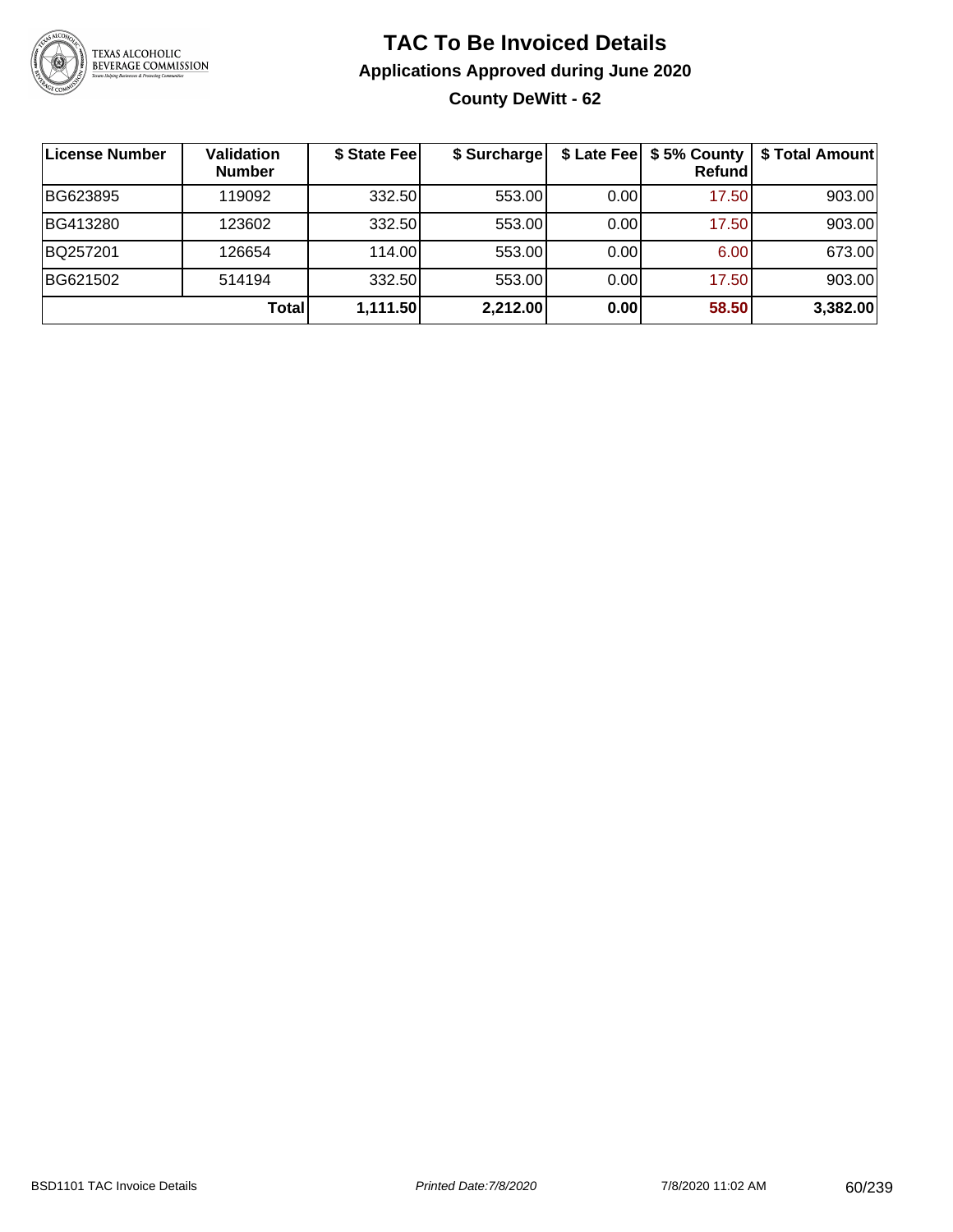

## **TAC To Be Invoiced Details Applications Approved during June 2020 County Dimmit - 64**

| License Number | <b>Validation</b><br><b>Number</b> | \$ State Fee | \$ Surcharge |       | $$$ Late Fee $$$ \$ 5% County  <br><b>Refund</b> | \$ Total Amount |
|----------------|------------------------------------|--------------|--------------|-------|--------------------------------------------------|-----------------|
| BG1090731      | 6643                               | 332.50       | 553.00       | 0.001 | 17.50                                            | 903.00          |
| BF948916       | 123939                             | 114.00L      | 553.00       | 0.00  | 6.00                                             | 673.00          |
| BF814344       | 126206                             | 114.00       | 553.00       | 0.00  | 6.00                                             | 673.00          |
|                | Total                              | 560.50       | 1,659.00     | 0.00  | 29.50                                            | 2,249.00        |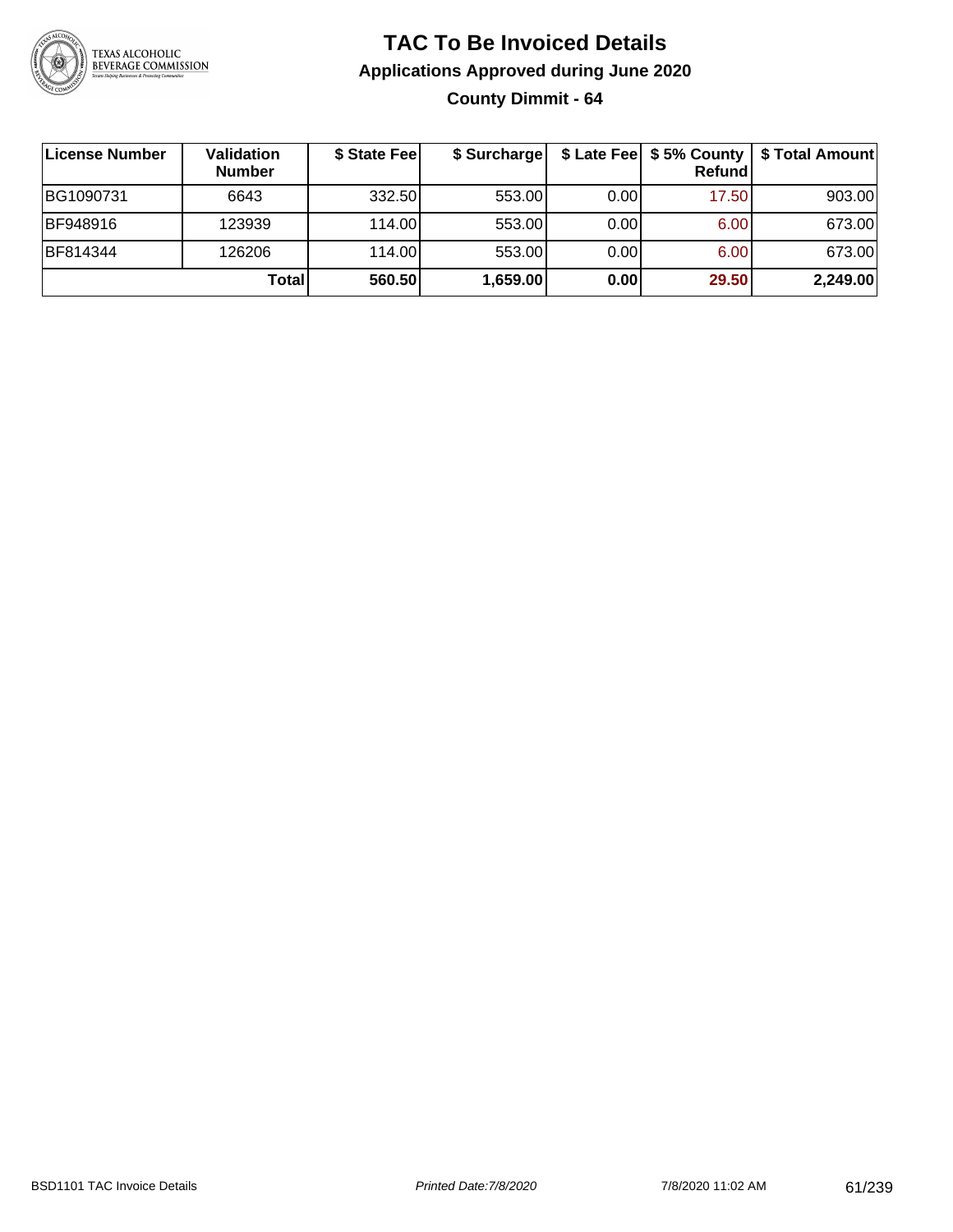

## **TAC To Be Invoiced Details Applications Approved during June 2020 County Duval - 66**

| ∣License Number | <b>Validation</b><br><b>Number</b> | \$ State Feel | \$ Surcharge |      | $$$ Late Fee $$$ 5% County $ $<br>Refund | \$ Total Amount |
|-----------------|------------------------------------|---------------|--------------|------|------------------------------------------|-----------------|
| BQ1091451       | 6684                               | 114.00        | 553.00       | 0.00 | 6.00                                     | 673.00          |
| BQ1092310       | 6993                               | 114.00        | 553.00       | 0.00 | 6.00                                     | 673.00          |
| BQ97866         | 125065                             | 114.00        | 553.00       | 0.00 | 6.00                                     | 673.00          |
|                 | <b>Total</b>                       | 342.00        | 1,659.00     | 0.00 | 18.00                                    | 2,019.00        |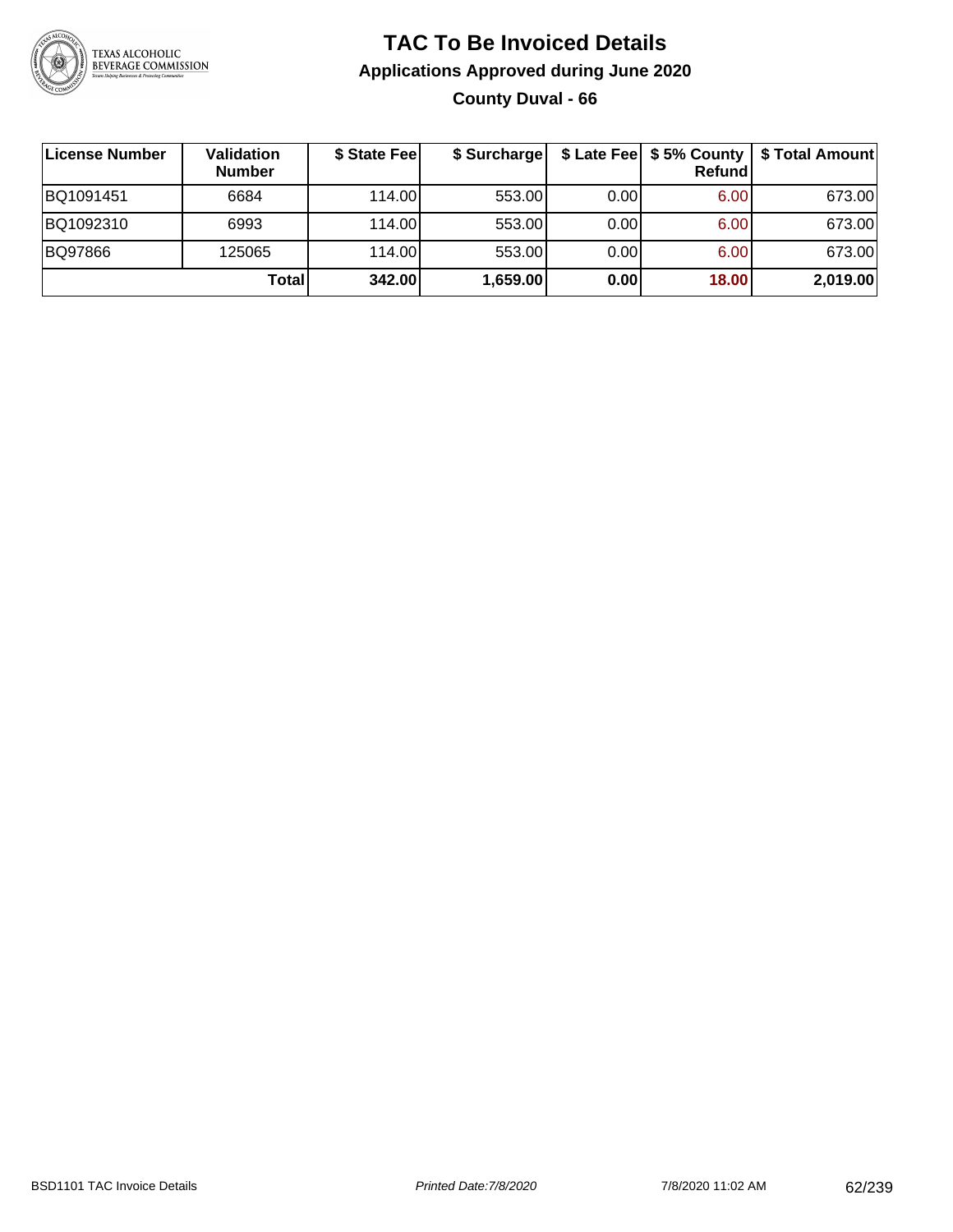

### **TAC To Be Invoiced Details Applications Approved during June 2020 County Ector - 68**

| <b>License Number</b> | Validation<br><b>Number</b> | \$ State Fee | \$ Surcharge |        | \$ Late Fee   \$5% County<br>Refund | \$ Total Amount |
|-----------------------|-----------------------------|--------------|--------------|--------|-------------------------------------|-----------------|
| BQ1090088             | 6378                        | 114.00       | 553.00       | 0.00   | 6.00                                | 673.00          |
| BQ876742              | 123439                      | 114.00       | 553.00       | 0.00   | 6.00                                | 673.00          |
| BC1017062             | 123566                      | 142.50       | 701.00       | 0.00   | 7.50                                | 851.00          |
| BG947342              | 123629                      | 332.50       | 553.00       | 0.00   | 17.50                               | 903.00          |
| BG722622              | 123704                      | 332.50       | 553.00       | 0.00   | 17.50                               | 903.00          |
| BG318727              | 123941                      | 332.50       | 553.00       | 0.00   | 17.50                               | 903.00          |
| BQ265586              | 124050                      | 114.00       | 553.00       | 0.00   | 6.00                                | 673.00          |
| BG1021842             | 124121                      | 332.50       | 553.00       | 0.00   | 17.50                               | 903.00          |
| BQ874178              | 124399                      | 114.00       | 553.00       | 0.00   | 6.00                                | 673.00          |
| BQ724316              | 124611                      | 114.00       | 553.00       | 0.00   | 6.00                                | 673.00          |
| BQ473300              | 124981                      | 114.00       | 553.00       | 100.00 | 6.00                                | 773.00          |
| BQ810355              | 124993                      | 114.00       | 553.00       | 0.00   | 6.00                                | 673.00          |
| BQ811517              | 125104                      | 114.00       | 553.00       | 0.00   | 6.00                                | 673.00          |
| BQ725380              | 125334                      | 114.00       | 553.00       | 0.00   | 6.00                                | 673.00          |
| BQ1024554             | 126024                      | 114.00       | 553.00       | 0.00   | 6.00                                | 673.00          |
| BE455424              | 126038                      | 285.00       | 553.00       | 0.00   | 15.00                               | 853.00          |
| BG559810              | 126301                      | 332.50       | 553.00       | 0.00   | 17.50                               | 903.00          |
| BL559810              | 126301                      | 475.00       | 327.00       | 0.00   | 25.00                               | 827.00          |
| BG559812              | 126303                      | 332.50       | 553.00       | 0.00   | 17.50                               | 903.00          |
| BL559812              | 126303                      | 475.00       | 327.00       | 0.00   | 25.00                               | 827.00          |
| BG1025243             | 126539                      | 332.50       | 553.00       | 0.00   | 17.50                               | 903.00          |
| BQ287394              | 126581                      | 114.00       | 553.00       | 100.00 | 6.00                                | 773.00          |
| BQ540177              | 126795                      | 114.00       | 553.00       | 0.00   | 6.00                                | 673.00          |
| BG935199              | 508712                      | 332.50       | 553.00       | 0.00   | 17.50                               | 903.00          |
| <b>BG719117</b>       | 513128                      | 332.50       | 553.00       | 100.00 | 17.50                               | 1,003.00        |
| BG1024022             | 513748                      | 332.50       | 553.00       | 0.00   | 17.50                               | 903.00          |
| BQ814725              | 514577                      | 114.00       | 553.00       | 0.00   | 6.00                                | 673.00          |
|                       | Total                       | 6,184.50     | 14,627.00    | 300.00 | 325.50                              | 21,437.00       |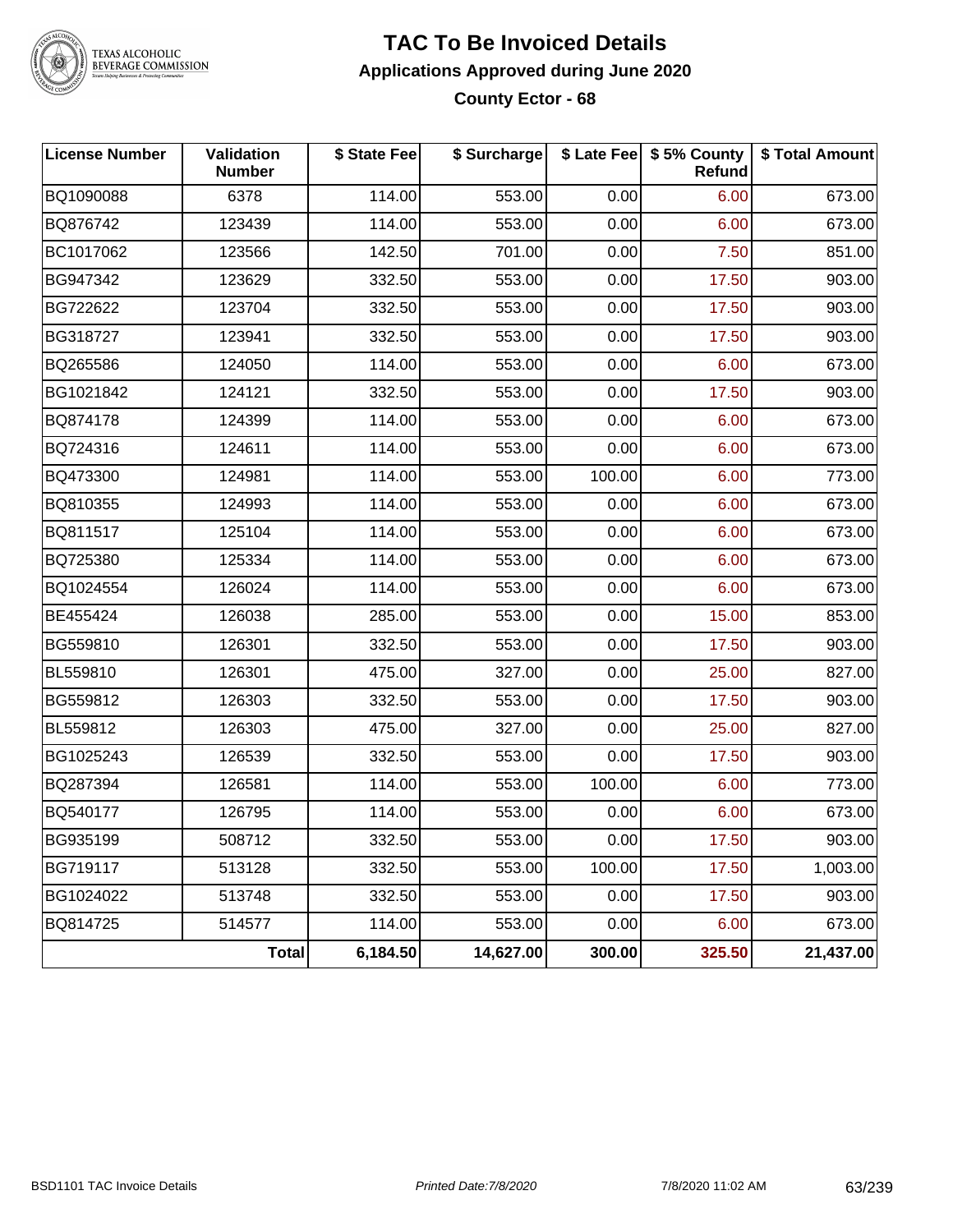

### **TAC To Be Invoiced Details Applications Approved during June 2020 County Ellis - 70**

| <b>License Number</b> | <b>Validation</b><br><b>Number</b> | \$ State Fee | \$ Surcharge |      | \$ Late Fee   \$5% County<br><b>Refund</b> | \$ Total Amount |
|-----------------------|------------------------------------|--------------|--------------|------|--------------------------------------------|-----------------|
| BQ1090319             | 6447                               | 114.00       | 553.00       | 0.00 | 6.00                                       | 673.00          |
| BQ1092229             | 6885                               | 114.00       | 553.00       | 0.00 | 6.00                                       | 673.00          |
| BQ876856              | 123751                             | 114.00       | 553.00       | 0.00 | 6.00                                       | 673.00          |
| BF43419               | 124264                             | 114.00       | 553.00       | 0.00 | 6.00                                       | 673.00          |
| BQ697011              | 124922                             | 114.00       | 553.00       | 0.00 | 6.00                                       | 673.00          |
| BQ812353              | 124988                             | 114.00       | 553.00       | 0.00 | 6.00                                       | 673.00          |
| BQ752366              | 125249                             | 114.00       | 553.00       | 0.00 | 6.00                                       | 673.00          |
| BQ697219              | 125294                             | 114.00       | 553.00       | 0.00 | 6.00                                       | 673.00          |
| BQ1024047             | 125357                             | 114.00       | 553.00       | 0.00 | 6.00                                       | 673.00          |
| BQ952730              | 126115                             | 114.00       | 553.00       | 0.00 | 6.00                                       | 673.00          |
| BG1023844             | 126166                             | 332.50       | 553.00       | 0.00 | 17.50                                      | 903.00          |
| BQ953937              | 126726                             | 114.00       | 553.00       | 0.00 | 6.00                                       | 673.00          |
| BQ750804              | 513159                             | 114.00       | 553.00       | 0.00 | 6.00                                       | 673.00          |
| BQ1019779             | 513181                             | 114.00       | 553.00       | 0.00 | 6.00                                       | 673.00          |
|                       | Total                              | 1,814.50     | 7,742.00     | 0.00 | 95.50                                      | 9,652.00        |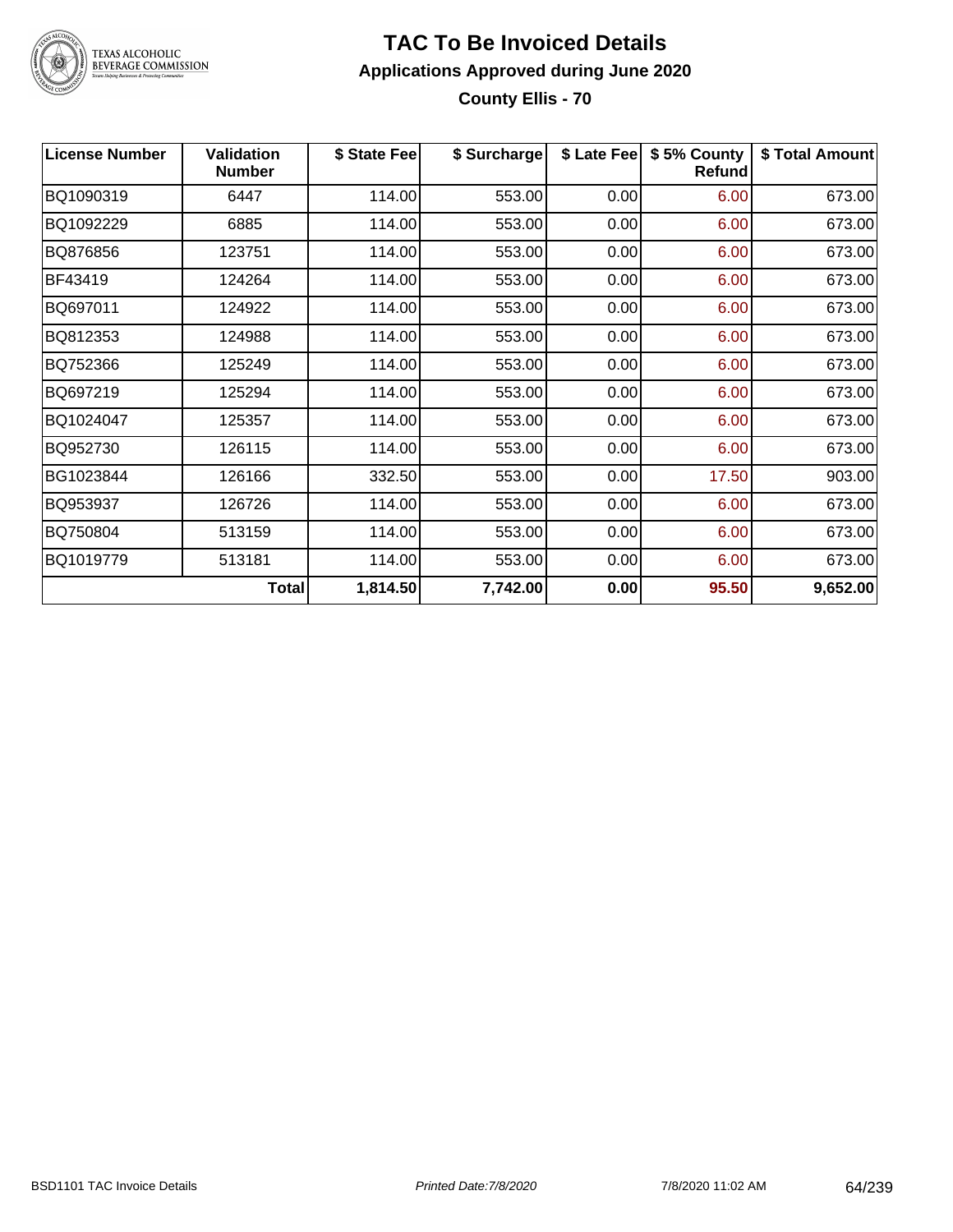

### **TAC To Be Invoiced Details Applications Approved during June 2020 County El Paso - 71**

| <b>License Number</b> | Validation<br><b>Number</b> | \$ State Fee | \$ Surcharge |        | \$ Late Fee   \$5% County  <br>Refund | \$ Total Amount |
|-----------------------|-----------------------------|--------------|--------------|--------|---------------------------------------|-----------------|
| BQ809306              | 6412                        | 114.00       | 553.00       | 0.00   | 6.00                                  | 673.00          |
| BQ809308              | 6413                        | 114.00       | 553.00       | 0.00   | 6.00                                  | 673.00          |
| BQ809301              | 6414                        | 114.00       | 553.00       | 0.00   | 6.00                                  | 673.00          |
| BQ809312              | 6415                        | 114.00       | 553.00       | 0.00   | 6.00                                  | 673.00          |
| BQ809313              | 6416                        | 114.00       | 553.00       | 0.00   | 6.00                                  | 673.00          |
| BQ809315              | 6417                        | 114.00       | 553.00       | 0.00   | 6.00                                  | 673.00          |
| BQ809311              | 6418                        | 114.00       | 553.00       | 0.00   | 6.00                                  | 673.00          |
| BQ809302              | 6419                        | 114.00       | 553.00       | 0.00   | 6.00                                  | 673.00          |
| BQ809300              | 6420                        | 114.00       | 553.00       | 0.00   | 6.00                                  | 673.00          |
| BQ809304              | 6421                        | 114.00       | 553.00       | 0.00   | 6.00                                  | 673.00          |
| BQ809305              | 6422                        | 114.00       | 553.00       | 0.00   | 6.00                                  | 673.00          |
| BQ809362              | 6423                        | 114.00       | 553.00       | 0.00   | 6.00                                  | 673.00          |
| BQ809369              | 6424                        | 114.00       | 553.00       | 0.00   | 6.00                                  | 673.00          |
| BQ809368              | 6425                        | 114.00       | 553.00       | 0.00   | 6.00                                  | 673.00          |
| BQ809452              | 6426                        | 114.00       | 553.00       | 0.00   | 6.00                                  | 673.00          |
| BQ809371              | 6427                        | 114.00       | 553.00       | 0.00   | 6.00                                  | 673.00          |
| BQ809366              | 6428                        | 114.00       | 553.00       | 0.00   | 6.00                                  | 673.00          |
| BF1091612             | 6729                        | 114.00       | 553.00       | 0.00   | 6.00                                  | 673.00          |
| BF491017              | 117687                      | 114.00       | 553.00       | 0.00   | 6.00                                  | 673.00          |
| BF491021              | 117689                      | 114.00       | 553.00       | 0.00   | 6.00                                  | 673.00          |
| BG664178              | 122920                      | 332.50       | 553.00       | 0.00   | 17.50                                 | 903.00          |
| <b>BL664178</b>       | 122920                      | 475.00       | 327.00       | 0.00   | 25.00                                 | 827.00          |
| BE245392              | 123140                      | 285.00       | 553.00       | 0.00   | 15.00                                 | 853.00          |
| BG944147              | 123191                      | 332.50       | 553.00       | 0.00   | 17.50                                 | 903.00          |
| BP944147              | 123191                      | 950.00       | 426.00       | 0.00   | 50.00                                 | 1,426.00        |
| BQ1017319             | 123333                      | 114.00       | 553.00       | 0.00   | 6.00                                  | 673.00          |
| BF696186              | 123401                      | 114.00       | 553.00       | 0.00   | 6.00                                  | 673.00          |
| BF877151              | 123552                      | 114.00       | 553.00       | 0.00   | 6.00                                  | 673.00          |
| BC949678              | 123566                      | 142.50       | 701.00       | 0.00   | 7.50                                  | 851.00          |
| BI949679              | 123566                      | 38.00        | 278.00       | 0.00   | 2.00                                  | 318.00          |
| BG659496              | 123573                      | 332.50       | 553.00       | 100.00 | 17.50                                 | 1,003.00        |
| BG318124              | 123757                      | 332.50       | 553.00       | 0.00   | 17.50                                 | 903.00          |
| BL318124              | 123757                      | 475.00       | 327.00       | 0.00   | 25.00                                 | 827.00          |
| BQ948364              | 123779                      | 114.00       | 553.00       | 0.00   | 6.00                                  | 673.00          |
| BQ873365              | 123919                      | 114.00       | 553.00       | 0.00   | 6.00                                  | 673.00          |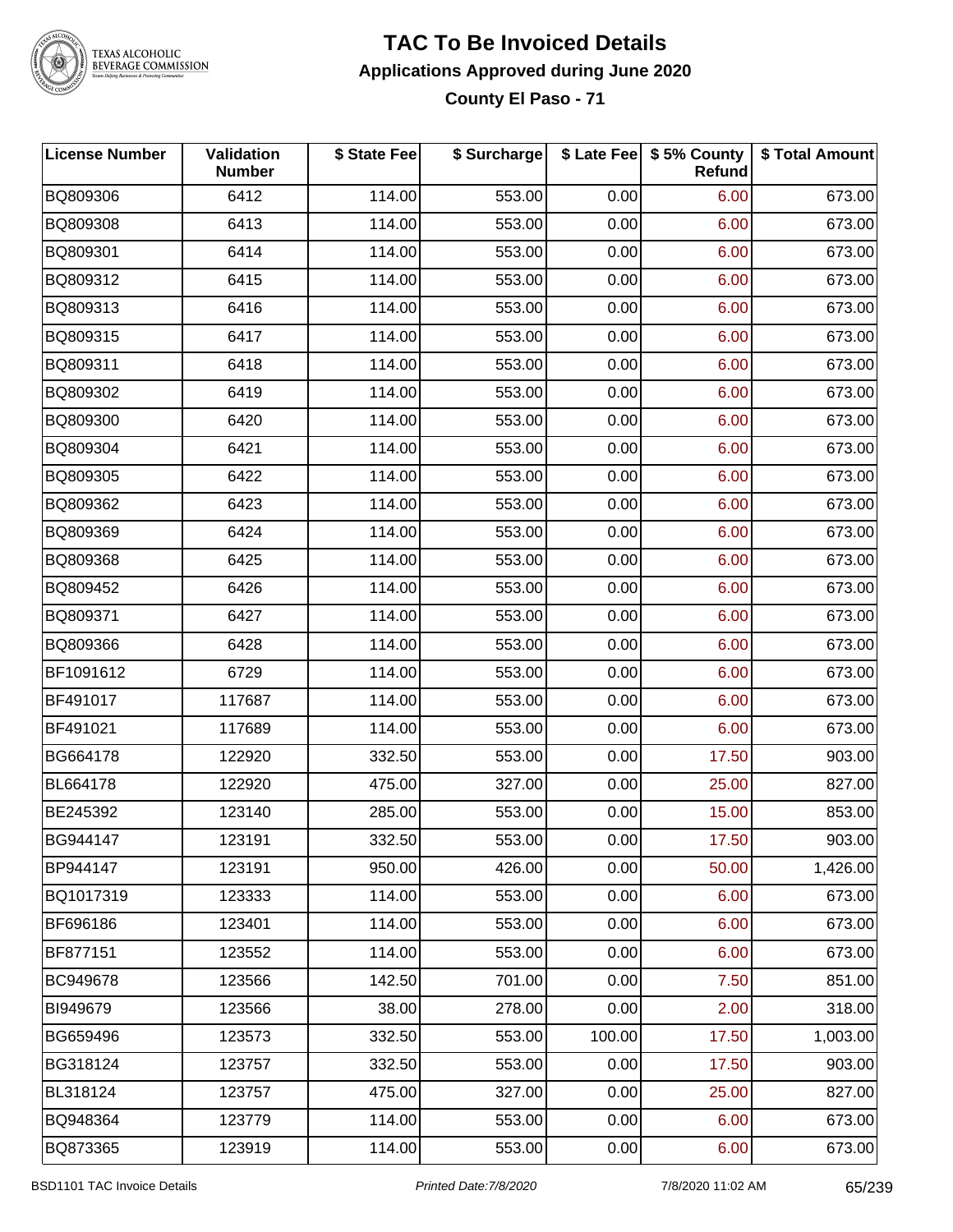| <b>License Number</b> | Validation<br><b>Number</b> | \$ State Fee | \$ Surcharge |        | \$ Late Fee   \$5% County<br>Refund | \$ Total Amount |
|-----------------------|-----------------------------|--------------|--------------|--------|-------------------------------------|-----------------|
| BG517061              | 124051                      | 332.50       | 553.00       | 0.00   | 17.50                               | 903.00          |
| BG1016398             | 124098                      | 332.50       | 553.00       | 100.00 | 17.50                               | 1,003.00        |
| BQ538744              | 124099                      | 114.00       | 553.00       | 0.00   | 6.00                                | 673.00          |
| BG949450              | 124127                      | 332.50       | 553.00       | 0.00   | 17.50                               | 903.00          |
| BG197120              | 124200                      | 332.50       | 553.00       | 0.00   | 17.50                               | 903.00          |
| BG197121              | 124201                      | 332.50       | 553.00       | 0.00   | 17.50                               | 903.00          |
| BQ319501              | 124349                      | 114.00       | 553.00       | 0.00   | 6.00                                | 673.00          |
| BQ1020654             | 124441                      | 114.00       | 553.00       | 0.00   | 6.00                                | 673.00          |
| BG874604              | 124541                      | 332.50       | 553.00       | 0.00   | 17.50                               | 903.00          |
| BL874604              | 124541                      | 475.00       | 327.00       | 0.00   | 25.00                               | 827.00          |
| BG661937              | 124562                      | 332.50       | 553.00       | 0.00   | 17.50                               | 903.00          |
| BF126865              | 124639                      | 114.00       | 553.00       | 0.00   | 6.00                                | 673.00          |
| BQ1017579             | 124664                      | 114.00       | 553.00       | 0.00   | 6.00                                | 673.00          |
| BG812872              | 124787                      | 332.50       | 553.00       | 0.00   | 17.50                               | 903.00          |
| BQ809303              | 124806                      | 114.00       | 553.00       | 100.00 | 6.00                                | 773.00          |
| BQ809307              | 124806                      | 114.00       | 553.00       | 100.00 | 6.00                                | 773.00          |
| BQ809373              | 124809                      | 114.00       | 553.00       | 0.00   | 6.00                                | 673.00          |
| BQ751816              | 124957                      | 114.00       | 553.00       | 0.00   | 6.00                                | 673.00          |
| BG287289              | 124961                      | 332.50       | 553.00       | 0.00   | 17.50                               | 903.00          |
| BL287289              | 124961                      | 475.00       | 327.00       | 0.00   | 25.00                               | 827.00          |
| BQ141300              | 125006                      | 114.00       | 553.00       | 0.00   | 6.00                                | 673.00          |
| BG874797              | 125059                      | 332.50       | 553.00       | 0.00   | 17.50                               | 903.00          |
| BG947271              | 125206                      | 332.50       | 553.00       | 0.00   | 17.50                               | 903.00          |
| BQ876192              | 125225                      | 114.00       | 553.00       | 0.00   | 6.00                                | 673.00          |
| BQ950400              | 125287                      | 114.00       | 553.00       | 0.00   | 6.00                                | 673.00          |
| BG664561              | 125300                      | 332.50       | 553.00       | 0.00   | 17.50                               | 903.00          |
| BQ1019839             | 125334                      | 114.00       | 553.00       | 0.00   | 6.00                                | 673.00          |
| BG1018629             | 125385                      | 332.50       | 553.00       | 0.00   | 17.50                               | 903.00          |
| BL1018629             | 125385                      | 475.00       | 327.00       | 0.00   | 25.00                               | 827.00          |
| BG662659              | 125414                      | 332.50       | 553.00       | 0.00   | 17.50                               | 903.00          |
| BL662659              | 125414                      | 475.00       | 327.00       | 0.00   | 25.00                               | 827.00          |
| BG631273              | 125440                      | 332.50       | 553.00       | 0.00   | 17.50                               | 903.00          |
| BG560808              | 125565                      | 332.50       | 553.00       | 0.00   | 17.50                               | 903.00          |
| BQ725594              | 125647                      | 114.00       | 553.00       | 0.00   | 6.00                                | 673.00          |
| BQ725593              | 125648                      | 114.00       | 553.00       | 0.00   | 6.00                                | 673.00          |
| BQ725591              | 125649                      | 114.00       | 553.00       | 0.00   | 6.00                                | 673.00          |
| BQ952045              | 125650                      | 114.00       | 553.00       | 0.00   | 6.00                                | 673.00          |
| BG666390              | 125775                      | 332.50       | 553.00       | 0.00   | 17.50                               | 903.00          |
| BQ287835              | 125997                      | 114.00       | 553.00       | 0.00   | 6.00                                | 673.00          |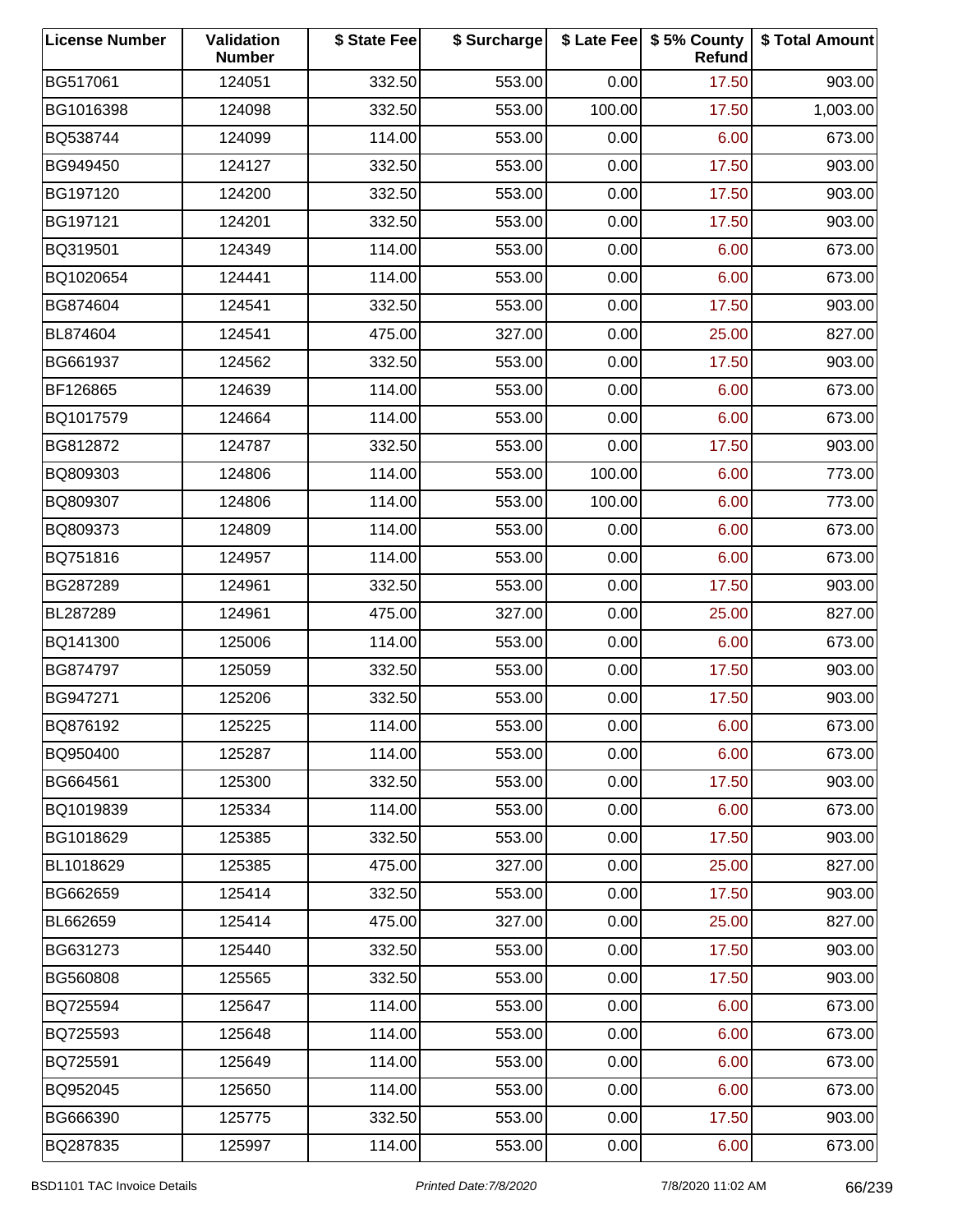| <b>License Number</b> | <b>Validation</b><br><b>Number</b> | \$ State Feel | \$ Surcharge | \$ Late Fee | \$5% County<br>Refund | \$ Total Amount |
|-----------------------|------------------------------------|---------------|--------------|-------------|-----------------------|-----------------|
| BQ877905              | 126204                             | 114.00        | 553.00       | 0.00        | 6.00                  | 673.00          |
| BG752639              | 126630                             | 332.50        | 553.00       | 0.00        | 17.50                 | 903.00          |
| BQ632062              | 126681                             | 114.00        | 553.00       | 0.00        | 6.00                  | 673.00          |
| BG953027              | 126800                             | 332.50        | 553.00       | 0.00        | 17.50                 | 903.00          |
| BG754401              | 126839                             | 332.50        | 553.00       | 0.00        | 17.50                 | 903.00          |
| BF1018874             | 513148                             | 114.00        | 553.00       | 0.00        | 6.00                  | 673.00          |
| BG413323              | 513933                             | 332.50        | 553.00       | 0.00        | 17.50                 | 903.00          |
| BL413323              | 513933                             | 475.00        | 327.00       | 0.00        | 25.00                 | 827.00          |
| BG745915              | 514056                             | 332.50        | 553.00       | 0.00        | 17.50                 | 903.00          |
| BQ952125              | 514581                             | 114.00        | 553.00       | 0.00        | 6.00                  | 673.00          |
| BQ197813              | 514916                             | 114.00        | 553.00       | 0.00        | 6.00                  | 673.00          |
| BQ197811              | 514921                             | 114.00        | 553.00       | 0.00        | 6.00                  | 673.00          |
|                       | <b>Total</b>                       | 18,971.50     | 45,722.00    | 400.00      | 998.50                | 66,092.00       |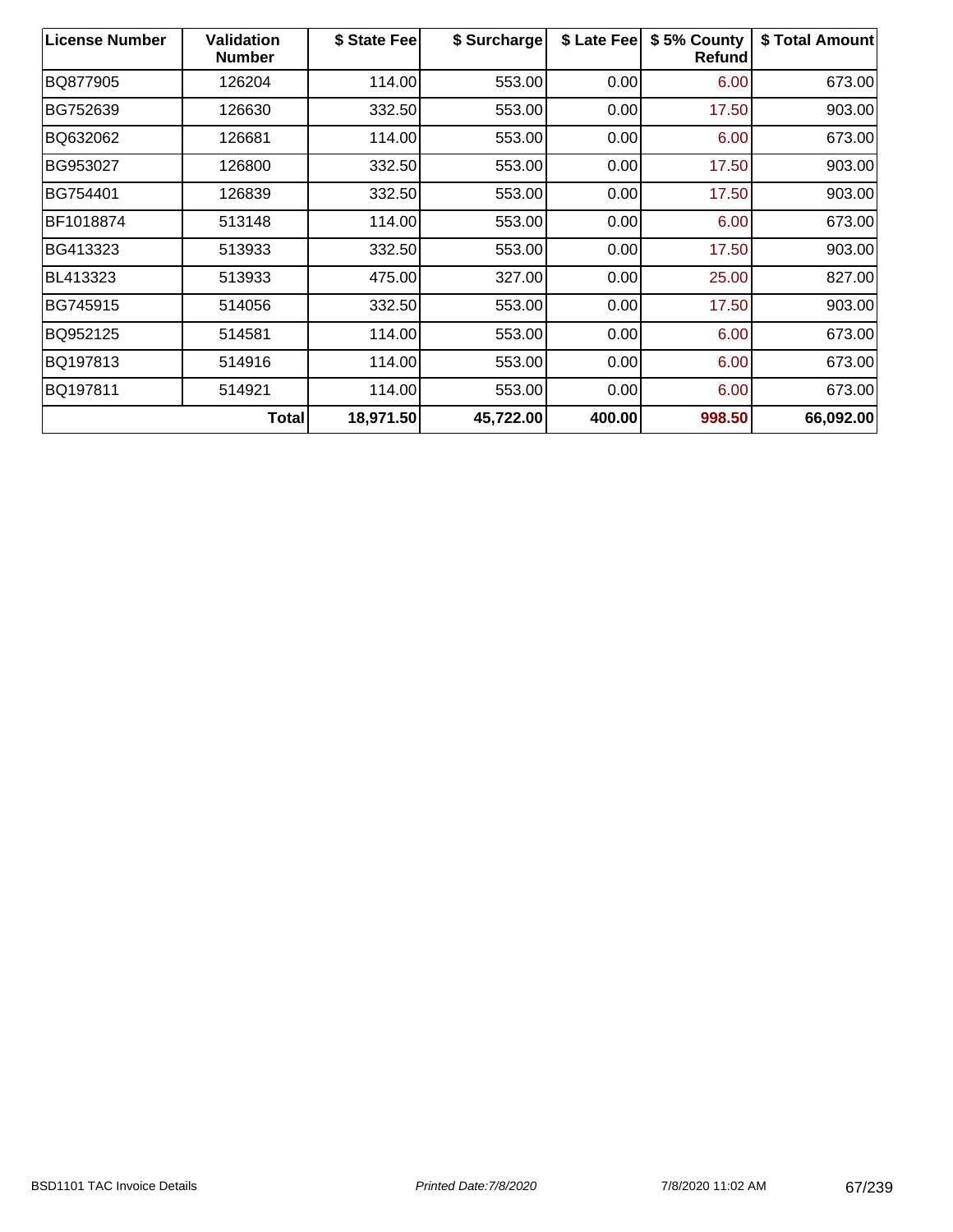

### **TAC To Be Invoiced Details Applications Approved during June 2020 County Erath - 72**

**License Number Validation Number \$ State Fee \$ Surcharge \$ Late Fee \$ 5% County Refund \$ Total Amount** BQ1091382 | 6816 | 114.00| 553.00| 0.00| 6.00| 673.00 BQ1024289 125316 114.00 553.00 0.00 6.00 673.00 BQ950000 | 513924 | 114.00| 553.00| 0.00| 6.00| 673.00 **Total 342.00 1,659.00 0.00 18.00 2,019.00**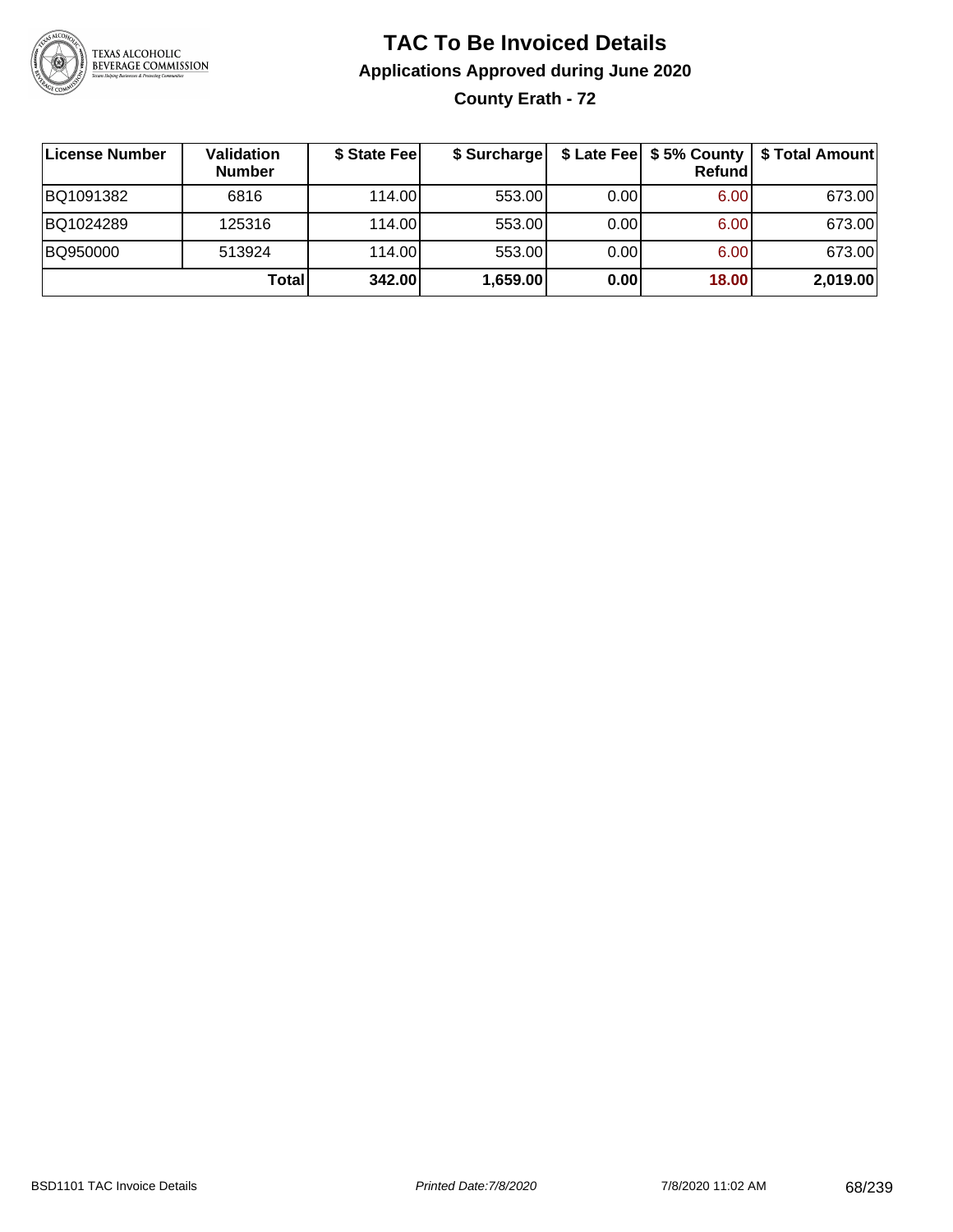

**County Falls - 73**

| ∣License Number | <b>Validation</b><br><b>Number</b> | \$ State Fee |          |       | Refund | \$ Surcharge   \$ Late Fee   \$5% County   \$ Total Amount |
|-----------------|------------------------------------|--------------|----------|-------|--------|------------------------------------------------------------|
| BG308916        | 125268                             | 332.50       | 553.00   | 0.001 | 17.50  | 903.00                                                     |
| BQ601550        | 126096                             | 114.00       | 553.00   | 0.00  | 6.00   | 673.00                                                     |
|                 | Totall                             | 446.50       | 1,106.00 | 0.00  | 23.50  | 1,576.00                                                   |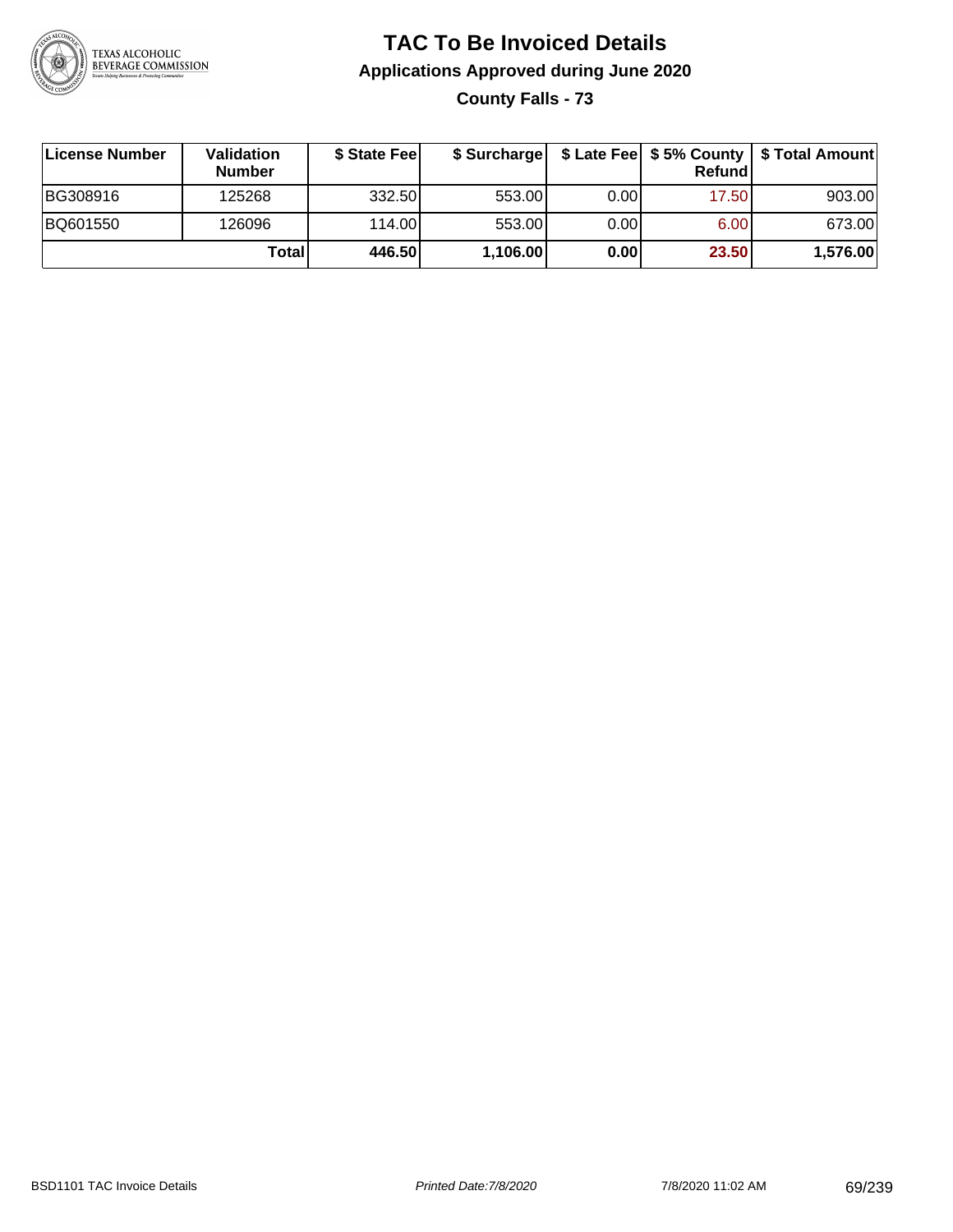

**County Fannin - 74**

| License Number | <b>Validation</b><br><b>Number</b> | \$ State Fee | \$ Surcharge | \$ Late Fee | \$5% County<br>Refundl | \$ Total Amount |
|----------------|------------------------------------|--------------|--------------|-------------|------------------------|-----------------|
| BQ875945       | 123615                             | 114.00       | 553.00       | 0.00        | 6.00                   | 673.00          |
| BQ812163       | 123693                             | 114.00       | 553.00       | 0.00        | 6.00                   | 673.00          |
| BQ877892       | 124450                             | 114.00       | 553.00       | 0.00        | 6.00                   | 673.00          |
| BQ877894       | 124451                             | 114.00       | 553.00       | 0.00        | 6.00                   | 673.00          |
| BQ878044       | 124454                             | 114.00       | 553.00       | 0.00        | 6.00                   | 673.00          |
| BQ875355       | 124830                             | 114.00       | 553.00       | 0.00        | 6.00                   | 673.00          |
|                | Total                              | 684.00       | 3,318.00     | 0.00        | 36.00                  | 4,038.00        |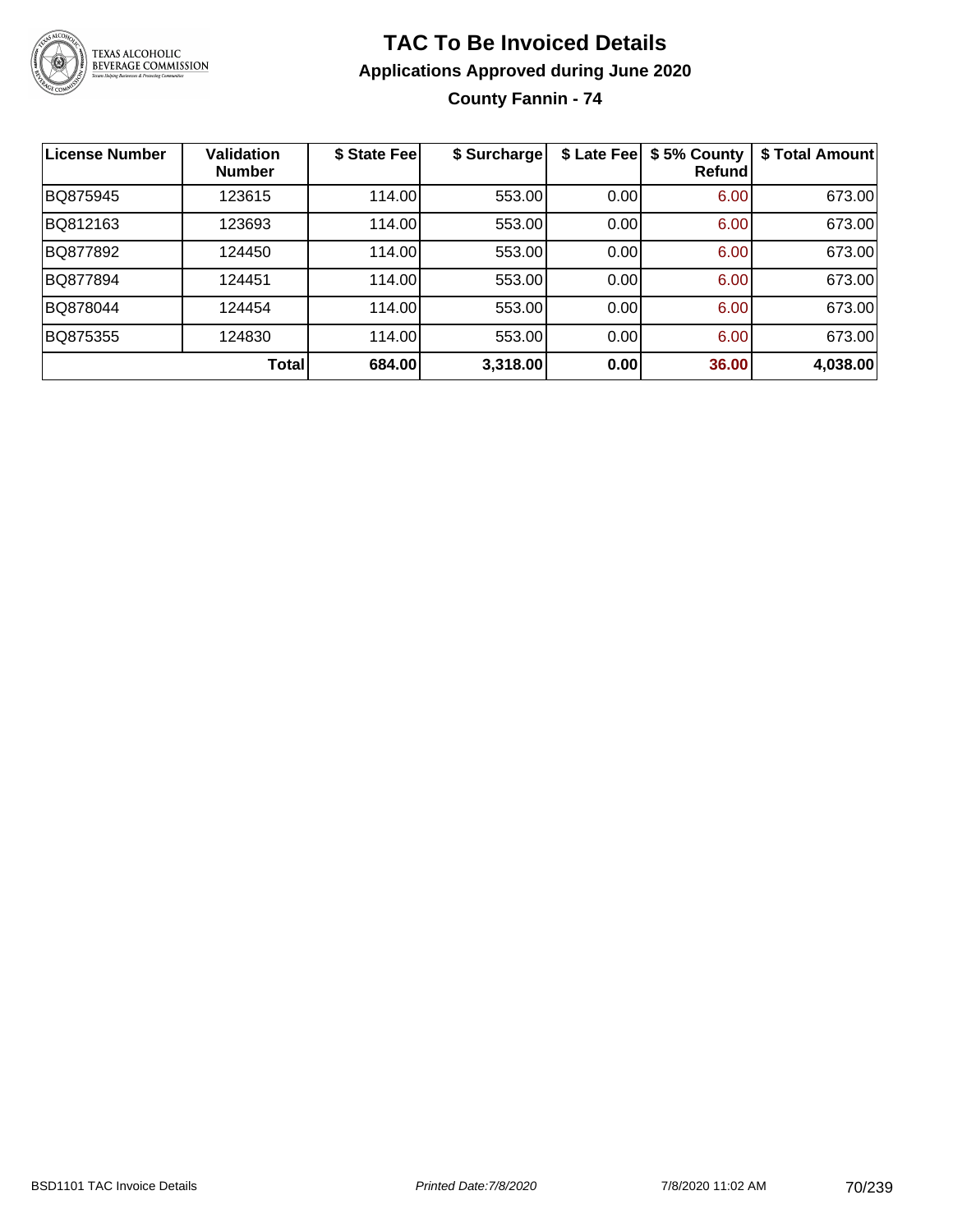

### **TAC To Be Invoiced Details Applications Approved during June 2020 County Fayette - 75**

| License Number | <b>Validation</b><br><b>Number</b> | \$ State Fee | \$ Surcharge | \$ Late Fee | \$5% County<br><b>Refund</b> | \$ Total Amount |
|----------------|------------------------------------|--------------|--------------|-------------|------------------------------|-----------------|
| BE82402        | 123335                             | 285.00       | 553.00       | 0.00        | 15.00                        | 853.00          |
| BG875053       | 123346                             | 332.50       | 553.00       | 0.00        | 17.50                        | 903.00          |
| BF696365       | 124187                             | 114.00       | 553.00       | 0.00        | 6.00                         | 673.00          |
| BF606399       | 124461                             | 114.00       | 553.00       | 0.00        | 6.00                         | 673.00          |
| BQ697750       | 124487                             | 114.00       | 553.00       | 0.00        | 6.00                         | 673.00          |
| BG297445       | 124517                             | 332.50       | 553.00       | 0.00        | 17.50                        | 903.00          |
| BG245462       | 125662                             | 332.50       | 553.00       | 0.00        | 17.50                        | 903.00          |
| BF1018461      | 125858                             | 114.00       | 553.00       | 100.00      | 6.00                         | 773.00          |
|                | <b>Total</b>                       | 1,738.50     | 4,424.00     | 100.00      | 91.50                        | 6,354.00        |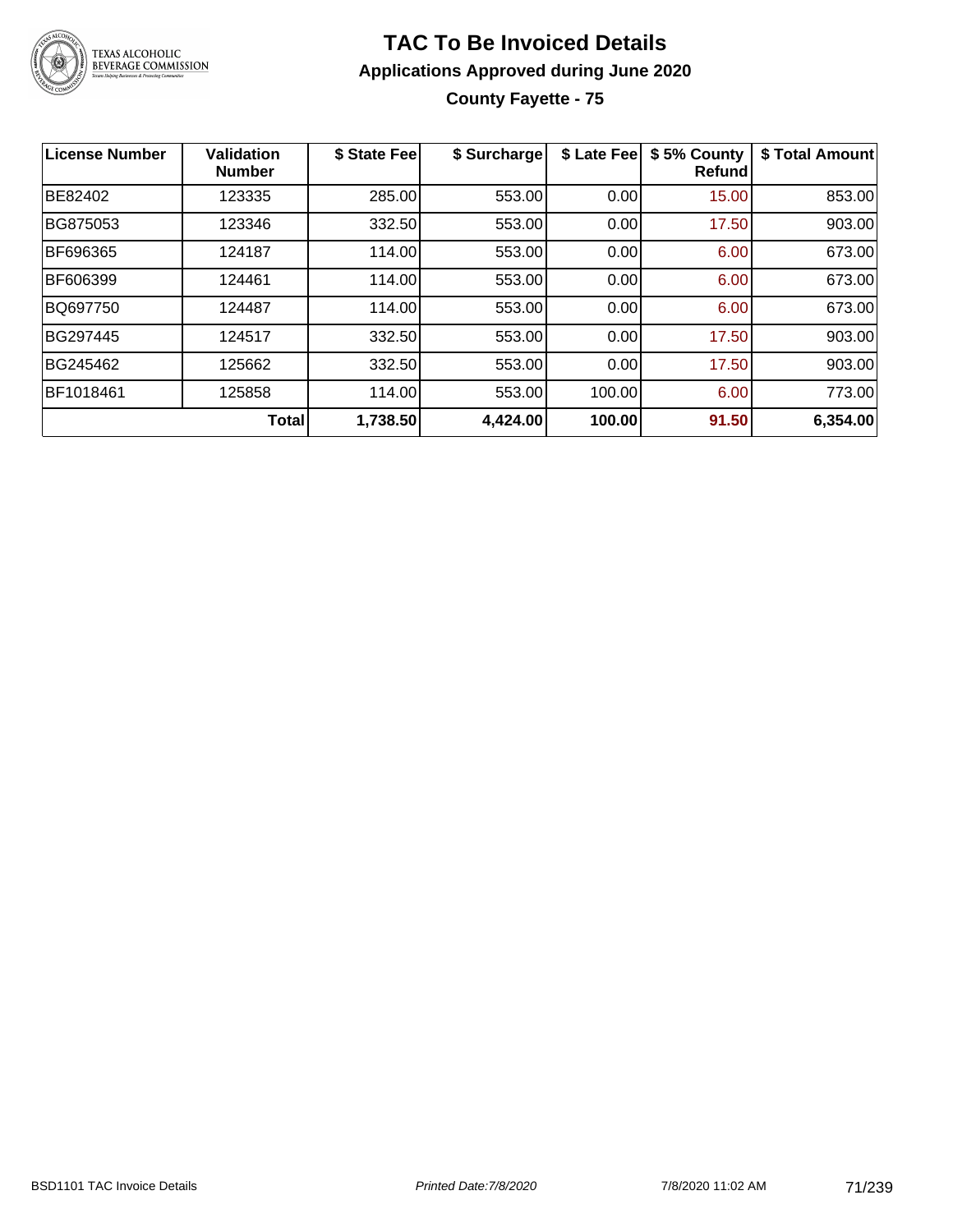

**County Floyd - 77**

| License Number | Validation<br><b>Number</b> | \$ State Fee    | \$ Surcharge |             | Refundl |        |
|----------------|-----------------------------|-----------------|--------------|-------------|---------|--------|
| BQ949279       | 123363                      | 114.00 <b>1</b> | 553.00       | $0.00\vert$ | 6.00    | 673.00 |
|                | Totall                      | 114.00          | 553.00       | 0.00        | 6.00    | 673.00 |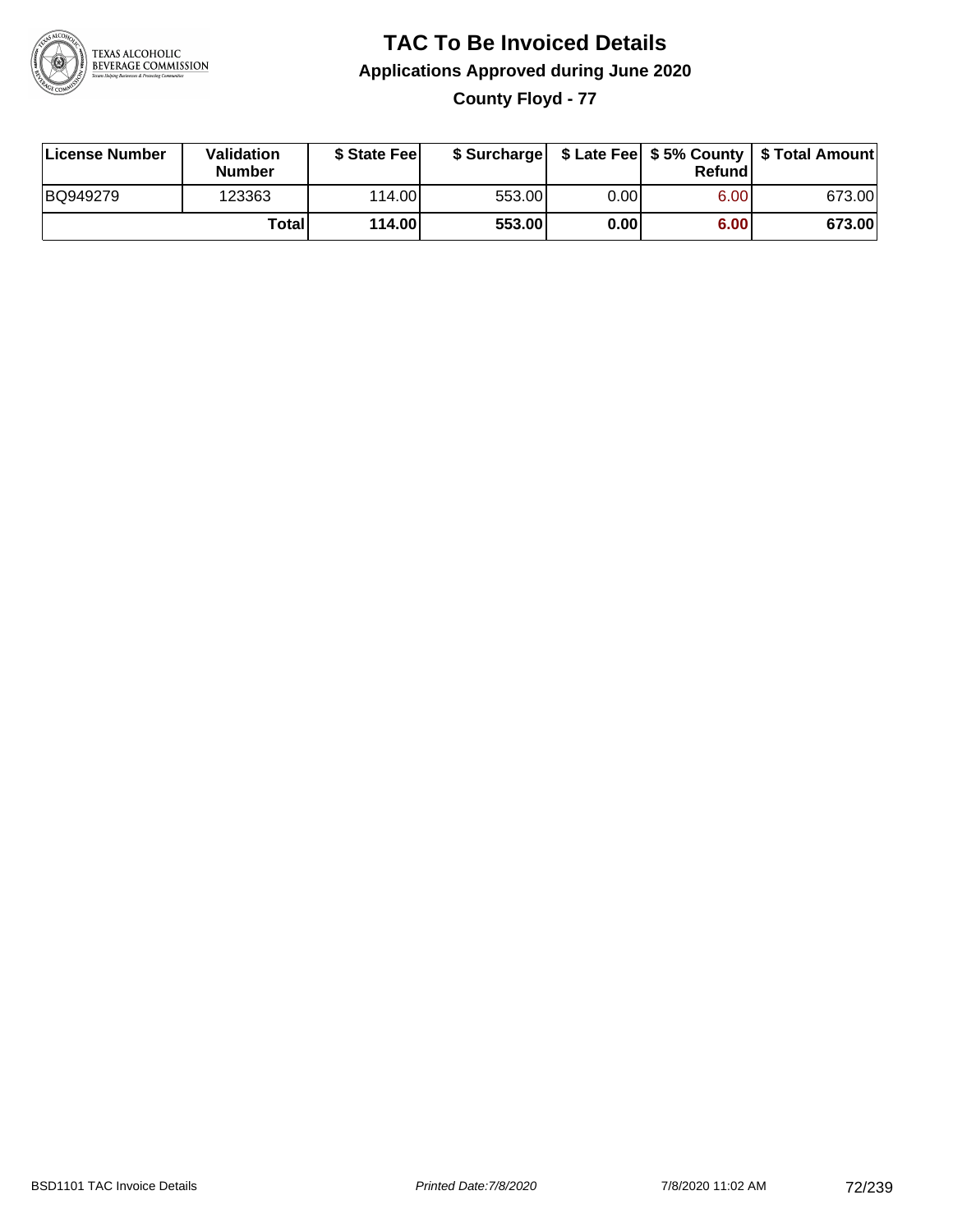

**County Foard - 78**

| License Number | Validation<br><b>Number</b> | \$ State Feel |        |      | Refundl | \$ Surcharge   \$ Late Fee   \$5% County   \$ Total Amount |
|----------------|-----------------------------|---------------|--------|------|---------|------------------------------------------------------------|
| BQ633449       | 125444                      | 114.00        | 553.00 | 0.00 | 6.00    | 673.00                                                     |
|                | Totall                      | 114.00        | 553.00 | 0.00 | 6.00    | 673.00                                                     |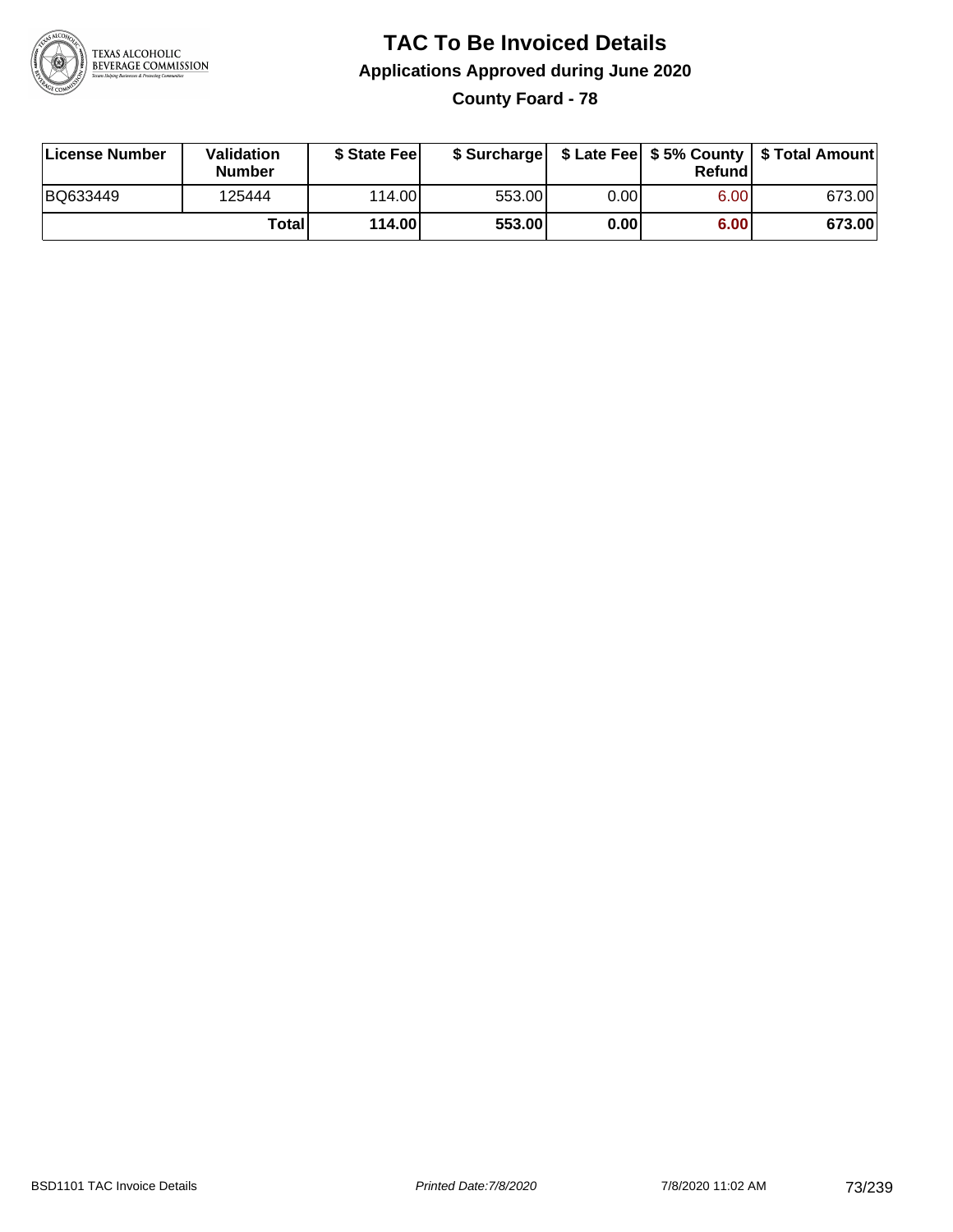

#### **TAC To Be Invoiced Details Applications Approved during June 2020 County Fort Bend - 79**

| <b>License Number</b> | Validation<br><b>Number</b> | \$ State Fee | \$ Surcharge |      | \$ Late Fee   \$5% County<br>Refund | \$ Total Amount |
|-----------------------|-----------------------------|--------------|--------------|------|-------------------------------------|-----------------|
| BQ1090276             | 5900                        | 114.00       | 553.00       | 0.00 | 6.00                                | 673.00          |
| BG473782              | 6390                        | 332.50       | 553.00       | 0.00 | 17.50                               | 903.00          |
| BF1090036             | 6512                        | 114.00       | 553.00       | 0.00 | 6.00                                | 673.00          |
| BG1091446             | 6718                        | 332.50       | 553.00       | 0.00 | 17.50                               | 903.00          |
| BF1091717             | 6776                        | 114.00       | 553.00       | 0.00 | 6.00                                | 673.00          |
| BG650276              | 113823                      | 332.50       | 553.00       | 0.00 | 17.50                               | 903.00          |
| BG1015691             | 123186                      | 332.50       | 553.00       | 0.00 | 17.50                               | 903.00          |
| BQ872748              | 123464                      | 114.00       | 553.00       | 0.00 | 6.00                                | 673.00          |
| BQ1016195             | 123508                      | 114.00       | 553.00       | 0.00 | 6.00                                | 673.00          |
| BF749764              | 123541                      | 114.00       | 553.00       | 0.00 | 6.00                                | 673.00          |
| BQ946676              | 123558                      | 114.00       | 553.00       | 0.00 | 6.00                                | 673.00          |
| BF276134              | 123671                      | 114.00       | 553.00       | 0.00 | 6.00                                | 673.00          |
| BG538958              | 124091                      | 332.50       | 553.00       | 0.00 | 17.50                               | 903.00          |
| BQ723217              | 124280                      | 114.00       | 553.00       | 0.00 | 6.00                                | 673.00          |
| BQ695625              | 124584                      | 114.00       | 553.00       | 0.00 | 6.00                                | 673.00          |
| BF876346              | 124719                      | 114.00       | 553.00       | 0.00 | 6.00                                | 673.00          |
| BG662309              | 124742                      | 332.50       | 553.00       | 0.00 | 17.50                               | 903.00          |
| BF559040              | 124923                      | 114.00       | 553.00       | 0.00 | 6.00                                | 673.00          |
| BG810306              | 125041                      | 332.50       | 553.00       | 0.00 | 17.50                               | 903.00          |
| BQ317452              | 125086                      | 114.00       | 553.00       | 0.00 | 6.00                                | 673.00          |
| BQ318700              | 125088                      | 114.00       | 553.00       | 0.00 | 6.00                                | 673.00          |
| BQ811968              | 125150                      | 114.00       | 553.00       | 0.00 | 6.00                                | 673.00          |
| BQ875787              | 125167                      | 114.00       | 553.00       | 0.00 | 6.00                                | 673.00          |
| BQ153501              | 125219                      | 114.00       | 553.00       | 0.00 | 6.00                                | 673.00          |
| BG876930              | 125290                      | 332.50       | 553.00       | 0.00 | 17.50                               | 903.00          |
| BG725688              | 125463                      | 332.50       | 553.00       | 0.00 | 17.50                               | 903.00          |
| BF1022862             | 125875                      | 114.00       | 553.00       | 0.00 | 6.00                                | 673.00          |
| BG665941              | 125909                      | 332.50       | 553.00       | 0.00 | 17.50                               | 903.00          |
| BG1022729             | 125985                      | 332.50       | 553.00       | 0.00 | 17.50                               | 903.00          |
| BQ950091              | 126200                      | 114.00       | 553.00       | 0.00 | 6.00                                | 673.00          |
| BG517830              | 126401                      | 332.50       | 553.00       | 0.00 | 17.50                               | 903.00          |
| BQ751054              | 126401                      | 114.00       | 553.00       | 0.00 | 6.00                                | 673.00          |
| BG209760              | 126455                      | 332.50       | 553.00       | 0.00 | 17.50                               | 903.00          |
| BQ1025720             | 126817                      | 114.00       | 553.00       | 0.00 | 6.00                                | 673.00          |
| BE308301              | 512738                      | 285.00       | 553.00       | 0.00 | 15.00                               | 853.00          |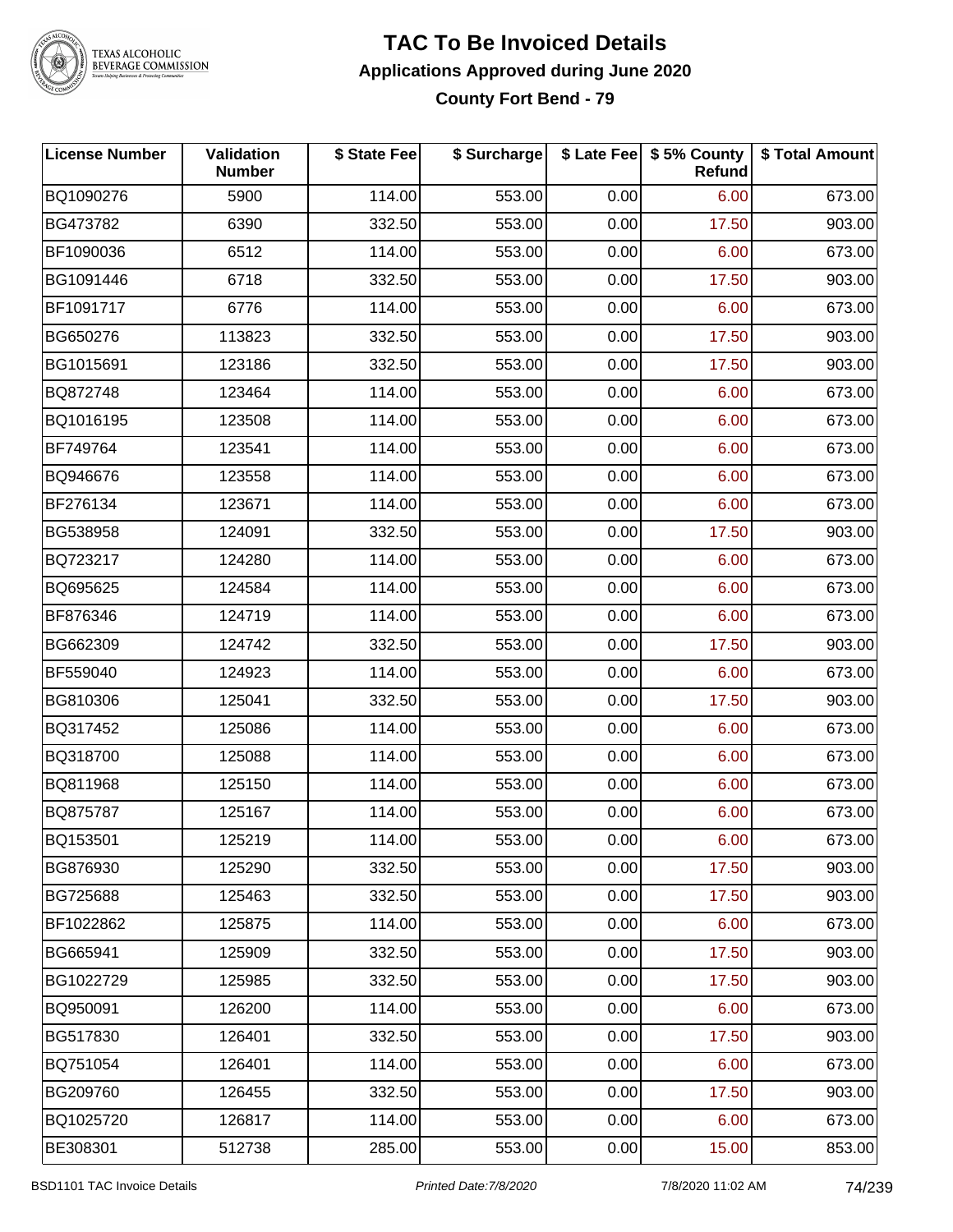| <b>License Number</b> | <b>Validation</b><br><b>Number</b> | \$ State Fee | \$ Surcharge | \$ Late Fee | \$5% County<br>Refund | \$ Total Amount |
|-----------------------|------------------------------------|--------------|--------------|-------------|-----------------------|-----------------|
| BQ515916              | 513072                             | 114.00       | 553.00       | 0.00        | 6.00                  | 673.00          |
| BG1015601             | 513256                             | 332.50       | 553.00       | 0.00        | 17.50                 | 903.00          |
| BG663257              | 513700                             | 332.50       | 553.00       | 0.00        | 17.50                 | 903.00          |
| BQ875782              | 513955                             | 114.00       | 553.00       | 0.00        | 6.00                  | 673.00          |
| BQ874735              | 513987                             | 114.00       | 553.00       | 0.00        | 6.00                  | 673.00          |
| BF603302              | 514081                             | 114.00       | 553.00       | 0.00        | 6.00                  | 673.00          |
| BG809804              | 514274                             | 332.50       | 553.00       | 0.00        | 17.50                 | 903.00          |
| BF725619              | 514306                             | 114.00       | 553.00       | 0.00        | 6.00                  | 673.00          |
| BG1020929             | 514371                             | 332.50       | 553.00       | 0.00        | 17.50                 | 903.00          |
| BQ416193              | 514719                             | 114.00       | 553.00       | 0.00        | 6.00                  | 673.00          |
| BQ813767              | 514720                             | 114.00       | 553.00       | 0.00        | 6.00                  | 673.00          |
| BQ1022864             | 514727                             | 114.00       | 553.00       | 0.00        | 6.00                  | 673.00          |
| BQ877479              | 514922                             | 114.00       | 553.00       | 0.00        | 6.00                  | 673.00          |
|                       | <b>Total</b>                       | 9,357.50     | 26,544.00    | 0.00        | 492.50                | 36,394.00       |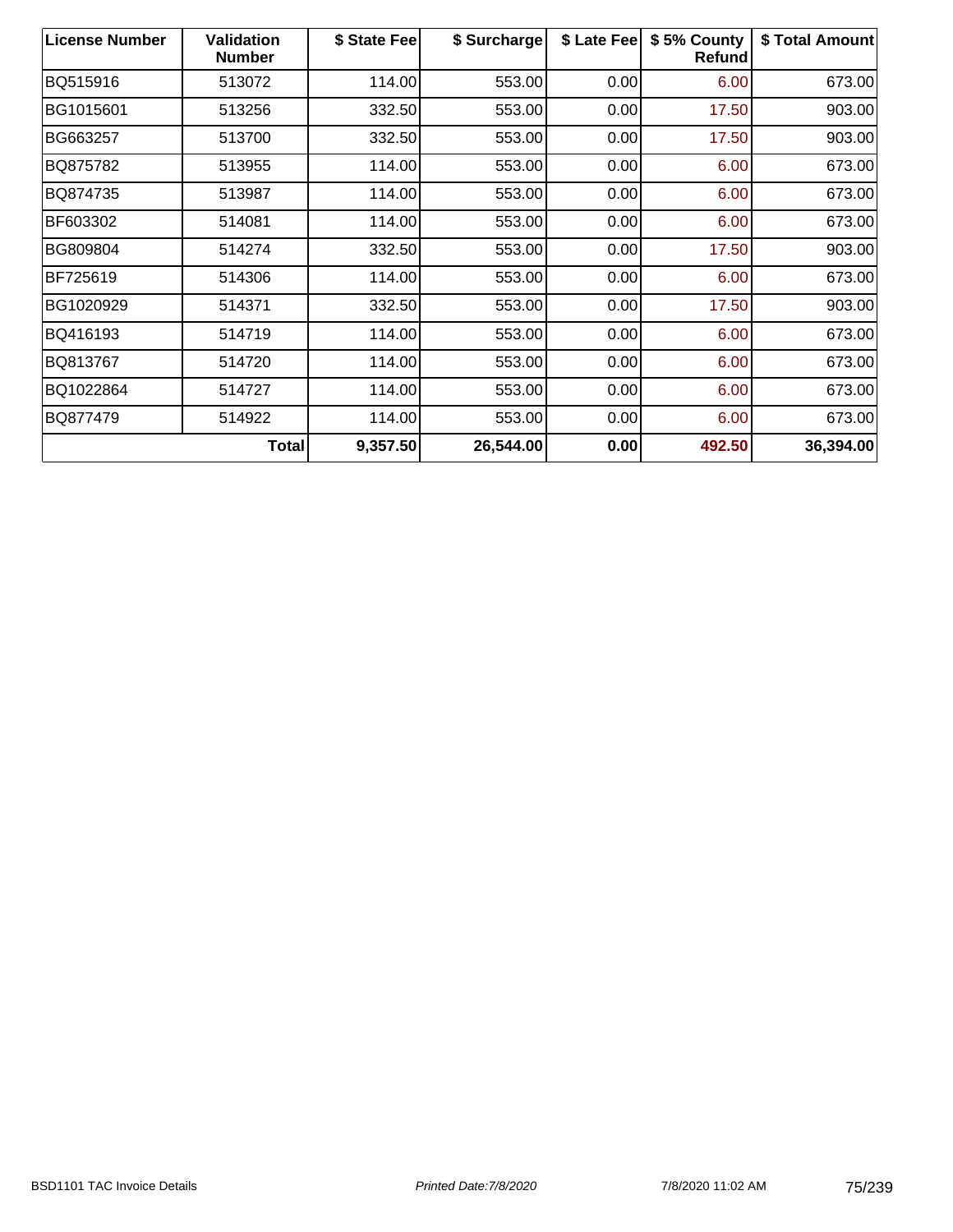

**County Freestone - 81**

| License Number | Validation<br><b>Number</b> | \$ State Fee |        |      | Refundl | \$ Surcharge   \$ Late Fee   \$5% County   \$ Total Amount |
|----------------|-----------------------------|--------------|--------|------|---------|------------------------------------------------------------|
| BQ874596       | 124501                      | 114.00       | 553.00 | 0.00 | 6.00    | 673.00                                                     |
|                | Totall                      | 114.00       | 553.00 | 0.00 | 6.00    | 673.00                                                     |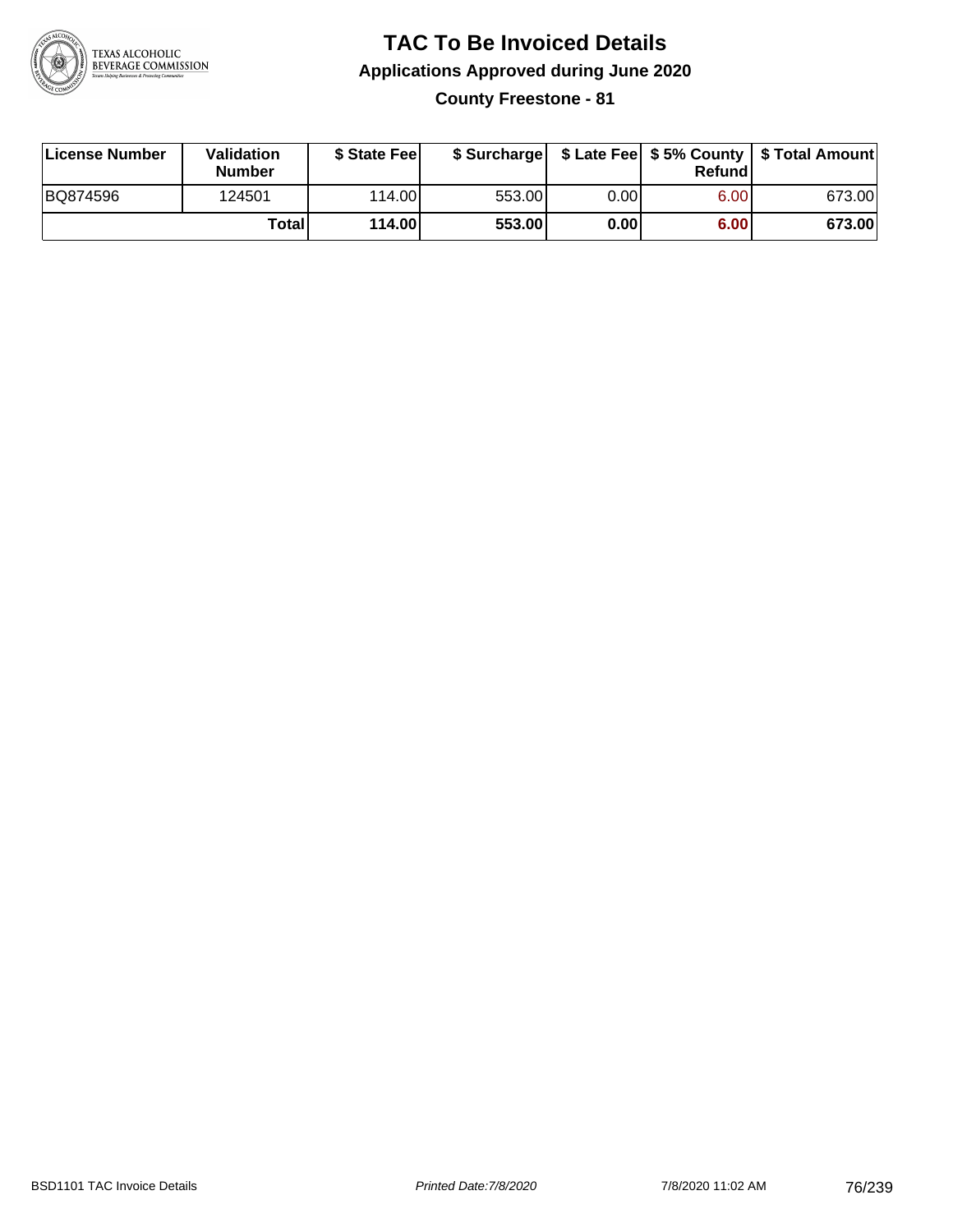

**County Frio - 82**

| License Number | Validation<br><b>Number</b> | \$ State Feel |        |      | Refundl | \$ Surcharge   \$ Late Fee   \$5% County   \$ Total Amount |
|----------------|-----------------------------|---------------|--------|------|---------|------------------------------------------------------------|
| BF256228       | 125115                      | 114.00        | 553.00 | 0.00 | 6.00    | 673.00                                                     |
|                | <b>Total</b>                | 114.00        | 553.00 | 0.00 | 6.00    | 673.00                                                     |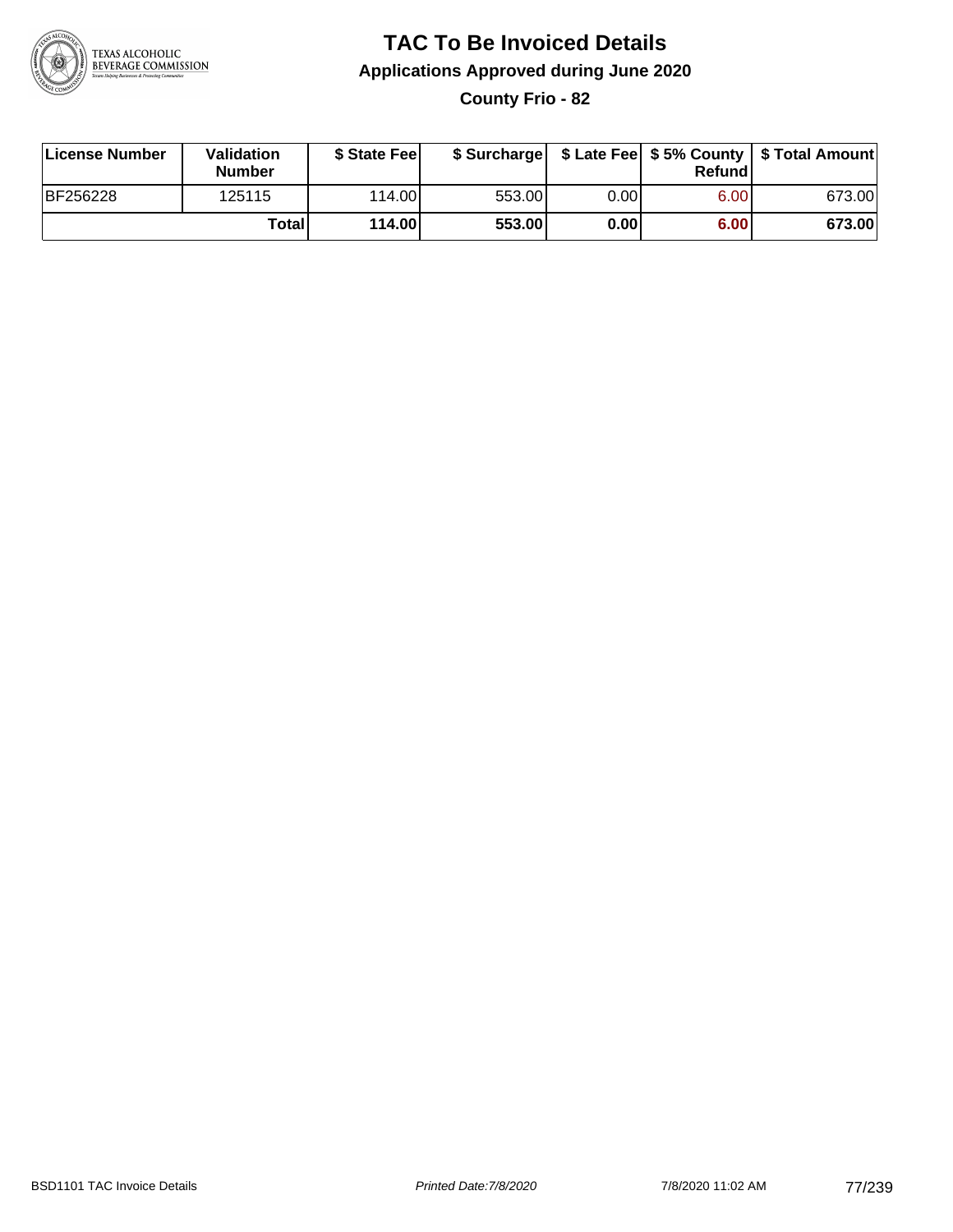

#### **TAC To Be Invoiced Details Applications Approved during June 2020 County Galveston - 84**

| <b>License Number</b> | Validation<br><b>Number</b> | \$ State Fee | \$ Surcharge |        | \$ Late Fee   \$5% County<br>Refund | \$ Total Amount |
|-----------------------|-----------------------------|--------------|--------------|--------|-------------------------------------|-----------------|
| BG690972              | 6392                        | 332.50       | 553.00       | 0.00   | 17.50                               | 903.00          |
| BG1090284             | 6592                        | 332.50       | 553.00       | 0.00   | 17.50                               | 903.00          |
| BQ1090952             | 6619                        | 114.00       | 553.00       | 0.00   | 6.00                                | 673.00          |
| BF1090361             | 6629                        | 114.00       | 553.00       | 0.00   | 6.00                                | 673.00          |
| BQ1092045             | 6873                        | 114.00       | 553.00       | 0.00   | 6.00                                | 673.00          |
| BQ1092250             | 7015                        | 114.00       | 553.00       | 0.00   | 6.00                                | 673.00          |
| BG579472              | 122914                      | 332.50       | 553.00       | 0.00   | 17.50                               | 903.00          |
| BF538781              | 123049                      | 114.00       | 553.00       | 0.00   | 6.00                                | 673.00          |
| BQ1015435             | 123081                      | 114.00       | 553.00       | 0.00   | 6.00                                | 673.00          |
| BG874868              | 123221                      | 332.50       | 553.00       | 0.00   | 17.50                               | 903.00          |
| BG748957              | 123315                      | 332.50       | 553.00       | 0.00   | 17.50                               | 903.00          |
| BG495861              | 123616                      | 332.50       | 553.00       | 0.00   | 17.50                               | 903.00          |
| BQ448355              | 123767                      | 114.00       | 553.00       | 0.00   | 6.00                                | 673.00          |
| BQ1014863             | 123838                      | 114.00       | 553.00       | 100.00 | 6.00                                | 773.00          |
| BF873945              | 123979                      | 114.00       | 553.00       | 0.00   | 6.00                                | 673.00          |
| BF723636              | 123999                      | 114.00       | 553.00       | 0.00   | 6.00                                | 673.00          |
| BF946642              | 124003                      | 114.00       | 553.00       | 0.00   | 6.00                                | 673.00          |
| BF663250              | 124011                      | 114.00       | 553.00       | 0.00   | 6.00                                | 673.00          |
| BG1019507             | 124036                      | 332.50       | 553.00       | 0.00   | 17.50                               | 903.00          |
| BG945957              | 124054                      | 332.50       | 553.00       | 0.00   | 17.50                               | 903.00          |
| BF877866              | 124141                      | 114.00       | 553.00       | 0.00   | 6.00                                | 673.00          |
| BF415325              | 124196                      | 114.00       | 553.00       | 0.00   | 6.00                                | 673.00          |
| BQ1022305             | 124319                      | 114.00       | 553.00       | 0.00   | 6.00                                | 673.00          |
| BF811391              | 124325                      | 114.00       | 553.00       | 0.00   | 6.00                                | 673.00          |
| BQ473282              | 124584                      | 114.00       | 553.00       | 0.00   | 6.00                                | 673.00          |
| BE233364              | 124593                      | 285.00       | 553.00       | 0.00   | 15.00                               | 853.00          |
| BQ948761              | 124716                      | 114.00       | 553.00       | 0.00   | 6.00                                | 673.00          |
| BG875634              | 124978                      | 332.50       | 553.00       | 0.00   | 17.50                               | 903.00          |
| BQ950002              | 125032                      | 114.00       | 553.00       | 0.00   | 6.00                                | 673.00          |
| BQ1024151             | 125246                      | 114.00       | 553.00       | 0.00   | 6.00                                | 673.00          |
| BG811373              | 125361                      | 332.50       | 553.00       | 0.00   | 17.50                               | 903.00          |
| BF950561              | 125695                      | 114.00       | 553.00       | 0.00   | 6.00                                | 673.00          |
| BQ448427              | 125867                      | 114.00       | 553.00       | 0.00   | 6.00                                | 673.00          |
| BQ448425              | 126017                      | 114.00       | 553.00       | 0.00   | 6.00                                | 673.00          |
| BQ276501              | 126109                      | 114.00       | 553.00       | 100.00 | 6.00                                | 773.00          |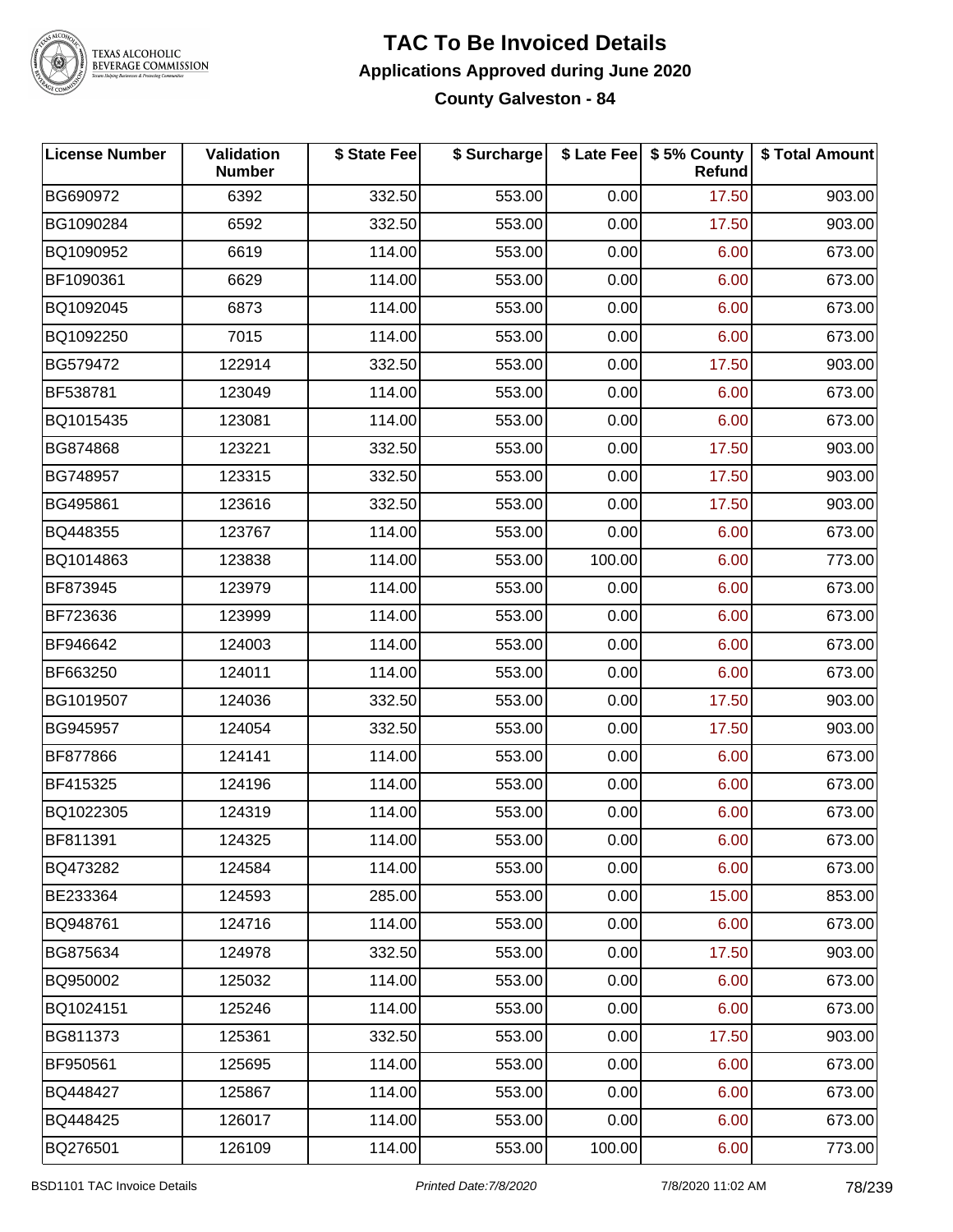| <b>License Number</b> | <b>Validation</b><br><b>Number</b> | \$ State Fee | \$ Surcharge |        | \$ Late Fee   \$5% County<br>Refund | \$ Total Amount |
|-----------------------|------------------------------------|--------------|--------------|--------|-------------------------------------|-----------------|
| BG196298              | 126157                             | 332.50       | 553.00       | 0.00   | 17.50                               | 903.00          |
| BQ560487              | 126200                             | 114.00       | 553.00       | 0.00   | 6.00                                | 673.00          |
| BF879910              | 126206                             | 114.00       | 553.00       | 0.00   | 6.00                                | 673.00          |
| BG751932              | 126387                             | 332.50       | 553.00       | 0.00   | 17.50                               | 903.00          |
| BF634648              | 126449                             | 114.00       | 553.00       | 0.00   | 6.00                                | 673.00          |
| BQ952364              | 126512                             | 114.00       | 553.00       | 0.00   | 6.00                                | 673.00          |
| BG876289              | 126556                             | 332.50       | 553.00       | 0.00   | 17.50                               | 903.00          |
| BQ1020982             | 512321                             | 114.00       | 553.00       | 0.00   | 6.00                                | 673.00          |
| BG873494              | 513171                             | 332.50       | 553.00       | 0.00   | 17.50                               | 903.00          |
| BQ946715              | 513191                             | 114.00       | 553.00       | 0.00   | 6.00                                | 673.00          |
| BG307731              | 513289                             | 332.50       | 553.00       | 0.00   | 17.50                               | 903.00          |
| BG943797              | 514059                             | 332.50       | 553.00       | 0.00   | 17.50                               | 903.00          |
| BF517922              | 514060                             | 114.00       | 553.00       | 0.00   | 6.00                                | 673.00          |
| BG948591              | 514186                             | 332.50       | 553.00       | 0.00   | 17.50                               | 903.00          |
| BL948591              | 514186                             | 475.00       | 327.00       | 0.00   | 25.00                               | 827.00          |
| BG471171              | 514191                             | 332.50       | 553.00       | 0.00   | 17.50                               | 903.00          |
| BG1018666             | 514382                             | 332.50       | 553.00       | 0.00   | 17.50                               | 903.00          |
| BG518380              | 514436                             | 332.50       | 553.00       | 0.00   | 17.50                               | 903.00          |
| BL518380              | 514436                             | 475.00       | 327.00       | 0.00   | 25.00                               | 827.00          |
| BG1018950             | 514563                             | 332.50       | 553.00       | 0.00   | 17.50                               | 903.00          |
| BF951964              | 514914                             | 114.00       | 553.00       | 0.00   | 6.00                                | 673.00          |
|                       | <b>Total</b>                       | 11,865.50    | 30,516.00    | 200.00 | 624.50                              | 43,206.00       |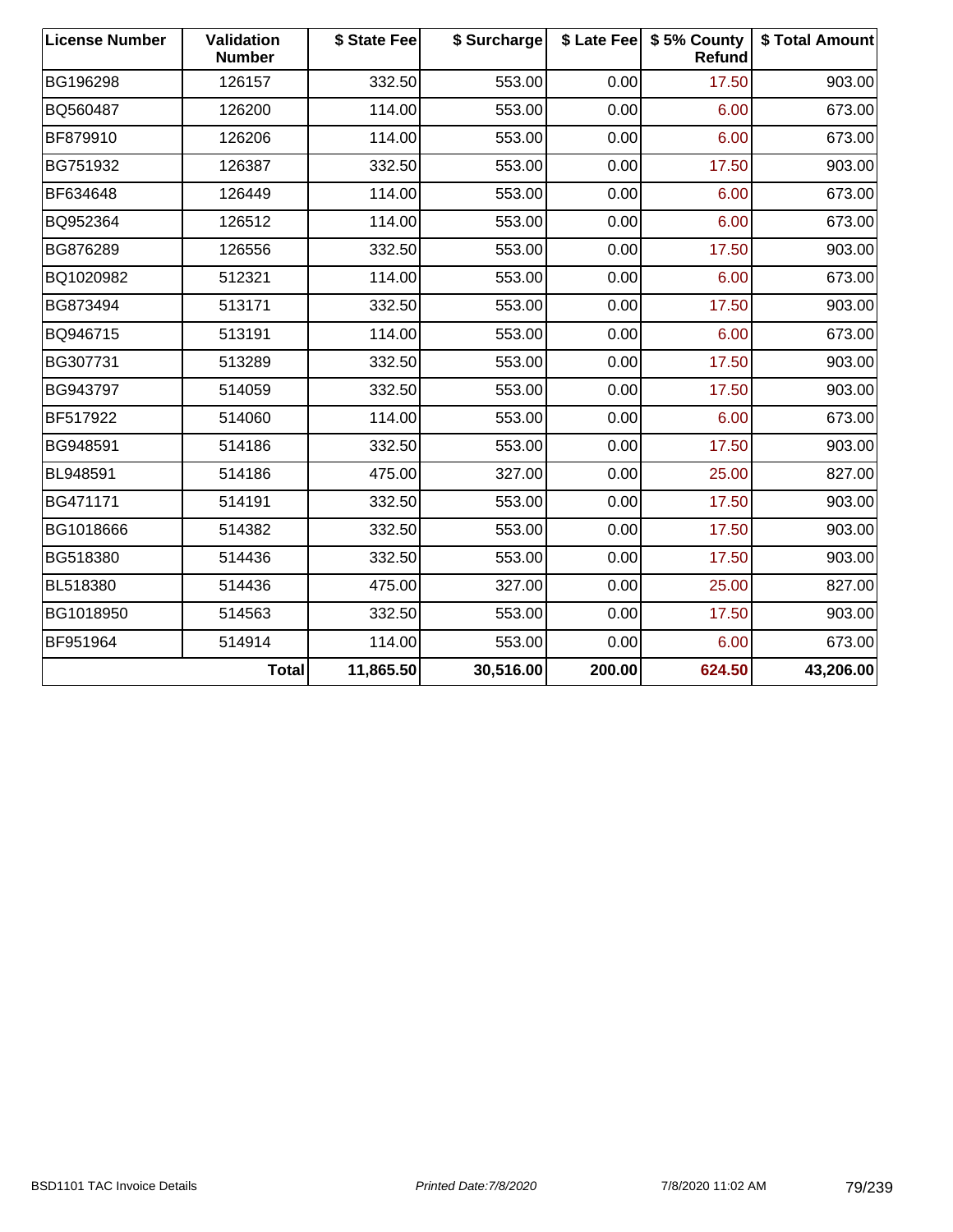

**County Garza - 85**

| License Number | Validation<br><b>Number</b> | \$ State Fee |        |      | Refundl | \$ Surcharge   \$ Late Fee   \$5% County   \$ Total Amount |
|----------------|-----------------------------|--------------|--------|------|---------|------------------------------------------------------------|
| BG811944       | 123956                      | 332.50       | 553.00 | 0.00 | 17.50   | 903.00                                                     |
|                | Totall                      | 332.50       | 553.00 | 0.00 | 17.50   | 903.00                                                     |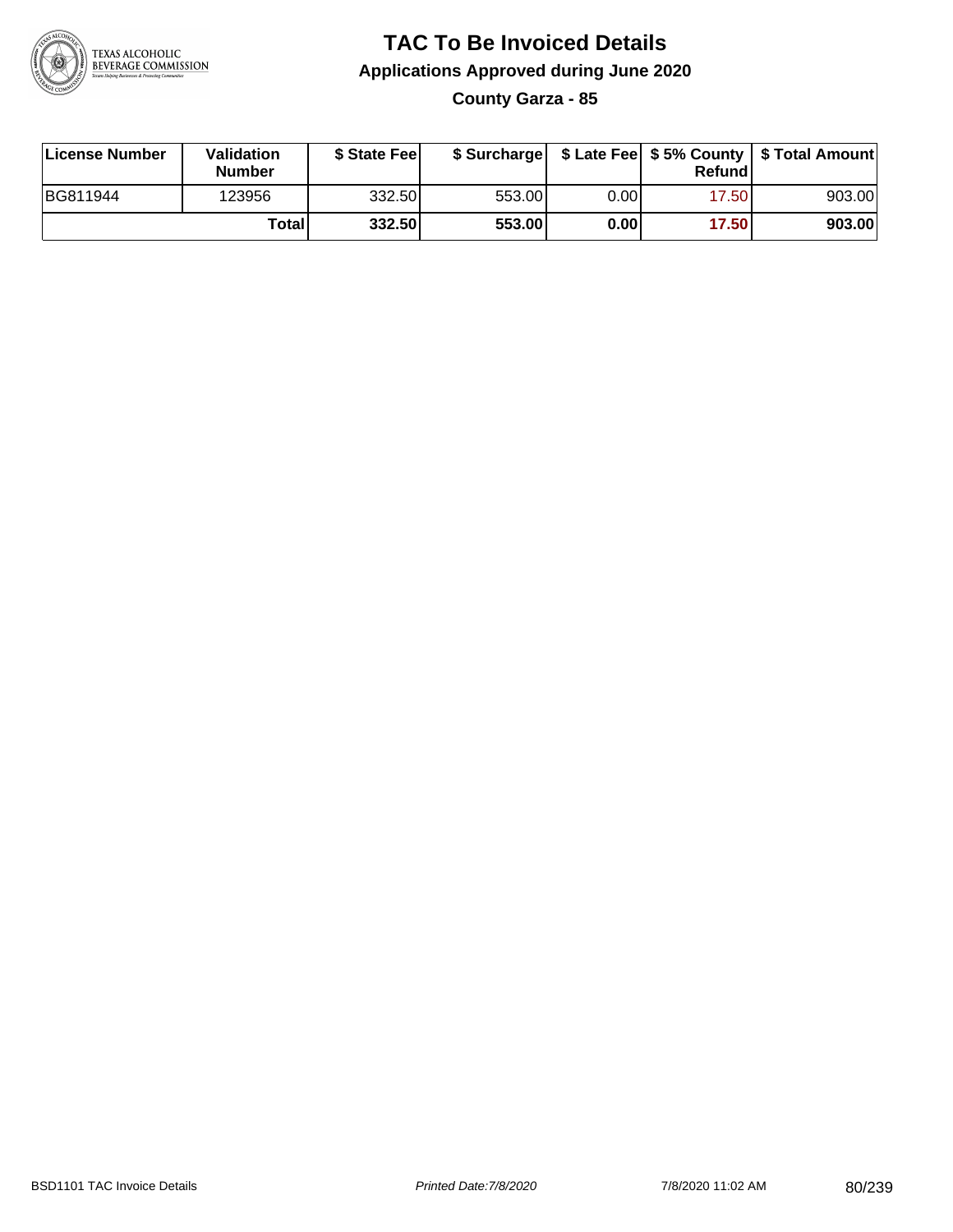

### **TAC To Be Invoiced Details Applications Approved during June 2020 County Gillespie - 86**

| <b>License Number</b> | <b>Validation</b><br><b>Number</b> | \$ State Fee | \$ Surcharge | \$ Late Fee | \$5% County<br>Refundl | \$ Total Amount |
|-----------------------|------------------------------------|--------------|--------------|-------------|------------------------|-----------------|
| BQ1020978             | 123089                             | 114.00       | 553.00       | 0.00        | 6.00                   | 673.00          |
| BQ413126              | 124134                             | 114.00       | 553.00       | 100.00      | 6.00                   | 773.00          |
| BG813418              | 124355                             | 332.50       | 553.00       | 0.00        | 17.50                  | 903.00          |
| BG415278              | 125186                             | 332.50       | 553.00       | 0.00        | 17.50                  | 903.00          |
| BQ297877              | 125351                             | 114.00       | 553.00       | 0.00        | 6.00                   | 673.00          |
| BG605994              | 125531                             | 332.50       | 553.00       | 0.00        | 17.50                  | 903.00          |
| BG876263              | 125551                             | 332.50       | 553.00       | 0.00        | 17.50                  | 903.00          |
| BG751264              | 126056                             | 332.50       | 553.00       | 0.00        | 17.50                  | 903.00          |
| BF210450              | 126481                             | 114.00       | 553.00       | 0.00        | 6.00                   | 673.00          |
| BG633321              | 126819                             | 332.50       | 553.00       | 0.00        | 17.50                  | 903.00          |
|                       | <b>Total</b>                       | 2,451.00     | 5,530.00     | 100.00      | 129.00                 | 8,210.00        |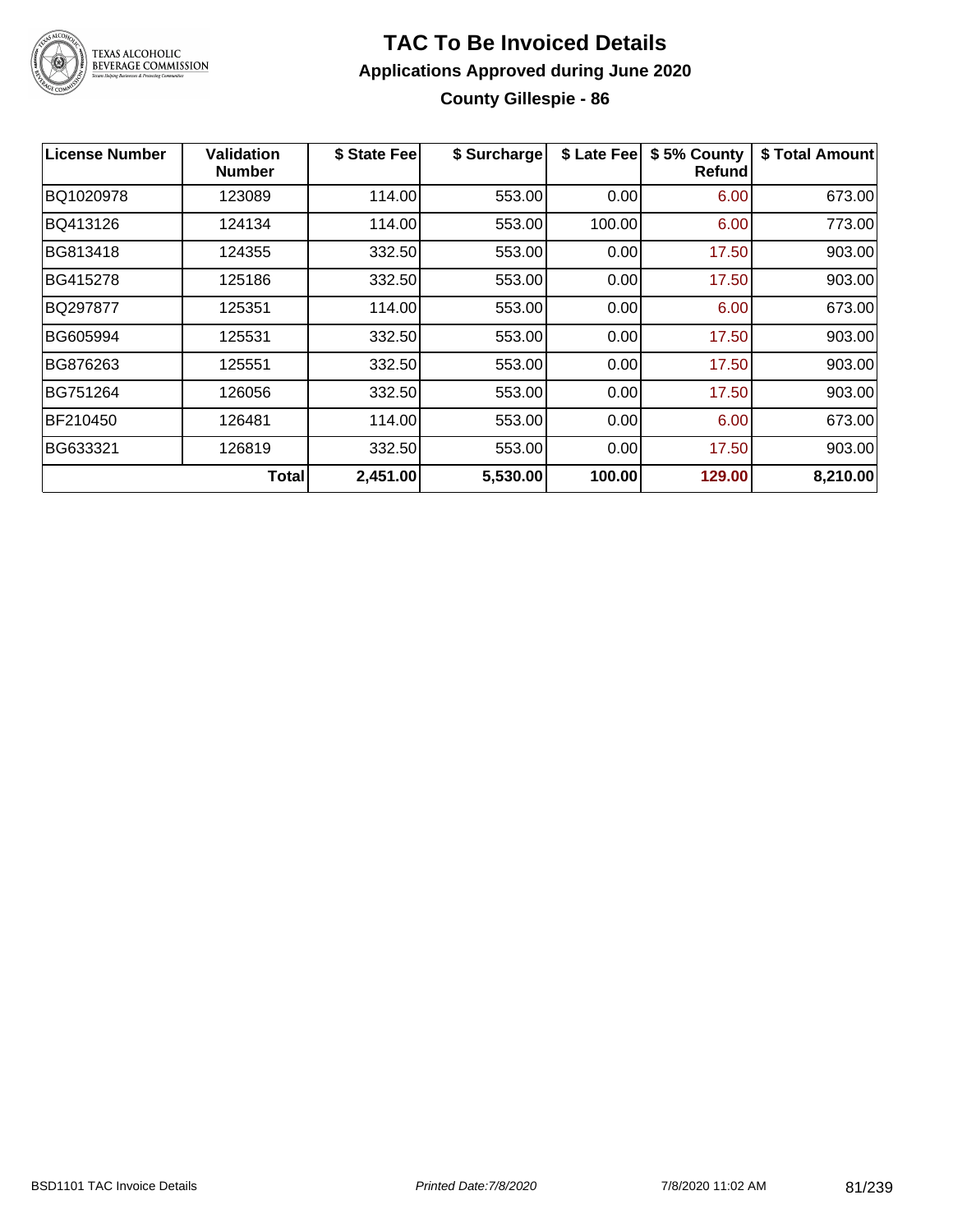

#### **TAC To Be Invoiced Details Applications Approved during June 2020 County Glasscock - 87**

| License Number | Validation<br><b>Number</b> | \$ State Feel |        |      | Refund | \$ Surcharge   \$ Late Fee   \$5% County   \$ Total Amount |
|----------------|-----------------------------|---------------|--------|------|--------|------------------------------------------------------------|
| BQ879380       | 125951                      | 114.00L       | 553.00 | 0.00 | 6.00   | 673.00                                                     |
|                | Totall                      | 114.00        | 553.00 | 0.00 | 6.00   | 673.00                                                     |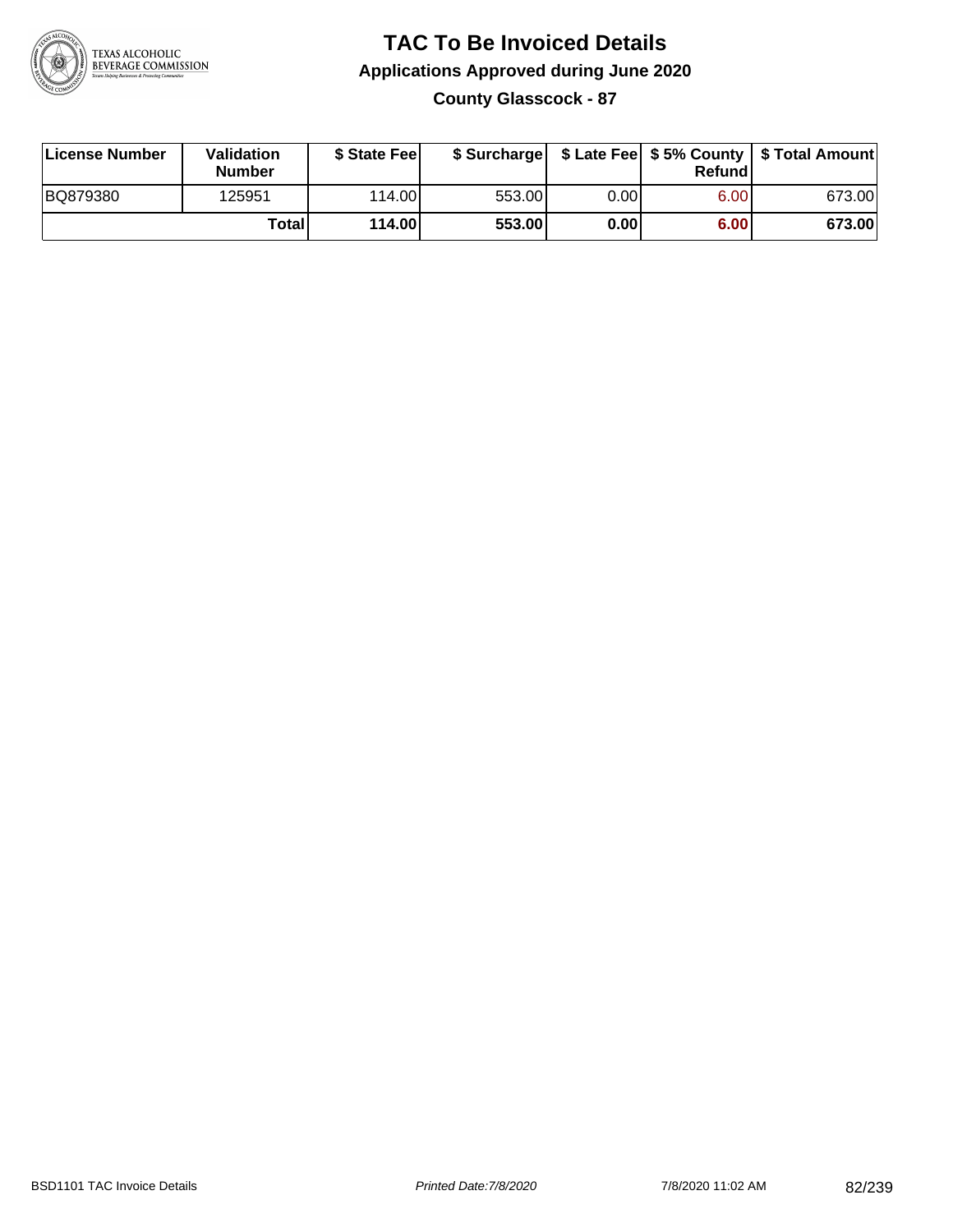

### **TAC To Be Invoiced Details Applications Approved during June 2020 County Goliad - 88**

| License Number | Validation<br>Number | \$ State Feel |        |      | Refundl | \$ Surcharge   \$ Late Fee   \$5% County   \$ Total Amount |
|----------------|----------------------|---------------|--------|------|---------|------------------------------------------------------------|
| BQ493582       | 513166               | 114.00L       | 553.00 | 0.00 | 6.00    | 673.00                                                     |
|                | <b>Total</b>         | 114.00        | 553.00 | 0.00 | 6.00    | 673.00                                                     |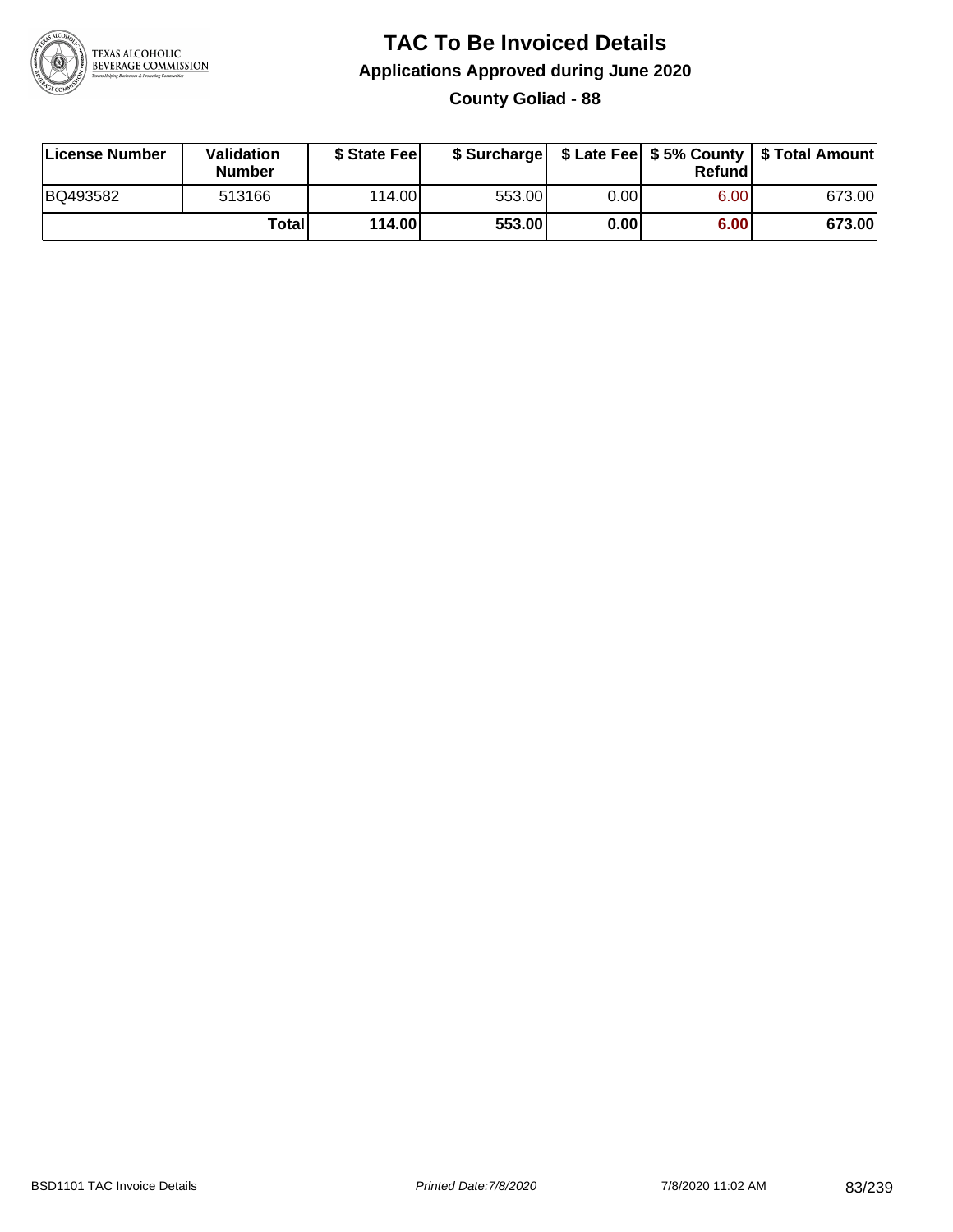

### **TAC To Be Invoiced Details Applications Approved during June 2020 County Gonzales - 89**

| License Number | <b>Validation</b><br><b>Number</b> | \$ State Feel | \$ Surcharge |      | Refund | \$ Late Fee   \$5% County   \$ Total Amount |
|----------------|------------------------------------|---------------|--------------|------|--------|---------------------------------------------|
| BQ873344       | 6400                               | 114.00L       | 553.00       | 0.00 | 6.00   | 673.00                                      |
| BQ1090943      | 6660                               | 114.00L       | 553.00       | 0.00 | 6.00   | 673.00                                      |
|                | Totall                             | 228.00        | 1,106.00     | 0.00 | 12.00  | 1,346.00                                    |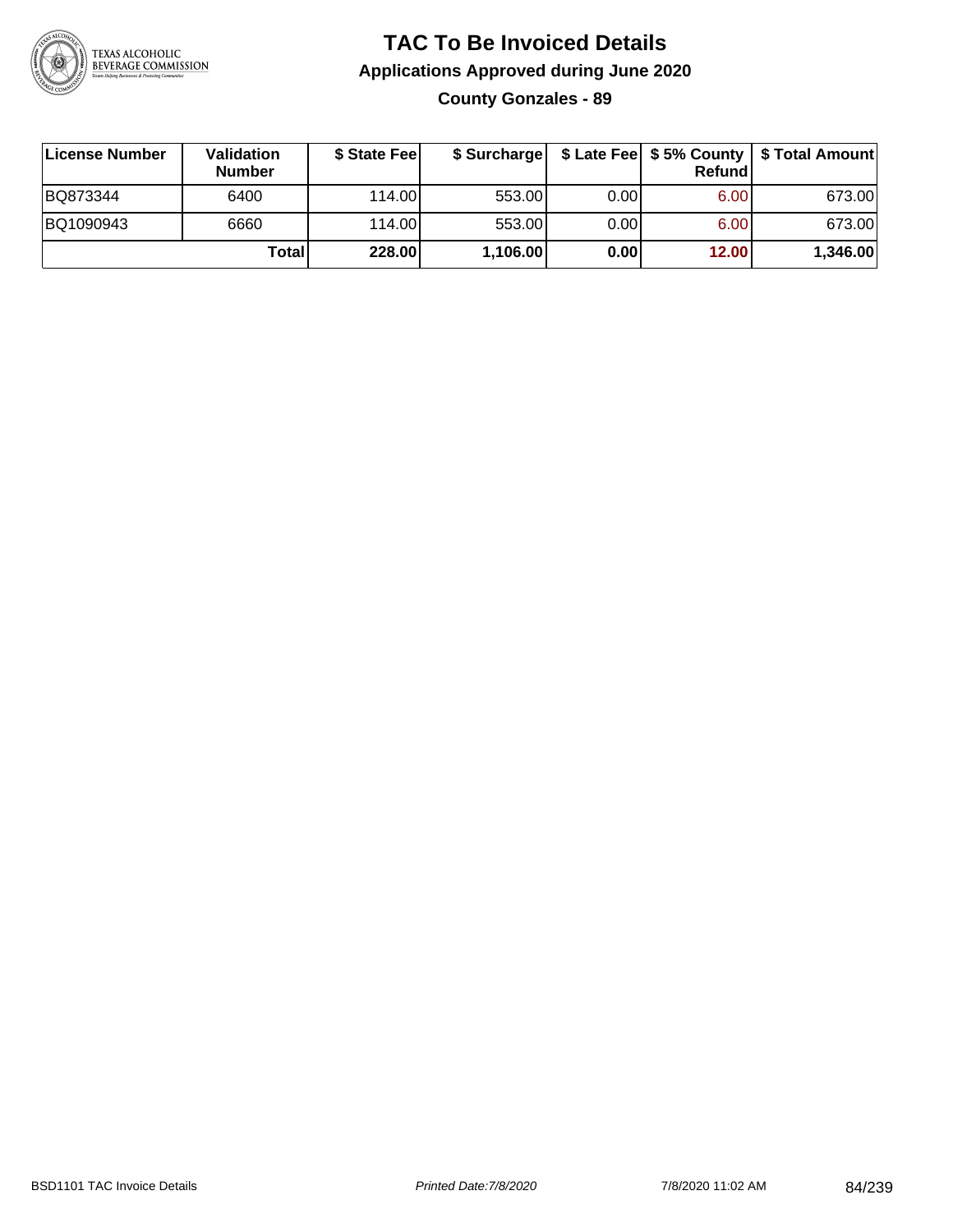

### **TAC To Be Invoiced Details Applications Approved during June 2020 County Gray - 90**

| License Number | <b>Validation</b><br><b>Number</b> | \$ State Fee | \$ Surcharge |      | \$ Late Fee   \$5% County  <br>Refund | \$ Total Amount |
|----------------|------------------------------------|--------------|--------------|------|---------------------------------------|-----------------|
| BF1091847      | 6911                               | 114.00       | 553.00       | 0.00 | 6.00                                  | 673.00          |
| BQ949321       | 124170                             | 114.00       | 553.00       | 0.00 | 6.00                                  | 673.00          |
| BQ632198       | 515035                             | 114.00       | 553.00       | 0.00 | 6.00                                  | 673.00          |
|                | Total                              | 342.00       | 1,659.00     | 0.00 | 18.00                                 | 2,019.00        |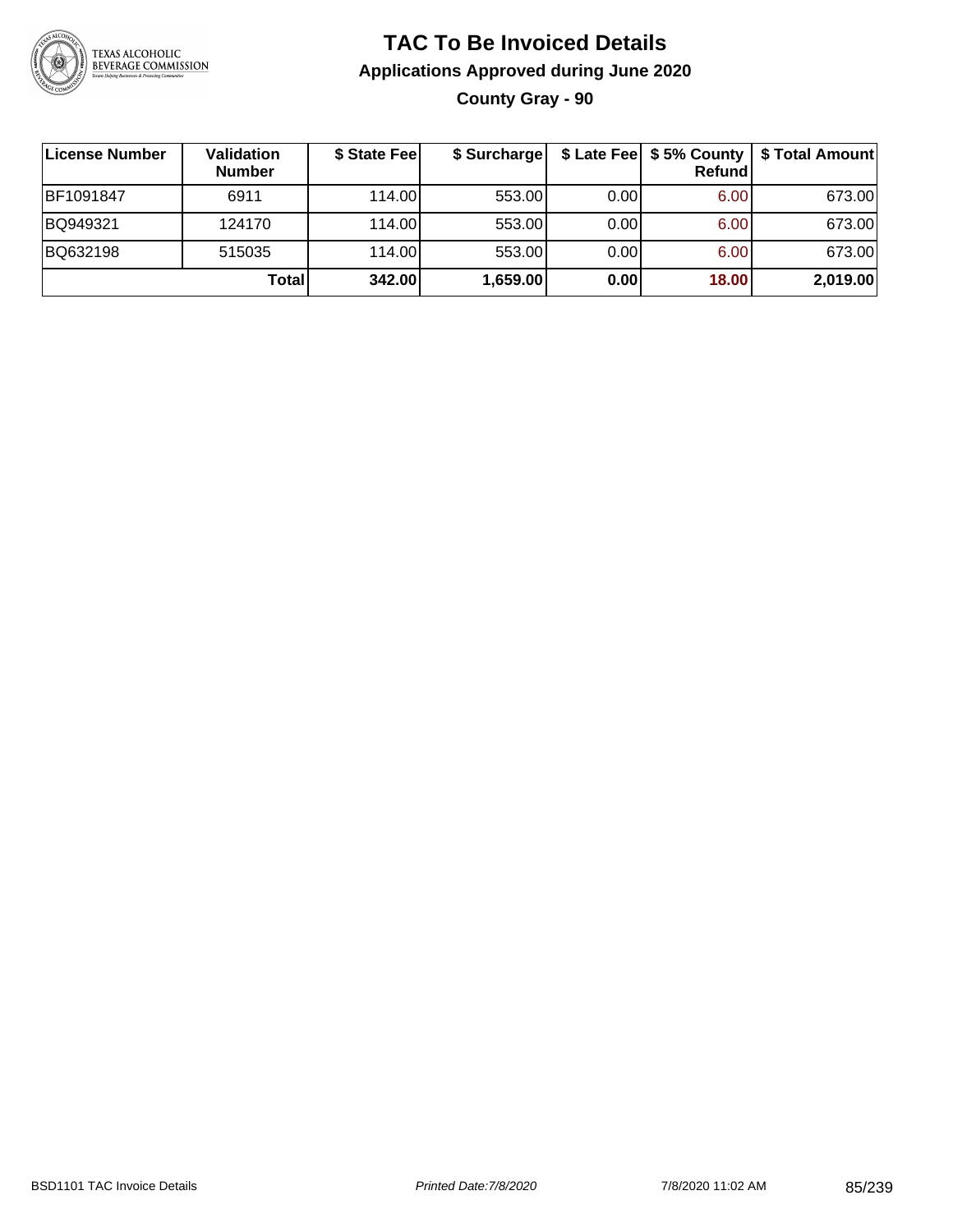

#### **TAC To Be Invoiced Details Applications Approved during June 2020 County Grayson - 91**

| <b>License Number</b> | <b>Validation</b><br><b>Number</b> | \$ State Fee | \$ Surcharge |      | \$ Late Fee   \$5% County  <br>Refund | \$ Total Amount |
|-----------------------|------------------------------------|--------------|--------------|------|---------------------------------------|-----------------|
| BQ1091173             | 4807                               | 114.00       | 553.00       | 0.00 | 6.00                                  | 673.00          |
| BQ631831              | 123441                             | 114.00       | 553.00       | 0.00 | 6.00                                  | 673.00          |
| BF950995              | 124751                             | 114.00       | 553.00       | 0.00 | 6.00                                  | 673.00          |
| BQ877319              | 124760                             | 114.00       | 553.00       | 0.00 | 6.00                                  | 673.00          |
| BQ1021346             | 124798                             | 114.00       | 553.00       | 0.00 | 6.00                                  | 673.00          |
| BQ948556              | 124977                             | 114.00       | 553.00       | 0.00 | 6.00                                  | 673.00          |
| BQ952164              | 125036                             | 114.00       | 553.00       | 0.00 | 6.00                                  | 673.00          |
| BF1022235             | 125097                             | 114.00       | 553.00       | 0.00 | 6.00                                  | 673.00          |
| BG1023116             | 125164                             | 332.50       | 553.00       | 0.00 | 17.50                                 | 903.00          |
| BQ949963              | 125194                             | 114.00       | 553.00       | 0.00 | 6.00                                  | 673.00          |
| BQ752049              | 125840                             | 114.00       | 553.00       | 0.00 | 6.00                                  | 673.00          |
| BQ1024305             | 126244                             | 114.00       | 553.00       | 0.00 | 6.00                                  | 673.00          |
| BQ951818              | 126311                             | 114.00       | 553.00       | 0.00 | 6.00                                  | 673.00          |
| BQ1024360             | 126744                             | 114.00       | 553.00       | 0.00 | 6.00                                  | 673.00          |
| BF56310               | 513271                             | 114.00       | 553.00       | 0.00 | 6.00                                  | 673.00          |
| BQ752045              | 514703                             | 114.00       | 553.00       | 0.00 | 6.00                                  | 673.00          |
|                       | <b>Total</b>                       | 2,042.50     | 8,848.00     | 0.00 | 107.50                                | 10,998.00       |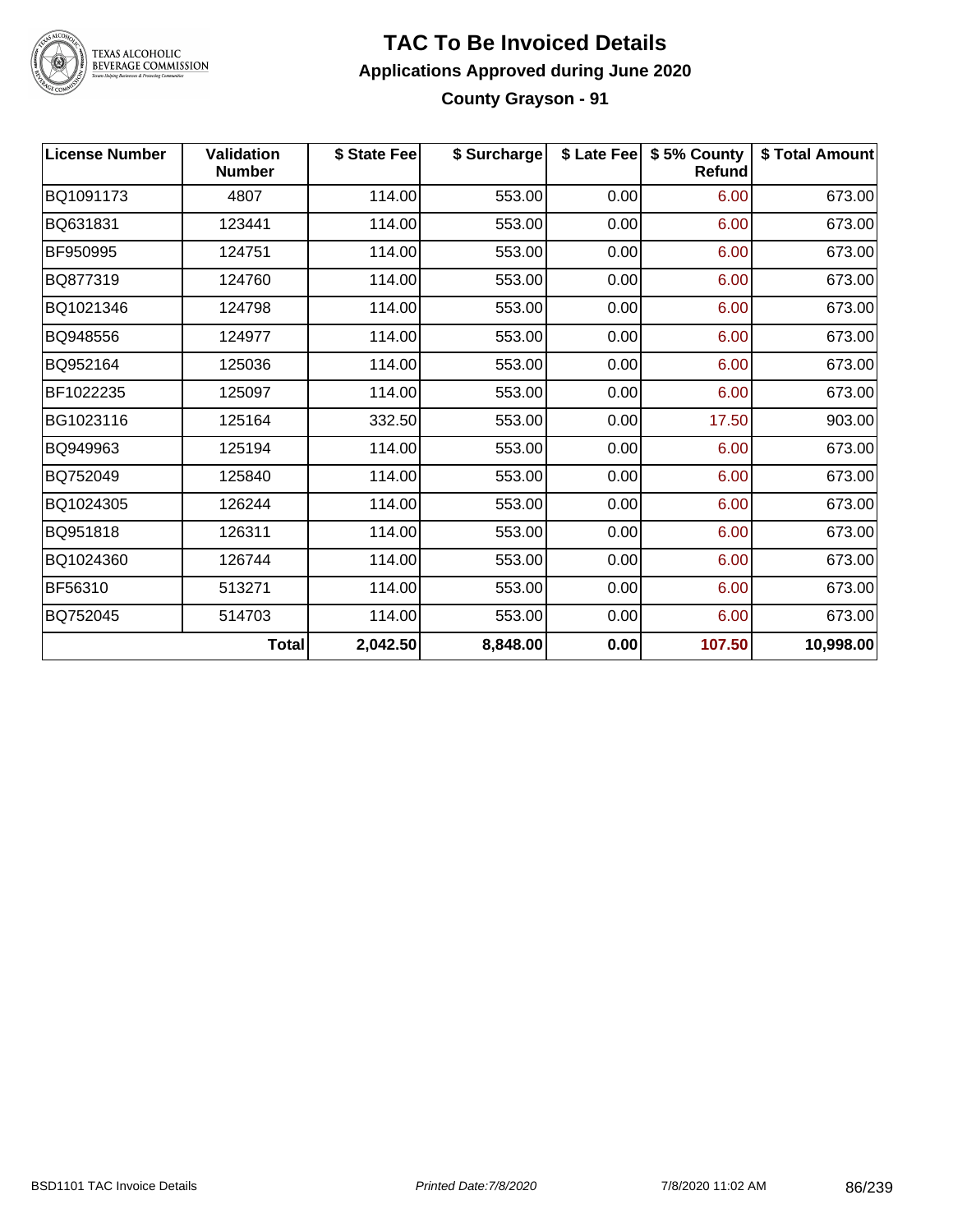

#### **TAC To Be Invoiced Details Applications Approved during June 2020 County Gregg - 92**

| <b>License Number</b> | <b>Validation</b><br><b>Number</b> | \$ State Fee | \$ Surcharge |      | \$ Late Fee   \$5% County<br>Refund | \$ Total Amount |
|-----------------------|------------------------------------|--------------|--------------|------|-------------------------------------|-----------------|
| BQ1090104             | 6056                               | 114.00       | 553.00       | 0.00 | 6.00                                | 673.00          |
| BG1090536             | 6337                               | 332.50       | 553.00       | 0.00 | 17.50                               | 903.00          |
| BG1091763             | 6818                               | 332.50       | 553.00       | 0.00 | 17.50                               | 903.00          |
| BQ1092252             | 7054                               | 114.00       | 553.00       | 0.00 | 6.00                                | 673.00          |
| BQ1092251             | 7055                               | 114.00       | 553.00       | 0.00 | 6.00                                | 673.00          |
| BQ625709              | 119078                             | 114.00       | 553.00       | 0.00 | 6.00                                | 673.00          |
| BG721953              | 123038                             | 332.50       | 553.00       | 0.00 | 17.50                               | 903.00          |
| BG947262              | 123825                             | 332.50       | 553.00       | 0.00 | 17.50                               | 903.00          |
| BG1020097             | 124429                             | 332.50       | 553.00       | 0.00 | 17.50                               | 903.00          |
| BP1020097             | 124429                             | 950.00       | 426.00       | 0.00 | 50.00                               | 1,426.00        |
| BQ1022711             | 124500                             | 114.00       | 553.00       | 0.00 | 6.00                                | 673.00          |
| BG1019813             | 124872                             | 332.50       | 553.00       | 0.00 | 17.50                               | 903.00          |
| BL1019813             | 124872                             | 475.00       | 327.00       | 0.00 | 25.00                               | 827.00          |
| BG265932              | 124996                             | 332.50       | 553.00       | 0.00 | 17.50                               | 903.00          |
| BQ952795              | 126014                             | 114.00       | 553.00       | 0.00 | 6.00                                | 673.00          |
| BQ952627              | 126143                             | 114.00       | 553.00       | 0.00 | 6.00                                | 673.00          |
| BG812455              | 126604                             | 332.50       | 553.00       | 0.00 | 17.50                               | 903.00          |
| BQ949452              | 512323                             | 114.00       | 553.00       | 0.00 | 6.00                                | 673.00          |
| BQ952653              | 513898                             | 114.00       | 553.00       | 0.00 | 6.00                                | 673.00          |
| BQ951049              | 513918                             | 114.00       | 553.00       | 0.00 | 6.00                                | 673.00          |
| BQ1021700             | 513921                             | 114.00       | 553.00       | 0.00 | 6.00                                | 673.00          |
| BF812048              | 514301                             | 114.00       | 553.00       | 0.00 | 6.00                                | 673.00          |
|                       | <b>Total</b>                       | 5,453.00     | 11,813.00    | 0.00 | 287.00                              | 17,553.00       |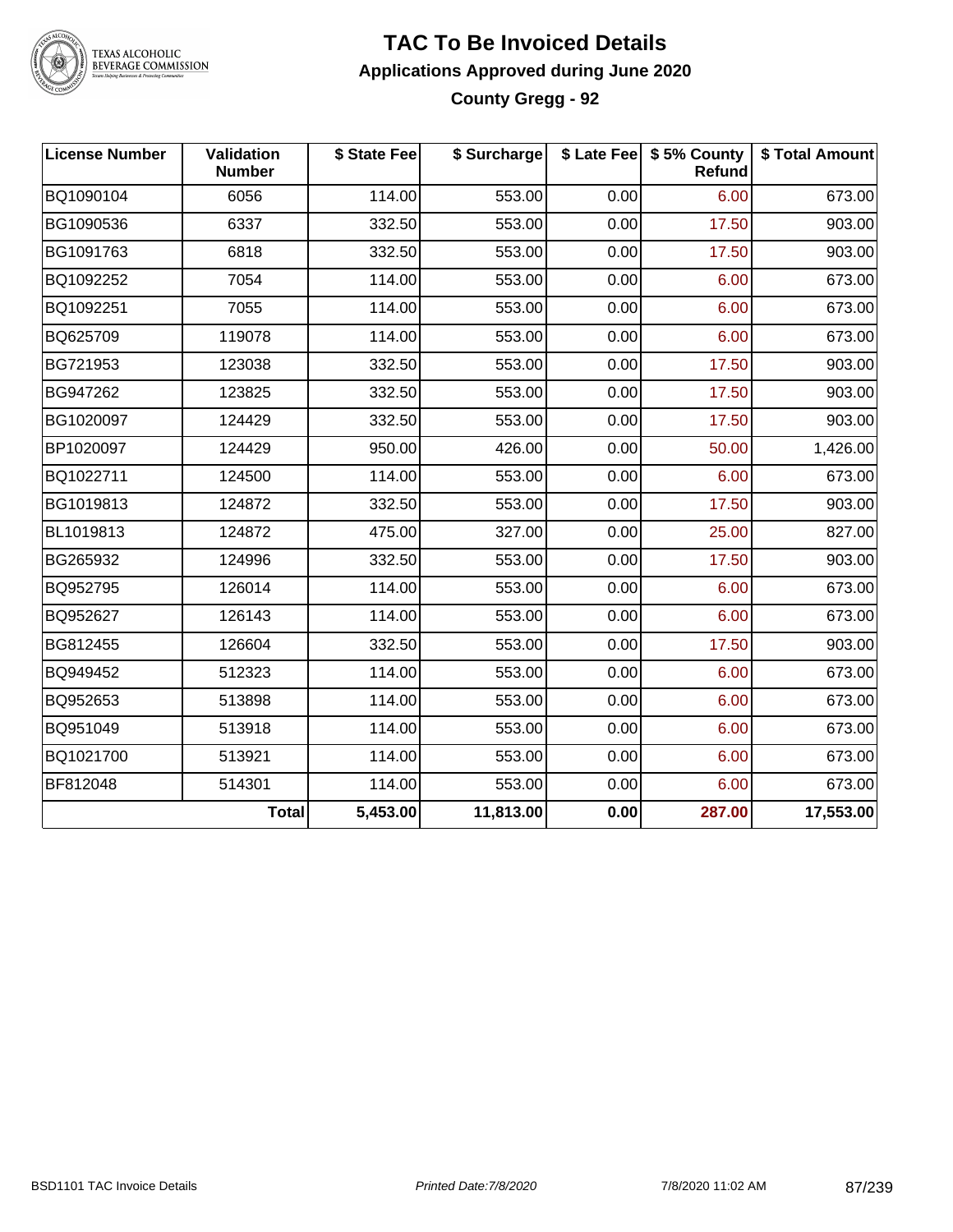

### **TAC To Be Invoiced Details Applications Approved during June 2020 County Grimes - 93**

| License Number | <b>Validation</b><br><b>Number</b> | \$ State Fee | \$ Surcharge | \$ Late Fee | \$5% County<br>Refundl | \$ Total Amount |
|----------------|------------------------------------|--------------|--------------|-------------|------------------------|-----------------|
| BQ1090819      | 6681                               | 114.00       | 553.00       | 0.00        | 6.00                   | 673.00          |
| BG580152       | 122783                             | 332.50       | 553.00       | 0.00        | 17.50                  | 903.00          |
| BG580158       | 122787                             | 332.50       | 553.00       | 0.00        | 17.50                  | 903.00          |
| BQ873496       | 123509                             | 114.00       | 553.00       | 0.00        | 6.00                   | 673.00          |
| BG414174       | 125511                             | 332.50       | 553.00       | 0.00        | 17.50                  | 903.00          |
| BF298504       | 126123                             | 114.00       | 553.00       | 0.00        | 6.00                   | 673.00          |
| BG442685       | 126441                             | 332.50       | 553.00       | 0.00        | 17.50                  | 903.00          |
|                | Total                              | 1,672.00     | 3,871.00     | 0.00        | 88.00                  | 5,631.00        |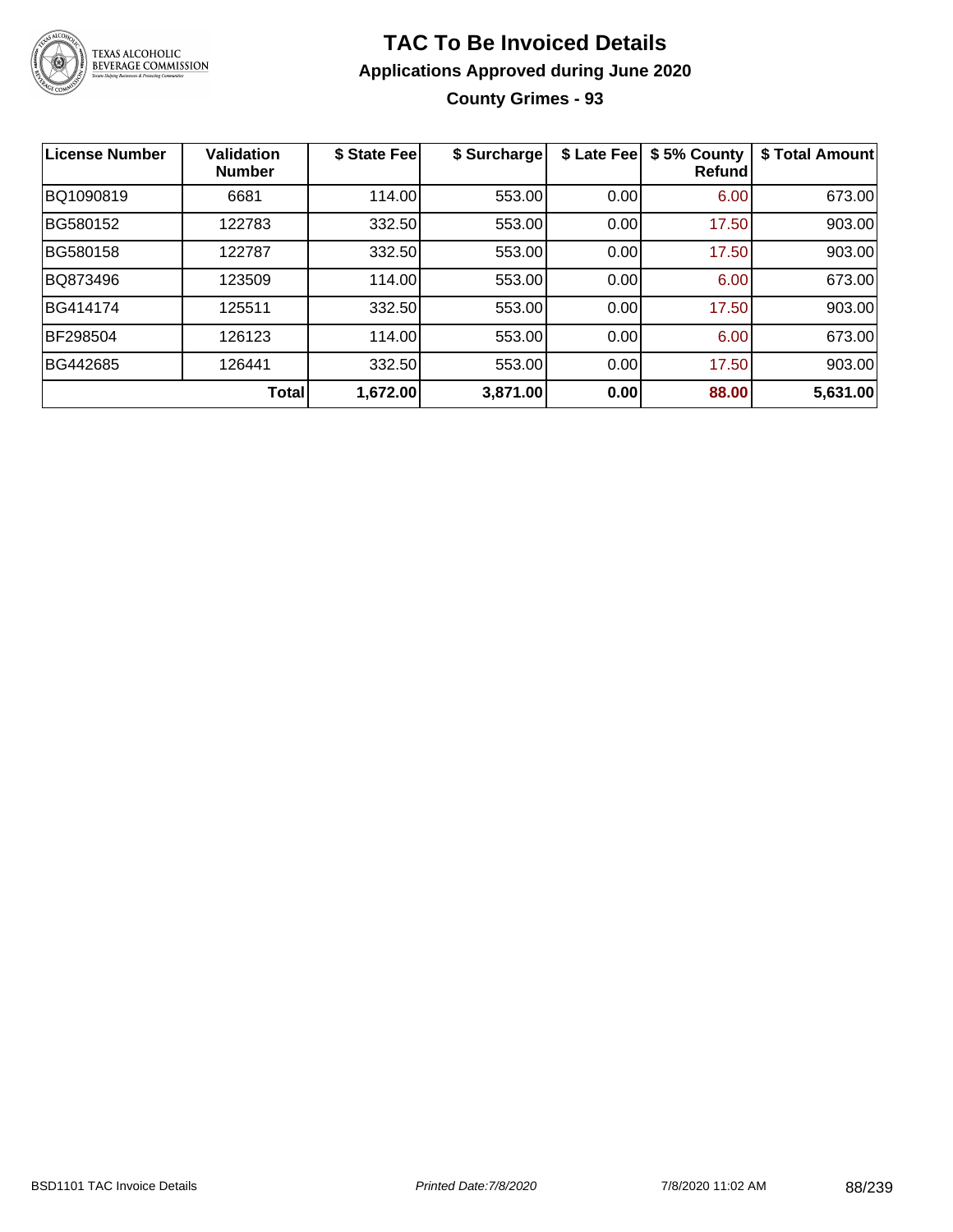

#### **TAC To Be Invoiced Details Applications Approved during June 2020 County Guadalupe - 94**

| <b>License Number</b> | <b>Validation</b><br><b>Number</b> | \$ State Fee | \$ Surcharge |      | \$ Late Fee   \$5% County<br>Refund | \$ Total Amount |
|-----------------------|------------------------------------|--------------|--------------|------|-------------------------------------|-----------------|
| BF1090886             | 6302                               | 114.00       | 553.00       | 0.00 | 6.00                                | 673.00          |
| BQ1013359             | 120422                             | 114.00       | 553.00       | 0.00 | 6.00                                | 673.00          |
| BE495768              | 123267                             | 285.00       | 553.00       | 0.00 | 15.00                               | 853.00          |
| BE695498              | 123350                             | 285.00       | 553.00       | 0.00 | 15.00                               | 853.00          |
| BF1018004             | 123814                             | 114.00       | 553.00       | 0.00 | 6.00                                | 673.00          |
| BG558690              | 124199                             | 332.50       | 553.00       | 0.00 | 17.50                               | 903.00          |
| BQ875584              | 124399                             | 114.00       | 553.00       | 0.00 | 6.00                                | 673.00          |
| BF753134              | 125582                             | 114.00       | 553.00       | 0.00 | 6.00                                | 673.00          |
| BQ666575              | 125618                             | 114.00       | 553.00       | 0.00 | 6.00                                | 673.00          |
| BG266110              | 125727                             | 332.50       | 553.00       | 0.00 | 17.50                               | 903.00          |
| BG416841              | 125756                             | 332.50       | 553.00       | 0.00 | 17.50                               | 903.00          |
| BL416841              | 125756                             | 475.00       | 327.00       | 0.00 | 25.00                               | 827.00          |
| BG257166              | 125927                             | 332.50       | 553.00       | 0.00 | 17.50                               | 903.00          |
| BQ878446              | 126480                             | 114.00       | 553.00       | 0.00 | 6.00                                | 673.00          |
| BQ561628              | 126644                             | 114.00       | 553.00       | 0.00 | 6.00                                | 673.00          |
| BQ1021168             | 512317                             | 114.00       | 553.00       | 0.00 | 6.00                                | 673.00          |
| BF265818              | 513200                             | 114.00       | 553.00       | 0.00 | 6.00                                | 673.00          |
| BG692627              | 514067                             | 332.50       | 553.00       | 0.00 | 17.50                               | 903.00          |
|                       | <b>Total</b>                       | 3,847.50     | 9,728.00     | 0.00 | 202.50                              | 13,778.00       |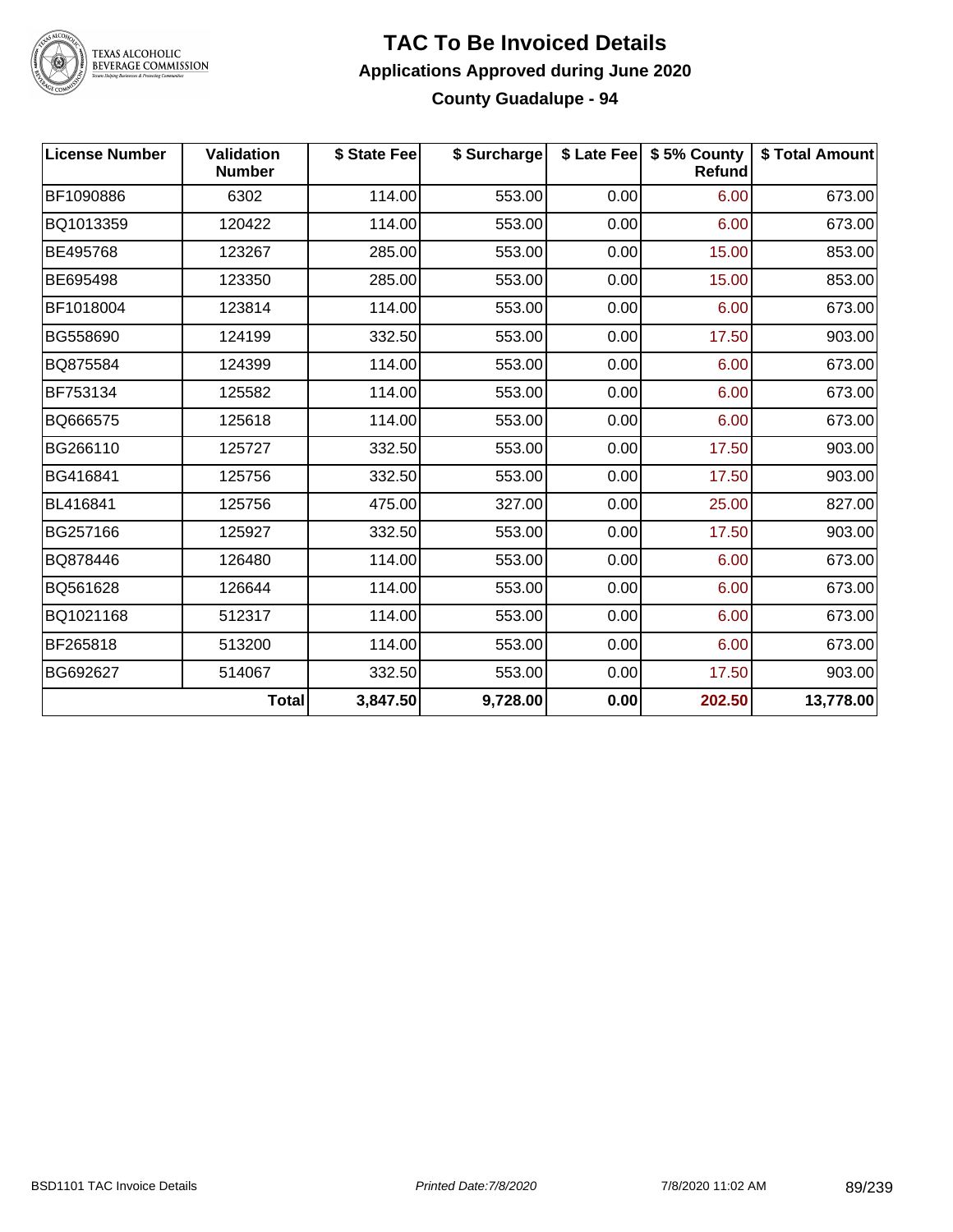

### **TAC To Be Invoiced Details Applications Approved during June 2020 County Hale - 95**

| ∣License Number | <b>Validation</b><br><b>Number</b> | \$ State Fee | \$ Surcharge | \$ Late Fee | \$5% County<br>Refund | \$ Total Amount |
|-----------------|------------------------------------|--------------|--------------|-------------|-----------------------|-----------------|
| BG949131        | 123678                             | 332.50       | 553.00       | 0.00        | 17.50                 | 903.00          |
| BF1023390       | 125347                             | 114.00       | 553.00       | 0.00        | 6.00                  | 673.00          |
| BG1020520       | 125352                             | 332.50       | 553.00       | 0.00        | 17.50                 | 903.00          |
| BF813234        | 514628                             | 114.00       | 553.00       | 0.00        | 6.00                  | 673.00          |
| BF813257        | 514635                             | 114.00       | 553.00       | 0.00        | 6.00                  | 673.00          |
|                 | <b>Total</b>                       | 1,007.00     | 2,765.00     | 0.00        | 53.00                 | 3,825.00        |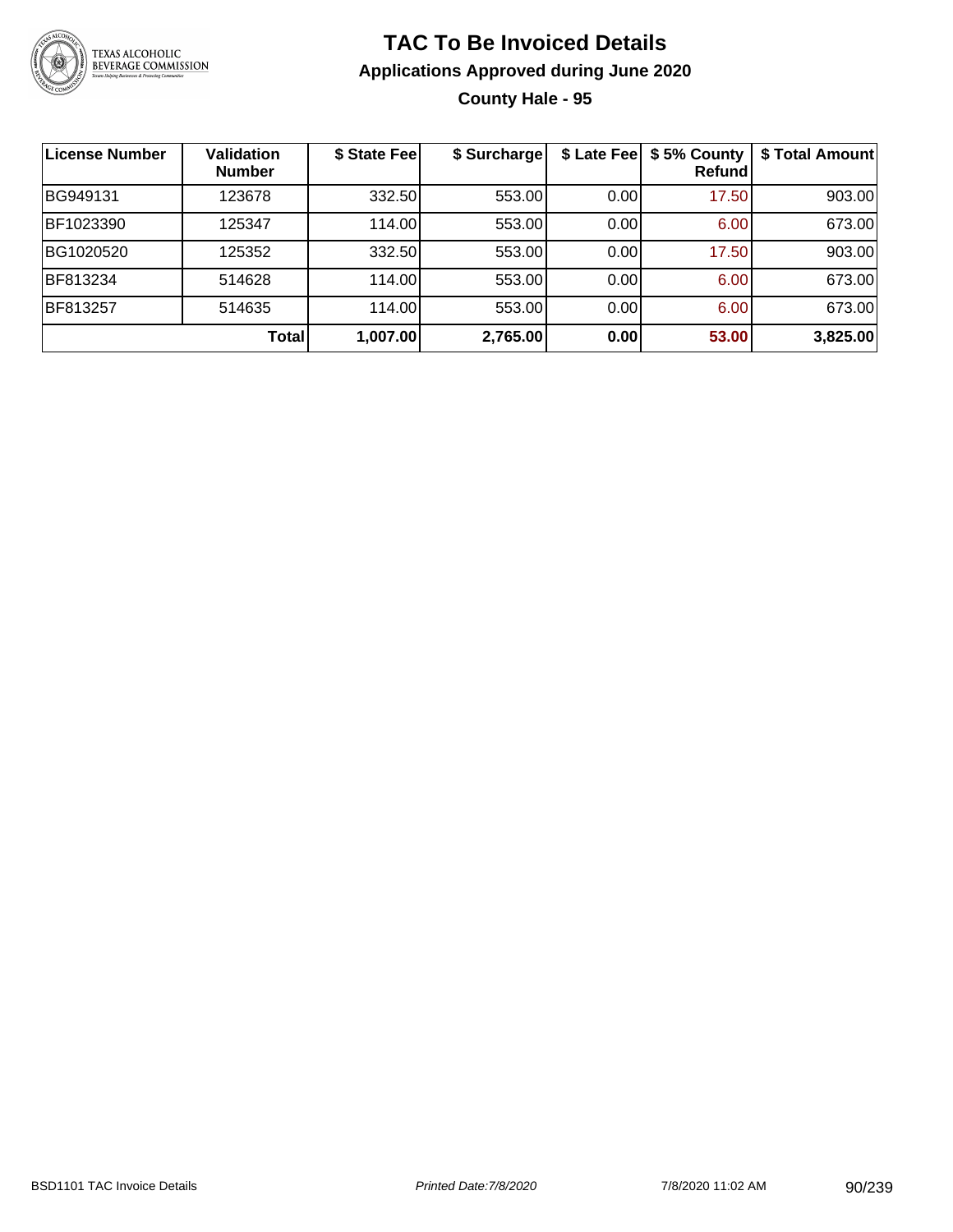

**County Hamilton - 97**

| License Number  | Validation<br><b>Number</b> | \$ State Feel |        |      | Refundl | \$ Surcharge   \$ Late Fee   \$5% County   \$ Total Amount |
|-----------------|-----------------------------|---------------|--------|------|---------|------------------------------------------------------------|
| <b>BF699579</b> | 126369                      | 114.00        | 553.00 | 0.00 | 6.00    | 673.00                                                     |
|                 | Totall                      | 114.00        | 553.00 | 0.00 | 6.00    | 673.00                                                     |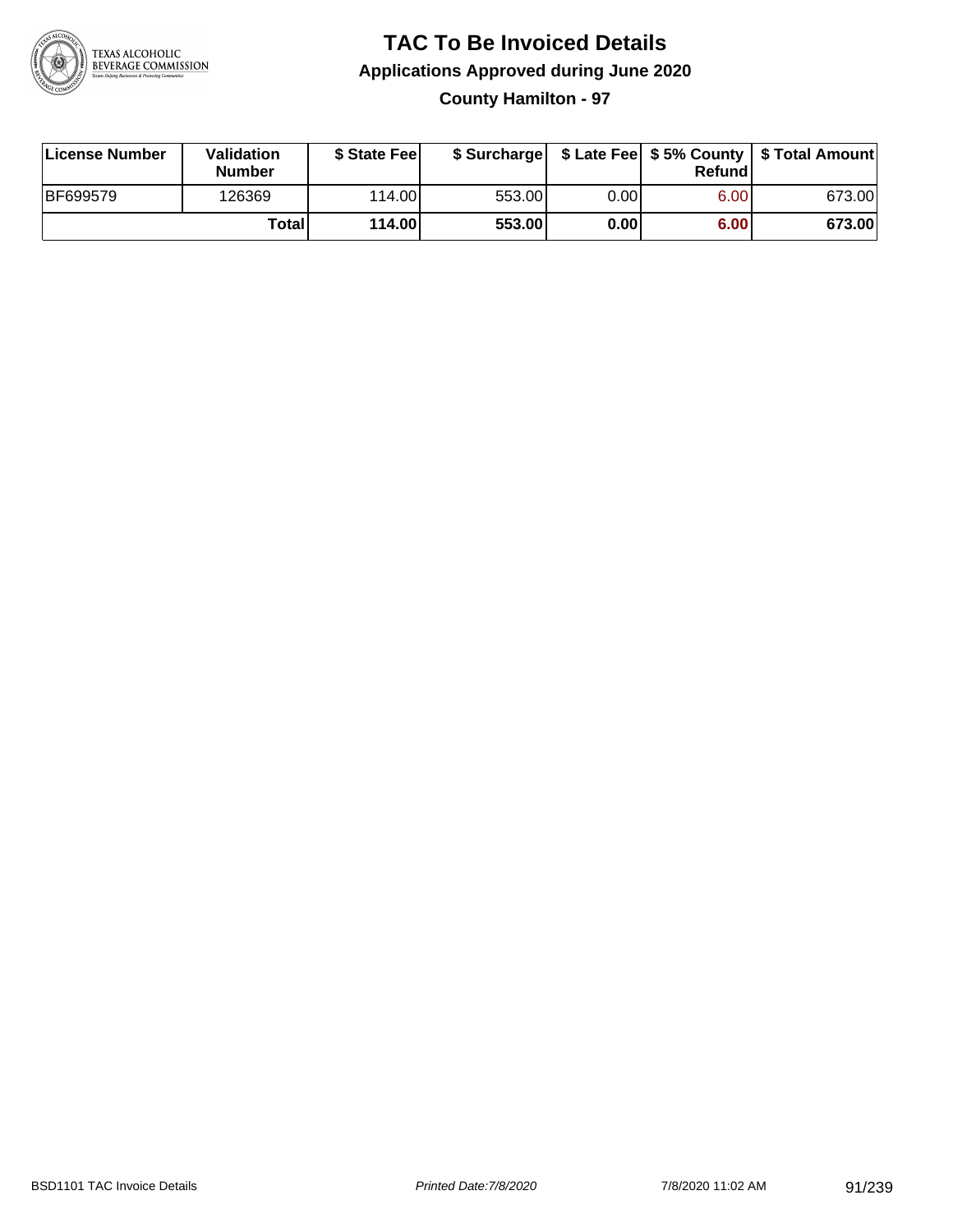

**County Hansford - 98**

| License Number | <b>Validation</b><br><b>Number</b> | \$ State Fee | \$ Surcharge |        | Refundl | \$ Late Fee   \$5% County   \$ Total Amount |
|----------------|------------------------------------|--------------|--------------|--------|---------|---------------------------------------------|
| BQ951796       | 513878                             | 114.00L      | 553.00       | 0.00 l | 6.00    | 673.00                                      |
|                | Totall                             | 114.00       | 553.00       | 0.00   | 6.00    | 673.00                                      |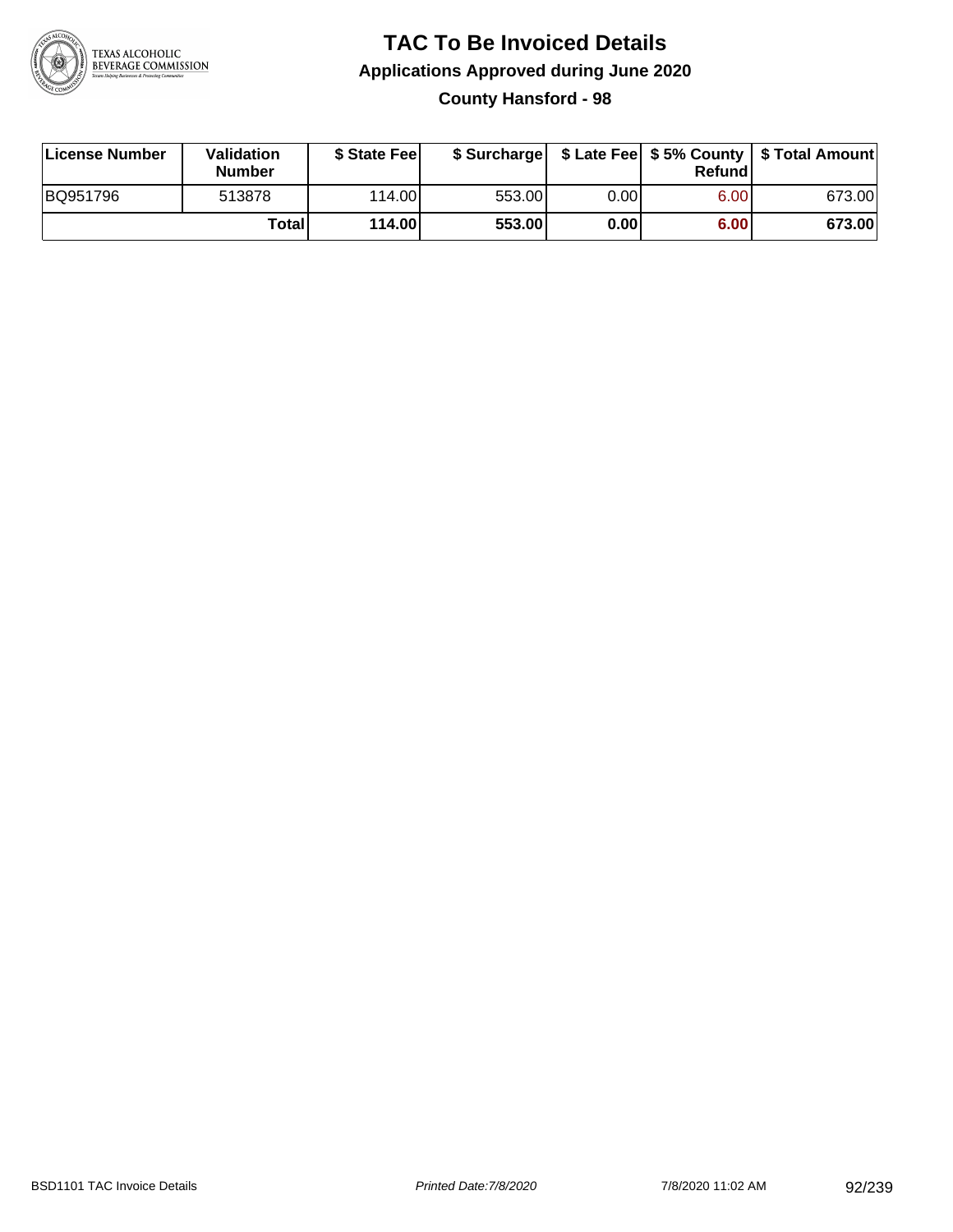

### **TAC To Be Invoiced Details Applications Approved during June 2020 County Hardin - 100**

| <b>License Number</b> | <b>Validation</b><br><b>Number</b> | \$ State Fee | \$ Surcharge | \$ Late Fee | \$5% County<br><b>Refund</b> | \$ Total Amount |
|-----------------------|------------------------------------|--------------|--------------|-------------|------------------------------|-----------------|
| BQ1090057             | 6458                               | 114.00       | 553.00       | 0.00        | 6.00                         | 673.00          |
| BQ600777              | 123088                             | 114.00       | 553.00       | 0.00        | 6.00                         | 673.00          |
| BG724831              | 125042                             | 332.50       | 553.00       | 0.00        | 17.50                        | 903.00          |
| BF696453              | 125058                             | 114.00       | 553.00       | 0.00        | 6.00                         | 673.00          |
| BQ727319              | 126437                             | 114.00       | 553.00       | 0.00        | 6.00                         | 673.00          |
| BQ949255              | 512327                             | 114.00       | 553.00       | 0.00        | 6.00                         | 673.00          |
| <b>BF519382</b>       | 514580                             | 114.00       | 553.00       | 0.00        | 6.00                         | 673.00          |
|                       | <b>Total</b>                       | 1,016.50     | 3,871.00     | 0.00        | 53.50                        | 4,941.00        |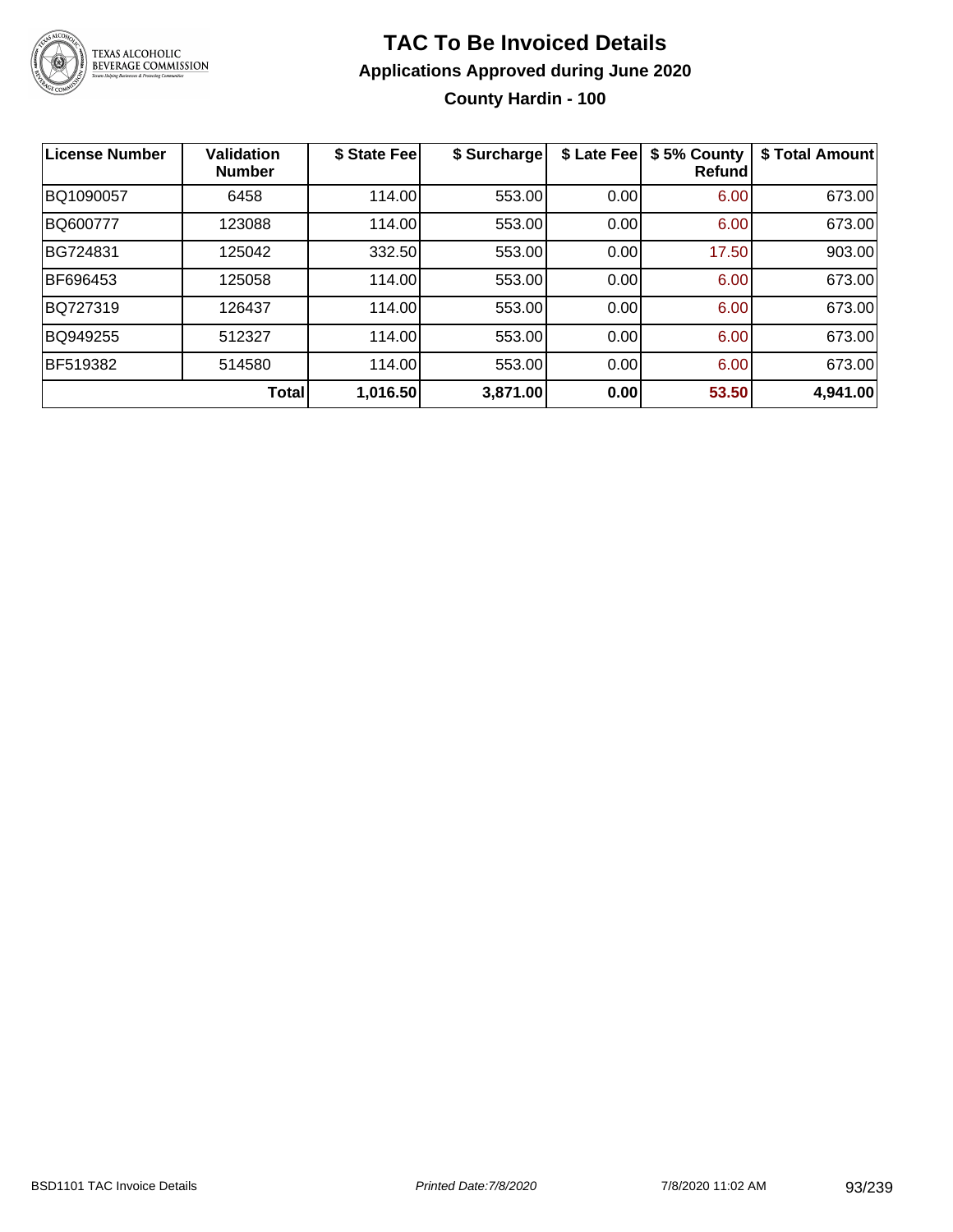

#### **TAC To Be Invoiced Details Applications Approved during June 2020 County Harris - 101**

| <b>License Number</b> | <b>Validation</b><br><b>Number</b> | \$ State Fee | \$ Surcharge |      | \$ Late Fee   \$5% County<br><b>Refund</b> | \$ Total Amount |
|-----------------------|------------------------------------|--------------|--------------|------|--------------------------------------------|-----------------|
| BG1092262             | 4734                               | 1,900.00     | 553.00       | 0.00 | 100.00                                     | 2,553.00        |
| BG1090052             | 4964                               | 1,900.00     | 553.00       | 0.00 | 100.00                                     | 2,553.00        |
| BG1090568             | 5113                               | 1,900.00     | 553.00       | 0.00 | 100.00                                     | 2,553.00        |
| BL1090568             | 5113                               | 475.00       | 327.00       | 0.00 | 25.00                                      | 827.00          |
| BG1090335             | 5455                               | 1,900.00     | 553.00       | 0.00 | 100.00                                     | 2,553.00        |
| BQ1090200             | 5521                               | 114.00       | 553.00       | 0.00 | 6.00                                       | 673.00          |
| BG1090392             | 5766                               | 1,900.00     | 553.00       | 0.00 | 100.00                                     | 2,553.00        |
| BL1090392             | 5766                               | 475.00       | 327.00       | 0.00 | 25.00                                      | 827.00          |
| BF1090255             | 5876                               | 114.00       | 553.00       | 0.00 | 6.00                                       | 673.00          |
| BQ1090324             | 5902                               | 114.00       | 553.00       | 0.00 | 6.00                                       | 673.00          |
| BQ1090091             | 5903                               | 114.00       | 553.00       | 0.00 | 6.00                                       | 673.00          |
| BF1090618             | 5906                               | 114.00       | 553.00       | 0.00 | 6.00                                       | 673.00          |
| BQ1090425             | 5910                               | 114.00       | 553.00       | 0.00 | 6.00                                       | 673.00          |
| BQ1090999             | 6039                               | 114.00       | 553.00       | 0.00 | 6.00                                       | 673.00          |
| BQ1091351             | 6108                               | 114.00       | 553.00       | 0.00 | 6.00                                       | 673.00          |
| BQ1091341             | 6199                               | 114.00       | 553.00       | 0.00 | 6.00                                       | 673.00          |
| BQ1090115             | 6232                               | 114.00       | 553.00       | 0.00 | 6.00                                       | 673.00          |
| BQ1090366             | 6234                               | 114.00       | 553.00       | 0.00 | 6.00                                       | 673.00          |
| BQ1090136             | 6236                               | 114.00       | 553.00       | 0.00 | 6.00                                       | 673.00          |
| BQ1091406             | 6259                               | 114.00       | 553.00       | 0.00 | 6.00                                       | 673.00          |
| BQ1091354             | 6260                               | 114.00       | 553.00       | 0.00 | 6.00                                       | 673.00          |
| BG1090602             | 6310                               | 1,900.00     | 553.00       | 0.00 | 100.00                                     | 2,553.00        |
| BG1090099             | 6333                               | 1,900.00     | 553.00       | 0.00 | 100.00                                     | 2,553.00        |
| BF1090533             | 6350                               | 114.00       | 553.00       | 0.00 | 6.00                                       | 673.00          |
| BG1091802             | 6351                               | 1,900.00     | 553.00       | 0.00 | 100.00                                     | 2,553.00        |
| BQ1090202             | 6352                               | 114.00       | 553.00       | 0.00 | 6.00                                       | 673.00          |
| BQ1091467             | 6356                               | 114.00       | 553.00       | 0.00 | 6.00                                       | 673.00          |
| BF1090128             | 6359                               | 114.00       | 553.00       | 0.00 | 6.00                                       | 673.00          |
| BQ1091380             | 6372                               | 114.00       | 553.00       | 0.00 | 6.00                                       | 673.00          |
| BG557964              | 6391                               | 1,425.00     | 553.00       | 0.00 | 75.00                                      | 2,053.00        |
| BL557964              | 6391                               | 475.00       | 327.00       | 0.00 | 25.00                                      | 827.00          |
| BF140403              | 6395                               | 114.00       | 553.00       | 0.00 | 6.00                                       | 673.00          |
| BG308325              | 6396                               | 1,425.00     | 553.00       | 0.00 | 75.00                                      | 2,053.00        |
| BG195287              | 6397                               | 1,425.00     | 553.00       | 0.00 | 75.00                                      | 2,053.00        |
| BG945417              | 6398                               | 1,425.00     | 553.00       | 0.00 | 75.00                                      | 2,053.00        |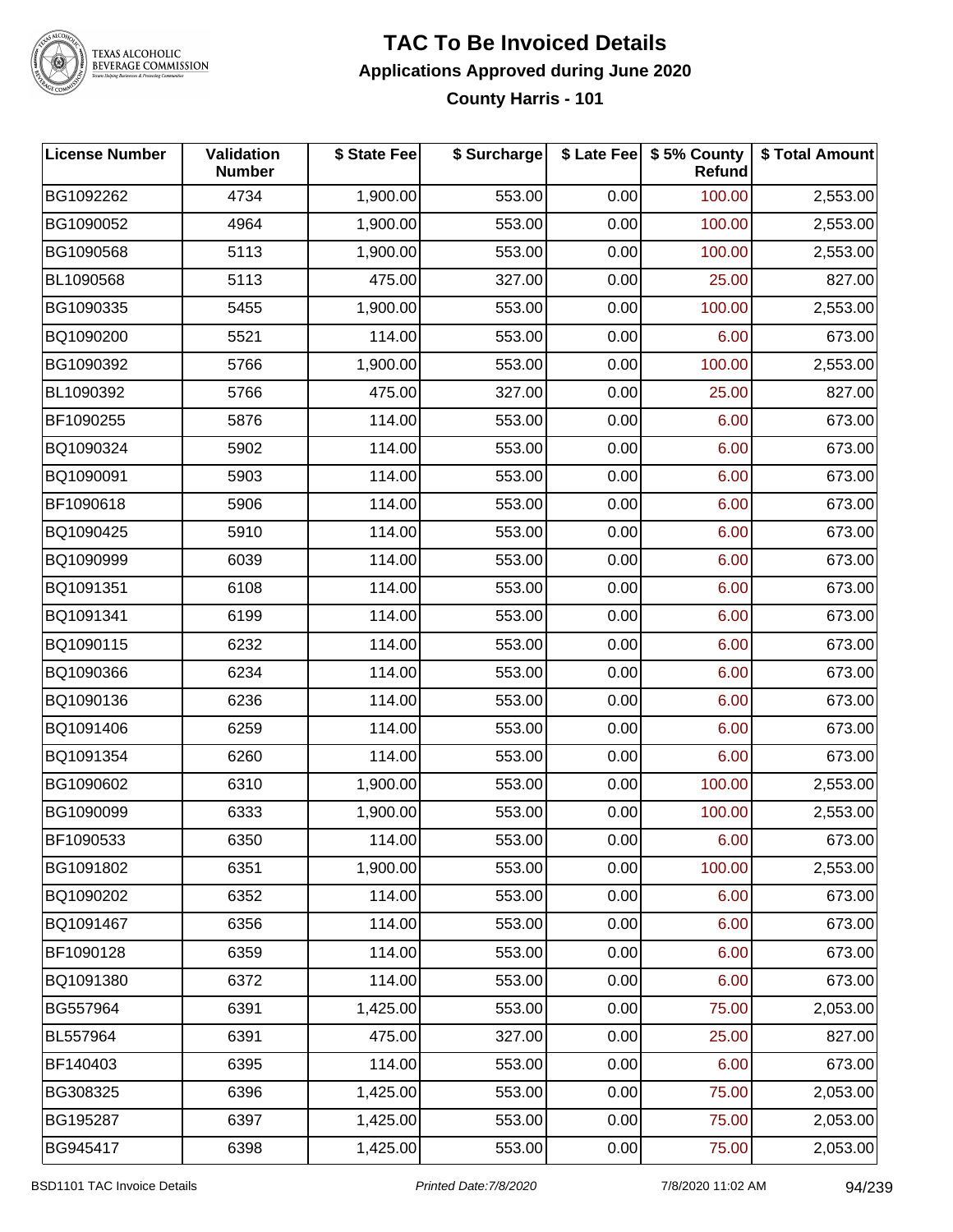| <b>License Number</b> | Validation<br><b>Number</b> | \$ State Fee | \$ Surcharge |      | \$ Late Fee   \$5% County<br>Refund | \$ Total Amount |
|-----------------------|-----------------------------|--------------|--------------|------|-------------------------------------|-----------------|
| BF1091519             | 6432                        | 114.00       | 553.00       | 0.00 | 6.00                                | 673.00          |
| BF1091589             | 6436                        | 114.00       | 553.00       | 0.00 | 6.00                                | 673.00          |
| BQ1090259             | 6437                        | 114.00       | 553.00       | 0.00 | 6.00                                | 673.00          |
| BQ1090117             | 6438                        | 114.00       | 553.00       | 0.00 | 6.00                                | 673.00          |
| BF1090996             | 6484                        | 114.00       | 553.00       | 0.00 | 6.00                                | 673.00          |
| BQ1090423             | 6524                        | 114.00       | 553.00       | 0.00 | 6.00                                | 673.00          |
| BF1090621             | 6528                        | 114.00       | 553.00       | 0.00 | 6.00                                | 673.00          |
| BG1090738             | 6529                        | 1,900.00     | 553.00       | 0.00 | 100.00                              | 2,553.00        |
| BF1090460             | 6530                        | 114.00       | 553.00       | 0.00 | 6.00                                | 673.00          |
| BG1090006             | 6531                        | 1,900.00     | 553.00       | 0.00 | 100.00                              | 2,553.00        |
| BG1090563             | 6533                        | 1,900.00     | 553.00       | 0.00 | 100.00                              | 2,553.00        |
| BG1090282             | 6548                        | 1,900.00     | 553.00       | 0.00 | 100.00                              | 2,553.00        |
| BQ1090612             | 6562                        | 114.00       | 553.00       | 0.00 | 6.00                                | 673.00          |
| BG1090829             | 6572                        | 1,900.00     | 553.00       | 0.00 | 100.00                              | 2,553.00        |
| BL1090829             | 6572                        | 475.00       | 327.00       | 0.00 | 25.00                               | 827.00          |
| BQ1090747             | 6589                        | 114.00       | 553.00       | 0.00 | 6.00                                | 673.00          |
| BQ1090277             | 6602                        | 114.00       | 553.00       | 0.00 | 6.00                                | 673.00          |
| BQ1092049             | 6671                        | 114.00       | 553.00       | 0.00 | 6.00                                | 673.00          |
| BG1091570             | 6702                        | 1,900.00     | 553.00       | 0.00 | 100.00                              | 2,553.00        |
| BF1091780             | 6731                        | 114.00       | 553.00       | 0.00 | 6.00                                | 673.00          |
| BQ1091469             | 6739                        | 114.00       | 553.00       | 0.00 | 6.00                                | 673.00          |
| BQ1091479             | 6801                        | 114.00       | 553.00       | 0.00 | 6.00                                | 673.00          |
| BQ1092327             | 6802                        | 114.00       | 553.00       | 0.00 | 6.00                                | 673.00          |
| BF1091414             | 6805                        | 114.00       | 553.00       | 0.00 | 6.00                                | 673.00          |
| BQ1091468             | 6807                        | 114.00       | 553.00       | 0.00 | 6.00                                | 673.00          |
| BG1092211             | 6829                        | 1,900.00     | 553.00       | 0.00 | 100.00                              | 2,553.00        |
| BQ1092258             | 6837                        | 114.00       | 553.00       | 0.00 | 6.00                                | 673.00          |
| BG1091615             | 6838                        | 1,900.00     | 553.00       | 0.00 | 100.00                              | 2,553.00        |
| BQ1092195             | 6859                        | 114.00       | 553.00       | 0.00 | 6.00                                | 673.00          |
| BQ1091689             | 6860                        | 114.00       | 553.00       | 0.00 | 6.00                                | 673.00          |
| BQ1091586             | 6862                        | 114.00       | 553.00       | 0.00 | 6.00                                | 673.00          |
| BF1091723             | 6888                        | 114.00       | 553.00       | 0.00 | 6.00                                | 673.00          |
| BQ1091764             | 6910                        | 114.00       | 553.00       | 0.00 | 6.00                                | 673.00          |
| BQ1091919             | 6918                        | 114.00       | 553.00       | 0.00 | 6.00                                | 673.00          |
| BQ1091850             | 6926                        | 114.00       | 553.00       | 0.00 | 6.00                                | 673.00          |
| BF1091790             | 6949                        | 114.00       | 553.00       | 0.00 | 6.00                                | 673.00          |
| BQ1091805             | 6969                        | 114.00       | 553.00       | 0.00 | 6.00                                | 673.00          |
| BF1091785             | 6971                        | 114.00       | 553.00       | 0.00 | 6.00                                | 673.00          |
| BF1014307             | 118278                      | 114.00       | 553.00       | 0.00 | 6.00                                | 673.00          |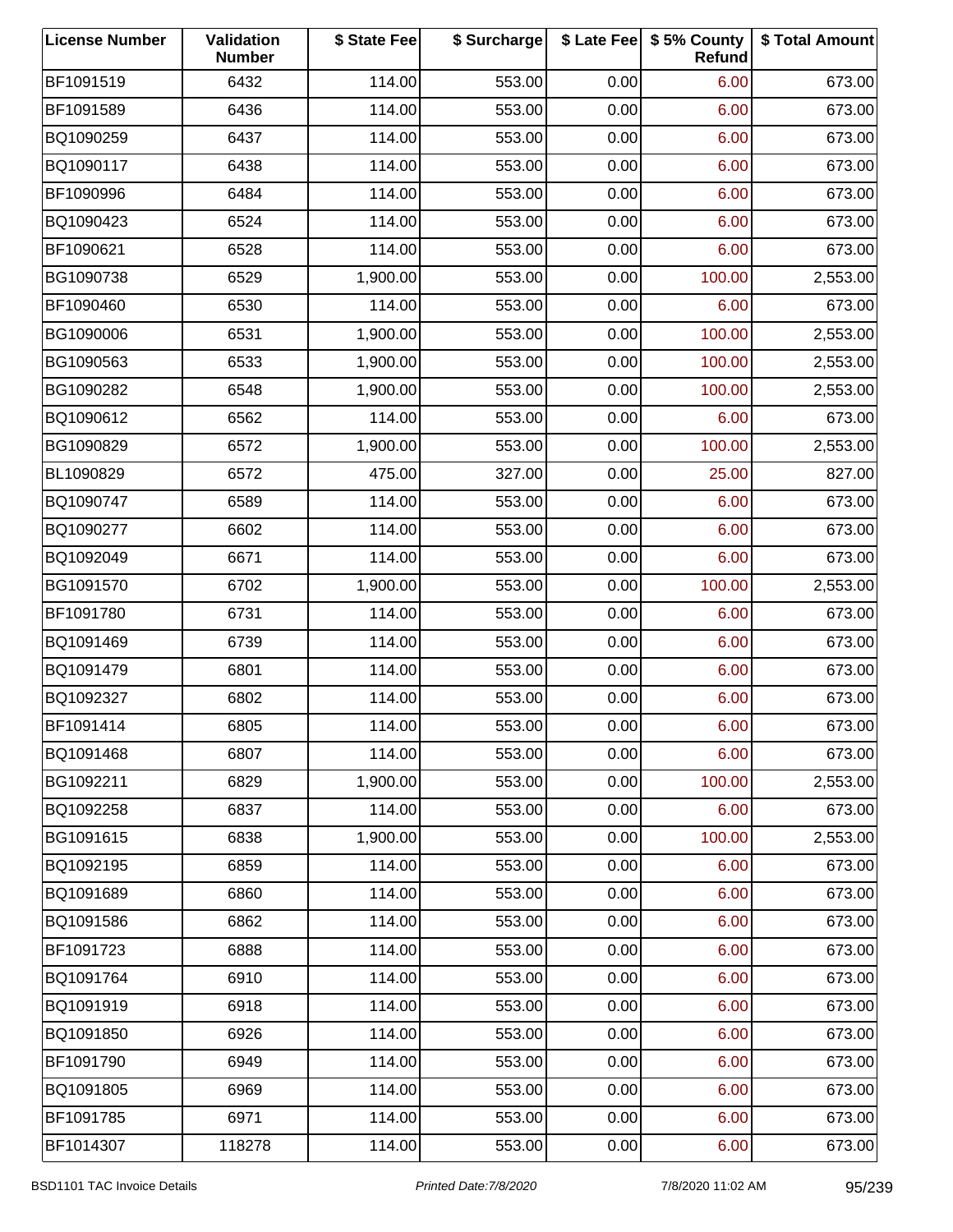| <b>License Number</b> | Validation<br><b>Number</b> | \$ State Fee | \$ Surcharge |      | \$ Late Fee   \$5% County<br>Refund | \$ Total Amount |
|-----------------------|-----------------------------|--------------|--------------|------|-------------------------------------|-----------------|
| BQ871151              | 120162                      | 114.00       | 553.00       | 0.00 | 6.00                                | 673.00          |
| BG1014483             | 122014                      | 1,425.00     | 553.00       | 0.00 | 75.00                               | 2,053.00        |
| BF872618              | 122419                      | 114.00       | 553.00       | 0.00 | 6.00                                | 673.00          |
| BG660240              | 122775                      | 1,425.00     | 553.00       | 0.00 | 75.00                               | 2,053.00        |
| BE1016404             | 122930                      | 1,425.00     | 553.00       | 0.00 | 75.00                               | 2,053.00        |
| BG432500              | 122983                      | 1,425.00     | 553.00       | 0.00 | 75.00                               | 2,053.00        |
| BG537405              | 123011                      | 1,425.00     | 553.00       | 0.00 | 75.00                               | 2,053.00        |
| BG947103              | 123013                      | 1,425.00     | 553.00       | 0.00 | 75.00                               | 2,053.00        |
| BG515332              | 123053                      | 1,425.00     | 553.00       | 0.00 | 75.00                               | 2,053.00        |
| BF695938              | 123079                      | 114.00       | 553.00       | 0.00 | 6.00                                | 673.00          |
| BF1015623             | 123080                      | 114.00       | 553.00       | 0.00 | 6.00                                | 673.00          |
| BQ469186              | 123081                      | 114.00       | 553.00       | 0.00 | 6.00                                | 673.00          |
| BG750241              | 123082                      | 1,425.00     | 553.00       | 0.00 | 75.00                               | 2,053.00        |
| BG233303              | 123104                      | 1,425.00     | 553.00       | 0.00 | 75.00                               | 2,053.00        |
| BL233303              | 123104                      | 475.00       | 327.00       | 0.00 | 25.00                               | 827.00          |
| BQ1017207             | 123139                      | 114.00       | 553.00       | 0.00 | 6.00                                | 673.00          |
| BQ807865              | 123159                      | 114.00       | 553.00       | 0.00 | 6.00                                | 673.00          |
| BF1015763             | 123186                      | 114.00       | 553.00       | 0.00 | 6.00                                | 673.00          |
| BF696326              | 123194                      | 114.00       | 553.00       | 0.00 | 6.00                                | 673.00          |
| BG872442              | 123230                      | 1,425.00     | 553.00       | 0.00 | 75.00                               | 2,053.00        |
| BQ1017320             | 123231                      | 114.00       | 553.00       | 0.00 | 6.00                                | 673.00          |
| BQ1020256             | 123232                      | 114.00       | 553.00       | 0.00 | 6.00                                | 673.00          |
| BG748506              | 123235                      | 1,425.00     | 553.00       | 0.00 | 75.00                               | 2,053.00        |
| BF298251              | 123238                      | 114.00       | 553.00       | 0.00 | 6.00                                | 673.00          |
| BQ697022              | 123246                      | 114.00       | 553.00       | 0.00 | 6.00                                | 673.00          |
| BQ811835              | 123290                      | 114.00       | 553.00       | 0.00 | 6.00                                | 673.00          |
| BQ696532              | 123310                      | 114.00       | 553.00       | 0.00 | 6.00                                | 673.00          |
| BG811337              | 123330                      | 1,425.00     | 553.00       | 0.00 | 75.00                               | 2,053.00        |
| BF722696              | 123338                      | 114.00       | 553.00       | 0.00 | 6.00                                | 673.00          |
| BG603973              | 123376                      | 1,425.00     | 553.00       | 0.00 | 75.00                               | 2,053.00        |
| BG945212              | 123383                      | 1,425.00     | 553.00       | 0.00 | 75.00                               | 2,053.00        |
| BL945212              | 123383                      | 475.00       | 327.00       | 0.00 | 25.00                               | 827.00          |
| BQ751025              | 123403                      | 114.00       | 553.00       | 0.00 | 6.00                                | 673.00          |
| BF1018705             | 123410                      | 114.00       | 553.00       | 0.00 | 6.00                                | 673.00          |
| BQ694042              | 123415                      | 114.00       | 553.00       | 0.00 | 6.00                                | 673.00          |
| BG874439              | 123456                      | 1,425.00     | 553.00       | 0.00 | 75.00                               | 2,053.00        |
| BG873028              | 123457                      | 1,425.00     | 553.00       | 0.00 | 75.00                               | 2,053.00        |
| BL873028              | 123457                      | 475.00       | 327.00       | 0.00 | 25.00                               | 827.00          |
| BQ873920              | 123466                      | 114.00       | 553.00       | 0.00 | 6.00                                | 673.00          |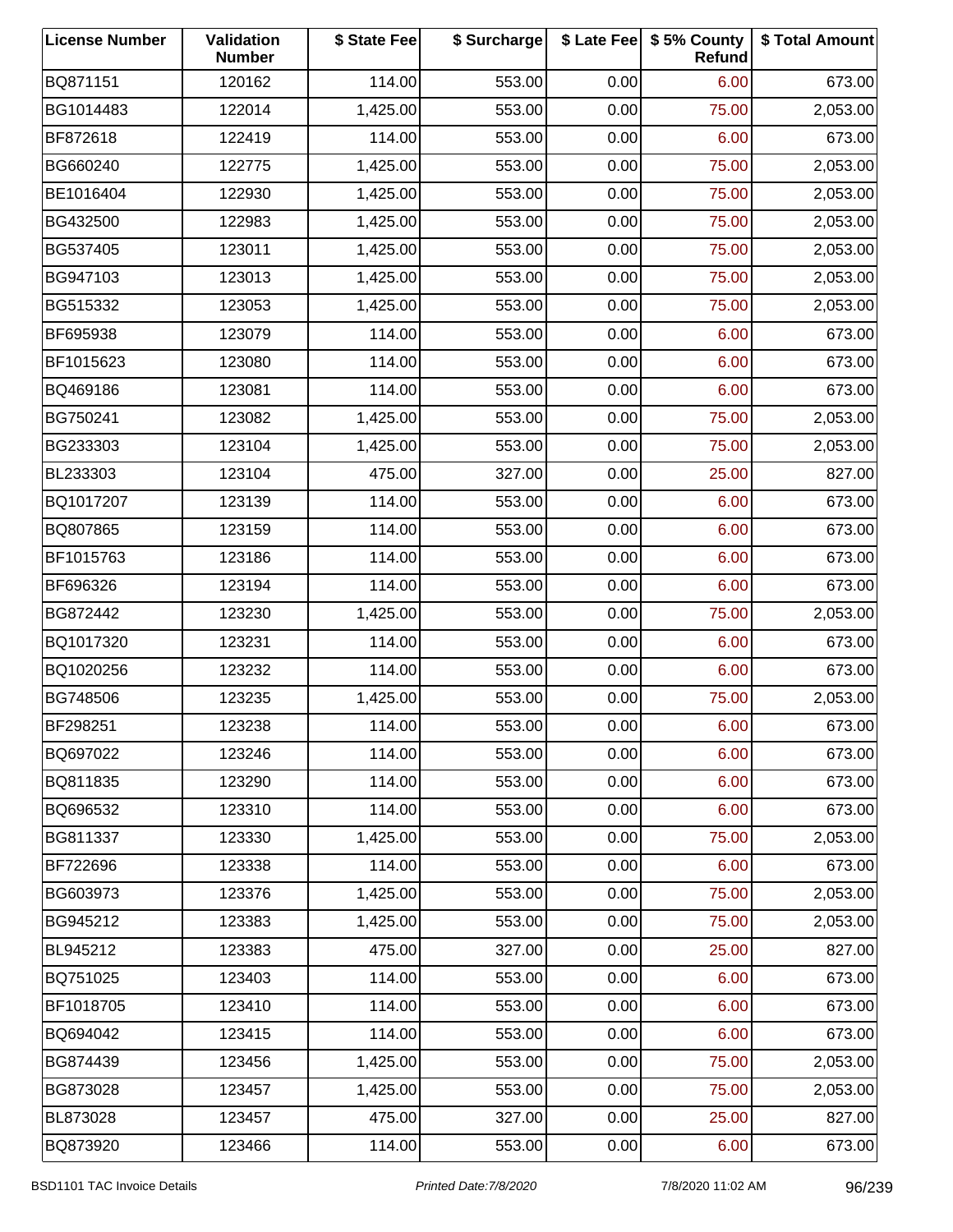| <b>License Number</b> | Validation<br><b>Number</b> | \$ State Fee | \$ Surcharge |        | \$ Late Fee   \$5% County<br>Refund | \$ Total Amount |
|-----------------------|-----------------------------|--------------|--------------|--------|-------------------------------------|-----------------|
| BQ297906              | 123478                      | 114.00       | 553.00       | 0.00   | 6.00                                | 673.00          |
| BQ285509              | 123502                      | 114.00       | 553.00       | 100.00 | 6.00                                | 773.00          |
| BG1019533             | 123503                      | 1,425.00     | 553.00       | 0.00   | 75.00                               | 2,053.00        |
| BP1019533             | 123503                      | 950.00       | 426.00       | 0.00   | 50.00                               | 1,426.00        |
| BQ1016179             | 123507                      | 114.00       | 553.00       | 0.00   | 6.00                                | 673.00          |
| BF945950              | 123512                      | 114.00       | 553.00       | 0.00   | 6.00                                | 673.00          |
| BQ694478              | 123514                      | 114.00       | 553.00       | 0.00   | 6.00                                | 673.00          |
| BF749616              | 123515                      | 114.00       | 553.00       | 0.00   | 6.00                                | 673.00          |
| BQ946306              | 123520                      | 114.00       | 553.00       | 0.00   | 6.00                                | 673.00          |
| BQ874441              | 123524                      | 114.00       | 553.00       | 0.00   | 6.00                                | 673.00          |
| BQ630097              | 123526                      | 114.00       | 553.00       | 0.00   | 6.00                                | 673.00          |
| BG1016129             | 123527                      | 1,425.00     | 553.00       | 0.00   | 75.00                               | 2,053.00        |
| BQ946862              | 123539                      | 114.00       | 553.00       | 0.00   | 6.00                                | 673.00          |
| BG695089              | 123542                      | 1,425.00     | 553.00       | 0.00   | 75.00                               | 2,053.00        |
| BQ723776              | 123544                      | 114.00       | 553.00       | 0.00   | 6.00                                | 673.00          |
| BQ723894              | 123545                      | 114.00       | 553.00       | 0.00   | 6.00                                | 673.00          |
| BQ516879              | 123549                      | 114.00       | 553.00       | 0.00   | 6.00                                | 673.00          |
| BF1018661             | 123556                      | 114.00       | 553.00       | 0.00   | 6.00                                | 673.00          |
| BQ308323              | 123559                      | 114.00       | 553.00       | 0.00   | 6.00                                | 673.00          |
| BQ431714              | 123579                      | 114.00       | 553.00       | 100.00 | 6.00                                | 773.00          |
| BQ949786              | 123580                      | 114.00       | 553.00       | 0.00   | 6.00                                | 673.00          |
| BG412944              | 123593                      | 1,425.00     | 553.00       | 0.00   | 75.00                               | 2,053.00        |
| BQ515416              | 123593                      | 114.00       | 553.00       | 0.00   | 6.00                                | 673.00          |
| BF948640              | 123608                      | 114.00       | 553.00       | 0.00   | 6.00                                | 673.00          |
| BG1020668             | 123649                      | 1,425.00     | 553.00       | 0.00   | 75.00                               | 2,053.00        |
| BG873031              | 123663                      | 1,425.00     | 553.00       | 0.00   | 75.00                               | 2,053.00        |
| BF661374              | 123728                      | 114.00       | 553.00       | 0.00   | 6.00                                | 673.00          |
| BG452203              | 123736                      | 1,425.00     | 553.00       | 0.00   | 75.00                               | 2,053.00        |
| BL452203              | 123736                      | 475.00       | 327.00       | 0.00   | 25.00                               | 827.00          |
| BQ751133              | 123747                      | 114.00       | 553.00       | 0.00   | 6.00                                | 673.00          |
| BQ492585              | 123767                      | 114.00       | 553.00       | 0.00   | 6.00                                | 673.00          |
| BF808336              | 123767                      | 114.00       | 553.00       | 0.00   | 6.00                                | 673.00          |
| BG1019508             | 123773                      | 1,425.00     | 553.00       | 0.00   | 75.00                               | 2,053.00        |
| BQ875136              | 123776                      | 114.00       | 553.00       | 0.00   | 6.00                                | 673.00          |
| BG515419              | 123804                      | 1,425.00     | 553.00       | 100.00 | 75.00                               | 2,153.00        |
| BL515419              | 123804                      | 475.00       | 327.00       | 100.00 | 25.00                               | 927.00          |
| BF452909              | 123805                      | 114.00       | 553.00       | 0.00   | 6.00                                | 673.00          |
| BQ534846              | 123849                      | 114.00       | 553.00       | 100.00 | 6.00                                | 773.00          |
| BQ945640              | 123874                      | 114.00       | 553.00       | 0.00   | 6.00                                | 673.00          |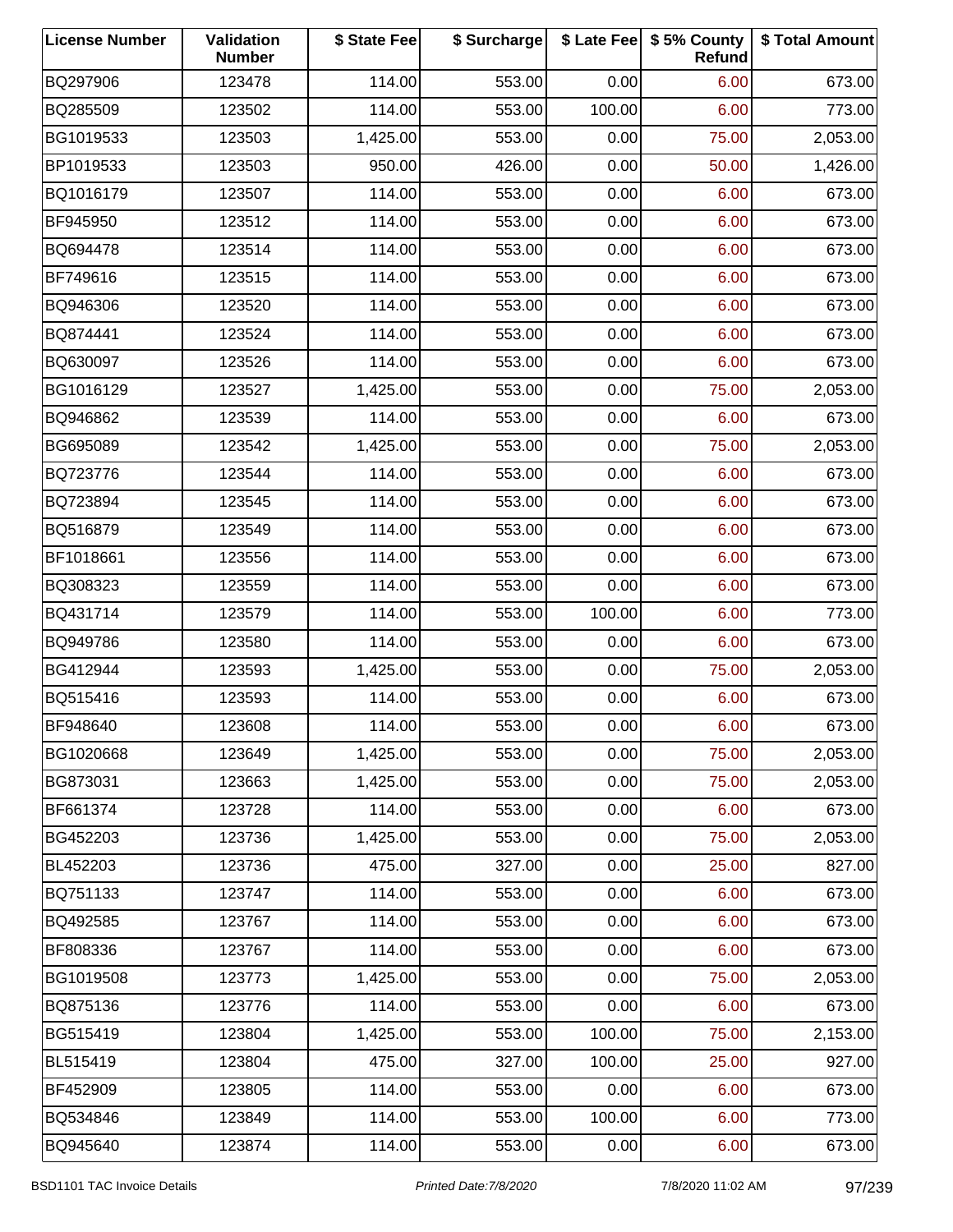| <b>License Number</b> | Validation<br><b>Number</b> | \$ State Fee | \$ Surcharge |      | \$ Late Fee   \$5% County<br>Refund | \$ Total Amount |
|-----------------------|-----------------------------|--------------|--------------|------|-------------------------------------|-----------------|
| <b>BF98578</b>        | 123887                      | 114.00       | 553.00       | 0.00 | 6.00                                | 673.00          |
| BG876163              | 123899                      | 1,425.00     | 553.00       | 0.00 | 75.00                               | 2,053.00        |
| BG873977              | 123930                      | 1,425.00     | 553.00       | 0.00 | 75.00                               | 2,053.00        |
| BF453435              | 123948                      | 114.00       | 553.00       | 0.00 | 6.00                                | 673.00          |
| BF494333              | 123967                      | 114.00       | 553.00       | 0.00 | 6.00                                | 673.00          |
| BQ694065              | 123972                      | 114.00       | 553.00       | 0.00 | 6.00                                | 673.00          |
| BQ1018752             | 124002                      | 114.00       | 553.00       | 0.00 | 6.00                                | 673.00          |
| BF875370              | 124004                      | 114.00       | 553.00       | 0.00 | 6.00                                | 673.00          |
| BF875006              | 124005                      | 114.00       | 553.00       | 0.00 | 6.00                                | 673.00          |
| BQ1018951             | 124008                      | 114.00       | 553.00       | 0.00 | 6.00                                | 673.00          |
| BQ1018966             | 124009                      | 114.00       | 553.00       | 0.00 | 6.00                                | 673.00          |
| BQ1019192             | 124015                      | 114.00       | 553.00       | 0.00 | 6.00                                | 673.00          |
| BF948183              | 124018                      | 114.00       | 553.00       | 0.00 | 6.00                                | 673.00          |
| BQ875134              | 124019                      | 114.00       | 553.00       | 0.00 | 6.00                                | 673.00          |
| BF948072              | 124020                      | 114.00       | 553.00       | 0.00 | 6.00                                | 673.00          |
| BQ877840              | 124022                      | 114.00       | 553.00       | 0.00 | 6.00                                | 673.00          |
| BF875144              | 124023                      | 114.00       | 553.00       | 0.00 | 6.00                                | 673.00          |
| BF810906              | 124025                      | 114.00       | 553.00       | 0.00 | 6.00                                | 673.00          |
| BF1019329             | 124029                      | 114.00       | 553.00       | 0.00 | 6.00                                | 673.00          |
| BQ724621              | 124032                      | 114.00       | 553.00       | 0.00 | 6.00                                | 673.00          |
| BF452187              | 124039                      | 114.00       | 553.00       | 0.00 | 6.00                                | 673.00          |
| BQ948464              | 124046                      | 114.00       | 553.00       | 0.00 | 6.00                                | 673.00          |
| BQ432085              | 124062                      | 114.00       | 553.00       | 0.00 | 6.00                                | 673.00          |
| BG873556              | 124062                      | 1,425.00     | 553.00       | 0.00 | 75.00                               | 2,053.00        |
| BG558952              | 124089                      | 1,425.00     | 553.00       | 0.00 | 75.00                               | 2,053.00        |
| BQ632195              | 124095                      | 114.00       | 553.00       | 0.00 | 6.00                                | 673.00          |
| BG874806              | 124103                      | 1,425.00     | 553.00       | 0.00 | 75.00                               | 2,053.00        |
| BF1018986             | 124104                      | 114.00       | 553.00       | 0.00 | 6.00                                | 673.00          |
| BQ1019780             | 124110                      | 114.00       | 553.00       | 0.00 | 6.00                                | 673.00          |
| BF948472              | 124113                      | 114.00       | 553.00       | 0.00 | 6.00                                | 673.00          |
| BQ750839              | 124115                      | 114.00       | 553.00       | 0.00 | 6.00                                | 673.00          |
| BQ811516              | 124117                      | 114.00       | 553.00       | 0.00 | 6.00                                | 673.00          |
| BF558695              | 124118                      | 114.00       | 553.00       | 0.00 | 6.00                                | 673.00          |
| BQ1020116             | 124119                      | 114.00       | 553.00       | 0.00 | 6.00                                | 673.00          |
| BQ948797              | 124122                      | 114.00       | 553.00       | 0.00 | 6.00                                | 673.00          |
| BQ876080              | 124124                      | 114.00       | 553.00       | 0.00 | 6.00                                | 673.00          |
| BQ663927              | 124125                      | 114.00       | 553.00       | 0.00 | 6.00                                | 673.00          |
| BA874312              | 124130                      | 1,425.00     | 651.00       | 0.00 | 75.00                               | 2,151.00        |
| BG695593              | 124138                      | 1,425.00     | 553.00       | 0.00 | 75.00                               | 2,053.00        |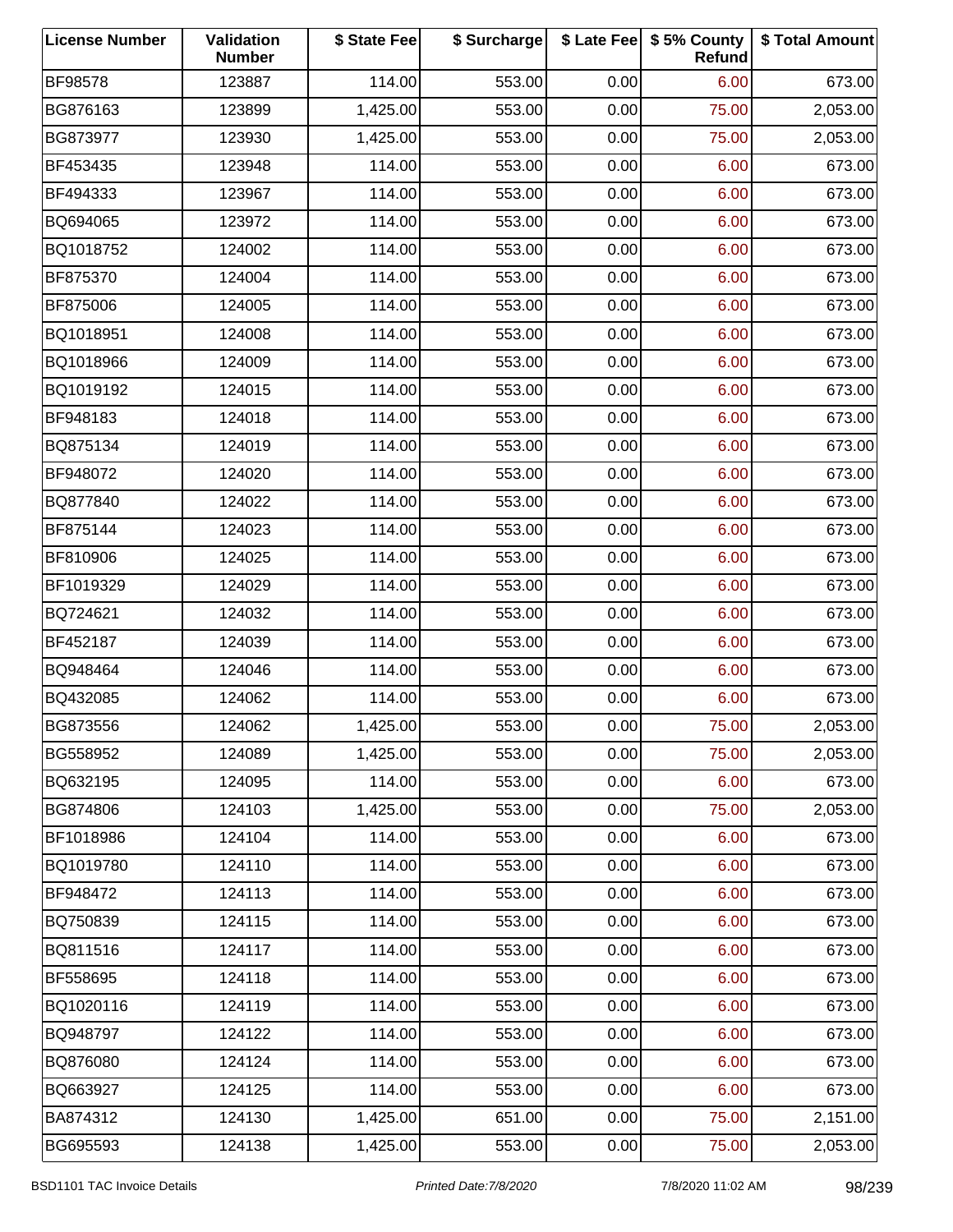| <b>License Number</b> | Validation<br><b>Number</b> | \$ State Fee | \$ Surcharge |        | \$ Late Fee   \$5% County<br>Refund | \$ Total Amount |
|-----------------------|-----------------------------|--------------|--------------|--------|-------------------------------------|-----------------|
| BL695593              | 124138                      | 475.00       | 327.00       | 0.00   | 25.00                               | 827.00          |
| BG876553              | 124183                      | 1,425.00     | 553.00       | 0.00   | 75.00                               | 2,053.00        |
| BQ1017704             | 124221                      | 114.00       | 553.00       | 0.00   | 6.00                                | 673.00          |
| BQ197132              | 124227                      | 114.00       | 553.00       | 0.00   | 6.00                                | 673.00          |
| BQ1020171             | 124242                      | 114.00       | 553.00       | 0.00   | 6.00                                | 673.00          |
| BQ308068              | 124280                      | 114.00       | 553.00       | 0.00   | 6.00                                | 673.00          |
| BF580368              | 124280                      | 114.00       | 553.00       | 0.00   | 6.00                                | 673.00          |
| BQ808942              | 124280                      | 114.00       | 553.00       | 0.00   | 6.00                                | 673.00          |
| BQ695330              | 124294                      | 114.00       | 553.00       | 0.00   | 6.00                                | 673.00          |
| BQ877233              | 124301                      | 114.00       | 553.00       | 0.00   | 6.00                                | 673.00          |
| BF1022470             | 124302                      | 114.00       | 553.00       | 0.00   | 6.00                                | 673.00          |
| BF297672              | 124315                      | 114.00       | 553.00       | 0.00   | 6.00                                | 673.00          |
| BQ725831              | 124336                      | 114.00       | 553.00       | 0.00   | 6.00                                | 673.00          |
| BQ725834              | 124337                      | 114.00       | 553.00       | 0.00   | 6.00                                | 673.00          |
| BE83262               | 124339                      | 1,425.00     | 553.00       | 100.00 | 75.00                               | 2,153.00        |
| BG1017199             | 124341                      | 1,425.00     | 553.00       | 0.00   | 75.00                               | 2,053.00        |
| BG297805              | 124345                      | 1,425.00     | 553.00       | 0.00   | 75.00                               | 2,053.00        |
| BL297805              | 124345                      | 475.00       | 327.00       | 0.00   | 25.00                               | 827.00          |
| BQ633301              | 124381                      | 114.00       | 553.00       | 0.00   | 6.00                                | 673.00          |
| BG445561              | 124440                      | 1,425.00     | 553.00       | 0.00   | 75.00                               | 2,053.00        |
| BG949704              | 124445                      | 1,425.00     | 553.00       | 0.00   | 75.00                               | 2,053.00        |
| BQ663615              | 124470                      | 114.00       | 553.00       | 0.00   | 6.00                                | 673.00          |
| BG999935              | 124475                      | 1,425.00     | 553.00       | 100.00 | 75.00                               | 2,153.00        |
| BQ1019465             | 124489                      | 114.00       | 553.00       | 0.00   | 6.00                                | 673.00          |
| BQ319156              | 124490                      | 114.00       | 553.00       | 0.00   | 6.00                                | 673.00          |
| BQ697162              | 124492                      | 114.00       | 553.00       | 0.00   | 6.00                                | 673.00          |
| BF298679              | 124495                      | 114.00       | 553.00       | 0.00   | 6.00                                | 673.00          |
| BG1017732             | 124527                      | 1,425.00     | 553.00       | 0.00   | 75.00                               | 2,053.00        |
| BQ726917              | 124535                      | 114.00       | 553.00       | 0.00   | 6.00                                | 673.00          |
| BG877392              | 124548                      | 1,425.00     | 553.00       | 0.00   | 75.00                               | 2,053.00        |
| BG749422              | 124572                      | 1,425.00     | 553.00       | 100.00 | 75.00                               | 2,153.00        |
| BQ309554              | 124648                      | 114.00       | 553.00       | 0.00   | 6.00                                | 673.00          |
| BG946359              | 124658                      | 1,425.00     | 553.00       | 0.00   | 75.00                               | 2,053.00        |
| BF473848              | 124662                      | 114.00       | 553.00       | 0.00   | 6.00                                | 673.00          |
| BF516025              | 124662                      | 114.00       | 553.00       | 0.00   | 6.00                                | 673.00          |
| BG945699              | 124662                      | 1,425.00     | 553.00       | 100.00 | 75.00                               | 2,153.00        |
| BF453590              | 124676                      | 114.00       | 553.00       | 0.00   | 6.00                                | 673.00          |
| BF876869              | 124681                      | 114.00       | 553.00       | 0.00   | 6.00                                | 673.00          |
| BG309633              | 124706                      | 1,425.00     | 553.00       | 0.00   | 75.00                               | 2,053.00        |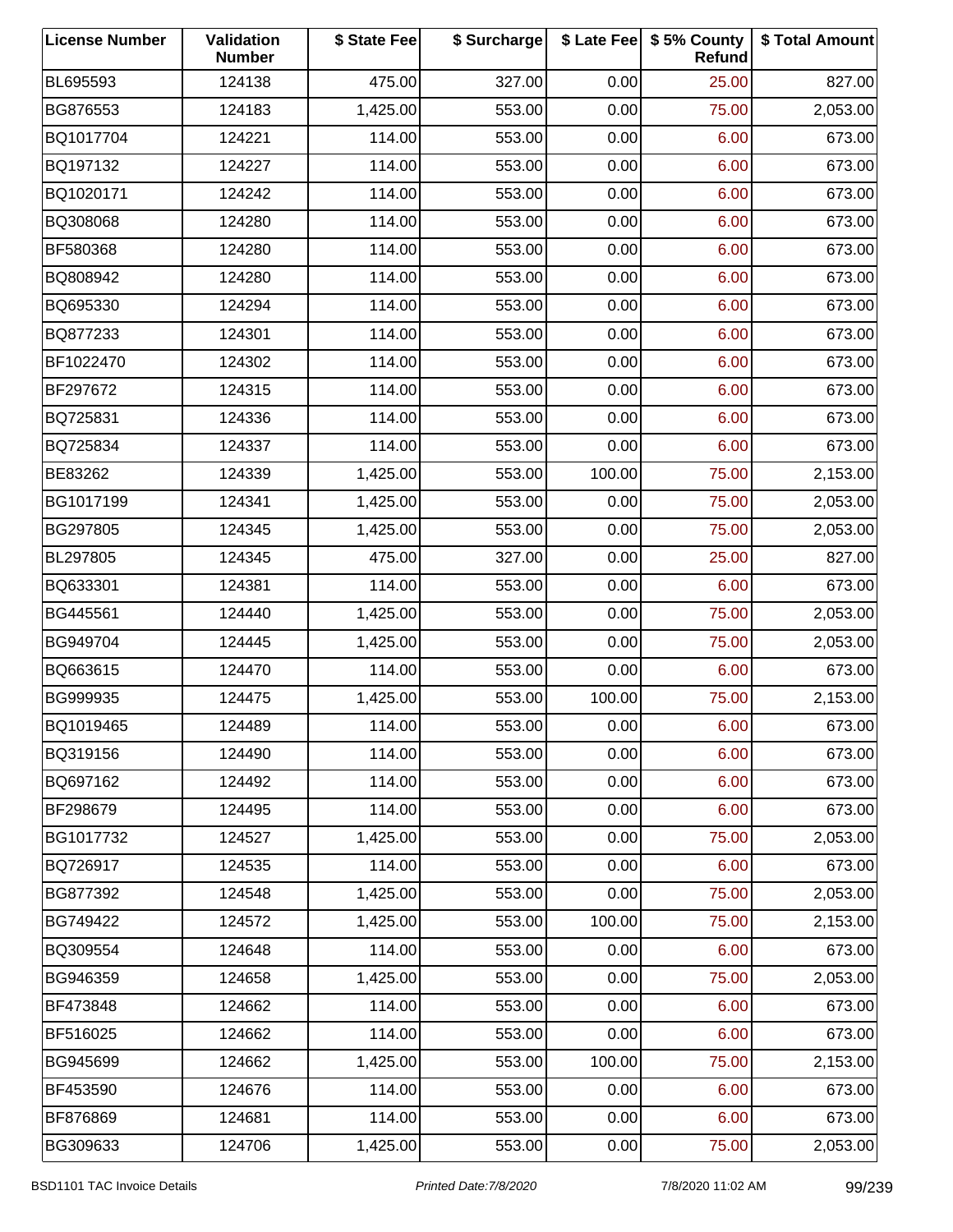| <b>License Number</b> | Validation<br><b>Number</b> | \$ State Fee | \$ Surcharge |      | \$ Late Fee   \$5% County<br>Refund | \$ Total Amount |
|-----------------------|-----------------------------|--------------|--------------|------|-------------------------------------|-----------------|
| BF947884              | 124707                      | 114.00       | 553.00       | 0.00 | 6.00                                | 673.00          |
| BF875212              | 124710                      | 114.00       | 553.00       | 0.00 | 6.00                                | 673.00          |
| BQ875650              | 124712                      | 114.00       | 553.00       | 0.00 | 6.00                                | 673.00          |
| BF559653              | 124717                      | 114.00       | 553.00       | 0.00 | 6.00                                | 673.00          |
| BG664240              | 124720                      | 1,425.00     | 553.00       | 0.00 | 75.00                               | 2,053.00        |
| BF811911              | 124721                      | 114.00       | 553.00       | 0.00 | 6.00                                | 673.00          |
| BQ725368              | 124724                      | 114.00       | 553.00       | 0.00 | 6.00                                | 673.00          |
| BQ696938              | 124726                      | 114.00       | 553.00       | 0.00 | 6.00                                | 673.00          |
| BF516959              | 124727                      | 114.00       | 553.00       | 0.00 | 6.00                                | 673.00          |
| BF697043              | 124731                      | 114.00       | 553.00       | 0.00 | 6.00                                | 673.00          |
| BQ949724              | 124732                      | 114.00       | 553.00       | 0.00 | 6.00                                | 673.00          |
| BF308909              | 124753                      | 114.00       | 553.00       | 0.00 | 6.00                                | 673.00          |
| BQ1023095             | 124756                      | 114.00       | 553.00       | 0.00 | 6.00                                | 673.00          |
| BQ947498              | 124757                      | 114.00       | 553.00       | 0.00 | 6.00                                | 673.00          |
| BG950111              | 124780                      | 1,425.00     | 553.00       | 0.00 | 75.00                               | 2,053.00        |
| BQ950823              | 124786                      | 114.00       | 553.00       | 0.00 | 6.00                                | 673.00          |
| BQ319150              | 124814                      | 114.00       | 553.00       | 0.00 | 6.00                                | 673.00          |
| BG451713              | 124886                      | 1,425.00     | 553.00       | 0.00 | 75.00                               | 2,053.00        |
| BQ810901              | 124917                      | 114.00       | 553.00       | 0.00 | 6.00                                | 673.00          |
| BF539789              | 124963                      | 114.00       | 553.00       | 0.00 | 6.00                                | 673.00          |
| BG750034              | 124985                      | 1,425.00     | 553.00       | 0.00 | 75.00                               | 2,053.00        |
| BL750034              | 124985                      | 475.00       | 327.00       | 0.00 | 25.00                               | 827.00          |
| BF948854              | 125047                      | 114.00       | 553.00       | 0.00 | 6.00                                | 673.00          |
| BQ950988              | 125102                      | 114.00       | 553.00       | 0.00 | 6.00                                | 673.00          |
| BQ604381              | 125123                      | 114.00       | 553.00       | 0.00 | 6.00                                | 673.00          |
| BQ1019658             | 125124                      | 114.00       | 553.00       | 0.00 | 6.00                                | 673.00          |
| BF1019885             | 125132                      | 114.00       | 553.00       | 0.00 | 6.00                                | 673.00          |
| BG876316              | 125136                      | 1,425.00     | 553.00       | 0.00 | 75.00                               | 2,053.00        |
| BF724901              | 125138                      | 114.00       | 553.00       | 0.00 | 6.00                                | 673.00          |
| BF560566              | 125147                      | 114.00       | 553.00       | 0.00 | 6.00                                | 673.00          |
| BQ695942              | 125149                      | 114.00       | 553.00       | 0.00 | 6.00                                | 673.00          |
| BQ951582              | 125157                      | 114.00       | 553.00       | 0.00 | 6.00                                | 673.00          |
| BQ309632              | 125181                      | 114.00       | 553.00       | 0.00 | 6.00                                | 673.00          |
| BG947295              | 125184                      | 1,425.00     | 553.00       | 0.00 | 75.00                               | 2,053.00        |
| BL947295              | 125184                      | 475.00       | 327.00       | 0.00 | 25.00                               | 827.00          |
| BG947660              | 125197                      | 1,425.00     | 553.00       | 0.00 | 75.00                               | 2,053.00        |
| BQ948852              | 125203                      | 114.00       | 553.00       | 0.00 | 6.00                                | 673.00          |
| BG1023487             | 125238                      | 1,425.00     | 553.00       | 0.00 | 75.00                               | 2,053.00        |
| BG811999              | 125297                      | 1,425.00     | 553.00       | 0.00 | 75.00                               | 2,053.00        |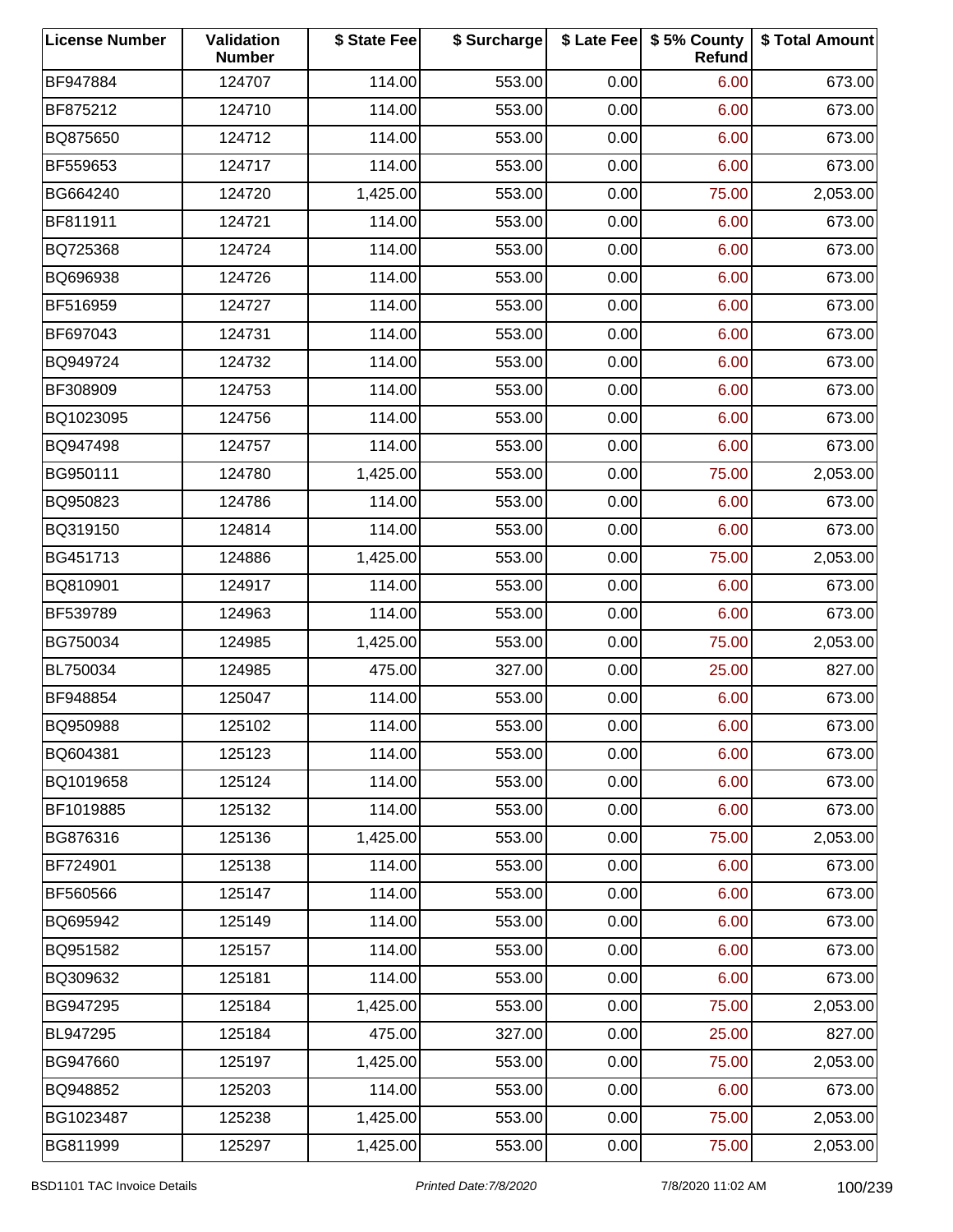| <b>License Number</b> | Validation<br><b>Number</b> | \$ State Fee | \$ Surcharge |        | \$ Late Fee   \$5% County<br>Refund | \$ Total Amount |
|-----------------------|-----------------------------|--------------|--------------|--------|-------------------------------------|-----------------|
| BF878564              | 125322                      | 114.00       | 553.00       | 0.00   | 6.00                                | 673.00          |
| BQ605992              | 125334                      | 114.00       | 553.00       | 0.00   | 6.00                                | 673.00          |
| BQ696423              | 125334                      | 114.00       | 553.00       | 0.00   | 6.00                                | 673.00          |
| BQ696435              | 125334                      | 114.00       | 553.00       | 0.00   | 6.00                                | 673.00          |
| BF539787              | 125399                      | 114.00       | 553.00       | 0.00   | 6.00                                | 673.00          |
| BQ949319              | 125408                      | 114.00       | 553.00       | 0.00   | 6.00                                | 673.00          |
| BG1018968             | 125438                      | 1,425.00     | 553.00       | 0.00   | 75.00                               | 2,053.00        |
| BL1018968             | 125438                      | 475.00       | 327.00       | 0.00   | 25.00                               | 827.00          |
| BQ1021460             | 125458                      | 114.00       | 553.00       | 0.00   | 6.00                                | 673.00          |
| BF1024449             | 125474                      | 114.00       | 553.00       | 0.00   | 6.00                                | 673.00          |
| BG945481              | 125495                      | 1,425.00     | 553.00       | 100.00 | 75.00                               | 2,153.00        |
| BG944741              | 125502                      | 1,425.00     | 553.00       | 100.00 | 75.00                               | 2,153.00        |
| BQ875139              | 125532                      | 114.00       | 553.00       | 0.00   | 6.00                                | 673.00          |
| BF665126              | 125569                      | 114.00       | 553.00       | 0.00   | 6.00                                | 673.00          |
| BQ877745              | 125572                      | 114.00       | 553.00       | 0.00   | 6.00                                | 673.00          |
| BF416226              | 125573                      | 114.00       | 553.00       | 0.00   | 6.00                                | 673.00          |
| BQ879221              | 125585                      | 114.00       | 553.00       | 0.00   | 6.00                                | 673.00          |
| BG1019214             | 125626                      | 1,425.00     | 553.00       | 0.00   | 75.00                               | 2,053.00        |
| BQ197579              | 125635                      | 114.00       | 553.00       | 0.00   | 6.00                                | 673.00          |
| BG474162              | 125640                      | 1,425.00     | 553.00       | 0.00   | 75.00                               | 2,053.00        |
| BL474162              | 125640                      | 475.00       | 327.00       | 0.00   | 25.00                               | 827.00          |
| BQ952144              | 125666                      | 114.00       | 553.00       | 0.00   | 6.00                                | 673.00          |
| BG297709              | 125677                      | 1,425.00     | 553.00       | 0.00   | 75.00                               | 2,053.00        |
| BL297709              | 125677                      | 475.00       | 327.00       | 0.00   | 25.00                               | 827.00          |
| BQ697188              | 125678                      | 114.00       | 553.00       | 0.00   | 6.00                                | 673.00          |
| BQ1021501             | 125679                      | 114.00       | 553.00       | 0.00   | 6.00                                | 673.00          |
| BQ725740              | 125680                      | 114.00       | 553.00       | 0.00   | 6.00                                | 673.00          |
| BF812478              | 125681                      | 114.00       | 553.00       | 0.00   | 6.00                                | 673.00          |
| BQ812382              | 125683                      | 114.00       | 553.00       | 0.00   | 6.00                                | 673.00          |
| BF664903              | 125684                      | 114.00       | 553.00       | 0.00   | 6.00                                | 673.00          |
| BQ1022047             | 125686                      | 114.00       | 553.00       | 0.00   | 6.00                                | 673.00          |
| BG725871              | 125687                      | 1,425.00     | 553.00       | 0.00   | 75.00                               | 2,053.00        |
| BQ726084              | 125688                      | 114.00       | 553.00       | 0.00   | 6.00                                | 673.00          |
| BF496352              | 125689                      | 114.00       | 553.00       | 0.00   | 6.00                                | 673.00          |
| BF496703              | 125691                      | 114.00       | 553.00       | 0.00   | 6.00                                | 673.00          |
| BF1022756             | 125694                      | 114.00       | 553.00       | 0.00   | 6.00                                | 673.00          |
| BQ665563              | 125697                      | 114.00       | 553.00       | 0.00   | 6.00                                | 673.00          |
| BQ665560              | 125698                      | 114.00       | 553.00       | 0.00   | 6.00                                | 673.00          |
| BG496201              | 125699                      | 1,425.00     | 553.00       | 0.00   | 75.00                               | 2,053.00        |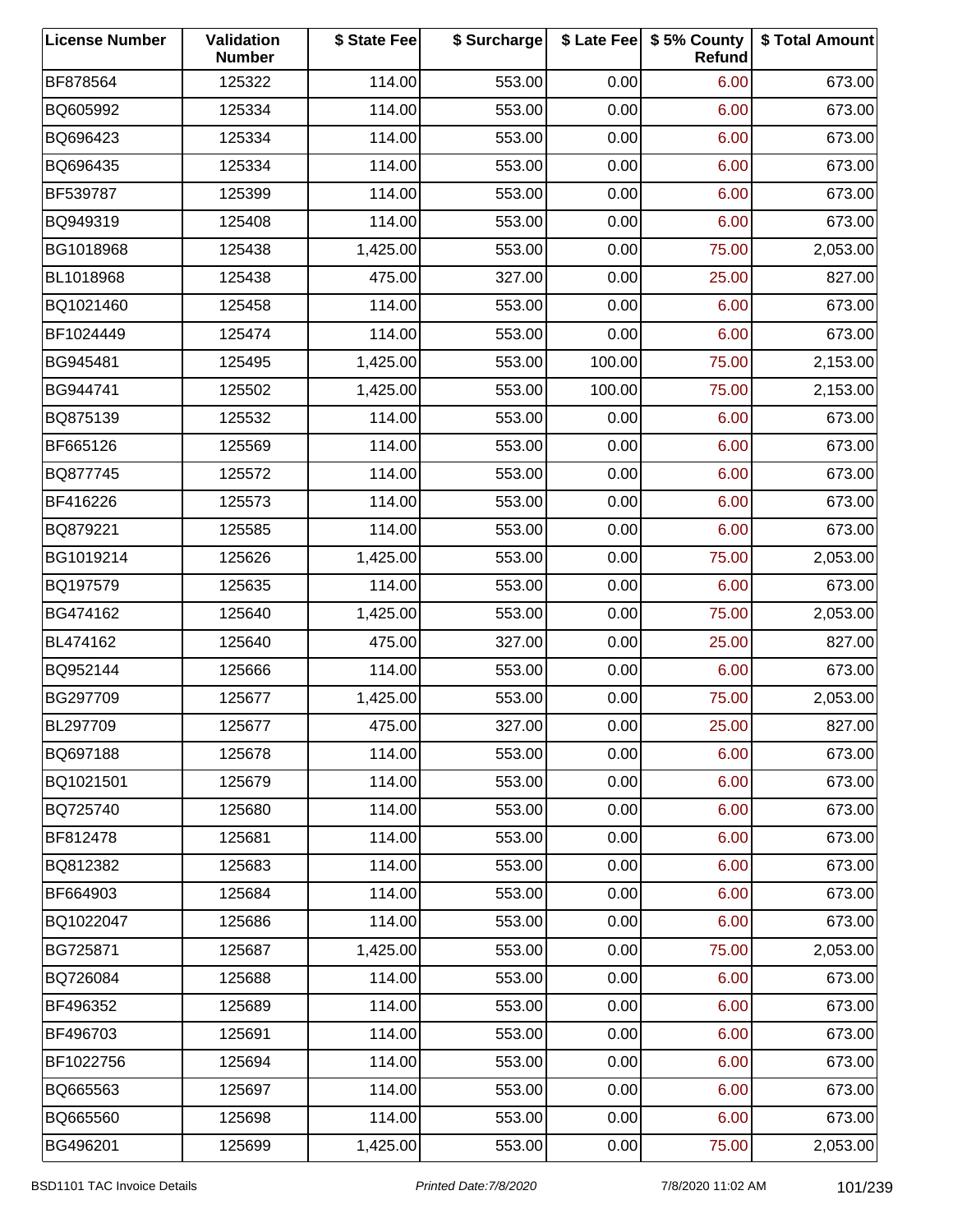| <b>License Number</b> | Validation<br><b>Number</b> | \$ State Fee | \$ Surcharge |        | \$ Late Fee   \$5% County<br>Refund | \$ Total Amount |
|-----------------------|-----------------------------|--------------|--------------|--------|-------------------------------------|-----------------|
| BQ950866              | 125700                      | 114.00       | 553.00       | 0.00   | 6.00                                | 673.00          |
| BQ951057              | 125701                      | 114.00       | 553.00       | 0.00   | 6.00                                | 673.00          |
| BG951149              | 125703                      | 1,425.00     | 553.00       | 0.00   | 75.00                               | 2,053.00        |
| BQ752772              | 125704                      | 114.00       | 553.00       | 0.00   | 6.00                                | 673.00          |
| BG813687              | 125705                      | 1,425.00     | 553.00       | 0.00   | 75.00                               | 2,053.00        |
| BQ666823              | 125707                      | 114.00       | 553.00       | 0.00   | 6.00                                | 673.00          |
| BF453936              | 125712                      | 114.00       | 553.00       | 0.00   | 6.00                                | 673.00          |
| BQ665272              | 125723                      | 114.00       | 553.00       | 0.00   | 6.00                                | 673.00          |
| BQ878719              | 125724                      | 114.00       | 553.00       | 0.00   | 6.00                                | 673.00          |
| BG1019291             | 125739                      | 1,425.00     | 553.00       | 0.00   | 75.00                               | 2,053.00        |
| BG947388              | 125779                      | 1,425.00     | 553.00       | 100.00 | 75.00                               | 2,153.00        |
| BF266699              | 125809                      | 114.00       | 553.00       | 0.00   | 6.00                                | 673.00          |
| BQ634010              | 125810                      | 114.00       | 553.00       | 0.00   | 6.00                                | 673.00          |
| BF277516              | 125812                      | 114.00       | 553.00       | 0.00   | 6.00                                | 673.00          |
| BF309321              | 125815                      | 114.00       | 553.00       | 0.00   | 6.00                                | 673.00          |
| BF1020658             | 125835                      | 114.00       | 553.00       | 0.00   | 6.00                                | 673.00          |
| BQ1023484             | 125853                      | 114.00       | 553.00       | 0.00   | 6.00                                | 673.00          |
| BQ197520              | 125862                      | 114.00       | 553.00       | 0.00   | 6.00                                | 673.00          |
| BQ454010              | 125865                      | 114.00       | 553.00       | 0.00   | 6.00                                | 673.00          |
| BQ454302              | 125870                      | 114.00       | 553.00       | 0.00   | 6.00                                | 673.00          |
| BQ474165              | 125919                      | 114.00       | 553.00       | 0.00   | 6.00                                | 673.00          |
| BF753715              | 125934                      | 114.00       | 553.00       | 0.00   | 6.00                                | 673.00          |
| BG951496              | 125969                      | 1,425.00     | 553.00       | 0.00   | 75.00                               | 2,053.00        |
| BG414661              | 125980                      | 1,425.00     | 553.00       | 0.00   | 75.00                               | 2,053.00        |
| BG750679              | 125988                      | 1,425.00     | 553.00       | 0.00   | 75.00                               | 2,053.00        |
| BQ1019639             | 125989                      | 114.00       | 553.00       | 0.00   | 6.00                                | 673.00          |
| BQ663525              | 125990                      | 114.00       | 553.00       | 0.00   | 6.00                                | 673.00          |
| BQ454308              | 126015                      | 114.00       | 553.00       | 0.00   | 6.00                                | 673.00          |
| BQ664941              | 126048                      | 114.00       | 553.00       | 0.00   | 6.00                                | 673.00          |
| BF1021684             | 126049                      | 114.00       | 553.00       | 0.00   | 6.00                                | 673.00          |
| BQ1020867             | 126051                      | 114.00       | 553.00       | 0.00   | 6.00                                | 673.00          |
| BQ724573              | 126074                      | 114.00       | 553.00       | 0.00   | 6.00                                | 673.00          |
| BG256349              | 126077                      | 1,425.00     | 553.00       | 0.00   | 75.00                               | 2,053.00        |
| BL256349              | 126077                      | 475.00       | 327.00       | 0.00   | 25.00                               | 827.00          |
| BQ633808              | 126084                      | 114.00       | 553.00       | 0.00   | 6.00                                | 673.00          |
| BQ953075              | 126085                      | 114.00       | 553.00       | 0.00   | 6.00                                | 673.00          |
| BB753405              | 126120                      | 570.00       | 701.00       | 0.00   | 30.00                               | 1,301.00        |
| BG950309              | 126121                      | 1,425.00     | 553.00       | 0.00   | 75.00                               | 2,053.00        |
| BQ454007              | 126122                      | 114.00       | 553.00       | 0.00   | 6.00                                | 673.00          |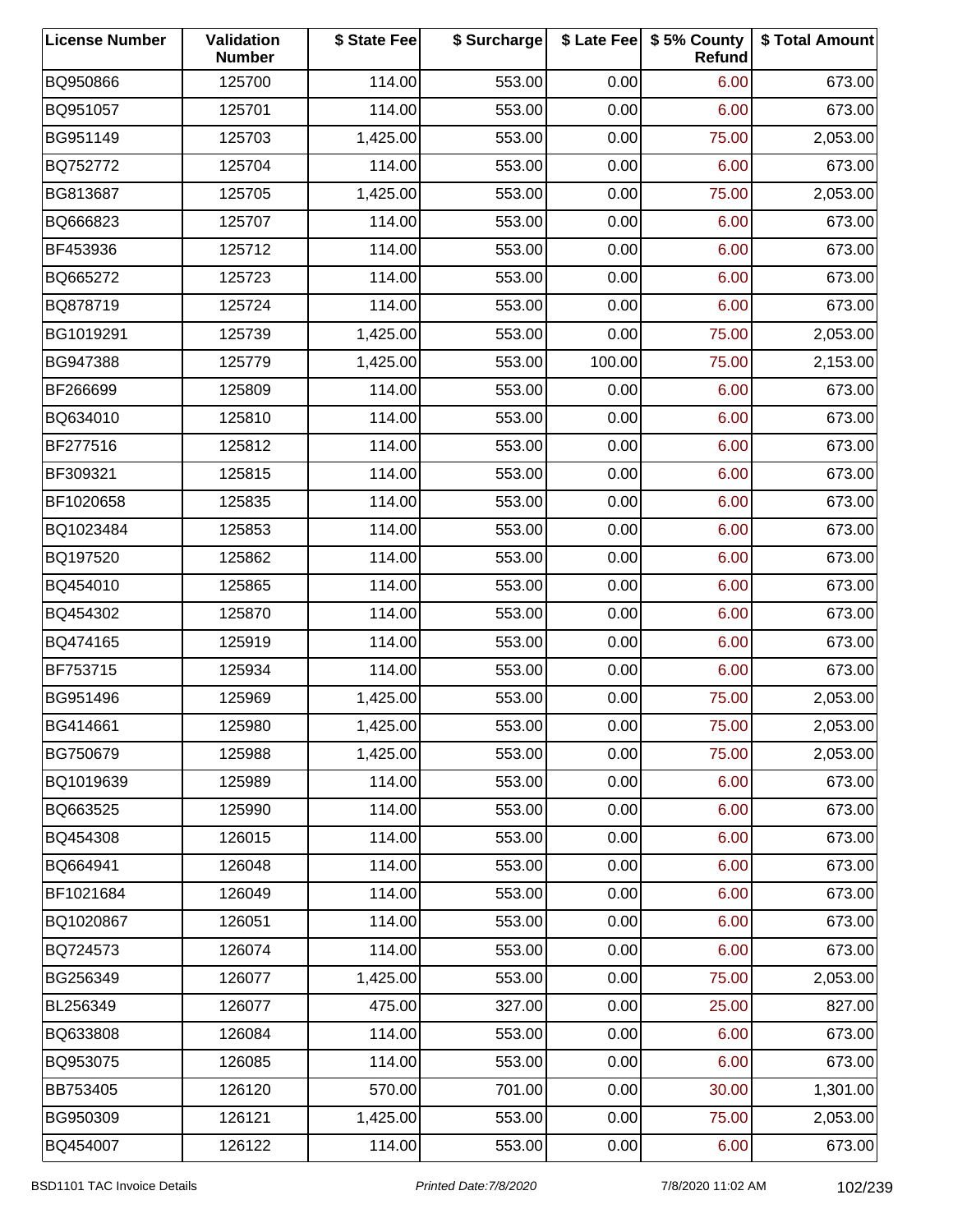| <b>License Number</b> | Validation<br><b>Number</b> | \$ State Fee | \$ Surcharge |        | \$ Late Fee   \$5% County<br>Refund | \$ Total Amount |
|-----------------------|-----------------------------|--------------|--------------|--------|-------------------------------------|-----------------|
| BI753406              | 126124                      | 38.00        | 278.00       | 0.00   | 2.00                                | 318.00          |
| BQ454310              | 126125                      | 114.00       | 553.00       | 0.00   | 6.00                                | 673.00          |
| BQ454312              | 126127                      | 114.00       | 553.00       | 0.00   | 6.00                                | 673.00          |
| BQ753275              | 126187                      | 114.00       | 553.00       | 0.00   | 6.00                                | 673.00          |
| BQ951108              | 126188                      | 114.00       | 553.00       | 0.00   | 6.00                                | 673.00          |
| BQ633897              | 126200                      | 114.00       | 553.00       | 0.00   | 6.00                                | 673.00          |
| BF726169              | 126206                      | 114.00       | 553.00       | 0.00   | 6.00                                | 673.00          |
| BG949699              | 126206                      | 1,425.00     | 553.00       | 0.00   | 75.00                               | 2,053.00        |
| BG222200              | 126252                      | 1,425.00     | 553.00       | 0.00   | 75.00                               | 2,053.00        |
| BG287474              | 126252                      | 1,425.00     | 553.00       | 0.00   | 75.00                               | 2,053.00        |
| BQ875627              | 126252                      | 114.00       | 553.00       | 0.00   | 6.00                                | 673.00          |
| BG1020029             | 126256                      | 1,425.00     | 553.00       | 0.00   | 75.00                               | 2,053.00        |
| BG879034              | 126312                      | 1,425.00     | 553.00       | 0.00   | 75.00                               | 2,053.00        |
| BL879034              | 126312                      | 475.00       | 327.00       | 0.00   | 25.00                               | 827.00          |
| BQ1023476             | 126375                      | 114.00       | 553.00       | 0.00   | 6.00                                | 673.00          |
| BQ632428              | 126401                      | 114.00       | 553.00       | 0.00   | 6.00                                | 673.00          |
| BQ876374              | 126401                      | 114.00       | 553.00       | 0.00   | 6.00                                | 673.00          |
| BQ601735              | 126403                      | 114.00       | 553.00       | 0.00   | 6.00                                | 673.00          |
| BF433419              | 126404                      | 114.00       | 553.00       | 0.00   | 6.00                                | 673.00          |
| BQ726995              | 126406                      | 114.00       | 553.00       | 0.00   | 6.00                                | 673.00          |
| BQ951540              | 126407                      | 114.00       | 553.00       | 0.00   | 6.00                                | 673.00          |
| BE318506              | 126408                      | 1,425.00     | 553.00       | 0.00   | 75.00                               | 2,053.00        |
| BF288112              | 126411                      | 114.00       | 553.00       | 0.00   | 6.00                                | 673.00          |
| BQ561650              | 126413                      | 114.00       | 553.00       | 0.00   | 6.00                                | 673.00          |
| BQ698986              | 126415                      | 114.00       | 553.00       | 0.00   | 6.00                                | 673.00          |
| BF476508              | 126439                      | 114.00       | 553.00       | 0.00   | 6.00                                | 673.00          |
| BF245608              | 126459                      | 114.00       | 553.00       | 0.00   | 6.00                                | 673.00          |
| BQ727991              | 126464                      | 114.00       | 553.00       | 0.00   | 6.00                                | 673.00          |
| BQ276333              | 126474                      | 114.00       | 553.00       | 100.00 | 6.00                                | 773.00          |
| BF952469              | 126508                      | 114.00       | 553.00       | 0.00   | 6.00                                | 673.00          |
| BQ879115              | 126511                      | 114.00       | 553.00       | 0.00   | 6.00                                | 673.00          |
| BQ879015              | 126515                      | 114.00       | 553.00       | 0.00   | 6.00                                | 673.00          |
| BF879013              | 126517                      | 114.00       | 553.00       | 0.00   | 6.00                                | 673.00          |
| BF814387              | 126519                      | 114.00       | 553.00       | 0.00   | 6.00                                | 673.00          |
| BG435087              | 126522                      | 1,425.00     | 553.00       | 0.00   | 75.00                               | 2,053.00        |
| BL435087              | 126522                      | 475.00       | 327.00       | 0.00   | 25.00                               | 827.00          |
| BQ877436              | 126524                      | 114.00       | 553.00       | 0.00   | 6.00                                | 673.00          |
| BF1021949             | 126527                      | 114.00       | 553.00       | 0.00   | 6.00                                | 673.00          |
| BF558440              | 126529                      | 114.00       | 553.00       | 0.00   | 6.00                                | 673.00          |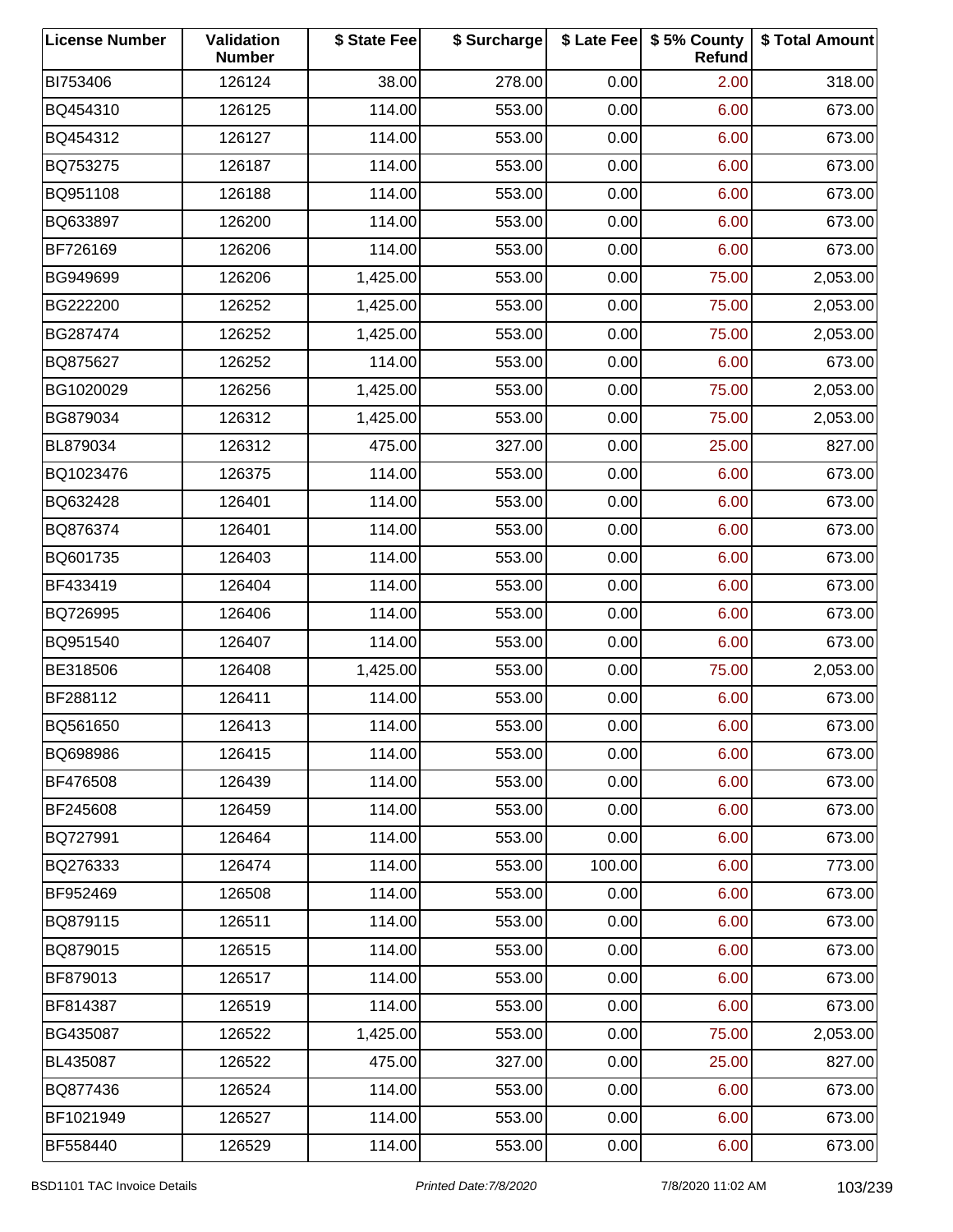| <b>License Number</b> | Validation<br><b>Number</b> | \$ State Fee | \$ Surcharge |        | \$ Late Fee   \$5% County<br>Refund | \$ Total Amount |
|-----------------------|-----------------------------|--------------|--------------|--------|-------------------------------------|-----------------|
| BQ537069              | 126532                      | 114.00       | 553.00       | 0.00   | 6.00                                | 673.00          |
| BF948951              | 126533                      | 114.00       | 553.00       | 0.00   | 6.00                                | 673.00          |
| BQ953503              | 126563                      | 114.00       | 553.00       | 0.00   | 6.00                                | 673.00          |
| BG631460              | 126564                      | 1,425.00     | 553.00       | 100.00 | 75.00                               | 2,153.00        |
| BG877740              | 126574                      | 1,425.00     | 553.00       | 0.00   | 75.00                               | 2,053.00        |
| BL877740              | 126574                      | 475.00       | 327.00       | 0.00   | 25.00                               | 827.00          |
| BG952478              | 126583                      | 1,425.00     | 553.00       | 0.00   | 75.00                               | 2,053.00        |
| BQ953504              | 126656                      | 114.00       | 553.00       | 0.00   | 6.00                                | 673.00          |
| BF877187              | 126702                      | 114.00       | 553.00       | 0.00   | 6.00                                | 673.00          |
| BQ728660              | 126724                      | 114.00       | 553.00       | 0.00   | 6.00                                | 673.00          |
| BQ728662              | 126724                      | 114.00       | 553.00       | 0.00   | 6.00                                | 673.00          |
| BQ728680              | 126724                      | 114.00       | 553.00       | 0.00   | 6.00                                | 673.00          |
| BQ754434              | 126724                      | 114.00       | 553.00       | 0.00   | 6.00                                | 673.00          |
| BQ601729              | 126736                      | 114.00       | 553.00       | 0.00   | 6.00                                | 673.00          |
| BQ602325              | 126736                      | 114.00       | 553.00       | 0.00   | 6.00                                | 673.00          |
| BQ952774              | 126736                      | 114.00       | 553.00       | 0.00   | 6.00                                | 673.00          |
| BQ949533              | 126737                      | 114.00       | 553.00       | 0.00   | 6.00                                | 673.00          |
| BF223835              | 126743                      | 114.00       | 553.00       | 0.00   | 6.00                                | 673.00          |
| BQ697017              | 126768                      | 114.00       | 553.00       | 0.00   | 6.00                                | 673.00          |
| BQ949262              | 126769                      | 114.00       | 553.00       | 0.00   | 6.00                                | 673.00          |
| BQ517813              | 126811                      | 114.00       | 553.00       | 0.00   | 6.00                                | 673.00          |
| BQ753848              | 126813                      | 114.00       | 553.00       | 0.00   | 6.00                                | 673.00          |
| BQ814846              | 126819                      | 114.00       | 553.00       | 0.00   | 6.00                                | 673.00          |
| BQ879004              | 126819                      | 114.00       | 553.00       | 0.00   | 6.00                                | 673.00          |
| BQ1025830             | 126821                      | 114.00       | 553.00       | 0.00   | 6.00                                | 673.00          |
| BQ1026211             | 126824                      | 114.00       | 553.00       | 0.00   | 6.00                                | 673.00          |
| BQ1026212             | 126826                      | 114.00       | 553.00       | 0.00   | 6.00                                | 673.00          |
| BG919792              | 405069                      | 1,425.00     | 553.00       | 0.00   | 75.00                               | 2,053.00        |
| BG1001702             | 510093                      | 1,425.00     | 553.00       | 100.00 | 75.00                               | 2,153.00        |
| BG264757              | 511313                      | 1,425.00     | 553.00       | 0.00   | 75.00                               | 2,053.00        |
| BG112183              | 511757                      | 1,425.00     | 553.00       | 0.00   | 75.00                               | 2,053.00        |
| BQ725605              | 512386                      | 114.00       | 553.00       | 0.00   | 6.00                                | 673.00          |
| BB432533              | 512444                      | 570.00       | 701.00       | 0.00   | 30.00                               | 1,301.00        |
| BQ285442              | 512529                      | 114.00       | 553.00       | 0.00   | 6.00                                | 673.00          |
| BG578883              | 512801                      | 1,425.00     | 553.00       | 0.00   | 75.00                               | 2,053.00        |
| BG452040              | 512802                      | 1,425.00     | 553.00       | 0.00   | 75.00                               | 2,053.00        |
| BF472189              | 513063                      | 114.00       | 553.00       | 0.00   | 6.00                                | 673.00          |
| BG947626              | 513140                      | 1,425.00     | 553.00       | 0.00   | 75.00                               | 2,053.00        |
| BQ493393              | 513156                      | 114.00       | 553.00       | 0.00   | 6.00                                | 673.00          |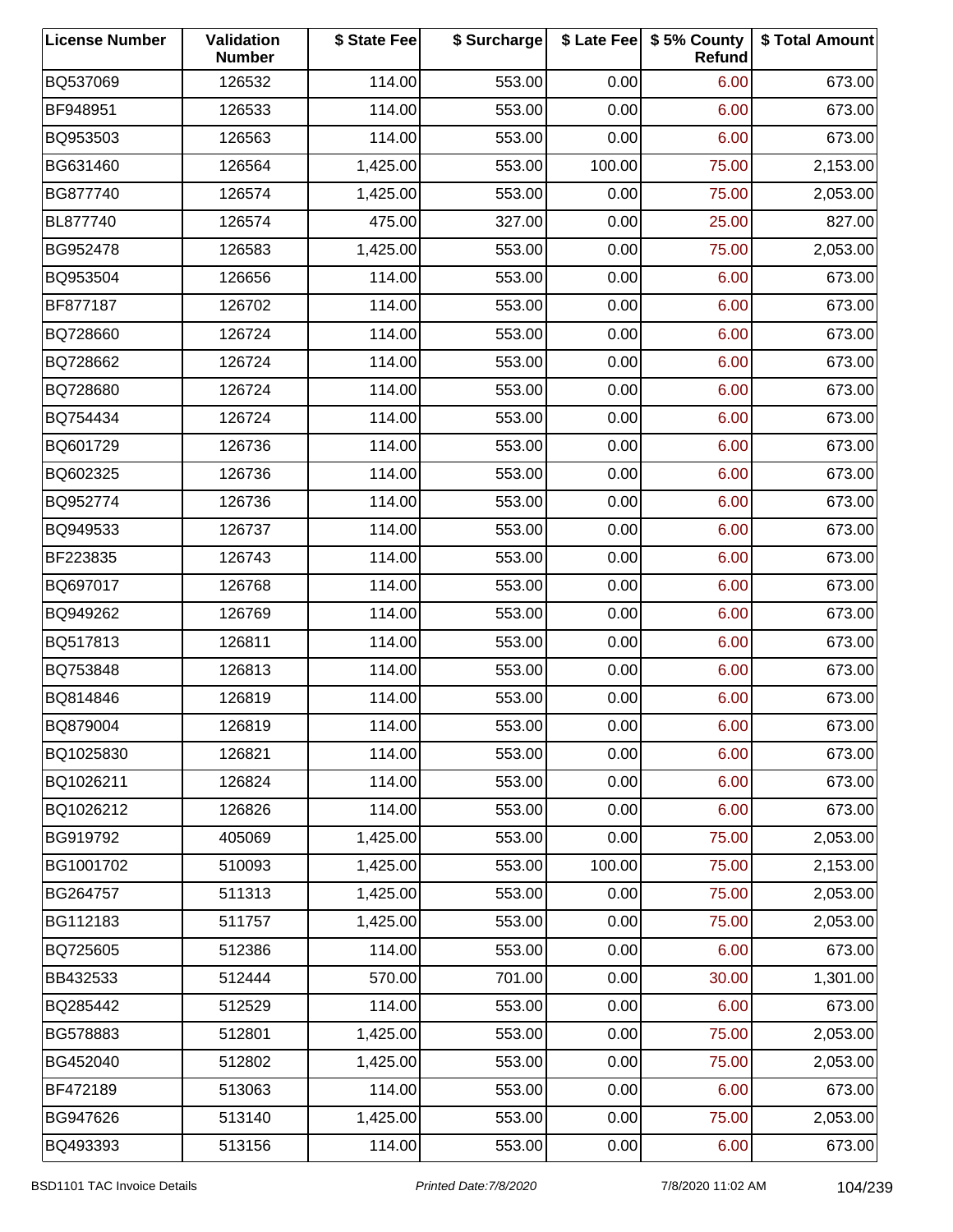| <b>License Number</b> | Validation<br><b>Number</b> | \$ State Fee | \$ Surcharge |        | \$ Late Fee   \$5% County<br>Refund | \$ Total Amount |
|-----------------------|-----------------------------|--------------|--------------|--------|-------------------------------------|-----------------|
| BE719931              | 513161                      | 1,425.00     | 553.00       | 100.00 | 75.00                               | 2,153.00        |
| BG306315              | 513163                      | 1,425.00     | 553.00       | 100.00 | 75.00                               | 2,153.00        |
| BQ1015553             | 513174                      | 114.00       | 553.00       | 0.00   | 6.00                                | 673.00          |
| BF875639              | 513179                      | 114.00       | 553.00       | 0.00   | 6.00                                | 673.00          |
| BQ516251              | 513184                      | 114.00       | 553.00       | 0.00   | 6.00                                | 673.00          |
| BQ516249              | 513185                      | 114.00       | 553.00       | 0.00   | 6.00                                | 673.00          |
| BQ516248              | 513186                      | 114.00       | 553.00       | 0.00   | 6.00                                | 673.00          |
| BQ516244              | 513187                      | 114.00       | 553.00       | 0.00   | 6.00                                | 673.00          |
| BQ516245              | 513188                      | 114.00       | 553.00       | 0.00   | 6.00                                | 673.00          |
| BQ516247              | 513189                      | 114.00       | 553.00       | 0.00   | 6.00                                | 673.00          |
| BQ516246              | 513190                      | 114.00       | 553.00       | 0.00   | 6.00                                | 673.00          |
| BQ414655              | 513196                      | 114.00       | 553.00       | 0.00   | 6.00                                | 673.00          |
| BQ453861              | 513197                      | 114.00       | 553.00       | 0.00   | 6.00                                | 673.00          |
| BQ946903              | 513202                      | 114.00       | 553.00       | 0.00   | 6.00                                | 673.00          |
| BQ516557              | 513204                      | 114.00       | 553.00       | 0.00   | 6.00                                | 673.00          |
| BG181428              | 513245                      | 1,425.00     | 553.00       | 100.00 | 75.00                               | 2,153.00        |
| BG722246              | 513246                      | 1,425.00     | 553.00       | 0.00   | 75.00                               | 2,053.00        |
| BG657513              | 513250                      | 1,425.00     | 553.00       | 100.00 | 75.00                               | 2,153.00        |
| BQ873014              | 513254                      | 114.00       | 553.00       | 0.00   | 6.00                                | 673.00          |
| BG1012660             | 513261                      | 1,425.00     | 553.00       | 100.00 | 75.00                               | 2,153.00        |
| BG1015654             | 513276                      | 1,425.00     | 553.00       | 0.00   | 75.00                               | 2,053.00        |
| BQ286327              | 513636                      | 114.00       | 553.00       | 0.00   | 6.00                                | 673.00          |
| BQ1016968             | 513694                      | 114.00       | 553.00       | 0.00   | 6.00                                | 673.00          |
| BG1016504             | 513697                      | 1,425.00     | 553.00       | 0.00   | 75.00                               | 2,053.00        |
| BL1016504             | 513697                      | 475.00       | 327.00       | 0.00   | 25.00                               | 827.00          |
| BQ696323              | 513698                      | 114.00       | 553.00       | 0.00   | 6.00                                | 673.00          |
| BG874060              | 513702                      | 1,425.00     | 553.00       | 0.00   | 75.00                               | 2,053.00        |
| BL874060              | 513702                      | 475.00       | 327.00       | 0.00   | 25.00                               | 827.00          |
| BG196604              | 513703                      | 1,425.00     | 553.00       | 0.00   | 75.00                               | 2,053.00        |
| BF536702              | 513712                      | 114.00       | 553.00       | 0.00   | 6.00                                | 673.00          |
| BG414221              | 513713                      | 1,425.00     | 553.00       | 0.00   | 75.00                               | 2,053.00        |
| BG494173              | 513717                      | 1,425.00     | 553.00       | 0.00   | 75.00                               | 2,053.00        |
| BF749195              | 513720                      | 114.00       | 553.00       | 0.00   | 6.00                                | 673.00          |
| BQ1017706             | 513735                      | 114.00       | 553.00       | 0.00   | 6.00                                | 673.00          |
| BQ662481              | 513737                      | 114.00       | 553.00       | 0.00   | 6.00                                | 673.00          |
| BF871658              | 513740                      | 114.00       | 553.00       | 0.00   | 6.00                                | 673.00          |
| BG556213              | 513741                      | 1,425.00     | 553.00       | 0.00   | 75.00                               | 2,053.00        |
| BQ807856              | 513758                      | 114.00       | 553.00       | 0.00   | 6.00                                | 673.00          |
| BG625853              | 513927                      | 1,425.00     | 553.00       | 100.00 | 75.00                               | 2,153.00        |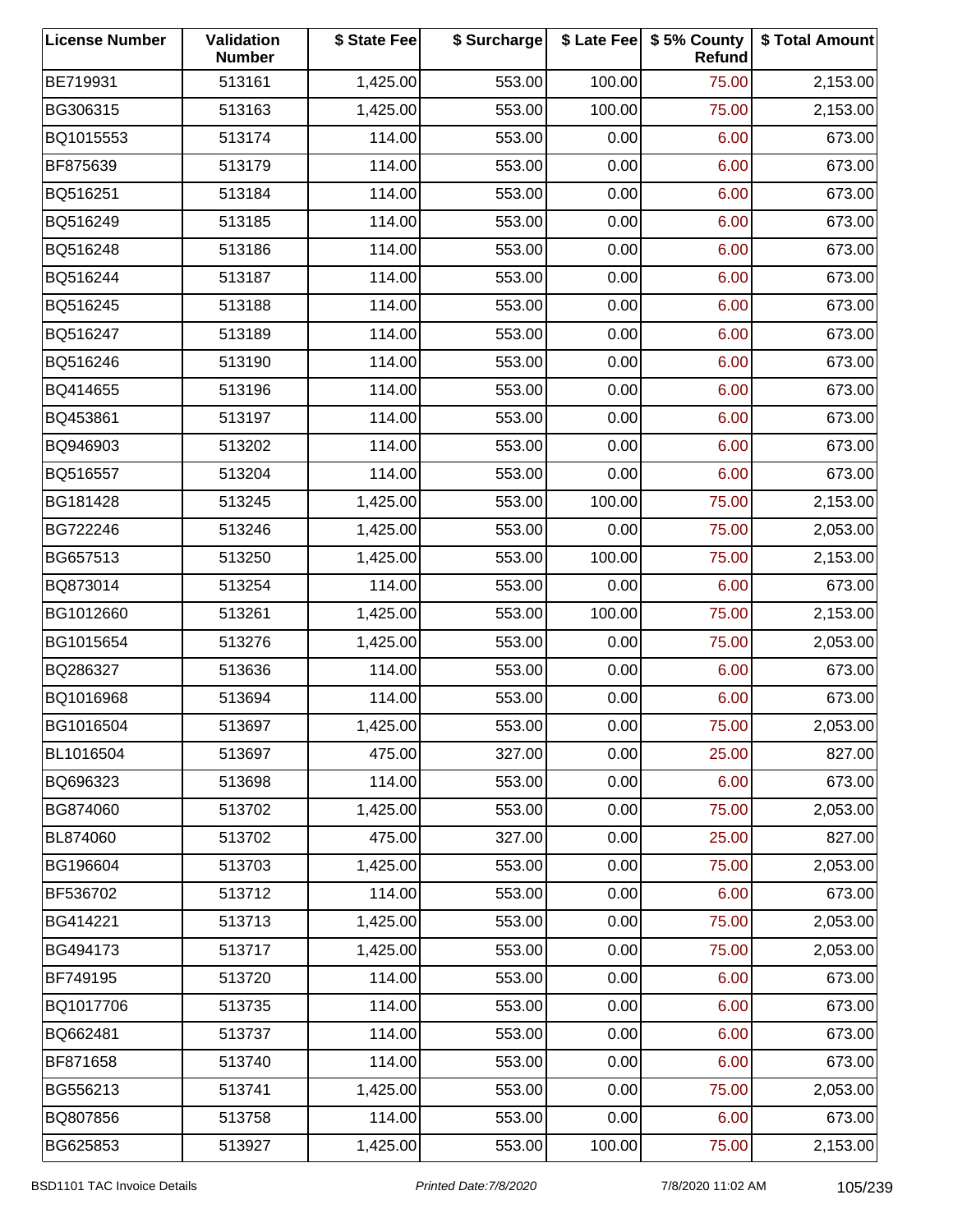| <b>License Number</b> | Validation<br><b>Number</b> | \$ State Fee | \$ Surcharge |      | \$ Late Fee   \$5% County<br>Refund | \$ Total Amount |
|-----------------------|-----------------------------|--------------|--------------|------|-------------------------------------|-----------------|
| BF949136              | 513936                      | 114.00       | 553.00       | 0.00 | 6.00                                | 673.00          |
| BF629653              | 513940                      | 114.00       | 553.00       | 0.00 | 6.00                                | 673.00          |
| BG430889              | 513949                      | 1,425.00     | 553.00       | 0.00 | 75.00                               | 2,053.00        |
| BG725597              | 513958                      | 1,425.00     | 553.00       | 0.00 | 75.00                               | 2,053.00        |
| BF496056              | 513960                      | 114.00       | 553.00       | 0.00 | 6.00                                | 673.00          |
| BQ811491              | 513976                      | 114.00       | 553.00       | 0.00 | 6.00                                | 673.00          |
| BQ265691              | 513980                      | 114.00       | 553.00       | 0.00 | 6.00                                | 673.00          |
| BQ942034              | 513982                      | 114.00       | 553.00       | 0.00 | 6.00                                | 673.00          |
| BQ874338              | 513983                      | 114.00       | 553.00       | 0.00 | 6.00                                | 673.00          |
| BF516955              | 513990                      | 114.00       | 553.00       | 0.00 | 6.00                                | 673.00          |
| BF412920              | 513991                      | 114.00       | 553.00       | 0.00 | 6.00                                | 673.00          |
| BQ662168              | 514005                      | 114.00       | 553.00       | 0.00 | 6.00                                | 673.00          |
| BQ450135              | 514011                      | 114.00       | 553.00       | 0.00 | 6.00                                | 673.00          |
| BG474065              | 514014                      | 1,425.00     | 553.00       | 0.00 | 75.00                               | 2,053.00        |
| BL474065              | 514014                      | 475.00       | 327.00       | 0.00 | 25.00                               | 827.00          |
| BG430965              | 514024                      | 1,425.00     | 553.00       | 0.00 | 75.00                               | 2,053.00        |
| BL430965              | 514024                      | 475.00       | 327.00       | 0.00 | 25.00                               | 827.00          |
| BG516779              | 514068                      | 1,425.00     | 553.00       | 0.00 | 75.00                               | 2,053.00        |
| BG723630              | 514069                      | 1,425.00     | 553.00       | 0.00 | 75.00                               | 2,053.00        |
| BG514703              | 514109                      | 1,425.00     | 553.00       | 0.00 | 75.00                               | 2,053.00        |
| BQ453863              | 514110                      | 114.00       | 553.00       | 0.00 | 6.00                                | 673.00          |
| BG870852              | 514188                      | 1,425.00     | 553.00       | 0.00 | 75.00                               | 2,053.00        |
| BL870852              | 514188                      | 475.00       | 327.00       | 0.00 | 25.00                               | 827.00          |
| BG662803              | 514203                      | 1,425.00     | 553.00       | 0.00 | 75.00                               | 2,053.00        |
| BG629883              | 514204                      | 1,425.00     | 553.00       | 0.00 | 75.00                               | 2,053.00        |
| BG630461              | 514205                      | 1,425.00     | 553.00       | 0.00 | 75.00                               | 2,053.00        |
| BQ1017660             | 514213                      | 114.00       | 553.00       | 0.00 | 6.00                                | 673.00          |
| BF723510              | 514214                      | 114.00       | 553.00       | 0.00 | 6.00                                | 673.00          |
| BQ874313              | 514216                      | 114.00       | 553.00       | 0.00 | 6.00                                | 673.00          |
| BG873420              | 514270                      | 1,425.00     | 553.00       | 0.00 | 75.00                               | 2,053.00        |
| BL873420              | 514270                      | 475.00       | 327.00       | 0.00 | 25.00                               | 827.00          |
| BQ317701              | 514272                      | 114.00       | 553.00       | 0.00 | 6.00                                | 673.00          |
| BQ558626              | 514273                      | 114.00       | 553.00       | 0.00 | 6.00                                | 673.00          |
| BG750781              | 514374                      | 1,425.00     | 553.00       | 0.00 | 75.00                               | 2,053.00        |
| BG947189              | 514380                      | 1,425.00     | 553.00       | 0.00 | 75.00                               | 2,053.00        |
| BF630691              | 514429                      | 114.00       | 553.00       | 0.00 | 6.00                                | 673.00          |
| BF319490              | 514433                      | 114.00       | 553.00       | 0.00 | 6.00                                | 673.00          |
| BQ494045              | 514434                      | 114.00       | 553.00       | 0.00 | 6.00                                | 673.00          |
| BQ695596              | 514437                      | 114.00       | 553.00       | 0.00 | 6.00                                | 673.00          |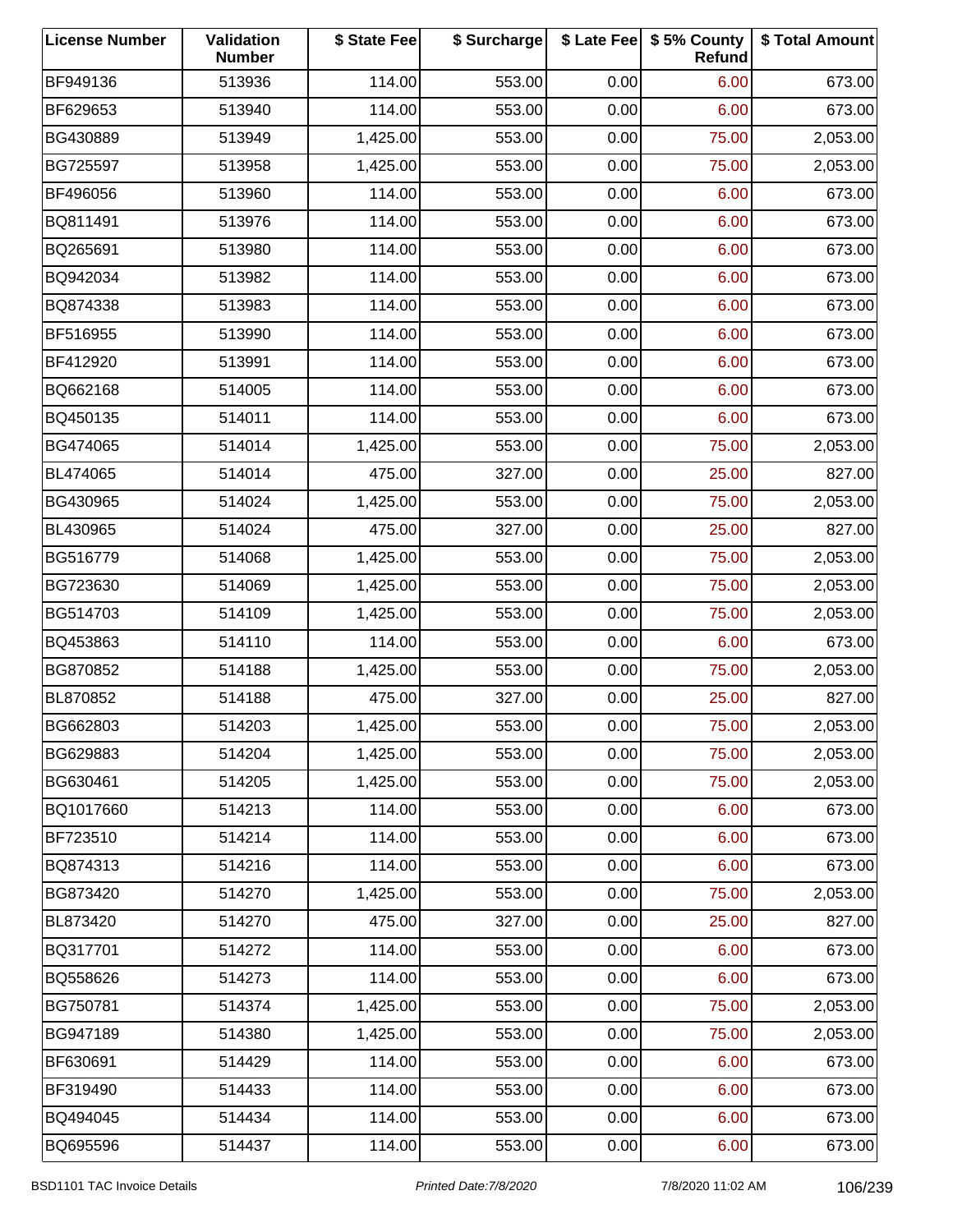| <b>License Number</b> | Validation<br><b>Number</b> | \$ State Fee | \$ Surcharge |        | \$ Late Fee   \$5% County<br>Refund | \$ Total Amount |
|-----------------------|-----------------------------|--------------|--------------|--------|-------------------------------------|-----------------|
| BQ813213              | 514441                      | 114.00       | 553.00       | 0.00   | 6.00                                | 673.00          |
| BG947459              | 514495                      | 1,425.00     | 553.00       | 0.00   | 75.00                               | 2,053.00        |
| BG866879              | 514503                      | 1,425.00     | 553.00       | 100.00 | 75.00                               | 2,153.00        |
| BQ664731              | 514514                      | 114.00       | 553.00       | 0.00   | 6.00                                | 673.00          |
| BG318368              | 514515                      | 1,425.00     | 553.00       | 0.00   | 75.00                               | 2,053.00        |
| BF256394              | 514520                      | 114.00       | 553.00       | 0.00   | 6.00                                | 673.00          |
| BG450642              | 514529                      | 1,425.00     | 553.00       | 0.00   | 75.00                               | 2,053.00        |
| BG196217              | 514535                      | 1,425.00     | 553.00       | 0.00   | 75.00                               | 2,053.00        |
| BL196217              | 514535                      | 475.00       | 327.00       | 0.00   | 25.00                               | 827.00          |
| BG809537              | 514537                      | 1,425.00     | 553.00       | 100.00 | 75.00                               | 2,153.00        |
| BQ1016275             | 514541                      | 114.00       | 553.00       | 0.00   | 6.00                                | 673.00          |
| BF875479              | 514565                      | 114.00       | 553.00       | 0.00   | 6.00                                | 673.00          |
| BQ155465              | 514573                      | 114.00       | 553.00       | 0.00   | 6.00                                | 673.00          |
| BG871140              | 514578                      | 1,425.00     | 553.00       | 0.00   | 75.00                               | 2,053.00        |
| BG947822              | 514584                      | 1,425.00     | 553.00       | 0.00   | 75.00                               | 2,053.00        |
| BG1017316             | 514603                      | 1,425.00     | 553.00       | 0.00   | 75.00                               | 2,053.00        |
| BG1022758             | 514610                      | 1,425.00     | 553.00       | 0.00   | 75.00                               | 2,053.00        |
| BF286584              | 514612                      | 114.00       | 553.00       | 0.00   | 6.00                                | 673.00          |
| BF496699              | 514621                      | 114.00       | 553.00       | 0.00   | 6.00                                | 673.00          |
| BQ1021818             | 514625                      | 114.00       | 553.00       | 0.00   | 6.00                                | 673.00          |
| BF697346              | 514633                      | 114.00       | 553.00       | 0.00   | 6.00                                | 673.00          |
| BG870615              | 514657                      | 1,425.00     | 553.00       | 0.00   | 75.00                               | 2,053.00        |
| BQ950984              | 514689                      | 114.00       | 553.00       | 0.00   | 6.00                                | 673.00          |
| BG515751              | 514697                      | 1,425.00     | 553.00       | 0.00   | 75.00                               | 2,053.00        |
| BG723782              | 514710                      | 1,425.00     | 553.00       | 0.00   | 75.00                               | 2,053.00        |
| BG1019785             | 514712                      | 1,425.00     | 553.00       | 0.00   | 75.00                               | 2,053.00        |
| BL1019785             | 514712                      | 475.00       | 327.00       | 0.00   | 25.00                               | 827.00          |
| BQ434908              | 514714                      | 114.00       | 553.00       | 0.00   | 6.00                                | 673.00          |
| BQ319154              | 514715                      | 114.00       | 553.00       | 0.00   | 6.00                                | 673.00          |
| BQ633777              | 514721                      | 114.00       | 553.00       | 0.00   | 6.00                                | 673.00          |
| BQ698652              | 514722                      | 114.00       | 553.00       | 0.00   | 6.00                                | 673.00          |
| BG1019404             | 514724                      | 1,425.00     | 553.00       | 0.00   | 75.00                               | 2,053.00        |
| BQ663945              | 514859                      | 114.00       | 553.00       | 0.00   | 6.00                                | 673.00          |
| BF603248              | 514867                      | 114.00       | 553.00       | 0.00   | 6.00                                | 673.00          |
| BF519496              | 514868                      | 114.00       | 553.00       | 0.00   | 6.00                                | 673.00          |
| BF601770              | 514869                      | 114.00       | 553.00       | 0.00   | 6.00                                | 673.00          |
| BF601699              | 514872                      | 114.00       | 553.00       | 0.00   | 6.00                                | 673.00          |
| BG126958              | 514879                      | 1,425.00     | 553.00       | 0.00   | 75.00                               | 2,053.00        |
| BQ699570              | 514888                      | 114.00       | 553.00       | 0.00   | 6.00                                | 673.00          |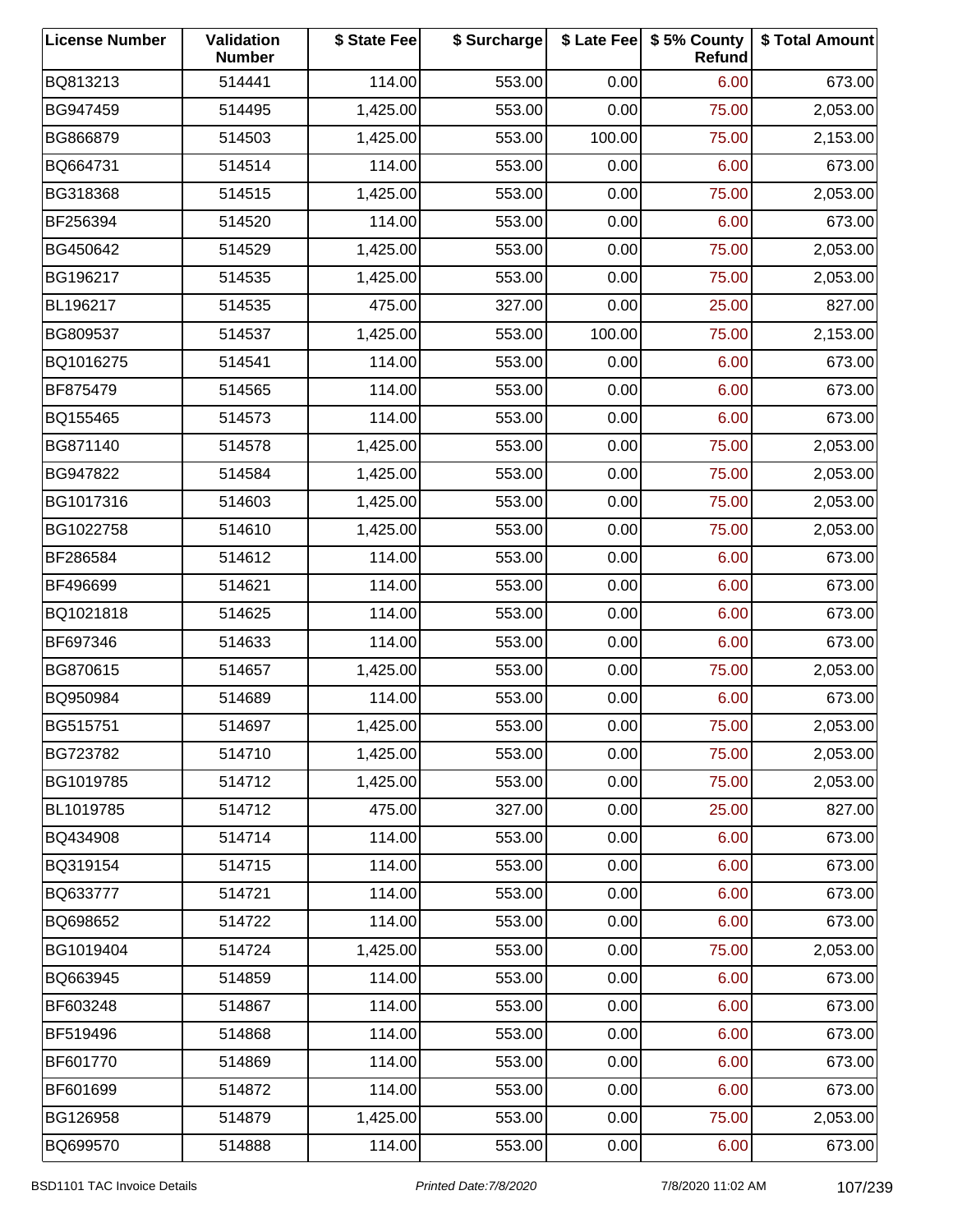| <b>License Number</b> | Validation<br><b>Number</b> | \$ State Feel | \$ Surcharge | \$ Late Fee | \$5% County<br>Refund | \$ Total Amount |
|-----------------------|-----------------------------|---------------|--------------|-------------|-----------------------|-----------------|
| BG750738              | 514901                      | 1,425.00      | 553.00       | 0.00        | 75.00                 | 2,053.00        |
| BQ1022398             | 514902                      | 114.00        | 553.00       | 0.00        | 6.00                  | 673.00          |
| BG877566              | 514911                      | 1,425.00      | 553.00       | 0.00        | 75.00                 | 2,053.00        |
| BG627527              | 514956                      | 1,425.00      | 553.00       | 0.00        | 75.00                 | 2,053.00        |
| BL627527              | 514956                      | 475.00        | 327.00       | 0.00        | 25.00                 | 827.00          |
|                       | Total                       | 285,304.00    | 295,929.00   | 2,300.00    | 15,016.00             | 598,549.00      |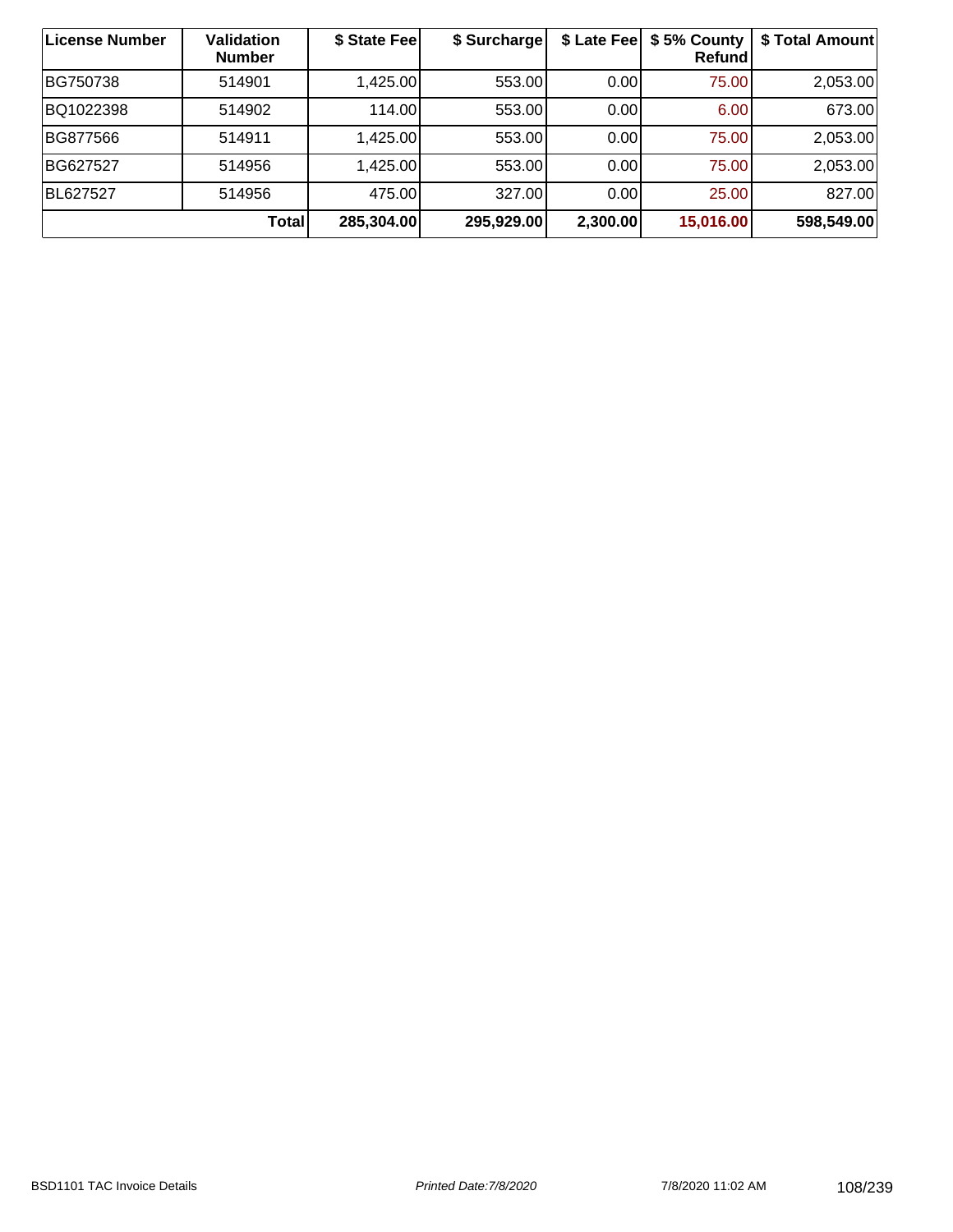

### **TAC To Be Invoiced Details Applications Approved during June 2020 County Harrison - 102**

| <b>License Number</b> | <b>Validation</b><br><b>Number</b> | \$ State Fee | \$ Surcharge | \$ Late Fee | \$5% County<br>Refundl | \$ Total Amount |
|-----------------------|------------------------------------|--------------|--------------|-------------|------------------------|-----------------|
| BF1091933             | 6912                               | 114.00       | 553.00       | 0.00        | 6.00                   | 673.00          |
| <b>BB989553</b>       | 123218                             | 570.00       | 701.00       | 0.00        | 30.00                  | 1,301.00        |
| BF256648              | 125010                             | 114.00       | 553.00       | 0.00        | 6.00                   | 673.00          |
| BQ952026              | 125033                             | 114.00       | 553.00       | 0.00        | 6.00                   | 673.00          |
| BQ879135              | 125836                             | 114.00       | 553.00       | 0.00        | 6.00                   | 673.00          |
| <b>BF697797</b>       | 125878                             | 114.00       | 553.00       | 0.00        | 6.00                   | 673.00          |
| BQ812452              | 513894                             | 114.00       | 553.00       | 0.00        | 6.00                   | 673.00          |
|                       | Total                              | 1,254.00     | 4,019.00     | 0.00        | 66.00                  | 5,339.00        |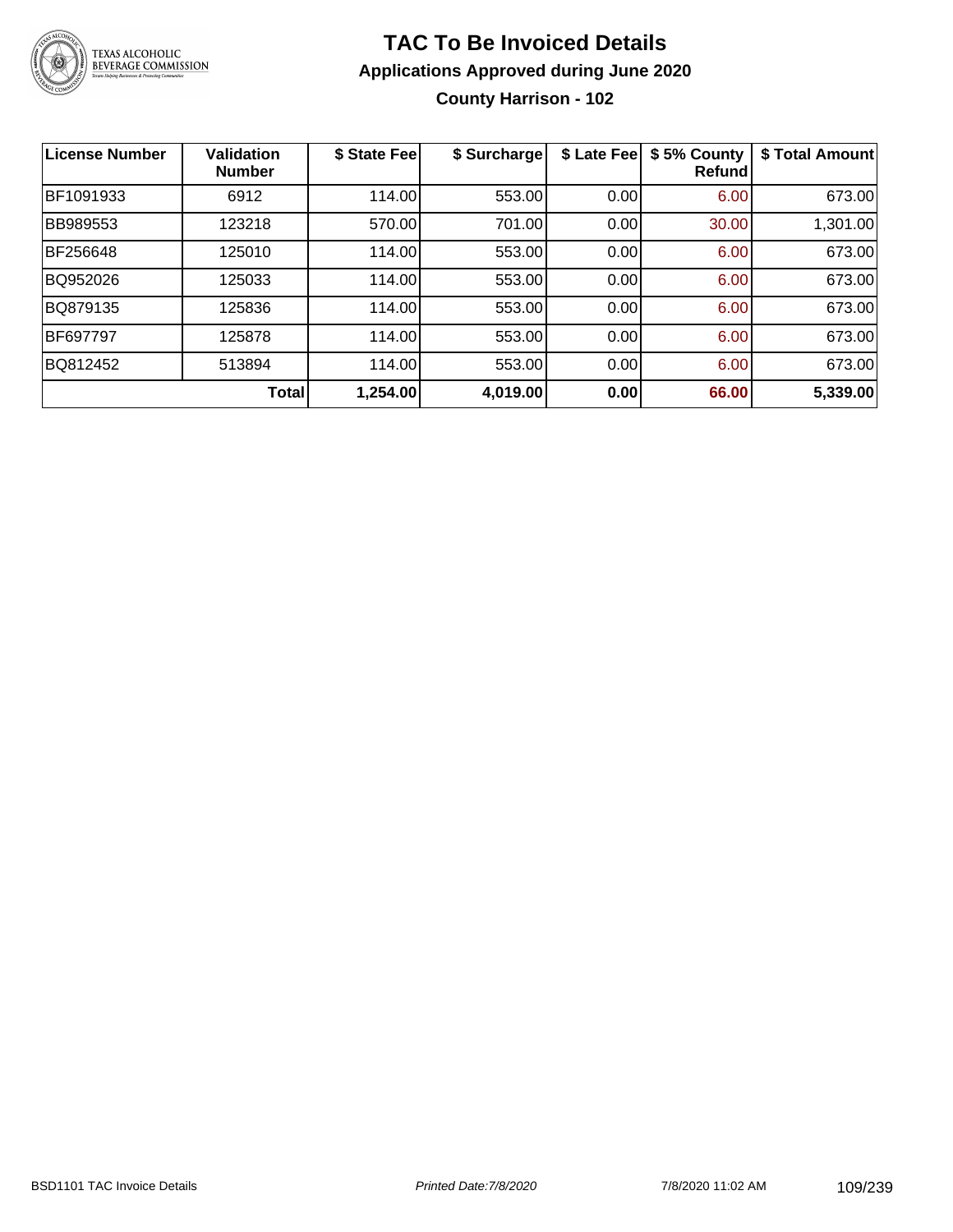

### **TAC To Be Invoiced Details Applications Approved during June 2020 County Haskell - 104**

| ∣License Number | Validation<br><b>Number</b> | \$ State Fee | \$ Surcharge |       | Refundl | \$ Late Fee   \$5% County   \$ Total Amount |
|-----------------|-----------------------------|--------------|--------------|-------|---------|---------------------------------------------|
| BF1090004       | 6346                        | 114.00L      | 553.00       | 0.001 | 6.00    | 673.00                                      |
| BQ875231        | 123658                      | 114.00L      | 553.00       | 0.00  | 6.00    | 673.00                                      |
| BQ951795        | 125033                      | 114.00L      | 553.00       | 0.00  | 6.00    | 673.00                                      |
|                 | Total                       | 342.00       | 1,659.00     | 0.00  | 18.00   | 2,019.00                                    |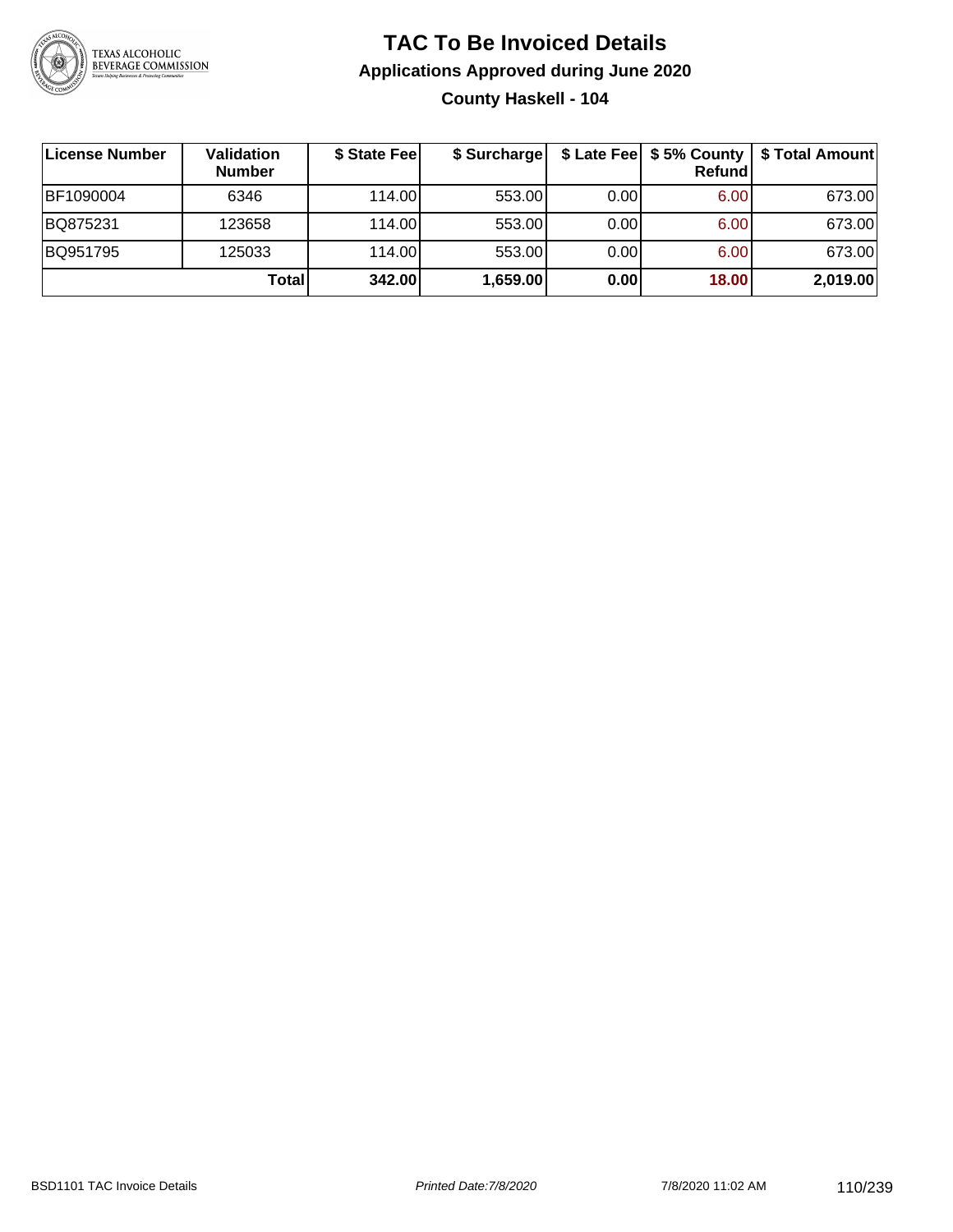

### **TAC To Be Invoiced Details Applications Approved during June 2020 County Hays - 105**

| <b>License Number</b> | <b>Validation</b><br><b>Number</b> | \$ State Fee | \$ Surcharge |      | \$ Late Fee   \$5% County<br><b>Refund</b> | \$ Total Amount |
|-----------------------|------------------------------------|--------------|--------------|------|--------------------------------------------|-----------------|
| BF1091035             | 6510                               | 114.00       | 553.00       | 0.00 | 6.00                                       | 673.00          |
| BQ1092066             | 6744                               | 114.00       | 553.00       | 0.00 | 6.00                                       | 673.00          |
| BG693305              | 123064                             | 332.50       | 553.00       | 0.00 | 17.50                                      | 903.00          |
| BG1016387             | 123701                             | 332.50       | 553.00       | 0.00 | 17.50                                      | 903.00          |
| BG809821              | 124353                             | 332.50       | 553.00       | 0.00 | 17.50                                      | 903.00          |
| BG516582              | 124425                             | 332.50       | 553.00       | 0.00 | 17.50                                      | 903.00          |
| BQ474941              | 124564                             | 114.00       | 553.00       | 0.00 | 6.00                                       | 673.00          |
| BG750372              | 124588                             | 332.50       | 553.00       | 0.00 | 17.50                                      | 903.00          |
| BF1022641             | 124675                             | 114.00       | 553.00       | 0.00 | 6.00                                       | 673.00          |
| BG630960              | 125544                             | 332.50       | 553.00       | 0.00 | 17.50                                      | 903.00          |
| BA1024185             | 125726                             | 1,425.00     | 651.00       | 0.00 | 75.00                                      | 2,151.00        |
| BG878324              | 126746                             | 332.50       | 553.00       | 0.00 | 17.50                                      | 903.00          |
| BG1020852             | 126759                             | 332.50       | 553.00       | 0.00 | 17.50                                      | 903.00          |
| BQ602657              | 514280                             | 114.00       | 553.00       | 0.00 | 6.00                                       | 673.00          |
| BG748472              | 514372                             | 332.50       | 553.00       | 0.00 | 17.50                                      | 903.00          |
|                       | Total                              | 4,987.50     | 8,393.00     | 0.00 | 262.50                                     | 13,643.00       |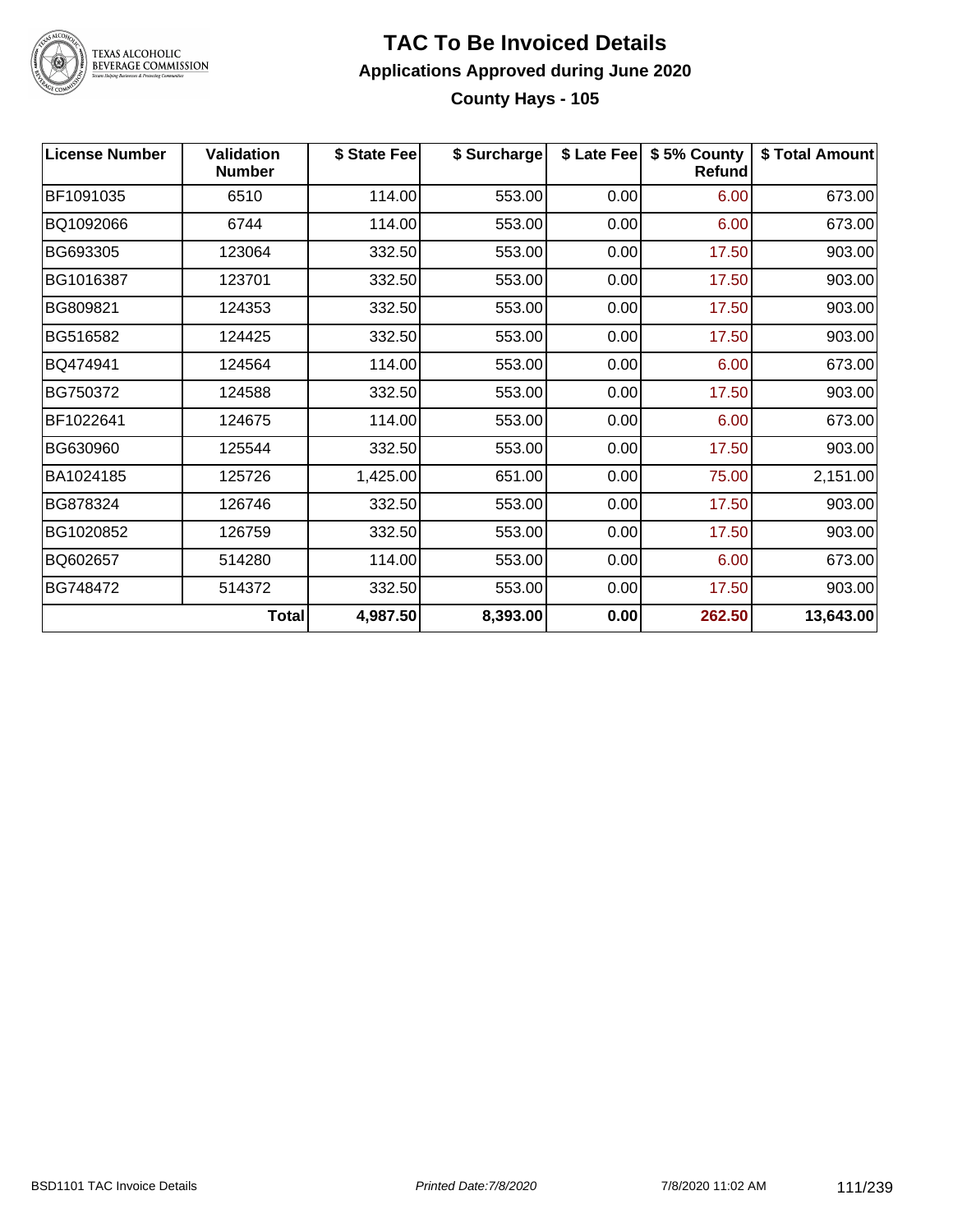

#### **TAC To Be Invoiced Details Applications Approved during June 2020 County Henderson - 107**

| <b>License Number</b> | Validation<br><b>Number</b> | \$ State Fee | \$ Surcharge |      | \$ Late Fee   \$5% County<br>Refund | \$ Total Amount |
|-----------------------|-----------------------------|--------------|--------------|------|-------------------------------------|-----------------|
| BQ1091169             | 5752                        | 114.00       | 553.00       | 0.00 | 6.00                                | 673.00          |
| BQ1091183             | 5753                        | 114.00       | 553.00       | 0.00 | 6.00                                | 673.00          |
| BQ1091251             | 5833                        | 114.00       | 553.00       | 0.00 | 6.00                                | 673.00          |
| BQ1091186             | 5834                        | 114.00       | 553.00       | 0.00 | 6.00                                | 673.00          |
| BF1090291             | 6560                        | 114.00       | 553.00       | 0.00 | 6.00                                | 673.00          |
| BF874490              | 123051                      | 114.00       | 553.00       | 0.00 | 6.00                                | 673.00          |
| BG874937              | 123609                      | 332.50       | 553.00       | 0.00 | 17.50                               | 903.00          |
| BP874937              | 123609                      | 950.00       | 426.00       | 0.00 | 50.00                               | 1,426.00        |
| BQ723850              | 123774                      | 114.00       | 553.00       | 0.00 | 6.00                                | 673.00          |
| BQ951053              | 124819                      | 114.00       | 553.00       | 0.00 | 6.00                                | 673.00          |
| BF951069              | 125768                      | 114.00       | 553.00       | 0.00 | 6.00                                | 673.00          |
| BF952768              | 125769                      | 114.00       | 553.00       | 0.00 | 6.00                                | 673.00          |
| BQ1021938             | 126237                      | 114.00       | 553.00       | 0.00 | 6.00                                | 673.00          |
| BF874445              | 513258                      | 114.00       | 553.00       | 0.00 | 6.00                                | 673.00          |
| BQ947795              | 513699                      | 114.00       | 553.00       | 0.00 | 6.00                                | 673.00          |
| BQ1025041             | 513882                      | 114.00       | 553.00       | 0.00 | 6.00                                | 673.00          |
| BF951136              | 513997                      | 114.00       | 553.00       | 0.00 | 6.00                                | 673.00          |
| BF811625              | 514062                      | 114.00       | 553.00       | 0.00 | 6.00                                | 673.00          |
|                       | <b>Total</b>                | 3,106.50     | 9,827.00     | 0.00 | 163.50                              | 13,097.00       |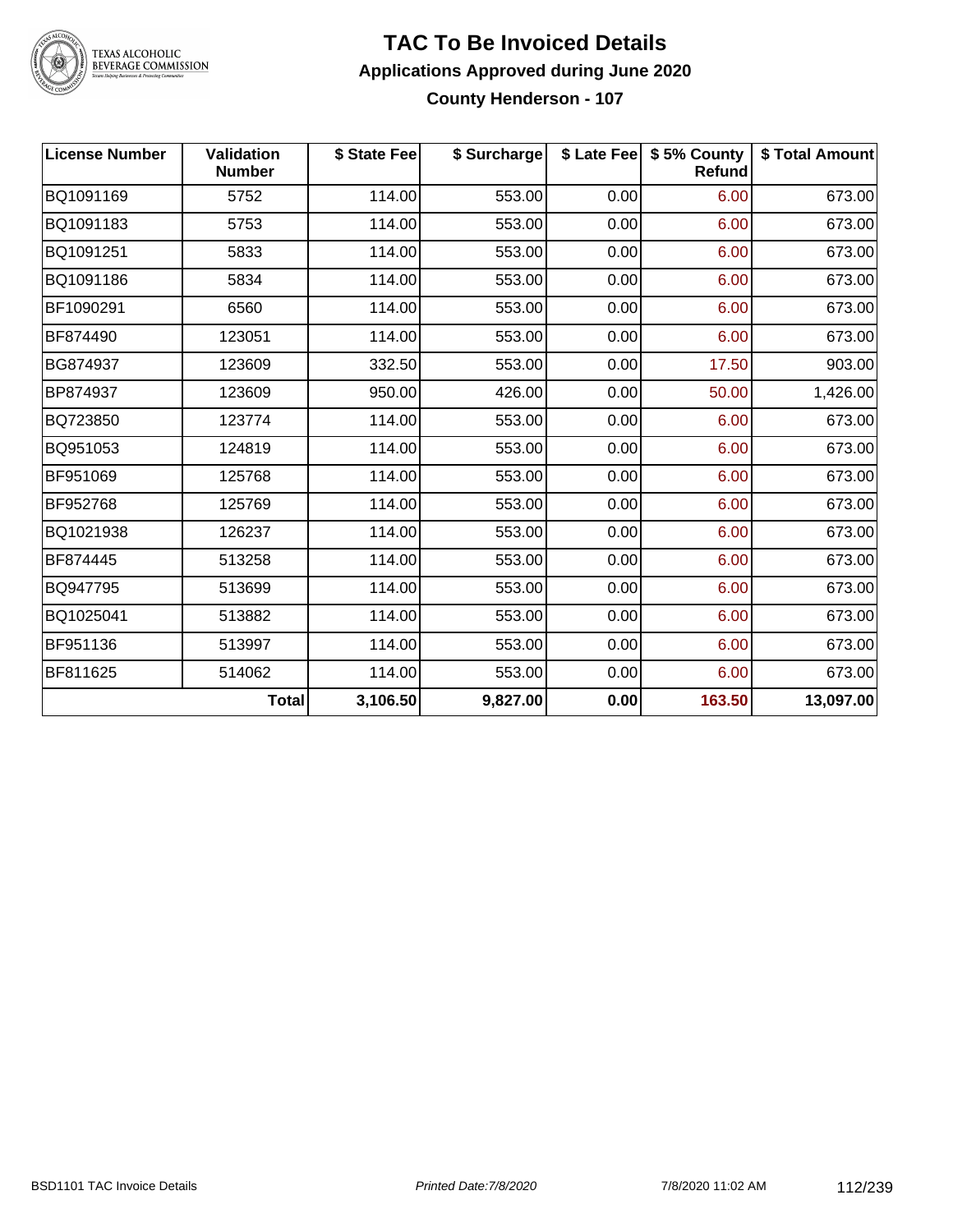

### **TAC To Be Invoiced Details Applications Approved during June 2020 County Hidalgo - 108**

| <b>License Number</b> | <b>Validation</b><br><b>Number</b> | \$ State Fee | \$ Surcharge |        | \$ Late Fee   \$5% County<br>Refund | \$ Total Amount |
|-----------------------|------------------------------------|--------------|--------------|--------|-------------------------------------|-----------------|
| BQ1090271             | 6614                               | 114.00       | 553.00       | 0.00   | 6.00                                | 673.00          |
| BQ1091170             | 6615                               | 114.00       | 553.00       | 0.00   | 6.00                                | 673.00          |
| BQ1090740             | 6674                               | 114.00       | 553.00       | 0.00   | 6.00                                | 673.00          |
| BQ1091105             | 6685                               | 114.00       | 553.00       | 0.00   | 6.00                                | 673.00          |
| BQ1091913             | 6925                               | 114.00       | 553.00       | 0.00   | 6.00                                | 673.00          |
| BG1092314             | 7040                               | 332.50       | 553.00       | 0.00   | 17.50                               | 903.00          |
| BG1092320             | 7041                               | 332.50       | 553.00       | 0.00   | 17.50                               | 903.00          |
| BE155212              | 123046                             | 285.00       | 553.00       | 0.00   | 15.00                               | 853.00          |
| BQ1018739             | 123057                             | 114.00       | 553.00       | 0.00   | 6.00                                | 673.00          |
| BQ873936              | 123126                             | 114.00       | 553.00       | 0.00   | 6.00                                | 673.00          |
| BG30476               | 123137                             | 332.50       | 553.00       | 0.00   | 17.50                               | 903.00          |
| BG872193              | 123204                             | 332.50       | 553.00       | 100.00 | 17.50                               | 1,003.00        |
| BQ632106              | 123277                             | 114.00       | 553.00       | 0.00   | 6.00                                | 673.00          |
| BG694089              | 123325                             | 332.50       | 553.00       | 0.00   | 17.50                               | 903.00          |
| BG870001              | 123427                             | 332.50       | 553.00       | 100.00 | 17.50                               | 1,003.00        |
| BL870001              | 123427                             | 475.00       | 327.00       | 100.00 | 25.00                               | 927.00          |
| BG1017796             | 123472                             | 332.50       | 553.00       | 0.00   | 17.50                               | 903.00          |
| BQ1016413             | 123481                             | 114.00       | 553.00       | 0.00   | 6.00                                | 673.00          |
| BQ1016412             | 123501                             | 114.00       | 553.00       | 0.00   | 6.00                                | 673.00          |
| BQ873705              | 123529                             | 114.00       | 553.00       | 0.00   | 6.00                                | 673.00          |
| BG1020879             | 123532                             | 332.50       | 553.00       | 0.00   | 17.50                               | 903.00          |
| BG1021214             | 123535                             | 332.50       | 553.00       | 0.00   | 17.50                               | 903.00          |
| BE1016135             | 123546                             | 285.00       | 553.00       | 0.00   | 15.00                               | 853.00          |
| BC949669              | 123566                             | 142.50       | 701.00       | 0.00   | 7.50                                | 851.00          |
| BI949670              | 123566                             | 38.00        | 278.00       | 0.00   | 2.00                                | 318.00          |
| BG559506              | 123622                             | 332.50       | 553.00       | 0.00   | 17.50                               | 903.00          |
| BG1015922             | 123679                             | 332.50       | 553.00       | 100.00 | 17.50                               | 1,003.00        |
| BL1015922             | 123679                             | 475.00       | 327.00       | 100.00 | 25.00                               | 927.00          |
| BG626420              | 123682                             | 332.50       | 553.00       | 100.00 | 17.50                               | 1,003.00        |
| BQ693361              | 123703                             | 114.00       | 553.00       | 100.00 | 6.00                                | 773.00          |
| BQ663099              | 123745                             | 114.00       | 553.00       | 0.00   | 6.00                                | 673.00          |
| BG604736              | 123836                             | 332.50       | 553.00       | 0.00   | 17.50                               | 903.00          |
| BQ518575              | 123845                             | 114.00       | 553.00       | 0.00   | 6.00                                | 673.00          |
| BQ949784              | 123865                             | 114.00       | 553.00       | 0.00   | 6.00                                | 673.00          |
| BQ749165              | 123871                             | 114.00       | 553.00       | 0.00   | 6.00                                | 673.00          |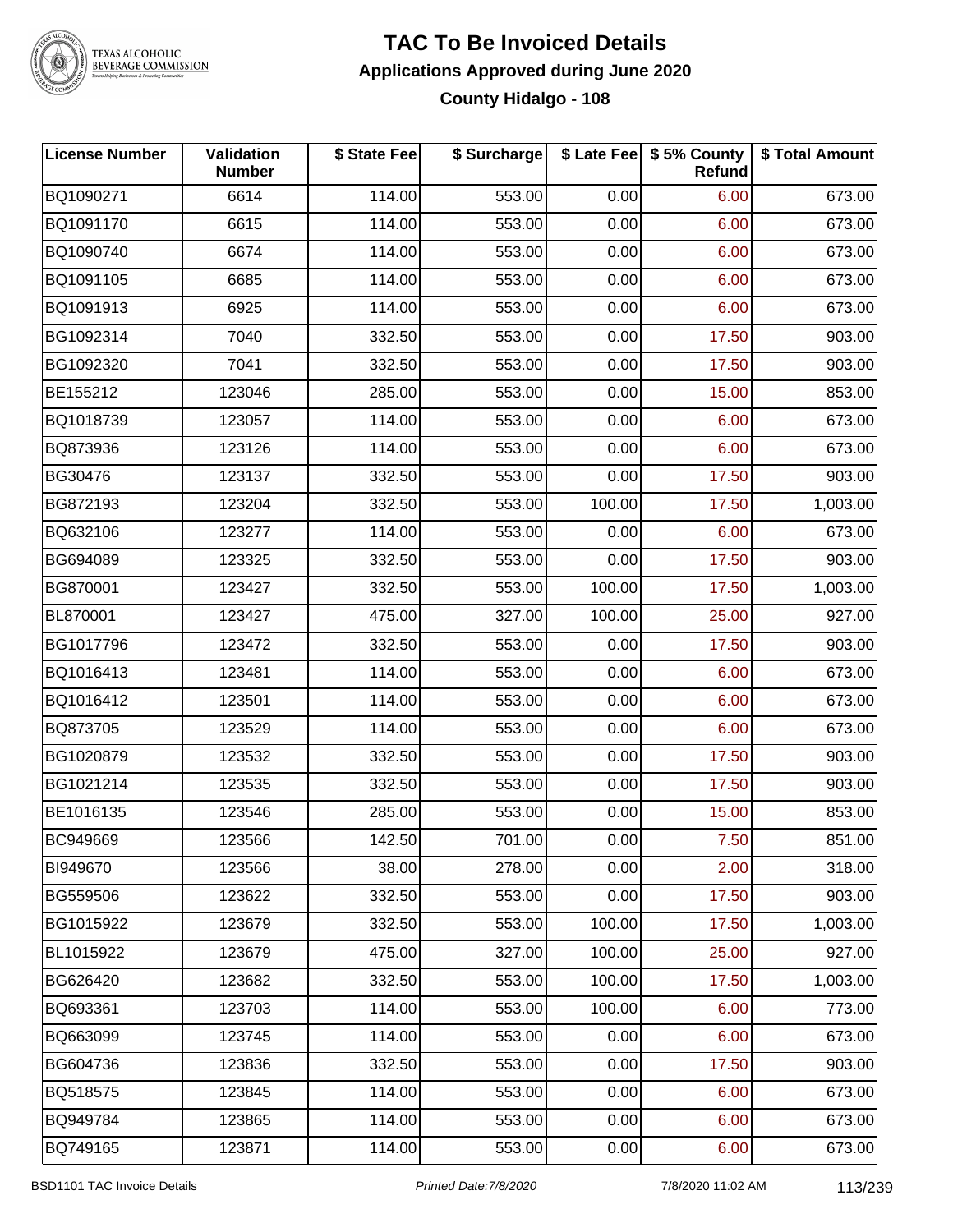| <b>License Number</b> | Validation<br><b>Number</b> | \$ State Fee | \$ Surcharge |        | \$ Late Fee   \$5% County<br>Refund | \$ Total Amount |
|-----------------------|-----------------------------|--------------|--------------|--------|-------------------------------------|-----------------|
| BQ434665              | 124109                      | 114.00       | 553.00       | 0.00   | 6.00                                | 673.00          |
| BQ750763              | 124136                      | 114.00       | 553.00       | 0.00   | 6.00                                | 673.00          |
| BG1022265             | 124202                      | 332.50       | 553.00       | 0.00   | 17.50                               | 903.00          |
| BE234179              | 124241                      | 285.00       | 553.00       | 0.00   | 15.00                               | 853.00          |
| BQ560167              | 124256                      | 114.00       | 553.00       | 0.00   | 6.00                                | 673.00          |
| BQ629441              | 124284                      | 114.00       | 553.00       | 0.00   | 6.00                                | 673.00          |
| BQ662480              | 124370                      | 114.00       | 553.00       | 0.00   | 6.00                                | 673.00          |
| BQ606327              | 124533                      | 114.00       | 553.00       | 0.00   | 6.00                                | 673.00          |
| BQ1021946             | 124653                      | 114.00       | 553.00       | 0.00   | 6.00                                | 673.00          |
| BG1017355             | 124669                      | 332.50       | 553.00       | 0.00   | 17.50                               | 903.00          |
| BQ949579              | 124725                      | 114.00       | 553.00       | 0.00   | 6.00                                | 673.00          |
| BQ1023074             | 124844                      | 114.00       | 553.00       | 0.00   | 6.00                                | 673.00          |
| BG266513              | 124862                      | 332.50       | 553.00       | 0.00   | 17.50                               | 903.00          |
| BG662373              | 124865                      | 332.50       | 553.00       | 0.00   | 17.50                               | 903.00          |
| BQ456407              | 124885                      | 114.00       | 553.00       | 0.00   | 6.00                                | 673.00          |
| BF664183              | 124899                      | 114.00       | 553.00       | 0.00   | 6.00                                | 673.00          |
| BG497147              | 124928                      | 332.50       | 553.00       | 0.00   | 17.50                               | 903.00          |
| BL497147              | 124928                      | 475.00       | 327.00       | 0.00   | 25.00                               | 827.00          |
| BQ601589              | 124974                      | 114.00       | 553.00       | 0.00   | 6.00                                | 673.00          |
| BQ874796              | 124986                      | 114.00       | 553.00       | 0.00   | 6.00                                | 673.00          |
| BQ948096              | 125012                      | 114.00       | 553.00       | 0.00   | 6.00                                | 673.00          |
| BF1023582             | 125034                      | 114.00       | 553.00       | 0.00   | 6.00                                | 673.00          |
| BQ455486              | 125052                      | 114.00       | 553.00       | 0.00   | 6.00                                | 673.00          |
| BQ634078              | 125125                      | 114.00       | 553.00       | 0.00   | 6.00                                | 673.00          |
| BQ497695              | 125455                      | 114.00       | 553.00       | 0.00   | 6.00                                | 673.00          |
| BQ951416              | 125461                      | 114.00       | 553.00       | 0.00   | 6.00                                | 673.00          |
| BQ753102              | 125465                      | 114.00       | 553.00       | 0.00   | 6.00                                | 673.00          |
| BQ810153              | 125480                      | 114.00       | 553.00       | 100.00 | 6.00                                | 773.00          |
| BQ1023964             | 125542                      | 114.00       | 553.00       | 0.00   | 6.00                                | 673.00          |
| BG518481              | 125607                      | 332.50       | 553.00       | 0.00   | 17.50                               | 903.00          |
| BQ947474              | 125614                      | 114.00       | 553.00       | 0.00   | 6.00                                | 673.00          |
| BE197183              | 125652                      | 285.00       | 553.00       | 0.00   | 15.00                               | 853.00          |
| BQ725663              | 125757                      | 114.00       | 553.00       | 0.00   | 6.00                                | 673.00          |
| BG631973              | 125897                      | 332.50       | 553.00       | 0.00   | 17.50                               | 903.00          |
| BL631973              | 125897                      | 475.00       | 327.00       | 0.00   | 25.00                               | 827.00          |
| BQ665300              | 125956                      | 114.00       | 553.00       | 0.00   | 6.00                                | 673.00          |
| BQ878478              | 126062                      | 114.00       | 553.00       | 0.00   | 6.00                                | 673.00          |
| BG878545              | 126083                      | 332.50       | 553.00       | 0.00   | 17.50                               | 903.00          |
| BL878545              | 126083                      | 475.00       | 327.00       | 0.00   | 25.00                               | 827.00          |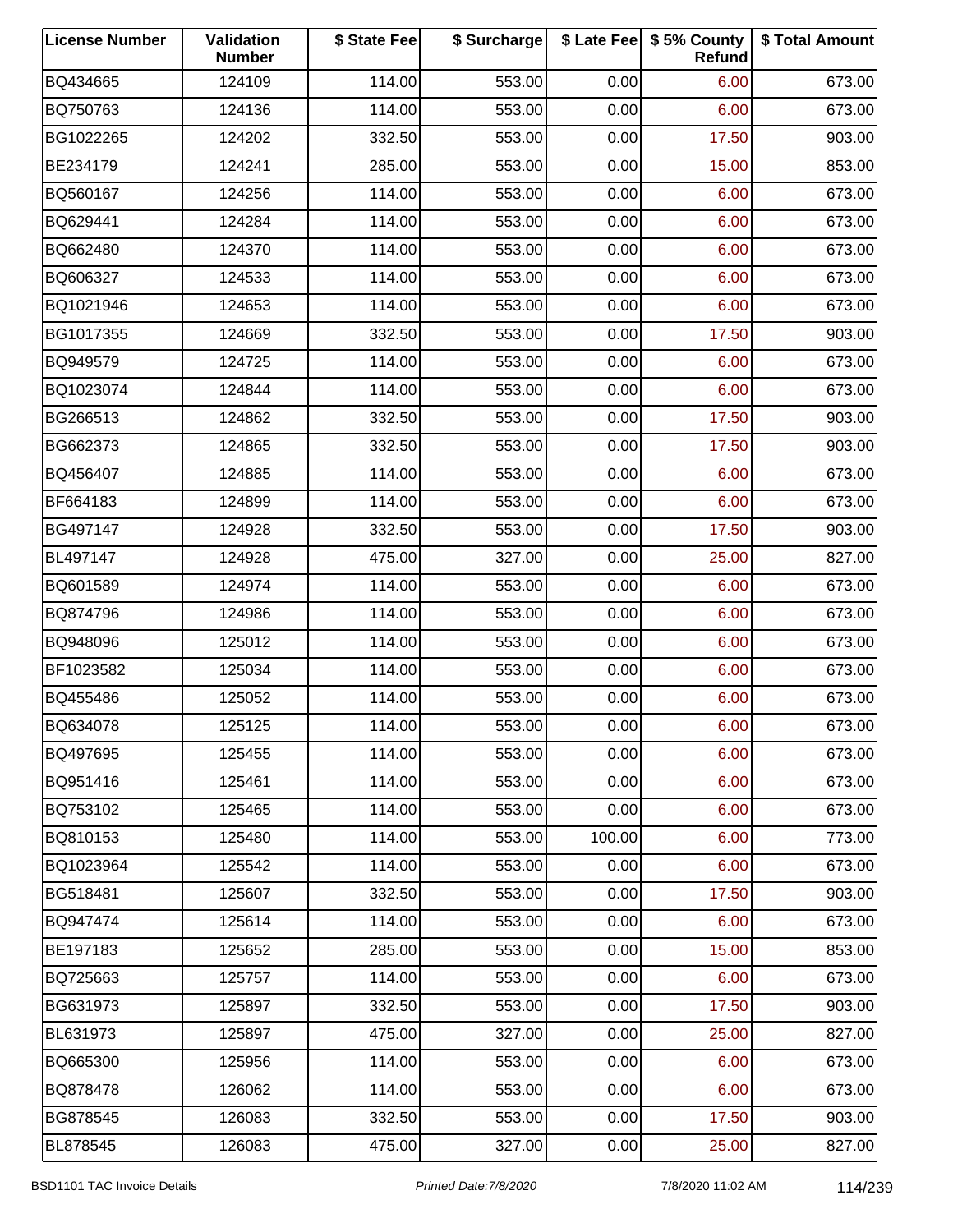| <b>License Number</b> | Validation<br><b>Number</b> | \$ State Fee | \$ Surcharge |        | \$ Late Fee   \$5% County<br>Refund | \$ Total Amount |
|-----------------------|-----------------------------|--------------|--------------|--------|-------------------------------------|-----------------|
| BQ813019              | 126200                      | 114.00       | 553.00       | 0.00   | 6.00                                | 673.00          |
| BQ951803              | 126200                      | 114.00       | 553.00       | 0.00   | 6.00                                | 673.00          |
| BF287735              | 126206                      | 114.00       | 553.00       | 0.00   | 6.00                                | 673.00          |
| BQ601740              | 126247                      | 114.00       | 553.00       | 0.00   | 6.00                                | 673.00          |
| BQ299364              | 126255                      | 114.00       | 553.00       | 0.00   | 6.00                                | 673.00          |
| BQ1024566             | 126279                      | 114.00       | 553.00       | 0.00   | 6.00                                | 673.00          |
| BQ876237              | 126322                      | 114.00       | 553.00       | 0.00   | 6.00                                | 673.00          |
| BG435555              | 126324                      | 332.50       | 553.00       | 0.00   | 17.50                               | 903.00          |
| BQ879895              | 126454                      | 114.00       | 553.00       | 0.00   | 6.00                                | 673.00          |
| BQ540520              | 126475                      | 114.00       | 553.00       | 0.00   | 6.00                                | 673.00          |
| BG1022822             | 126552                      | 332.50       | 553.00       | 0.00   | 17.50                               | 903.00          |
| BL1022822             | 126552                      | 475.00       | 327.00       | 0.00   | 25.00                               | 827.00          |
| BQ753642              | 126560                      | 114.00       | 553.00       | 0.00   | 6.00                                | 673.00          |
| BG948653              | 126685                      | 332.50       | 553.00       | 100.00 | 17.50                               | 1,003.00        |
| BQ753410              | 126736                      | 114.00       | 553.00       | 0.00   | 6.00                                | 673.00          |
| BQ561654              | 126819                      | 114.00       | 553.00       | 0.00   | 6.00                                | 673.00          |
| BQ634055              | 126819                      | 114.00       | 553.00       | 0.00   | 6.00                                | 673.00          |
| BG1005956             | 505382                      | 332.50       | 553.00       | 0.00   | 17.50                               | 903.00          |
| BL1005956             | 505382                      | 475.00       | 327.00       | 0.00   | 25.00                               | 827.00          |
| BG429909              | 513060                      | 332.50       | 553.00       | 100.00 | 17.50                               | 1,003.00        |
| BG1012641             | 513155                      | 332.50       | 553.00       | 100.00 | 17.50                               | 1,003.00        |
| BF139736              | 513288                      | 114.00       | 553.00       | 0.00   | 6.00                                | 673.00          |
| BG1014266             | 513689                      | 332.50       | 553.00       | 0.00   | 17.50                               | 903.00          |
| BG948482              | 513981                      | 332.50       | 553.00       | 0.00   | 17.50                               | 903.00          |
| BL948482              | 513981                      | 475.00       | 327.00       | 0.00   | 25.00                               | 827.00          |
| BG434997              | 514017                      | 332.50       | 553.00       | 0.00   | 17.50                               | 903.00          |
| BQ1022621             | 514111                      | 114.00       | 553.00       | 0.00   | 6.00                                | 673.00          |
| BG451041              | 514190                      | 332.50       | 553.00       | 0.00   | 17.50                               | 903.00          |
| BE1016291             | 514201                      | 285.00       | 553.00       | 0.00   | 15.00                               | 853.00          |
| BG813120              | 514206                      | 332.50       | 553.00       | 0.00   | 17.50                               | 903.00          |
| BL813120              | 514206                      | 475.00       | 327.00       | 0.00   | 25.00                               | 827.00          |
| BG606293              | 514285                      | 332.50       | 553.00       | 0.00   | 17.50                               | 903.00          |
| BG1014976             | 514426                      | 332.50       | 553.00       | 0.00   | 17.50                               | 903.00          |
| BL1014976             | 514426                      | 475.00       | 327.00       | 0.00   | 25.00                               | 827.00          |
| BG744058              | 514582                      | 332.50       | 553.00       | 0.00   | 17.50                               | 903.00          |
| BQ811086              | 514699                      | 114.00       | 553.00       | 0.00   | 6.00                                | 673.00          |
| BF813841              | 514871                      | 114.00       | 553.00       | 0.00   | 6.00                                | 673.00          |
| BF813850              | 514873                      | 114.00       | 553.00       | 0.00   | 6.00                                | 673.00          |
| BF813846              | 514874                      | 114.00       | 553.00       | 0.00   | 6.00                                | 673.00          |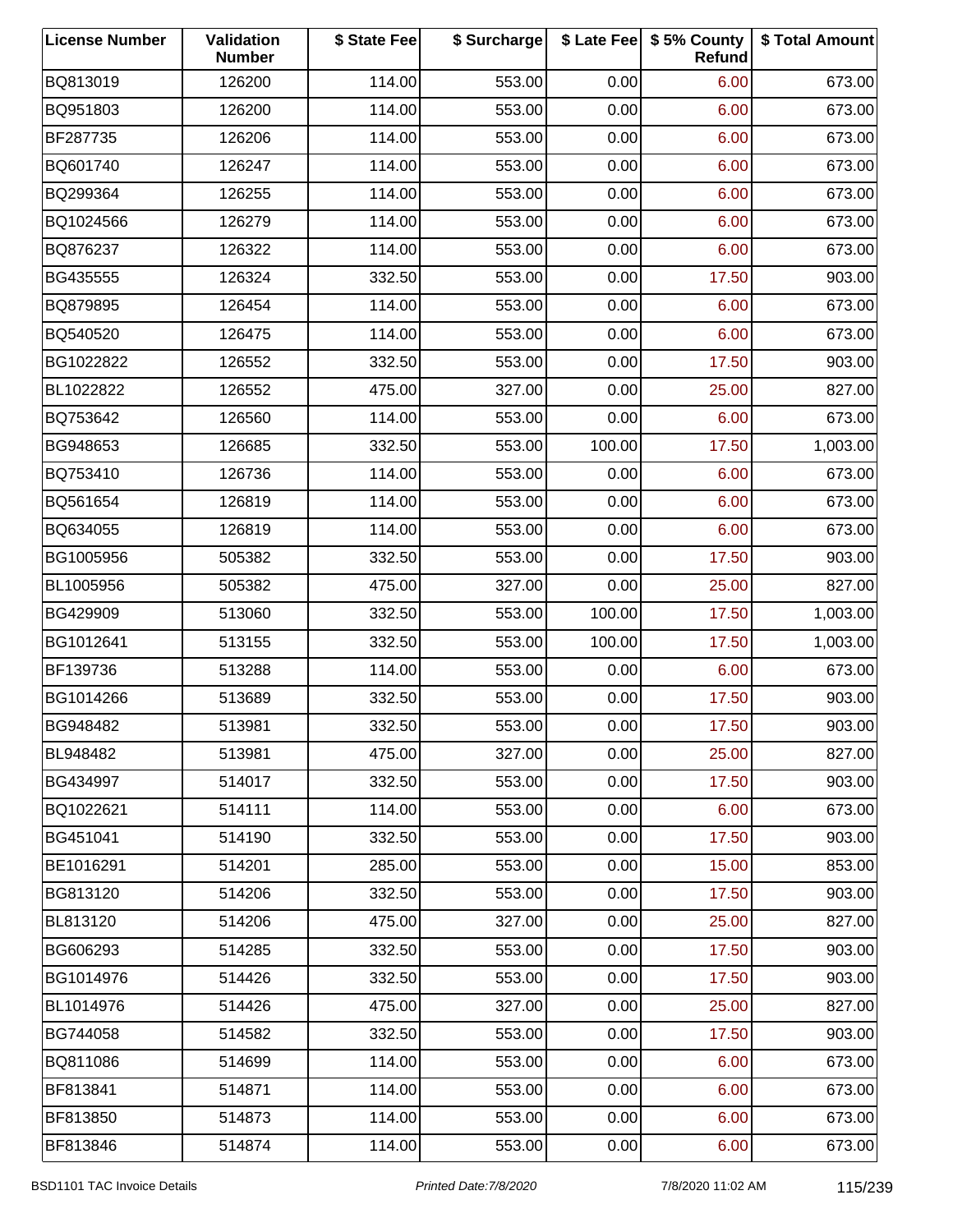| <b>License Number</b> | Validation<br><b>Number</b> | \$ State Fee |           |          | Refundl  | \$ Surcharge   \$ Late Fee   \$5% County   \$ Total Amount |
|-----------------------|-----------------------------|--------------|-----------|----------|----------|------------------------------------------------------------|
| BF813853              | 514875                      | 114.00       | 553.00    | 0.00 l   | 6.00     | 673.00                                                     |
|                       | Totall                      | 25,061.00    | 60.655.00 | 1,100.00 | 1,319.00 | 88,135.00                                                  |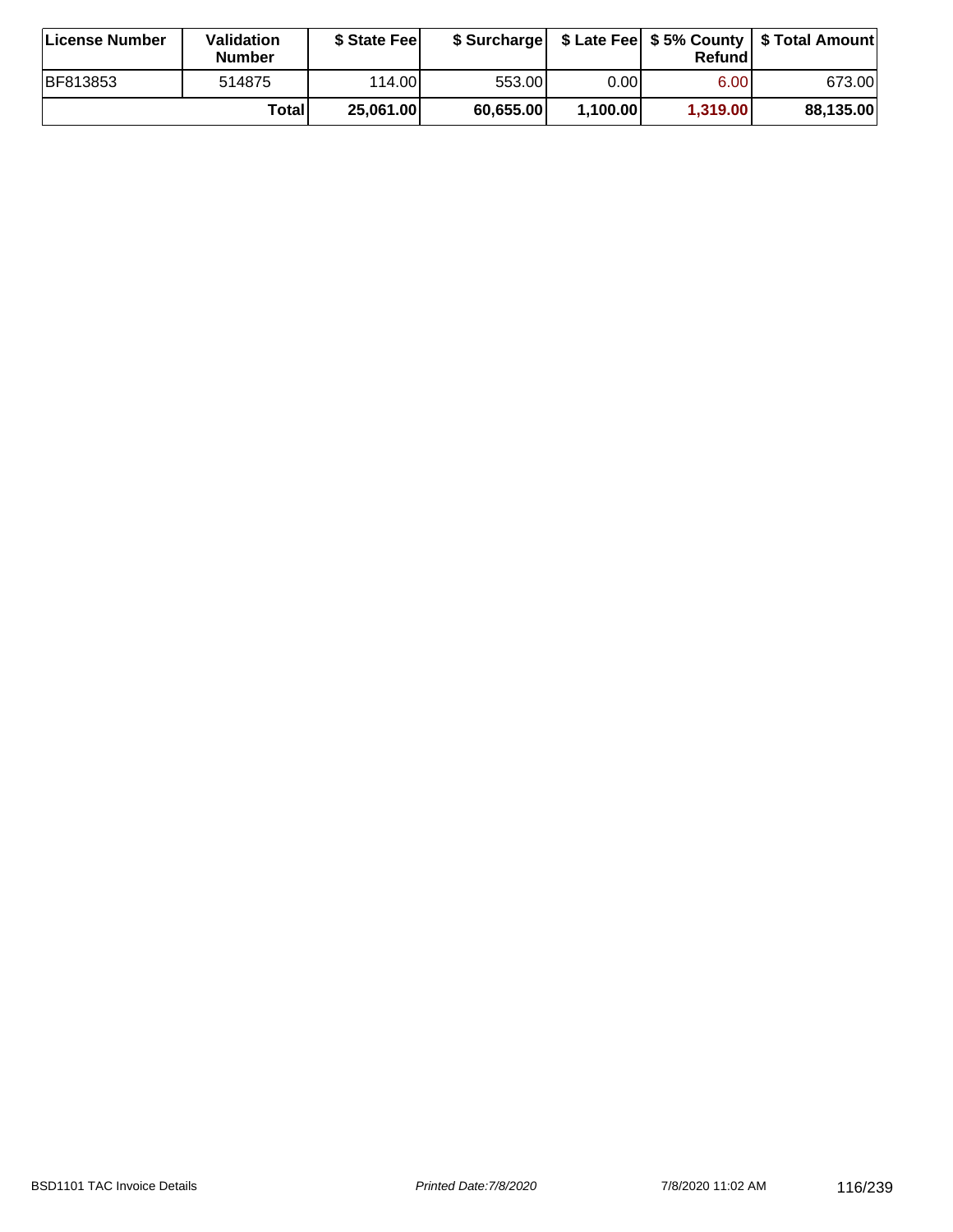

### **TAC To Be Invoiced Details Applications Approved during June 2020 County Hill - 109**

| License Number | <b>Validation</b><br><b>Number</b> | \$ State Fee | \$ Surcharge |      | \$ Late Fee   \$5% County<br>Refundl | \$ Total Amount |
|----------------|------------------------------------|--------------|--------------|------|--------------------------------------|-----------------|
| BQ1090632      | 6149                               | 114.00       | 553.00       | 0.00 | 6.00                                 | 673.00          |
| BQ664416       | 123750                             | 114.00       | 553.00       | 0.00 | 6.00                                 | 673.00          |
| BF415752       | 124802                             | 114.00       | 553.00       | 0.00 | 6.00                                 | 673.00          |
| BG948512       | 124959                             | 332.50       | 553.00       | 0.00 | 17.50                                | 903.00          |
| BF266126       | 513956                             | 114.00       | 553.00       | 0.00 | 6.00                                 | 673.00          |
|                | <b>Total</b>                       | 788.50       | 2,765.00     | 0.00 | 41.50                                | 3,595.00        |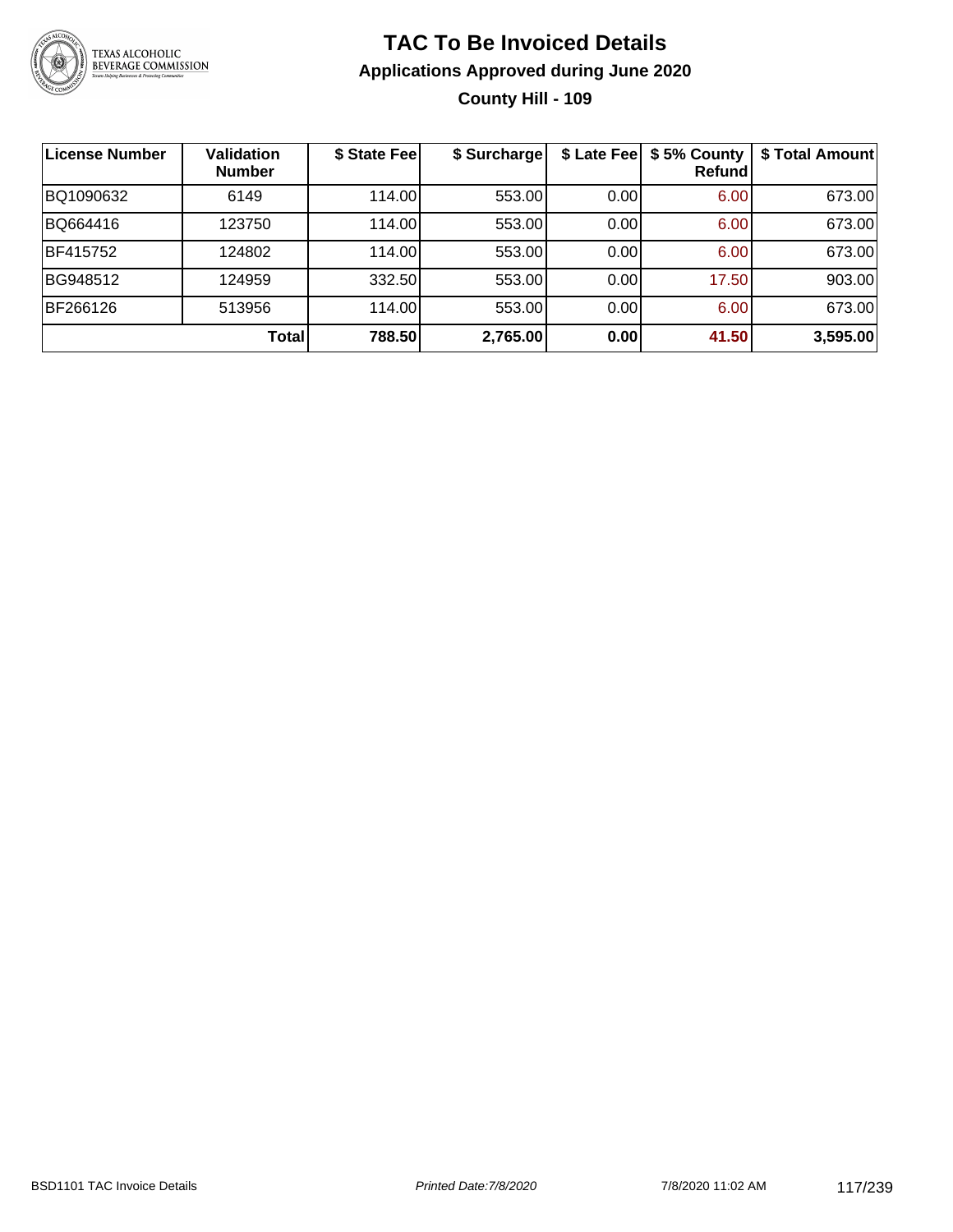

### **TAC To Be Invoiced Details Applications Approved during June 2020 County Hockley - 110**

| License Number | Validation<br><b>Number</b> | \$ State Feel |        |      | Refund | \$ Surcharge   \$ Late Fee   \$5% County   \$ Total Amount |
|----------------|-----------------------------|---------------|--------|------|--------|------------------------------------------------------------|
| BF1016290      | 123180                      | 114.00L       | 553.00 | 0.00 | 6.00   | 673.00                                                     |
|                | Totall                      | 114.00        | 553.00 | 0.00 | 6.00   | 673.00                                                     |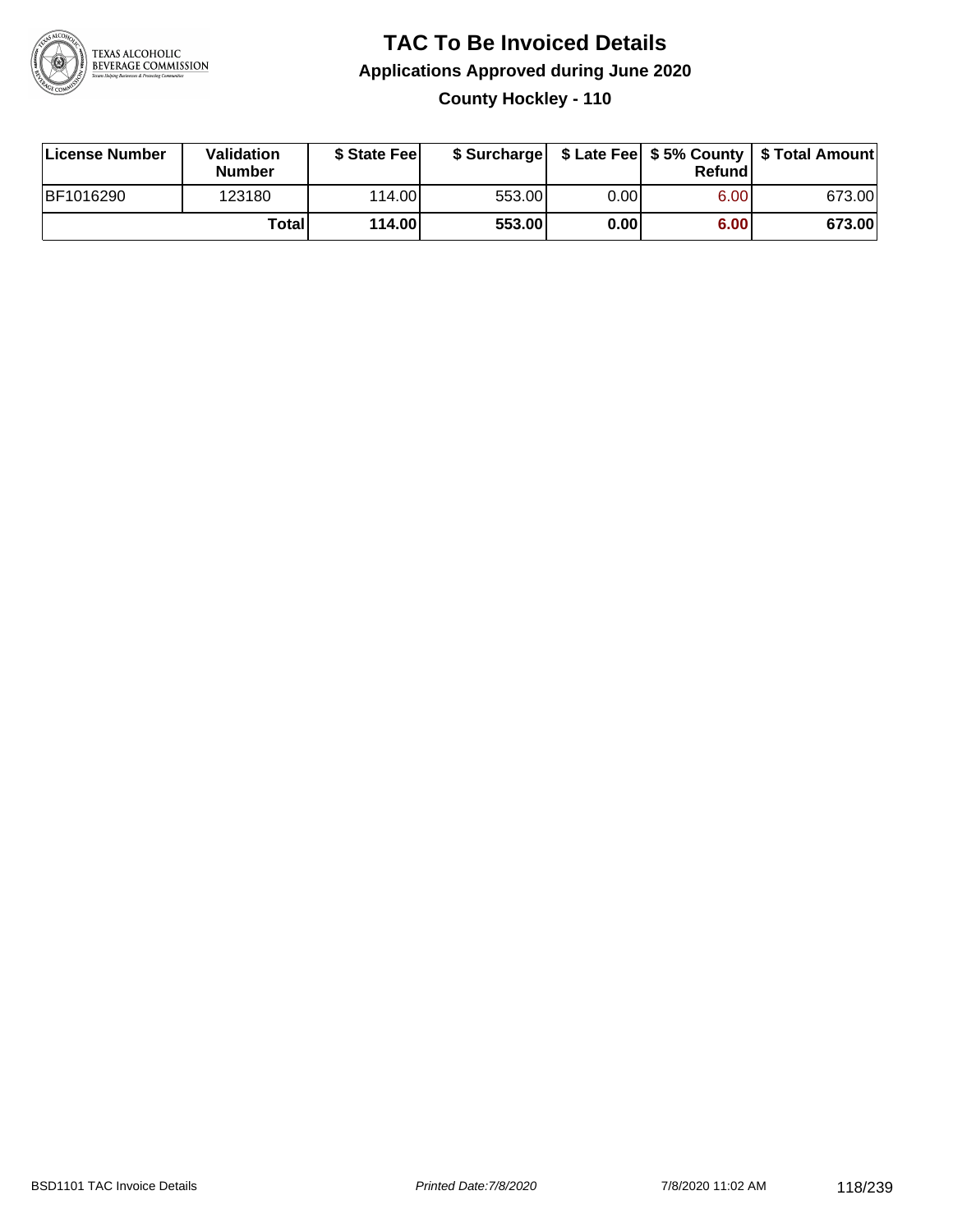

### **TAC To Be Invoiced Details Applications Approved during June 2020 County Hood - 111**

| <b>∣License Number</b> | Validation<br><b>Number</b> | \$ State Feel | \$ Surcharge |       | Refund | \$ Late Fee   \$5% County   \$ Total Amount |
|------------------------|-----------------------------|---------------|--------------|-------|--------|---------------------------------------------|
| BF871671               | 120003                      | 114.00L       | 553.00       | 0.001 | 6.00   | 673.00                                      |
| BQ950032               | 124680                      | 114.00L       | 553.00       | 0.00  | 6.00   | 673.00                                      |
|                        | Total                       | 228.00        | 1,106.00     | 0.00  | 12.00  | 1,346.00                                    |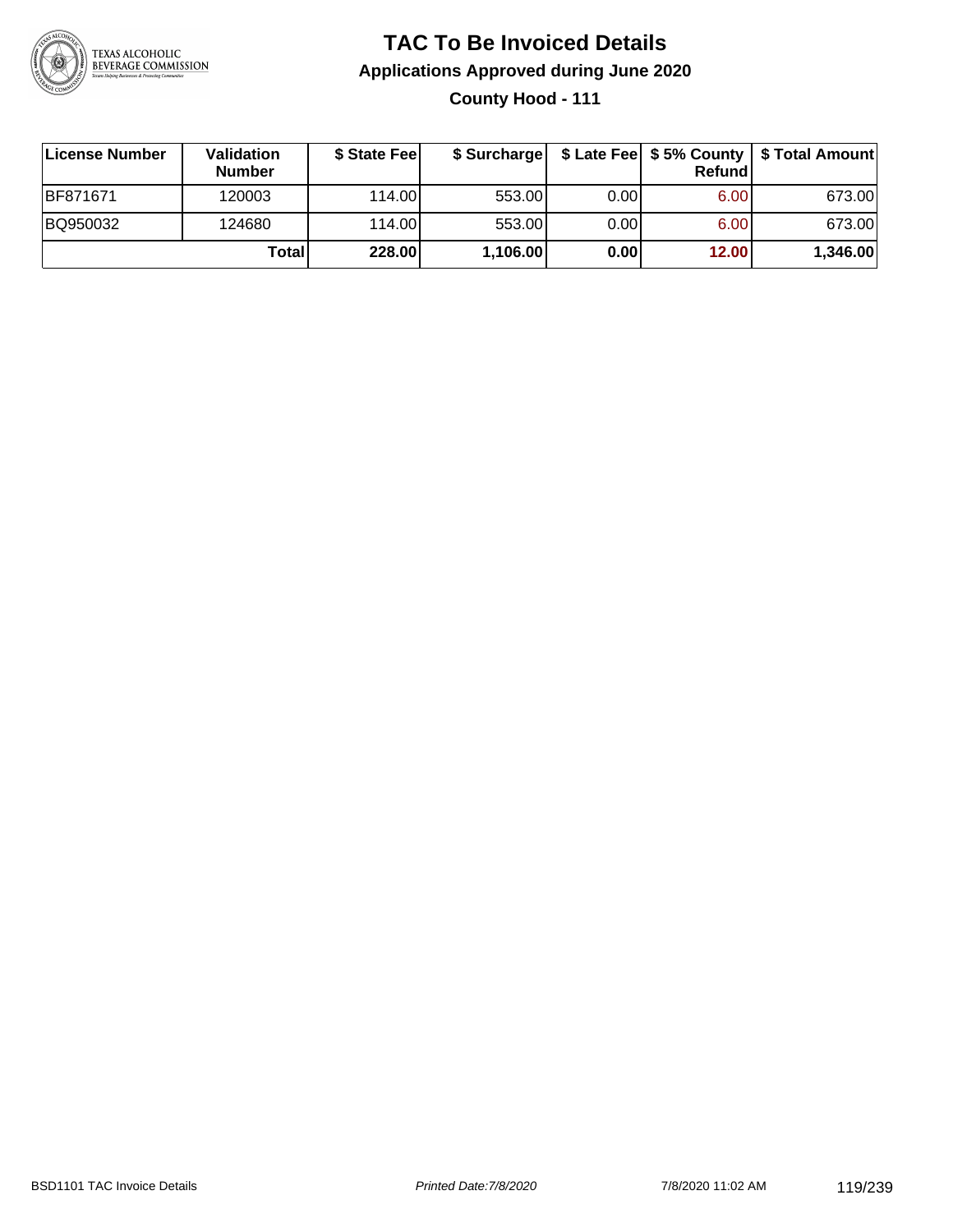

**County Houston - 113**

| License Number | Validation<br><b>Number</b> | \$ State Feel | \$ Surcharge |      | Refund |        |
|----------------|-----------------------------|---------------|--------------|------|--------|--------|
| BQ1092329      | 6909                        | 114.00L       | 553.00       | 0.00 | 6.00   | 673.00 |
|                | Totall                      | 114.00        | 553.00       | 0.00 | 6.00   | 673.00 |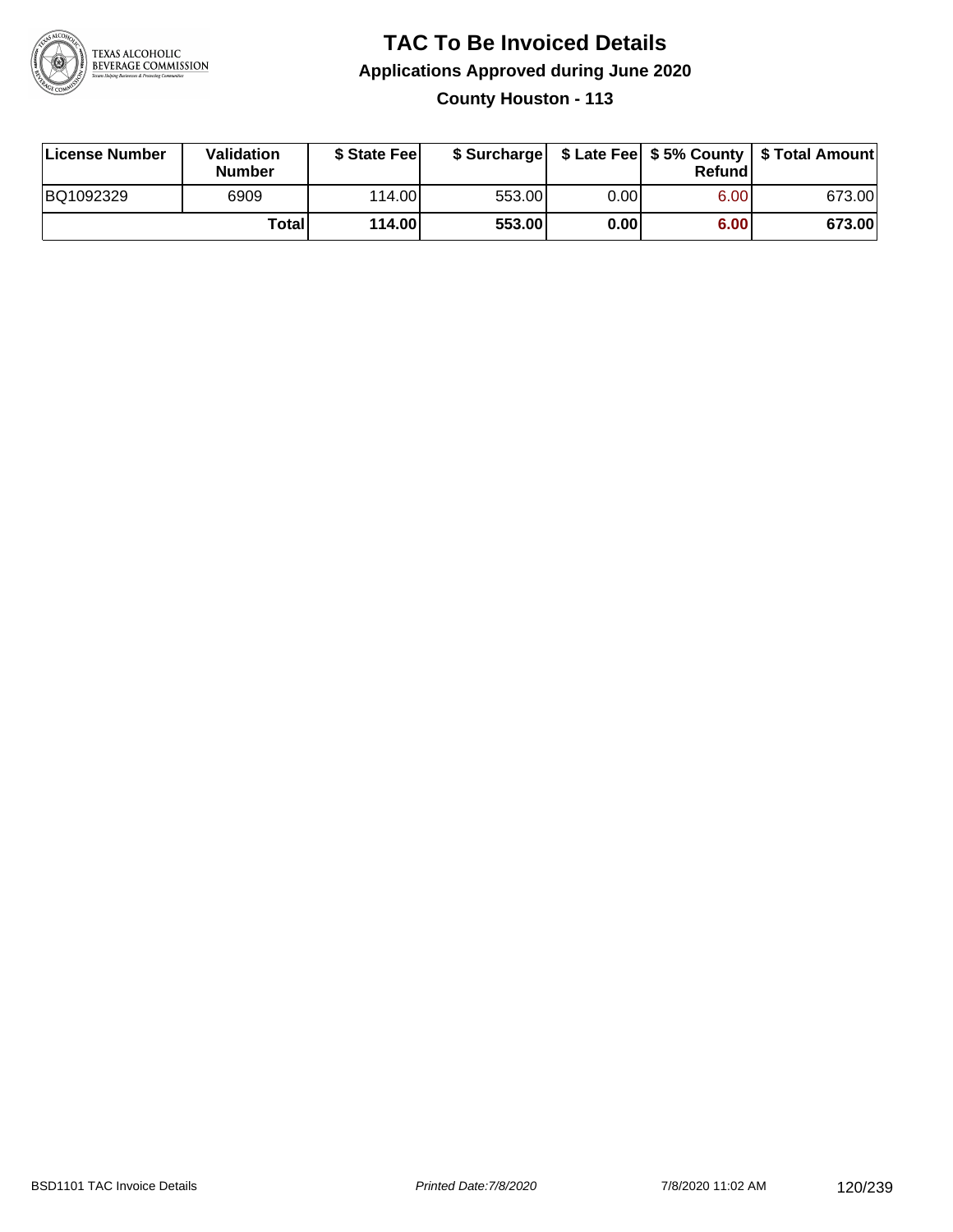

**County Howard - 114**

| ∣License Number | <b>Validation</b><br><b>Number</b> | \$ State Fee | \$ Surcharge |      | Refundl | \$ Late Fee   \$5% County   \$ Total Amount |
|-----------------|------------------------------------|--------------|--------------|------|---------|---------------------------------------------|
| BQ948191        | 124611                             | 114.00       | 553.00       | 0.00 | 6.00    | 673.00                                      |
| BQ953609        | 126725                             | 114.00       | 553.00       | 0.00 | 6.00    | 673.00                                      |
| BQ753224        | 513914                             | 114.00       | 553.00       | 0.00 | 6.00    | 673.00                                      |
|                 | Totall                             | 342.00       | 1,659.00     | 0.00 | 18.00   | 2,019.00                                    |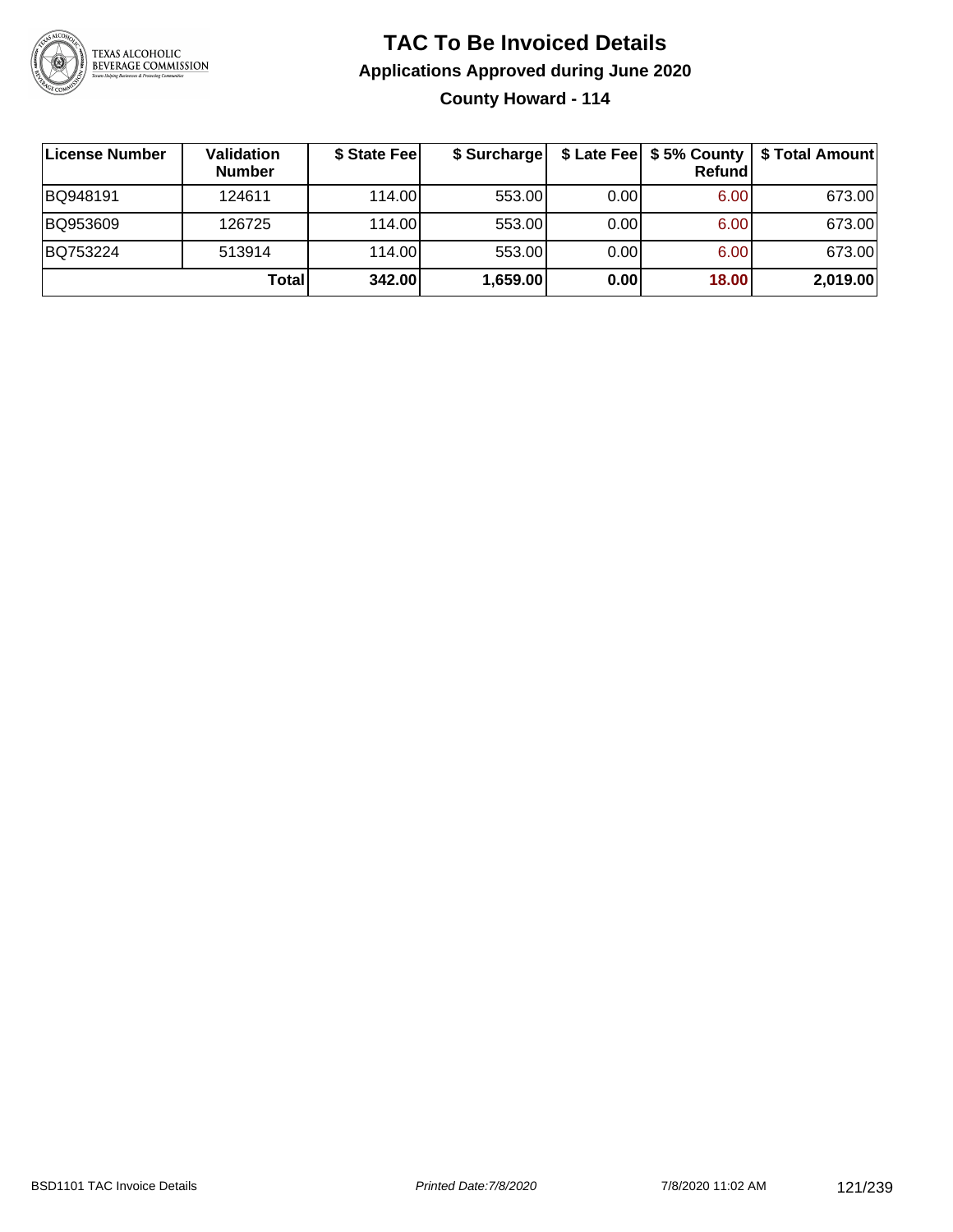

### **TAC To Be Invoiced Details Applications Approved during June 2020 County Hudspeth - 115**

| License Number | Validation<br><b>Number</b> | \$ State Fee |        |      | Refund | \$ Surcharge   \$ Late Fee   \$5% County   \$ Total Amount |
|----------------|-----------------------------|--------------|--------|------|--------|------------------------------------------------------------|
| BQ1091572      | 4993                        | 114.00L      | 553.00 | 0.00 | 6.00   | 673.00                                                     |
|                | Totall                      | 114.00       | 553.00 | 0.00 | 6.00   | 673.00                                                     |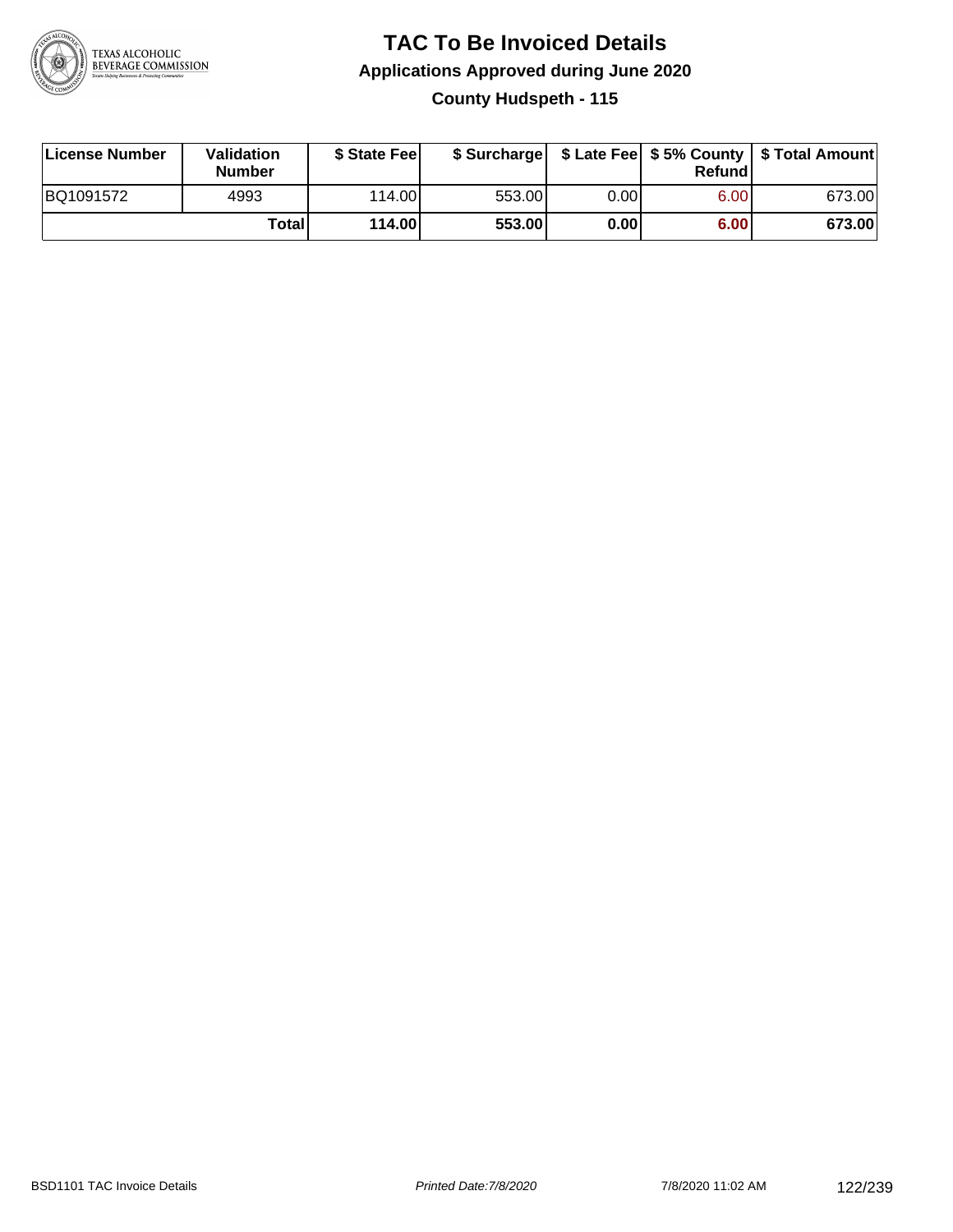

### **TAC To Be Invoiced Details Applications Approved during June 2020 County Hunt - 116**

| License Number | <b>Validation</b><br><b>Number</b> | \$ State Fee | \$ Surcharge |      | \$ Late Fee   \$5% County<br><b>Refund</b> | \$ Total Amount |
|----------------|------------------------------------|--------------|--------------|------|--------------------------------------------|-----------------|
| BQ1091104      | 6740                               | 114.00       | 553.00       | 0.00 | 6.00                                       | 673.00          |
| BF876292       | 123942                             | 114.00       | 553.00       | 0.00 | 6.00                                       | 673.00          |
| BQ1018007      | 124140                             | 114.00       | 553.00       | 0.00 | 6.00                                       | 673.00          |
| BG875307       | 124358                             | 332.50       | 553.00       | 0.00 | 17.50                                      | 903.00          |
| BQ952280       | 125863                             | 114.00       | 553.00       | 0.00 | 6.00                                       | 673.00          |
|                | <b>Total</b>                       | 788.50       | 2,765.00     | 0.00 | 41.50                                      | 3,595.00        |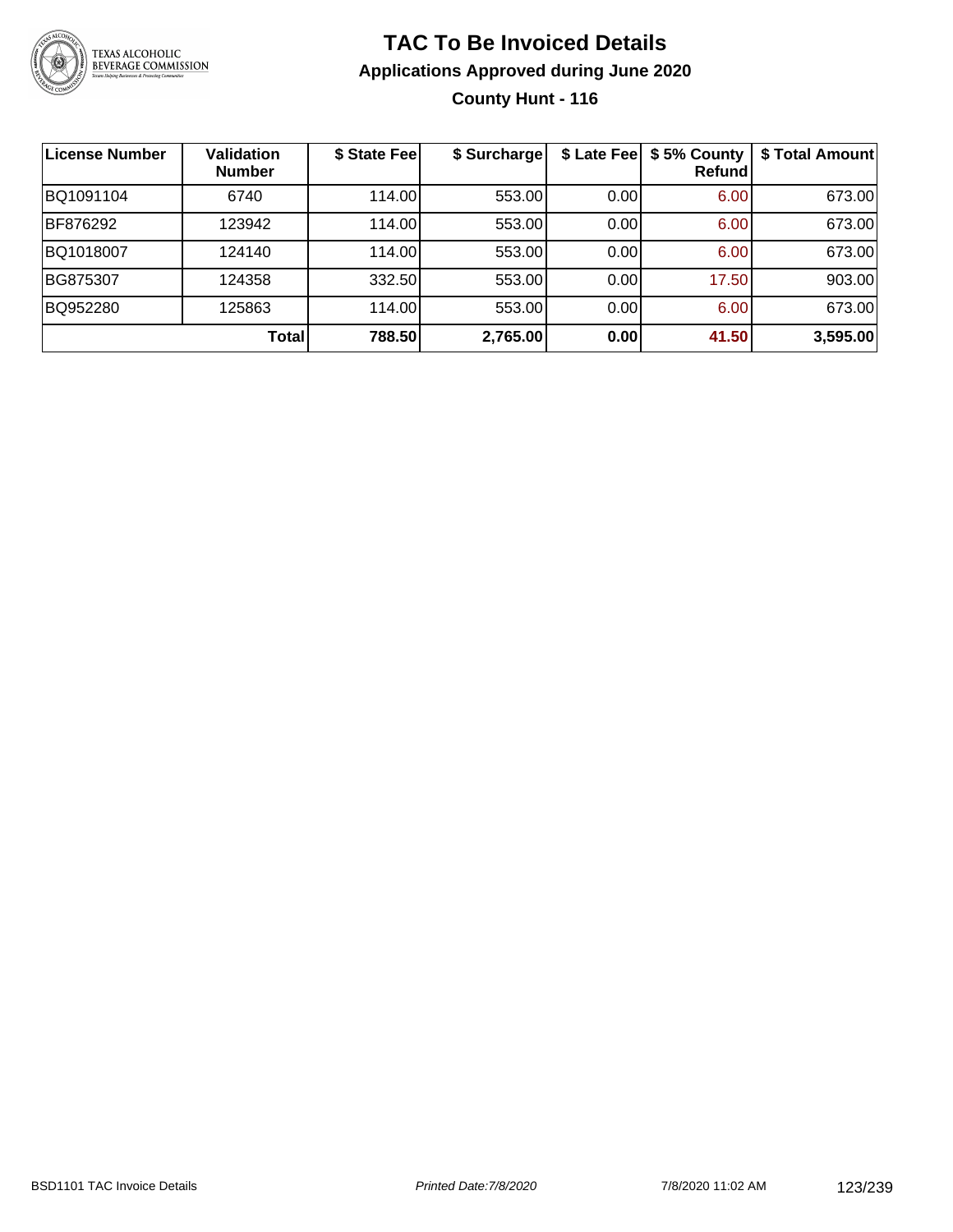

### **TAC To Be Invoiced Details Applications Approved during June 2020 County Hutchinson - 117**

| License Number | <b>Validation</b><br><b>Number</b> | \$ State Fee | \$ Surcharge |      | Refund | \$ Late Fee   \$5% County   \$ Total Amount |
|----------------|------------------------------------|--------------|--------------|------|--------|---------------------------------------------|
| BF1091944      | 6937                               | 114.00L      | 553.00       | 0.00 | 6.00   | 673.00                                      |
| BQ949320       | 512344                             | 114.00L      | 553.00       | 0.00 | 6.00   | 673.00                                      |
| BQ952294       | 513886                             | 114.00L      | 553.00       | 0.00 | 6.00   | 673.00                                      |
|                | Totall                             | 342.00       | 1,659.00     | 0.00 | 18.00  | 2,019.00                                    |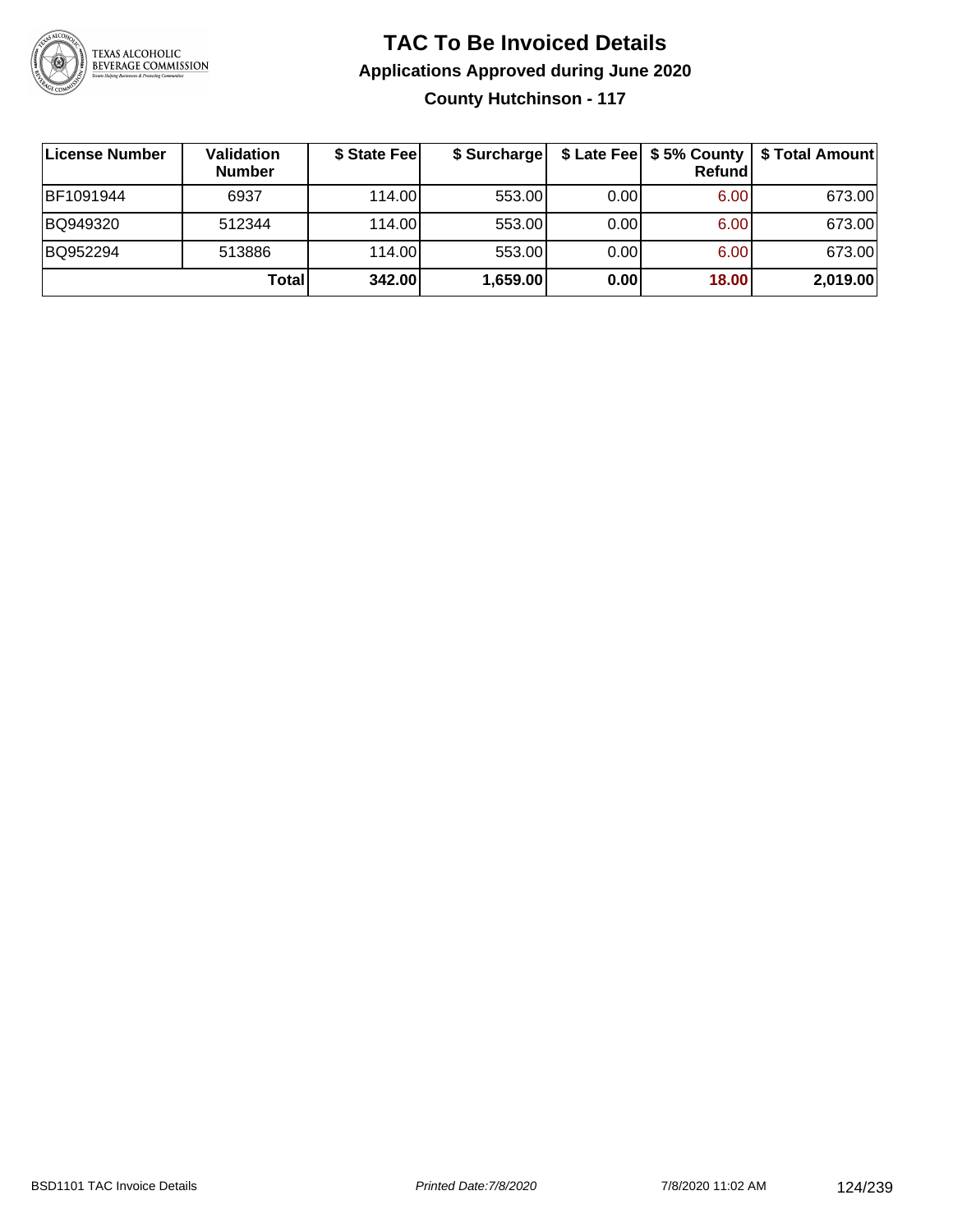

### **TAC To Be Invoiced Details Applications Approved during June 2020 County Irion - 118**

| License Number  | <b>Validation</b><br><b>Number</b> | \$ State Fee |        |      | Refund | \$ Surcharge   \$ Late Fee   \$5% County   \$ Total Amount |
|-----------------|------------------------------------|--------------|--------|------|--------|------------------------------------------------------------|
| <b>BF878329</b> | 124701                             | 114.00L      | 553.00 | 0.00 | 6.00   | 673.00                                                     |
|                 | Totall                             | 114.00       | 553.00 | 0.00 | 6.00   | 673.00                                                     |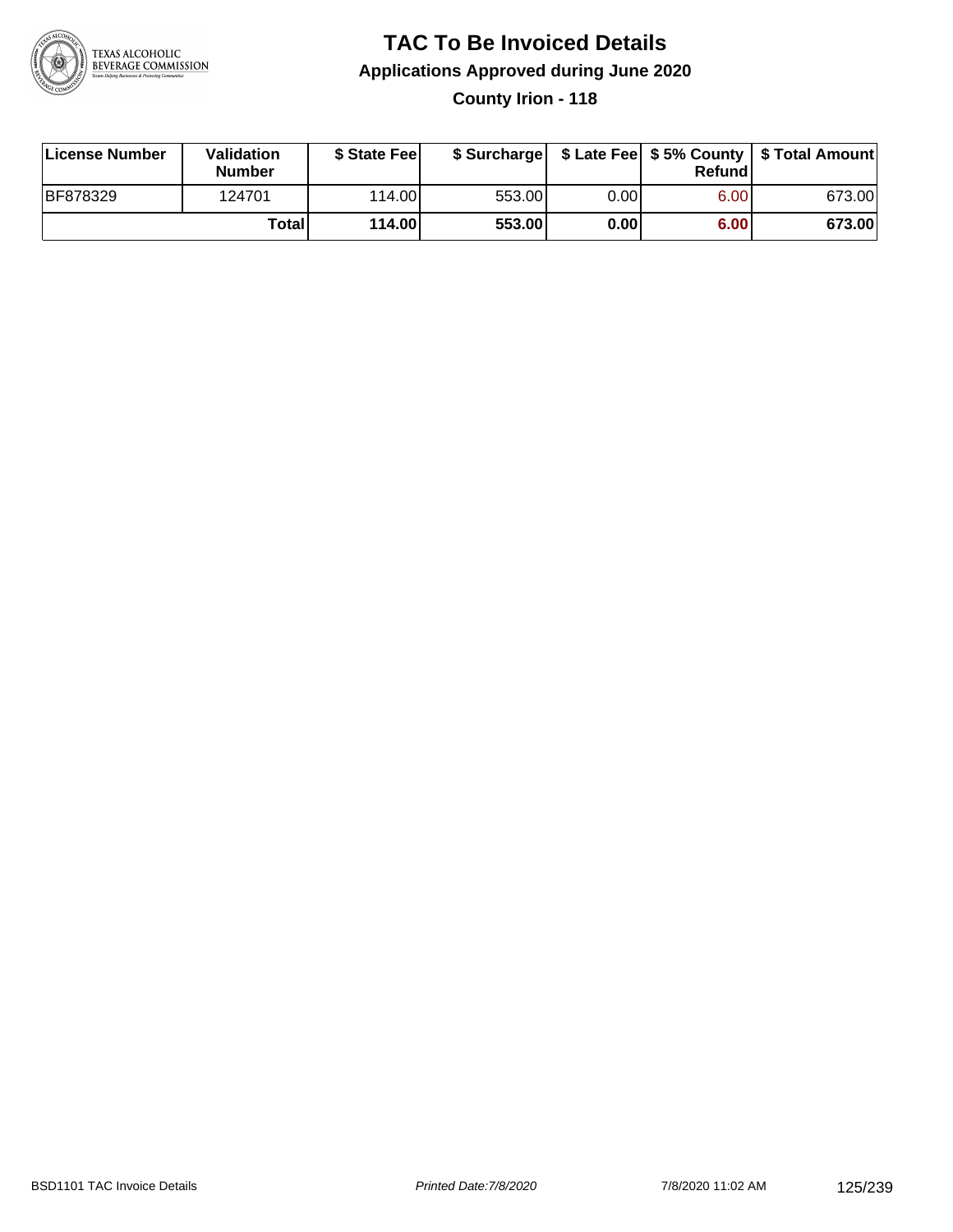

**County Jackson - 120**

| License Number | Validation<br><b>Number</b> | \$ State Feel |        |      | Refundl | \$ Surcharge   \$ Late Fee   \$5% County   \$ Total Amount |
|----------------|-----------------------------|---------------|--------|------|---------|------------------------------------------------------------|
| BG949145       | 126160                      | 332.50        | 553.00 | 0.00 | 17.50   | 903.00                                                     |
|                | <b>Total</b>                | 332.50        | 553.00 | 0.00 | 17.50   | 903.00                                                     |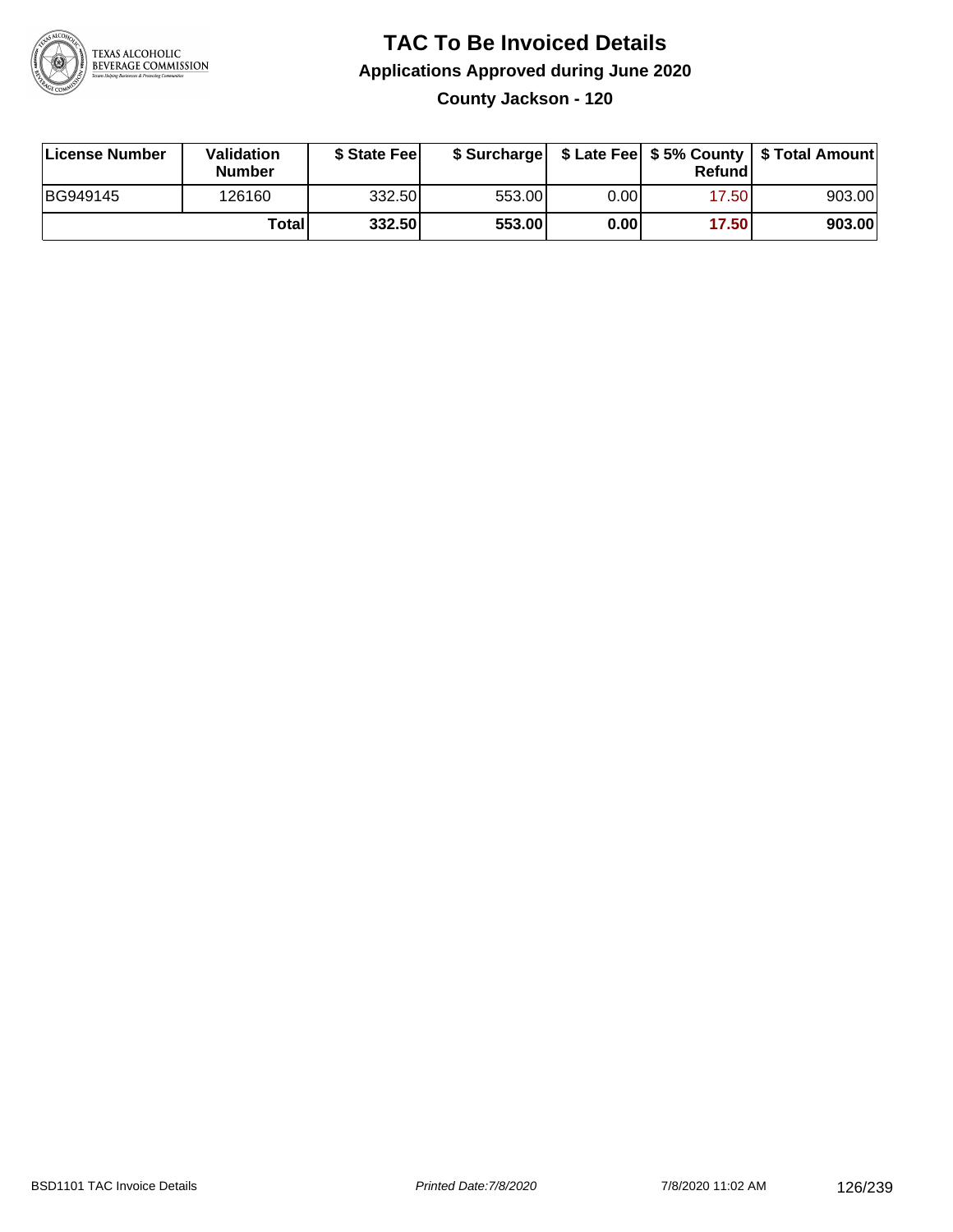

**County Jasper - 121**

| License Number | Validation<br><b>Number</b> | \$ State Fee |        |      | Refundl | \$ Surcharge   \$ Late Fee   \$5% County   \$ Total Amount |
|----------------|-----------------------------|--------------|--------|------|---------|------------------------------------------------------------|
| BF1090107      | 6507                        | 114.00L      | 553.00 | 0.00 | 6.00    | 673.00                                                     |
|                | Totall                      | 114.00       | 553.00 | 0.00 | 6.00    | 673.00                                                     |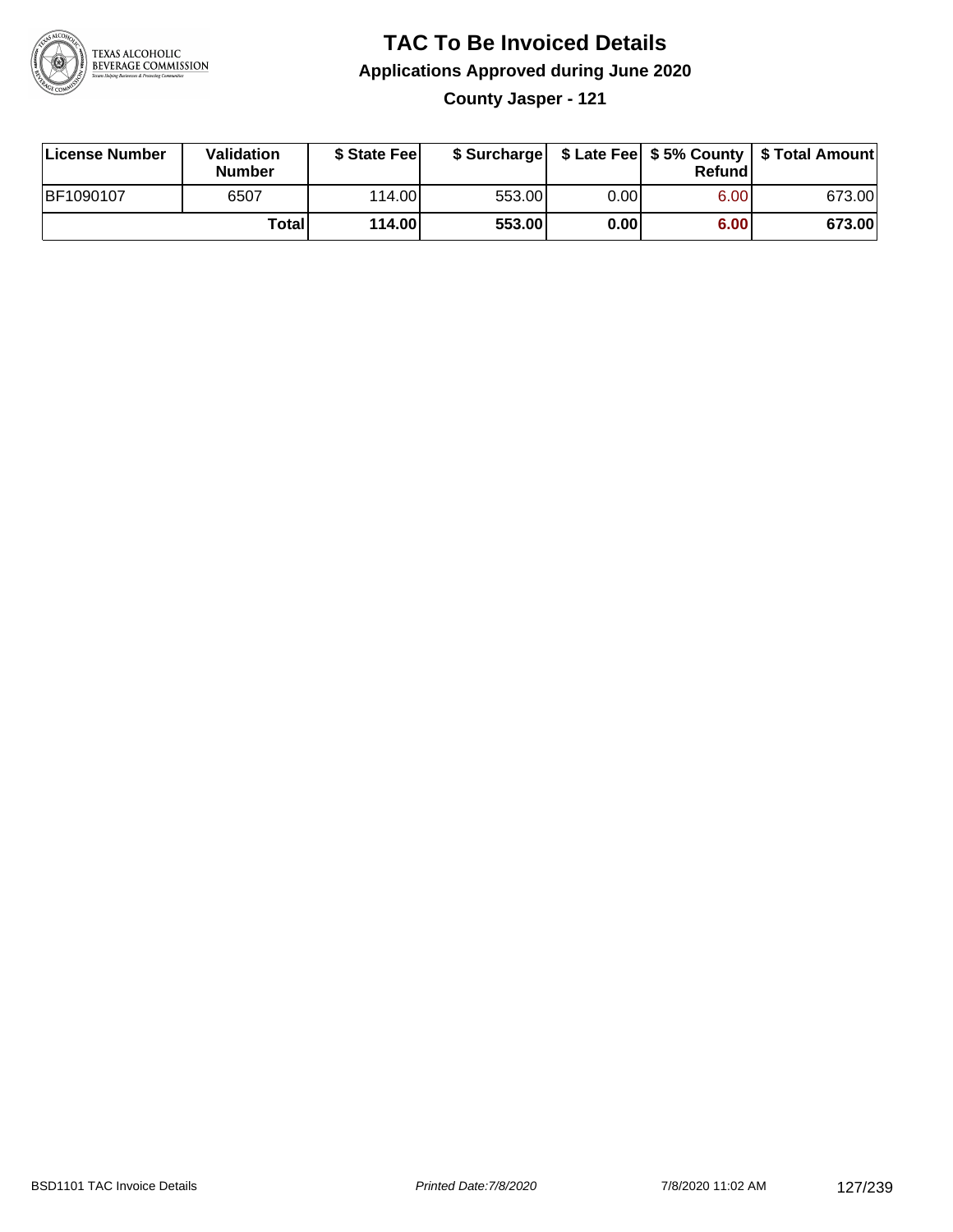

#### **TAC To Be Invoiced Details Applications Approved during June 2020 County Jefferson - 123**

| <b>License Number</b> | Validation<br><b>Number</b> | \$ State Fee | \$ Surcharge |      | \$ Late Fee   \$5% County<br>Refund | \$ Total Amount |
|-----------------------|-----------------------------|--------------|--------------|------|-------------------------------------|-----------------|
| BQ1090698             | 6195                        | 114.00       | 553.00       | 0.00 | 6.00                                | 673.00          |
| BQ1090677             | 6314                        | 114.00       | 553.00       | 0.00 | 6.00                                | 673.00          |
| BG1092325             | 6597                        | 332.50       | 553.00       | 0.00 | 17.50                               | 903.00          |
| BG945360              | 123059                      | 332.50       | 553.00       | 0.00 | 17.50                               | 903.00          |
| BG723526              | 123212                      | 332.50       | 553.00       | 0.00 | 17.50                               | 903.00          |
| BL723526              | 123212                      | 475.00       | 327.00       | 0.00 | 25.00                               | 827.00          |
| BF695132              | 123572                      | 114.00       | 553.00       | 0.00 | 6.00                                | 673.00          |
| BQ810125              | 124061                      | 114.00       | 553.00       | 0.00 | 6.00                                | 673.00          |
| BF493819              | 124063                      | 114.00       | 553.00       | 0.00 | 6.00                                | 673.00          |
| BQ749746              | 124160                      | 114.00       | 553.00       | 0.00 | 6.00                                | 673.00          |
| BF1022505             | 124317                      | 114.00       | 553.00       | 0.00 | 6.00                                | 673.00          |
| BF949665              | 124335                      | 114.00       | 553.00       | 0.00 | 6.00                                | 673.00          |
| BQ308717              | 124703                      | 114.00       | 553.00       | 0.00 | 6.00                                | 673.00          |
| BF518868              | 124759                      | 114.00       | 553.00       | 0.00 | 6.00                                | 673.00          |
| BQ724915              | 124887                      | 114.00       | 553.00       | 0.00 | 6.00                                | 673.00          |
| BF874962              | 125127                      | 114.00       | 553.00       | 0.00 | 6.00                                | 673.00          |
| BQ952183              | 125191                      | 114.00       | 553.00       | 0.00 | 6.00                                | 673.00          |
| BQ631560              | 125334                      | 114.00       | 553.00       | 0.00 | 6.00                                | 673.00          |
| BQ724645              | 125334                      | 114.00       | 553.00       | 0.00 | 6.00                                | 673.00          |
| BF634557              | 125530                      | 114.00       | 553.00       | 0.00 | 6.00                                | 673.00          |
| BF695867              | 125799                      | 114.00       | 553.00       | 0.00 | 6.00                                | 673.00          |
| BF725748              | 125801                      | 114.00       | 553.00       | 0.00 | 6.00                                | 673.00          |
| BF540478              | 125807                      | 114.00       | 553.00       | 0.00 | 6.00                                | 673.00          |
| <b>BF277085</b>       | 126108                      | 114.00       | 553.00       | 0.00 | 6.00                                | 673.00          |
| BF634944              | 126206                      | 114.00       | 553.00       | 0.00 | 6.00                                | 673.00          |
| BF1021727             | 126340                      | 114.00       | 553.00       | 0.00 | 6.00                                | 673.00          |
| BF1021736             | 126341                      | 114.00       | 553.00       | 0.00 | 6.00                                | 673.00          |
| BG235558              | 126580                      | 332.50       | 553.00       | 0.00 | 17.50                               | 903.00          |
| BG876365              | 126720                      | 332.50       | 553.00       | 0.00 | 17.50                               | 903.00          |
| BL876365              | 126720                      | 475.00       | 327.00       | 0.00 | 25.00                               | 827.00          |
| BQ602344              | 126736                      | 114.00       | 553.00       | 0.00 | 6.00                                | 673.00          |
| BG876577              | 513749                      | 332.50       | 553.00       | 0.00 | 17.50                               | 903.00          |
| BF724148              | 514508                      | 114.00       | 553.00       | 0.00 | 6.00                                | 673.00          |
| BG1013940             | 514509                      | 332.50       | 553.00       | 0.00 | 17.50                               | 903.00          |
| BL1013940             | 514509                      | 475.00       | 327.00       | 0.00 | 25.00                               | 827.00          |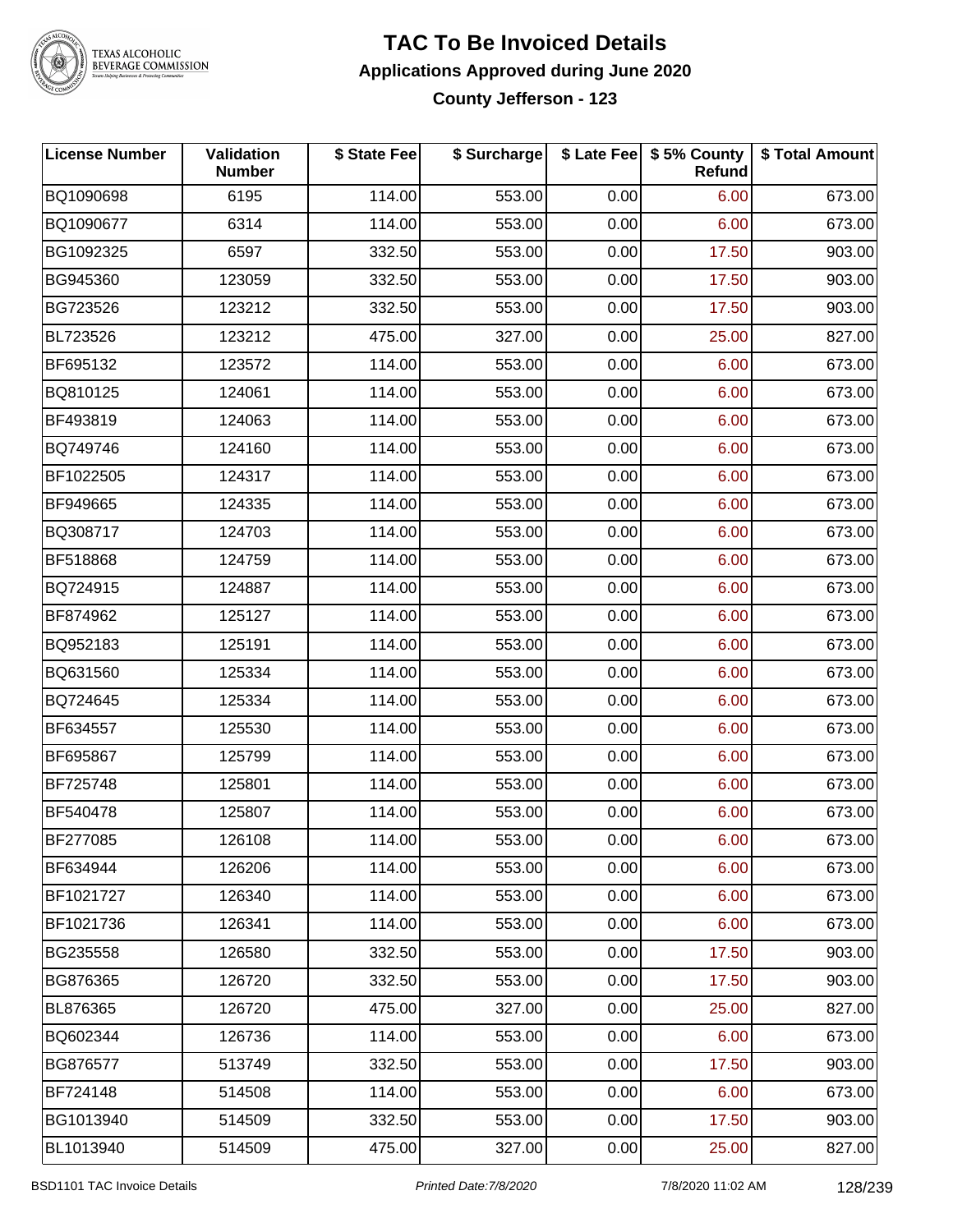| License Number | Validation<br><b>Number</b> | \$ State Fee |           |       | Refundl           | \$ Surcharge   \$ Late Fee   \$5% County   \$ Total Amount |
|----------------|-----------------------------|--------------|-----------|-------|-------------------|------------------------------------------------------------|
| BQ1023943      | 514887                      | 114.00       | 553.00    | 0.00I | 6.00 <sub>1</sub> | 673.00                                                     |
|                | Totall                      | 6,716.50     | 19,230.00 | 0.00  | 353.50            | 26,300.00                                                  |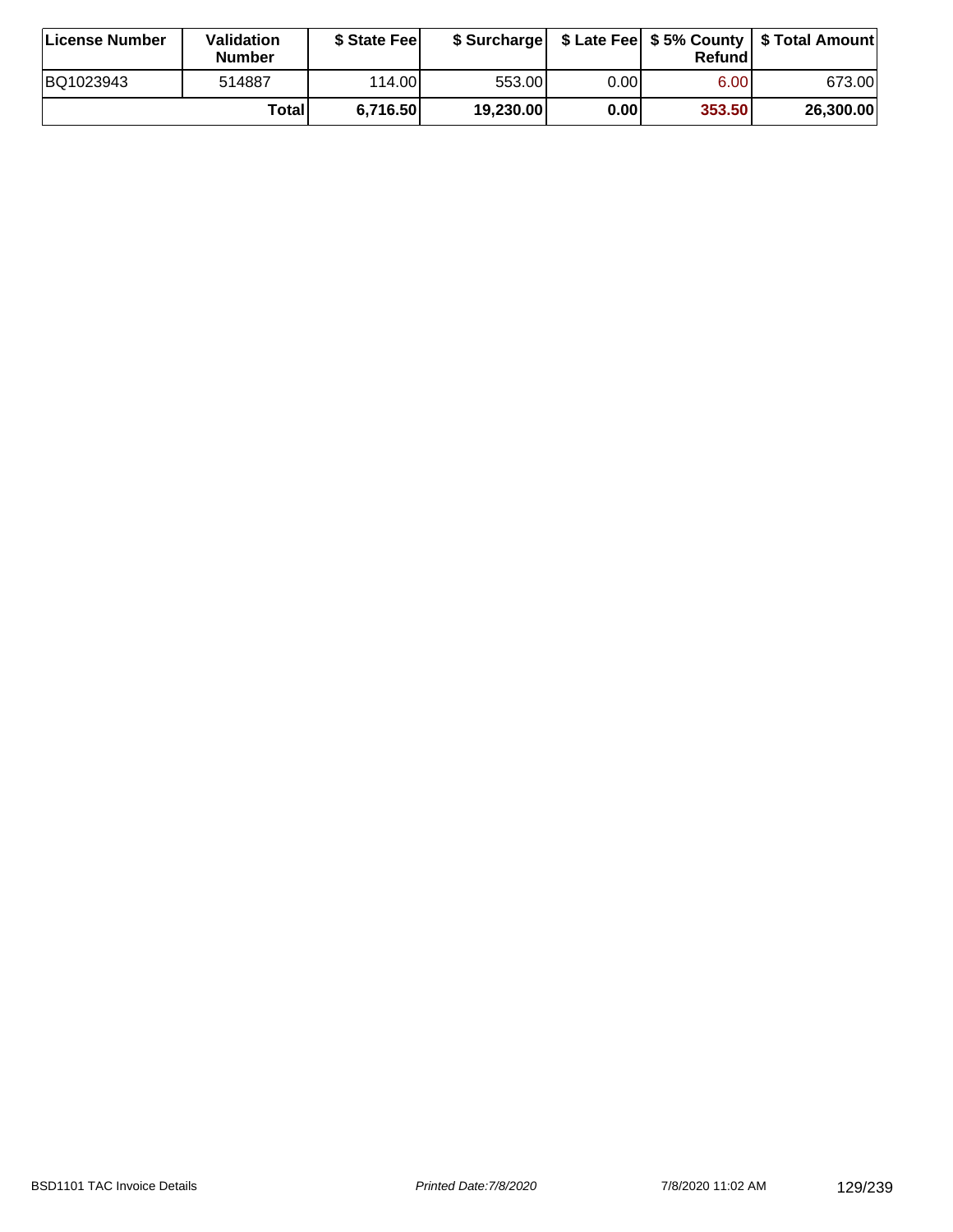

**County Jim Wells - 125**

| License Number | <b>Validation</b><br><b>Number</b> | \$ State Fee | \$ Surcharge |        | \$ Late Fee   \$5% County  <br>Refundl | \$ Total Amount |
|----------------|------------------------------------|--------------|--------------|--------|----------------------------------------|-----------------|
| BQ493578       | 123642                             | 114.00L      | 553.00       | 0.00   | 6.00                                   | 673.00          |
| BQ308824       | 125334                             | 114.00       | 553.00       | 0.00   | 6.00                                   | 673.00          |
| BQ454195       | 126003                             | 114.00       | 553.00       | 0.00   | 6.00                                   | 673.00          |
| BE306567       | 514195                             | 285.00       | 553.00       | 100.00 | 15.00                                  | 953.00          |
|                | Total                              | 627.00       | 2,212.00     | 100.00 | 33.00                                  | 2,972.00        |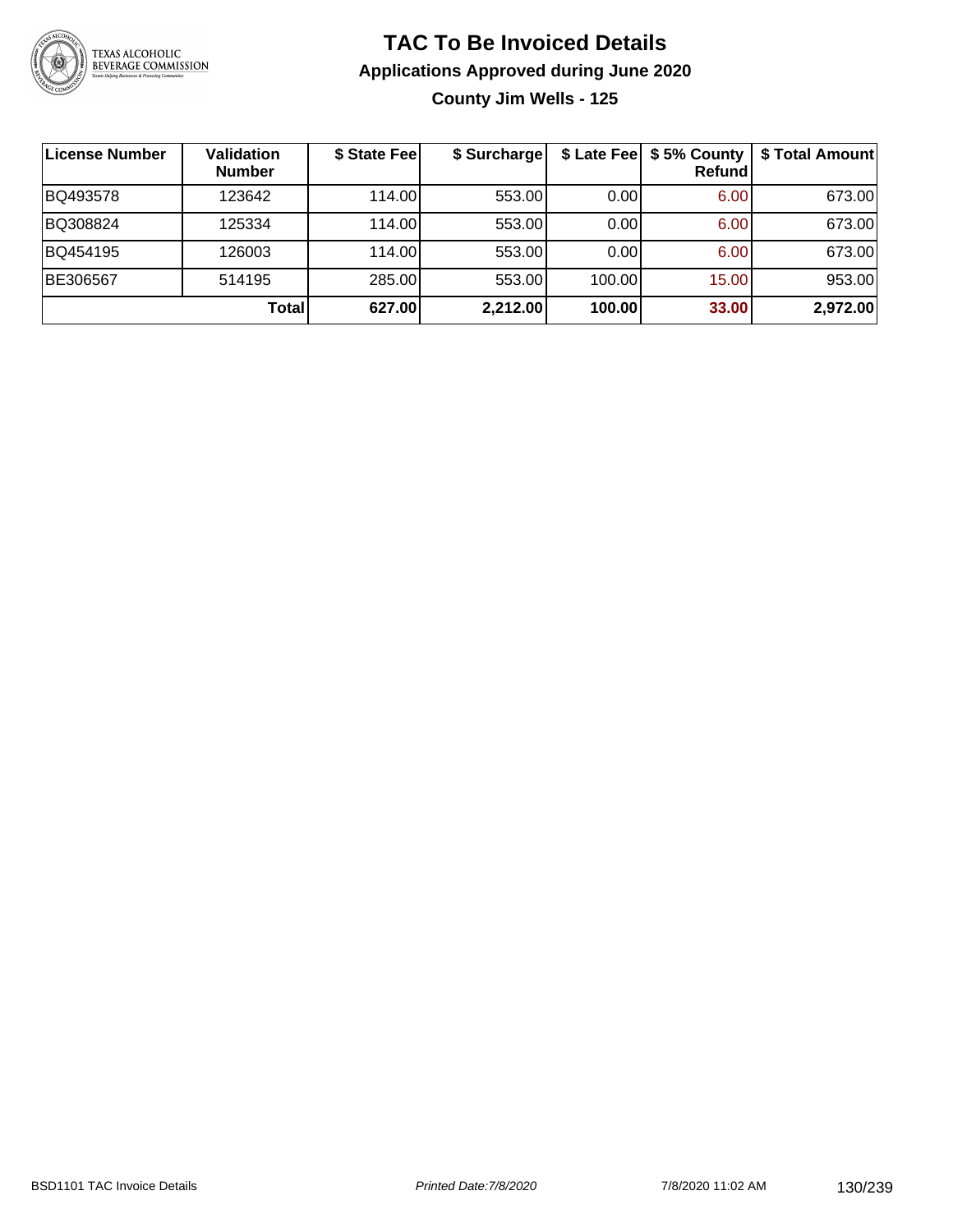

#### **TAC To Be Invoiced Details Applications Approved during June 2020 County Johnson - 126**

| <b>License Number</b> | <b>Validation</b><br><b>Number</b> | \$ State Fee | \$ Surcharge |      | \$ Late Fee   \$5% County<br>Refund | \$ Total Amount |
|-----------------------|------------------------------------|--------------|--------------|------|-------------------------------------|-----------------|
| BF1090101             | 6508                               | 114.00       | 553.00       | 0.00 | 6.00                                | 673.00          |
| BQ698326              | 124666                             | 114.00       | 553.00       | 0.00 | 6.00                                | 673.00          |
| BQ726805              | 124973                             | 114.00       | 553.00       | 0.00 | 6.00                                | 673.00          |
| BQ952050              | 125033                             | 114.00       | 553.00       | 0.00 | 6.00                                | 673.00          |
| BQ726096              | 125356                             | 114.00       | 553.00       | 0.00 | 6.00                                | 673.00          |
| BQ726108              | 125359                             | 114.00       | 553.00       | 0.00 | 6.00                                | 673.00          |
| BQ726301              | 125669                             | 114.00       | 553.00       | 0.00 | 6.00                                | 673.00          |
| BQ726737              | 125770                             | 114.00       | 553.00       | 0.00 | 6.00                                | 673.00          |
| BQ726736              | 125898                             | 114.00       | 553.00       | 0.00 | 6.00                                | 673.00          |
| BQ726735              | 125900                             | 114.00       | 553.00       | 0.00 | 6.00                                | 673.00          |
| BQ726806              | 125902                             | 114.00       | 553.00       | 0.00 | 6.00                                | 673.00          |
| BQ726842              | 125905                             | 114.00       | 553.00       | 0.00 | 6.00                                | 673.00          |
| BQ1024536             | 126208                             | 114.00       | 553.00       | 0.00 | 6.00                                | 673.00          |
| BQ950392              | 126218                             | 114.00       | 553.00       | 0.00 | 6.00                                | 673.00          |
| BQ953483              | 126726                             | 114.00       | 553.00       | 0.00 | 6.00                                | 673.00          |
| BQ953046              | 126766                             | 114.00       | 553.00       | 0.00 | 6.00                                | 673.00          |
| BQ814053              | 513896                             | 114.00       | 553.00       | 0.00 | 6.00                                | 673.00          |
| BQ952159              | 513899                             | 114.00       | 553.00       | 0.00 | 6.00                                | 673.00          |
| BQ726077              | 514716                             | 114.00       | 553.00       | 0.00 | 6.00                                | 673.00          |
|                       | <b>Total</b>                       | 2,166.00     | 10,507.00    | 0.00 | 114.00                              | 12,787.00       |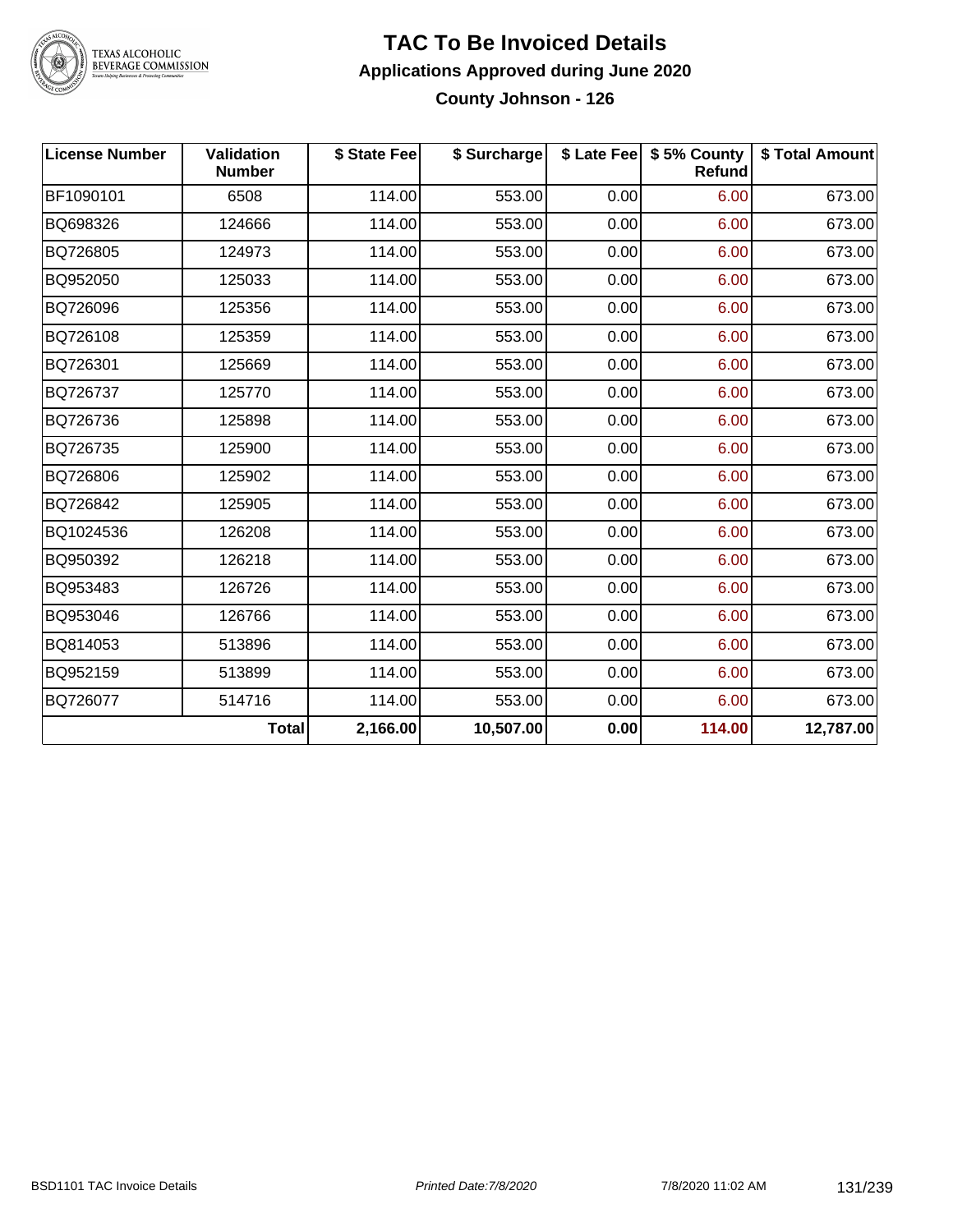

**County Jones - 127**

| License Number | Validation<br><b>Number</b> | \$ State Fee |        |      | Refundl | \$ Surcharge   \$ Late Fee   \$5% County   \$ Total Amount |
|----------------|-----------------------------|--------------|--------|------|---------|------------------------------------------------------------|
| BQ951377       | 125033                      | 114.00       | 553.00 | 0.00 | 6.00    | 673.00                                                     |
|                | Totall                      | 114.00       | 553.00 | 0.00 | 6.00    | 673.00                                                     |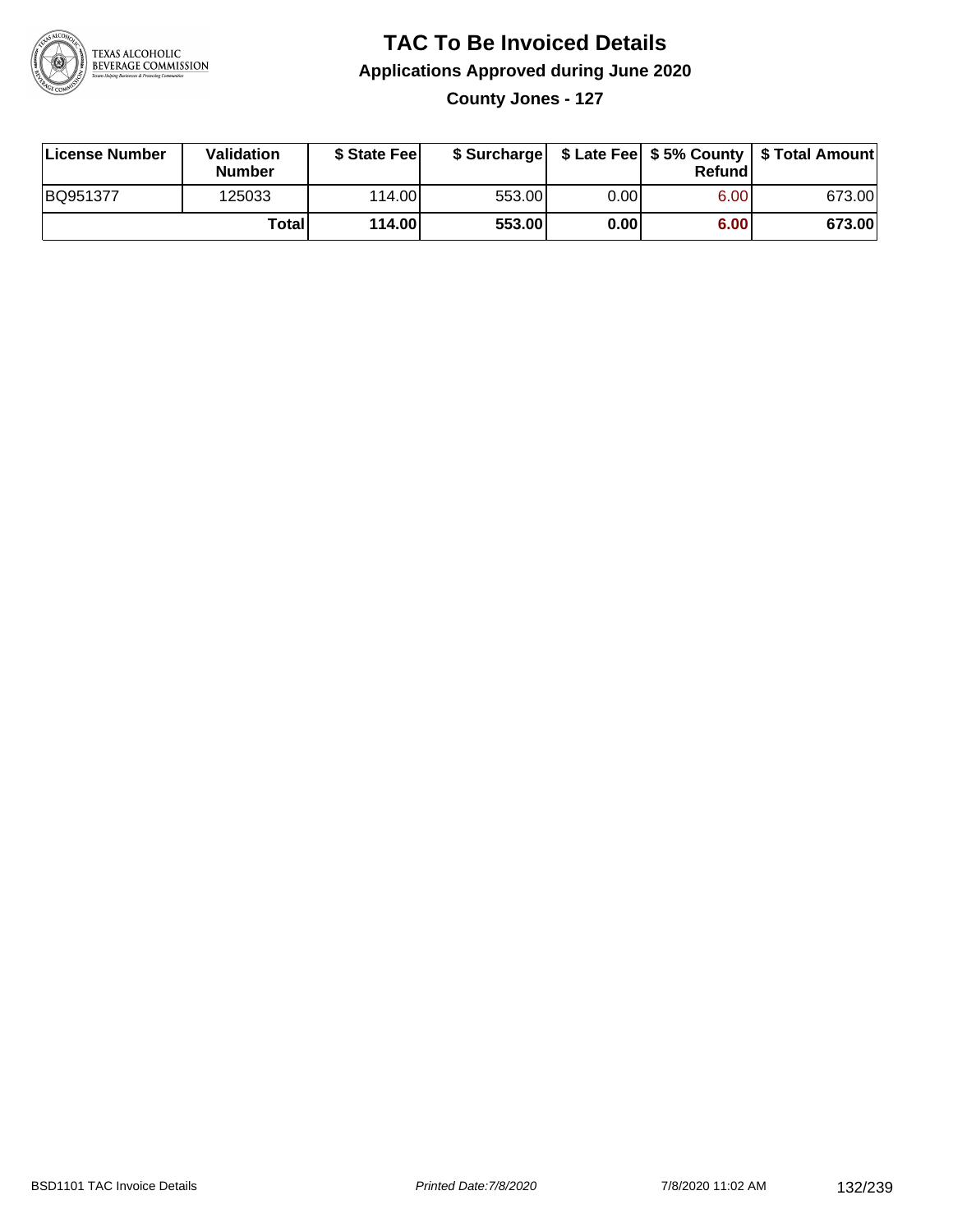

### **TAC To Be Invoiced Details Applications Approved during June 2020 County Karnes - 128**

| ∣License Number | Validation<br><b>Number</b> | \$ State Feel | \$ Surcharge |      | Refundl | \$ Late Fee   \$5% County   \$ Total Amount |
|-----------------|-----------------------------|---------------|--------------|------|---------|---------------------------------------------|
| BF1091952       | 6938                        | 114.00L       | 553.00       | 0.00 | 6.00    | 673.00                                      |
| BE297834        | 124164                      | 285.00        | 553.00       | 0.00 | 15.00   | 853.00                                      |
| BG1021405       | 125719                      | 332.50        | 553.00       | 0.00 | 17.50   | 903.00                                      |
|                 | <b>Total</b>                | 731.50        | 1,659.00     | 0.00 | 38.50   | 2,429.00                                    |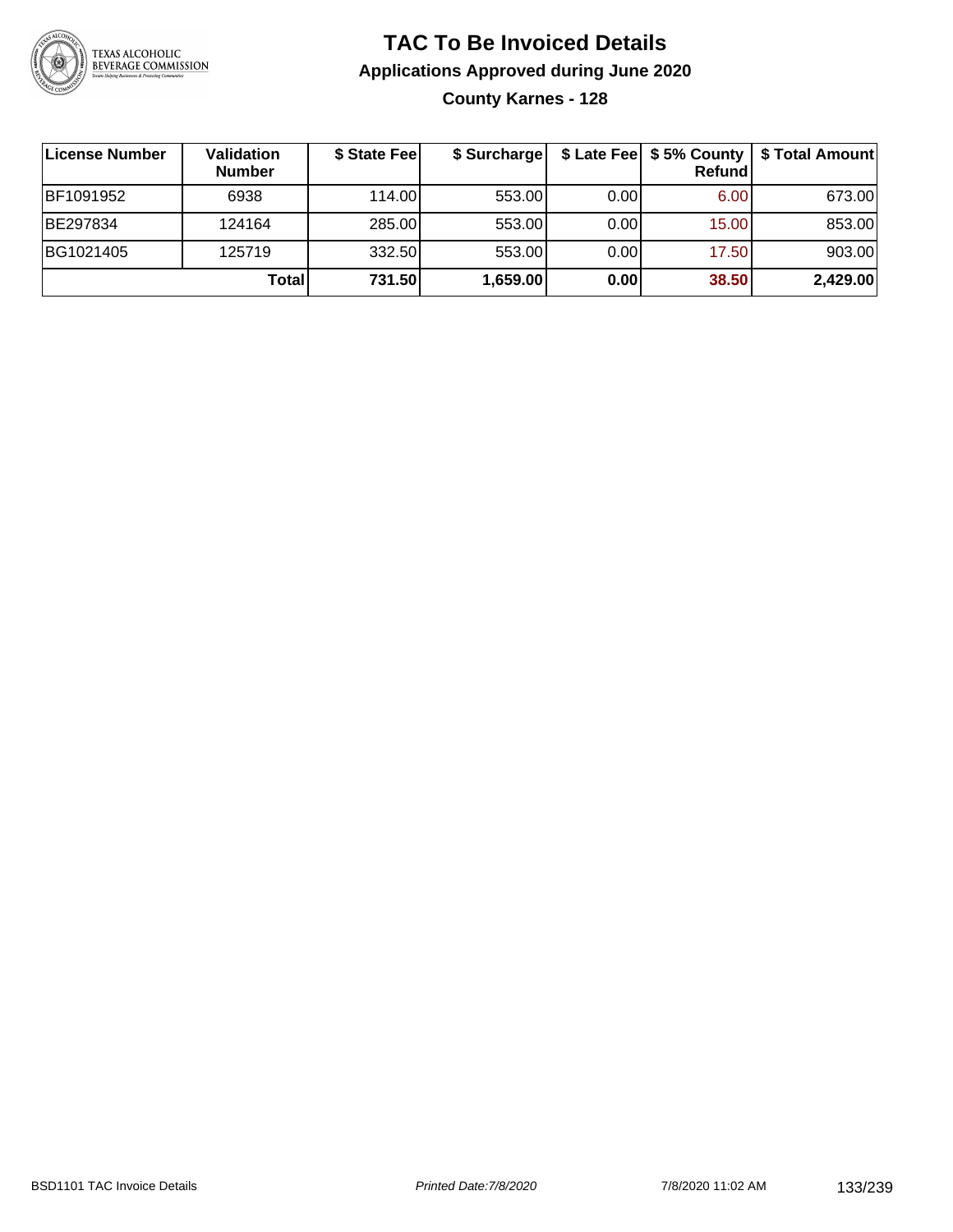

### **TAC To Be Invoiced Details Applications Approved during June 2020 County Kaufman - 129**

| <b>License Number</b> | <b>Validation</b><br><b>Number</b> | \$ State Fee | \$ Surcharge | \$ Late Fee | \$5% County<br>Refund | \$ Total Amount |
|-----------------------|------------------------------------|--------------|--------------|-------------|-----------------------|-----------------|
| BQ751776              | 123749                             | 114.00       | 553.00       | 0.00        | 6.00                  | 673.00          |
| BQ751773              | 124933                             | 114.00       | 553.00       | 0.00        | 6.00                  | 673.00          |
| BQ951505              | 125033                             | 114.00       | 553.00       | 0.00        | 6.00                  | 673.00          |
| BF1024972             | 126359                             | 114.00       | 553.00       | 0.00        | 6.00                  | 673.00          |
| <b>BF877488</b>       | 126446                             | 114.00       | 553.00       | 0.00        | 6.00                  | 673.00          |
| <b>BF877617</b>       | 126447                             | 114.00       | 553.00       | 0.00        | 6.00                  | 673.00          |
| BQ1022353             | 126819                             | 114.00       | 553.00       | 0.00        | 6.00                  | 673.00          |
|                       | Total                              | 798.00       | 3,871.00     | 0.00        | 42.00                 | 4,711.00        |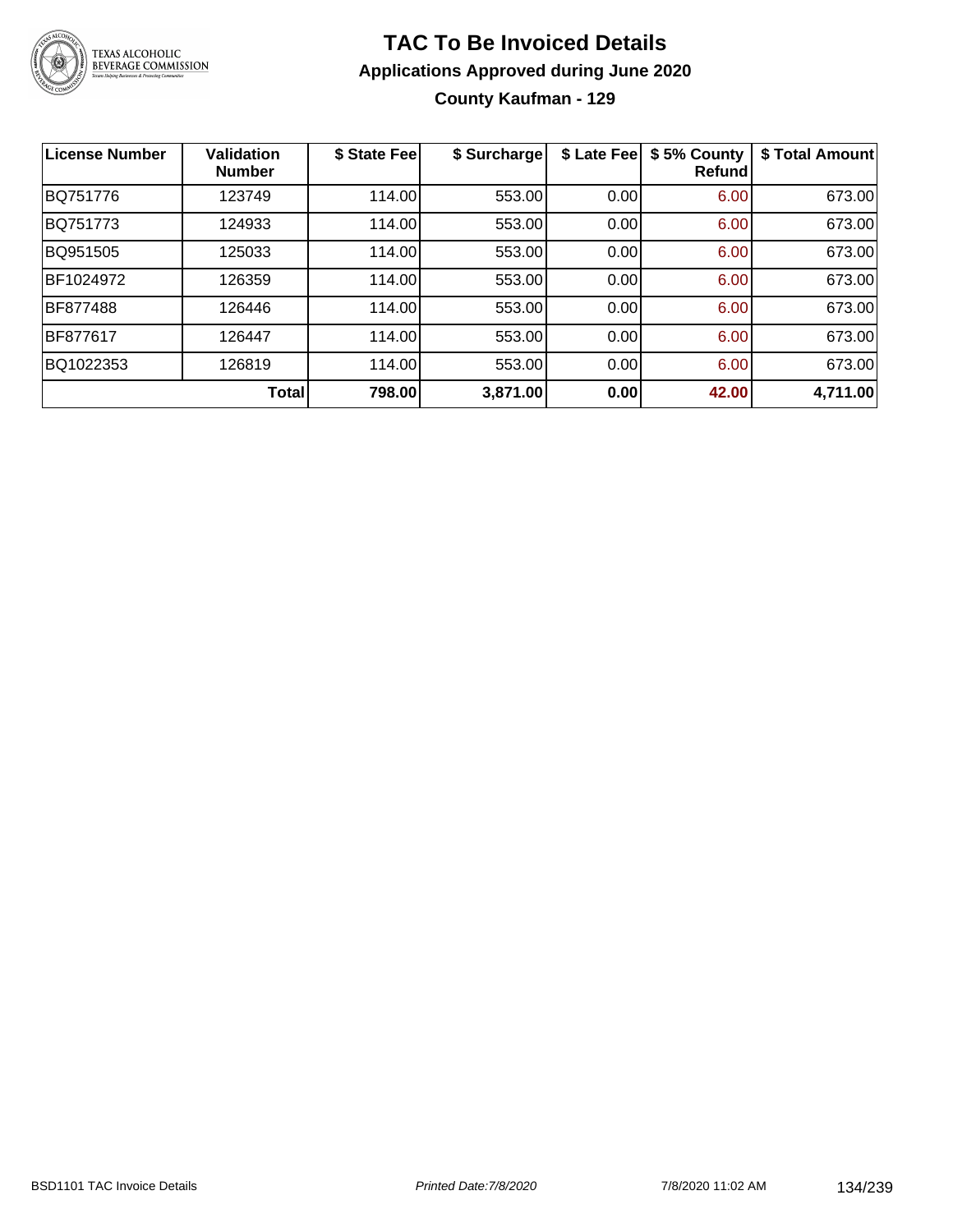

### **TAC To Be Invoiced Details Applications Approved during June 2020 County Kendall - 130**

| <b>License Number</b> | <b>Validation</b><br><b>Number</b> | \$ State Fee | \$ Surcharge | \$ Late Fee | \$5% County<br><b>Refund</b> | \$ Total Amount |
|-----------------------|------------------------------------|--------------|--------------|-------------|------------------------------|-----------------|
| BG450919              | 123211                             | 332.50       | 553.00       | 0.00        | 17.50                        | 903.00          |
| BG1017727             | 123840                             | 332.50       | 553.00       | 0.00        | 17.50                        | 903.00          |
| BG633207              | 124391                             | 332.50       | 553.00       | 0.00        | 17.50                        | 903.00          |
| BQ950431              | 125258                             | 114.00       | 553.00       | 0.00        | 6.00                         | 673.00          |
| BF210732              | 126206                             | 114.00       | 553.00       | 0.00        | 6.00                         | 673.00          |
| BG558044              | 514015                             | 332.50       | 553.00       | 0.00        | 17.50                        | 903.00          |
|                       | Total                              | 1,558.00     | 3,318.00     | 0.00        | 82.00                        | 4,958.00        |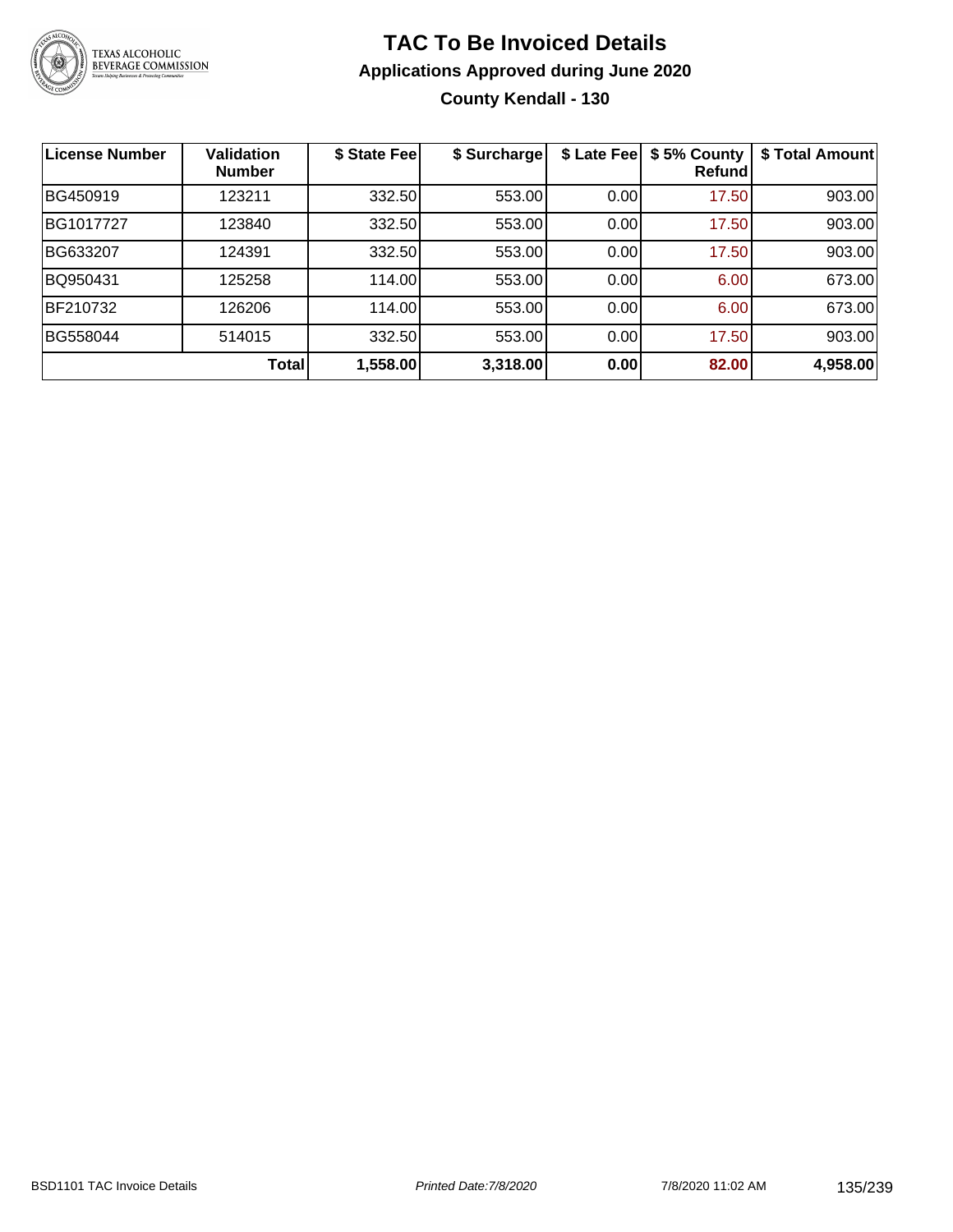

**County Kerr - 133**

| License Number | <b>Validation</b><br><b>Number</b> | \$ State Fee | \$ Surcharge |      | Refundl | \$ Late Fee   \$5% County   \$ Total Amount |
|----------------|------------------------------------|--------------|--------------|------|---------|---------------------------------------------|
| BQ877830       | 123937                             | 114.00       | 553.00       | 0.00 | 6.00    | 673.00                                      |
| BE951501       | 124581                             | 285.00       | 553.00       | 0.00 | 15.00   | 853.00                                      |
| BG812677       | 514368                             | 332.50       | 553.00       | 0.00 | 17.50   | 903.00                                      |
|                | Totall                             | 731.50       | 1,659.00     | 0.00 | 38.50   | 2,429.00                                    |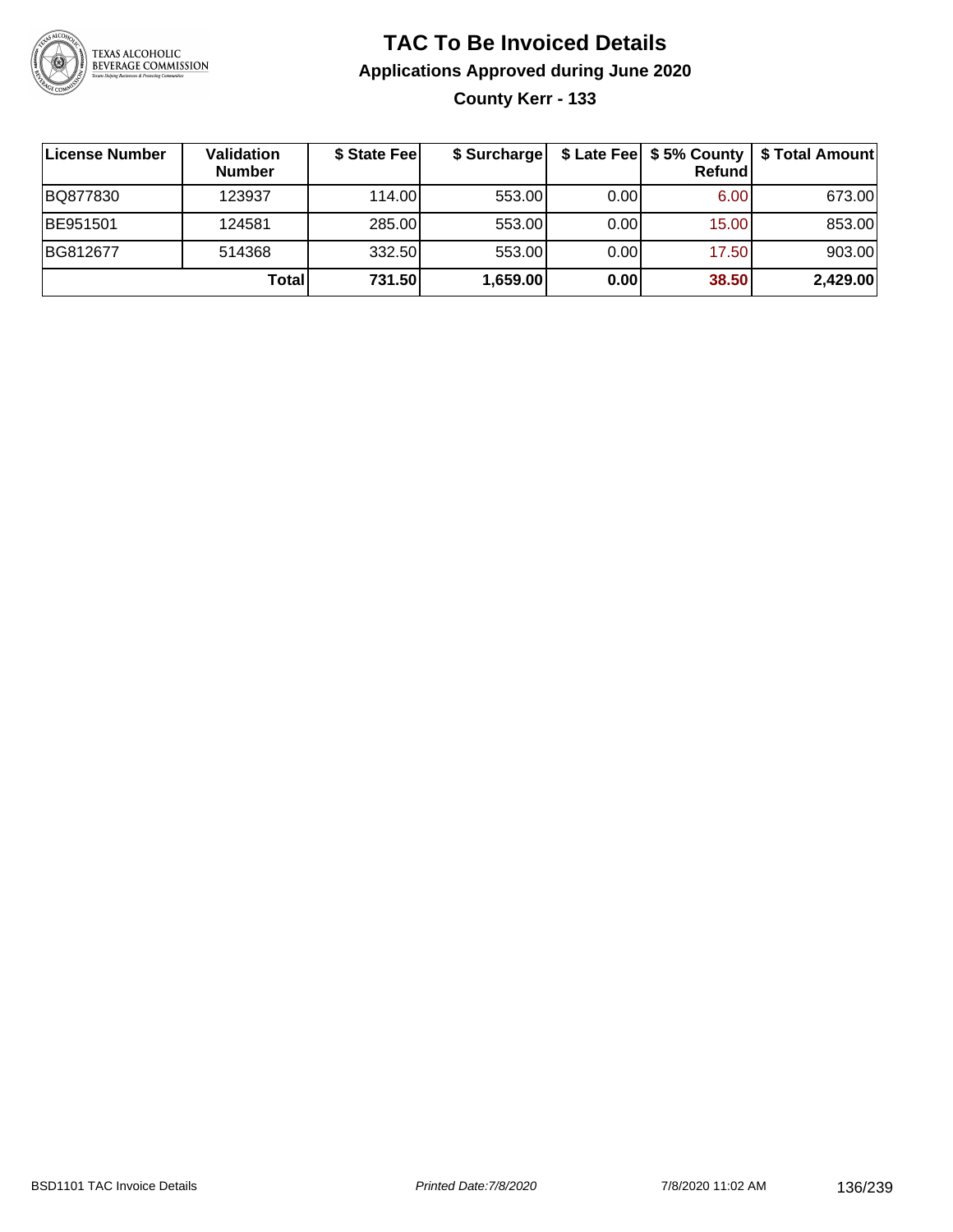

### **TAC To Be Invoiced Details Applications Approved during June 2020 County Kimble - 134**

| ∣License Number | <b>Validation</b><br><b>Number</b> | \$ State Fee | \$ Surcharge |      | \$ Late Fee   \$5% County  <br>Refund | \$ Total Amount |
|-----------------|------------------------------------|--------------|--------------|------|---------------------------------------|-----------------|
| BQ473536        | 123455                             | 114.00       | 553.00       | 0.00 | 6.00                                  | 673.00          |
| BQ517804        | 123901                             | 114.00       | 553.00       | 0.00 | 6.00                                  | 673.00          |
| BE221914        | 514431                             | 285.00       | 553.00       | 0.00 | 15.00                                 | 853.00          |
|                 | Total                              | 513.00       | 1,659.00     | 0.00 | 27.00                                 | 2,199.00        |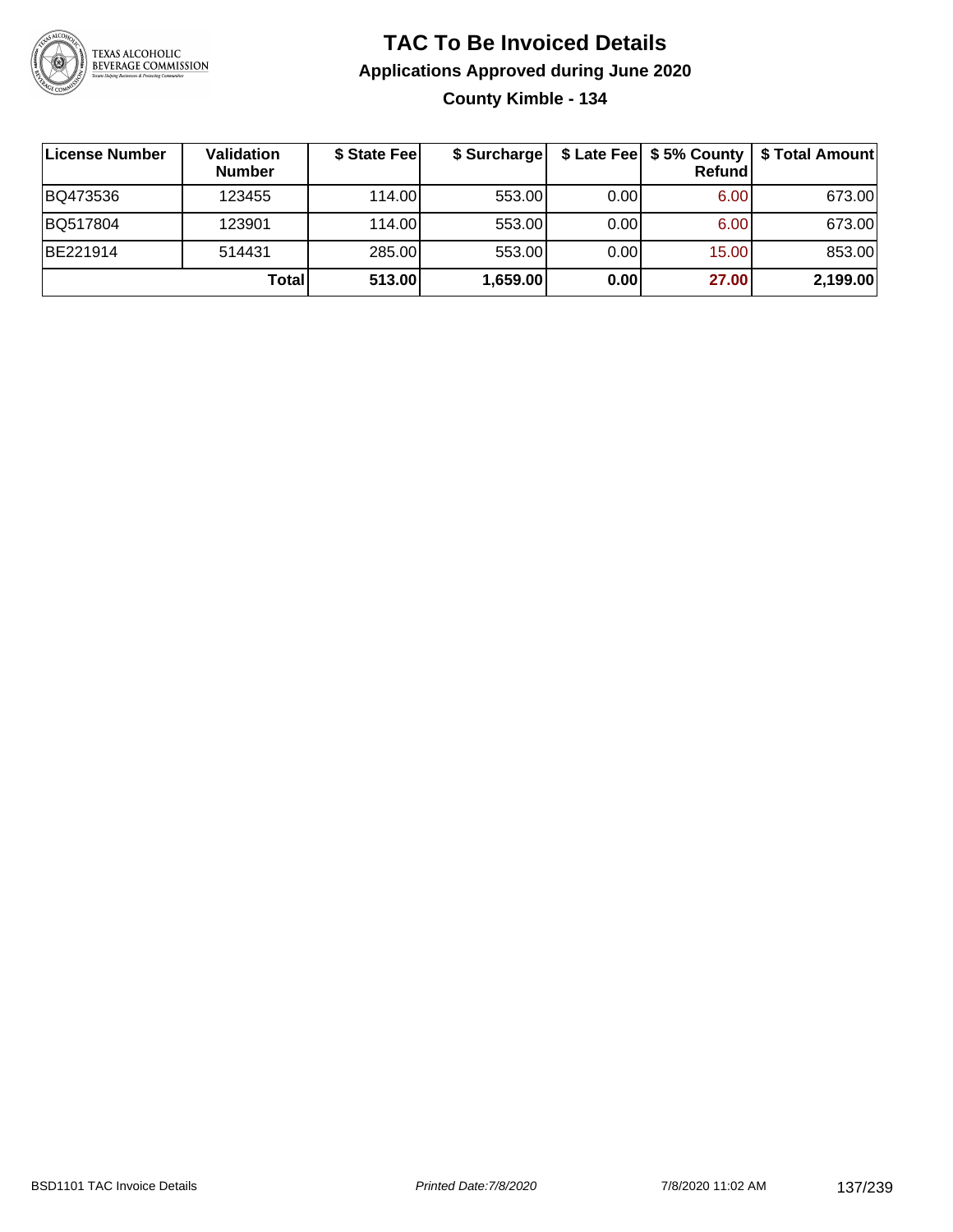

### **TAC To Be Invoiced Details Applications Approved during June 2020 County Kinney - 136**

| <b>License Number</b> | Validation<br><b>Number</b> | \$ State Fee |        |      | Refund | \$ Surcharge   \$ Late Fee   \$5% County   \$ Total Amount |
|-----------------------|-----------------------------|--------------|--------|------|--------|------------------------------------------------------------|
| BQ698029              | 124382                      | 114.00L      | 553.00 | 0.00 | 6.00   | 673.00                                                     |
|                       | Total                       | 114.00       | 553.00 | 0.00 | 6.00   | 673.00                                                     |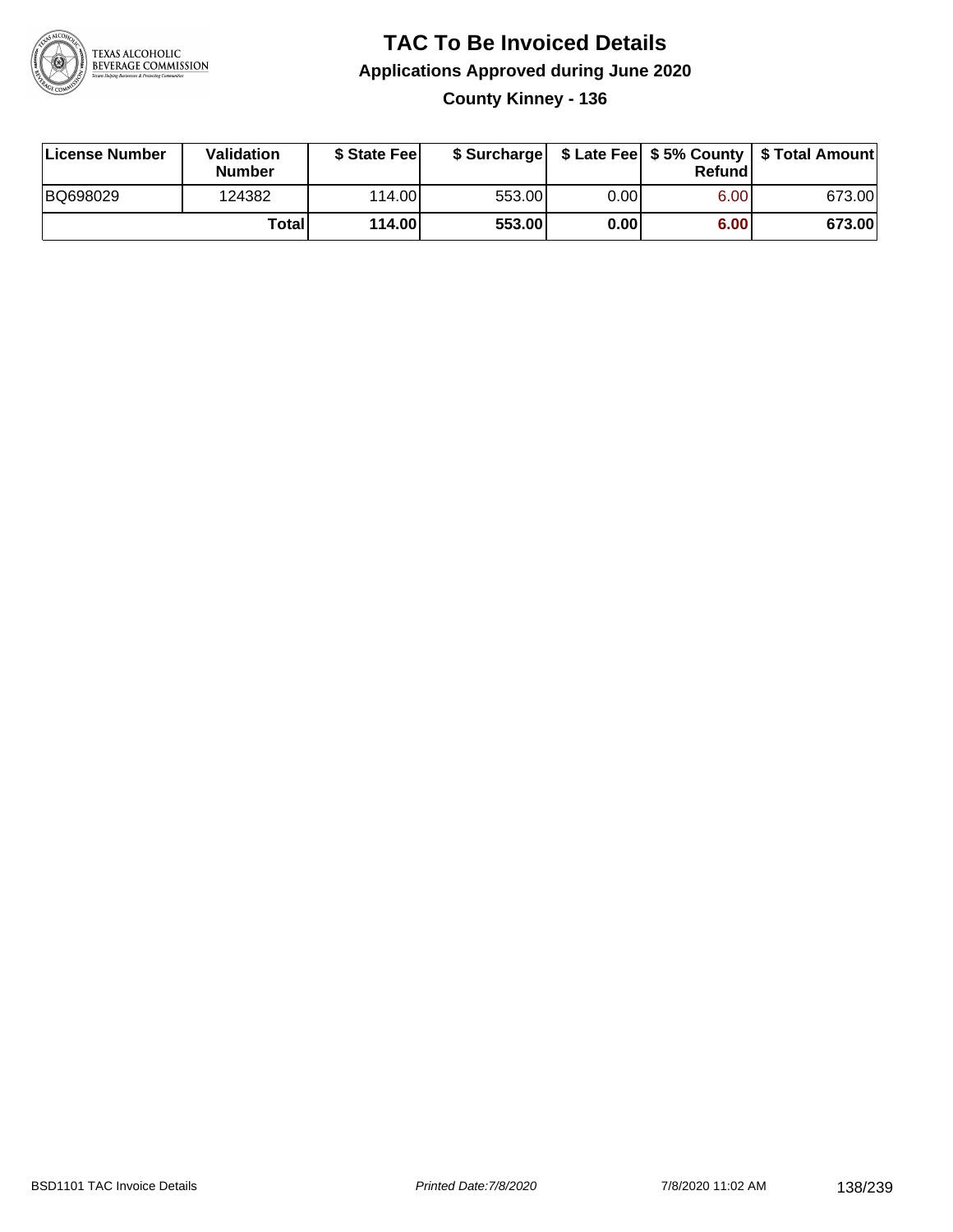

### **TAC To Be Invoiced Details Applications Approved during June 2020 County Kleberg - 137**

| <b>License Number</b> | <b>Validation</b><br><b>Number</b> | \$ State Fee | \$ Surcharge | \$ Late Fee | \$5% County<br>Refundl | \$ Total Amount |
|-----------------------|------------------------------------|--------------|--------------|-------------|------------------------|-----------------|
| BF276816              | 123111                             | 114.00       | 553.00       | 0.00        | 6.00                   | 673.00          |
| BG297162              | 123716                             | 332.50       | 553.00       | 0.00        | 17.50                  | 903.00          |
| BQ813496              | 125577                             | 114.00       | 553.00       | 0.00        | 6.00                   | 673.00          |
| <b>BE222228</b>       | 125916                             | 285.00       | 553.00       | 0.00        | 15.00                  | 853.00          |
| BG665788              | 126495                             | 332.50       | 553.00       | 0.00        | 17.50                  | 903.00          |
| <b>BL665788</b>       | 126495                             | 475.00       | 327.00       | 0.00        | 25.00                  | 827.00          |
|                       | Total                              | 1,653.00     | 3,092.00     | 0.00        | 87.00                  | 4,832.00        |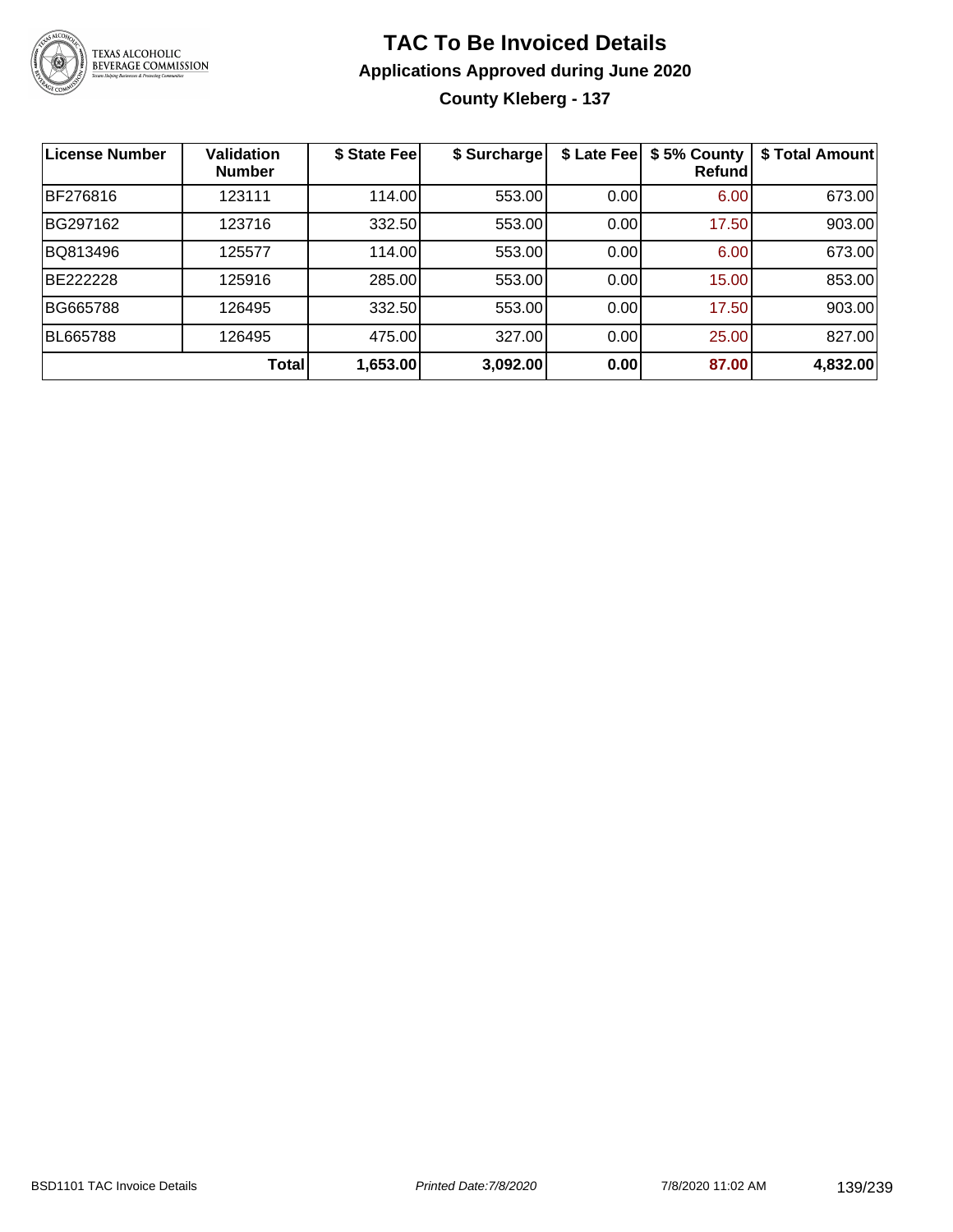

**County Lamar - 139**

| License Number | Validation<br><b>Number</b> | \$ State Fee | \$ Surcharge | \$ Late Fee | \$5% County<br>Refundl | \$ Total Amount |
|----------------|-----------------------------|--------------|--------------|-------------|------------------------|-----------------|
| BG945016       | 123319                      | 332.50       | 553.00       | 0.00        | 17.50                  | 903.00          |
| BQ1015281      | 123864                      | 114.00       | 553.00       | 100.00      | 6.00                   | 773.00          |
| BQ726467       | 124449                      | 114.00       | 553.00       | 0.00        | 6.00                   | 673.00          |
| BQ725744       | 124768                      | 114.00       | 553.00       | 0.00        | 6.00                   | 673.00          |
| BQ727303       | 125429                      | 114.00       | 553.00       | 0.00        | 6.00                   | 673.00          |
| BQ725820       | 514717                      | 114.00       | 553.00       | 0.00        | 6.00                   | 673.00          |
|                | Total                       | 902.50       | 3,318.00     | 100.00      | 47.50                  | 4,368.00        |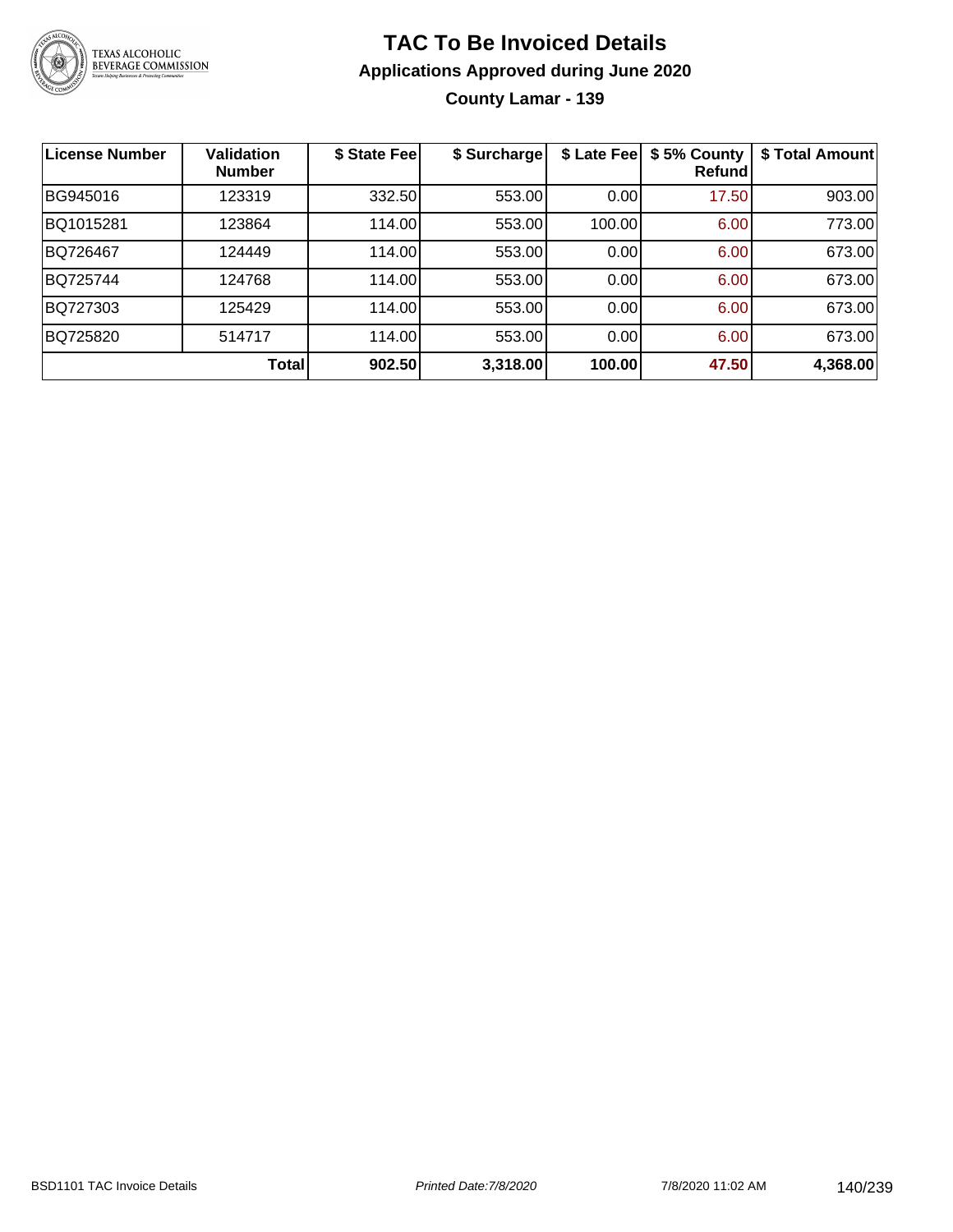

**County Lampasas - 141**

| License Number  | Validation<br><b>Number</b> | \$ State Feel |        |      | Refundl | \$ Surcharge   \$ Late Fee   \$5% County   \$ Total Amount |
|-----------------|-----------------------------|---------------|--------|------|---------|------------------------------------------------------------|
| <b>BF666418</b> | 125326                      | 114.00        | 553.00 | 0.00 | 6.00    | 673.00                                                     |
|                 | Totall                      | 114.00        | 553.00 | 0.00 | 6.00    | 673.00                                                     |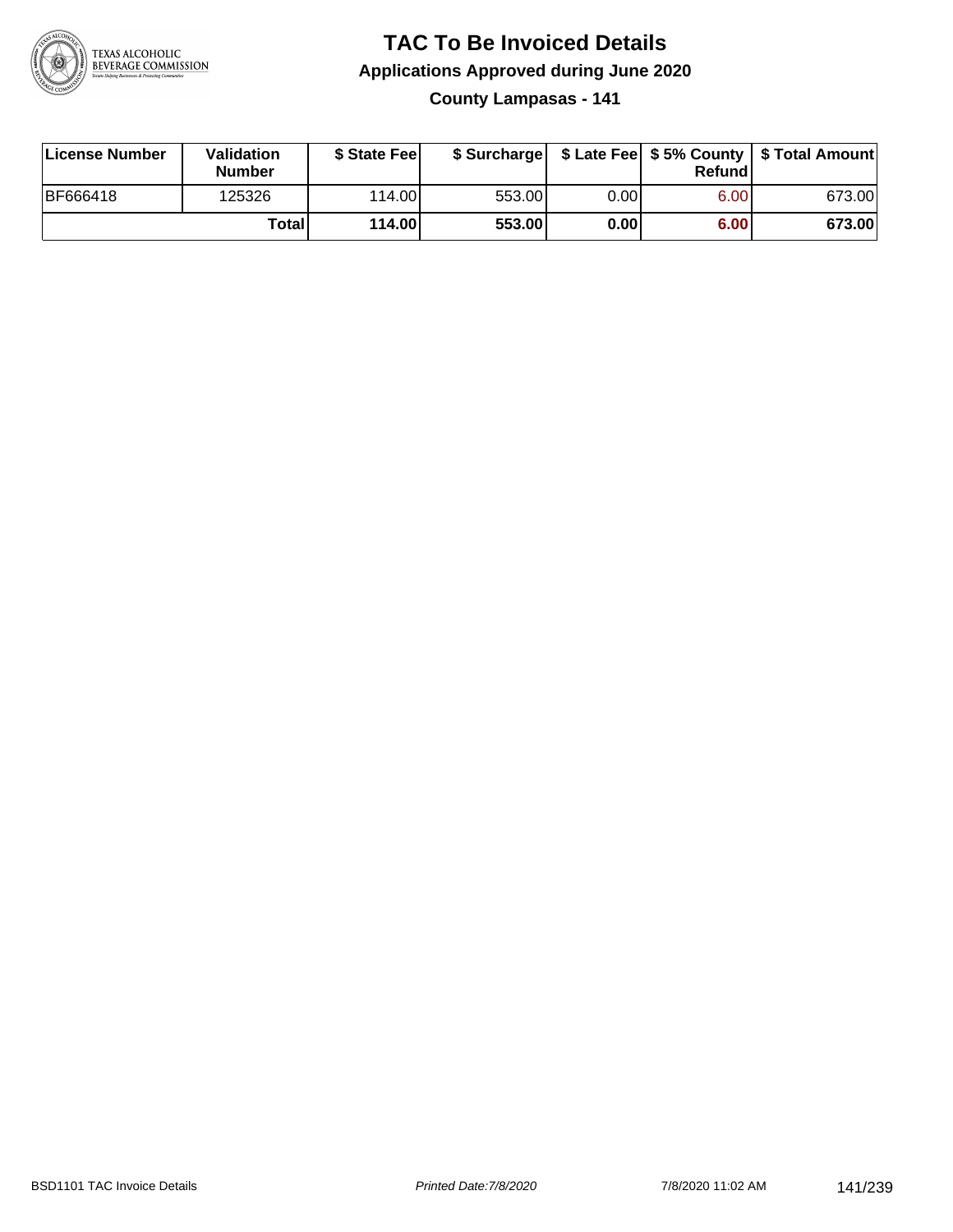

### **TAC To Be Invoiced Details Applications Approved during June 2020 County Lavaca - 143**

| ∣License Number | Validation<br><b>Number</b> | \$ State Fee | \$ Surcharge |       | \$ Late Fee   \$5% County  <br>Refundl | \$ Total Amount |
|-----------------|-----------------------------|--------------|--------------|-------|----------------------------------------|-----------------|
| BF1090815       | 6665                        | 114.00L      | 553.00       | 0.001 | 6.00                                   | 673.00          |
| BG538226        | 124154                      | 332.50       | 553.00       | 0.00  | 17.50                                  | 903.00          |
| BF434891        | 126492                      | 114.00       | 553.00       | 0.00  | 6.00                                   | 673.00          |
|                 | <b>Total</b>                | 560.50       | 1,659.00     | 0.00  | 29.50                                  | 2,249.00        |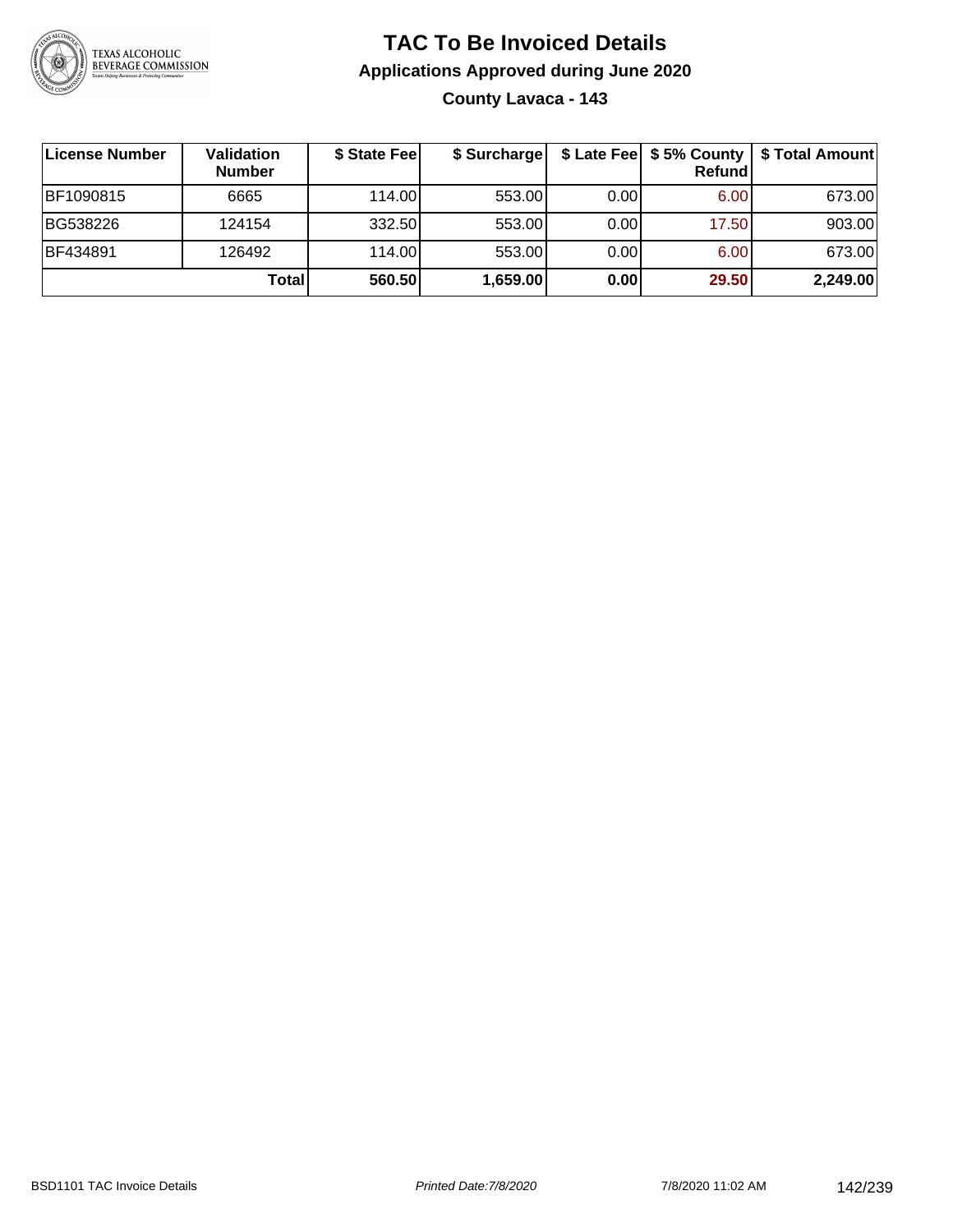

**County Lee - 144**

| License Number | Validation<br><b>Number</b> | \$ State Feel |        |       | Refundl | \$ Surcharge   \$ Late Fee   \$5% County   \$ Total Amount |
|----------------|-----------------------------|---------------|--------|-------|---------|------------------------------------------------------------|
| BQ874963       | 123862                      | 114.00        | 553.00 | 0.00I | 6.00    | 673.00                                                     |
|                | Totall                      | 114.00        | 553.00 | 0.00  | 6.00    | 673.00                                                     |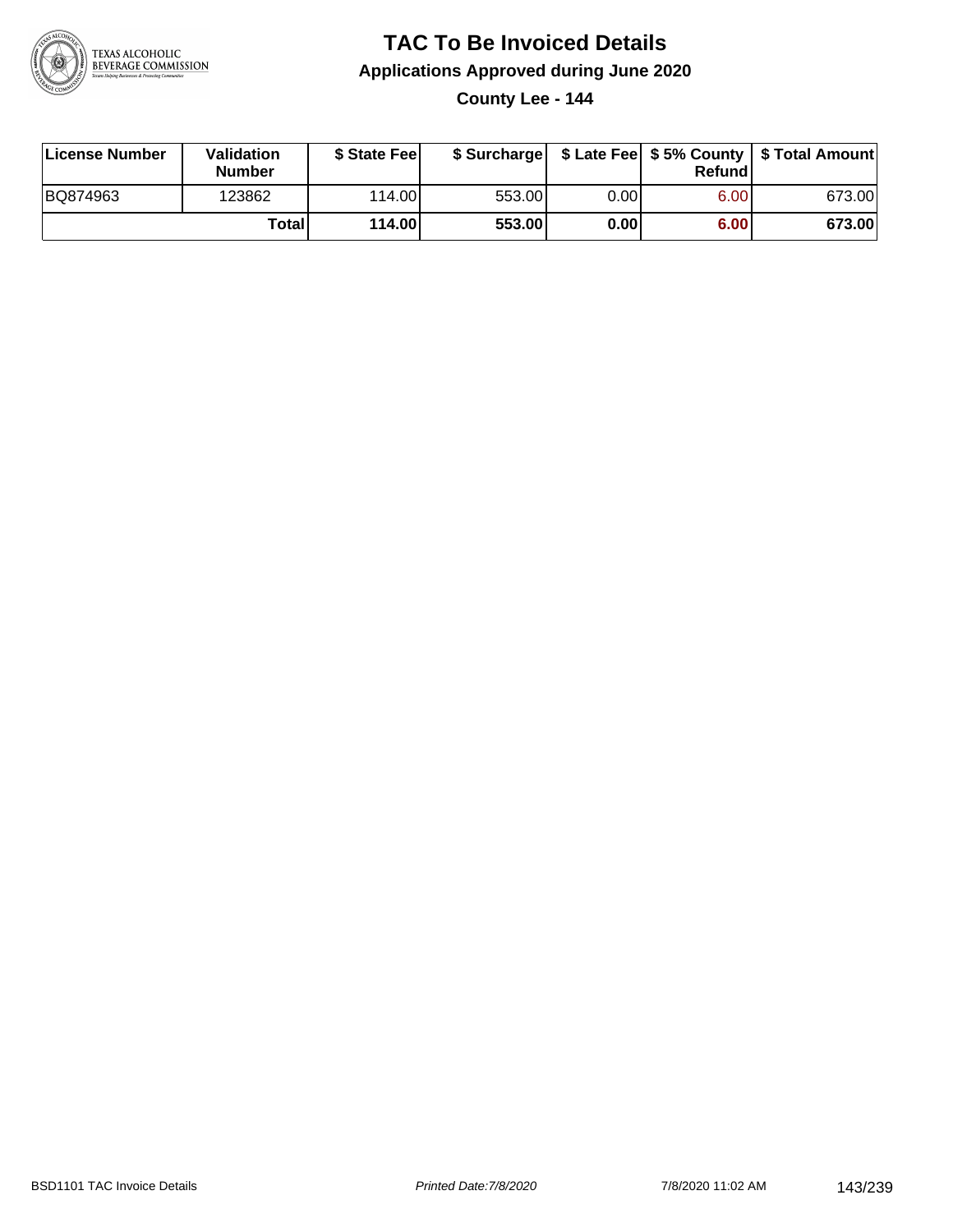

### **TAC To Be Invoiced Details Applications Approved during June 2020 County Leon - 145**

| License Number | <b>Validation</b><br><b>Number</b> | \$ State Fee | \$ Surcharge |      | \$ Late Fee   \$5% County<br><b>Refund</b> | \$ Total Amount |
|----------------|------------------------------------|--------------|--------------|------|--------------------------------------------|-----------------|
| BF318393       | 123202                             | 114.00       | 553.00       | 0.00 | 6.00                                       | 673.00          |
| BF811264       | 124261                             | 114.00       | 553.00       | 0.00 | 6.00                                       | 673.00          |
| BF811268       | 124261                             | 114.00       | 553.00       | 0.00 | 6.00                                       | 673.00          |
| BG1020876      | 124326                             | 332.50       | 553.00       | 0.00 | 17.50                                      | 903.00          |
|                | Total                              | 674.50       | 2,212.00     | 0.00 | 35.50                                      | 2,922.00        |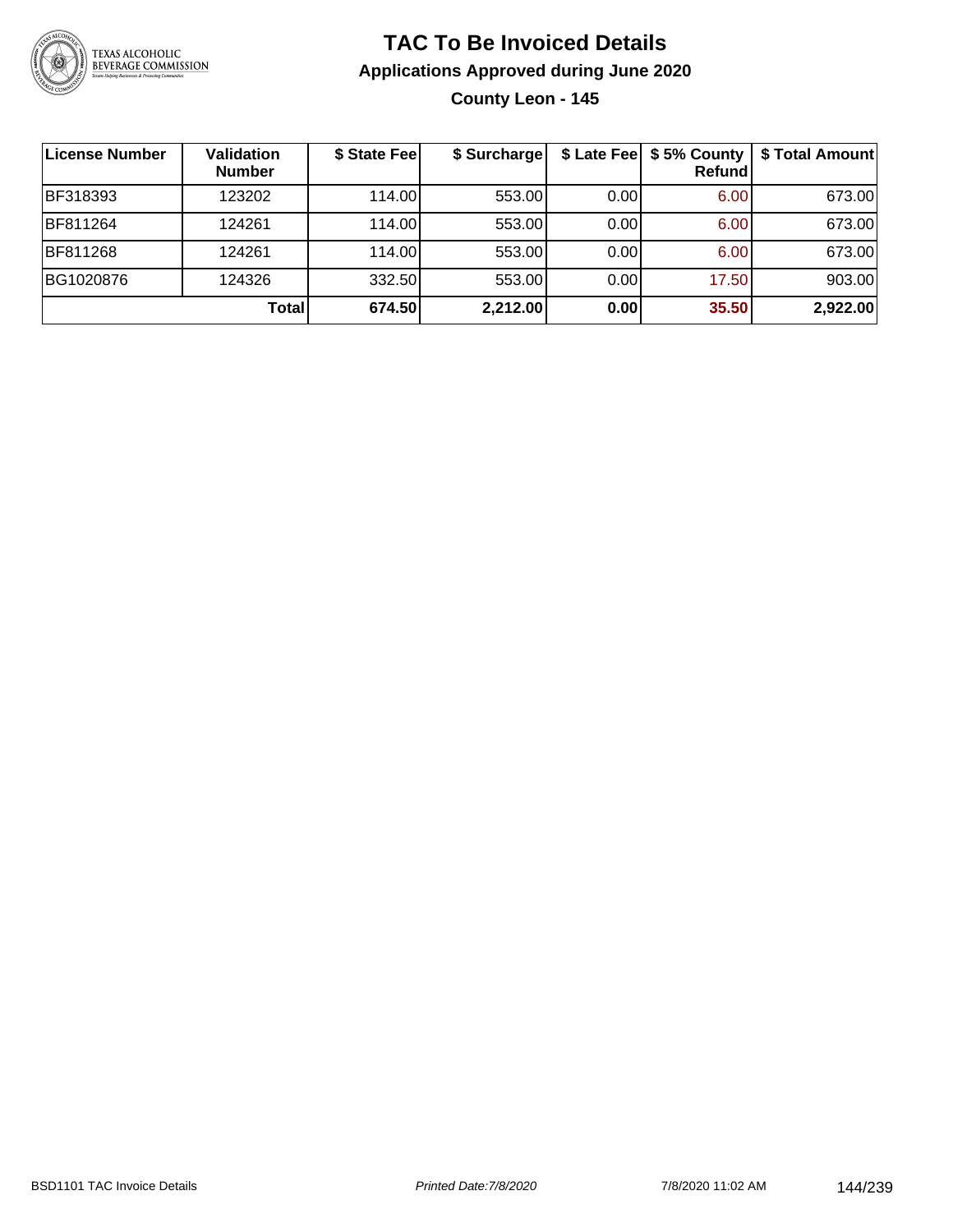

# **TAC To Be Invoiced Details Applications Approved during June 2020 County Liberty - 146**

| <b>License Number</b> | <b>Validation</b><br><b>Number</b> | \$ State Fee | \$ Surcharge | \$ Late Fee | \$5% County<br>Refund | \$ Total Amount |
|-----------------------|------------------------------------|--------------|--------------|-------------|-----------------------|-----------------|
| BQ1090523             | 6526                               | 114.00       | 553.00       | 0.00        | 6.00                  | 673.00          |
| BQ749780              | 124100                             | 114.00       | 553.00       | 0.00        | 6.00                  | 673.00          |
| BQ537993              | 124107                             | 114.00       | 553.00       | 0.00        | 6.00                  | 673.00          |
| BQ286899              | 124536                             | 114.00       | 553.00       | 0.00        | 6.00                  | 673.00          |
| BQ813162              | 125693                             | 114.00       | 553.00       | 0.00        | 6.00                  | 673.00          |
| BQ84935               | 125805                             | 114.00       | 553.00       | 0.00        | 6.00                  | 673.00          |
| BG810820              | 125930                             | 332.50       | 553.00       | 100.00      | 17.50                 | 1,003.00        |
| BQ1022680             | 126047                             | 114.00       | 553.00       | 0.00        | 6.00                  | 673.00          |
| BQ634480              | 126805                             | 114.00       | 553.00       | 0.00        | 6.00                  | 673.00          |
| BQ879189              | 126819                             | 114.00       | 553.00       | 0.00        | 6.00                  | 673.00          |
| BG875465              | 513263                             | 332.50       | 553.00       | 0.00        | 17.50                 | 903.00          |
| BF518747              | 514586                             | 114.00       | 553.00       | 0.00        | 6.00                  | 673.00          |
|                       | <b>Total</b>                       | 1,805.00     | 6,636.00     | 100.00      | 95.00                 | 8,636.00        |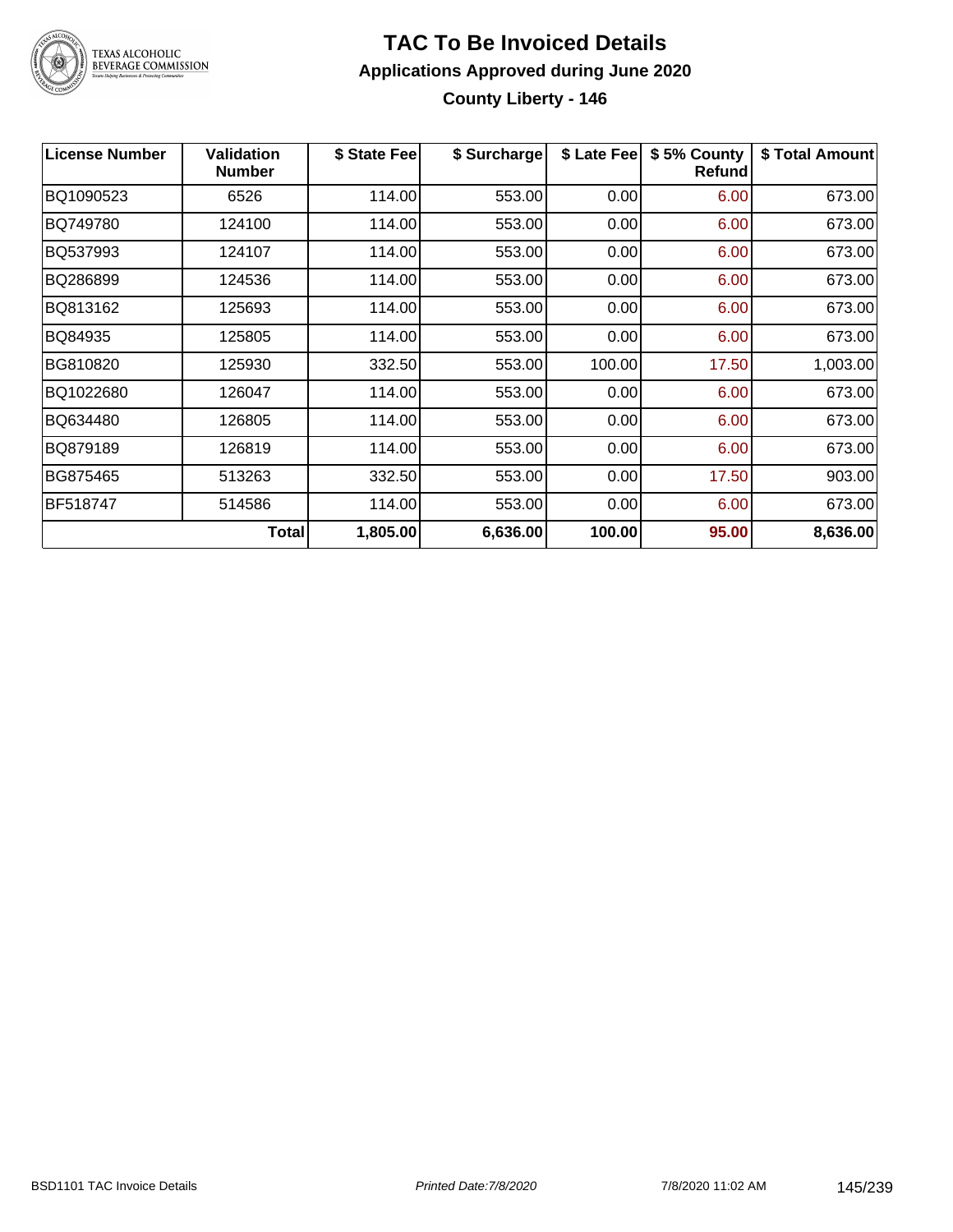

**County Limestone - 147**

| License Number | <b>Validation</b><br><b>Number</b> | \$ State Fee | \$ Surcharge |      | $$$ Late Fee $$5%$ County<br>Refundl | \$ Total Amount |
|----------------|------------------------------------|--------------|--------------|------|--------------------------------------|-----------------|
| BQ750541       | 124744                             | 114.00       | 553.00       | 0.00 | 6.00                                 | 673.00          |
| BG875309       | 125738                             | 332.50       | 553.00       | 0.00 | 17.50                                | 903.00          |
| BQ602746       | 126096                             | 114.00       | 553.00       | 0.00 | 6.00                                 | 673.00          |
| BQ602909       | 126784                             | 114.00       | 553.00       | 0.00 | 6.00                                 | 673.00          |
|                | Totall                             | 674.50       | 2,212.00     | 0.00 | 35.50                                | 2,922.00        |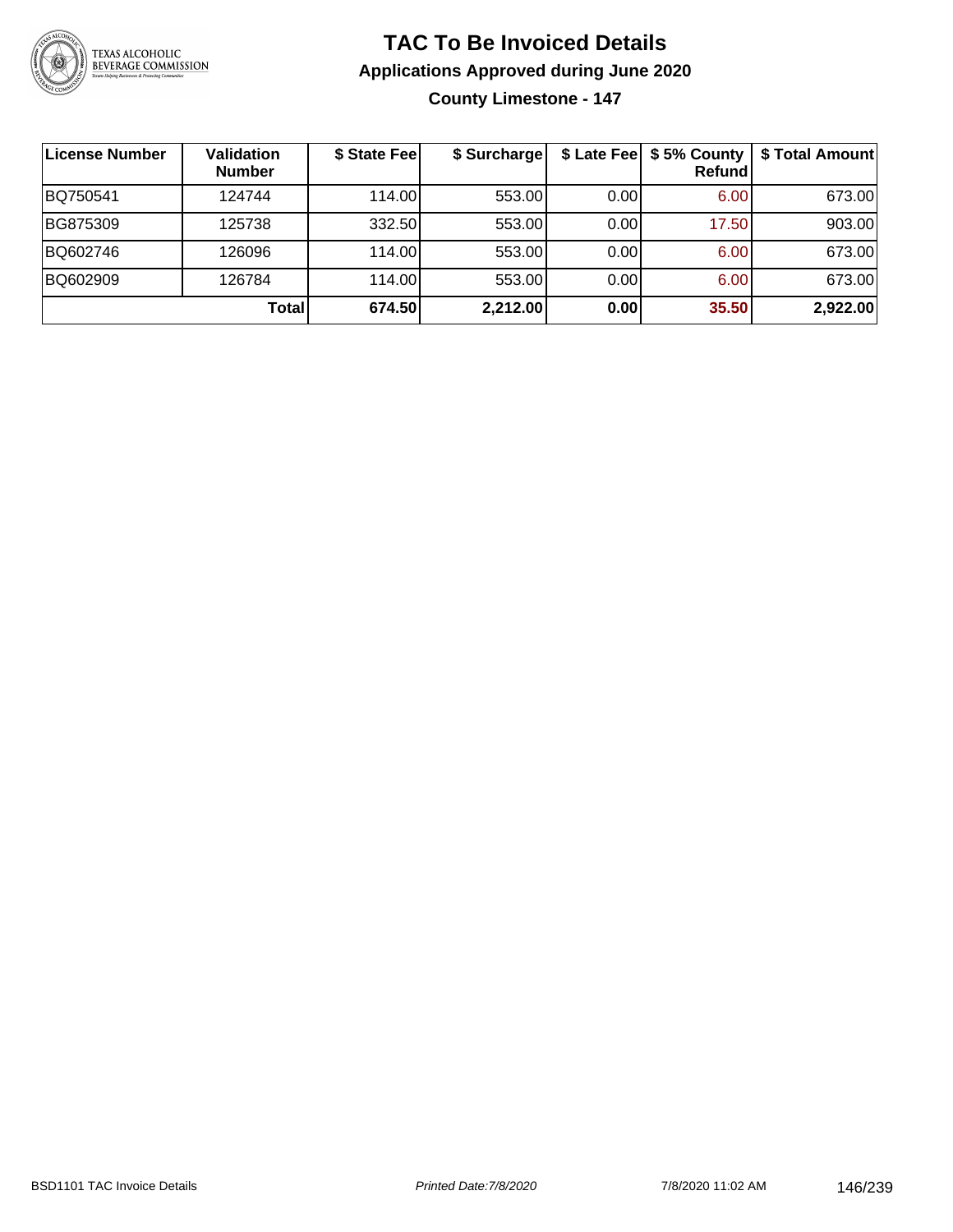

**County Live Oak - 149**

| License Number | Validation<br><b>Number</b> | \$ State Fee | \$ Surcharge | \$ Late Fee | \$5% County<br>Refundl | \$ Total Amount |
|----------------|-----------------------------|--------------|--------------|-------------|------------------------|-----------------|
| BE724042       | 124144                      | 285.00       | 553.00       | 0.00        | 15.00                  | 853.00          |
| BE874212       | 124405                      | 285.00       | 553.00       | 0.00        | 15.00                  | 853.00          |
| BG1024552      | 125806                      | 332.50       | 553.00       | 0.00        | 17.50                  | 903.00          |
| BE814506       | 126099                      | 285.00       | 553.00       | 0.00        | 15.00                  | 853.00          |
| BQ880331       | 126650                      | 114.00       | 553.00       | 0.00        | 6.00                   | 673.00          |
|                | Total                       | 1,301.50     | 2,765.00     | 0.00        | 68.50                  | 4,135.00        |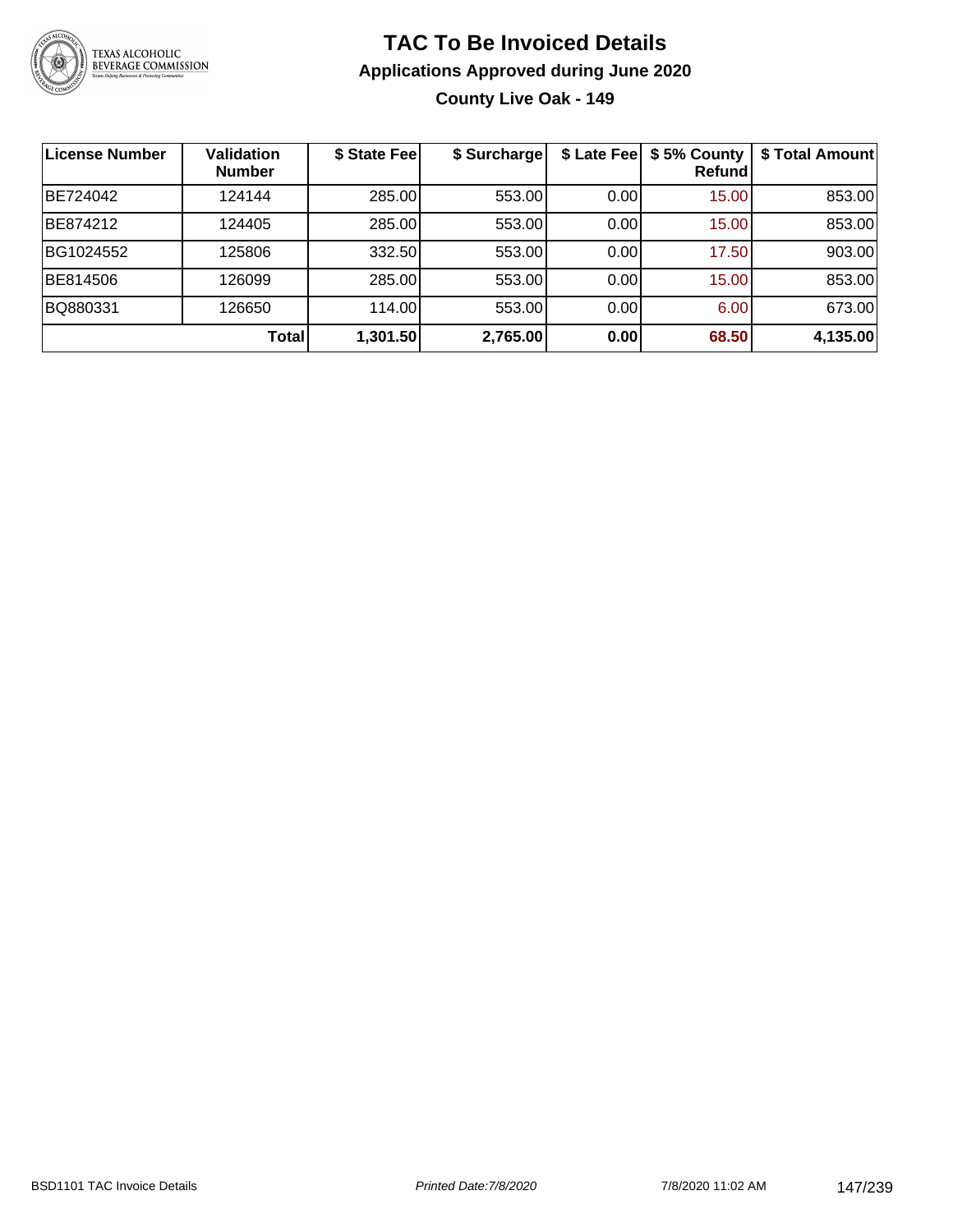

# **TAC To Be Invoiced Details Applications Approved during June 2020 County Llano - 150**

| <b>License Number</b> | <b>Validation</b><br><b>Number</b> | \$ State Fee | \$ Surcharge | \$ Late Fee | \$5% County<br>Refundl | \$Total Amount |
|-----------------------|------------------------------------|--------------|--------------|-------------|------------------------|----------------|
| BG947487              | 123150                             | 332.50       | 553.00       | 0.00        | 17.50                  | 903.00         |
| BL947487              | 123150                             | 475.00       | 327.00       | 0.00        | 25.00                  | 827.00         |
| BQ663620              | 124643                             | 114.00       | 553.00       | 0.00        | 6.00                   | 673.00         |
| BG947030              | 124870                             | 332.50       | 553.00       | 0.00        | 17.50                  | 903.00         |
| BG1020130             | 125419                             | 332.50       | 553.00       | 0.00        | 17.50                  | 903.00         |
| BQ723533              | 513746                             | 114.00       | 553.00       | 0.00        | 6.00                   | 673.00         |
|                       | <b>Total</b>                       | 1,700.50     | 3,092.00     | 0.00        | 89.50                  | 4,882.00       |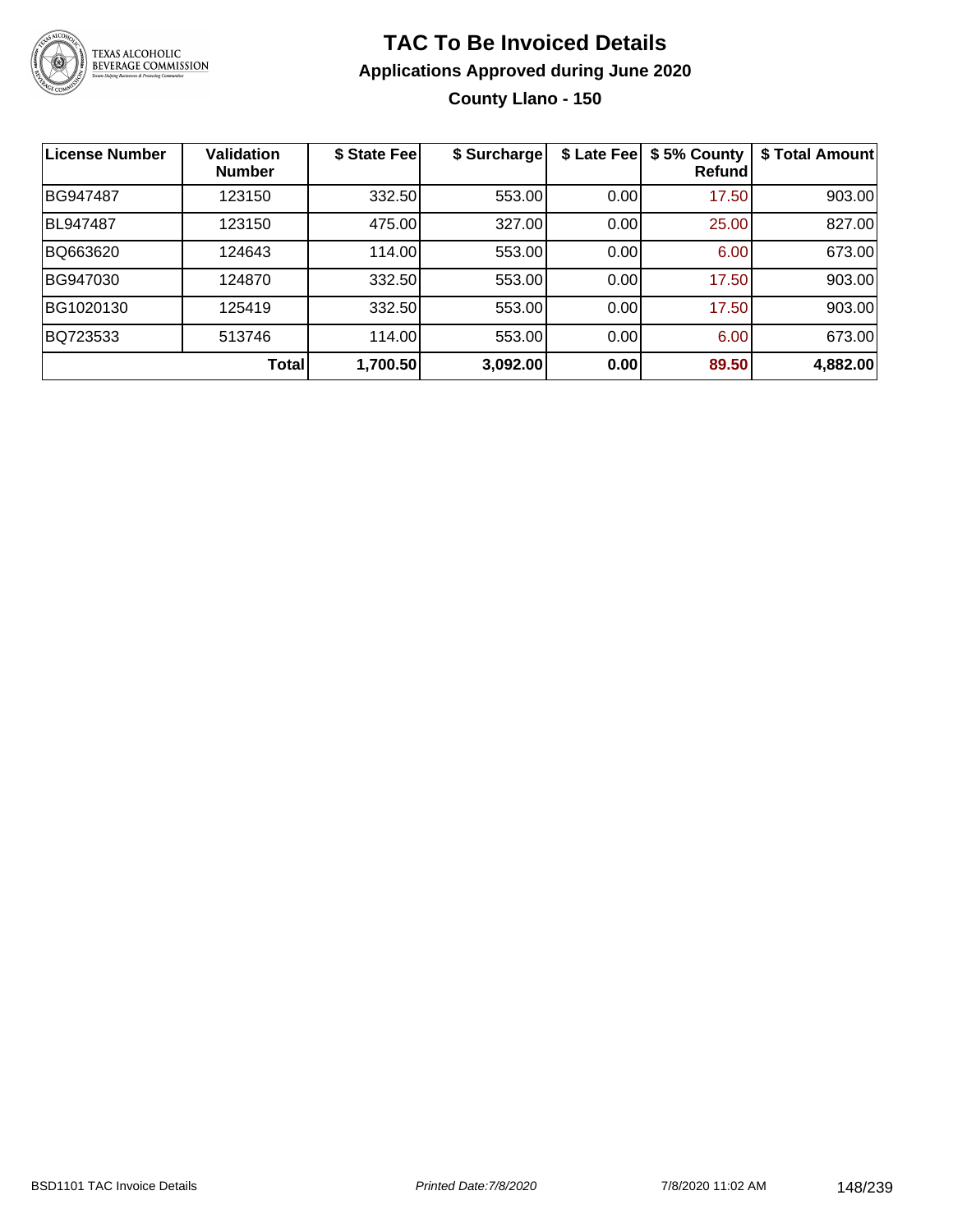

## **TAC To Be Invoiced Details Applications Approved during June 2020 County Lubbock - 152**

| <b>License Number</b> | Validation<br><b>Number</b> | \$ State Fee | \$ Surcharge |        | \$ Late Fee   \$5% County<br>Refund | \$ Total Amount |
|-----------------------|-----------------------------|--------------|--------------|--------|-------------------------------------|-----------------|
| BG1090724             | 6549                        | 332.50       | 553.00       | 0.00   | 17.50                               | 903.00          |
| BF949476              | 124161                      | 114.00       | 553.00       | 0.00   | 6.00                                | 673.00          |
| BB877761              | 124520                      | 570.00       | 701.00       | 0.00   | 30.00                               | 1,301.00        |
| BI877762              | 124520                      | 38.00        | 278.00       | 0.00   | 2.00                                | 318.00          |
| BQ945960              | 124525                      | 114.00       | 553.00       | 100.00 | 6.00                                | 773.00          |
| BQ945974              | 124525                      | 114.00       | 553.00       | 100.00 | 6.00                                | 773.00          |
| BQ749789              | 124611                      | 114.00       | 553.00       | 0.00   | 6.00                                | 673.00          |
| BQ749866              | 124611                      | 114.00       | 553.00       | 0.00   | 6.00                                | 673.00          |
| BQ810618              | 124611                      | 114.00       | 553.00       | 0.00   | 6.00                                | 673.00          |
| BQ726107              | 124827                      | 114.00       | 553.00       | 0.00   | 6.00                                | 673.00          |
| BQ809769              | 124931                      | 114.00       | 553.00       | 0.00   | 6.00                                | 673.00          |
| BF752831              | 125449                      | 114.00       | 553.00       | 0.00   | 6.00                                | 673.00          |
| BF1024042             | 125469                      | 114.00       | 553.00       | 0.00   | 6.00                                | 673.00          |
| BF1021942             | 126181                      | 114.00       | 553.00       | 0.00   | 6.00                                | 673.00          |
| BG949798              | 126293                      | 332.50       | 553.00       | 0.00   | 17.50                               | 903.00          |
| BF813186              | 126661                      | 114.00       | 553.00       | 0.00   | 6.00                                | 673.00          |
| BQ877749              | 126752                      | 114.00       | 553.00       | 0.00   | 6.00                                | 673.00          |
| BF1091150             | 513826                      | 114.00       | 553.00       | 0.00   | 6.00                                | 673.00          |
| BF812988              | 514636                      | 114.00       | 553.00       | 0.00   | 6.00                                | 673.00          |
| BF814373              | 514870                      | 114.00       | 553.00       | 0.00   | 6.00                                | 673.00          |
| BQ750386              | 514882                      | 114.00       | 553.00       | 100.00 | 6.00                                | 773.00          |
|                       | <b>Total</b>                | 3,211.00     | 11,486.00    | 300.00 | 169.00                              | 15,166.00       |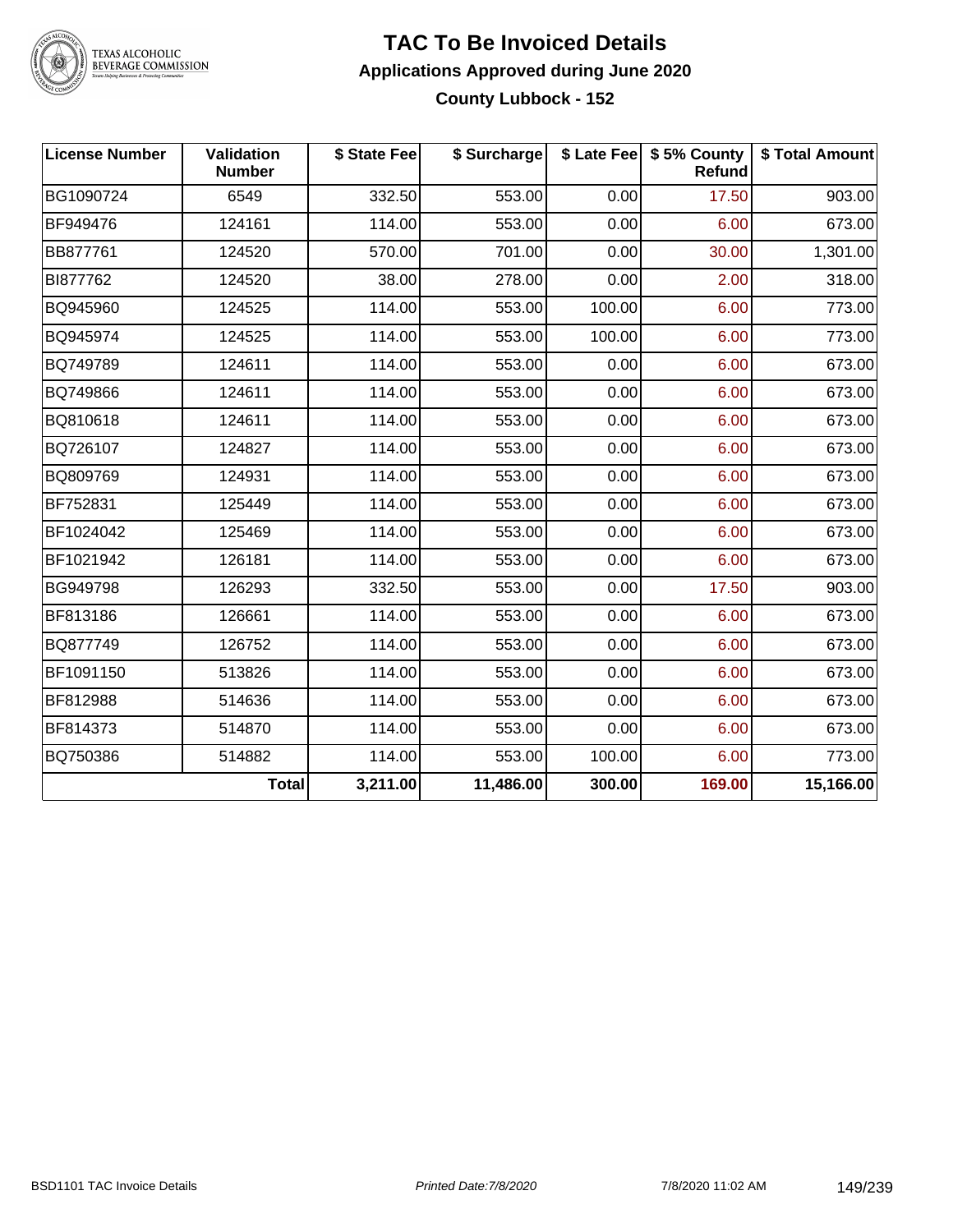

**County Lynn - 153**

| License Number | <b>Validation</b><br><b>Number</b> | \$ State Fee | \$ Surcharge |        | Refundl |        |
|----------------|------------------------------------|--------------|--------------|--------|---------|--------|
| BQ1003253      | 123614                             | 114.00L      | 553.00       | 100.00 | 6.00    | 773.00 |
|                | Totall                             | 114.00       | 553.00       | 100.00 | 6.00    | 773.00 |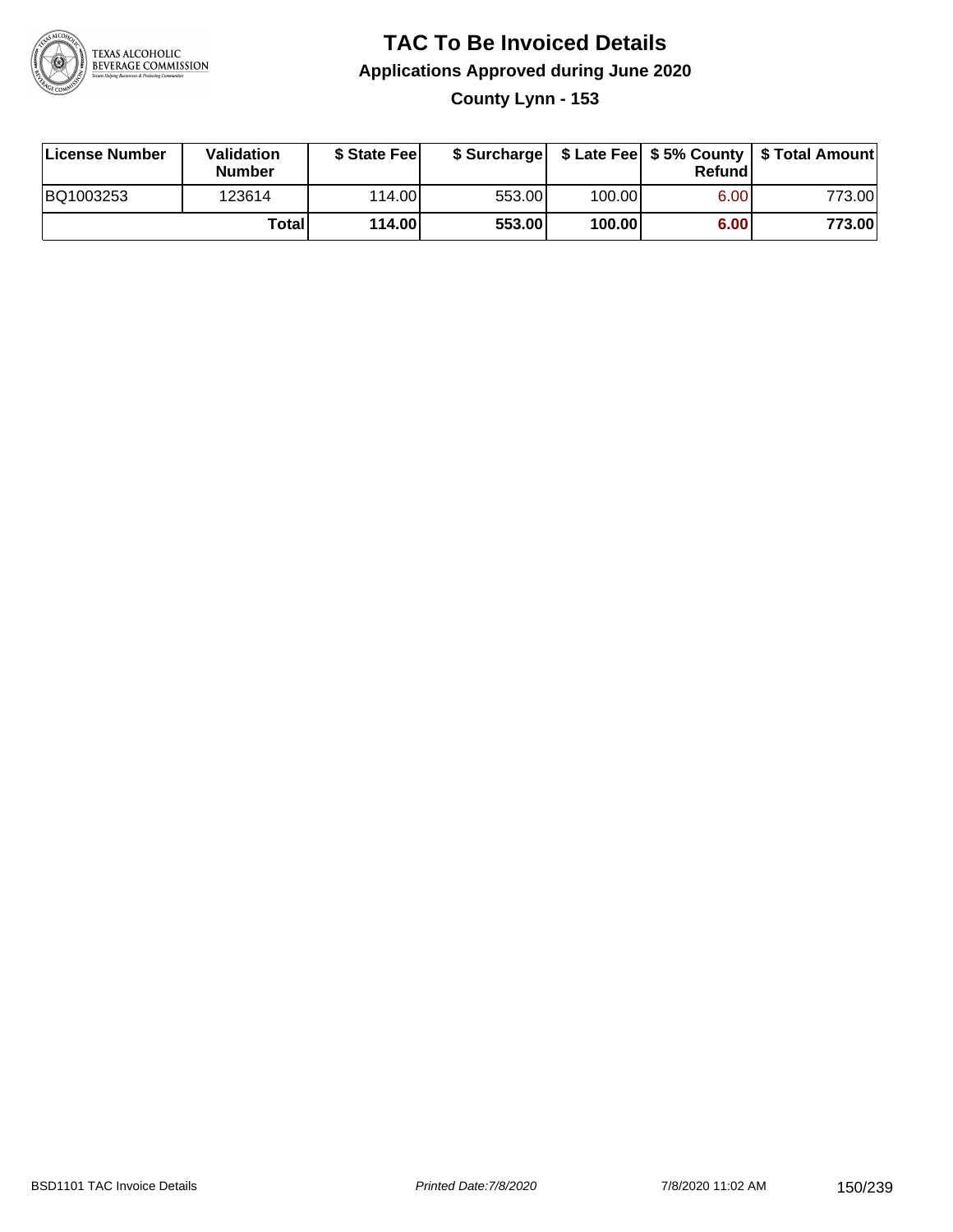

## **TAC To Be Invoiced Details Applications Approved during June 2020 County McCulloch - 154**

| License Number | Validation<br><b>Number</b> | \$ State Feel |        |      | Refund | \$ Surcharge   \$ Late Fee   \$5% County   \$ Total Amount |
|----------------|-----------------------------|---------------|--------|------|--------|------------------------------------------------------------|
| BQ753423       | 513922                      | 114.00L       | 553.00 | 0.00 | 6.00   | 673.00                                                     |
|                | Total                       | 114.00        | 553.00 | 0.00 | 6.00   | 673.00                                                     |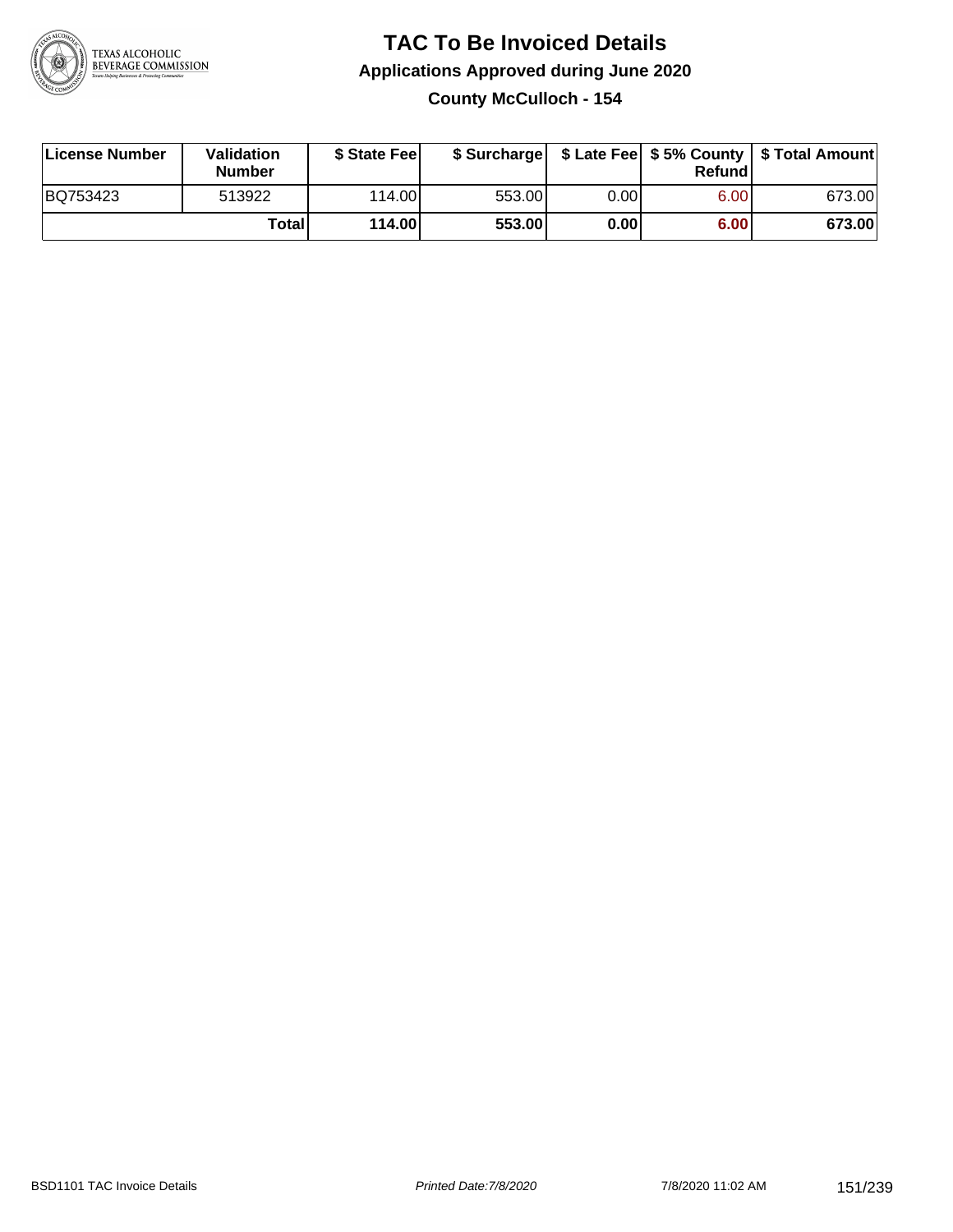

# TEXAS ALCOHOLIC<br>BEVERAGE COMMISSION

#### **TAC To Be Invoiced Details Applications Approved during June 2020 County McLennan - 155**

| <b>License Number</b> | Validation<br><b>Number</b> | \$ State Fee | \$ Surcharge |      | \$ Late Fee   \$5% County<br>Refund | \$ Total Amount |
|-----------------------|-----------------------------|--------------|--------------|------|-------------------------------------|-----------------|
| BQ1091515             | 6520                        | 114.00       | 553.00       | 0.00 | 6.00                                | 673.00          |
| BG1091247             | 6624                        | 332.50       | 553.00       | 0.00 | 17.50                               | 903.00          |
| BQ663785              | 122993                      | 114.00       | 553.00       | 0.00 | 6.00                                | 673.00          |
| BQ875086              | 123009                      | 114.00       | 553.00       | 0.00 | 6.00                                | 673.00          |
| BQ1017944             | 123024                      | 114.00       | 553.00       | 0.00 | 6.00                                | 673.00          |
| BG286346              | 123136                      | 332.50       | 553.00       | 0.00 | 17.50                               | 903.00          |
| BQ606402              | 123249                      | 114.00       | 553.00       | 0.00 | 6.00                                | 673.00          |
| BQ1019981             | 123393                      | 114.00       | 553.00       | 0.00 | 6.00                                | 673.00          |
| BC949683              | 123566                      | 142.50       | 701.00       | 0.00 | 7.50                                | 851.00          |
| BI949684              | 123566                      | 38.00        | 278.00       | 0.00 | 2.00                                | 318.00          |
| BE245115              | 123680                      | 285.00       | 553.00       | 0.00 | 15.00                               | 853.00          |
| BG1019219             | 124123                      | 332.50       | 553.00       | 0.00 | 17.50                               | 903.00          |
| BQ813543              | 124321                      | 114.00       | 553.00       | 0.00 | 6.00                                | 673.00          |
| BQ725843              | 124502                      | 114.00       | 553.00       | 0.00 | 6.00                                | 673.00          |
| BF1017665             | 124898                      | 114.00       | 553.00       | 0.00 | 6.00                                | 673.00          |
| BF814340              | 125708                      | 114.00       | 553.00       | 0.00 | 6.00                                | 673.00          |
| BQ602747              | 126096                      | 114.00       | 553.00       | 0.00 | 6.00                                | 673.00          |
| BQ602749              | 126096                      | 114.00       | 553.00       | 0.00 | 6.00                                | 673.00          |
| BF812195              | 126206                      | 114.00       | 553.00       | 0.00 | 6.00                                | 673.00          |
| BE664244              | 126390                      | 285.00       | 553.00       | 0.00 | 15.00                               | 853.00          |
| BG697116              | 126693                      | 332.50       | 553.00       | 0.00 | 17.50                               | 903.00          |
| BG414651              | 126770                      | 332.50       | 553.00       | 0.00 | 17.50                               | 903.00          |
| BQ255214              | 513272                      | 114.00       | 553.00       | 0.00 | 6.00                                | 673.00          |
|                       | <b>Total</b>                | 4,009.00     | 12,592.00    | 0.00 | 211.00                              | 16,812.00       |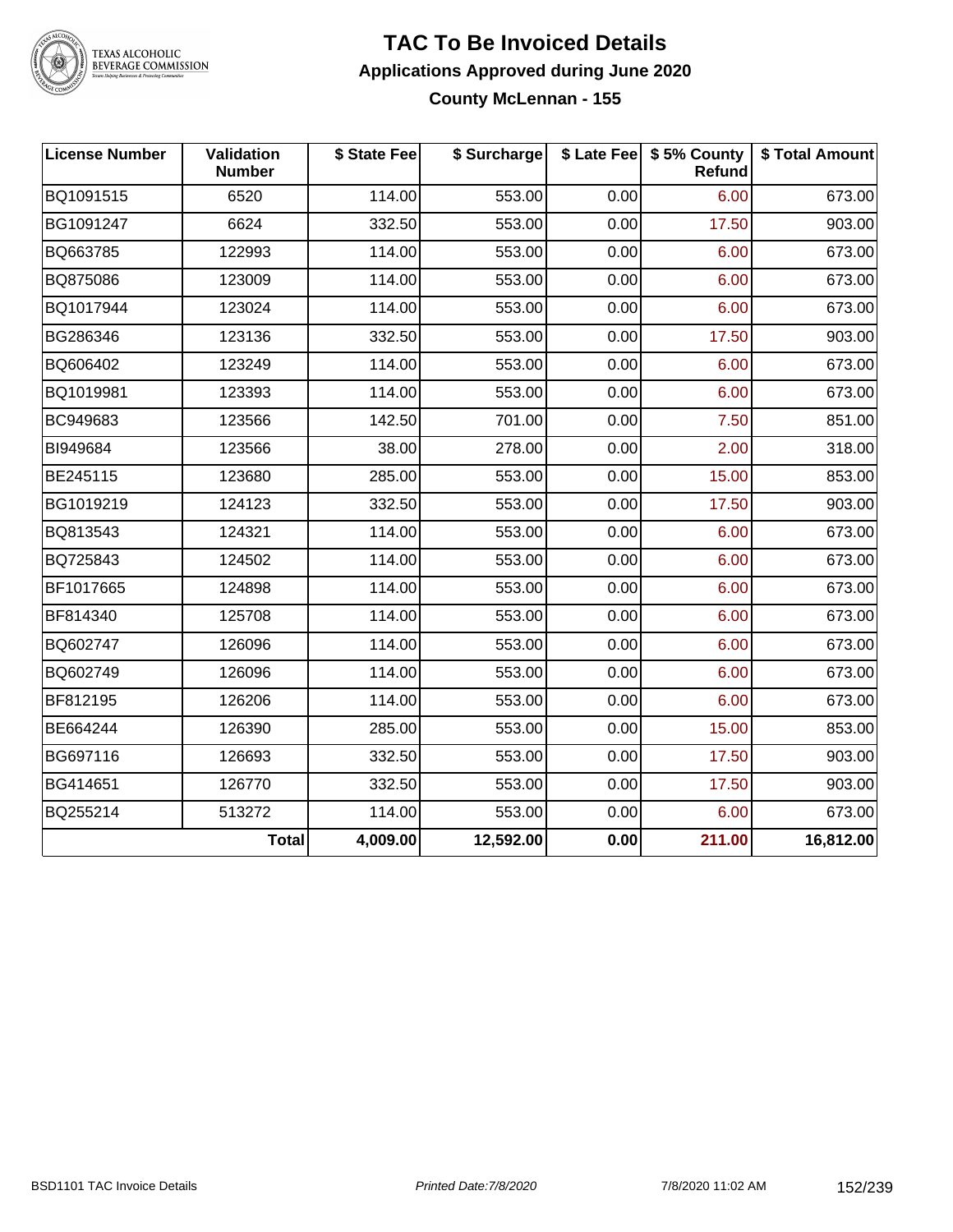

# **TAC To Be Invoiced Details Applications Approved during June 2020 County Marion - 158**

| ∣License Number | Validation<br><b>Number</b> | \$ State Fee | \$ Surcharge |       | Refundl | \$ Late Fee   \$5% County   \$ Total Amount |
|-----------------|-----------------------------|--------------|--------------|-------|---------|---------------------------------------------|
| BQ1090902       | 6069                        | 114.00L      | 553.00       | 0.001 | 6.00    | 673.00                                      |
| BQ1091614       | 6758                        | 114.00L      | 553.00       | 0.00  | 6.00    | 673.00                                      |
| BG1020136       | 125403                      | 332.50       | 553.00       | 0.00  | 17.50   | 903.00                                      |
|                 | Total                       | 560.50       | 1,659.00     | 0.00  | 29.50   | 2,249.00                                    |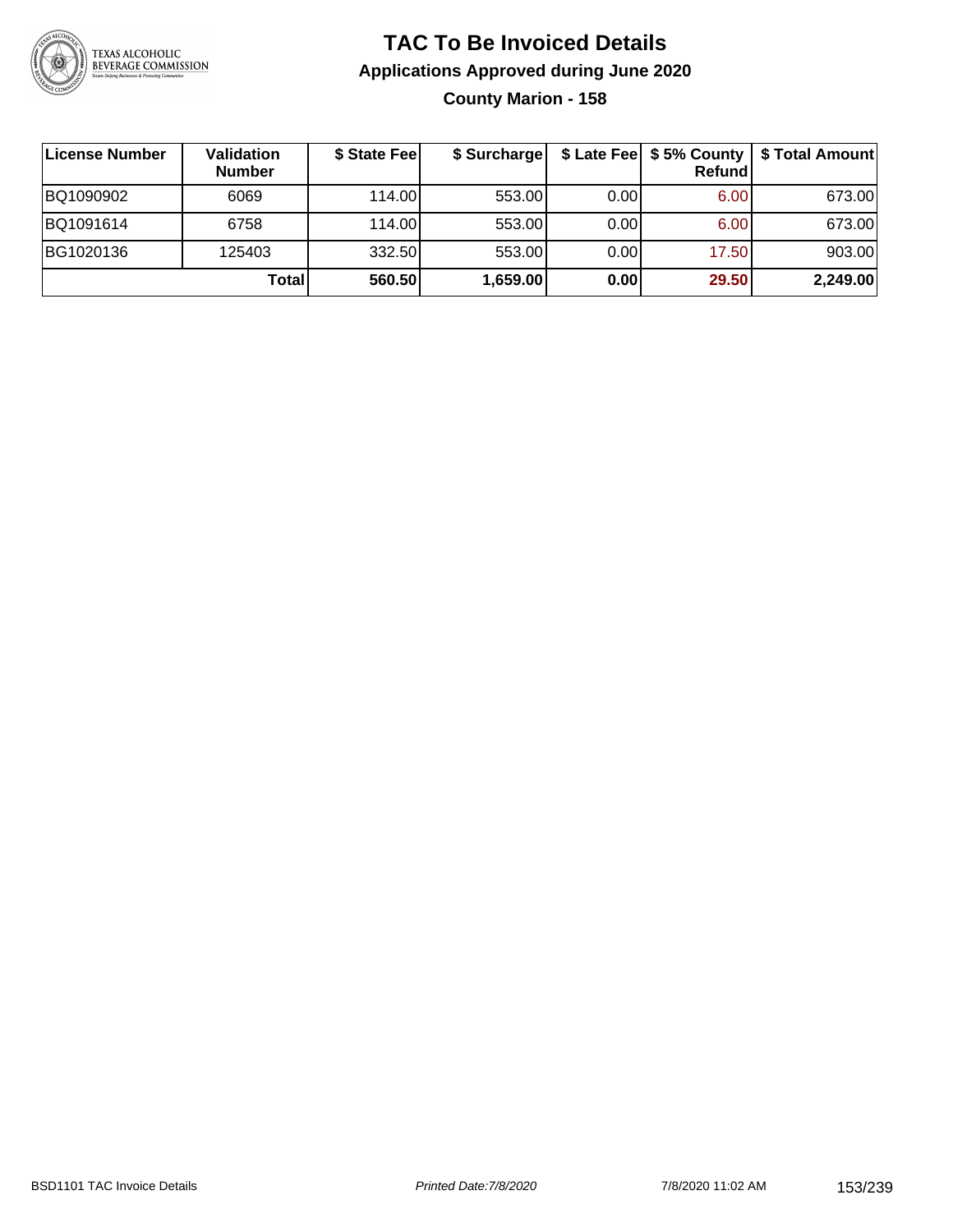

## **TAC To Be Invoiced Details Applications Approved during June 2020 County Mason - 160**

| License Number  | Validation<br><b>Number</b> | \$ State Fee    |        |       | Refundl | \$ Surcharge   \$ Late Fee   \$5% County   \$ Total Amount |
|-----------------|-----------------------------|-----------------|--------|-------|---------|------------------------------------------------------------|
| <b>BF665786</b> | 125353                      | 114.00 <b>1</b> | 553.00 | 0.001 | 6.00    | 673.00                                                     |
|                 | Totall                      | 114.00          | 553.00 | 0.001 | 6.00    | 673.00                                                     |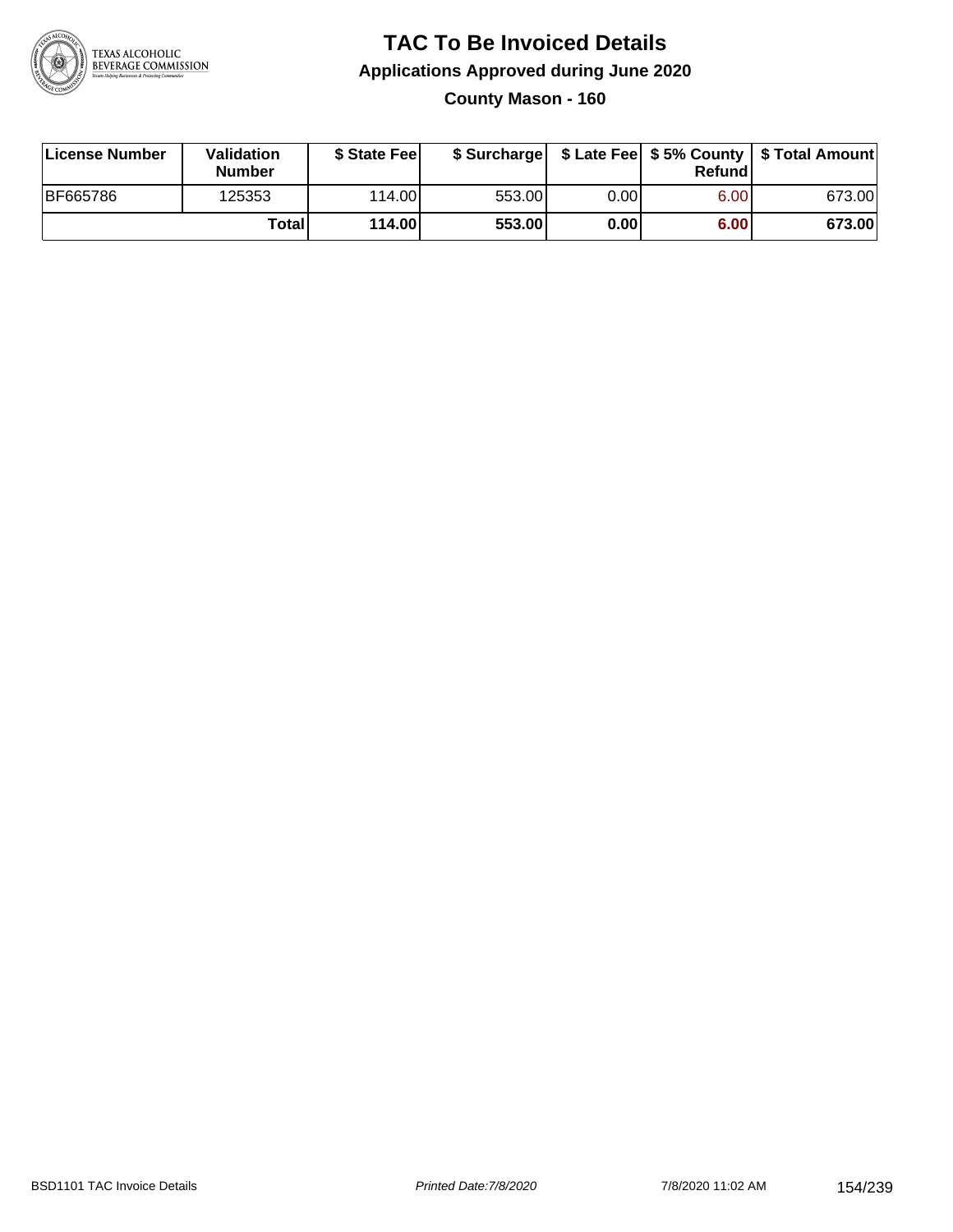

# **TAC To Be Invoiced Details Applications Approved during June 2020 County Matagorda - 161**

| License Number | <b>Validation</b><br><b>Number</b> | \$ State Feel | \$ Surcharge |        | \$ Late Fee   \$5% County  <br>Refund | \$ Total Amount |
|----------------|------------------------------------|---------------|--------------|--------|---------------------------------------|-----------------|
| BG1091089      | 6687                               | 332.50        | 553.00       | 0.001  | 17.50                                 | 903.00          |
| BG540844       | 126791                             | 332.50        | 553.00       | 0.00   | 17.50                                 | 903.00          |
| BG107016       | 509398                             | 332.50        | 553.00       | 100.00 | 17.50                                 | 1,003.00        |
|                | Total                              | 997.50        | 1,659.00     | 100.00 | 52.50                                 | 2,809.00        |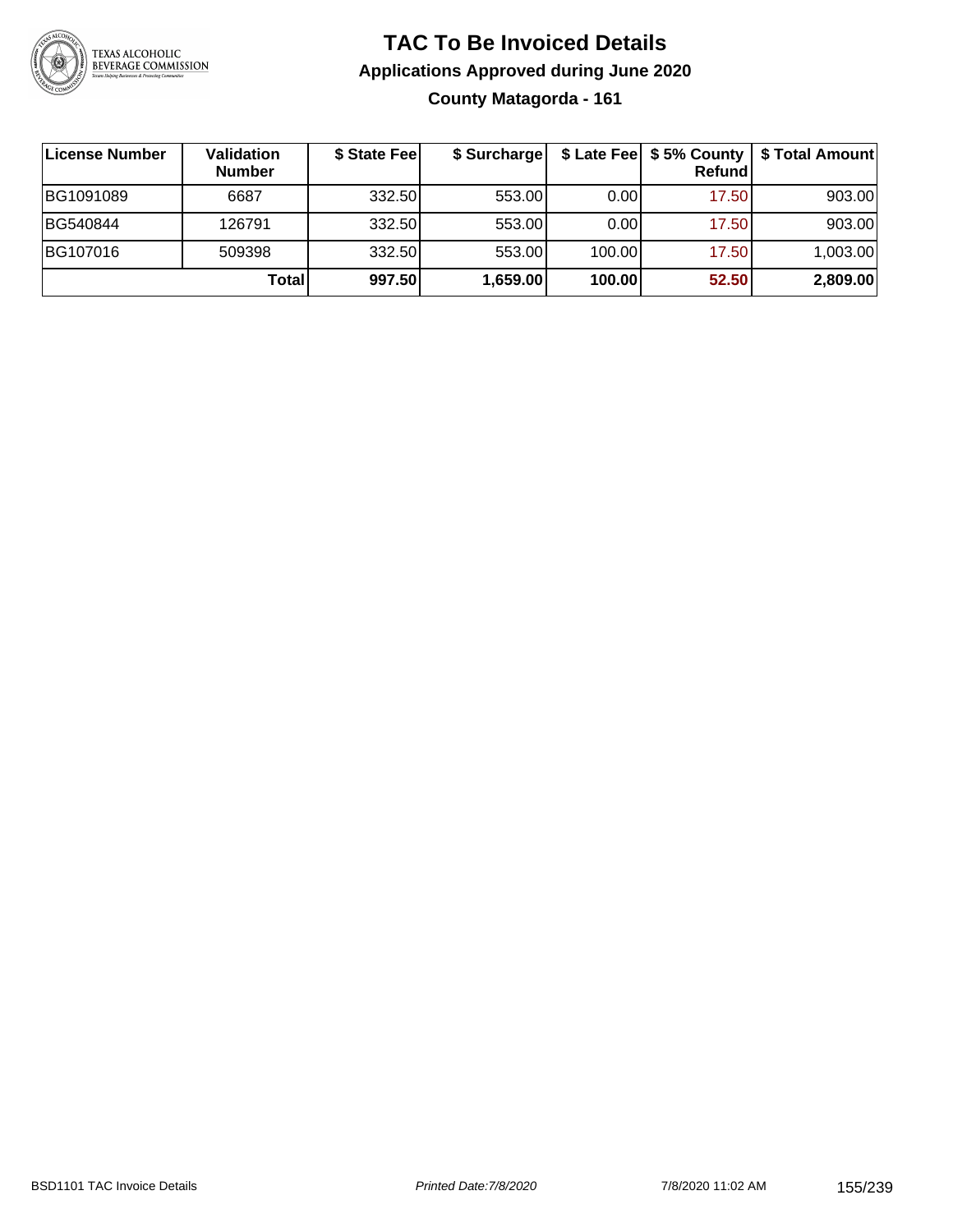

# **TAC To Be Invoiced Details Applications Approved during June 2020 County Maverick - 162**

| License Number | Validation<br><b>Number</b> | \$ State Fee | \$ Surcharge | \$ Late Fee | \$5% County<br><b>Refund</b> | \$ Total Amount |
|----------------|-----------------------------|--------------|--------------|-------------|------------------------------|-----------------|
| BG1090273      | 6590                        | 332.50       | 553.00       | 0.00        | 17.50                        | 903.00          |
| BG1091552      | 6784                        | 332.50       | 553.00       | 0.00        | 17.50                        | 903.00          |
| BQ948733       | 124322                      | 114.00       | 553.00       | 0.00        | 6.00                         | 673.00          |
| BQ633450       | 124367                      | 114.00       | 553.00       | 0.00        | 6.00                         | 673.00          |
| BF18570        | 124729                      | 114.00       | 553.00       | 0.00        | 6.00                         | 673.00          |
| BQ874792       | 125214                      | 114.00       | 553.00       | 0.00        | 6.00                         | 673.00          |
| BF432046       | 125599                      | 114.00       | 553.00       | 0.00        | 6.00                         | 673.00          |
| BG807557       | 514618                      | 332.50       | 553.00       | 0.00        | 17.50                        | 903.00          |
|                | <b>Total</b>                | 1,567.50     | 4,424.00     | 0.00        | 82.50                        | 6,074.00        |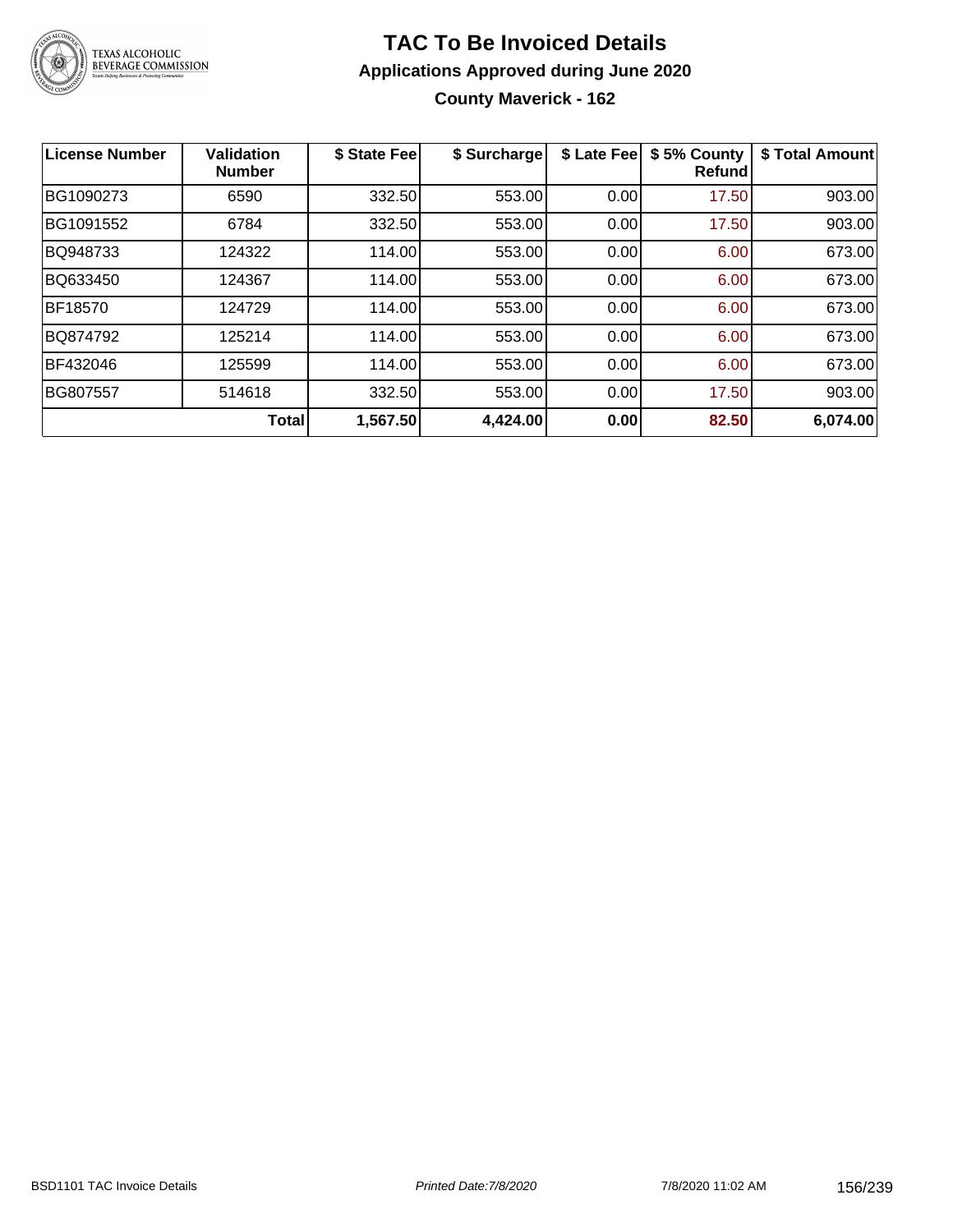

## **TAC To Be Invoiced Details Applications Approved during June 2020 County Medina - 163**

| <b>License Number</b> | <b>Validation</b><br><b>Number</b> | \$ State Fee | \$ Surcharge | \$ Late Fee | \$5% County<br><b>Refund</b> | \$ Total Amount |
|-----------------------|------------------------------------|--------------|--------------|-------------|------------------------------|-----------------|
| BG1020678             | 123914                             | 332.50       | 553.00       | 0.00        | 17.50                        | 903.00          |
| BE474562              | 124204                             | 285.00       | 553.00       | 0.00        | 15.00                        | 853.00          |
| BG723471              | 124330                             | 332.50       | 553.00       | 0.00        | 17.50                        | 903.00          |
| BL723471              | 124330                             | 475.00       | 327.00       | 0.00        | 25.00                        | 827.00          |
| BF698543              | 125349                             | 114.00       | 553.00       | 0.00        | 6.00                         | 673.00          |
| BG874623              | 125590                             | 332.50       | 553.00       | 100.00      | 17.50                        | 1,003.00        |
| BQ256397              | 125965                             | 114.00       | 553.00       | 0.00        | 6.00                         | 673.00          |
| BQ276975              | 125966                             | 114.00       | 553.00       | 0.00        | 6.00                         | 673.00          |
|                       | <b>Total</b>                       | 2,099.50     | 4,198.00     | 100.00      | 110.50                       | 6,508.00        |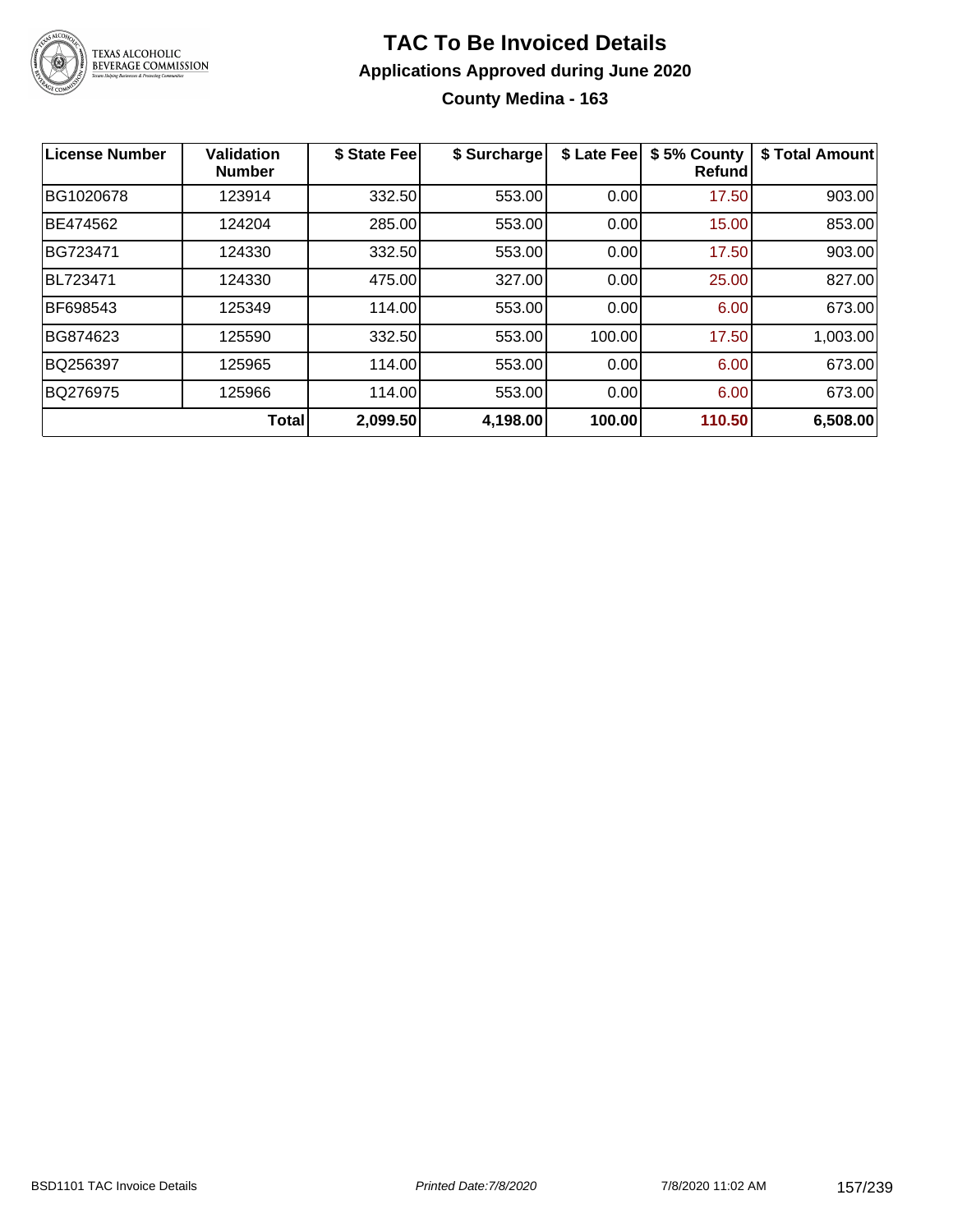

## **TAC To Be Invoiced Details Applications Approved during June 2020 County Menard - 164**

| License Number | Validation<br><b>Number</b> | \$ State Fee |        |      | Refund | \$ Surcharge   \$ Late Fee   \$5% County   \$ Total Amount |
|----------------|-----------------------------|--------------|--------|------|--------|------------------------------------------------------------|
| BQ170872       | 124159                      | 114.00L      | 553.00 | 0.00 | 6.00   | 673.00                                                     |
|                | Totall                      | 114.00       | 553.00 | 0.00 | 6.00   | 673.00                                                     |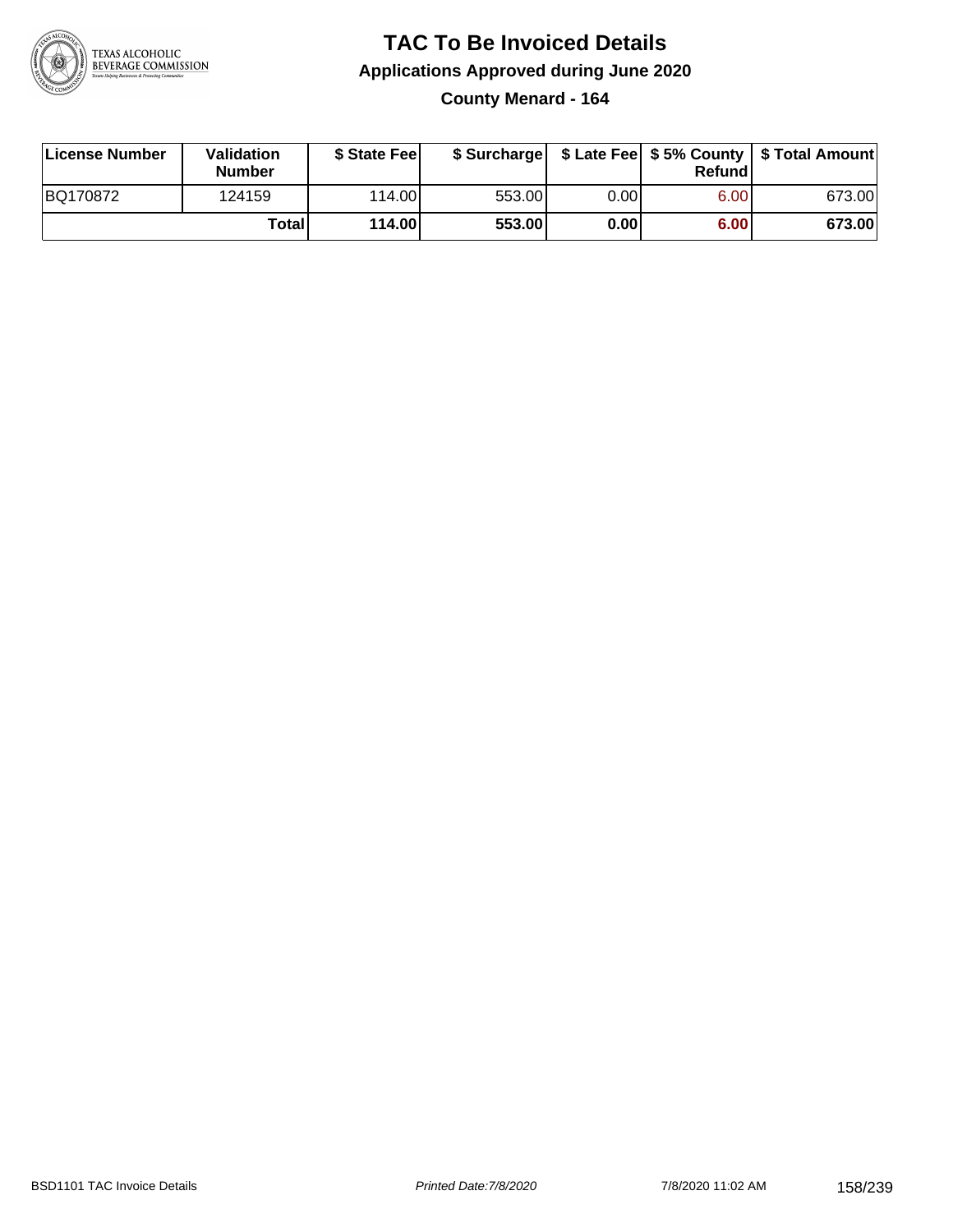

# TEXAS ALCOHOLIC<br>BEVERAGE COMMISSION

#### **TAC To Be Invoiced Details Applications Approved during June 2020 County Midland - 165**

| <b>License Number</b> | <b>Validation</b><br><b>Number</b> | \$ State Fee | \$ Surcharge |      | \$ Late Fee   \$5% County<br>Refund | \$ Total Amount |
|-----------------------|------------------------------------|--------------|--------------|------|-------------------------------------|-----------------|
| BQ1091262             | 6211                               | 114.00       | 553.00       | 0.00 | 6.00                                | 673.00          |
| BQ630131              | 123210                             | 114.00       | 553.00       | 0.00 | 6.00                                | 673.00          |
| BQ876938              | 123648                             | 114.00       | 553.00       | 0.00 | 6.00                                | 673.00          |
| BQ475560              | 124298                             | 114.00       | 553.00       | 0.00 | 6.00                                | 673.00          |
| BF246286              | 124331                             | 114.00       | 553.00       | 0.00 | 6.00                                | 673.00          |
| BG946193              | 124546                             | 332.50       | 553.00       | 0.00 | 17.50                               | 903.00          |
| BF949781              | 124925                             | 114.00       | 553.00       | 0.00 | 6.00                                | 673.00          |
| BQ811523              | 125104                             | 114.00       | 553.00       | 0.00 | 6.00                                | 673.00          |
| BQ812099              | 125104                             | 114.00       | 553.00       | 0.00 | 6.00                                | 673.00          |
| BQ752636              | 125642                             | 114.00       | 553.00       | 0.00 | 6.00                                | 673.00          |
| BQ879882              | 125925                             | 114.00       | 553.00       | 0.00 | 6.00                                | 673.00          |
| BQ879883              | 125925                             | 114.00       | 553.00       | 0.00 | 6.00                                | 673.00          |
| BQ879884              | 125925                             | 114.00       | 553.00       | 0.00 | 6.00                                | 673.00          |
| BQ879885              | 125925                             | 114.00       | 553.00       | 0.00 | 6.00                                | 673.00          |
| BF320048              | 126206                             | 114.00       | 553.00       | 0.00 | 6.00                                | 673.00          |
| BF952147              | 126371                             | 114.00       | 553.00       | 0.00 | 6.00                                | 673.00          |
| BQ602598              | 126518                             | 114.00       | 553.00       | 0.00 | 6.00                                | 673.00          |
| BG941003              | 513277                             | 332.50       | 553.00       | 0.00 | 17.50                               | 903.00          |
| BL941003              | 513277                             | 475.00       | 327.00       | 0.00 | 25.00                               | 827.00          |
| BG1018969             | 514383                             | 332.50       | 553.00       | 0.00 | 17.50                               | 903.00          |
|                       | <b>Total</b>                       | 3,296.50     | 10,834.00    | 0.00 | 173.50                              | 14,304.00       |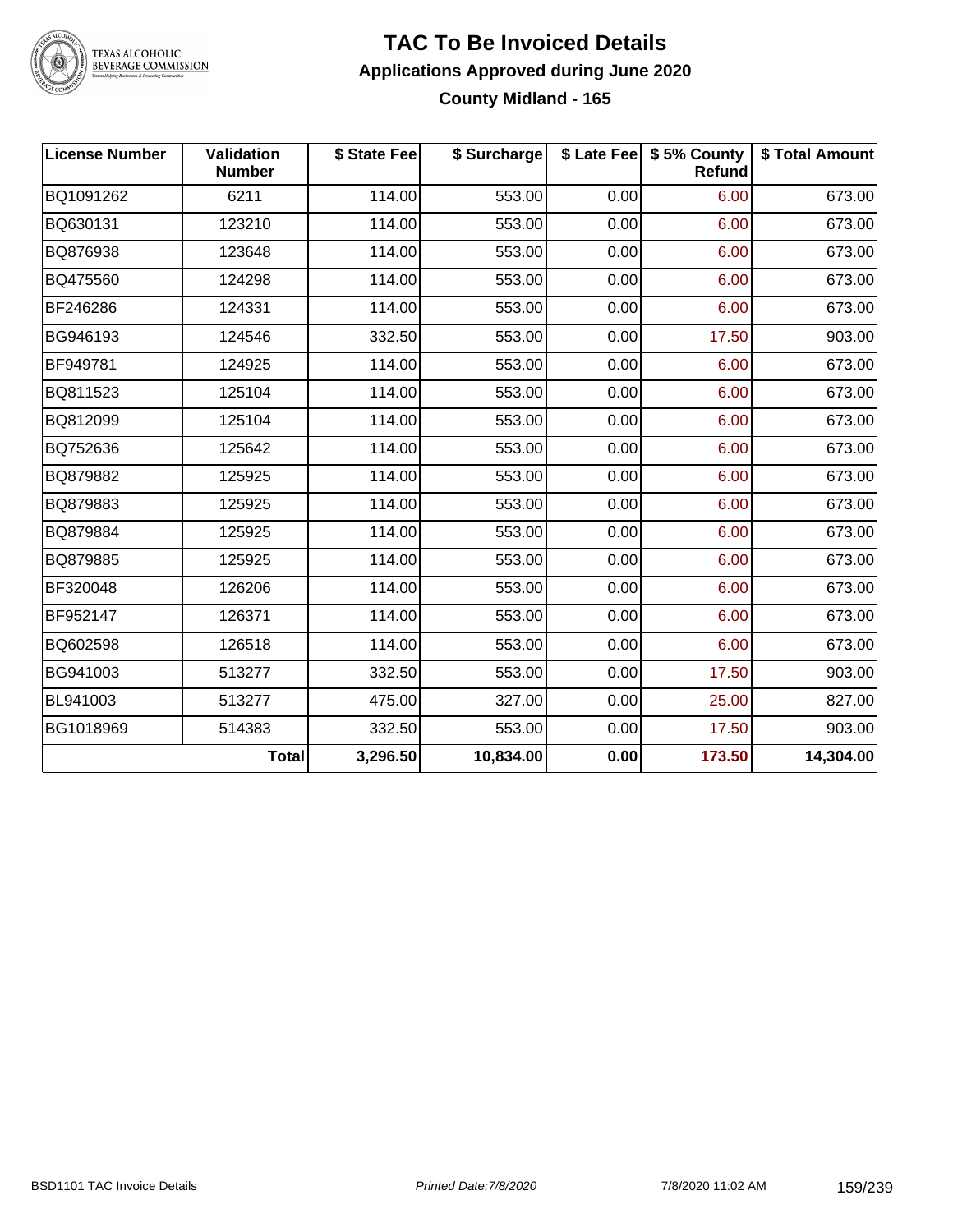

# **TAC To Be Invoiced Details Applications Approved during June 2020 County Milam - 166**

| <b>License Number</b> | <b>Validation</b><br><b>Number</b> | \$ State Fee | \$ Surcharge | \$ Late Fee | \$5% County<br>Refund | \$ Total Amount |
|-----------------------|------------------------------------|--------------|--------------|-------------|-----------------------|-----------------|
| BQ318041              | 123722                             | 114.00       | 553.00       | 0.00        | 6.00                  | 673.00          |
| BQ538930              | 124132                             | 114.00       | 553.00       | 0.00        | 6.00                  | 673.00          |
| BF600921              | 124132                             | 114.00       | 553.00       | 0.00        | 6.00                  | 673.00          |
| BF1022876             | 124607                             | 114.00       | 553.00       | 0.00        | 6.00                  | 673.00          |
| BQ476635              | 126096                             | 114.00       | 553.00       | 0.00        | 6.00                  | 673.00          |
| BG753771              | 126323                             | 332.50       | 553.00       | 0.00        | 17.50                 | 903.00          |
| BF519161              | 514187                             | 114.00       | 553.00       | 0.00        | 6.00                  | 673.00          |
| BF519163              | 514187                             | 114.00       | 553.00       | 0.00        | 6.00                  | 673.00          |
| BG246377              | 514575                             | 332.50       | 553.00       | 0.00        | 17.50                 | 903.00          |
| BF519165              | 514586                             | 114.00       | 553.00       | 0.00        | 6.00                  | 673.00          |
|                       | <b>Total</b>                       | 1,577.00     | 5,530.00     | 0.00        | 83.00                 | 7,190.00        |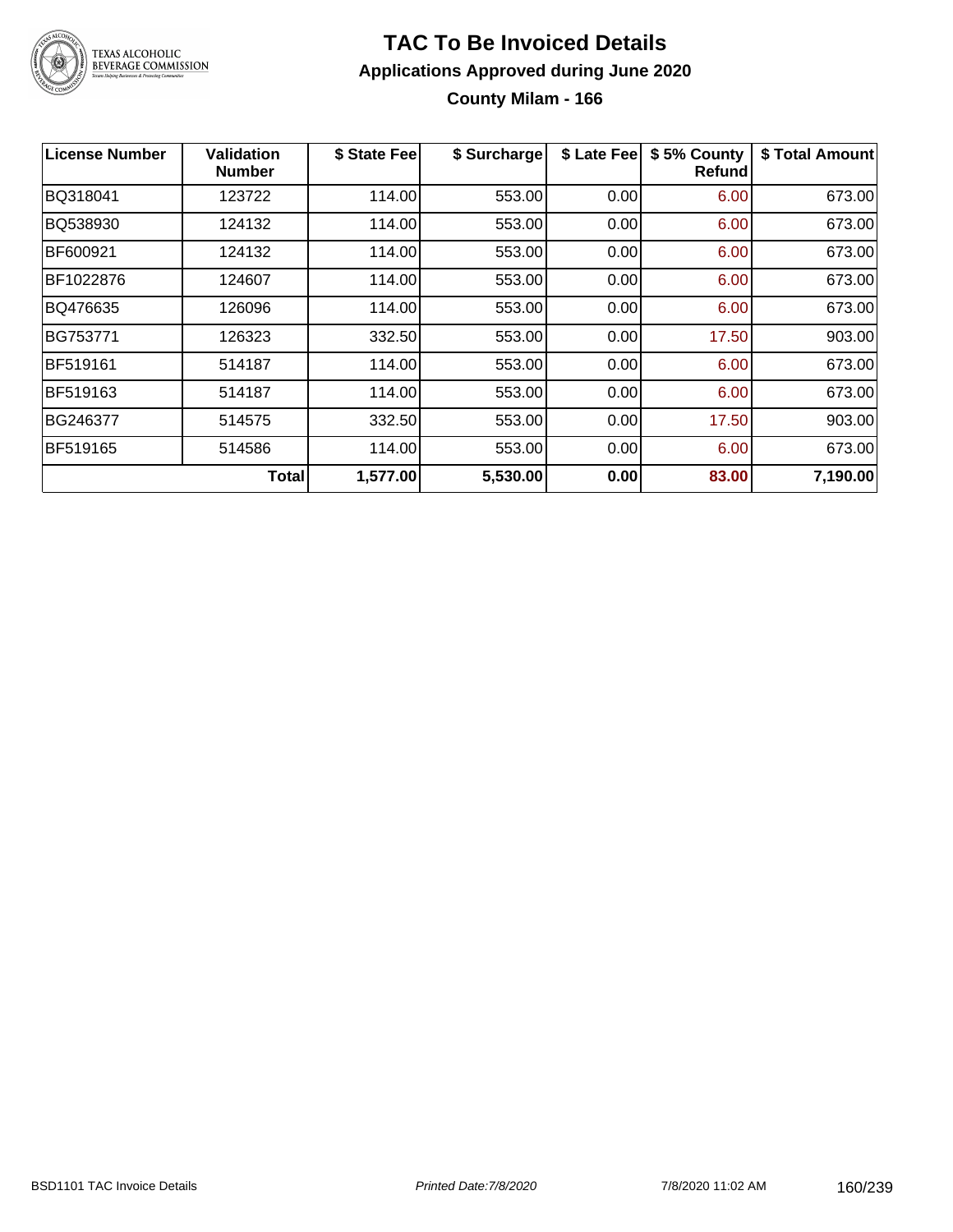

# **TAC To Be Invoiced Details Applications Approved during June 2020 County Mills - 167**

| License Number | Validation<br><b>Number</b> | \$ State Feel |        |      | Refund | \$ Surcharge   \$ Late Fee   \$5% County   \$ Total Amount |
|----------------|-----------------------------|---------------|--------|------|--------|------------------------------------------------------------|
| BQ1090518      | 5747                        | 114.00L       | 553.00 | 0.00 | 6.00   | 673.00                                                     |
|                | Totall                      | 114.00        | 553.00 | 0.00 | 6.00   | 673.00                                                     |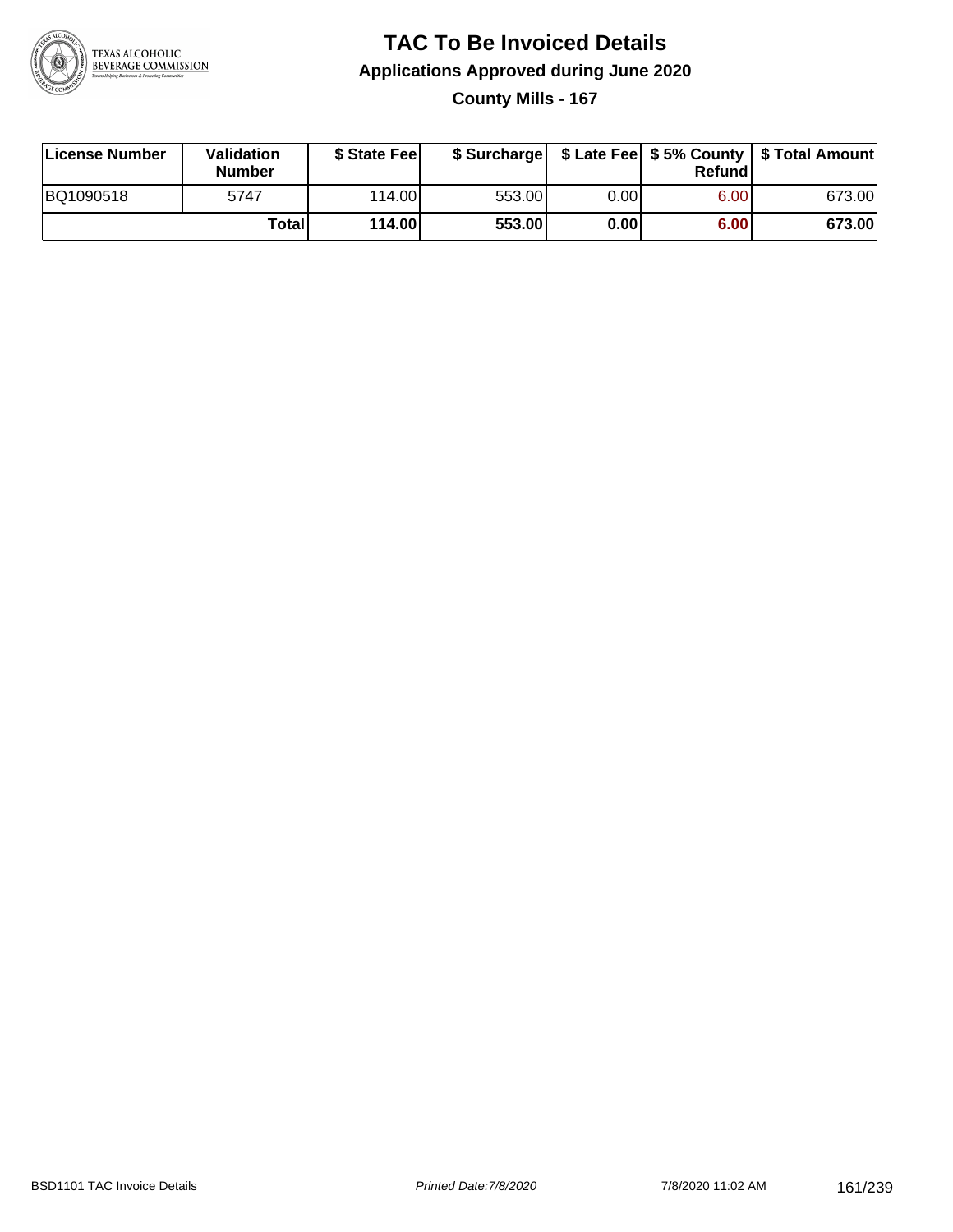

### **TAC To Be Invoiced Details Applications Approved during June 2020 County Montague - 169**

| License Number | Validation<br><b>Number</b> | \$ State Fee |        |      | Refund | \$ Surcharge   \$ Late Fee   \$5% County   \$ Total Amount |
|----------------|-----------------------------|--------------|--------|------|--------|------------------------------------------------------------|
| BF949282       | 124465                      | 114.00L      | 553.00 | 0.00 | 6.00   | 673.00                                                     |
|                | Totall                      | 114.00       | 553.00 | 0.00 | 6.00   | 673.00                                                     |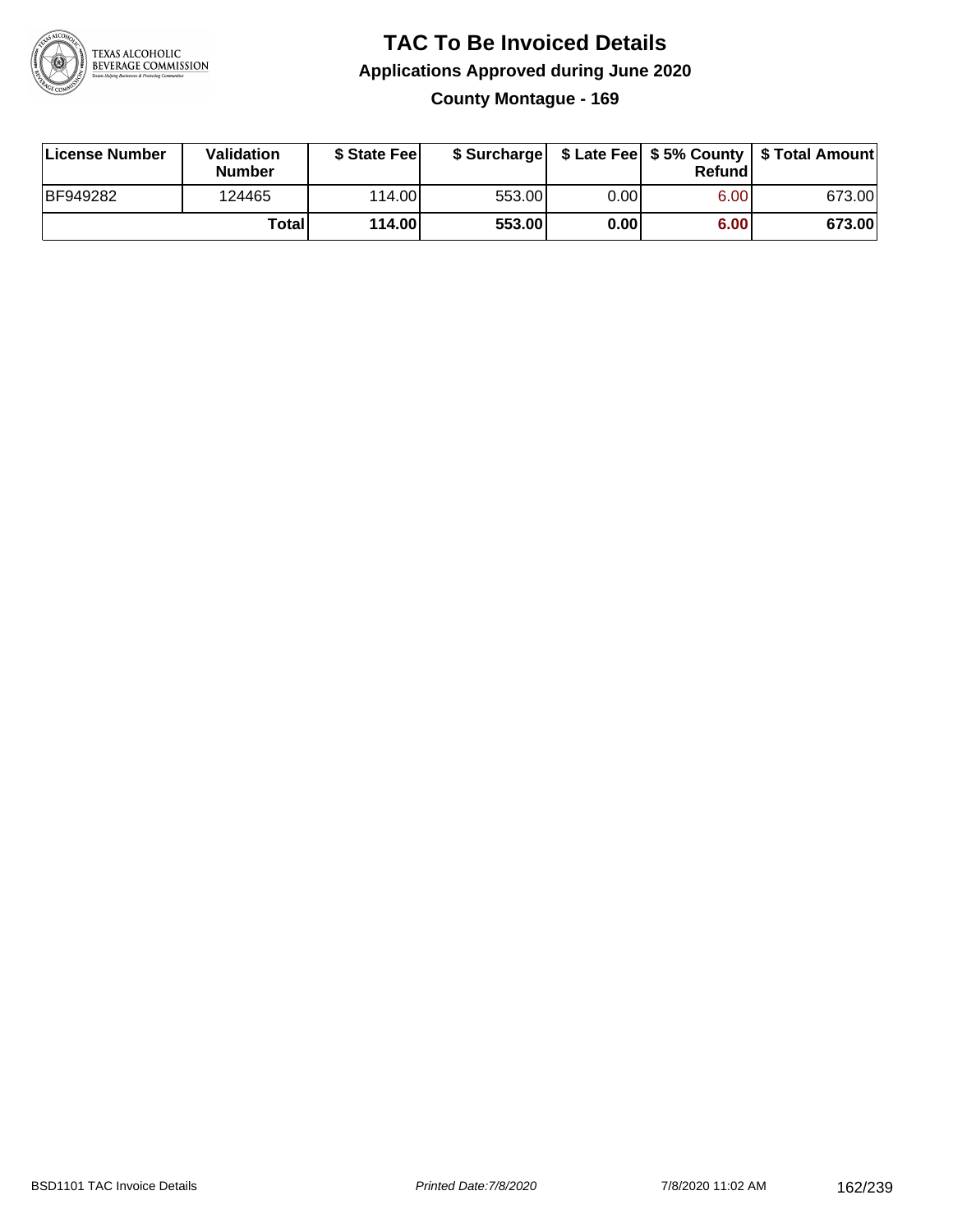

# TEXAS ALCOHOLIC<br>BEVERAGE COMMISSION

#### **TAC To Be Invoiced Details Applications Approved during June 2020 County Montgomery - 170**

| <b>License Number</b> | Validation<br><b>Number</b> | \$ State Fee | \$ Surcharge |        | \$ Late Fee   \$5% County<br>Refund | \$ Total Amount |
|-----------------------|-----------------------------|--------------|--------------|--------|-------------------------------------|-----------------|
| BF1090237             | 5875                        | 114.00       | 553.00       | 0.00   | 6.00                                | 673.00          |
| BE1090625             | 6229                        | 285.00       | 553.00       | 0.00   | 15.00                               | 853.00          |
| BQ875629              | 6401                        | 114.00       | 553.00       | 0.00   | 6.00                                | 673.00          |
| BG1091315             | 6573                        | 332.50       | 553.00       | 0.00   | 17.50                               | 903.00          |
| BQ1090891             | 6667                        | 114.00       | 553.00       | 0.00   | 6.00                                | 673.00          |
| BQ1090767             | 6682                        | 114.00       | 553.00       | 0.00   | 6.00                                | 673.00          |
| BQ1090878             | 6705                        | 114.00       | 553.00       | 0.00   | 6.00                                | 673.00          |
| BG1091613             | 6863                        | 332.50       | 553.00       | 0.00   | 17.50                               | 903.00          |
| BG1092091             | 6916                        | 332.50       | 553.00       | 0.00   | 17.50                               | 903.00          |
| BF720446              | 121318                      | 114.00       | 553.00       | 0.00   | 6.00                                | 673.00          |
| BQ1016019             | 123160                      | 114.00       | 553.00       | 0.00   | 6.00                                | 673.00          |
| BQ807418              | 123186                      | 114.00       | 553.00       | 0.00   | 6.00                                | 673.00          |
| BE308354              | 123242                      | 285.00       | 553.00       | 0.00   | 15.00                               | 853.00          |
| BL308354              | 123242                      | 475.00       | 327.00       | 0.00   | 25.00                               | 827.00          |
| BG692980              | 123464                      | 332.50       | 553.00       | 0.00   | 17.50                               | 903.00          |
| BL692980              | 123464                      | 475.00       | 327.00       | 0.00   | 25.00                               | 827.00          |
| BG810013              | 123563                      | 332.50       | 553.00       | 0.00   | 17.50                               | 903.00          |
| BQ1016485             | 123603                      | 114.00       | 553.00       | 0.00   | 6.00                                | 673.00          |
| BQ695879              | 123741                      | 114.00       | 553.00       | 0.00   | 6.00                                | 673.00          |
| BQ812055              | 123938                      | 114.00       | 553.00       | 0.00   | 6.00                                | 673.00          |
| BG808747              | 124017                      | 332.50       | 553.00       | 0.00   | 17.50                               | 903.00          |
| BL808747              | 124017                      | 475.00       | 327.00       | 0.00   | 25.00                               | 827.00          |
| BQ750609              | 124105                      | 114.00       | 553.00       | 0.00   | 6.00                                | 673.00          |
| BQ724866              | 124120                      | 114.00       | 553.00       | 0.00   | 6.00                                | 673.00          |
| BG663470              | 124156                      | 332.50       | 553.00       | 0.00   | 17.50                               | 903.00          |
| BQ414367              | 124296                      | 114.00       | 553.00       | 0.00   | 6.00                                | 673.00          |
| BG812267              | 124575                      | 332.50       | 553.00       | 0.00   | 17.50                               | 903.00          |
| BG944845              | 124657                      | 332.50       | 553.00       | 100.00 | 17.50                               | 1,003.00        |
| BF559767              | 124678                      | 114.00       | 553.00       | 0.00   | 6.00                                | 673.00          |
| BG874495              | 124829                      | 332.50       | 553.00       | 0.00   | 17.50                               | 903.00          |
| BG750022              | 125111                      | 332.50       | 553.00       | 0.00   | 17.50                               | 903.00          |
| BQ632205              | 125152                      | 114.00       | 553.00       | 0.00   | 6.00                                | 673.00          |
| BQ604399              | 125334                      | 114.00       | 553.00       | 0.00   | 6.00                                | 673.00          |
| BQ877021              | 125418                      | 114.00       | 553.00       | 0.00   | 6.00                                | 673.00          |
| BG608290              | 125685                      | 332.50       | 553.00       | 0.00   | 17.50                               | 903.00          |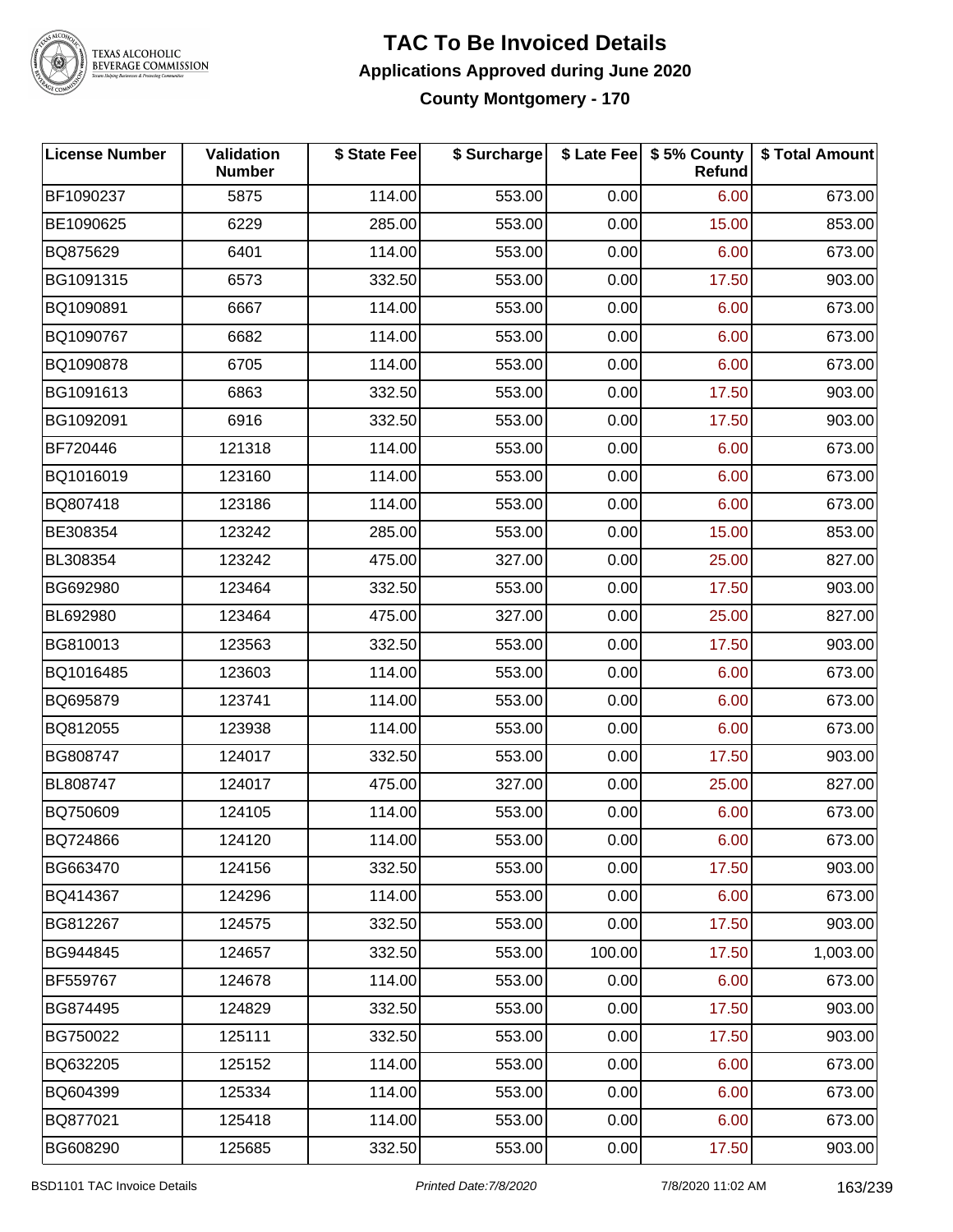| <b>License Number</b> | Validation<br><b>Number</b> | \$ State Fee | \$ Surcharge |        | \$ Late Fee   \$5% County<br>Refund | \$ Total Amount |
|-----------------------|-----------------------------|--------------|--------------|--------|-------------------------------------|-----------------|
| BQ1022500             | 125692                      | 114.00       | 553.00       | 0.00   | 6.00                                | 673.00          |
| BG1022111             | 125983                      | 332.50       | 553.00       | 0.00   | 17.50                               | 903.00          |
| BQ602919              | 126211                      | 114.00       | 553.00       | 0.00   | 6.00                                | 673.00          |
| BQ634187              | 126513                      | 114.00       | 553.00       | 0.00   | 6.00                                | 673.00          |
| BG246435              | 126514                      | 332.50       | 553.00       | 0.00   | 17.50                               | 903.00          |
| BG873321              | 511761                      | 332.50       | 553.00       | 0.00   | 17.50                               | 903.00          |
| BL873321              | 511761                      | 475.00       | 327.00       | 0.00   | 25.00                               | 827.00          |
| BG945429              | 513278                      | 332.50       | 553.00       | 0.00   | 17.50                               | 903.00          |
| BL945429              | 513278                      | 475.00       | 327.00       | 0.00   | 25.00                               | 827.00          |
| BG807845              | 513696                      | 332.50       | 553.00       | 0.00   | 17.50                               | 903.00          |
| BF873738              | 513744                      | 114.00       | 553.00       | 0.00   | 6.00                                | 673.00          |
| BQ1022466             | 513883                      | 114.00       | 553.00       | 0.00   | 6.00                                | 673.00          |
| BQ808600              | 513937                      | 114.00       | 553.00       | 0.00   | 6.00                                | 673.00          |
| BQ876594              | 513977                      | 114.00       | 553.00       | 0.00   | 6.00                                | 673.00          |
| BQ873948              | 514025                      | 114.00       | 553.00       | 0.00   | 6.00                                | 673.00          |
| BF812377              | 514300                      | 114.00       | 553.00       | 0.00   | 6.00                                | 673.00          |
| BQ750442              | 514534                      | 114.00       | 553.00       | 0.00   | 6.00                                | 673.00          |
| BF519578              | 514587                      | 114.00       | 553.00       | 0.00   | 6.00                                | 673.00          |
| BG476085              | 514609                      | 332.50       | 553.00       | 0.00   | 17.50                               | 903.00          |
| BL476085              | 514609                      | 475.00       | 327.00       | 0.00   | 25.00                               | 827.00          |
| BF495602              | 514623                      | 114.00       | 553.00       | 0.00   | 6.00                                | 673.00          |
| BQ812954              | 514624                      | 114.00       | 553.00       | 0.00   | 6.00                                | 673.00          |
| BQ816286              | 514892                      | 114.00       | 553.00       | 0.00   | 6.00                                | 673.00          |
| BQ665687              | 514920                      | 114.00       | 553.00       | 0.00   | 6.00                                | 673.00          |
|                       | <b>Total</b>                | 13,167.00    | 31,271.00    | 100.00 | 693.00                              | 45,231.00       |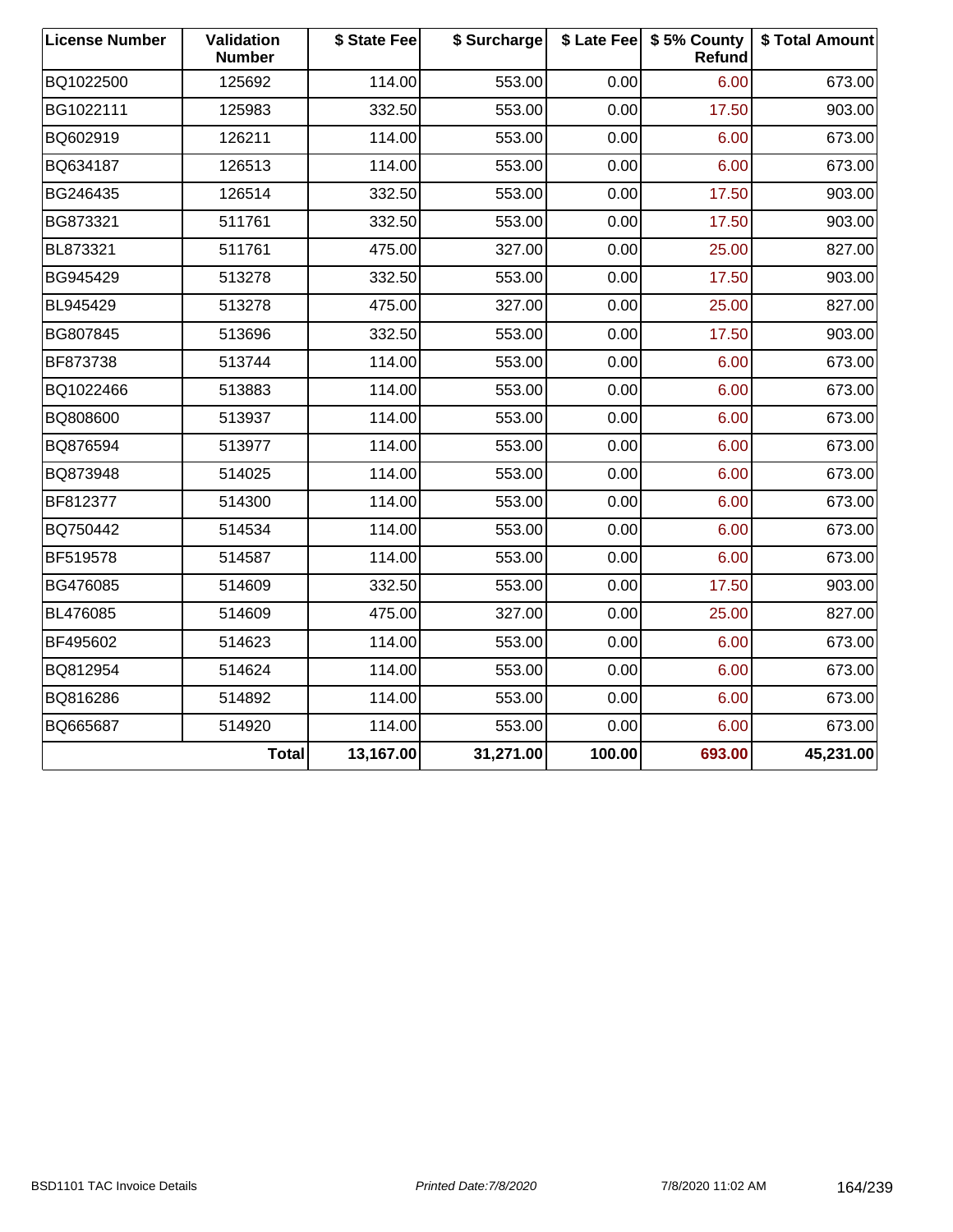

**County Moore - 171**

| License Number | <b>Validation</b><br><b>Number</b> | \$ State Feel |          |       | Refund | \$ Surcharge   \$ Late Fee   \$5% County   \$ Total Amount |
|----------------|------------------------------------|---------------|----------|-------|--------|------------------------------------------------------------|
| BF632303       | 123676                             | 114.00        | 553.00   | 0.001 | 6.00   | 673.00                                                     |
| BQ879462       | 513919                             | 114.00        | 553.00   | 0.00  | 6.00   | 673.00                                                     |
|                | Totall                             | 228.00        | 1,106.00 | 0.00  | 12.00  | 1,346.00                                                   |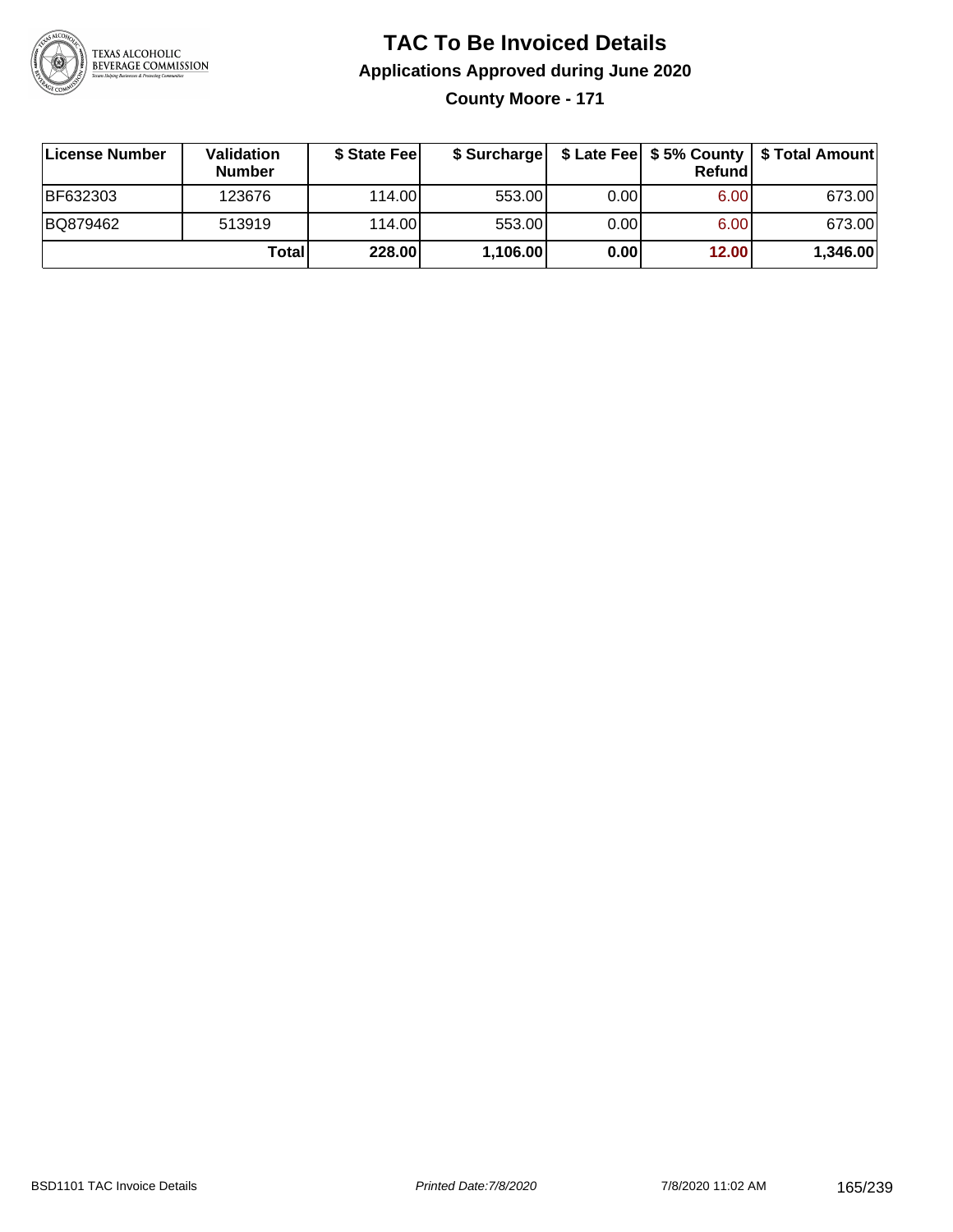

# **TAC To Be Invoiced Details Applications Approved during June 2020 County Morris - 172**

| License Number | <b>Validation</b><br><b>Number</b> | \$ State Fee | \$ Surcharge |      | Refundi | \$ Late Fee   \$5% County   \$ Total Amount |
|----------------|------------------------------------|--------------|--------------|------|---------|---------------------------------------------|
| BQ952793       | 126115                             | 114.00L      | 553.00       | 0.00 | 6.00    | 673.00                                      |
| BQ952854       | 126115                             | 114.00L      | 553.00       | 0.00 | 6.00    | 673.00                                      |
|                | Total                              | 228.00       | 1,106.00     | 0.00 | 12.00   | 1,346.00                                    |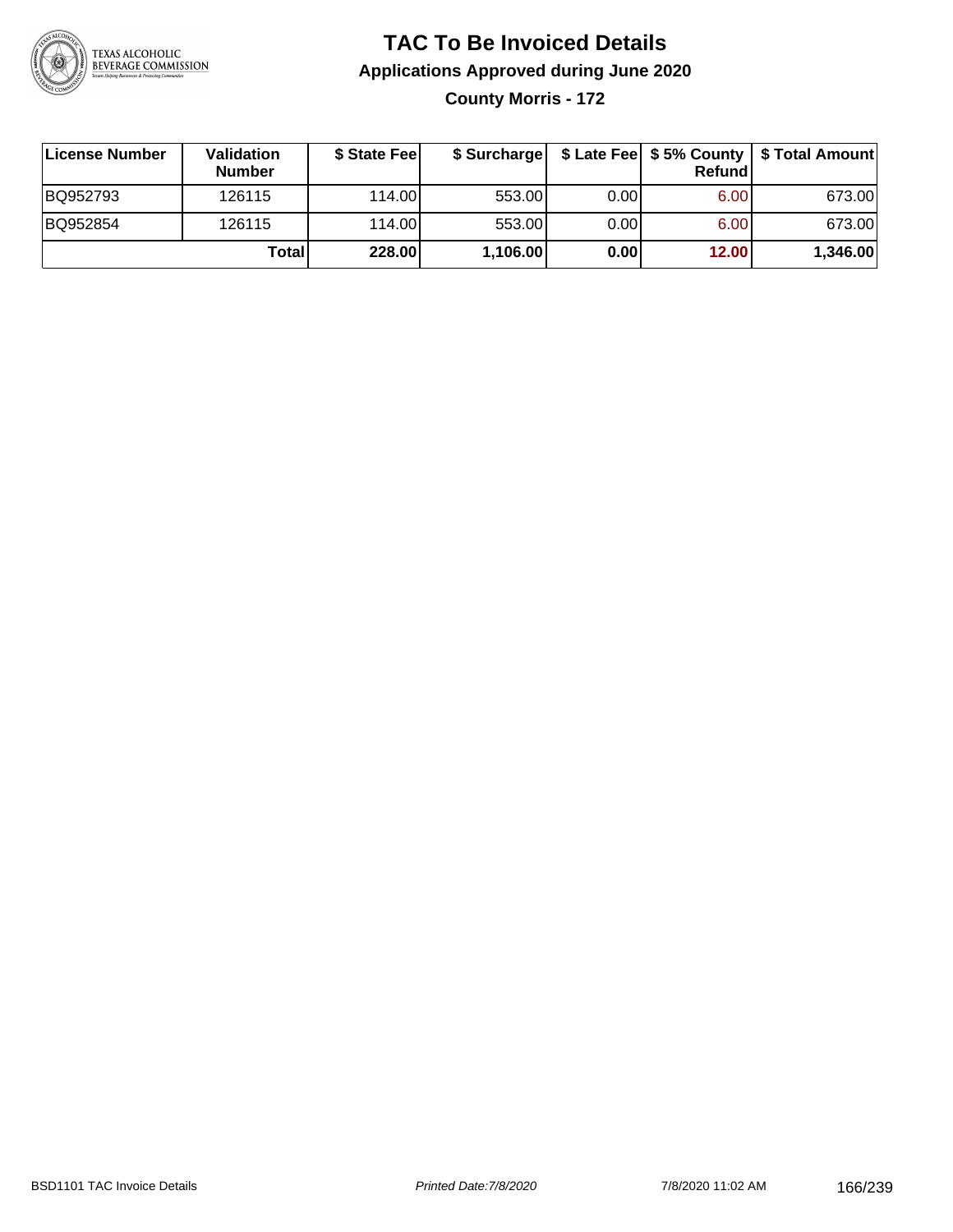

**County Nacogdoches - 174**

| <b>License Number</b> | <b>Validation</b><br><b>Number</b> | \$ State Fee | \$ Surcharge | \$ Late Fee | \$5% County<br><b>Refund</b> | \$ Total Amount |
|-----------------------|------------------------------------|--------------|--------------|-------------|------------------------------|-----------------|
| BQ560360              | 124772                             | 114.00       | 553.00       | 0.00        | 6.00                         | 673.00          |
| BQ1020681             | 124815                             | 114.00       | 553.00       | 0.00        | 6.00                         | 673.00          |
| BF633293              | 126067                             | 114.00       | 553.00       | 0.00        | 6.00                         | 673.00          |
| BQ246249              | 126418                             | 114.00       | 553.00       | 0.00        | 6.00                         | 673.00          |
| BF602638              | 126451                             | 114.00       | 553.00       | 0.00        | 6.00                         | 673.00          |
| <b>BF519266</b>       | 514054                             | 114.00       | 553.00       | 0.00        | 6.00                         | 673.00          |
| <b>BF519268</b>       | 514282                             | 114.00       | 553.00       | 0.00        | 6.00                         | 673.00          |
| BF519281              | 514282                             | 114.00       | 553.00       | 0.00        | 6.00                         | 673.00          |
|                       | <b>Total</b>                       | 912.00       | 4,424.00     | 0.00        | 48.00                        | 5,384.00        |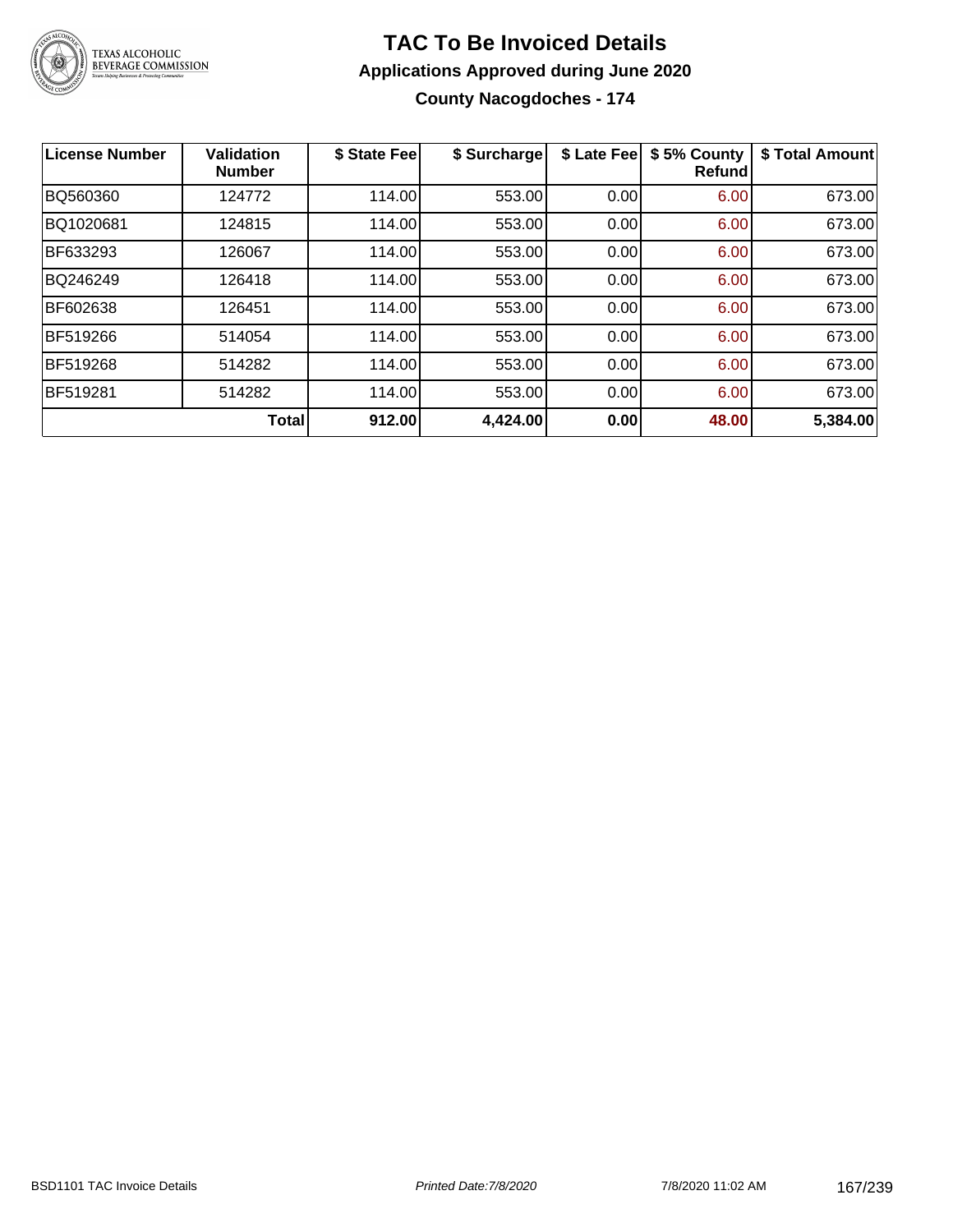

# **TAC To Be Invoiced Details Applications Approved during June 2020 County Navarro - 175**

| <b>License Number</b> | <b>Validation</b><br><b>Number</b> | \$ State Fee | \$ Surcharge | \$ Late Fee | \$5% County<br>Refundl | \$ Total Amount |
|-----------------------|------------------------------------|--------------|--------------|-------------|------------------------|-----------------|
| BQ748267              | 122992                             | 114.00       | 553.00       | 100.00      | 6.00                   | 773.00          |
| BQ1021336             | 123308                             | 114.00       | 553.00       | 0.00        | 6.00                   | 673.00          |
| BQ606411              | 124234                             | 114.00       | 553.00       | 0.00        | 6.00                   | 673.00          |
| BQ663077              | 124584                             | 114.00       | 553.00       | 0.00        | 6.00                   | 673.00          |
| BF1019227             | 513970                             | 114.00       | 553.00       | 0.00        | 6.00                   | 673.00          |
| BF1019225             | 513972                             | 114.00       | 553.00       | 0.00        | 6.00                   | 673.00          |
|                       | Total                              | 684.00       | 3,318.00     | 100.00      | 36.00                  | 4,138.00        |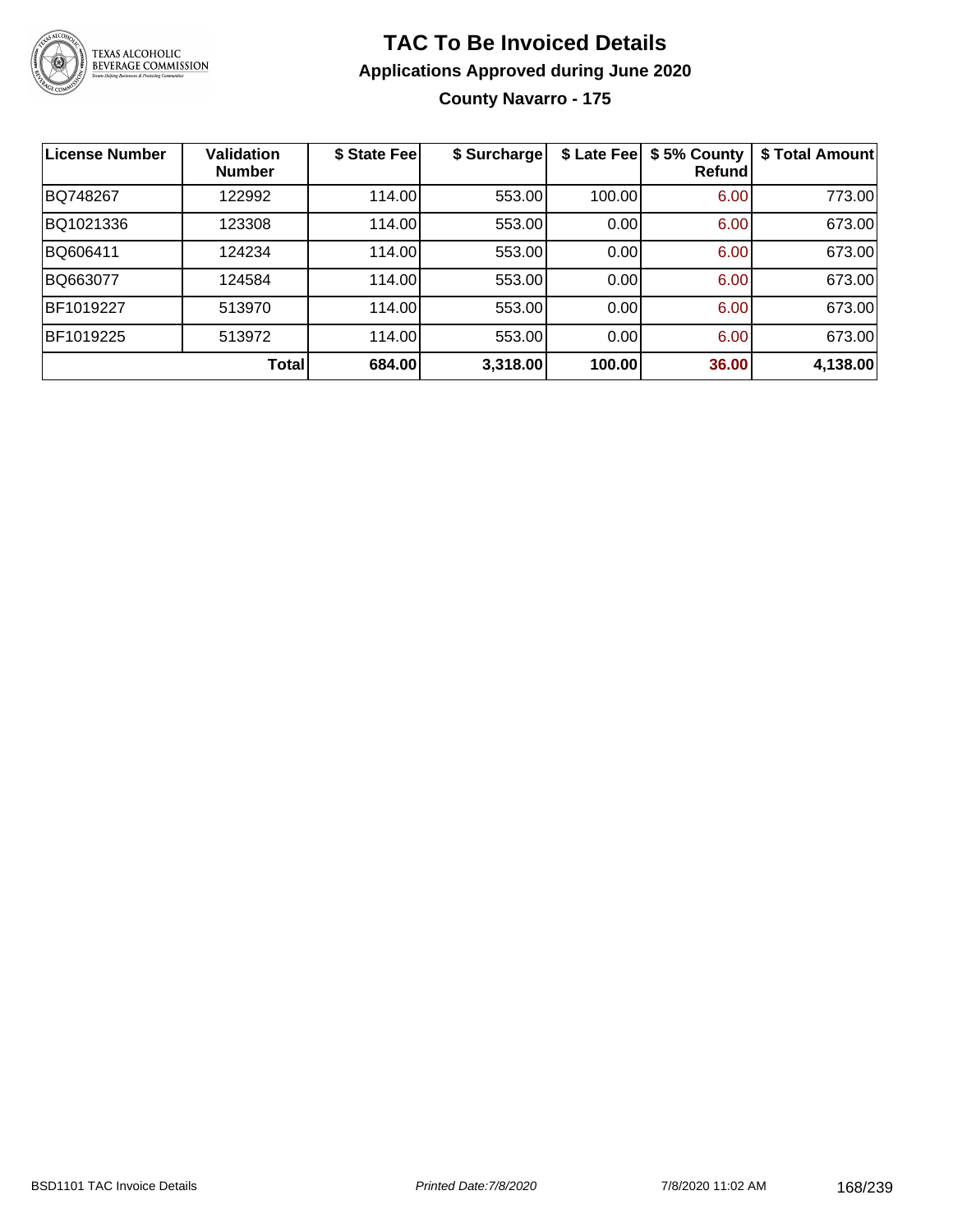

**County Newton - 176**

| License Number | Validation<br><b>Number</b> | \$ State Fee |        |      | Refundl | \$ Surcharge   \$ Late Fee   \$5% County   \$ Total Amount |
|----------------|-----------------------------|--------------|--------|------|---------|------------------------------------------------------------|
| BF519386       | 514054                      | 114.00L      | 553.00 | 0.00 | 6.00    | 673.00                                                     |
|                | Totall                      | 114.00       | 553.00 | 0.00 | 6.00    | 673.00                                                     |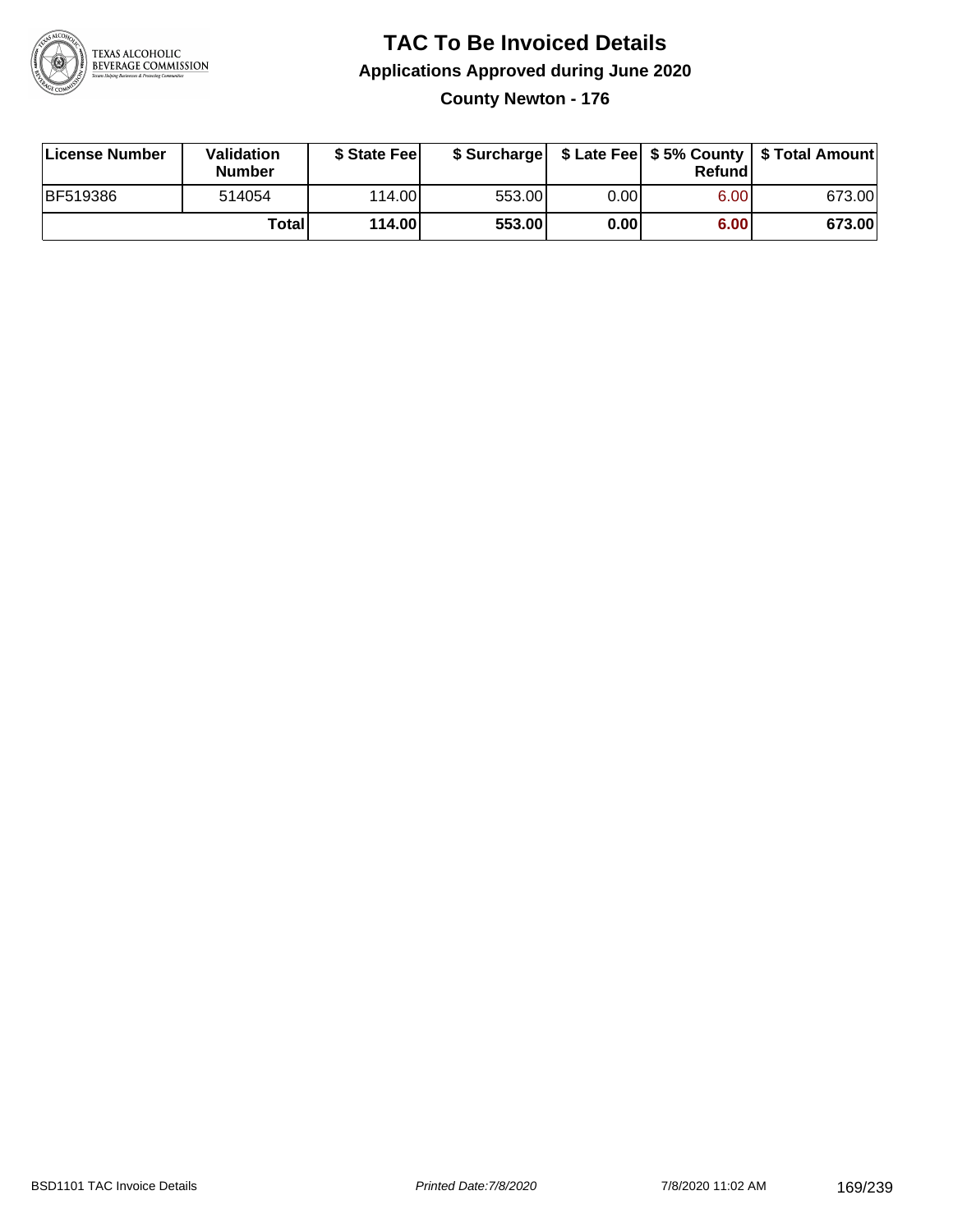

**County Nolan - 177**

| License Number | Validation<br><b>Number</b> | \$ State Feel |        |       | Refundl | \$ Surcharge   \$ Late Fee   \$5% County   \$ Total Amount |
|----------------|-----------------------------|---------------|--------|-------|---------|------------------------------------------------------------|
| BG948542       | 125877                      | 332.50        | 553.00 | 0.00  | 17.50   | 903.00                                                     |
|                | Totall                      | 332.50        | 553.00 | 0.001 | 17.50   | 903.00                                                     |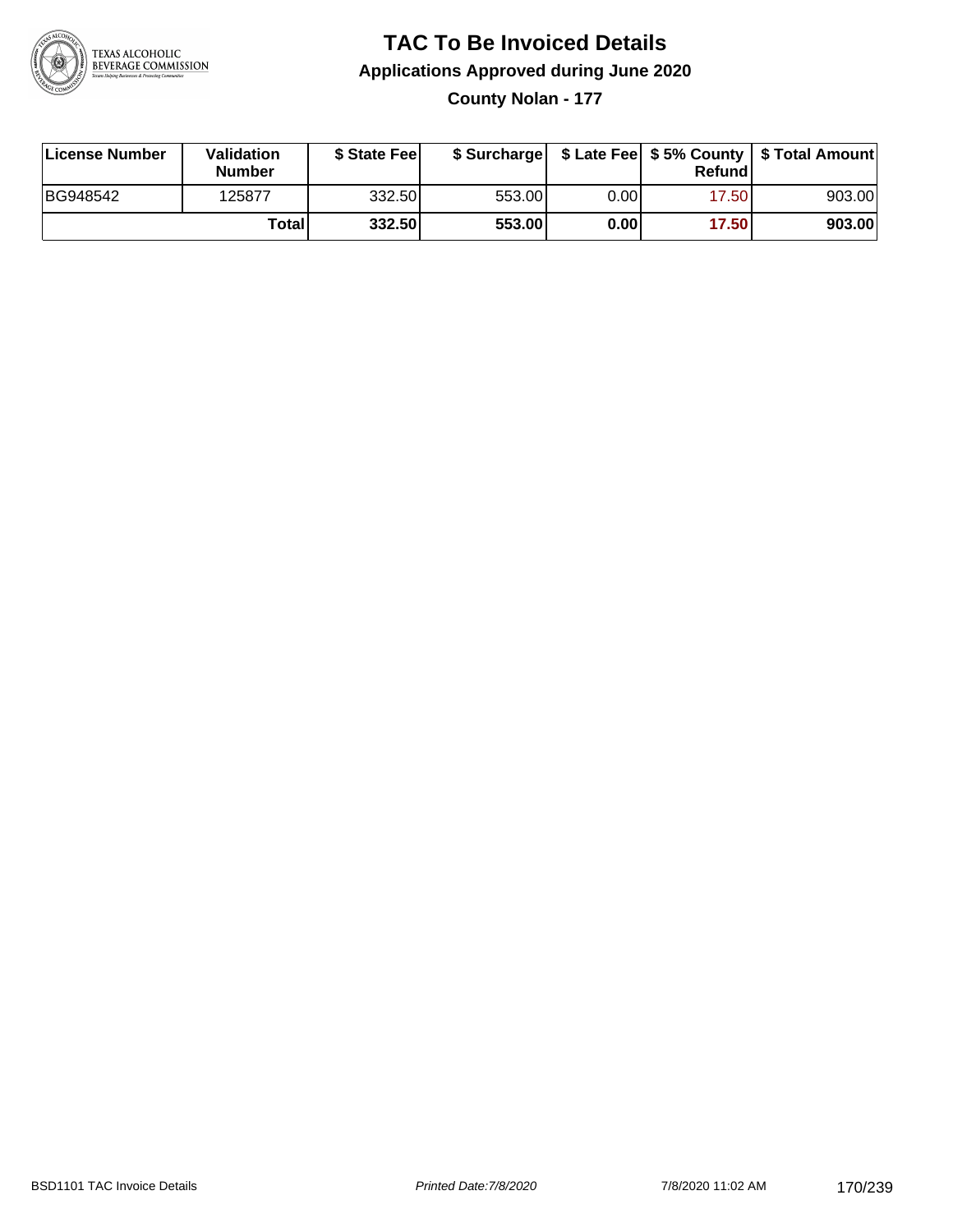

# TEXAS ALCOHOLIC<br>BEVERAGE COMMISSION

#### **TAC To Be Invoiced Details Applications Approved during June 2020 County Nueces - 178**

| <b>License Number</b> | Validation<br><b>Number</b> | \$ State Fee | \$ Surcharge |        | \$ Late Fee   \$5% County<br>Refund | \$ Total Amount |
|-----------------------|-----------------------------|--------------|--------------|--------|-------------------------------------|-----------------|
| BE1090807             | 6453                        | 285.00       | 553.00       | 0.00   | 15.00                               | 853.00          |
| BL1090807             | 6453                        | 475.00       | 327.00       | 0.00   | 25.00                               | 827.00          |
| BG1092206             | 6956                        | 332.50       | 553.00       | 0.00   | 17.50                               | 903.00          |
| BG550046              | 112118                      | 332.50       | 553.00       | 0.00   | 17.50                               | 903.00          |
| BG451168              | 123233                      | 332.50       | 553.00       | 100.00 | 17.50                               | 1,003.00        |
| BG747785              | 123356                      | 332.50       | 553.00       | 100.00 | 17.50                               | 1,003.00        |
| BQ751674              | 123483                      | 114.00       | 553.00       | 0.00   | 6.00                                | 673.00          |
| BG196497              | 123538                      | 332.50       | 553.00       | 0.00   | 17.50                               | 903.00          |
| BQ660640              | 123681                      | 114.00       | 553.00       | 0.00   | 6.00                                | 673.00          |
| BQ695331              | 123684                      | 114.00       | 553.00       | 0.00   | 6.00                                | 673.00          |
| BG723836              | 123734                      | 332.50       | 553.00       | 0.00   | 17.50                               | 903.00          |
| BG534682              | 123855                      | 332.50       | 553.00       | 100.00 | 17.50                               | 1,003.00        |
| BG265670              | 123986                      | 332.50       | 553.00       | 0.00   | 17.50                               | 903.00          |
| BQ632955              | 124510                      | 114.00       | 553.00       | 0.00   | 6.00                                | 673.00          |
| BG749720              | 124574                      | 332.50       | 553.00       | 0.00   | 17.50                               | 903.00          |
| BQ221751              | 124584                      | 114.00       | 553.00       | 0.00   | 6.00                                | 673.00          |
| BG724916              | 124799                      | 332.50       | 553.00       | 0.00   | 17.50                               | 903.00          |
| BG492448              | 125068                      | 332.50       | 553.00       | 100.00 | 17.50                               | 1,003.00        |
| BQ950210              | 125156                      | 114.00       | 553.00       | 0.00   | 6.00                                | 673.00          |
| BQ559522              | 125176                      | 114.00       | 553.00       | 0.00   | 6.00                                | 673.00          |
| BG750269              | 125383                      | 332.50       | 553.00       | 0.00   | 17.50                               | 903.00          |
| BQ950304              | 125411                      | 114.00       | 553.00       | 0.00   | 6.00                                | 673.00          |
| BG1011408             | 125588                      | 332.50       | 553.00       | 0.00   | 17.50                               | 903.00          |
| BL1011408             | 125588                      | 475.00       | 327.00       | 0.00   | 25.00                               | 827.00          |
| BG661170              | 125589                      | 332.50       | 553.00       | 100.00 | 17.50                               | 1,003.00        |
| BQ949695              | 125758                      | 114.00       | 553.00       | 0.00   | 6.00                                | 673.00          |
| BE516911              | 125946                      | 285.00       | 553.00       | 0.00   | 15.00                               | 853.00          |
| BE516909              | 125949                      | 285.00       | 553.00       | 0.00   | 15.00                               | 853.00          |
| BF726305              | 126005                      | 114.00       | 553.00       | 0.00   | 6.00                                | 673.00          |
| BQ666406              | 126089                      | 114.00       | 553.00       | 0.00   | 6.00                                | 673.00          |
| BF266495              | 126195                      | 114.00       | 553.00       | 0.00   | 6.00                                | 673.00          |
| BF184630              | 126199                      | 114.00       | 553.00       | 0.00   | 6.00                                | 673.00          |
| BQ221750              | 126200                      | 114.00       | 553.00       | 0.00   | 6.00                                | 673.00          |
| BQ724914              | 126289                      | 114.00       | 553.00       | 0.00   | 6.00                                | 673.00          |
| BQ952480              | 126809                      | 114.00       | 553.00       | 0.00   | 6.00                                | 673.00          |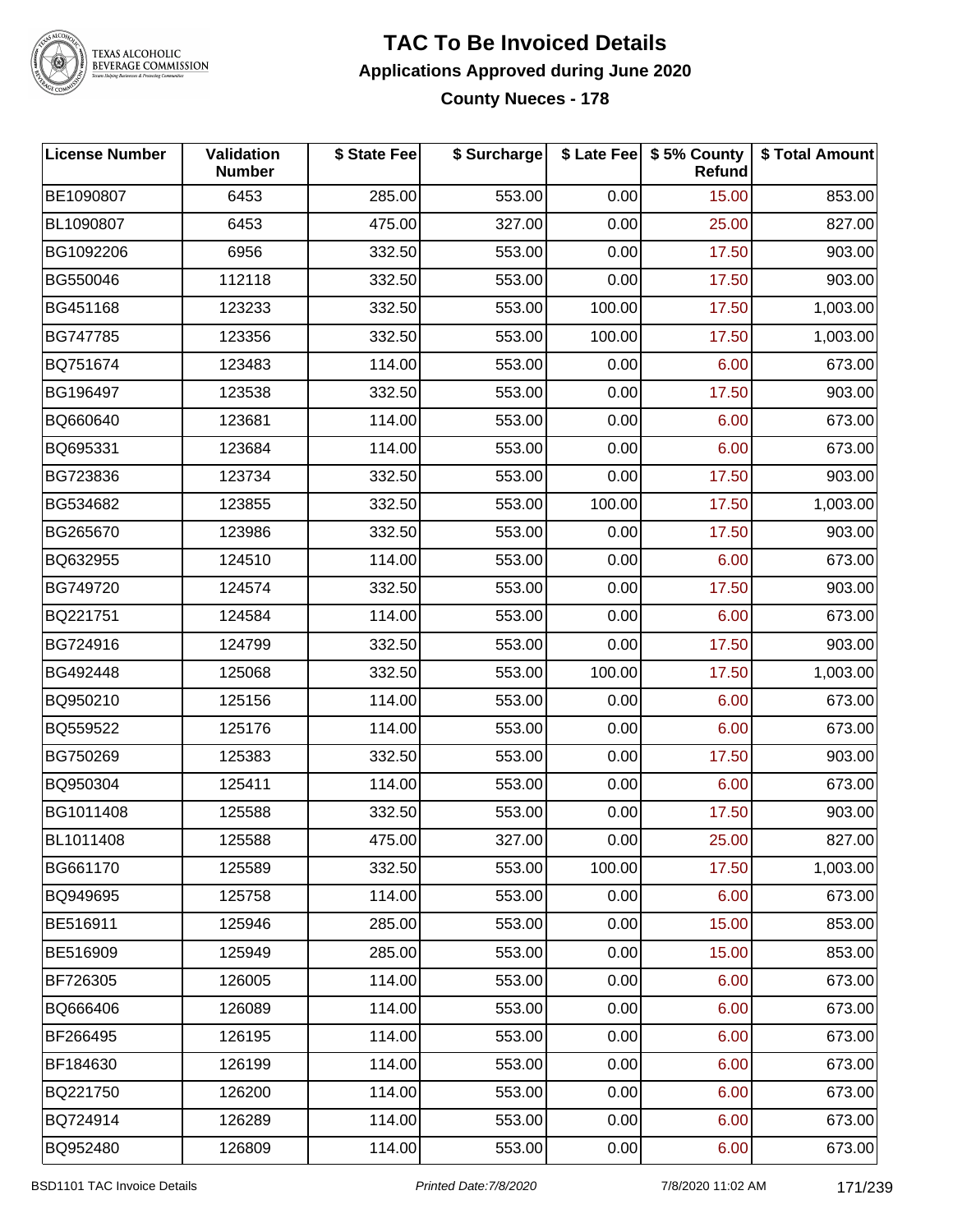| <b>License Number</b> | <b>Validation</b><br><b>Number</b> | \$ State Fee | \$ Surcharge | \$ Late Fee | \$5% County<br>Refundl | \$ Total Amount |
|-----------------------|------------------------------------|--------------|--------------|-------------|------------------------|-----------------|
| BQ434627              | 126819                             | 114.00       | 553.00       | 0.00        | 6.00                   | 673.00          |
| BQ453344              | 126819                             | 114.00       | 553.00       | 0.00        | 6.00                   | 673.00          |
| BQ476699              | 126819                             | 114.00       | 553.00       | 0.00        | 6.00                   | 673.00          |
| BQ1090718             | 511103                             | 114.00       | 553.00       | 0.00        | 6.00                   | 673.00          |
| BQ1020696             | 512314                             | 114.00       | 553.00       | 0.00        | 6.00                   | 673.00          |
| BG452260              | 513743                             | 332.50       | 553.00       | 0.00        | 17.50                  | 903.00          |
|                       | <b>Total</b>                       | 9,186.50     | 22,221.00    | 500.00      | 483.50                 | 32,391.00       |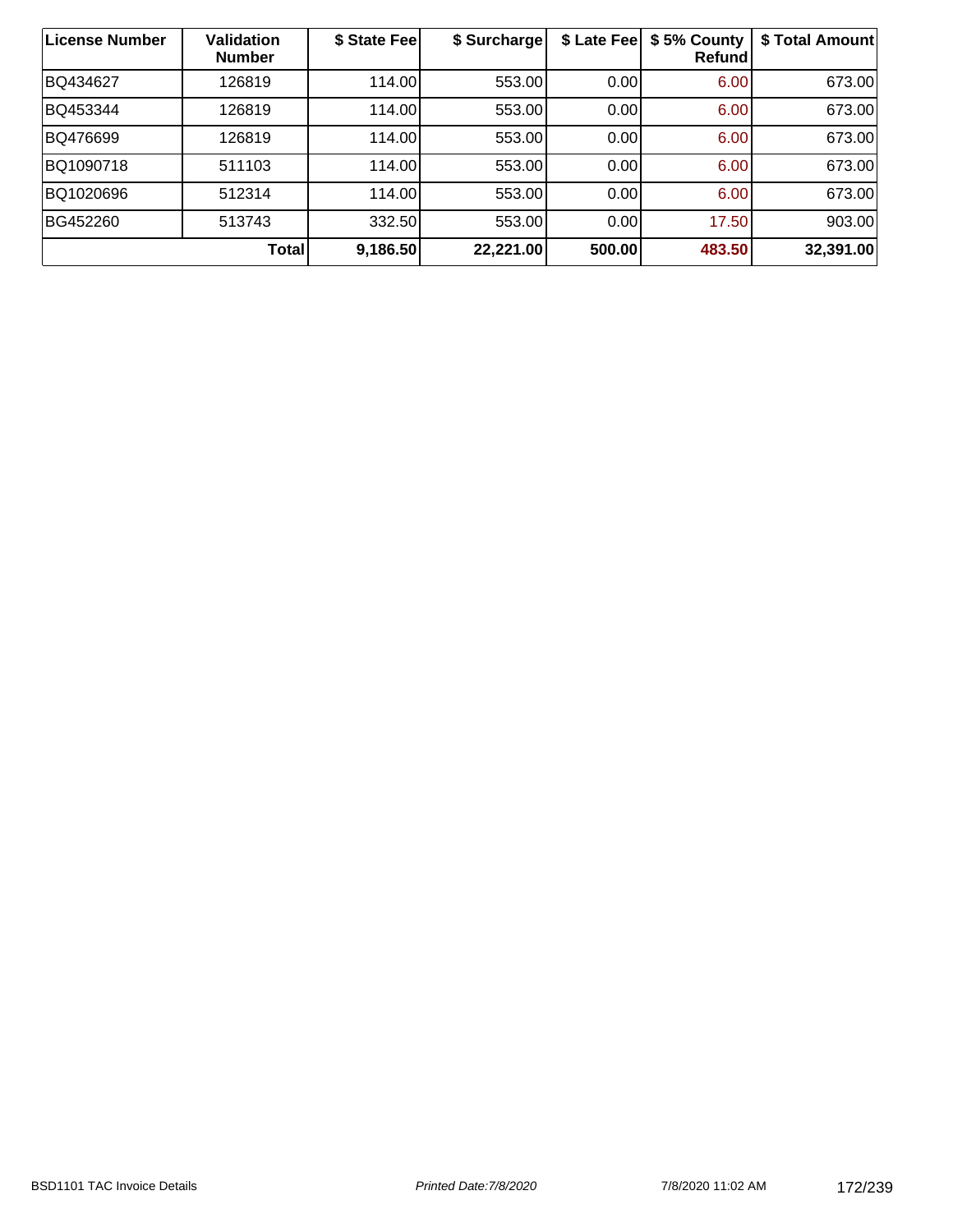

### **TAC To Be Invoiced Details Applications Approved during June 2020 County Ochiltree - 179**

| License Number | Validation<br><b>Number</b> | \$ State Fee | \$ Surcharge |      | Refundl | \$ Late Fee   \$5% County   \$ Total Amount |
|----------------|-----------------------------|--------------|--------------|------|---------|---------------------------------------------|
| BQ880484       | 126803                      | 114.00       | 553.00       | 0.00 | 6.00    | 673.00                                      |
|                | Totall                      | 114.00       | 553.00       | 0.00 | 6.00    | 673.00                                      |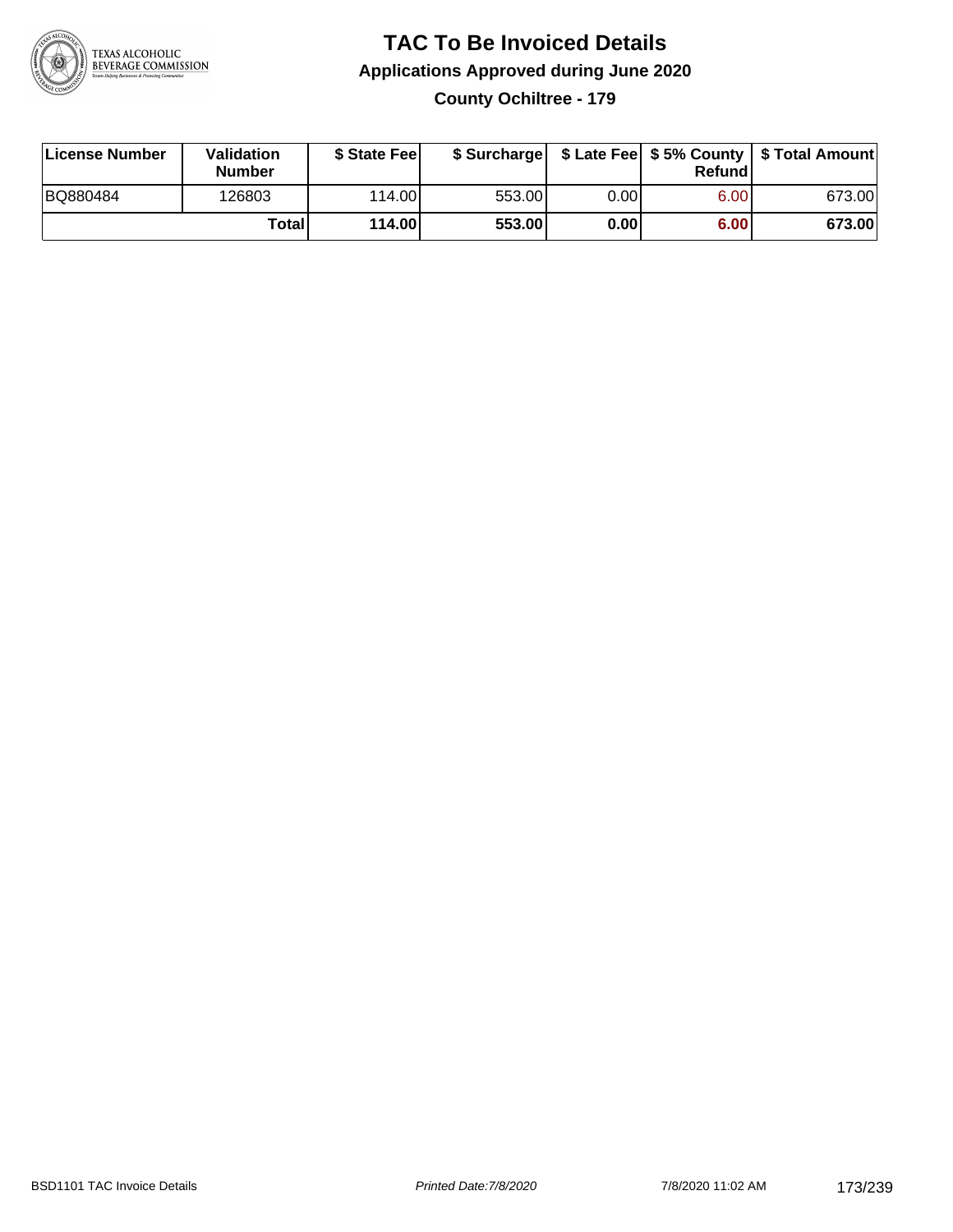

# TEXAS ALCOHOLIC<br>BEVERAGE COMMISSION

#### **TAC To Be Invoiced Details Applications Approved during June 2020 County Orange - 181**

| <b>License Number</b> | <b>Validation</b><br><b>Number</b> | \$ State Fee | \$ Surcharge |      | \$ Late Fee   \$5% County<br><b>Refund</b> | \$ Total Amount |
|-----------------------|------------------------------------|--------------|--------------|------|--------------------------------------------|-----------------|
| BQ1090191             | 6203                               | 114.00       | 553.00       | 0.00 | 6.00                                       | 673.00          |
| BQ1090881             | 6317                               | 114.00       | 553.00       | 0.00 | 6.00                                       | 673.00          |
| BF1018454             | 6394                               | 114.00       | 553.00       | 0.00 | 6.00                                       | 673.00          |
| BQ1091900             | 6462                               | 114.00       | 553.00       | 0.00 | 6.00                                       | 673.00          |
| BF1091466             | 6839                               | 114.00       | 553.00       | 0.00 | 6.00                                       | 673.00          |
| BF949660              | 123909                             | 114.00       | 553.00       | 0.00 | 6.00                                       | 673.00          |
| BQ1022272             | 124597                             | 114.00       | 553.00       | 0.00 | 6.00                                       | 673.00          |
| BQ876296              | 125060                             | 114.00       | 553.00       | 0.00 | 6.00                                       | 673.00          |
| BF319376              | 125645                             | 114.00       | 553.00       | 0.00 | 6.00                                       | 673.00          |
| BF750951              | 125816                             | 114.00       | 553.00       | 0.00 | 6.00                                       | 673.00          |
| BF267098              | 126206                             | 114.00       | 553.00       | 0.00 | 6.00                                       | 673.00          |
| BG696424              | 126351                             | 332.50       | 553.00       | 0.00 | 17.50                                      | 903.00          |
| BL696424              | 126351                             | 475.00       | 327.00       | 0.00 | 25.00                                      | 827.00          |
| BG1016486             | 513750                             | 332.50       | 553.00       | 0.00 | 17.50                                      | 903.00          |
| BQ952377              | 513892                             | 114.00       | 553.00       | 0.00 | 6.00                                       | 673.00          |
| BQ949754              | 514112                             | 114.00       | 553.00       | 0.00 | 6.00                                       | 673.00          |
|                       | <b>Total</b>                       | 2,622.00     | 8,622.00     | 0.00 | 138.00                                     | 11,382.00       |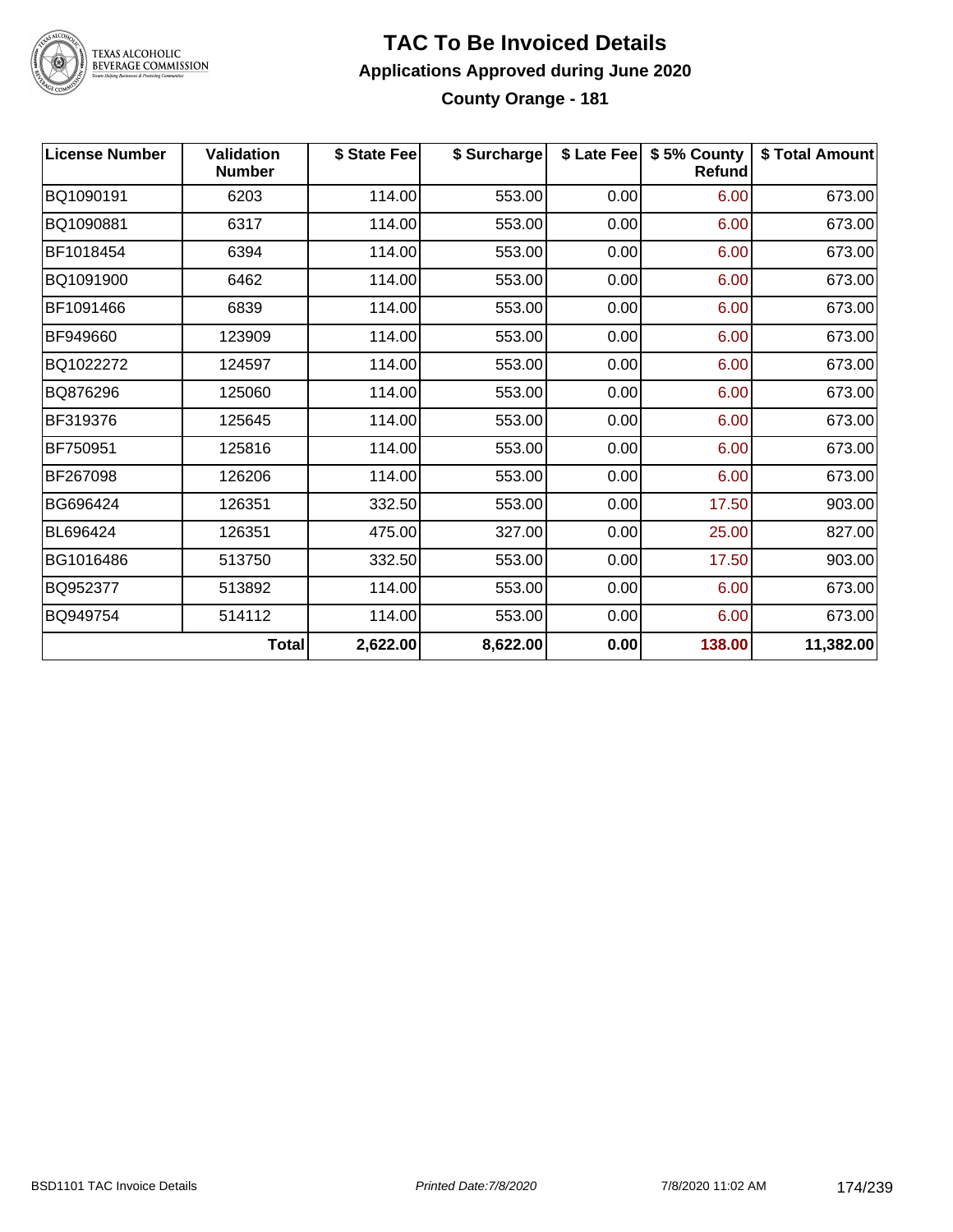

# **TAC To Be Invoiced Details Applications Approved during June 2020 County Palo Pinto - 182**

| <b>License Number</b> | <b>Validation</b><br><b>Number</b> | \$ State Fee | \$ Surcharge | \$ Late Fee | \$5% County<br><b>Refund</b> | \$ Total Amount |
|-----------------------|------------------------------------|--------------|--------------|-------------|------------------------------|-----------------|
| BQ1090012             | 6166                               | 114.00       | 553.00       | 0.00        | 6.00                         | 673.00          |
| BQ812107              | 123543                             | 114.00       | 553.00       | 0.00        | 6.00                         | 673.00          |
| BE946539              | 123700                             | 285.00       | 553.00       | 0.00        | 15.00                        | 853.00          |
| BQ414773              | 123842                             | 114.00       | 553.00       | 0.00        | 6.00                         | 673.00          |
| BF876391              | 123966                             | 114.00       | 553.00       | 0.00        | 6.00                         | 673.00          |
| BF665432              | 124488                             | 114.00       | 553.00       | 0.00        | 6.00                         | 673.00          |
| BG1016253             | 513999                             | 332.50       | 553.00       | 0.00        | 17.50                        | 903.00          |
|                       | Total                              | 1,187.50     | 3,871.00     | 0.00        | 62.50                        | 5,121.00        |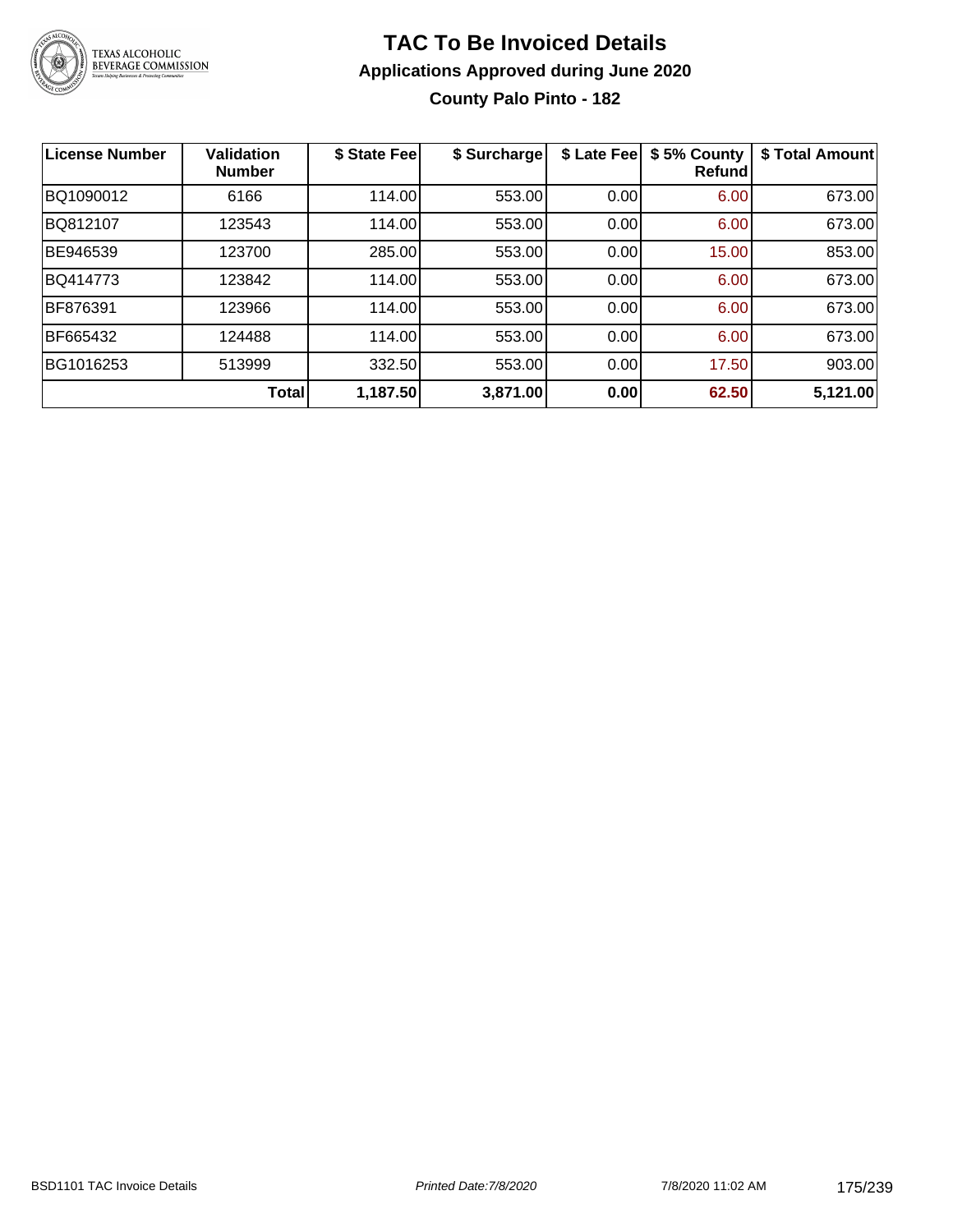

# **TAC To Be Invoiced Details Applications Approved during June 2020 County Panola - 183**

| License Number | Validation<br><b>Number</b> | \$ State Fee | \$ Surcharge |      | Refundl | \$ Late Fee   \$5% County   \$ Total Amount |
|----------------|-----------------------------|--------------|--------------|------|---------|---------------------------------------------|
| BQ875026       | 123072                      | 114.00L      | 553.00       | 0.00 | 6.00    | 673.00                                      |
| BQ879807       | 126736                      | 114.00L      | 553.00       | 0.00 | 6.00    | 673.00                                      |
| BQ950838       | 513911                      | 114.00       | 553.00       | 0.00 | 6.00    | 673.00                                      |
|                | <b>Total</b>                | 342.00       | 1,659.00     | 0.00 | 18.00   | 2,019.00                                    |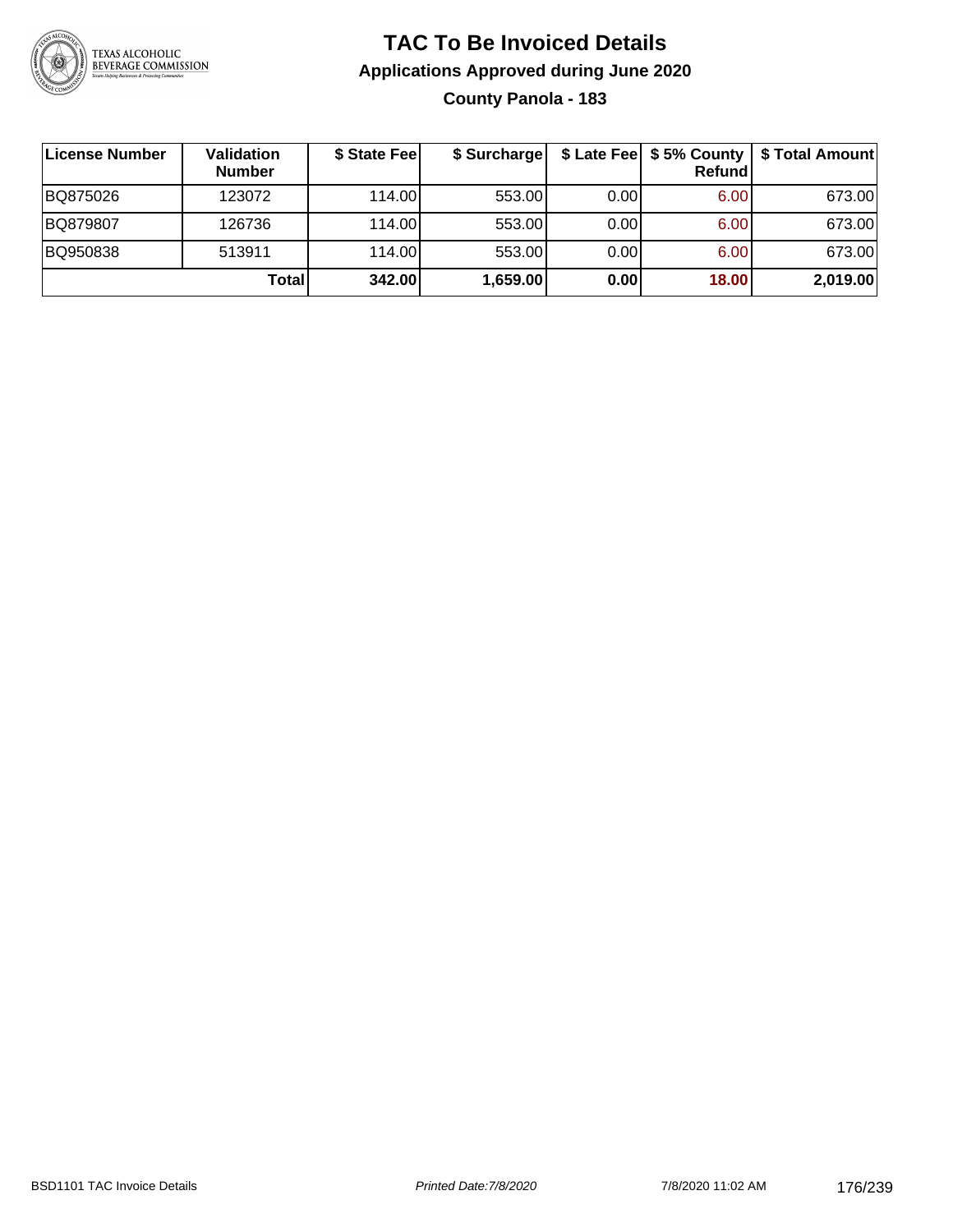

**County Parker - 184**

| <b>License Number</b> | <b>Validation</b><br><b>Number</b> | \$ State Fee | \$ Surcharge | \$ Late Fee | \$5% County<br>Refundl | \$ Total Amount |
|-----------------------|------------------------------------|--------------|--------------|-------------|------------------------|-----------------|
| BQ1090856             | 6537                               | 114.00       | 553.00       | 0.00        | 6.00                   | 673.00          |
| BQ1091252             | 6787                               | 114.00       | 553.00       | 0.00        | 6.00                   | 673.00          |
| BQ875385              | 124584                             | 114.00       | 553.00       | 0.00        | 6.00                   | 673.00          |
| BQ1020557             | 124723                             | 114.00       | 553.00       | 0.00        | 6.00                   | 673.00          |
| BQ811044              | 124730                             | 114.00       | 553.00       | 0.00        | 6.00                   | 673.00          |
| BQ879811              | 126558                             | 114.00       | 553.00       | 0.00        | 6.00                   | 673.00          |
| BQ1021397             | 513879                             | 114.00       | 553.00       | 0.00        | 6.00                   | 673.00          |
| BQ813546              | 513915                             | 114.00       | 553.00       | 0.00        | 6.00                   | 673.00          |
|                       | <b>Total</b>                       | 912.00       | 4,424.00     | 0.00        | 48.00                  | 5,384.00        |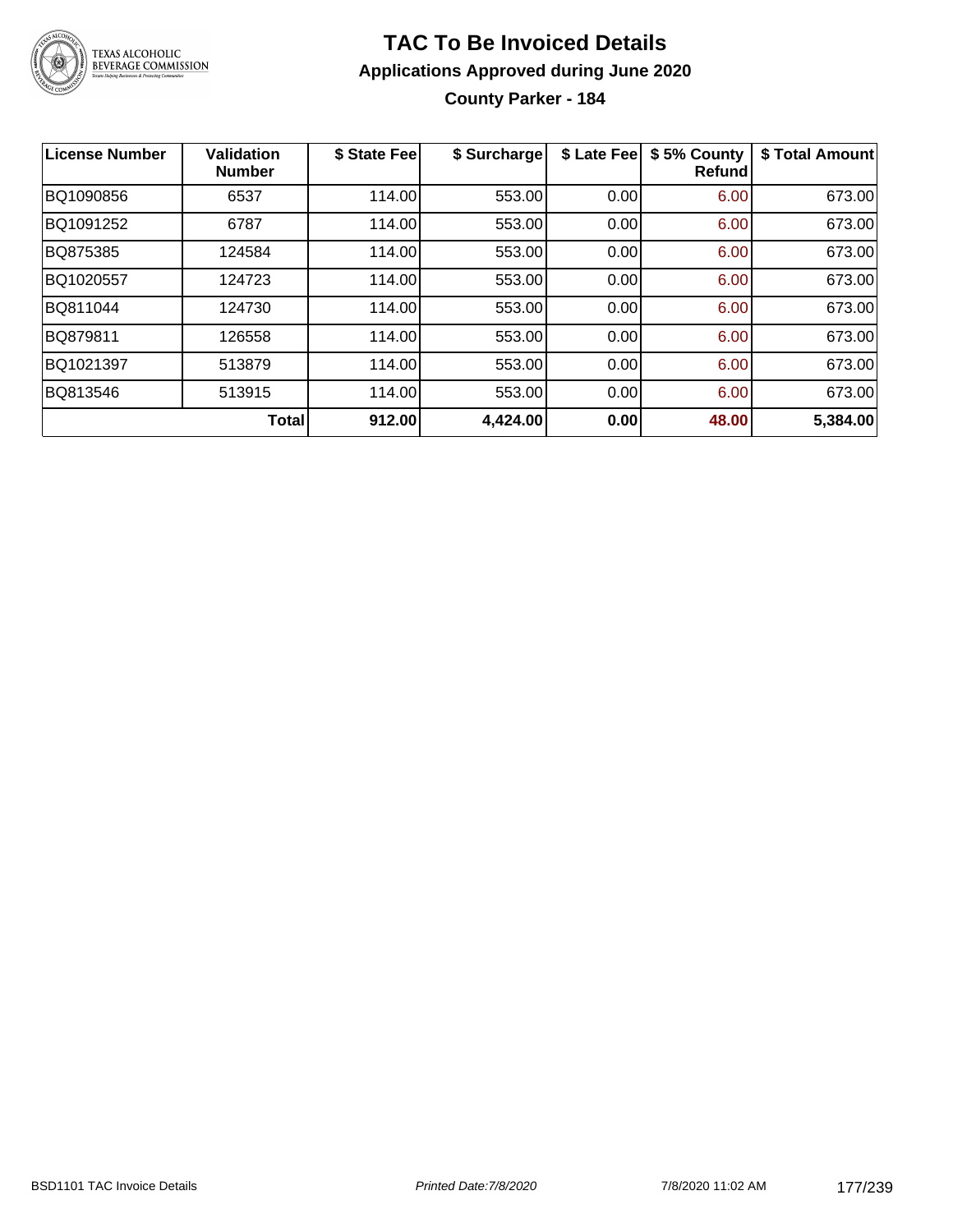

# **TAC To Be Invoiced Details Applications Approved during June 2020 County Pecos - 186**

**License Number Validation Number \$ State Fee \$ Surcharge \$ Late Fee \$ 5% County Refund \$ Total Amount** BG1091513 | 6786 | 332.50| 553.00| 0.00| 17.50| 903.00 BQ878272 | 124333 | 114.00| 553.00| 0.00| 6.00| 673.00 BF752553 124513 114.00 553.00 0.00 6.00 673.00 BG696785 | 125395 | 332.50| 553.00| 0.00| 17.50| 903.00 BQ879908 | 125925 | 114.00| 553.00| 0.00| 6.00| 673.00 **Total 1,007.00 2,765.00 0.00 53.00 3,825.00**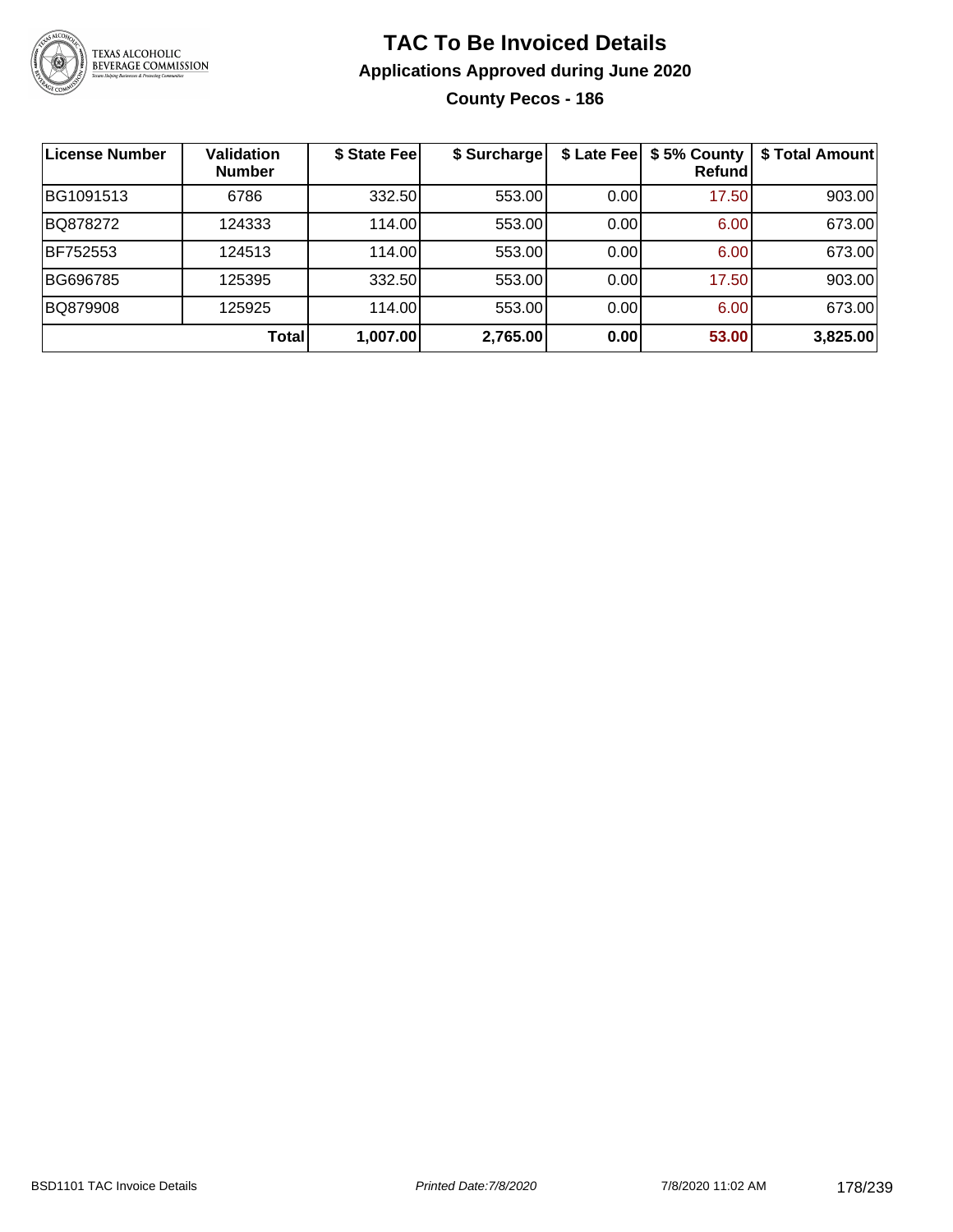

# **TAC To Be Invoiced Details Applications Approved during June 2020 County Polk - 187**

| <b>License Number</b> | <b>Validation</b><br><b>Number</b> | \$ State Fee | \$ Surcharge | \$ Late Fee | \$5% County<br><b>Refund</b> | \$ Total Amount |
|-----------------------|------------------------------------|--------------|--------------|-------------|------------------------------|-----------------|
| BQ1090521             | 6263                               | 114.00       | 553.00       | 0.00        | 6.00                         | 673.00          |
| BF1019867             | 123402                             | 114.00       | 553.00       | 0.00        | 6.00                         | 673.00          |
| BQ809999              | 124497                             | 114.00       | 553.00       | 0.00        | 6.00                         | 673.00          |
| BF633563              | 514053                             | 114.00       | 553.00       | 0.00        | 6.00                         | 673.00          |
| BF633565              | 514053                             | 114.00       | 553.00       | 0.00        | 6.00                         | 673.00          |
| BF633569              | 514588                             | 114.00       | 553.00       | 0.00        | 6.00                         | 673.00          |
| BQ812678              | 514893                             | 114.00       | 553.00       | 0.00        | 6.00                         | 673.00          |
|                       | Total                              | 798.00       | 3,871.00     | 0.00        | 42.00                        | 4,711.00        |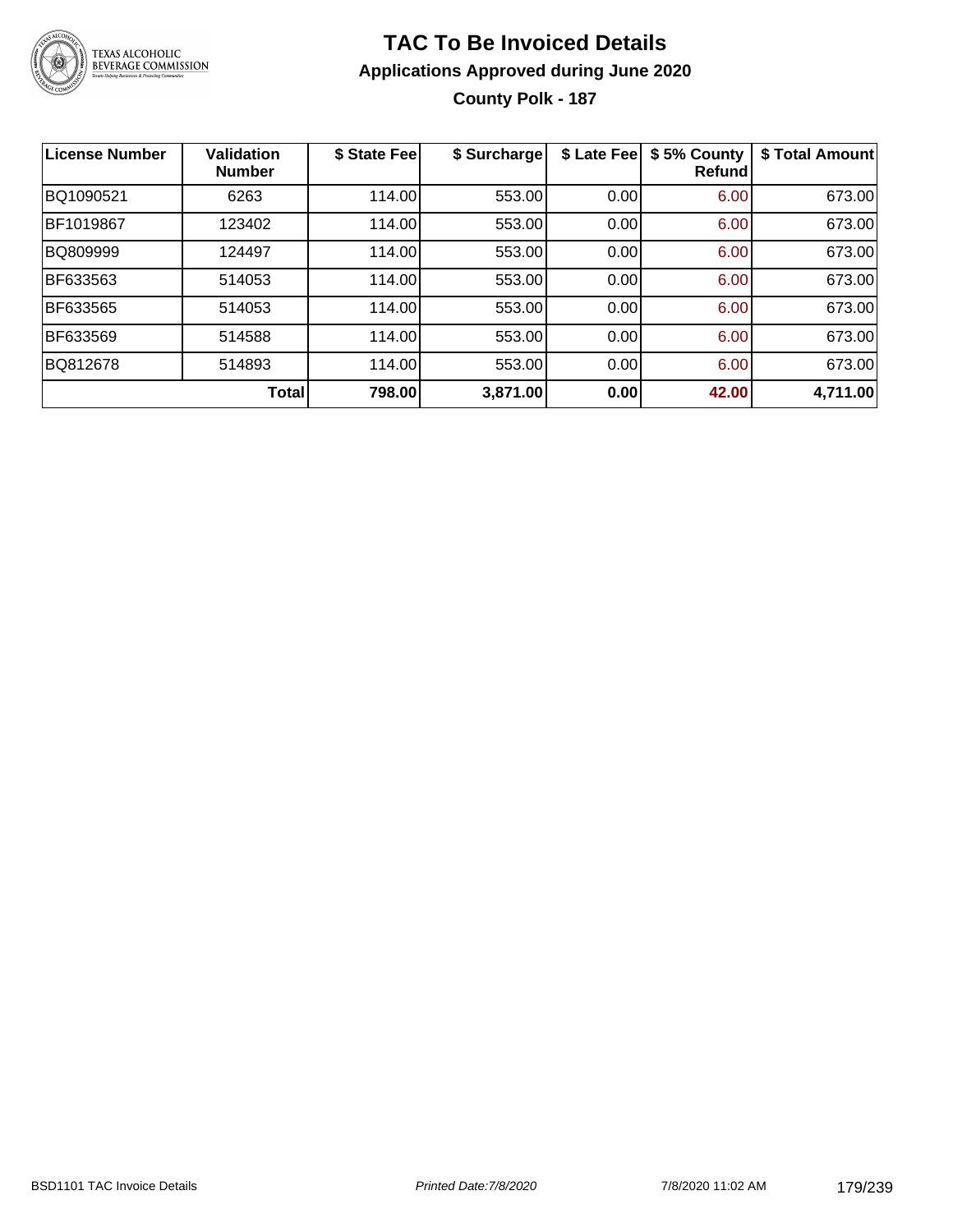

**County Potter - 188**

| <b>License Number</b> | Validation<br><b>Number</b> | \$ State Fee | \$ Surcharge |      | \$ Late Fee   \$5% County<br>Refund | \$ Total Amount |
|-----------------------|-----------------------------|--------------|--------------|------|-------------------------------------|-----------------|
| BQ811052              | 123738                      | 114.00       | 553.00       | 0.00 | 6.00                                | 673.00          |
| BG308485              | 123991                      | 332.50       | 553.00       | 0.00 | 17.50                               | 903.00          |
| BL308485              | 123991                      | 475.00       | 327.00       | 0.00 | 25.00                               | 827.00          |
| BG516888              | 125412                      | 332.50       | 553.00       | 0.00 | 17.50                               | 903.00          |
| BL516888              | 125412                      | 475.00       | 327.00       | 0.00 | 25.00                               | 827.00          |
| BG298213              | 125633                      | 332.50       | 553.00       | 0.00 | 17.50                               | 903.00          |
| BF517315              | 125803                      | 114.00       | 553.00       | 0.00 | 6.00                                | 673.00          |
| BG475108              | 125904                      | 332.50       | 553.00       | 0.00 | 17.50                               | 903.00          |
| BG1023155             | 126300                      | 332.50       | 553.00       | 0.00 | 17.50                               | 903.00          |
| BL1023155             | 126300                      | 475.00       | 327.00       | 0.00 | 25.00                               | 827.00          |
| BQ1022224             | 126357                      | 114.00       | 553.00       | 0.00 | 6.00                                | 673.00          |
| BG209929              | 126719                      | 332.50       | 553.00       | 0.00 | 17.50                               | 903.00          |
| BQ816043              | 126837                      | 114.00       | 553.00       | 0.00 | 6.00                                | 673.00          |
|                       | <b>Total</b>                | 3,876.00     | 6,511.00     | 0.00 | 204.00                              | 10,591.00       |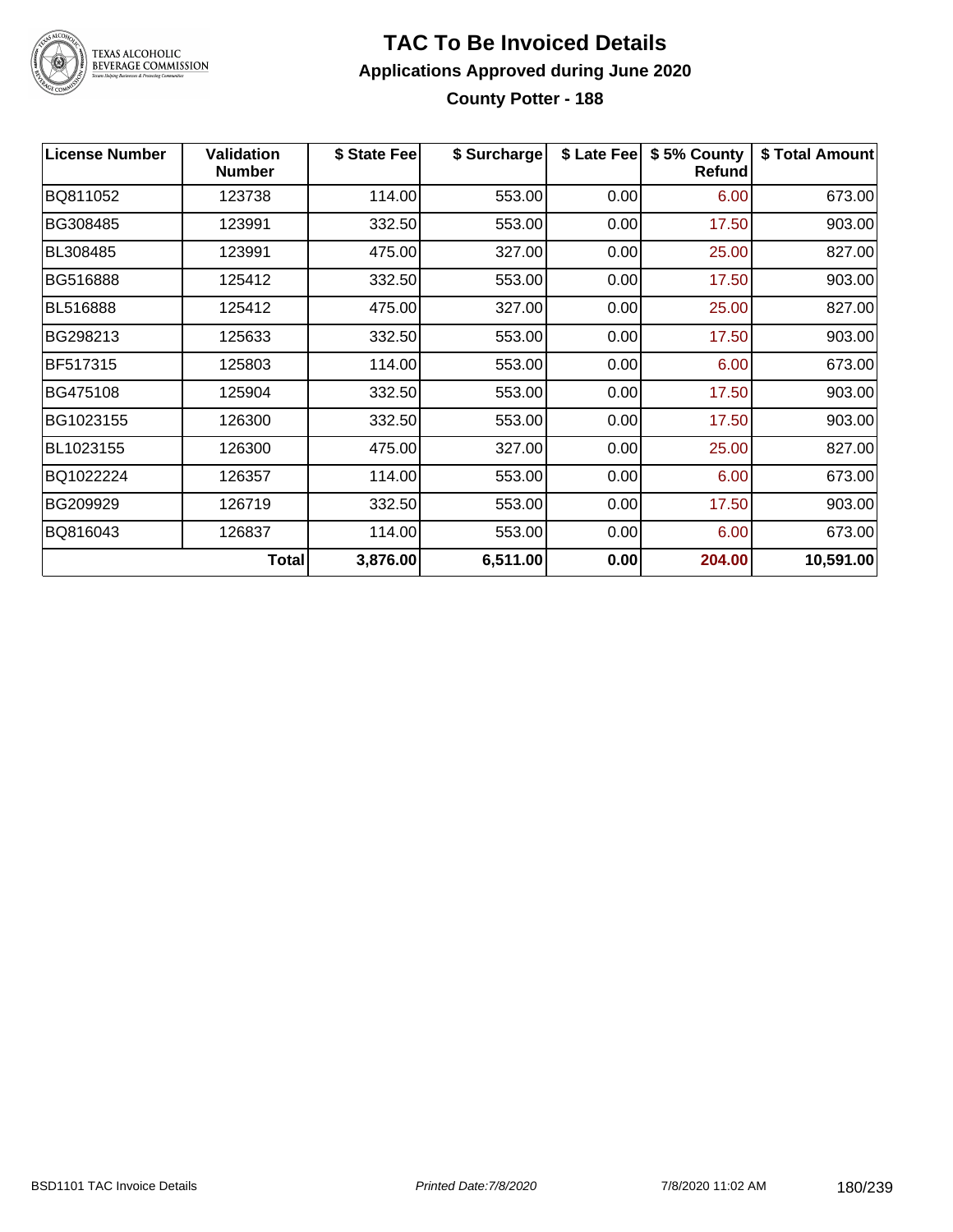

# **TAC To Be Invoiced Details Applications Approved during June 2020 County Presidio - 189**

| ∣License Number | Validation<br><b>Number</b> | \$ State Feel | \$ Surcharge |        | Refundl | \$ Late Fee   \$5% County   \$ Total Amount |
|-----------------|-----------------------------|---------------|--------------|--------|---------|---------------------------------------------|
| BQ665402        | 125821                      | 114.00L       | 553.00       | 0.00   | 6.00    | 673.00                                      |
| BG695342        | 126314                      | 332.50        | 553.00       | 100.00 | 17.50   | 1,003.00                                    |
|                 | Totall                      | 446.50        | 1,106.00     | 100.00 | 23.50   | 1,676.00                                    |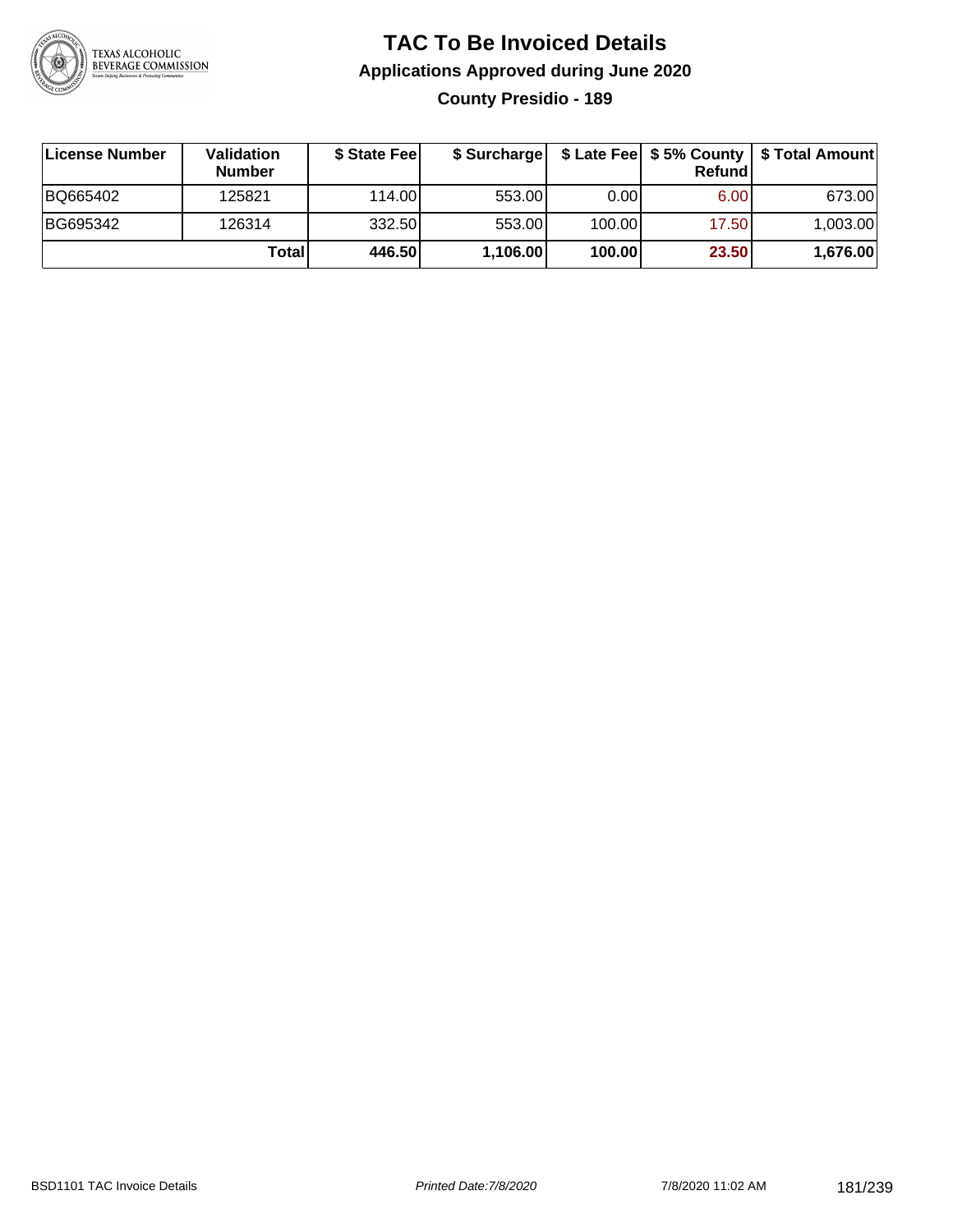

# **TAC To Be Invoiced Details Applications Approved during June 2020**

**County Rains - 190**

| License Number | Validation<br><b>Number</b> | \$ State Feel |          |       | Refundl | \$ Surcharge   \$ Late Fee   \$5% County   \$ Total Amount |
|----------------|-----------------------------|---------------|----------|-------|---------|------------------------------------------------------------|
| BQ876183       | 123196                      | 114.00        | 553.00   | 0.00  | 6.00    | 673.00                                                     |
| BF664294       | 124547                      | 114.00        | 553.00   | 0.001 | 6.00    | 673.00                                                     |
|                | Totall                      | 228.00        | 1,106.00 | 0.00  | 12.00   | 1,346.00                                                   |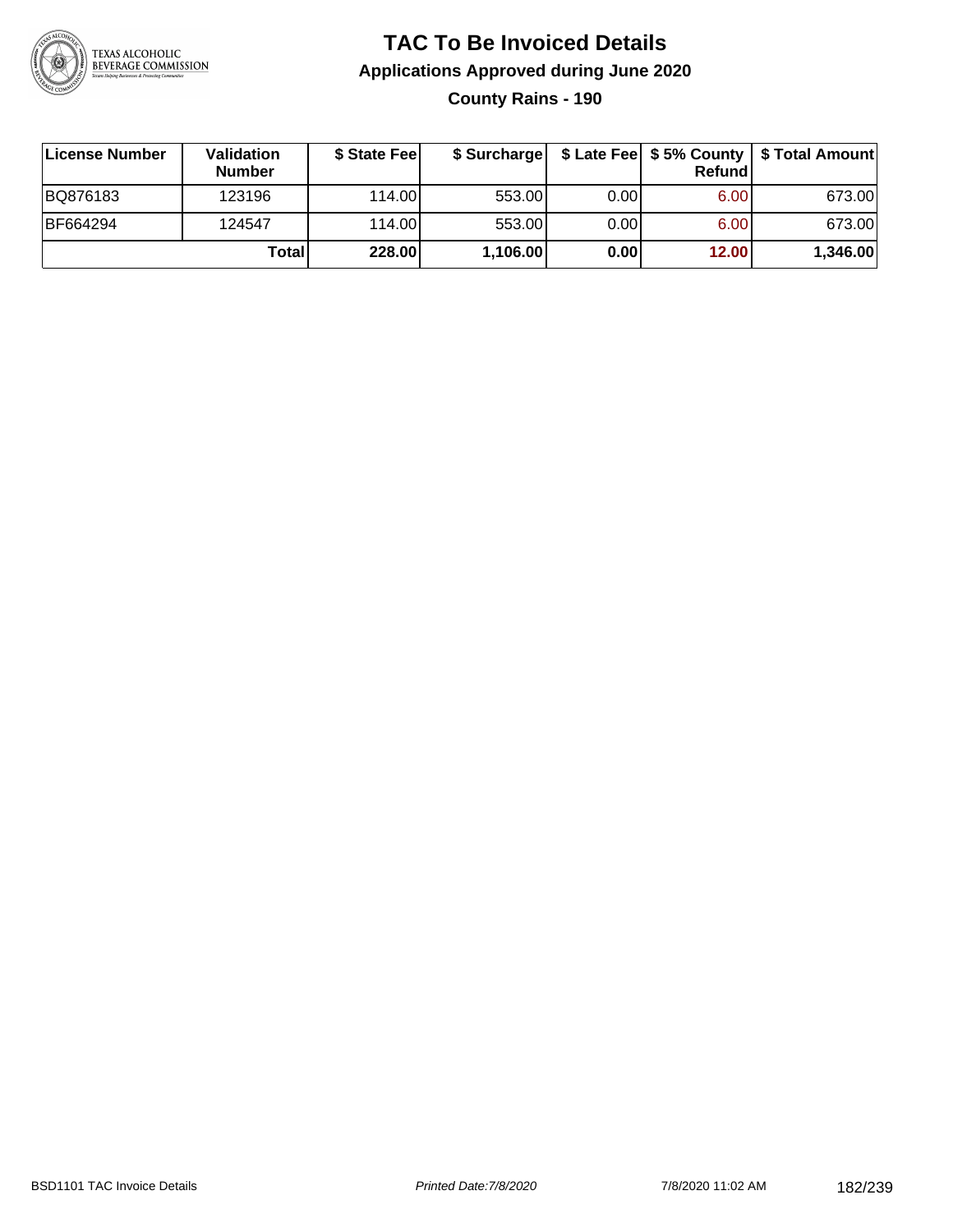

### **TAC To Be Invoiced Details Applications Approved during June 2020 County Randall - 191**

| <b>License Number</b> | <b>Validation</b><br><b>Number</b> | \$ State Fee | \$ Surcharge | \$ Late Fee | \$5% County<br><b>Refund</b> | \$ Total Amount |
|-----------------------|------------------------------------|--------------|--------------|-------------|------------------------------|-----------------|
| BQ1091571             | 6649                               | 114.00       | 553.00       | 0.00        | 6.00                         | 673.00          |
| BF110634              | 123148                             | 114.00       | 553.00       | 0.00        | 6.00                         | 673.00          |
| BQ1022037             | 123952                             | 114.00       | 553.00       | 0.00        | 6.00                         | 673.00          |
| BQ287404              | 124521                             | 114.00       | 553.00       | 0.00        | 6.00                         | 673.00          |
| BQ1020042             | 124580                             | 114.00       | 553.00       | 0.00        | 6.00                         | 673.00          |
| BQ698221              | 125278                             | 114.00       | 553.00       | 0.00        | 6.00                         | 673.00          |
| BQ602216              | 125854                             | 114.00       | 553.00       | 0.00        | 6.00                         | 673.00          |
| BQ634897              | 125855                             | 114.00       | 553.00       | 0.00        | 6.00                         | 673.00          |
| BQ753909              | 513897                             | 114.00       | 553.00       | 0.00        | 6.00                         | 673.00          |
| BQ950333              | 513901                             | 114.00       | 553.00       | 0.00        | 6.00                         | 673.00          |
| BQ753910              | 513923                             | 114.00       | 553.00       | 0.00        | 6.00                         | 673.00          |
|                       | Total                              | 1,254.00     | 6,083.00     | 0.00        | 66.00                        | 7,403.00        |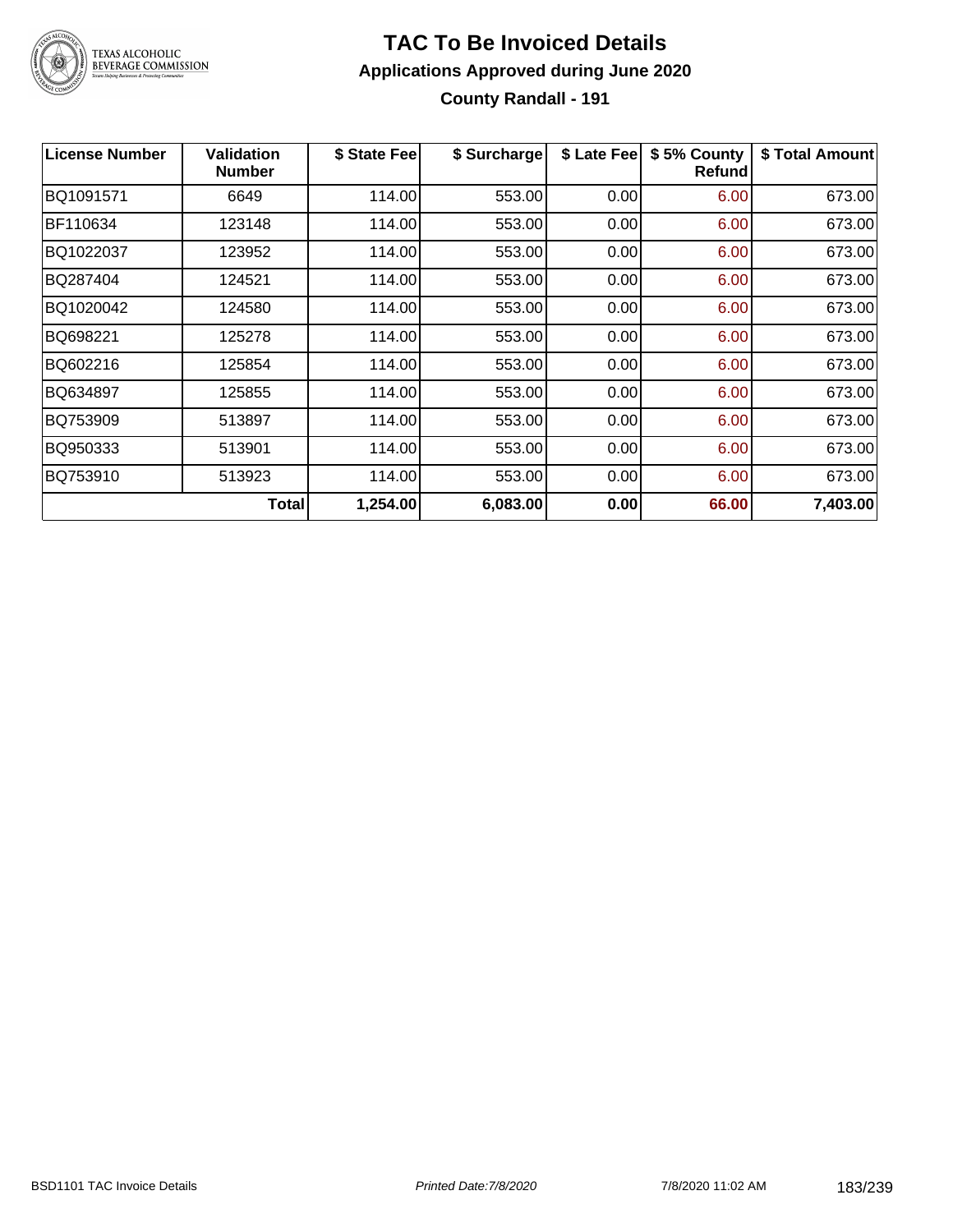

### **TAC To Be Invoiced Details Applications Approved during June 2020 County Reagan - 192**

| License Number  | Validation<br><b>Number</b> | \$ State Feel |        |      | Refundl | \$ Surcharge   \$ Late Fee   \$5% County   \$ Total Amount |
|-----------------|-----------------------------|---------------|--------|------|---------|------------------------------------------------------------|
| <b>BF752956</b> | 125114                      | 114.00L       | 553.00 | 0.00 | 6.00    | 673.00                                                     |
|                 | Total                       | 114.00        | 553.00 | 0.00 | 6.00    | 673.00                                                     |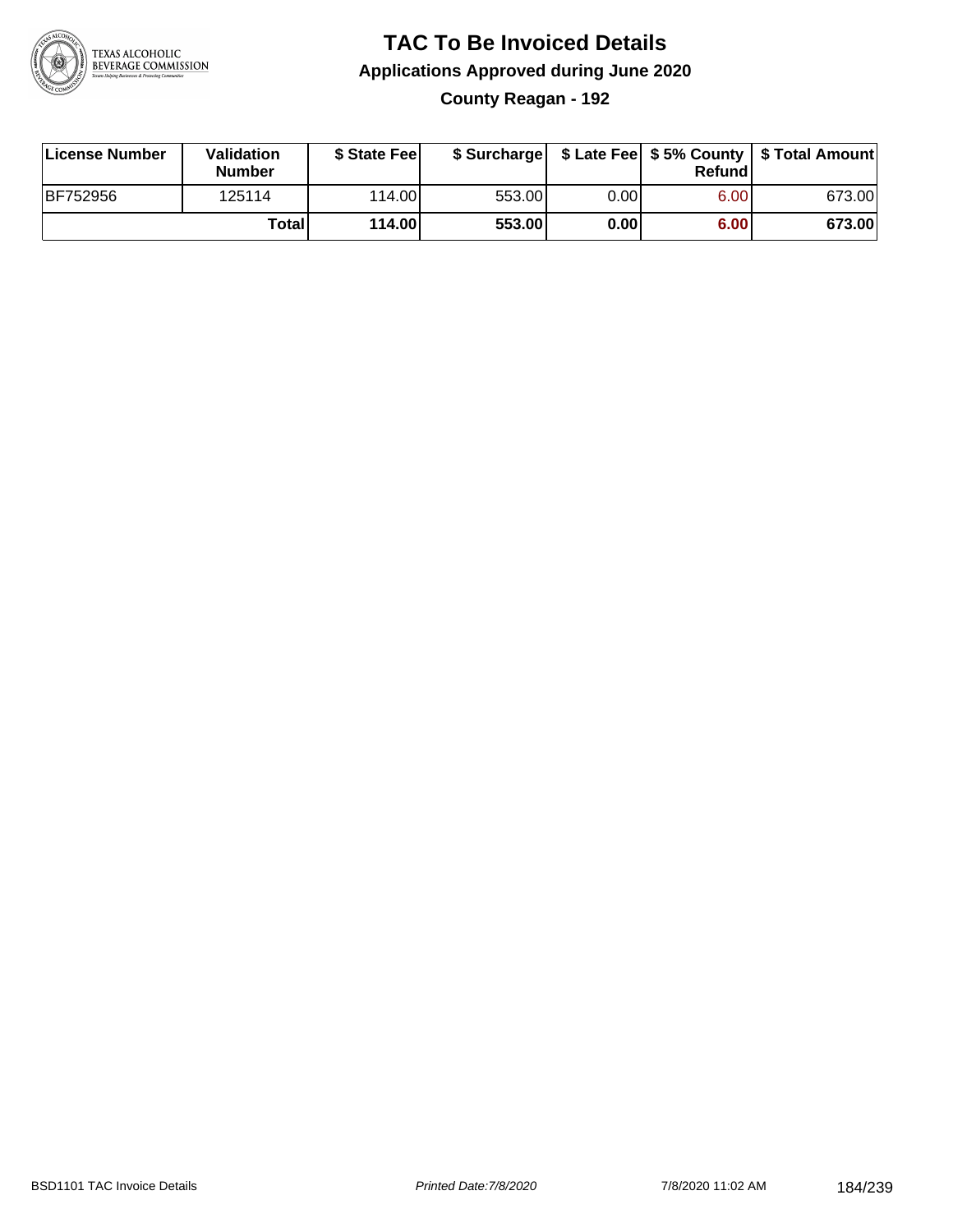

# **TAC To Be Invoiced Details Applications Approved during June 2020 County Real - 193**

| License Number | <b>Validation</b><br><b>Number</b> | \$ State Fee |          |        | Refund | \$ Surcharge   \$ Late Fee   \$5% County   \$ Total Amount |
|----------------|------------------------------------|--------------|----------|--------|--------|------------------------------------------------------------|
| BG579239       | 123408                             | 332.50       | 553.00   | 100.00 | 17.50  | 1,003.00                                                   |
| BG663799       | 126252                             | 332.50       | 553.00   | 0.00   | 17.50  | 903.00                                                     |
|                | Totall                             | 665.00       | 1,106.00 | 100.00 | 35.00  | 1,906.00                                                   |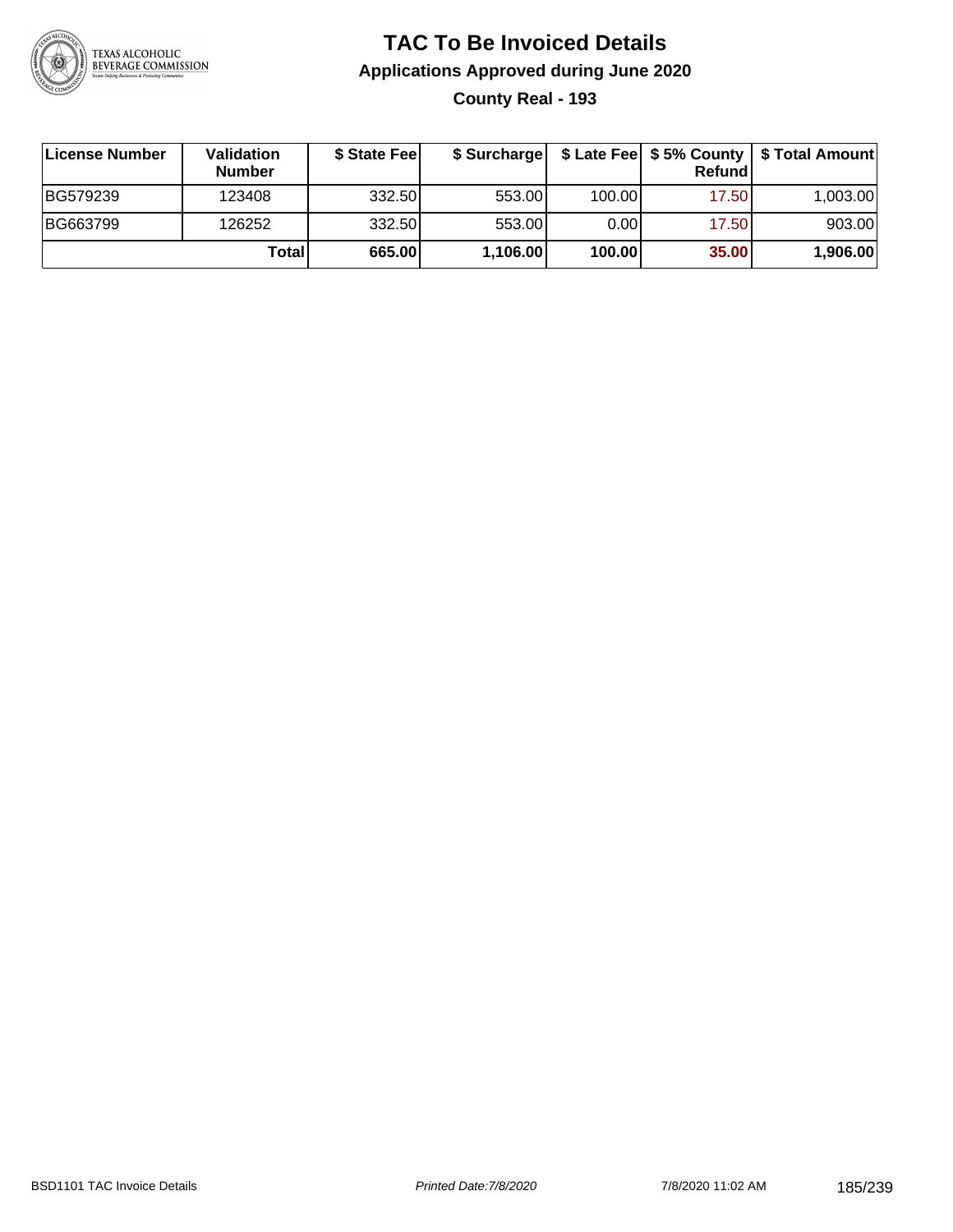

### **TAC To Be Invoiced Details Applications Approved during June 2020 County Reeves - 195**

| <b>License Number</b> | Validation<br><b>Number</b> | \$ State Fee | \$ Surcharge | \$ Late Fee | \$5% County<br><b>Refund</b> | \$ Total Amount |
|-----------------------|-----------------------------|--------------|--------------|-------------|------------------------------|-----------------|
| BG943225              | 123391                      | 332.50       | 553.00       | 100.00      | 17.50                        | 1,003.00        |
| BE170165              | 124672                      | 285.00       | 553.00       | 0.00        | 15.00                        | 853.00          |
| BL170165              | 124672                      | 475.00       | 327.00       | 0.00        | 25.00                        | 827.00          |
| BG692381              | 125135                      | 332.50       | 553.00       | 100.00      | 17.50                        | 1,003.00        |
| BG724028              | 125550                      | 332.50       | 553.00       | 0.00        | 17.50                        | 903.00          |
| BL724028              | 125550                      | 475.00       | 327.00       | 0.00        | 25.00                        | 827.00          |
| BG697360              | 126185                      | 332.50       | 553.00       | 0.00        | 17.50                        | 903.00          |
| BL697360              | 126185                      | 475.00       | 327.00       | 0.00        | 25.00                        | 827.00          |
| BQ210676              | 126727                      | 114.00       | 553.00       | 0.00        | 6.00                         | 673.00          |
| BG494920              | 126834                      | 332.50       | 553.00       | 0.00        | 17.50                        | 903.00          |
|                       | Totall                      | 3,486.50     | 4,852.00     | 200.00      | 183.50                       | 8,722.00        |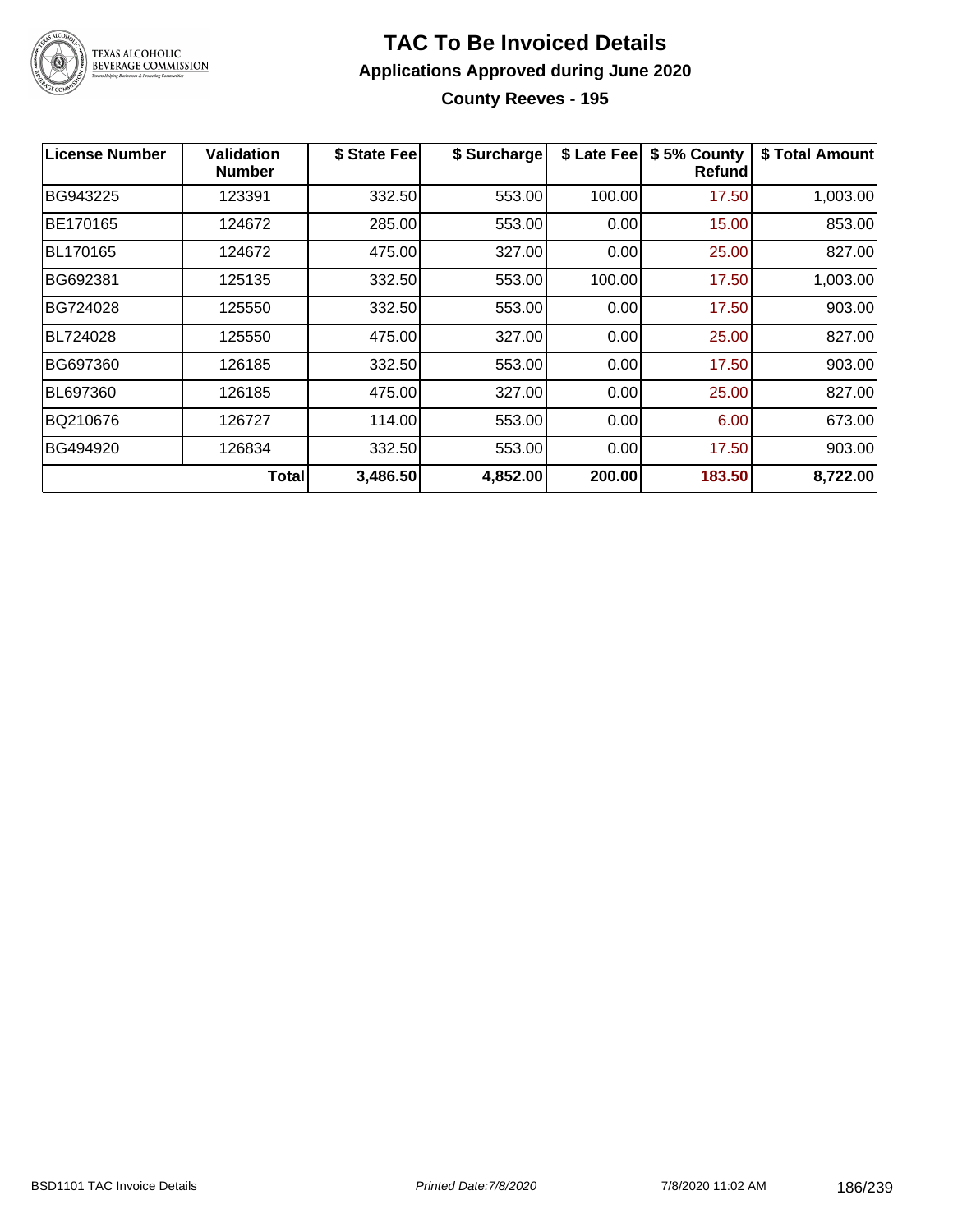

# **TAC To Be Invoiced Details Applications Approved during June 2020 County Refugio - 196**

| License Number | Validation<br>Number | \$ State Fee |        |      | Refundl | \$ Surcharge   \$ Late Fee   \$5% County   \$ Total Amount |
|----------------|----------------------|--------------|--------|------|---------|------------------------------------------------------------|
| BG413736       | 122803               | 332.50       | 553.00 | 0.00 | 17.50   | 903.00                                                     |
|                | Totall               | 332.50       | 553.00 | 0.00 | 17.50   | 903.00                                                     |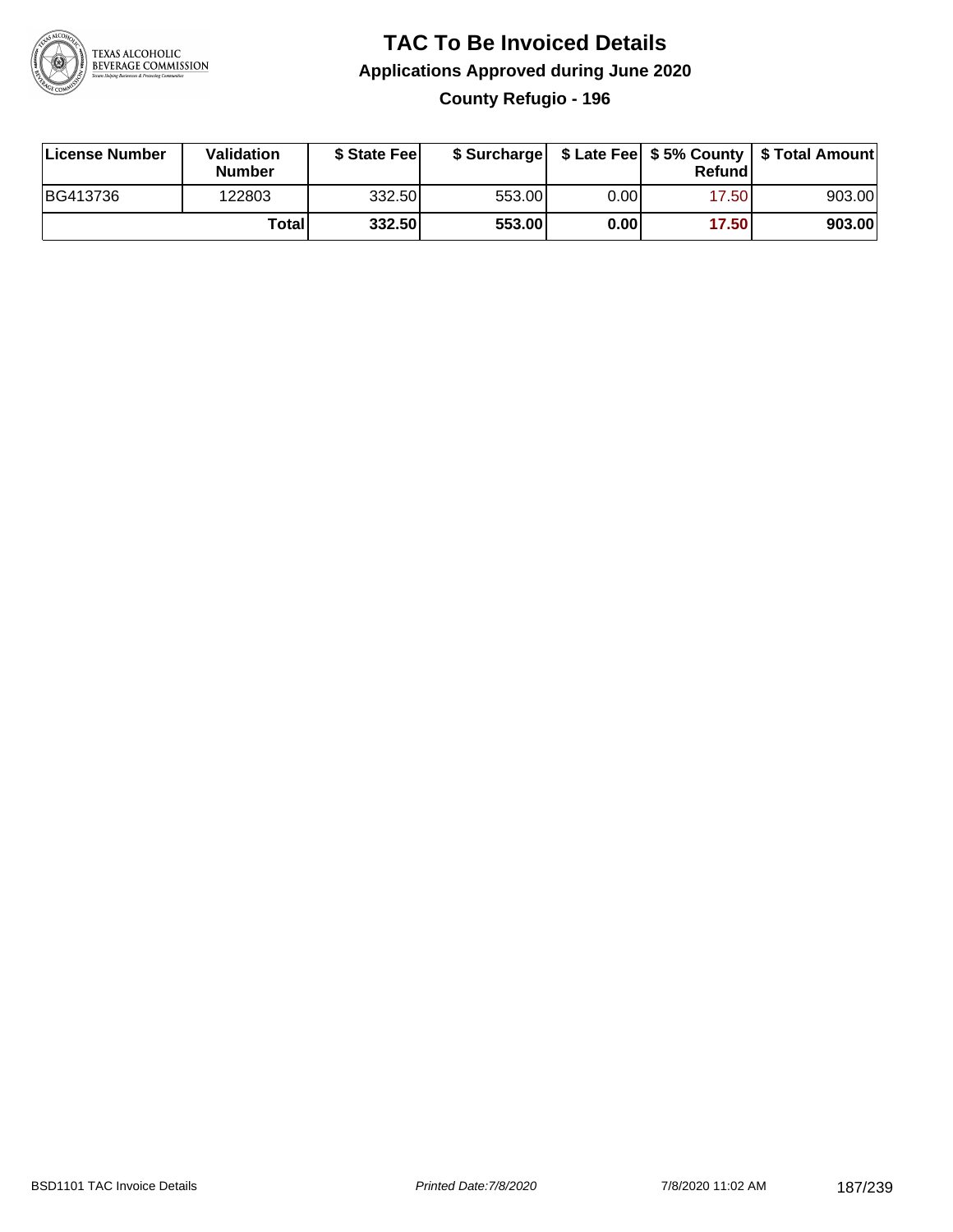

### **TAC To Be Invoiced Details Applications Approved during June 2020 County Robertson - 198**

| <b>License Number</b> | <b>Validation</b><br><b>Number</b> | \$ State Fee | \$ Surcharge |      | \$ Late Fee   \$5% County<br><b>Refund</b> | \$ Total Amount |
|-----------------------|------------------------------------|--------------|--------------|------|--------------------------------------------|-----------------|
| BF1090144             | 5860                               | 114.00       | 553.00       | 0.00 | 6.00                                       | 673.00          |
| BQ877859              | 124174                             | 114.00       | 553.00       | 0.00 | 6.00                                       | 673.00          |
| BQ813014              | 124605                             | 114.00       | 553.00       | 0.00 | 6.00                                       | 673.00          |
| BE951355              | 124821                             | 285.00       | 553.00       | 0.00 | 15.00                                      | 853.00          |
| BQ749478              | 514022                             | 114.00       | 553.00       | 0.00 | 6.00                                       | 673.00          |
|                       | <b>Total</b>                       | 741.00       | 2,765.00     | 0.00 | 39.00                                      | 3,545.00        |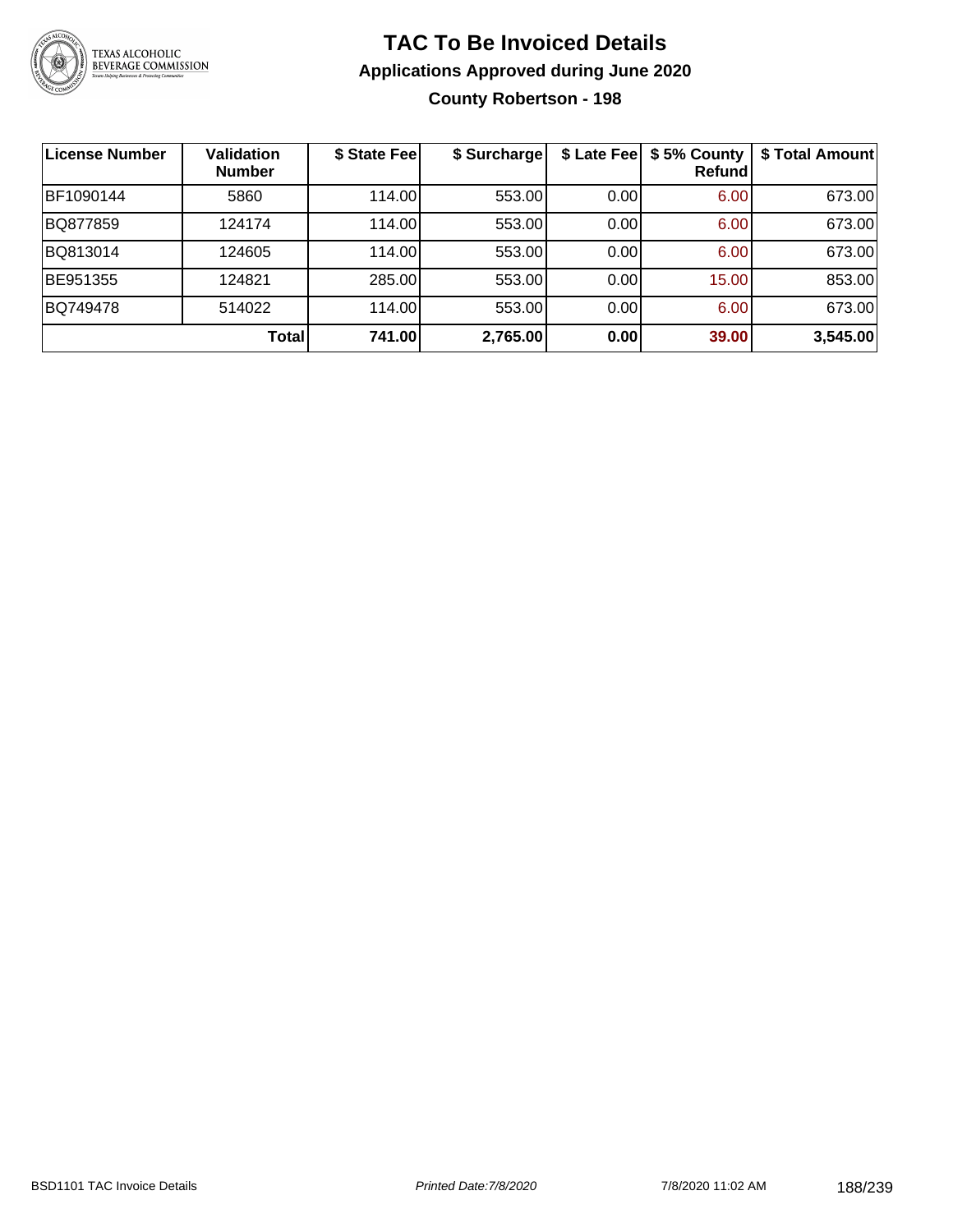

# **TAC To Be Invoiced Details Applications Approved during June 2020 County Rockwall - 199**

| <b>License Number</b> | <b>Validation</b><br><b>Number</b> | \$ State Fee | \$ Surcharge |       | Refundl | \$ Late Fee   \$5% County   \$ Total Amount |
|-----------------------|------------------------------------|--------------|--------------|-------|---------|---------------------------------------------|
| BG1017492             | 122812                             | 332.50       | 553.00       | 0.001 | 17.50   | 903.00                                      |
| BQ877111              | 123657                             | 114.00L      | 553.00       | 0.00  | 6.00    | 673.00                                      |
| BQ697233              | 126200                             | 114.00L      | 553.00       | 0.00  | 6.00    | 673.00                                      |
|                       | Totall                             | 560.50       | 1,659.00     | 0.00  | 29.50   | 2,249.00                                    |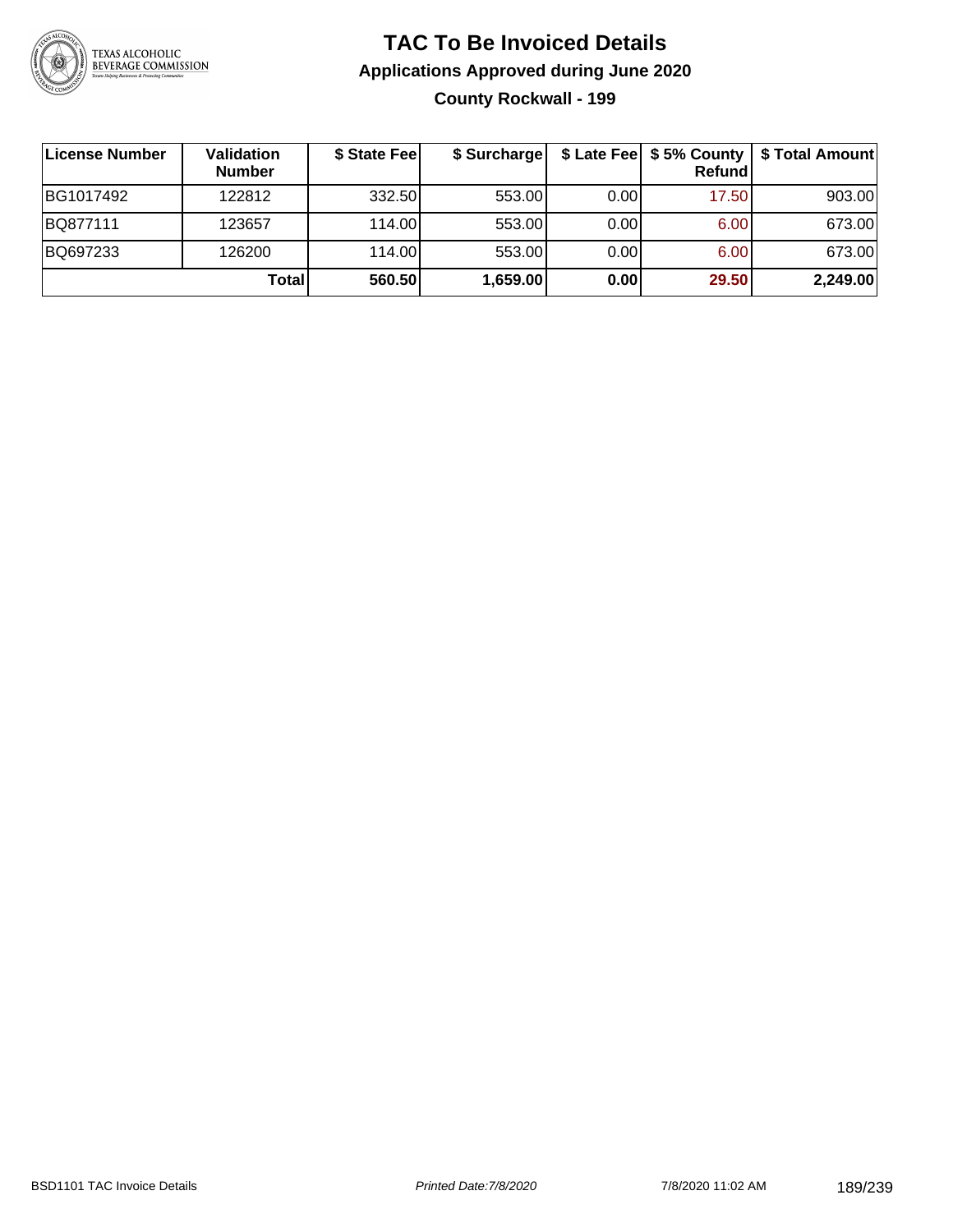

# **TAC To Be Invoiced Details Applications Approved during June 2020 County Runnels - 200**

| License Number | Validation<br><b>Number</b> | \$ State Fee | \$ Surcharge |      | Refundl | \$ Late Fee   \$5% County   \$ Total Amount |
|----------------|-----------------------------|--------------|--------------|------|---------|---------------------------------------------|
| BG873916       | 122994                      | 332.50       | 553.00       | 0.00 | 17.50   | 903.00                                      |
| BP873916       | 122994                      | 950.00       | 426.00       | 0.00 | 50.00   | 1,426.00                                    |
| BQ950883       | 124401                      | 114.00       | 553.00       | 0.00 | 6.00    | 673.00                                      |
|                | <b>Total</b>                | 1,396.50     | 1,532.00     | 0.00 | 73.50   | 3,002.00                                    |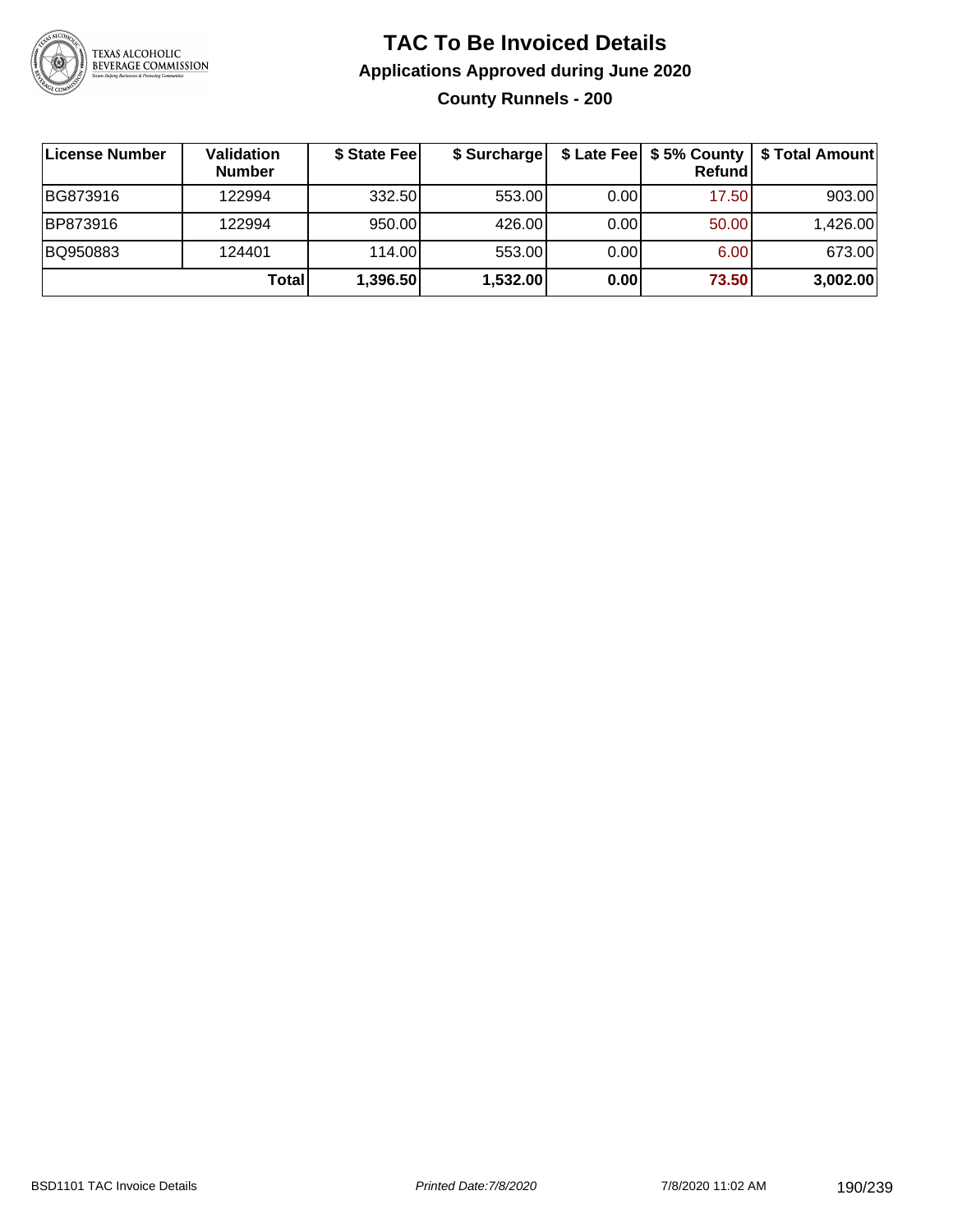

# **TAC To Be Invoiced Details Applications Approved during June 2020**

**County Rusk - 201**

| License Number | <b>Validation</b><br><b>Number</b> | \$ State Fee | \$ Surcharge |       | <b>Refund</b> | \$ Late Fee   \$5% County   \$ Total Amount |
|----------------|------------------------------------|--------------|--------------|-------|---------------|---------------------------------------------|
| BQ949652       | 123589                             | 114.00L      | 553.00       | 0.00  | 6.00          | 673.00                                      |
| BQ950468       | 513910                             | 114.00       | 553.00       | 0.001 | 6.00          | 673.00                                      |
|                | Totall                             | 228.00       | 1,106.00     | 0.00  | 12.00         | 1,346.00                                    |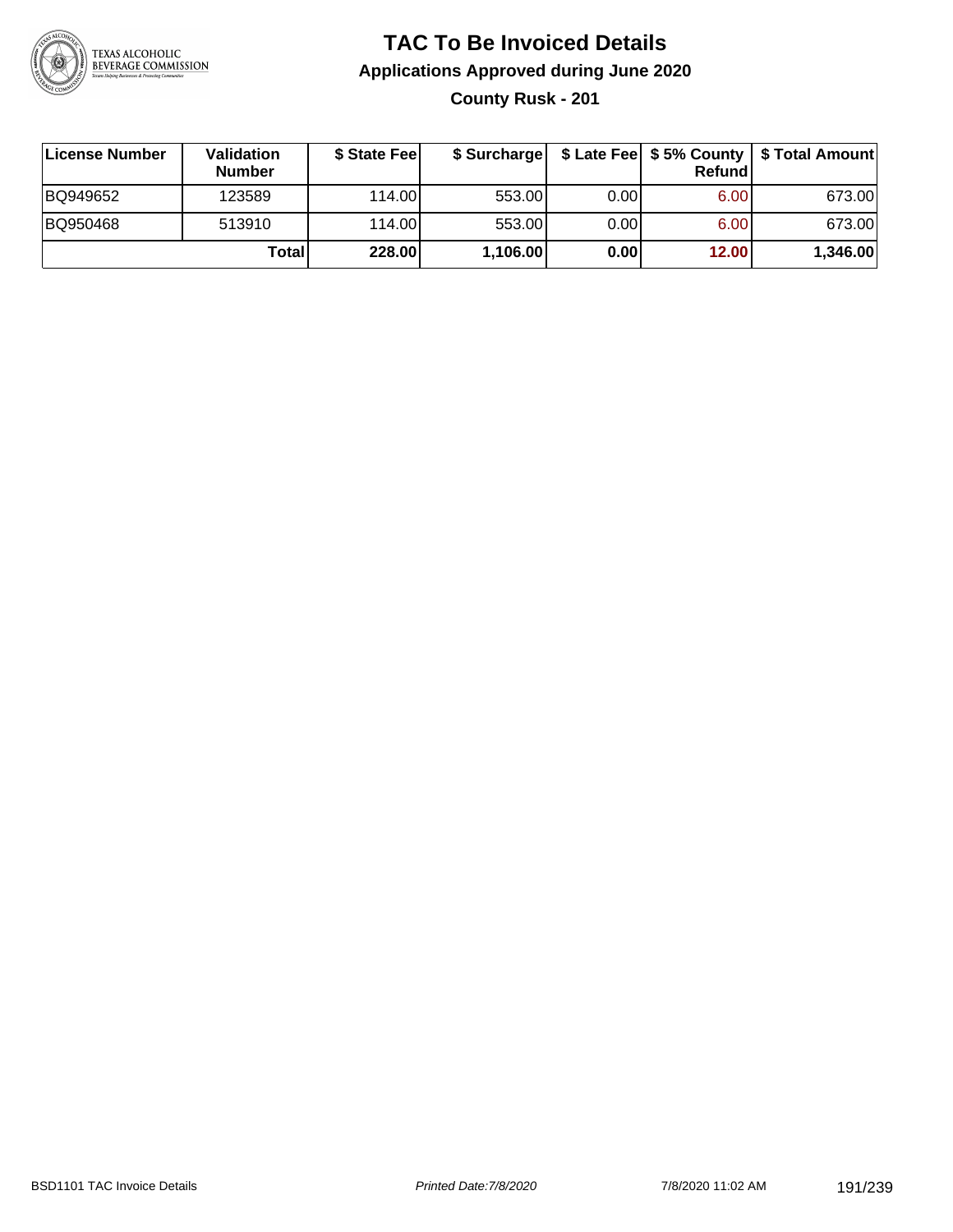

# **TAC To Be Invoiced Details Applications Approved during June 2020 County Sabine - 202**

| <b>License Number</b> | <b>Validation</b><br><b>Number</b> | \$ State Fee | \$ Surcharge |      | \$ Late Fee   \$5% County<br>Refund | \$ Total Amount |
|-----------------------|------------------------------------|--------------|--------------|------|-------------------------------------|-----------------|
| BQ1091956             | 6446                               | 114.00       | 553.00       | 0.00 | 6.00                                | 673.00          |
| BF949812              | 124255                             | 114.00       | 553.00       | 0.00 | 6.00                                | 673.00          |
| BF949618              | 124262                             | 114.00       | 553.00       | 0.00 | 6.00                                | 673.00          |
| BF288095              | 124384                             | 114.00       | 553.00       | 0.00 | 6.00                                | 673.00          |
| BQ879192              | 513903                             | 114.00       | 553.00       | 0.00 | 6.00                                | 673.00          |
|                       | <b>Total</b>                       | 570.00       | 2,765.00     | 0.00 | 30.00                               | 3,365.00        |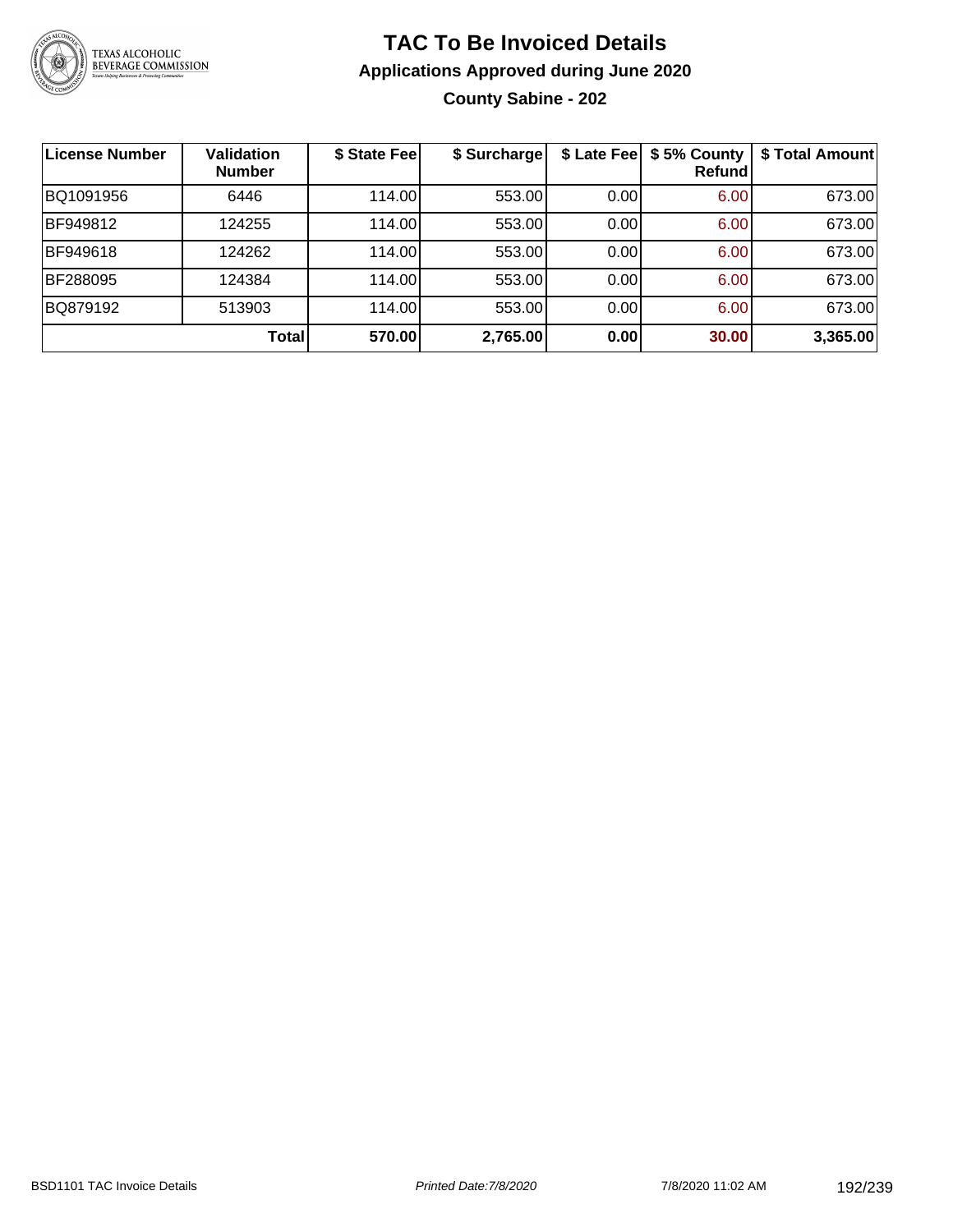

### **TAC To Be Invoiced Details Applications Approved during June 2020 County San Augustine - 203**

| License Number | <b>Validation</b><br><b>Number</b> | \$ State Fee  | \$ Surcharge |      | Refund | \$ Late Fee   \$5% County   \$ Total Amount |
|----------------|------------------------------------|---------------|--------------|------|--------|---------------------------------------------|
| BF877759       | 124291                             | 114.00L       | 553.00       | 0.00 | 6.00   | 673.00                                      |
| BF519384       | 514588                             | 114.00L       | 553.00       | 0.00 | 6.00   | 673.00                                      |
|                | Totall                             | <b>228.00</b> | 1,106.00     | 0.00 | 12.00  | 1,346.00                                    |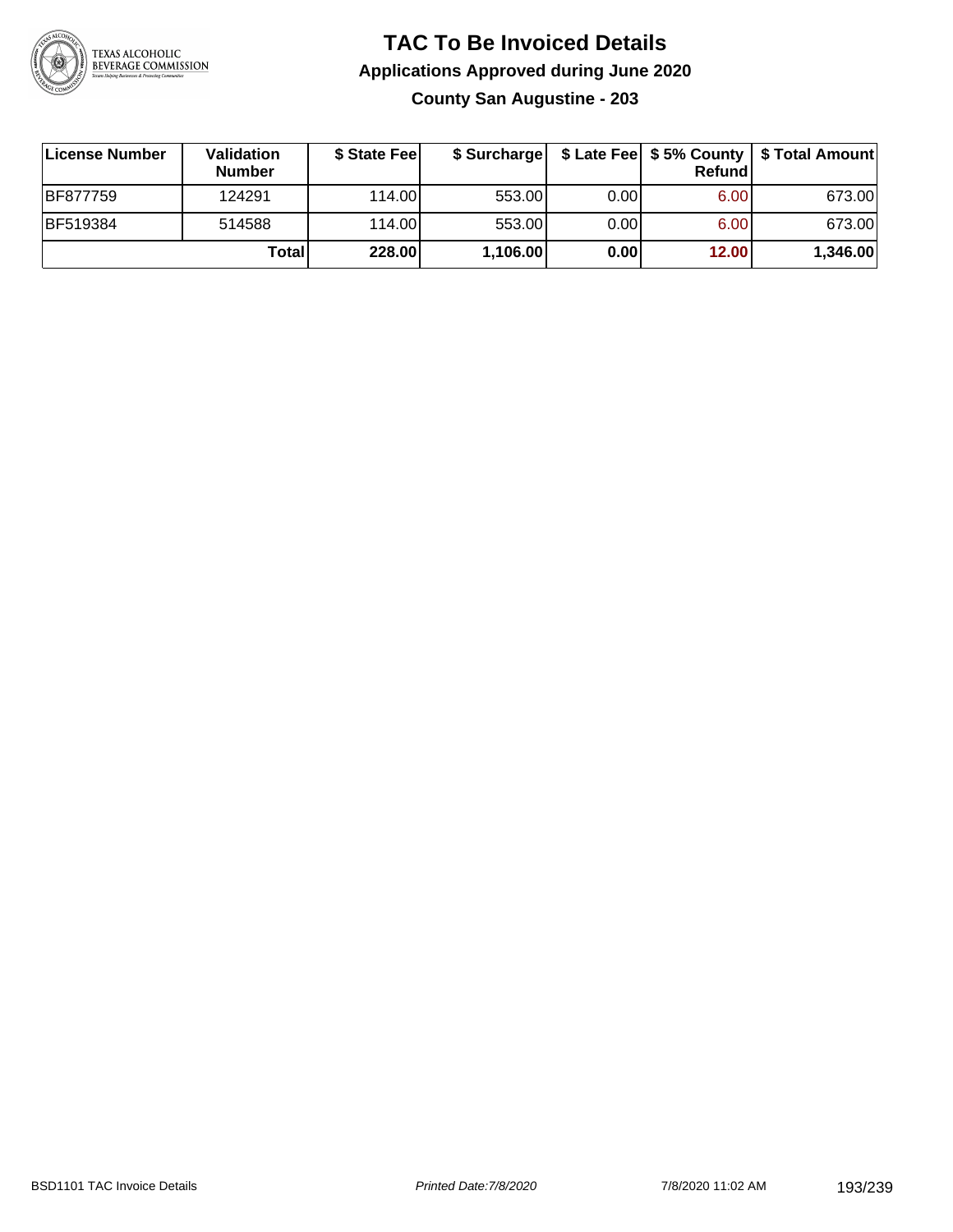

# **TAC To Be Invoiced Details Applications Approved during June 2020 County San Jacinto - 204**

| <b>License Number</b> | <b>Validation</b><br><b>Number</b> | \$ State Fee | \$ Surcharge | \$ Late Fee | \$5% County<br>Refundl | \$ Total Amount |
|-----------------------|------------------------------------|--------------|--------------|-------------|------------------------|-----------------|
| BQ1090527             | 6264                               | 114.00       | 553.00       | 0.00        | 6.00                   | 673.00          |
| BQ878878              | 125293                             | 114.00       | 553.00       | 0.00        | 6.00                   | 673.00          |
| BQ952179              | 125579                             | 114.00       | 553.00       | 0.00        | 6.00                   | 673.00          |
| BF517835              | 126433                             | 114.00       | 553.00       | 0.00        | 6.00                   | 673.00          |
| <b>BF517838</b>       | 126435                             | 114.00       | 553.00       | 0.00        | 6.00                   | 673.00          |
| BQ474228              | 513205                             | 114.00       | 553.00       | 0.00        | 6.00                   | 673.00          |
| <b>BF519681</b>       | 514587                             | 114.00       | 553.00       | 0.00        | 6.00                   | 673.00          |
|                       | <b>Total</b>                       | 798.00       | 3,871.00     | 0.00        | 42.00                  | 4,711.00        |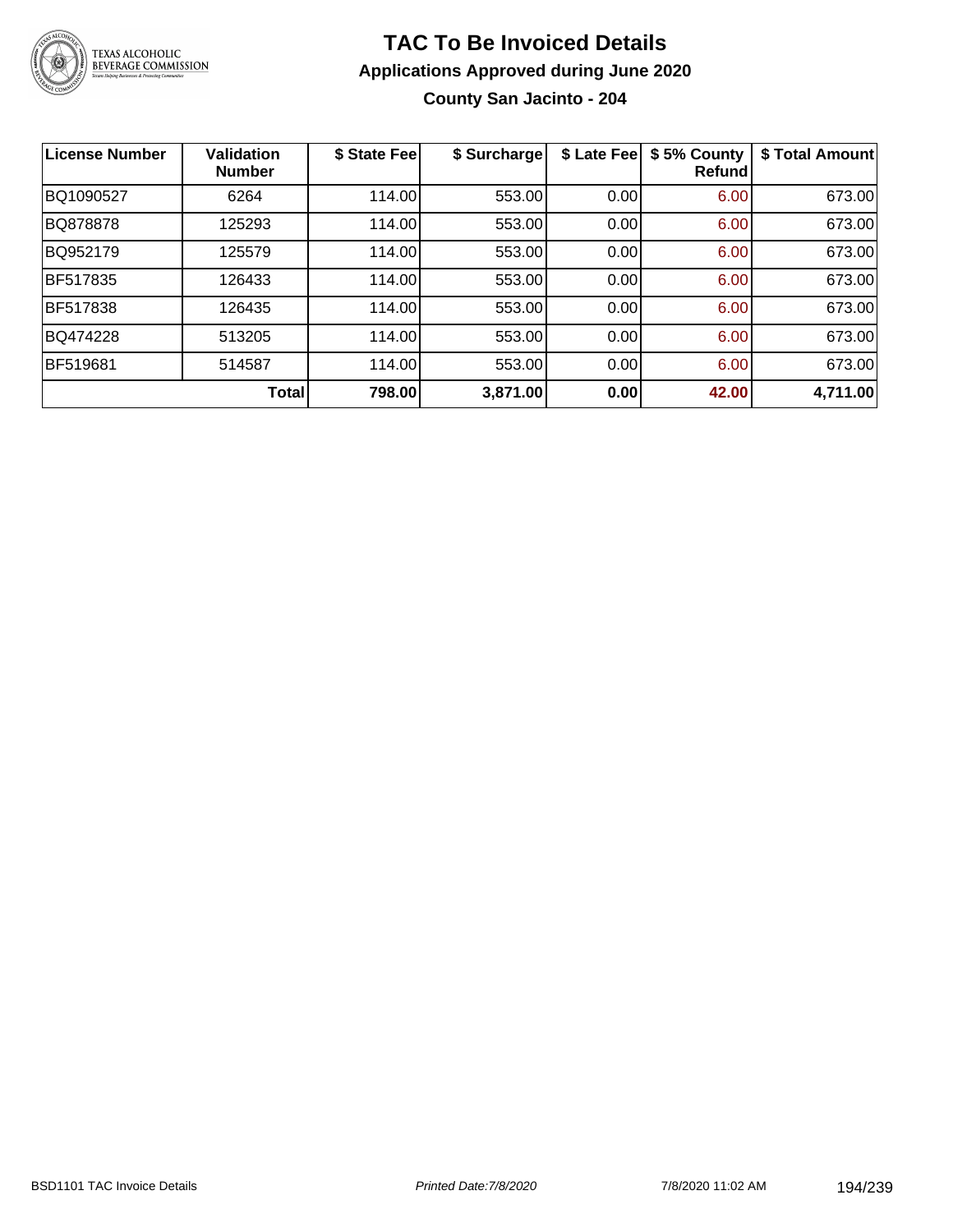

### **TAC To Be Invoiced Details Applications Approved during June 2020 County San Patricio - 205**

| ∣License Number | <b>Validation</b><br><b>Number</b> | \$ State Feel | \$ Surcharge |      | \$ Late Fee   \$5% County  <br>Refund | \$ Total Amount |
|-----------------|------------------------------------|---------------|--------------|------|---------------------------------------|-----------------|
| BQ557248        | 123818                             | 114.00        | 553.00       | 0.00 | 6.00                                  | 673.00          |
| BG811965        | 124531                             | 332.50        | 553.00       | 0.00 | 17.50                                 | 903.00          |
| BF222566        | 125973                             | 114.00        | 553.00       | 0.00 | 6.00                                  | 673.00          |
|                 | Total                              | 560.50        | 1,659.00     | 0.00 | 29.50                                 | 2,249.00        |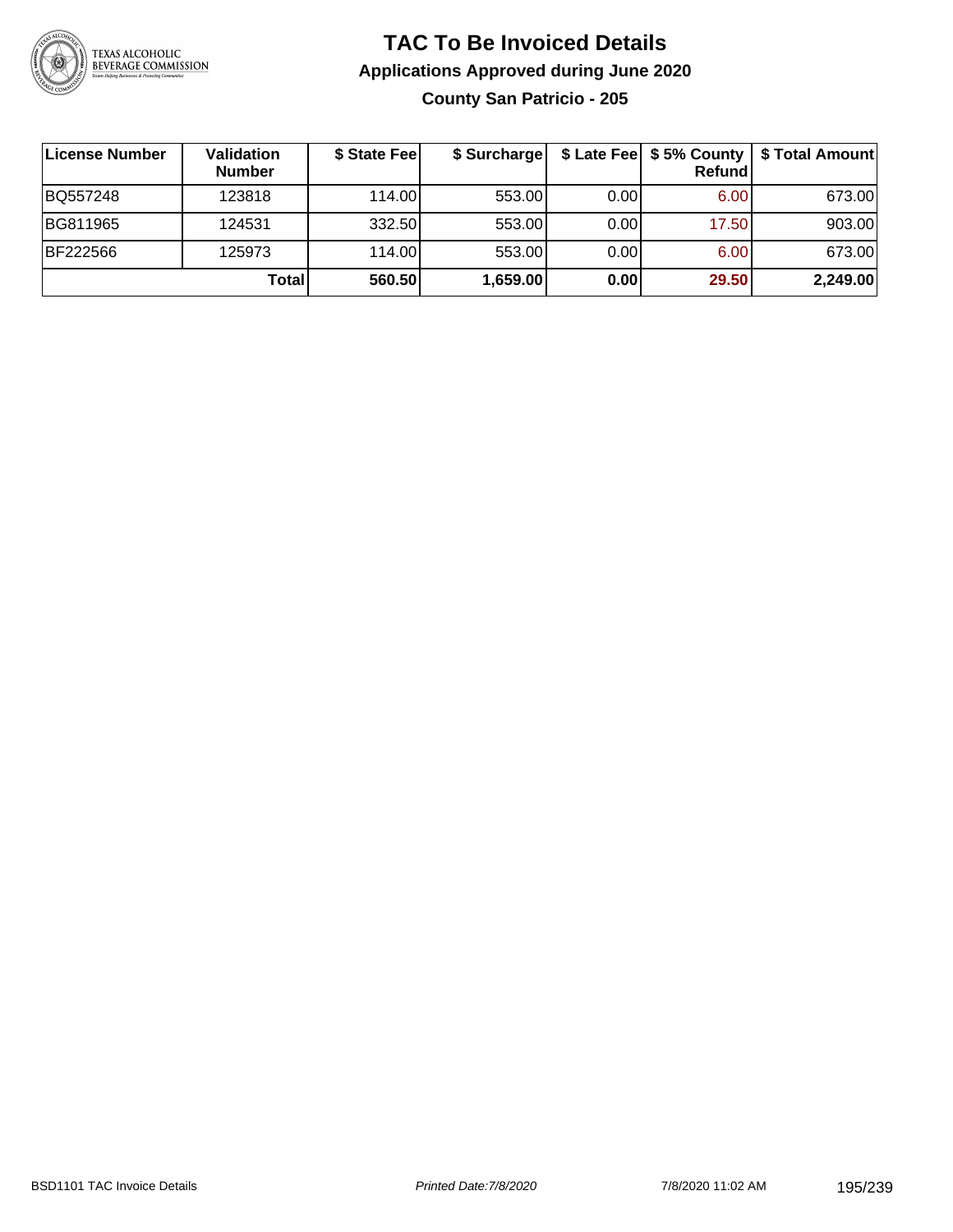

# **TAC To Be Invoiced Details Applications Approved during June 2020 County San Saba - 206**

| License Number | <b>Validation</b><br><b>Number</b> | \$ State Fee | \$ Surcharge |      | Refundl | \$ Late Fee   \$5% County   \$ Total Amount |
|----------------|------------------------------------|--------------|--------------|------|---------|---------------------------------------------|
| BF1092065      | 6707                               | 114.00L      | 553.00       | 0.00 | 6.00    | 673.00                                      |
| BQ874876       | 124611                             | 114.00L      | 553.00       | 0.00 | 6.00    | 673.00                                      |
|                | Total                              | 228.00       | 1,106.00     | 0.00 | 12.00   | 1,346.00                                    |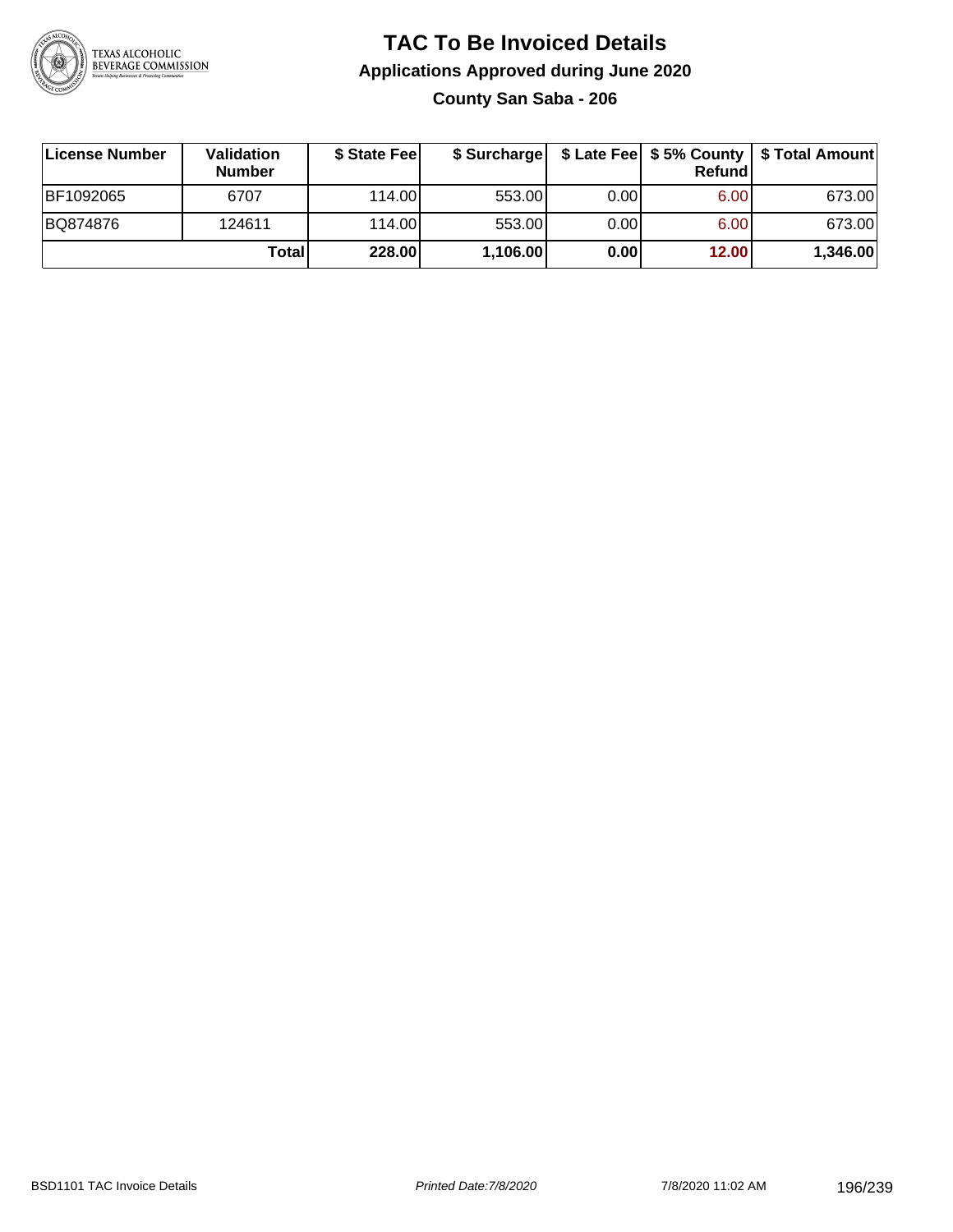

# **TAC To Be Invoiced Details Applications Approved during June 2020 County Scurry - 208**

| License Number | <b>Validation</b><br><b>Number</b> | \$ State Feel |          |       | <b>Refund</b> | \$ Surcharge   \$ Late Fee   \$5% County   \$ Total Amount |
|----------------|------------------------------------|---------------|----------|-------|---------------|------------------------------------------------------------|
| BQ878999       | 125444                             | 114.00L       | 553.00   | 0.001 | 6.00          | 673.00                                                     |
| BQ666580       | 126736                             | 114.00L       | 553.00   | 0.00  | 6.00          | 673.00                                                     |
|                | Total                              | 228.00        | 1,106.00 | 0.00  | 12.00         | 1,346.00                                                   |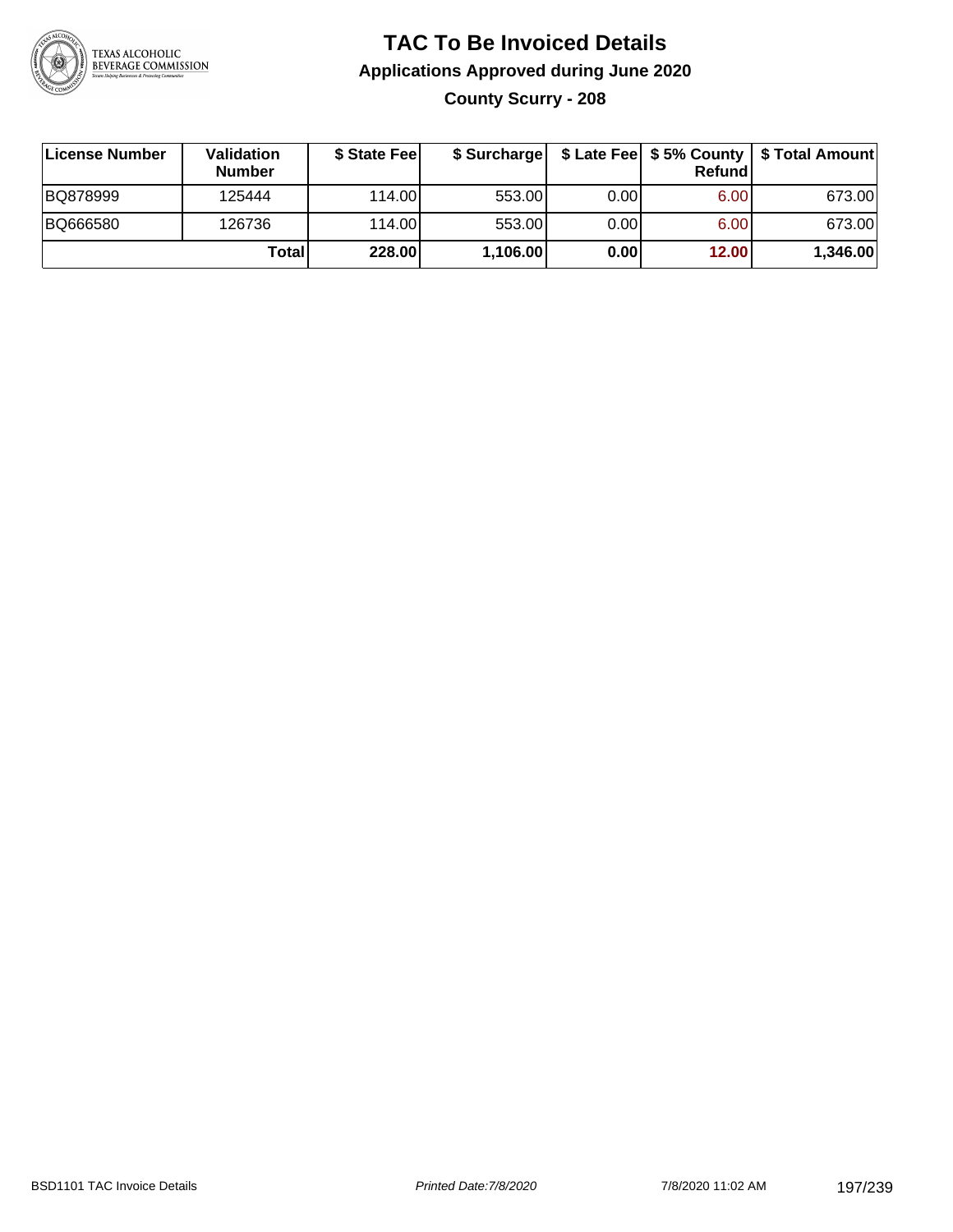

# **TAC To Be Invoiced Details Applications Approved during June 2020 County Shelby - 210**

| License Number  | <b>Validation</b><br><b>Number</b> | \$ State Fee | \$ Surcharge |      | Refundl | \$ Late Fee   \$5% County   \$ Total Amount |
|-----------------|------------------------------------|--------------|--------------|------|---------|---------------------------------------------|
| <b>BF451840</b> | 123043                             | 114.00L      | 553.00       | 0.00 | 6.00    | 673.00                                      |
| <b>BF665887</b> | 124956                             | 114.00L      | 553.00       | 0.00 | 6.00    | 673.00                                      |
| BF1023029       | 126710                             | 114.00       | 553.00       | 0.00 | 6.00    | 673.00                                      |
| <b>BF519283</b> | 514511                             | 114.00L      | 553.00       | 0.00 | 6.00    | 673.00                                      |
|                 | Total                              | 456.00       | 2,212.00     | 0.00 | 24.00   | 2,692.00                                    |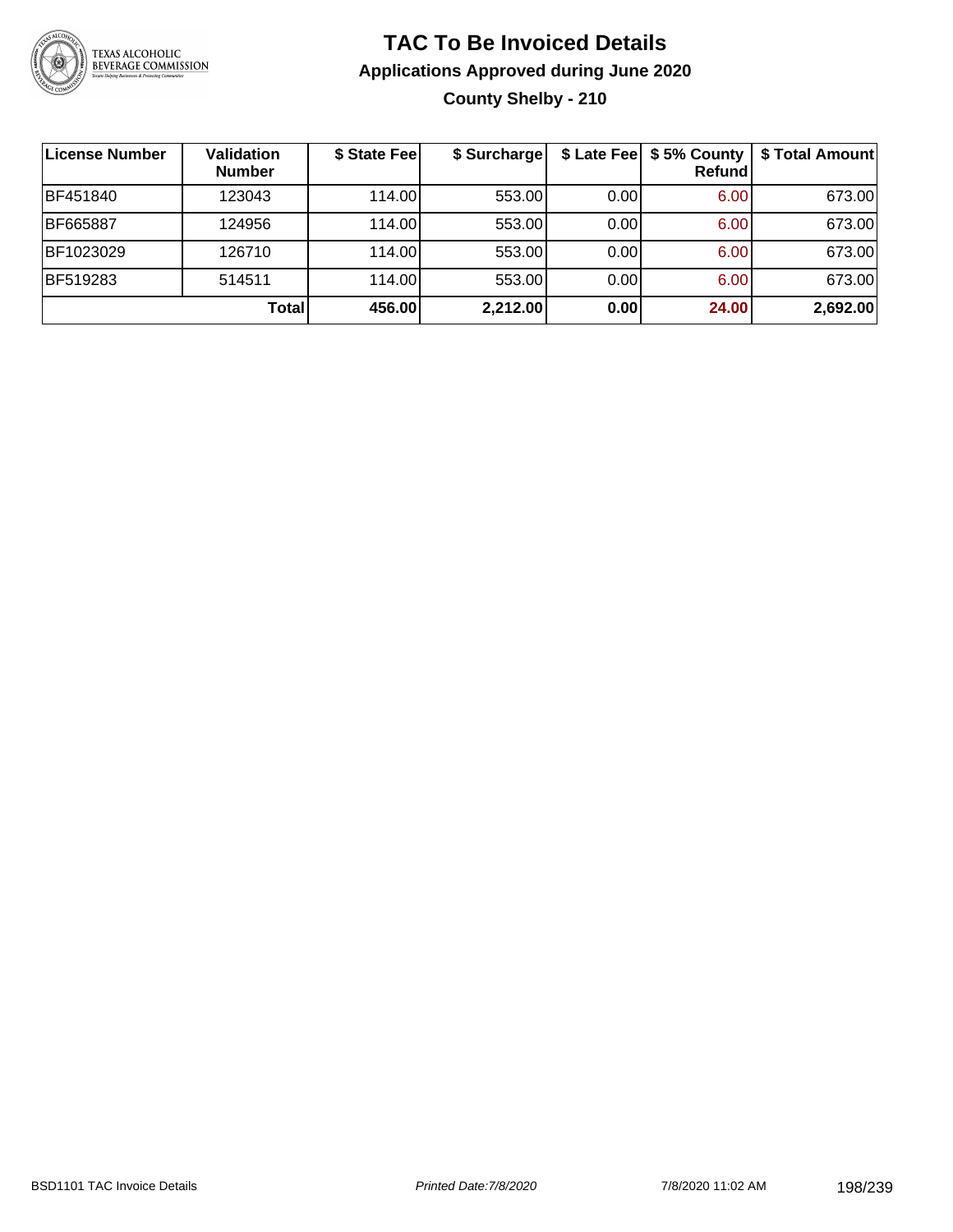

#### **TAC To Be Invoiced Details Applications Approved during June 2020 County Smith - 212**

| <b>License Number</b> | Validation<br><b>Number</b> | \$ State Fee | \$ Surcharge |      | \$ Late Fee   \$5% County<br><b>Refund</b> | \$ Total Amount |
|-----------------------|-----------------------------|--------------|--------------|------|--------------------------------------------|-----------------|
| BQ1091198             | 5824                        | 114.00       | 553.00       | 0.00 | 6.00                                       | 673.00          |
| BQ1091171             | 5828                        | 114.00       | 553.00       | 0.00 | 6.00                                       | 673.00          |
| BQ1091172             | 5829                        | 114.00       | 553.00       | 0.00 | 6.00                                       | 673.00          |
| BQ1091182             | 5830                        | 114.00       | 553.00       | 0.00 | 6.00                                       | 673.00          |
| BQ1091174             | 5831                        | 114.00       | 553.00       | 0.00 | 6.00                                       | 673.00          |
| BQ1091199             | 5832                        | 114.00       | 553.00       | 0.00 | 6.00                                       | 673.00          |
| BQ1091191             | 5835                        | 114.00       | 553.00       | 0.00 | 6.00                                       | 673.00          |
| BQ1091179             | 5962                        | 114.00       | 553.00       | 0.00 | 6.00                                       | 673.00          |
| BQ1091184             | 5963                        | 114.00       | 553.00       | 0.00 | 6.00                                       | 673.00          |
| BQ1091180             | 5964                        | 114.00       | 553.00       | 0.00 | 6.00                                       | 673.00          |
| BQ1091175             | 5965                        | 114.00       | 553.00       | 0.00 | 6.00                                       | 673.00          |
| BG1091243             | 6223                        | 332.50       | 553.00       | 0.00 | 17.50                                      | 903.00          |
| BQ1090356             | 6571                        | 114.00       | 553.00       | 0.00 | 6.00                                       | 673.00          |
| BQ1091008             | 6656                        | 114.00       | 553.00       | 0.00 | 6.00                                       | 673.00          |
| BQ1092004             | 6661                        | 114.00       | 553.00       | 0.00 | 6.00                                       | 673.00          |
| BQ875064              | 123269                      | 114.00       | 553.00       | 0.00 | 6.00                                       | 673.00          |
| BG949462              | 123827                      | 332.50       | 553.00       | 0.00 | 17.50                                      | 903.00          |
| BQ1023195             | 124698                      | 114.00       | 553.00       | 0.00 | 6.00                                       | 673.00          |
| BG947314              | 125053                      | 332.50       | 553.00       | 0.00 | 17.50                                      | 903.00          |
| BG947805              | 125653                      | 332.50       | 553.00       | 0.00 | 17.50                                      | 903.00          |
| BG875510              | 126191                      | 332.50       | 553.00       | 0.00 | 17.50                                      | 903.00          |
| BG875678              | 126273                      | 332.50       | 553.00       | 0.00 | 17.50                                      | 903.00          |
|                       | <b>Total</b>                | 3,819.00     | 12,166.00    | 0.00 | 201.00                                     | 16,186.00       |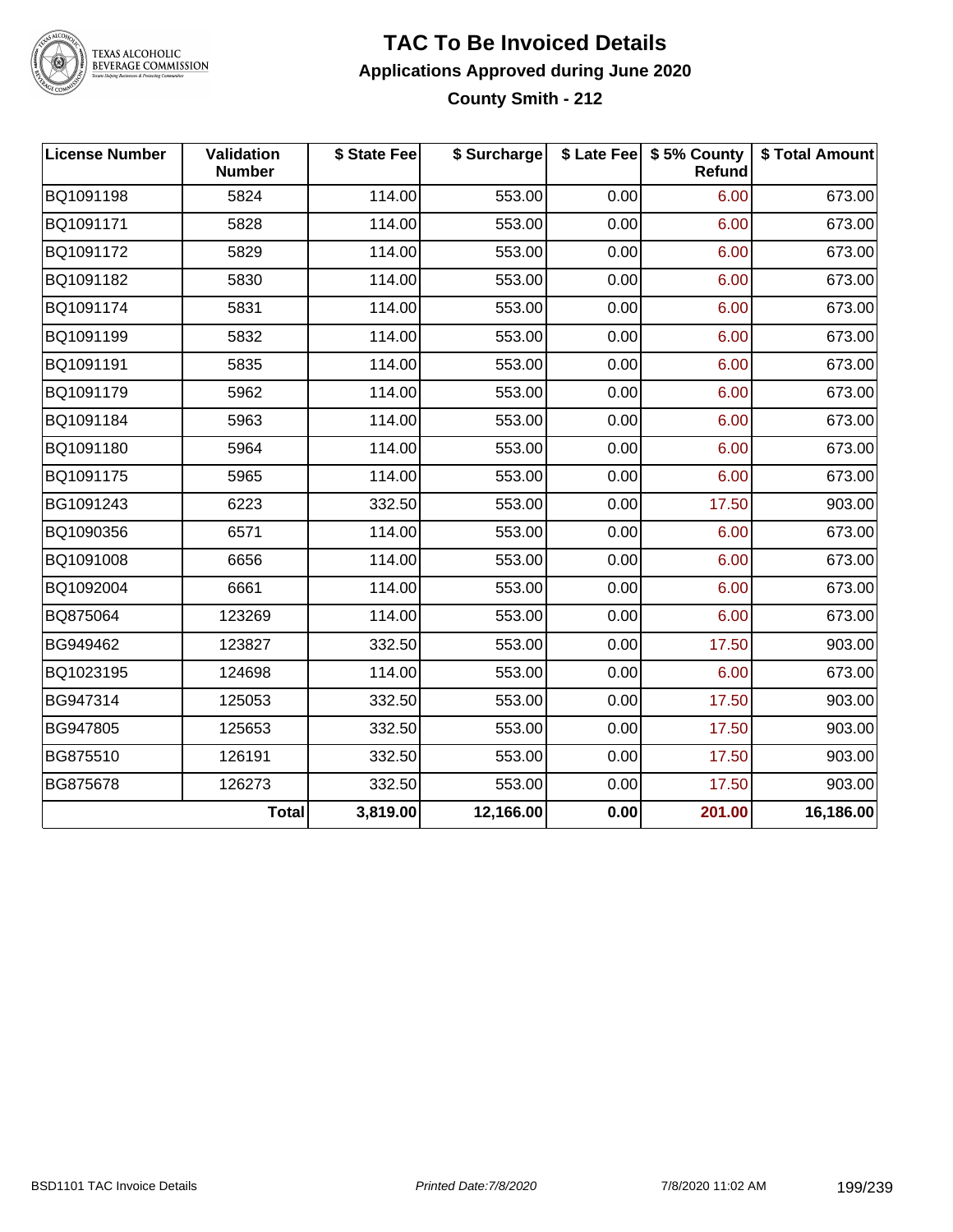

# **TAC To Be Invoiced Details Applications Approved during June 2020**

**County Starr - 214**

| License Number | <b>Validation</b><br><b>Number</b> | \$ State Fee | \$ Surcharge | \$ Late Fee | \$5% County<br>Refundl | \$ Total Amount |
|----------------|------------------------------------|--------------|--------------|-------------|------------------------|-----------------|
| BQ1016080      | 123770                             | 114.00       | 553.00       | 100.00      | 6.00                   | 773.00          |
| BE537010       | 123976                             | 285.00       | 553.00       | 0.00        | 15.00                  | 853.00          |
| BQ633594       | 124181                             | 114.00       | 553.00       | 0.00        | 6.00                   | 673.00          |
| BQ601595       | 124453                             | 114.00       | 553.00       | 0.00        | 6.00                   | 673.00          |
| BQ665438       | 125071                             | 114.00       | 553.00       | 0.00        | 6.00                   | 673.00          |
| BQ309735       | 125521                             | 114.00       | 553.00       | 0.00        | 6.00                   | 673.00          |
| BQ728449       | 126756                             | 114.00       | 553.00       | 0.00        | 6.00                   | 673.00          |
|                | <b>Total</b>                       | 969.00       | 3,871.00     | 100.00      | 51.00                  | 4,991.00        |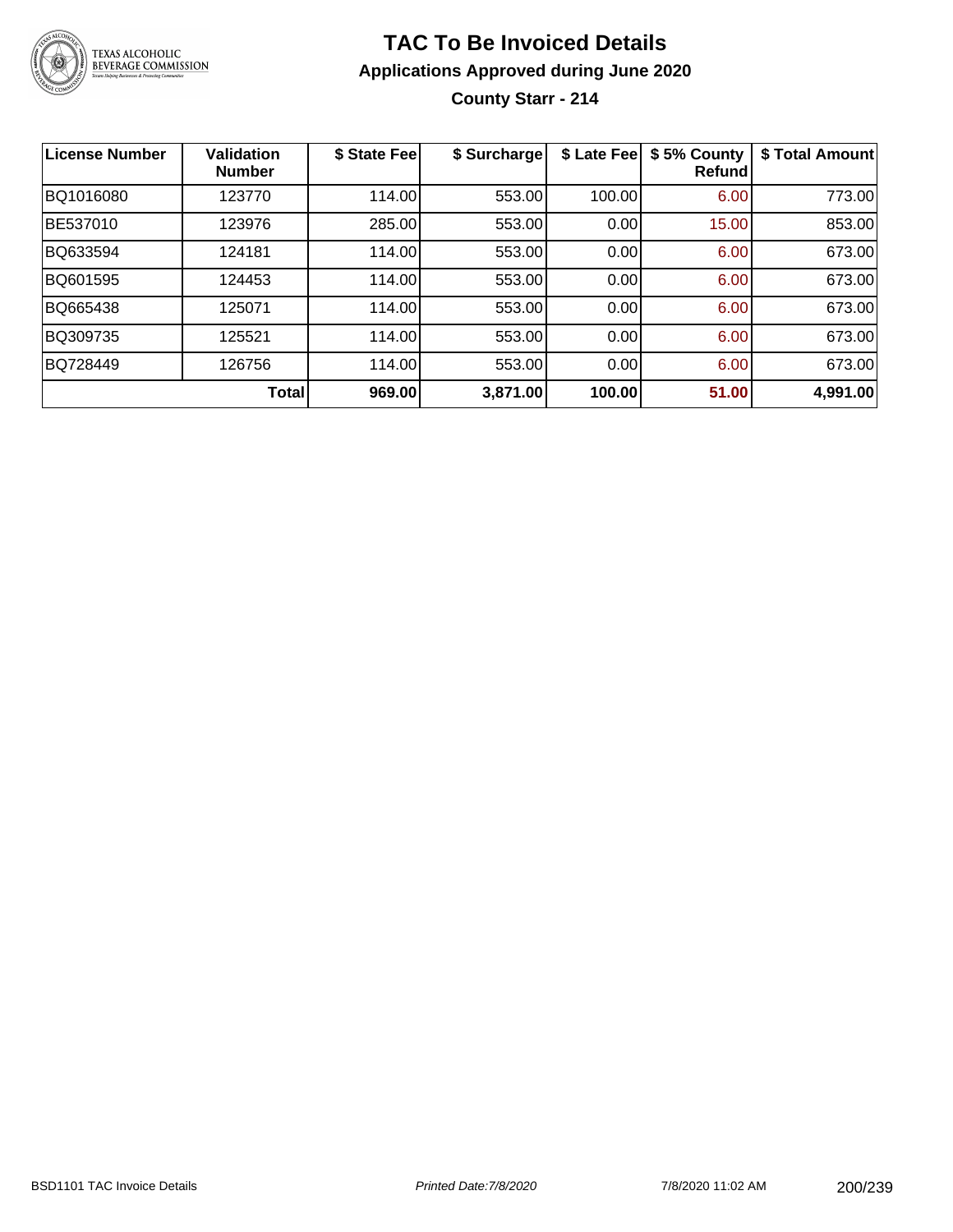

### **TAC To Be Invoiced Details Applications Approved during June 2020 County Sutton - 218**

| License Number  | Validation<br><b>Number</b> | \$ State Feel |        |      | Refund | \$ Surcharge   \$ Late Fee   \$5% County   \$ Total Amount |
|-----------------|-----------------------------|---------------|--------|------|--------|------------------------------------------------------------|
| <b>BF751595</b> | 123364                      | 114.00        | 553.00 | 0.00 | 6.00   | 673.00                                                     |
|                 | Totall                      | 114.00        | 553.00 | 0.00 | 6.00   | 673.00                                                     |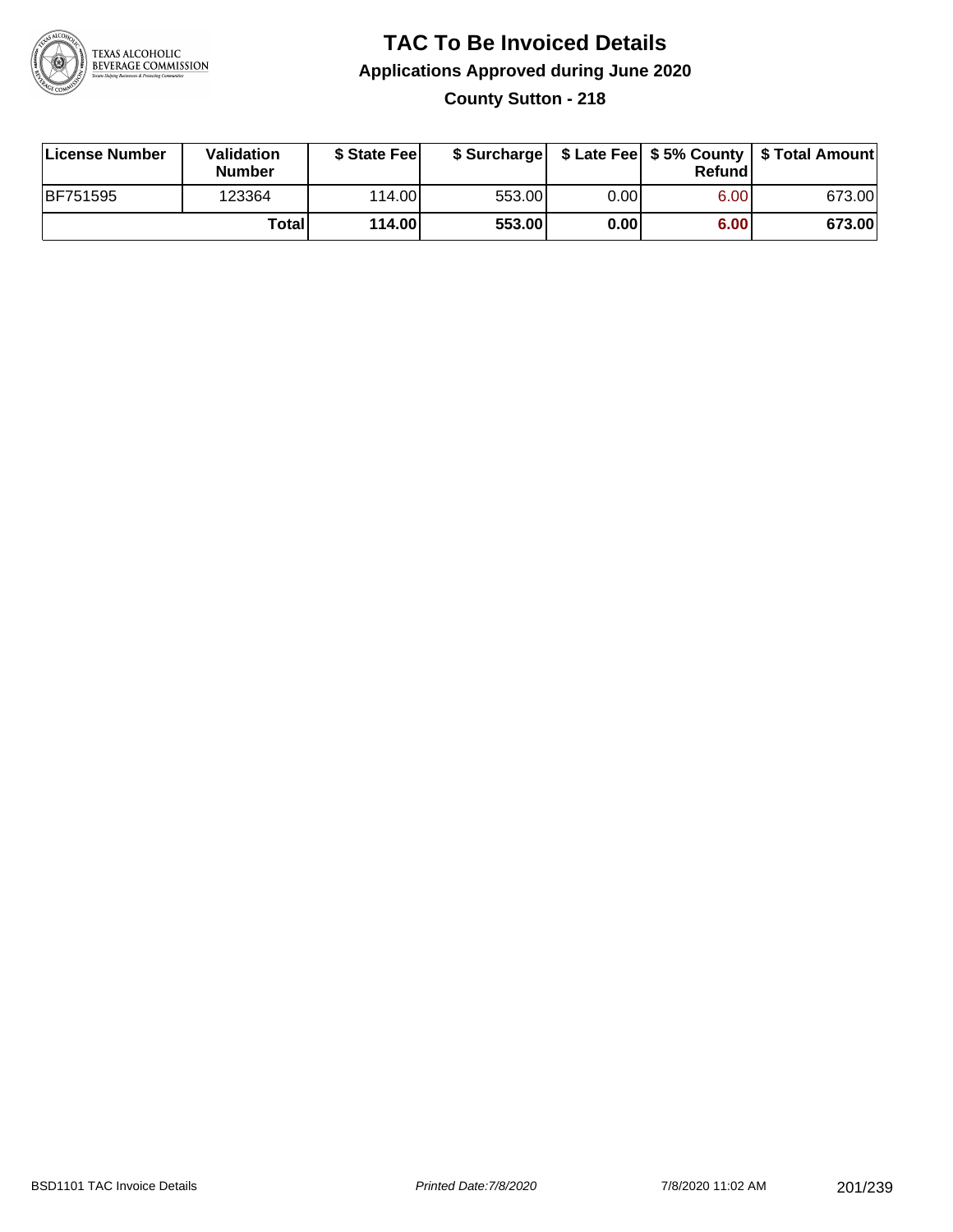

#### **TAC To Be Invoiced Details Applications Approved during June 2020 County Tarrant - 220**

| <b>License Number</b> | Validation<br><b>Number</b> | \$ State Fee | \$ Surcharge |        | \$ Late Fee   \$5% County<br>Refund | \$ Total Amount |
|-----------------------|-----------------------------|--------------|--------------|--------|-------------------------------------|-----------------|
| BQ1090232             | 5102                        | 114.00       | 553.00       | 0.00   | 6.00                                | 673.00          |
| BA1090483             | 5941                        | 1,425.00     | 651.00       | 0.00   | 75.00                               | 2,151.00        |
| BI1090674             | 5943                        | 38.00        | 278.00       | 0.00   | 2.00                                | 318.00          |
| BQ1091584             | 6051                        | 114.00       | 553.00       | 0.00   | 6.00                                | 673.00          |
| BF1090660             | 6097                        | 114.00       | 553.00       | 0.00   | 6.00                                | 673.00          |
| BQ1090289             | 6242                        | 114.00       | 553.00       | 0.00   | 6.00                                | 673.00          |
| BQ811793              | 6402                        | 114.00       | 553.00       | 0.00   | 6.00                                | 673.00          |
| BB808340              | 6406                        | 570.00       | 701.00       | 0.00   | 30.00                               | 1,301.00        |
| BG1090305             | 6563                        | 1,900.00     | 553.00       | 0.00   | 100.00                              | 2,553.00        |
| BG1090470             | 6595                        | 1,900.00     | 553.00       | 0.00   | 100.00                              | 2,553.00        |
| BP1090470             | 6595                        | 950.00       | 426.00       | 0.00   | 50.00                               | 1,426.00        |
| BG1091245             | 6605                        | 1,900.00     | 553.00       | 0.00   | 100.00                              | 2,553.00        |
| BG1090427             | 6612                        | 1,900.00     | 553.00       | 0.00   | 100.00                              | 2,553.00        |
| BQ1091168             | 6630                        | 114.00       | 553.00       | 0.00   | 6.00                                | 673.00          |
| BG1091036             | 6639                        | 1,900.00     | 553.00       | 0.00   | 100.00                              | 2,553.00        |
| BL1091036             | 6639                        | 475.00       | 327.00       | 0.00   | 25.00                               | 827.00          |
| BQ1090746             | 6678                        | 114.00       | 553.00       | 0.00   | 6.00                                | 673.00          |
| BQ1091012             | 6735                        | 114.00       | 553.00       | 0.00   | 6.00                                | 673.00          |
| BQ1091032             | 6747                        | 114.00       | 553.00       | 0.00   | 6.00                                | 673.00          |
| BQ1091360             | 6781                        | 114.00       | 553.00       | 0.00   | 6.00                                | 673.00          |
| BF1091711             | 6939                        | 114.00       | 553.00       | 0.00   | 6.00                                | 673.00          |
| BF1091819             | 6940                        | 114.00       | 553.00       | 0.00   | 6.00                                | 673.00          |
| BF1092332             | 7047                        | 114.00       | 553.00       | 0.00   | 6.00                                | 673.00          |
| BA622580              | 115168                      | 2,850.00     | 651.00       | 0.00   | 150.00                              | 3,651.00        |
| BQ870170              | 118035                      | 114.00       | 553.00       | 0.00   | 6.00                                | 673.00          |
| BF873145              | 120089                      | 114.00       | 553.00       | 0.00   | 6.00                                | 673.00          |
| BF1014400             | 121050                      | 114.00       | 553.00       | 0.00   | 6.00                                | 673.00          |
| BQ947564              | 122191                      | 114.00       | 553.00       | 0.00   | 6.00                                | 673.00          |
| BG233271              | 122868                      | 1,425.00     | 553.00       | 0.00   | 75.00                               | 2,053.00        |
| BG744652              | 122892                      | 1,425.00     | 553.00       | 100.00 | 75.00                               | 2,153.00        |
| BG873381              | 123058                      | 1,425.00     | 553.00       | 0.00   | 75.00                               | 2,053.00        |
| BF196877              | 123067                      | 114.00       | 553.00       | 0.00   | 6.00                                | 673.00          |
| BQ630093              | 123125                      | 114.00       | 553.00       | 0.00   | 6.00                                | 673.00          |
| BQ810167              | 123215                      | 114.00       | 553.00       | 0.00   | 6.00                                | 673.00          |
| BG807675              | 123262                      | 1,425.00     | 553.00       | 0.00   | 75.00                               | 2,053.00        |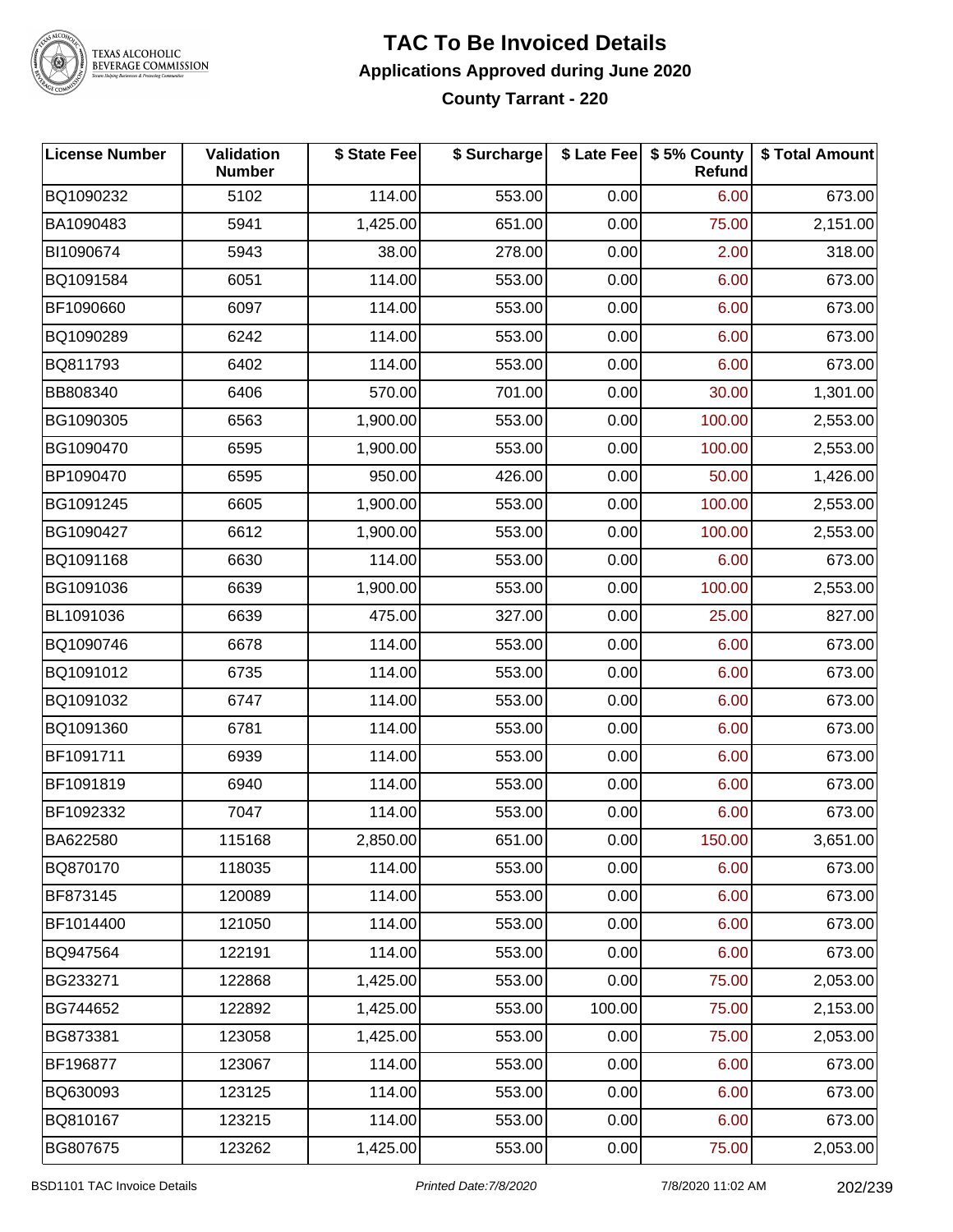| <b>License Number</b> | Validation<br><b>Number</b> | \$ State Fee | \$ Surcharge |        | \$ Late Fee   \$5% County<br>Refund | \$ Total Amount |
|-----------------------|-----------------------------|--------------|--------------|--------|-------------------------------------|-----------------|
| BG870530              | 123297                      | 1,425.00     | 553.00       | 100.00 | 75.00                               | 2,153.00        |
| BF495412              | 123334                      | 114.00       | 553.00       | 0.00   | 6.00                                | 673.00          |
| BG111991              | 123398                      | 1,425.00     | 553.00       | 0.00   | 75.00                               | 2,053.00        |
| BF876872              | 123442                      | 114.00       | 553.00       | 0.00   | 6.00                                | 673.00          |
| BG559331              | 123709                      | 1,425.00     | 553.00       | 0.00   | 75.00                               | 2,053.00        |
| BE550569              | 123712                      | 1,425.00     | 553.00       | 0.00   | 75.00                               | 2,053.00        |
| BQ496424              | 123785                      | 114.00       | 553.00       | 0.00   | 6.00                                | 673.00          |
| BF43805               | 123790                      | 114.00       | 553.00       | 0.00   | 6.00                                | 673.00          |
| BQ950150              | 123803                      | 114.00       | 553.00       | 0.00   | 6.00                                | 673.00          |
| BQ812653              | 123832                      | 114.00       | 553.00       | 0.00   | 6.00                                | 673.00          |
| BF494649              | 123906                      | 114.00       | 553.00       | 0.00   | 6.00                                | 673.00          |
| BQ607244              | 123932                      | 114.00       | 553.00       | 0.00   | 6.00                                | 673.00          |
| BF1021493             | 123945                      | 114.00       | 553.00       | 0.00   | 6.00                                | 673.00          |
| BG751511              | 123954                      | 1,425.00     | 553.00       | 0.00   | 75.00                               | 2,053.00        |
| BQ516211              | 123958                      | 114.00       | 553.00       | 0.00   | 6.00                                | 673.00          |
| BQ1020309             | 123965                      | 114.00       | 553.00       | 0.00   | 6.00                                | 673.00          |
| BG602131              | 123970                      | 1,425.00     | 553.00       | 0.00   | 75.00                               | 2,053.00        |
| BB947648              | 123997                      | 570.00       | 701.00       | 0.00   | 30.00                               | 1,301.00        |
| BG1019358             | 124033                      | 1,425.00     | 553.00       | 0.00   | 75.00                               | 2,053.00        |
| BQ725669              | 124082                      | 114.00       | 553.00       | 0.00   | 6.00                                | 673.00          |
| BQ493311              | 124216                      | 114.00       | 553.00       | 0.00   | 6.00                                | 673.00          |
| BG285538              | 124270                      | 1,425.00     | 553.00       | 100.00 | 75.00                               | 2,153.00        |
| BL285538              | 124270                      | 475.00       | 327.00       | 100.00 | 25.00                               | 927.00          |
| BQ948474              | 124299                      | 114.00       | 553.00       | 0.00   | 6.00                                | 673.00          |
| BF265998              | 124312                      | 114.00       | 553.00       | 0.00   | 6.00                                | 673.00          |
| BQ1021339             | 124327                      | 114.00       | 553.00       | 0.00   | 6.00                                | 673.00          |
| BF475580              | 124338                      | 114.00       | 553.00       | 0.00   | 6.00                                | 673.00          |
| BQ947055              | 124343                      | 114.00       | 553.00       | 0.00   | 6.00                                | 673.00          |
| BF725797              | 124496                      | 114.00       | 553.00       | 0.00   | 6.00                                | 673.00          |
| BF725836              | 124499                      | 114.00       | 553.00       | 0.00   | 6.00                                | 673.00          |
| BQ812189              | 124535                      | 114.00       | 553.00       | 0.00   | 6.00                                | 673.00          |
| BQ665280              | 124538                      | 114.00       | 553.00       | 0.00   | 6.00                                | 673.00          |
| BF631077              | 124555                      | 114.00       | 553.00       | 0.00   | 6.00                                | 673.00          |
| BG810099              | 124576                      | 1,425.00     | 553.00       | 0.00   | 75.00                               | 2,053.00        |
| BQ724294              | 124584                      | 114.00       | 553.00       | 0.00   | 6.00                                | 673.00          |
| BQ948185              | 124584                      | 114.00       | 553.00       | 0.00   | 6.00                                | 673.00          |
| BQ601329              | 124591                      | 114.00       | 553.00       | 0.00   | 6.00                                | 673.00          |
| BQ633572              | 124617                      | 114.00       | 553.00       | 0.00   | 6.00                                | 673.00          |
| BQ246345              | 124637                      | 114.00       | 553.00       | 0.00   | 6.00                                | 673.00          |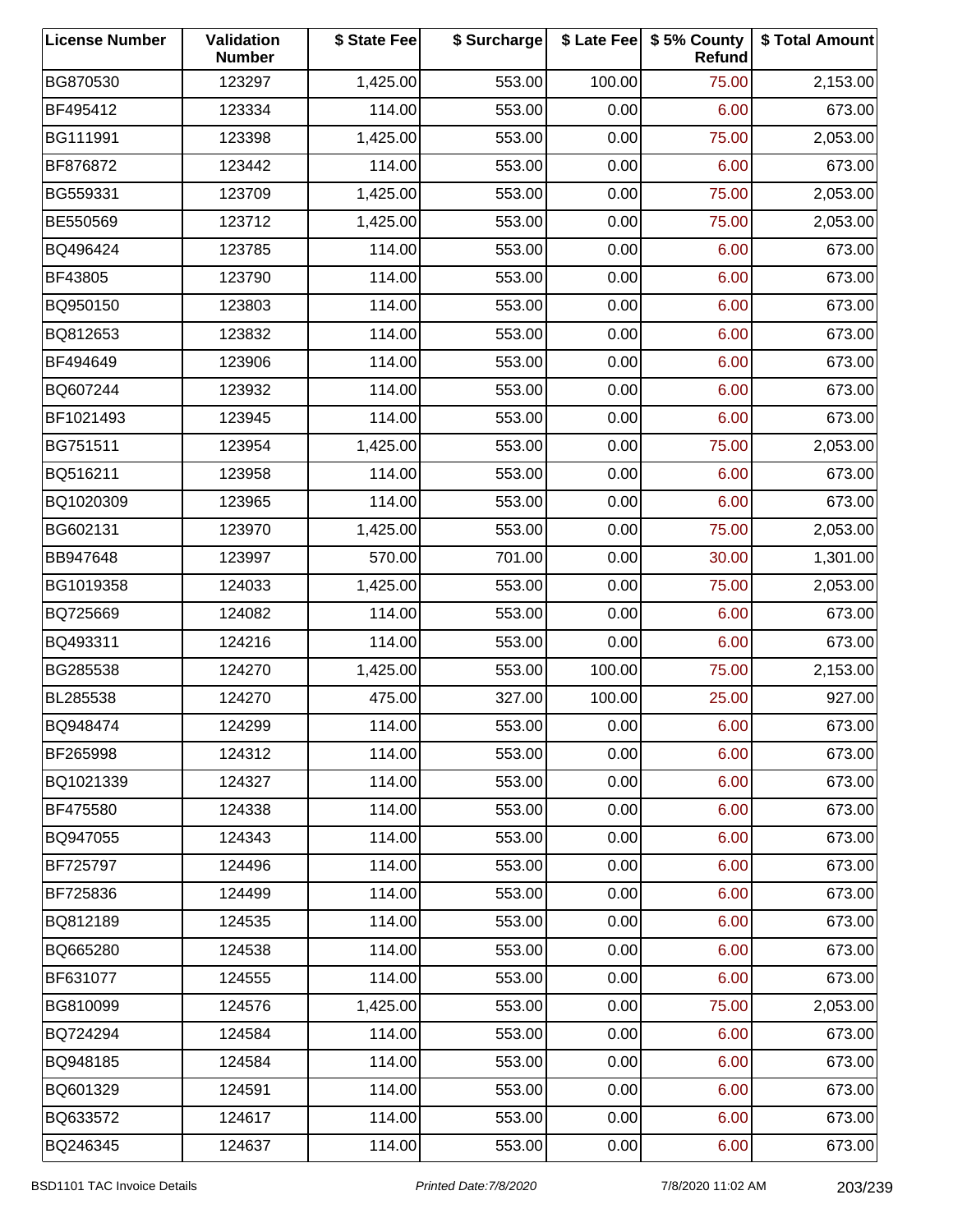| <b>License Number</b> | Validation<br><b>Number</b> | \$ State Fee | \$ Surcharge |        | \$ Late Fee   \$5% County<br>Refund | \$ Total Amount |
|-----------------------|-----------------------------|--------------|--------------|--------|-------------------------------------|-----------------|
| BQ538929              | 124666                      | 114.00       | 553.00       | 0.00   | 6.00                                | 673.00          |
| BQ539055              | 124666                      | 114.00       | 553.00       | 0.00   | 6.00                                | 673.00          |
| BQ608284              | 124666                      | 114.00       | 553.00       | 0.00   | 6.00                                | 673.00          |
| BQ633326              | 124666                      | 114.00       | 553.00       | 0.00   | 6.00                                | 673.00          |
| BF751682              | 124682                      | 114.00       | 553.00       | 0.00   | 6.00                                | 673.00          |
| BQ877837              | 124697                      | 114.00       | 553.00       | 0.00   | 6.00                                | 673.00          |
| BG1020051             | 124817                      | 1,425.00     | 553.00       | 0.00   | 75.00                               | 2,053.00        |
| BQ697363              | 124871                      | 114.00       | 553.00       | 0.00   | 6.00                                | 673.00          |
| BF877970              | 124915                      | 114.00       | 553.00       | 0.00   | 6.00                                | 673.00          |
| BQ309040              | 124937                      | 114.00       | 553.00       | 0.00   | 6.00                                | 673.00          |
| BQ1018856             | 124938                      | 114.00       | 553.00       | 0.00   | 6.00                                | 673.00          |
| BF812436              | 124940                      | 114.00       | 553.00       | 0.00   | 6.00                                | 673.00          |
| BQ877848              | 124941                      | 114.00       | 553.00       | 0.00   | 6.00                                | 673.00          |
| BF539848              | 124944                      | 114.00       | 553.00       | 0.00   | 6.00                                | 673.00          |
| BF632404              | 124948                      | 114.00       | 553.00       | 0.00   | 6.00                                | 673.00          |
| BF276678              | 124955                      | 114.00       | 553.00       | 0.00   | 6.00                                | 673.00          |
| BQ601593              | 124960                      | 114.00       | 553.00       | 0.00   | 6.00                                | 673.00          |
| BQ518674              | 124971                      | 114.00       | 553.00       | 0.00   | 6.00                                | 673.00          |
| BQ475441              | 124972                      | 114.00       | 553.00       | 0.00   | 6.00                                | 673.00          |
| BF561264              | 125003                      | 114.00       | 553.00       | 0.00   | 6.00                                | 673.00          |
| BE515846              | 125074                      | 1,425.00     | 553.00       | 100.00 | 75.00                               | 2,153.00        |
| BL515846              | 125074                      | 475.00       | 327.00       | 100.00 | 25.00                               | 927.00          |
| BF561369              | 125076                      | 114.00       | 553.00       | 0.00   | 6.00                                | 673.00          |
| BQ876187              | 125096                      | 114.00       | 553.00       | 0.00   | 6.00                                | 673.00          |
| BQ1024134             | 125159                      | 114.00       | 553.00       | 0.00   | 6.00                                | 673.00          |
| BF234812              | 125161                      | 114.00       | 553.00       | 0.00   | 6.00                                | 673.00          |
| BF1023851             | 125213                      | 114.00       | 553.00       | 0.00   | 6.00                                | 673.00          |
| BQ695943              | 125229                      | 114.00       | 553.00       | 0.00   | 6.00                                | 673.00          |
| BQ951056              | 125239                      | 114.00       | 553.00       | 0.00   | 6.00                                | 673.00          |
| BA560161              | 125286                      | 1,425.00     | 651.00       | 0.00   | 75.00                               | 2,151.00        |
| BQ950563              | 125299                      | 114.00       | 553.00       | 0.00   | 6.00                                | 673.00          |
| BF726759              | 125333                      | 114.00       | 553.00       | 0.00   | 6.00                                | 673.00          |
| BQ751400              | 125341                      | 114.00       | 553.00       | 0.00   | 6.00                                | 673.00          |
| BQ753131              | 125342                      | 114.00       | 553.00       | 0.00   | 6.00                                | 673.00          |
| BF609580              | 125407                      | 114.00       | 553.00       | 0.00   | 6.00                                | 673.00          |
| BF634086              | 125426                      | 114.00       | 553.00       | 0.00   | 6.00                                | 673.00          |
| BQ813157              | 125475                      | 114.00       | 553.00       | 0.00   | 6.00                                | 673.00          |
| BQ949394              | 125537                      | 114.00       | 553.00       | 0.00   | 6.00                                | 673.00          |
| BQ561111              | 125659                      | 114.00       | 553.00       | 0.00   | 6.00                                | 673.00          |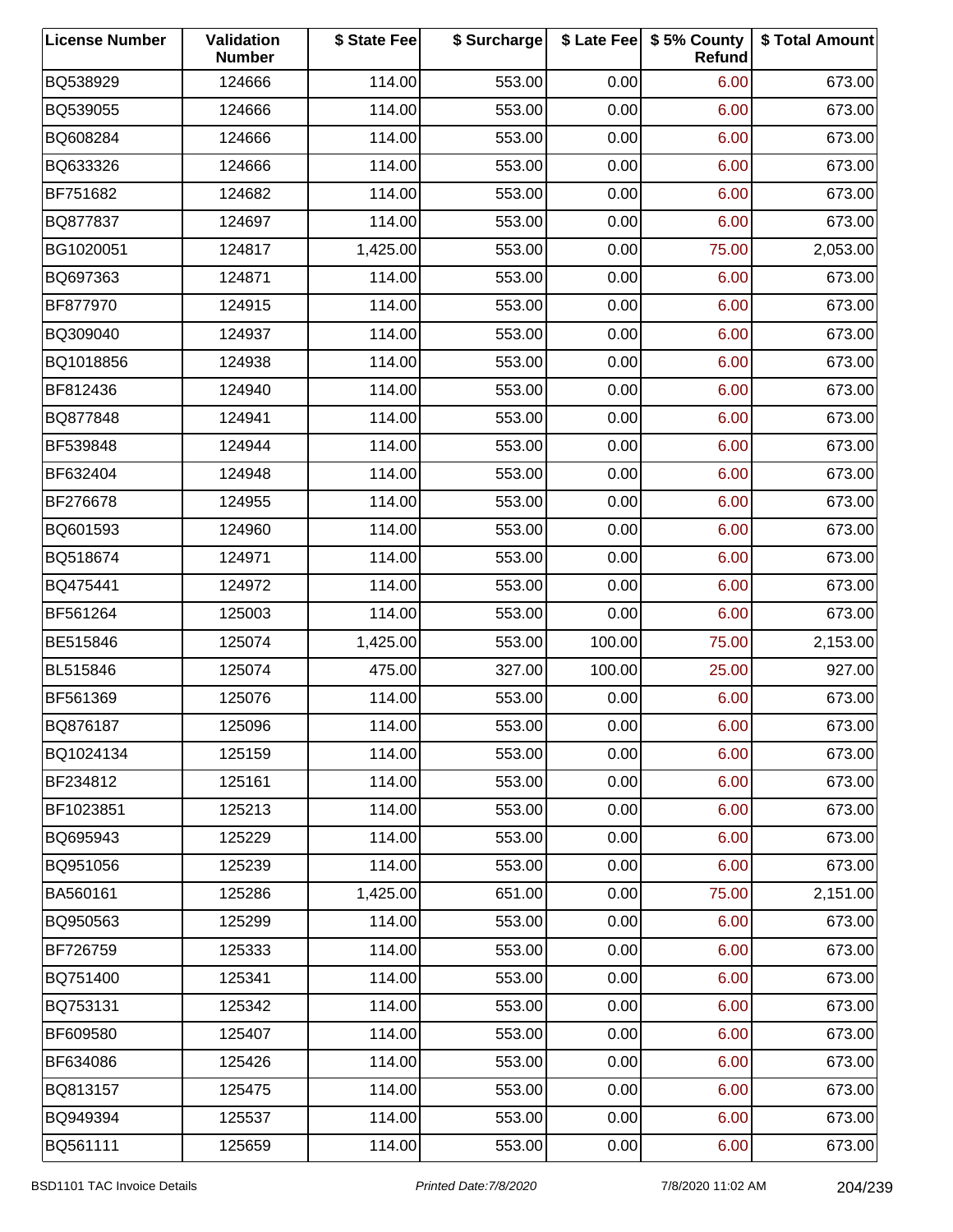| <b>License Number</b> | Validation<br><b>Number</b> | \$ State Fee | \$ Surcharge |        | \$ Late Fee   \$5% County<br>Refund | \$ Total Amount |
|-----------------------|-----------------------------|--------------|--------------|--------|-------------------------------------|-----------------|
| BF297762              | 125675                      | 114.00       | 553.00       | 0.00   | 6.00                                | 673.00          |
| BQ878979              | 125721                      | 114.00       | 553.00       | 0.00   | 6.00                                | 673.00          |
| BE496807              | 125746                      | 1,425.00     | 553.00       | 0.00   | 75.00                               | 2,053.00        |
| BF416009              | 125772                      | 114.00       | 553.00       | 0.00   | 6.00                                | 673.00          |
| BF698410              | 125814                      | 114.00       | 553.00       | 0.00   | 6.00                                | 673.00          |
| BF435957              | 125849                      | 114.00       | 553.00       | 0.00   | 6.00                                | 673.00          |
| BF753630              | 125960                      | 114.00       | 553.00       | 0.00   | 6.00                                | 673.00          |
| BF434126              | 126039                      | 114.00       | 553.00       | 0.00   | 6.00                                | 673.00          |
| BQ414435              | 126045                      | 114.00       | 553.00       | 0.00   | 6.00                                | 673.00          |
| BQ1019751             | 126097                      | 114.00       | 553.00       | 0.00   | 6.00                                | 673.00          |
| BQ877280              | 126142                      | 114.00       | 553.00       | 0.00   | 6.00                                | 673.00          |
| BQ607240              | 126200                      | 114.00       | 553.00       | 0.00   | 6.00                                | 673.00          |
| BG1025124             | 126209                      | 1,425.00     | 553.00       | 0.00   | 75.00                               | 2,053.00        |
| BQ1022227             | 126257                      | 114.00       | 553.00       | 0.00   | 6.00                                | 673.00          |
| BG698529              | 126277                      | 1,425.00     | 553.00       | 0.00   | 75.00                               | 2,053.00        |
| BG952235              | 126297                      | 1,425.00     | 553.00       | 0.00   | 75.00                               | 2,053.00        |
| BL952235              | 126297                      | 475.00       | 327.00       | 0.00   | 25.00                               | 827.00          |
| BF666303              | 126310                      | 114.00       | 553.00       | 0.00   | 6.00                                | 673.00          |
| BQ728208              | 126362                      | 114.00       | 553.00       | 0.00   | 6.00                                | 673.00          |
| BA696740              | 126434                      | 1,425.00     | 651.00       | 0.00   | 75.00                               | 2,151.00        |
| BQ751673              | 126460                      | 114.00       | 553.00       | 0.00   | 6.00                                | 673.00          |
| BF602464              | 126461                      | 114.00       | 553.00       | 0.00   | 6.00                                | 673.00          |
| BQ725683              | 126547                      | 114.00       | 553.00       | 0.00   | 6.00                                | 673.00          |
| BG1021648             | 126561                      | 1,425.00     | 553.00       | 0.00   | 75.00                               | 2,053.00        |
| BG1000374             | 126608                      | 1,425.00     | 553.00       | 100.00 | 75.00                               | 2,153.00        |
| BQ667111              | 126637                      | 114.00       | 553.00       | 0.00   | 6.00                                | 673.00          |
| BI696741              | 126652                      | 38.00        | 278.00       | 0.00   | 2.00                                | 318.00          |
| BF727302              | 126680                      | 114.00       | 553.00       | 0.00   | 6.00                                | 673.00          |
| BG1023864             | 126689                      | 1,425.00     | 553.00       | 0.00   | 75.00                               | 2,053.00        |
| BP1023864             | 126689                      | 950.00       | 426.00       | 0.00   | 50.00                               | 1,426.00        |
| BQ728387              | 126724                      | 114.00       | 553.00       | 0.00   | 6.00                                | 673.00          |
| BQ728388              | 126724                      | 114.00       | 553.00       | 0.00   | 6.00                                | 673.00          |
| BQ562334              | 126744                      | 114.00       | 553.00       | 0.00   | 6.00                                | 673.00          |
| BQ634789              | 126802                      | 114.00       | 553.00       | 0.00   | 6.00                                | 673.00          |
| BE697015              | 126804                      | 1,425.00     | 553.00       | 0.00   | 75.00                               | 2,053.00        |
| BQ1024852             | 126808                      | 114.00       | 553.00       | 0.00   | 6.00                                | 673.00          |
| BQ1025245             | 126815                      | 114.00       | 553.00       | 0.00   | 6.00                                | 673.00          |
| BQ699773              | 126819                      | 114.00       | 553.00       | 0.00   | 6.00                                | 673.00          |
| BQ751946              | 126819                      | 114.00       | 553.00       | 0.00   | 6.00                                | 673.00          |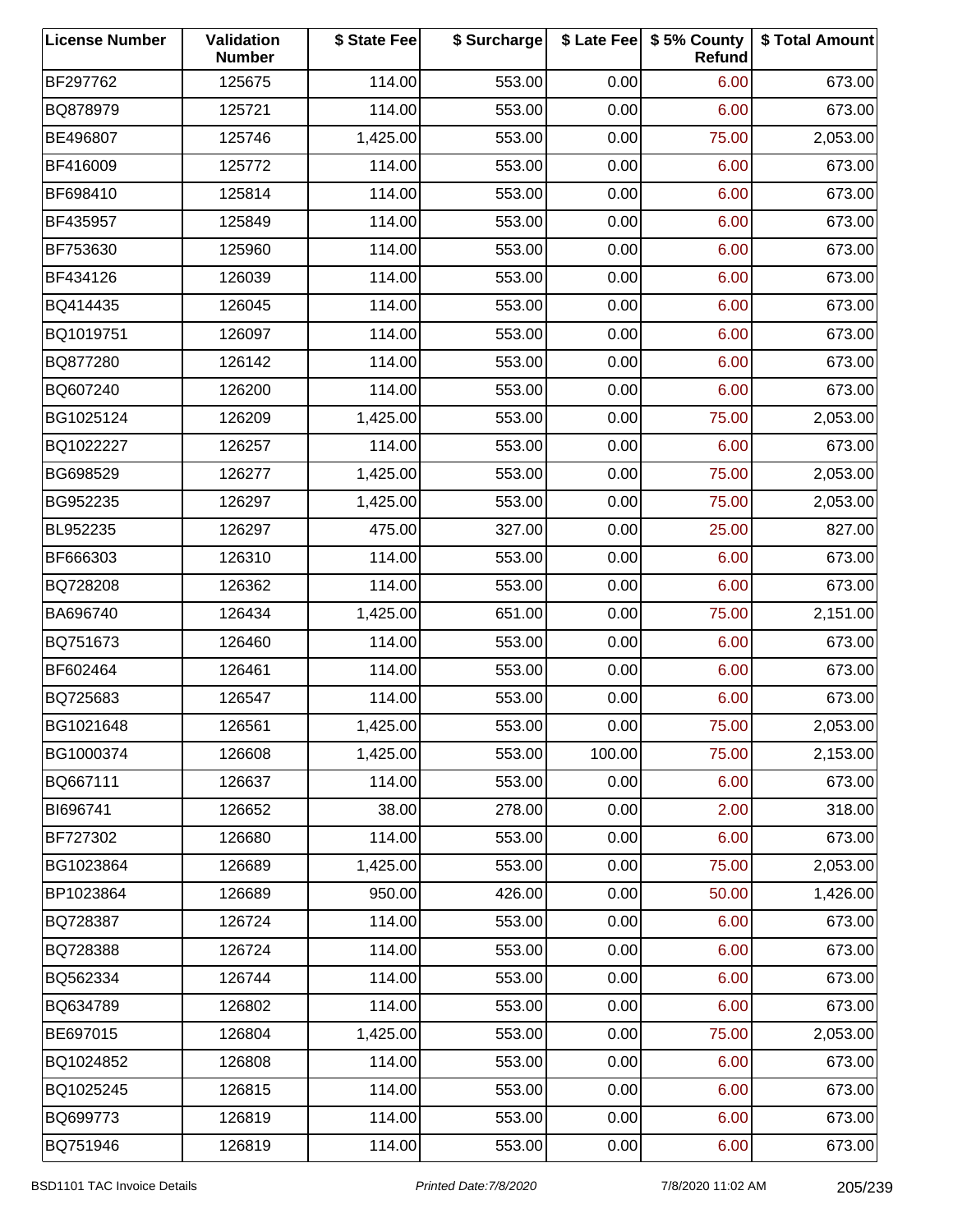| <b>License Number</b> | Validation<br><b>Number</b> | \$ State Fee | \$ Surcharge |        | \$ Late Fee   \$5% County<br>Refund | \$ Total Amount |
|-----------------------|-----------------------------|--------------|--------------|--------|-------------------------------------|-----------------|
| BQ952911              | 126819                      | 114.00       | 553.00       | 0.00   | 6.00                                | 673.00          |
| BQ1023663             | 126819                      | 114.00       | 553.00       | 0.00   | 6.00                                | 673.00          |
| BQ1023757             | 126819                      | 114.00       | 553.00       | 0.00   | 6.00                                | 673.00          |
| BQ1024039             | 126819                      | 114.00       | 553.00       | 0.00   | 6.00                                | 673.00          |
| BQ1024356             | 126819                      | 114.00       | 553.00       | 0.00   | 6.00                                | 673.00          |
| BQ699920              | 126830                      | 114.00       | 553.00       | 0.00   | 6.00                                | 673.00          |
| BQ877770              | 126840                      | 114.00       | 553.00       | 0.00   | 6.00                                | 673.00          |
| BE504977              | 504566                      | 1,425.00     | 553.00       | 0.00   | 75.00                               | 2,053.00        |
| BQ947440              | 513078                      | 114.00       | 553.00       | 0.00   | 6.00                                | 673.00          |
| BG1015569             | 513131                      | 1,425.00     | 553.00       | 0.00   | 75.00                               | 2,053.00        |
| BQ602650              | 513159                      | 114.00       | 553.00       | 0.00   | 6.00                                | 673.00          |
| BQ605124              | 513159                      | 114.00       | 553.00       | 0.00   | 6.00                                | 673.00          |
| BQ751119              | 513159                      | 114.00       | 553.00       | 0.00   | 6.00                                | 673.00          |
| BQ1019058             | 513159                      | 114.00       | 553.00       | 0.00   | 6.00                                | 673.00          |
| BQ603279              | 513160                      | 114.00       | 553.00       | 0.00   | 6.00                                | 673.00          |
| BF495103              | 513192                      | 114.00       | 553.00       | 0.00   | 6.00                                | 673.00          |
| BQ948420              | 513194                      | 114.00       | 553.00       | 0.00   | 6.00                                | 673.00          |
| BG875039              | 513207                      | 1,425.00     | 553.00       | 0.00   | 75.00                               | 2,053.00        |
| BQ872485              | 513632                      | 114.00       | 553.00       | 0.00   | 6.00                                | 673.00          |
| BQ753085              | 513723                      | 114.00       | 553.00       | 0.00   | 6.00                                | 673.00          |
| BQ813113              | 513904                      | 114.00       | 553.00       | 0.00   | 6.00                                | 673.00          |
| BG1018424             | 514189                      | 1,425.00     | 553.00       | 0.00   | 75.00                               | 2,053.00        |
| BG517070              | 514276                      | 1,425.00     | 553.00       | 0.00   | 75.00                               | 2,053.00        |
| BF812045              | 514299                      | 114.00       | 553.00       | 0.00   | 6.00                                | 673.00          |
| BF812046              | 514304                      | 114.00       | 553.00       | 0.00   | 6.00                                | 673.00          |
| BG1013195             | 514432                      | 1,425.00     | 553.00       | 0.00   | 75.00                               | 2,053.00        |
| BE665104              | 514616                      | 1,425.00     | 553.00       | 0.00   | 75.00                               | 2,053.00        |
| BF812958              | 514630                      | 114.00       | 553.00       | 0.00   | 6.00                                | 673.00          |
| BG664263              | 514704                      | 1,425.00     | 553.00       | 0.00   | 75.00                               | 2,053.00        |
|                       | <b>Total</b>                | 80,750.00    | 99,073.00    | 700.00 | 4,250.00                            | 184,773.00      |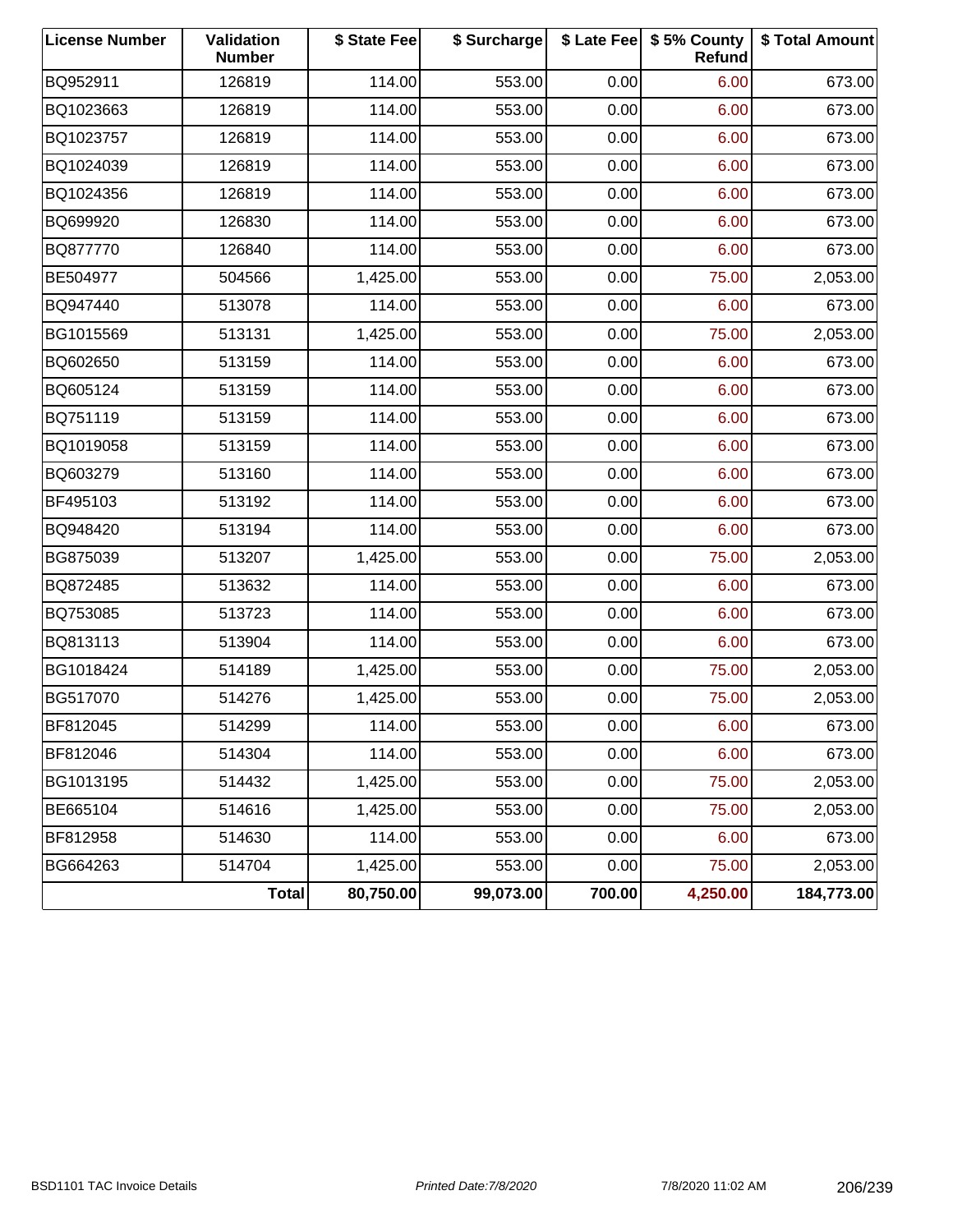

#### **TAC To Be Invoiced Details Applications Approved during June 2020 County Taylor - 221**

| <b>License Number</b> | <b>Validation</b><br><b>Number</b> | \$ State Fee | \$ Surcharge |        | \$ Late Fee   \$5% County<br><b>Refund</b> | \$ Total Amount |
|-----------------------|------------------------------------|--------------|--------------|--------|--------------------------------------------|-----------------|
| BG1092305             | 6853                               | 332.50       | 553.00       | 0.00   | 17.50                                      | 903.00          |
| BF934690              | 115220                             | 114.00       | 553.00       | 100.00 | 6.00                                       | 773.00          |
| BF111855              | 123477                             | 114.00       | 553.00       | 0.00   | 6.00                                       | 673.00          |
| BQ632296              | 123578                             | 114.00       | 553.00       | 0.00   | 6.00                                       | 673.00          |
| BQ876246              | 124360                             | 114.00       | 553.00       | 0.00   | 6.00                                       | 673.00          |
| BQ950893              | 124401                             | 114.00       | 553.00       | 0.00   | 6.00                                       | 673.00          |
| BQ633725              | 124827                             | 114.00       | 553.00       | 0.00   | 6.00                                       | 673.00          |
| BQ664385              | 125931                             | 114.00       | 553.00       | 0.00   | 6.00                                       | 673.00          |
| BF951968              | 126316                             | 114.00       | 553.00       | 0.00   | 6.00                                       | 673.00          |
| BF951929              | 126317                             | 114.00       | 553.00       | 0.00   | 6.00                                       | 673.00          |
| BQ880381              | 126394                             | 114.00       | 553.00       | 0.00   | 6.00                                       | 673.00          |
| BG661808              | 126402                             | 332.50       | 553.00       | 100.00 | 17.50                                      | 1,003.00        |
| BQ949790              | 513890                             | 114.00       | 553.00       | 0.00   | 6.00                                       | 673.00          |
| BQ753862              | 513906                             | 114.00       | 553.00       | 0.00   | 6.00                                       | 673.00          |
| BQ950671              | 513909                             | 114.00       | 553.00       | 0.00   | 6.00                                       | 673.00          |
|                       | <b>Total</b>                       | 2,147.00     | 8,295.00     | 200.00 | 113.00                                     | 10,755.00       |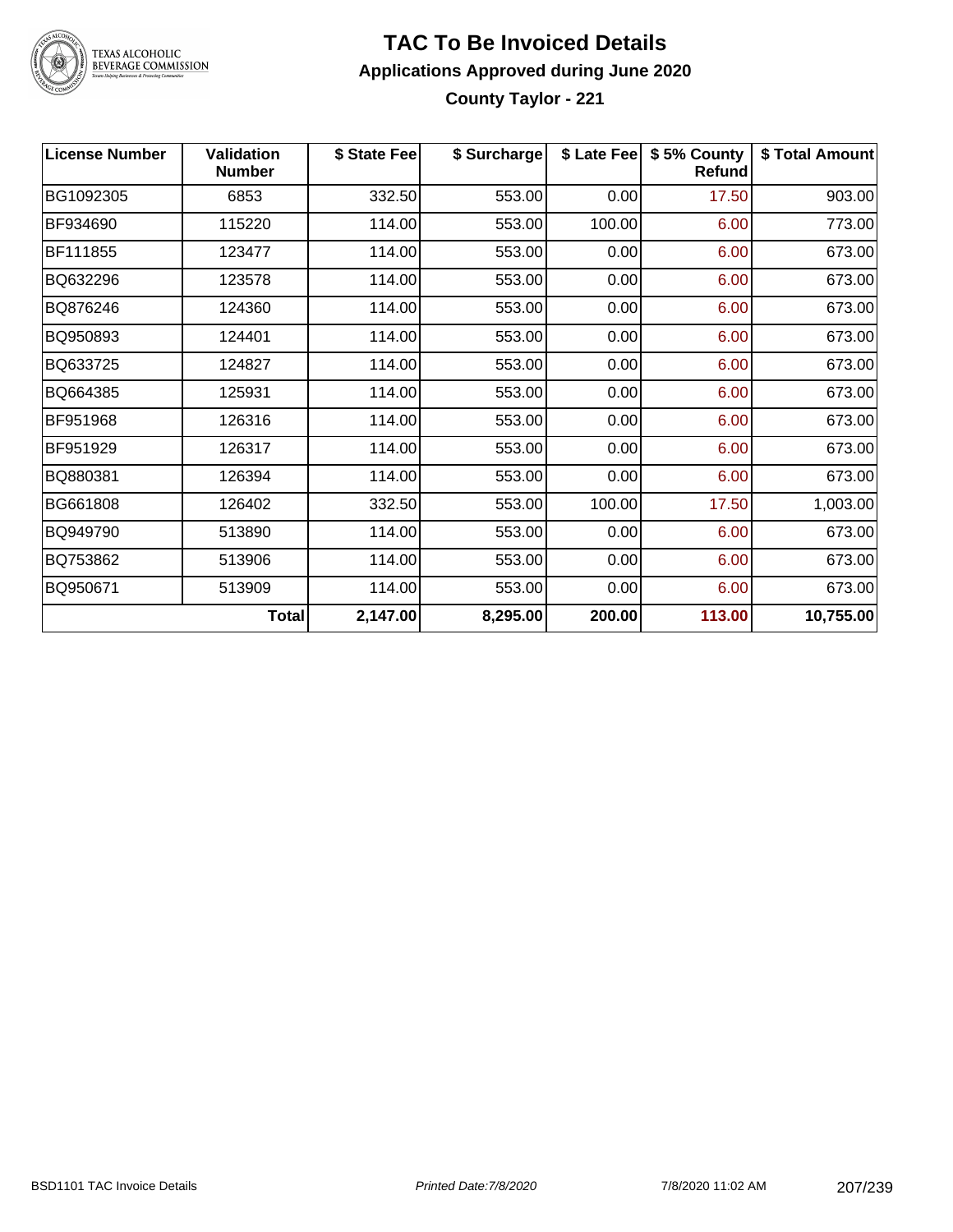

#### **TAC To Be Invoiced Details Applications Approved during June 2020 County Tom Green - 226**

| <b>License Number</b> | <b>Validation</b><br><b>Number</b> | \$ State Fee | \$ Surcharge |      | \$ Late Fee   \$5% County  <br><b>Refund</b> | \$ Total Amount |
|-----------------------|------------------------------------|--------------|--------------|------|----------------------------------------------|-----------------|
| BC949666              | 123566                             | 142.50       | 701.00       | 0.00 | 7.50                                         | 851.00          |
| BI949667              | 123566                             | 38.00        | 278.00       | 0.00 | 2.00                                         | 318.00          |
| BQ811063              | 125104                             | 114.00       | 553.00       | 0.00 | 6.00                                         | 673.00          |
| BQ811621              | 125104                             | 114.00       | 553.00       | 0.00 | 6.00                                         | 673.00          |
| BQ811623              | 125104                             | 114.00       | 553.00       | 0.00 | 6.00                                         | 673.00          |
| BG1020505             | 126094                             | 332.50       | 553.00       | 0.00 | 17.50                                        | 903.00          |
| BQ880387              | 126394                             | 114.00       | 553.00       | 0.00 | 6.00                                         | 673.00          |
| BQ880393              | 126394                             | 114.00       | 553.00       | 0.00 | 6.00                                         | 673.00          |
| BE665945              | 126605                             | 285.00       | 553.00       | 0.00 | 15.00                                        | 853.00          |
| BQ812667              | 126752                             | 114.00       | 553.00       | 0.00 | 6.00                                         | 673.00          |
| BQ813015              | 126752                             | 114.00       | 553.00       | 0.00 | 6.00                                         | 673.00          |
| BQ813016              | 126752                             | 114.00       | 553.00       | 0.00 | 6.00                                         | 673.00          |
| BQ813020              | 126752                             | 114.00       | 553.00       | 0.00 | 6.00                                         | 673.00          |
| BQ813149              | 126752                             | 114.00       | 553.00       | 0.00 | 6.00                                         | 673.00          |
| BG874067              | 513756                             | 332.50       | 553.00       | 0.00 | 17.50                                        | 903.00          |
|                       | <b>Total</b>                       | 2,270.50     | 8,168.00     | 0.00 | 119.50                                       | 10,558.00       |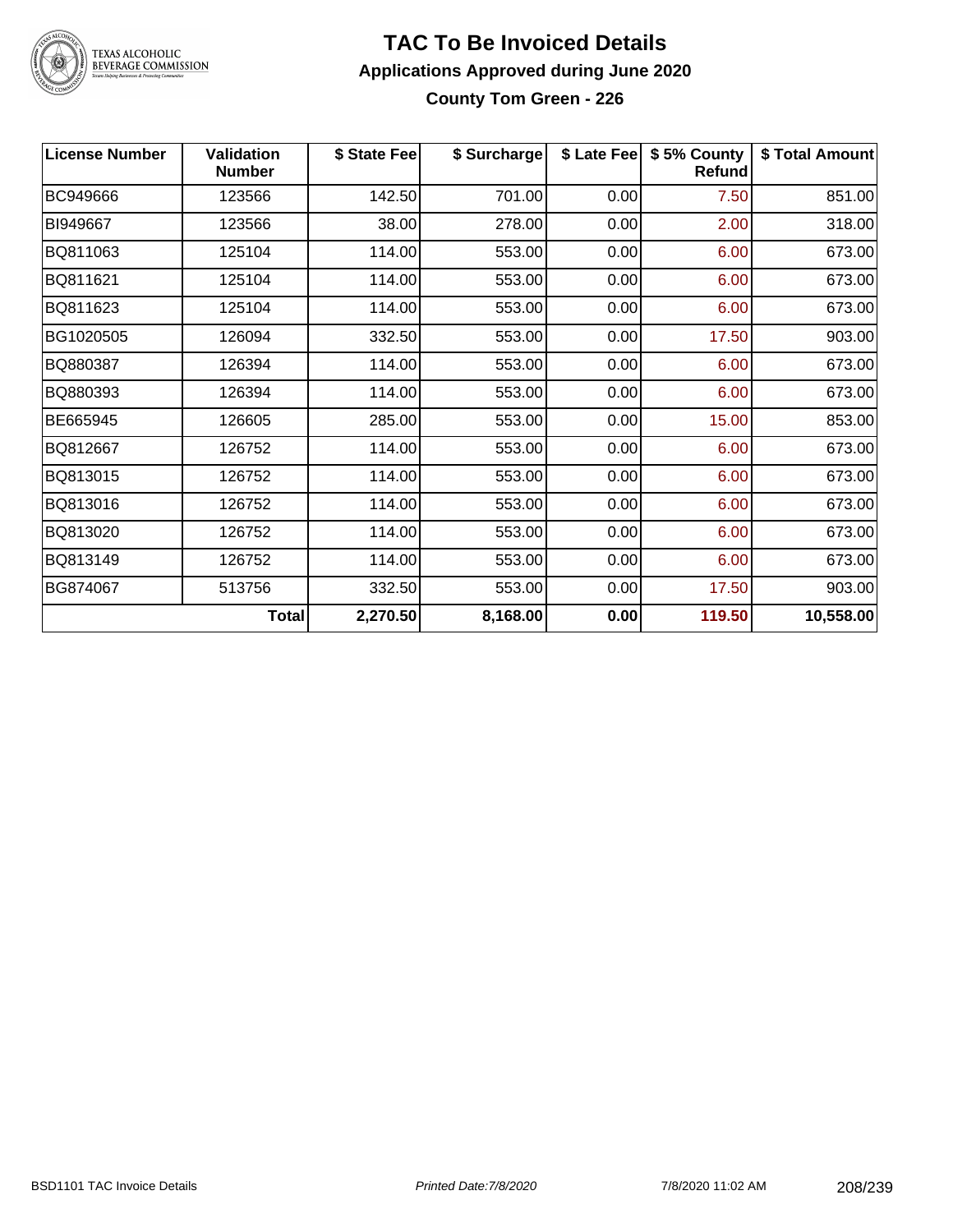

#### **TAC To Be Invoiced Details Applications Approved during June 2020 County Travis - 227**

**License Number Validation Number \$ State Fee \$ Surcharge \$ Late Fee \$ 5% County Refund \$ Total Amount** BG1091617 | 5549 | 332.50| 553.00| 0.00| 17.50| 903.00 BQ1091854 5703 114.00 553.00 0.00 6.00 673.00 BG1091630 | 5933 | 332.50| 553.00| 0.00| 17.50| 903.00 BF1090575 | 6536 | 114.00| 553.00| 0.00| 6.00| 673.00 BF1090205 6554 114.00 553.00 0.00 6.00 673.00 BQ1090570 6574 114.00 553.00 0.00 6.00 673.00 BQ1091000 6647 114.00 553.00 0.00 6.00 673.00 BQ1091962 | 6659 | 114.00| 553.00| 0.00| 6.00| 673.00 BG1091706 | 6689 | 332.50| 553.00| 0.00| 17.50| 903.00 BG1092194 | 6697 | 332.50| 553.00| 0.00| 17.50| 903.00 BQ1091343 | 6733 | 114.00| 553.00| 0.00| 6.00| 673.00 BQ1091813 | 6890 | 114.00| 553.00| 0.00| 6.00| 673.00 BG807277 | 119785 | 332.50| 553.00| 0.00| 17.50| 903.00 BP807277 119785 950.00 426.00 0.00 50.00 1,426.00 BQ748899 | 122996 | 114.00| 553.00| 0.00| 6.00| 673.00 BG944995 | 123035 | 332.50| 553.00| 0.00| 17.50| 903.00 BL944995 123035 475.00 327.00 0.00 25.00 827.00 BG873729 123071 332.50 553.00 0.00 17.50 903.00 BP873729 123071 950.00 426.00 0.00 50.00 1,426.00 BF309034 123120 114.00 553.00 0.00 6.00 673.00 BG318295 | 123158 | 332.50| 553.00| 0.00| 17.50| 903.00 BQ949520 | 123200 | 114.00| 553.00| 0.00| 6.00| 673.00 BQ877063 123243 114.00 553.00 0.00 6.00 673.00 BQ876895 123278 114.00 553.00 0.00 6.00 673.00 BG1015820 | 123313 | 332.50| 553.00| 100.00| 17.50| 1,003.00 BQ1016405 123345 114.00 553.00 0.00 6.00 673.00 BQ811048 123474 114.00 553.00 0.00 6.00 673.00 BG222076 | 123519 | 332.50| 553.00| 0.00| 17.50| 903.00 BL222076 123519 475.00 327.00 0.00 25.00 827.00 BQ808986 | 123653 | 114.00| 553.00| 0.00| 6.00| 673.00 BQ877060 123687 114.00 553.00 0.00 6.00 673.00 BQ877064 123687 114.00 553.00 0.00 6.00 673.00 BG876398 | 123807 | 332.50| 553.00| 0.00| 17.50| 903.00 BL876398 123807 475.00 327.00 0.00 25.00 827.00 BF811805 | 123850 | 114.00| 553.00| 0.00| 6.00| 673.00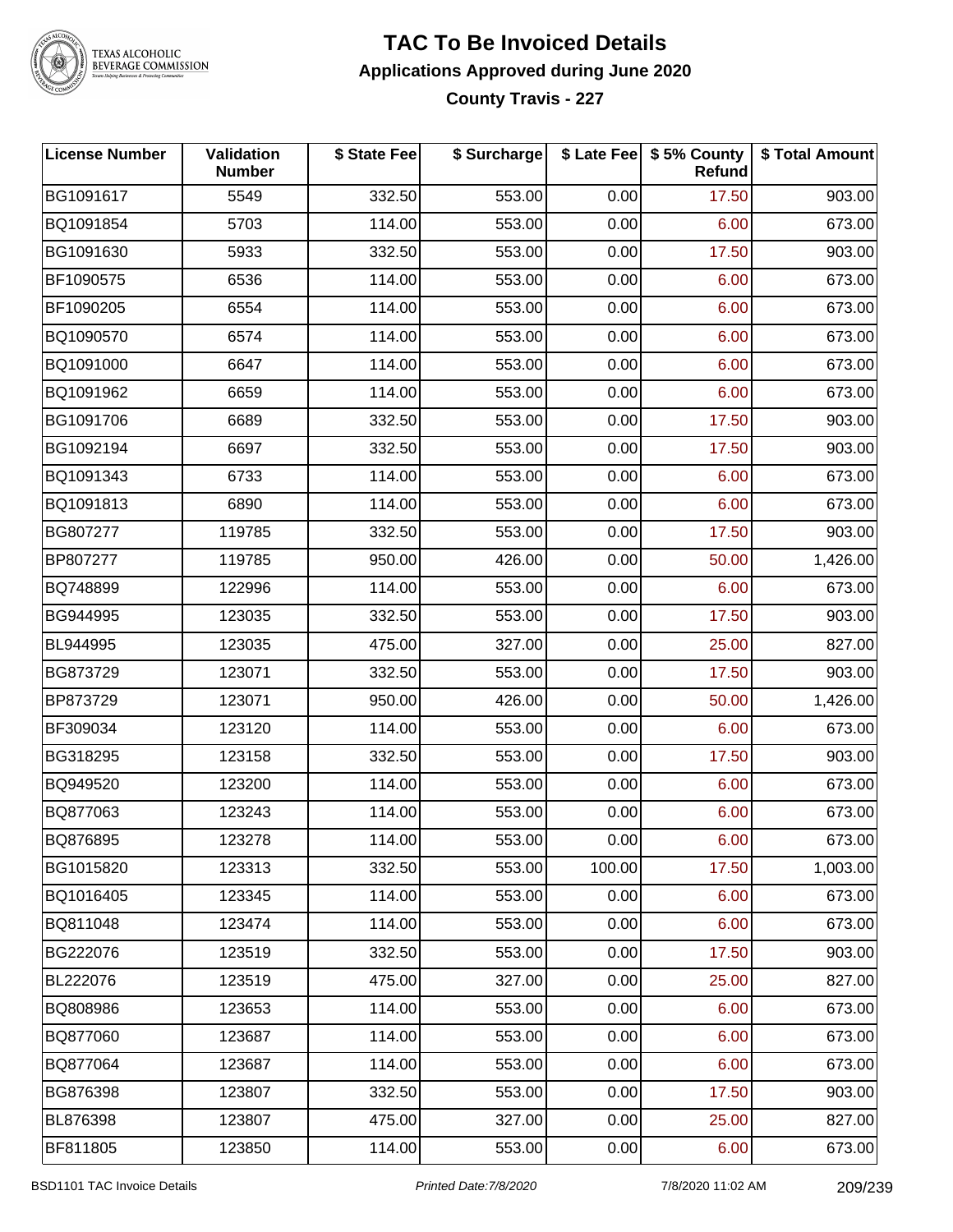| <b>License Number</b> | Validation<br><b>Number</b> | \$ State Fee | \$ Surcharge |        | \$ Late Fee   \$5% County<br>Refund | \$ Total Amount |
|-----------------------|-----------------------------|--------------|--------------|--------|-------------------------------------|-----------------|
| BG125216              | 123918                      | 332.50       | 553.00       | 0.00   | 17.50                               | 903.00          |
| BQ876894              | 123927                      | 114.00       | 553.00       | 0.00   | 6.00                                | 673.00          |
| BF454013              | 124058                      | 114.00       | 553.00       | 0.00   | 6.00                                | 673.00          |
| BG808608              | 124071                      | 332.50       | 553.00       | 0.00   | 17.50                               | 903.00          |
| BF434302              | 124197                      | 114.00       | 553.00       | 0.00   | 6.00                                | 673.00          |
| BQ809453              | 124203                      | 114.00       | 553.00       | 0.00   | 6.00                                | 673.00          |
| BF948403              | 124279                      | 114.00       | 553.00       | 0.00   | 6.00                                | 673.00          |
| BG812168              | 124316                      | 332.50       | 553.00       | 0.00   | 17.50                               | 903.00          |
| BG1016861             | 124344                      | 332.50       | 553.00       | 100.00 | 17.50                               | 1,003.00        |
| BG723662              | 124364                      | 332.50       | 553.00       | 0.00   | 17.50                               | 903.00          |
| BQ723581              | 124375                      | 114.00       | 553.00       | 0.00   | 6.00                                | 673.00          |
| BG949449              | 124376                      | 332.50       | 553.00       | 0.00   | 17.50                               | 903.00          |
| BG125811              | 124385                      | 332.50       | 553.00       | 0.00   | 17.50                               | 903.00          |
| BQ876891              | 124406                      | 114.00       | 553.00       | 0.00   | 6.00                                | 673.00          |
| BQ751696              | 124422                      | 114.00       | 553.00       | 0.00   | 6.00                                | 673.00          |
| BF1021468             | 124428                      | 114.00       | 553.00       | 0.00   | 6.00                                | 673.00          |
| BG749767              | 124447                      | 332.50       | 553.00       | 0.00   | 17.50                               | 903.00          |
| BQ1018938             | 124584                      | 114.00       | 553.00       | 0.00   | 6.00                                | 673.00          |
| BQ519053              | 124634                      | 114.00       | 553.00       | 0.00   | 6.00                                | 673.00          |
| BG825889              | 124649                      | 332.50       | 553.00       | 0.00   | 17.50                               | 903.00          |
| BG309564              | 124655                      | 332.50       | 553.00       | 0.00   | 17.50                               | 903.00          |
| BF416142              | 124687                      | 114.00       | 553.00       | 0.00   | 6.00                                | 673.00          |
| BF698323              | 124690                      | 114.00       | 553.00       | 0.00   | 6.00                                | 673.00          |
| BG943505              | 124722                      | 332.50       | 553.00       | 100.00 | 17.50                               | 1,003.00        |
| BG724980              | 124736                      | 332.50       | 553.00       | 0.00   | 17.50                               | 903.00          |
| BG812169              | 124777                      | 332.50       | 553.00       | 0.00   | 17.50                               | 903.00          |
| BL812169              | 124777                      | 475.00       | 327.00       | 0.00   | 25.00                               | 827.00          |
| BG1017964             | 124822                      | 332.50       | 553.00       | 0.00   | 17.50                               | 903.00          |
| BP1017964             | 124822                      | 950.00       | 426.00       | 0.00   | 50.00                               | 1,426.00        |
| BQ634013              | 124825                      | 114.00       | 553.00       | 0.00   | 6.00                                | 673.00          |
| BQ874976              | 124857                      | 114.00       | 553.00       | 0.00   | 6.00                                | 673.00          |
| BG1021824             | 124859                      | 332.50       | 553.00       | 0.00   | 17.50                               | 903.00          |
| BL1021824             | 124859                      | 475.00       | 327.00       | 0.00   | 25.00                               | 827.00          |
| BQ519044              | 124860                      | 114.00       | 553.00       | 0.00   | 6.00                                | 673.00          |
| BQ519047              | 124860                      | 114.00       | 553.00       | 0.00   | 6.00                                | 673.00          |
| BQ812786              | 124909                      | 114.00       | 553.00       | 0.00   | 6.00                                | 673.00          |
| BG559562              | 124912                      | 332.50       | 553.00       | 0.00   | 17.50                               | 903.00          |
| BG814143              | 124916                      | 332.50       | 553.00       | 0.00   | 17.50                               | 903.00          |
| BG872241              | 125001                      | 332.50       | 553.00       | 0.00   | 17.50                               | 903.00          |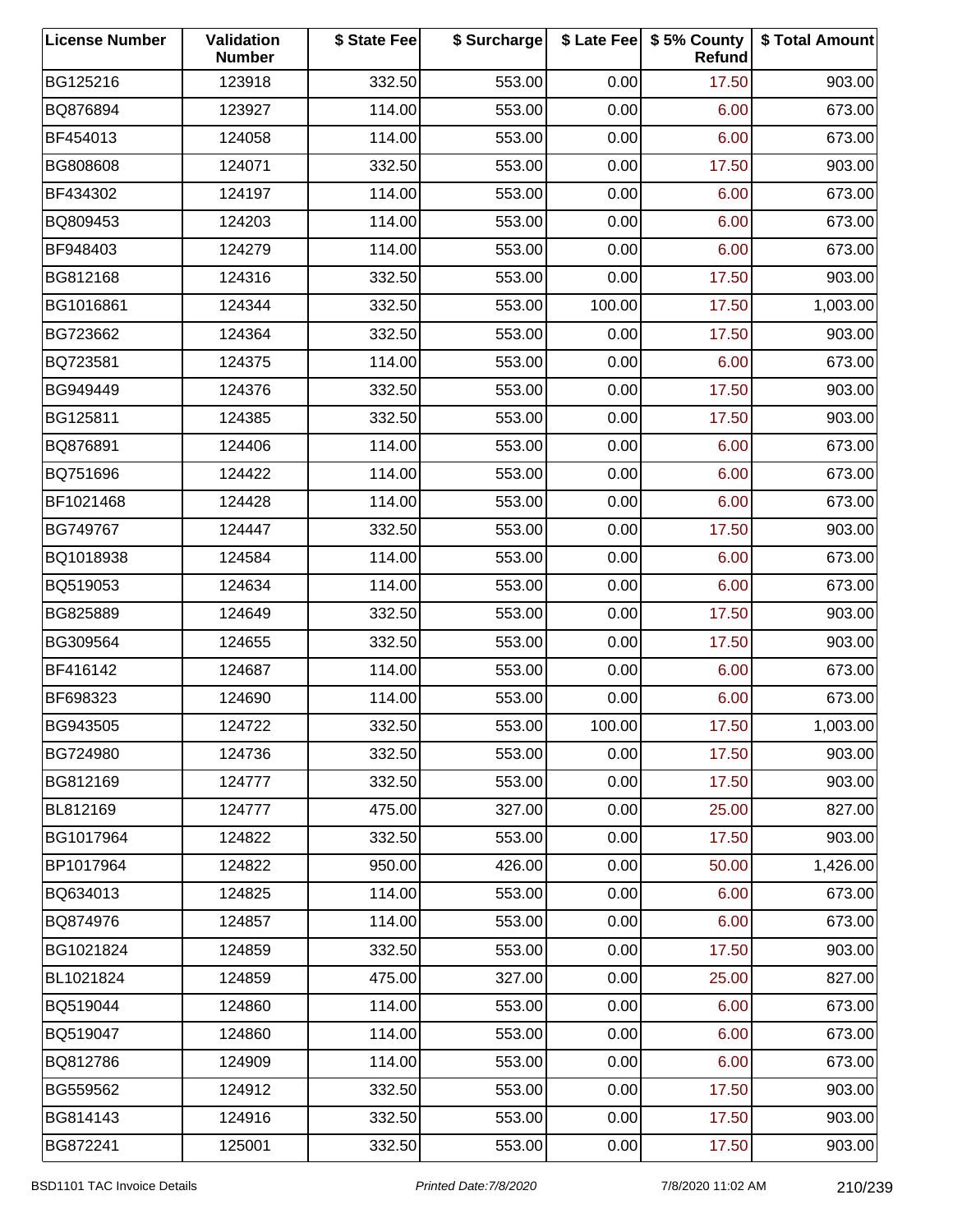| <b>License Number</b> | Validation<br><b>Number</b> | \$ State Fee | \$ Surcharge |        | \$ Late Fee   \$5% County<br>Refund | \$ Total Amount |
|-----------------------|-----------------------------|--------------|--------------|--------|-------------------------------------|-----------------|
| BF539206              | 125046                      | 114.00       | 553.00       | 0.00   | 6.00                                | 673.00          |
| BQ665938              | 125051                      | 114.00       | 553.00       | 0.00   | 6.00                                | 673.00          |
| BQ665721              | 125055                      | 114.00       | 553.00       | 0.00   | 6.00                                | 673.00          |
| BF1021977             | 125084                      | 114.00       | 553.00       | 0.00   | 6.00                                | 673.00          |
| BQ697721              | 125094                      | 114.00       | 553.00       | 0.00   | 6.00                                | 673.00          |
| BQ696373              | 125131                      | 114.00       | 553.00       | 0.00   | 6.00                                | 673.00          |
| BG878525              | 125143                      | 332.50       | 553.00       | 0.00   | 17.50                               | 903.00          |
| BQ1022063             | 125154                      | 114.00       | 553.00       | 0.00   | 6.00                                | 673.00          |
| BQ1022057             | 125155                      | 114.00       | 553.00       | 0.00   | 6.00                                | 673.00          |
| BG539881              | 125198                      | 332.50       | 553.00       | 0.00   | 17.50                               | 903.00          |
| BQ698037              | 125220                      | 114.00       | 553.00       | 0.00   | 6.00                                | 673.00          |
| BG948309              | 125230                      | 332.50       | 553.00       | 0.00   | 17.50                               | 903.00          |
| BQ750648              | 125231                      | 114.00       | 553.00       | 0.00   | 6.00                                | 673.00          |
| BG726997              | 125241                      | 332.50       | 553.00       | 0.00   | 17.50                               | 903.00          |
| BG1022250             | 125250                      | 332.50       | 553.00       | 0.00   | 17.50                               | 903.00          |
| BG947816              | 125277                      | 332.50       | 553.00       | 0.00   | 17.50                               | 903.00          |
| BG1018008             | 125481                      | 332.50       | 553.00       | 100.00 | 17.50                               | 1,003.00        |
| BQ951690              | 125491                      | 114.00       | 553.00       | 0.00   | 6.00                                | 673.00          |
| BG810027              | 125528                      | 332.50       | 553.00       | 100.00 | 17.50                               | 1,003.00        |
| BL810027              | 125528                      | 475.00       | 327.00       | 100.00 | 25.00                               | 927.00          |
| BF559843              | 125566                      | 114.00       | 553.00       | 0.00   | 6.00                                | 673.00          |
| BG811537              | 125781                      | 332.50       | 553.00       | 0.00   | 17.50                               | 903.00          |
| BL811537              | 125781                      | 475.00       | 327.00       | 0.00   | 25.00                               | 827.00          |
| BG433281              | 125937                      | 332.50       | 553.00       | 0.00   | 17.50                               | 903.00          |
| BQ1019242             | 125994                      | 114.00       | 553.00       | 0.00   | 6.00                                | 673.00          |
| BQ455686              | 126019                      | 114.00       | 553.00       | 0.00   | 6.00                                | 673.00          |
| BQ455572              | 126023                      | 114.00       | 553.00       | 0.00   | 6.00                                | 673.00          |
| BQ455578              | 126028                      | 114.00       | 553.00       | 0.00   | 6.00                                | 673.00          |
| BQ455573              | 126030                      | 114.00       | 553.00       | 0.00   | 6.00                                | 673.00          |
| BQ455577              | 126117                      | 114.00       | 553.00       | 0.00   | 6.00                                | 673.00          |
| BQ455687              | 126118                      | 114.00       | 553.00       | 0.00   | 6.00                                | 673.00          |
| BF474878              | 126135                      | 114.00       | 553.00       | 0.00   | 6.00                                | 673.00          |
| BF197082              | 126206                      | 114.00       | 553.00       | 0.00   | 6.00                                | 673.00          |
| BF319637              | 126206                      | 114.00       | 553.00       | 0.00   | 6.00                                | 673.00          |
| BF453570              | 126206                      | 114.00       | 553.00       | 0.00   | 6.00                                | 673.00          |
| BG234248              | 126299                      | 332.50       | 553.00       | 0.00   | 17.50                               | 903.00          |
| BQ601889              | 126319                      | 114.00       | 553.00       | 0.00   | 6.00                                | 673.00          |
| BG726475              | 126320                      | 332.50       | 553.00       | 0.00   | 17.50                               | 903.00          |
| BG433443              | 126396                      | 332.50       | 553.00       | 100.00 | 17.50                               | 1,003.00        |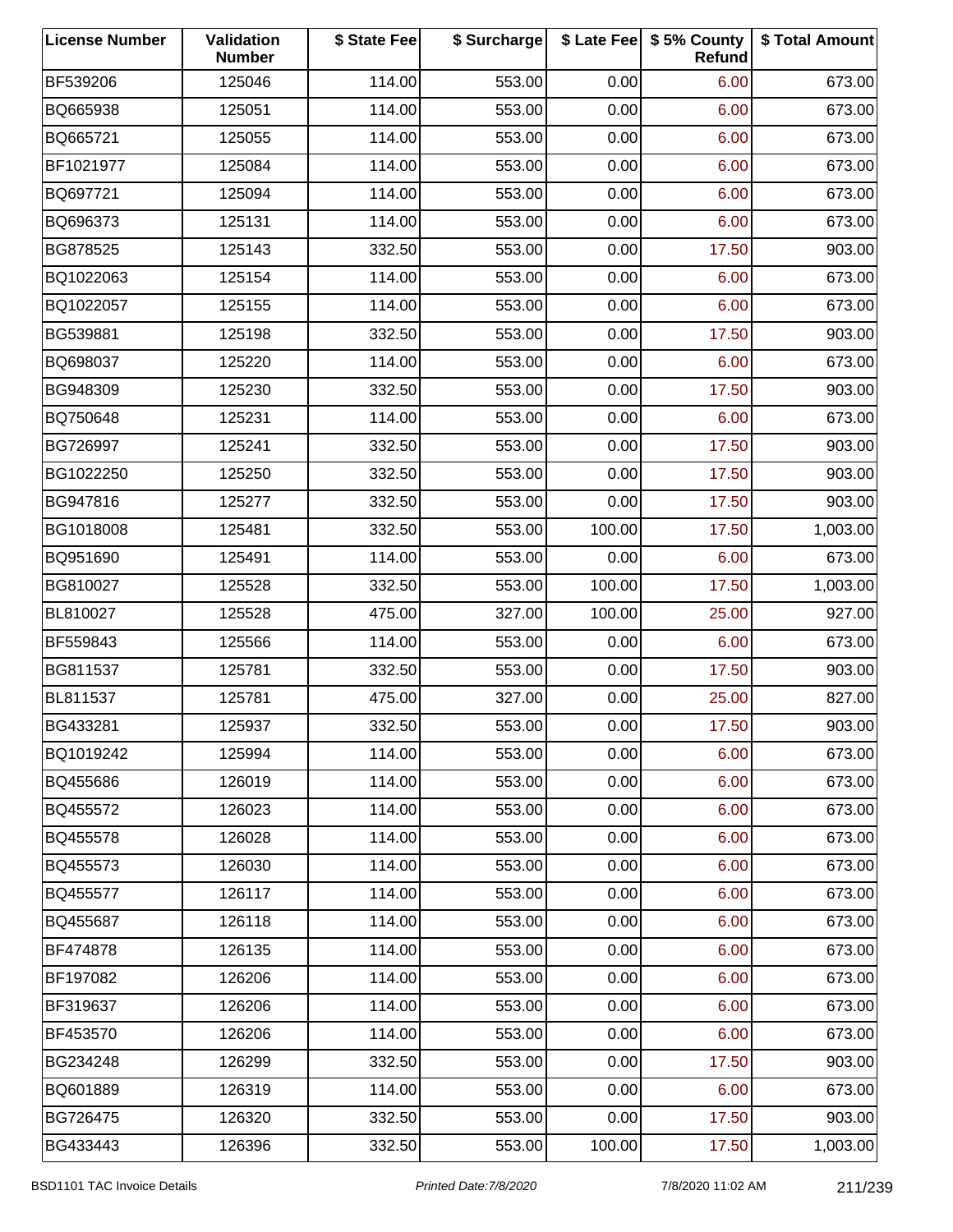| <b>License Number</b> | Validation<br><b>Number</b> | \$ State Fee | \$ Surcharge |        | \$ Late Fee   \$5% County<br>Refund | \$ Total Amount |
|-----------------------|-----------------------------|--------------|--------------|--------|-------------------------------------|-----------------|
| BQ454873              | 126538                      | 114.00       | 553.00       | 0.00   | 6.00                                | 673.00          |
| BQ667085              | 126616                      | 114.00       | 553.00       | 0.00   | 6.00                                | 673.00          |
| BF538903              | 126625                      | 114.00       | 553.00       | 0.00   | 6.00                                | 673.00          |
| BG952376              | 126745                      | 332.50       | 553.00       | 0.00   | 17.50                               | 903.00          |
| BG699786              | 126755                      | 332.50       | 553.00       | 0.00   | 17.50                               | 903.00          |
| BQ700247              | 126784                      | 114.00       | 553.00       | 0.00   | 6.00                                | 673.00          |
| BQ699380              | 126819                      | 114.00       | 553.00       | 0.00   | 6.00                                | 673.00          |
| BQ699482              | 126819                      | 114.00       | 553.00       | 0.00   | 6.00                                | 673.00          |
| BQ950514              | 126819                      | 114.00       | 553.00       | 0.00   | 6.00                                | 673.00          |
| BQ1024156             | 126819                      | 114.00       | 553.00       | 0.00   | 6.00                                | 673.00          |
| BG938534              | 510742                      | 332.50       | 553.00       | 0.00   | 17.50                               | 903.00          |
| BG1018763             | 513172                      | 332.50       | 553.00       | 0.00   | 17.50                               | 903.00          |
| BG1013716             | 513208                      | 332.50       | 553.00       | 100.00 | 17.50                               | 1,003.00        |
| BQ947036              | 513626                      | 114.00       | 553.00       | 0.00   | 6.00                                | 673.00          |
| BG1019332             | 513692                      | 332.50       | 553.00       | 0.00   | 17.50                               | 903.00          |
| BG412972              | 513705                      | 332.50       | 553.00       | 0.00   | 17.50                               | 903.00          |
| BG808443              | 513733                      | 332.50       | 553.00       | 0.00   | 17.50                               | 903.00          |
| BL808443              | 513733                      | 475.00       | 327.00       | 0.00   | 25.00                               | 827.00          |
| BQ1017561             | 513742                      | 114.00       | 553.00       | 0.00   | 6.00                                | 673.00          |
| BA945449              | 513762                      | 1,425.00     | 651.00       | 0.00   | 75.00                               | 2,151.00        |
| BQ1022190             | 513880                      | 114.00       | 553.00       | 0.00   | 6.00                                | 673.00          |
| BQ265713              | 513946                      | 114.00       | 553.00       | 0.00   | 6.00                                | 673.00          |
| BF473443              | 513947                      | 114.00       | 553.00       | 0.00   | 6.00                                | 673.00          |
| BG1019491             | 513969                      | 332.50       | 553.00       | 0.00   | 17.50                               | 903.00          |
| BQ809451              | 513984                      | 114.00       | 553.00       | 0.00   | 6.00                                | 673.00          |
| BF724811              | 514064                      | 114.00       | 553.00       | 0.00   | 6.00                                | 673.00          |
| BG799438              | 514077                      | 332.50       | 553.00       | 0.00   | 17.50                               | 903.00          |
| BG724872              | 514105                      | 332.50       | 553.00       | 0.00   | 17.50                               | 903.00          |
| BG724873              | 514105                      | 332.50       | 553.00       | 0.00   | 17.50                               | 903.00          |
| BG1019126             | 514114                      | 332.50       | 553.00       | 0.00   | 17.50                               | 903.00          |
| BF663629              | 514198                      | 114.00       | 553.00       | 0.00   | 6.00                                | 673.00          |
| BQ318903              | 514199                      | 114.00       | 553.00       | 0.00   | 6.00                                | 673.00          |
| BQ580466              | 514200                      | 114.00       | 553.00       | 0.00   | 6.00                                | 673.00          |
| BG806468              | 514289                      | 332.50       | 553.00       | 0.00   | 17.50                               | 903.00          |
| BG276797              | 514439                      | 332.50       | 553.00       | 0.00   | 17.50                               | 903.00          |
| BQ663540              | 514517                      | 114.00       | 553.00       | 0.00   | 6.00                                | 673.00          |
| BQ1018895             | 514605                      | 114.00       | 553.00       | 0.00   | 6.00                                | 673.00          |
| BG1019076             | 514608                      | 332.50       | 553.00       | 0.00   | 17.50                               | 903.00          |
| BF699744              | 514656                      | 114.00       | 553.00       | 0.00   | 6.00                                | 673.00          |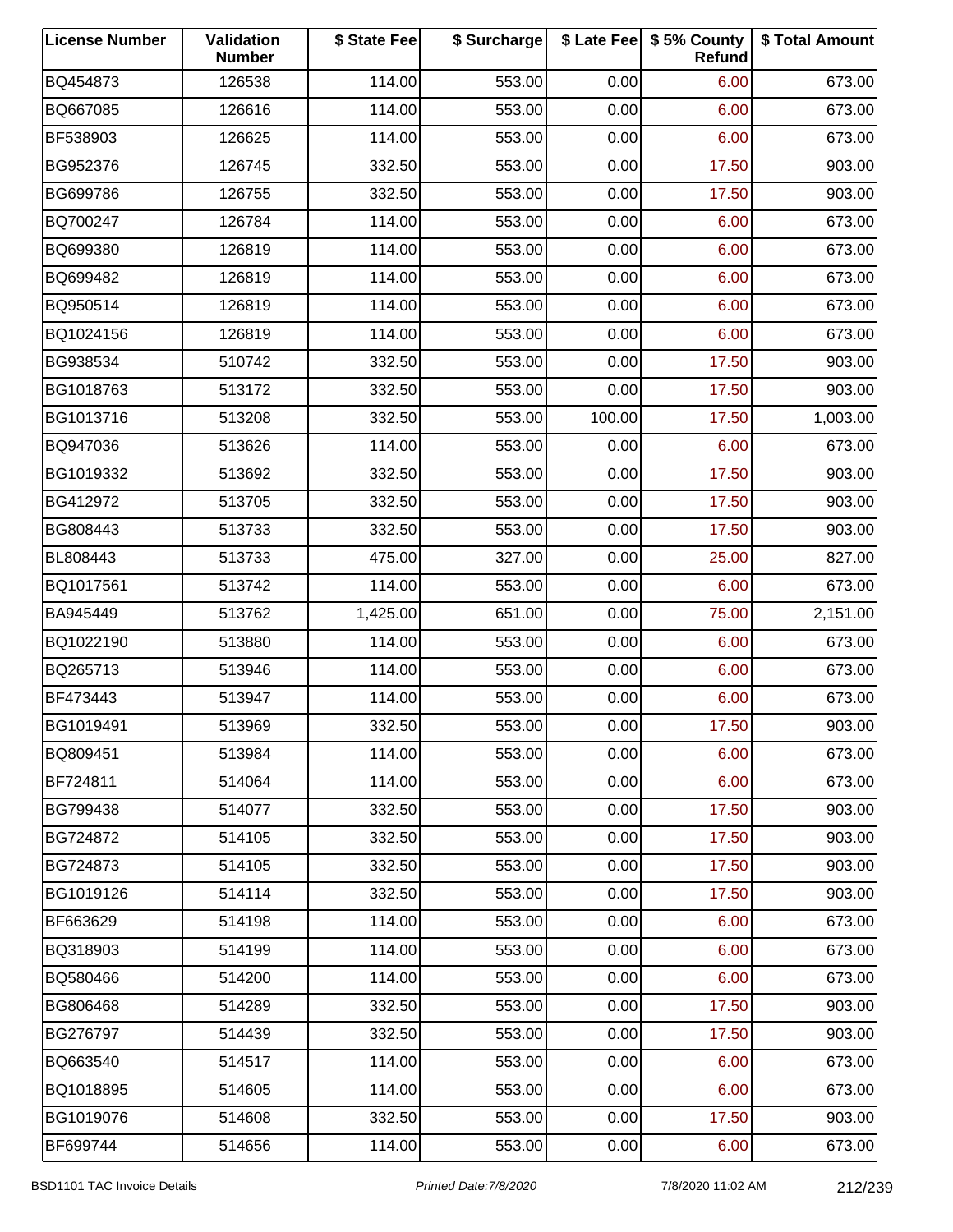| ∣License Number | Validation<br><b>Number</b> | \$ State Fee | \$ Surcharge |        | Refundl  | \$ Late Fee   \$5% County   \$ Total Amount |
|-----------------|-----------------------------|--------------|--------------|--------|----------|---------------------------------------------|
| BF698445        | 514706                      | 114.00       | 553.00       | 0.001  | 6.00     | 673.00                                      |
| BF812716        | 514707                      | 114.00       | 553.00       | 0.00   | 6.00     | 673.00                                      |
| BG633195        | 514898                      | 332.50       | 553.00       | 0.00   | 17.50    | 903.00                                      |
|                 | Total                       | 37,268.50    | 83,624.00    | 800.00 | 1,961.50 | 123,654.00                                  |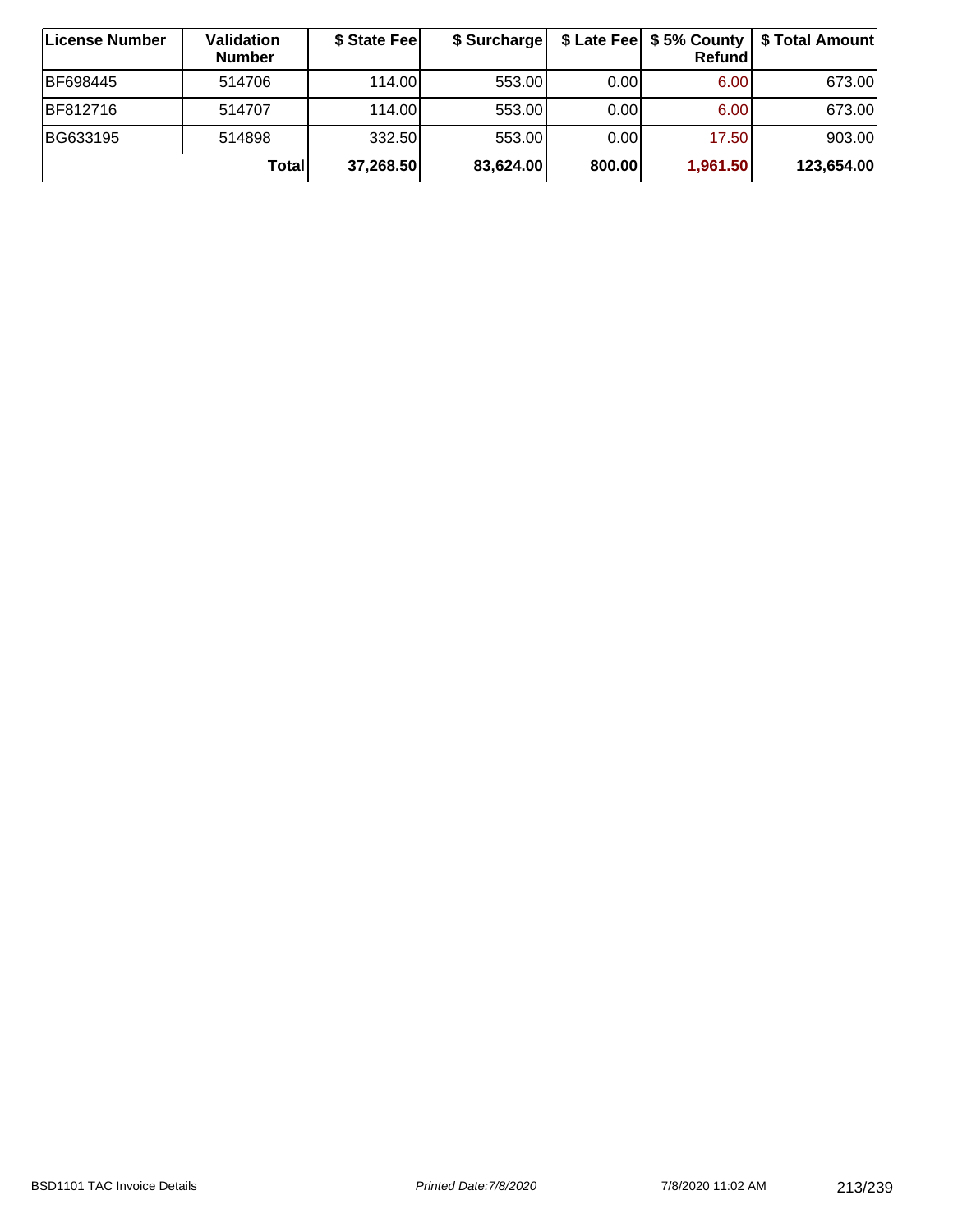

# **TAC To Be Invoiced Details Applications Approved during June 2020 County Trinity - 228**

| License Number  | <b>Validation</b><br><b>Number</b> | \$ State Feel | \$ Surcharge |      | Refund | \$ Late Fee   \$5% County   \$ Total Amount |
|-----------------|------------------------------------|---------------|--------------|------|--------|---------------------------------------------|
| <b>BF519580</b> | 514286                             | 114.00L       | 553.00       | 0.00 | 6.00   | 673.00                                      |
| BF1022254       | 514602                             | 114.00L       | 553.00       | 0.00 | 6.00   | 673.00                                      |
|                 | Totall                             | 228.00        | 1,106.00     | 0.00 | 12.00  | 1,346.00                                    |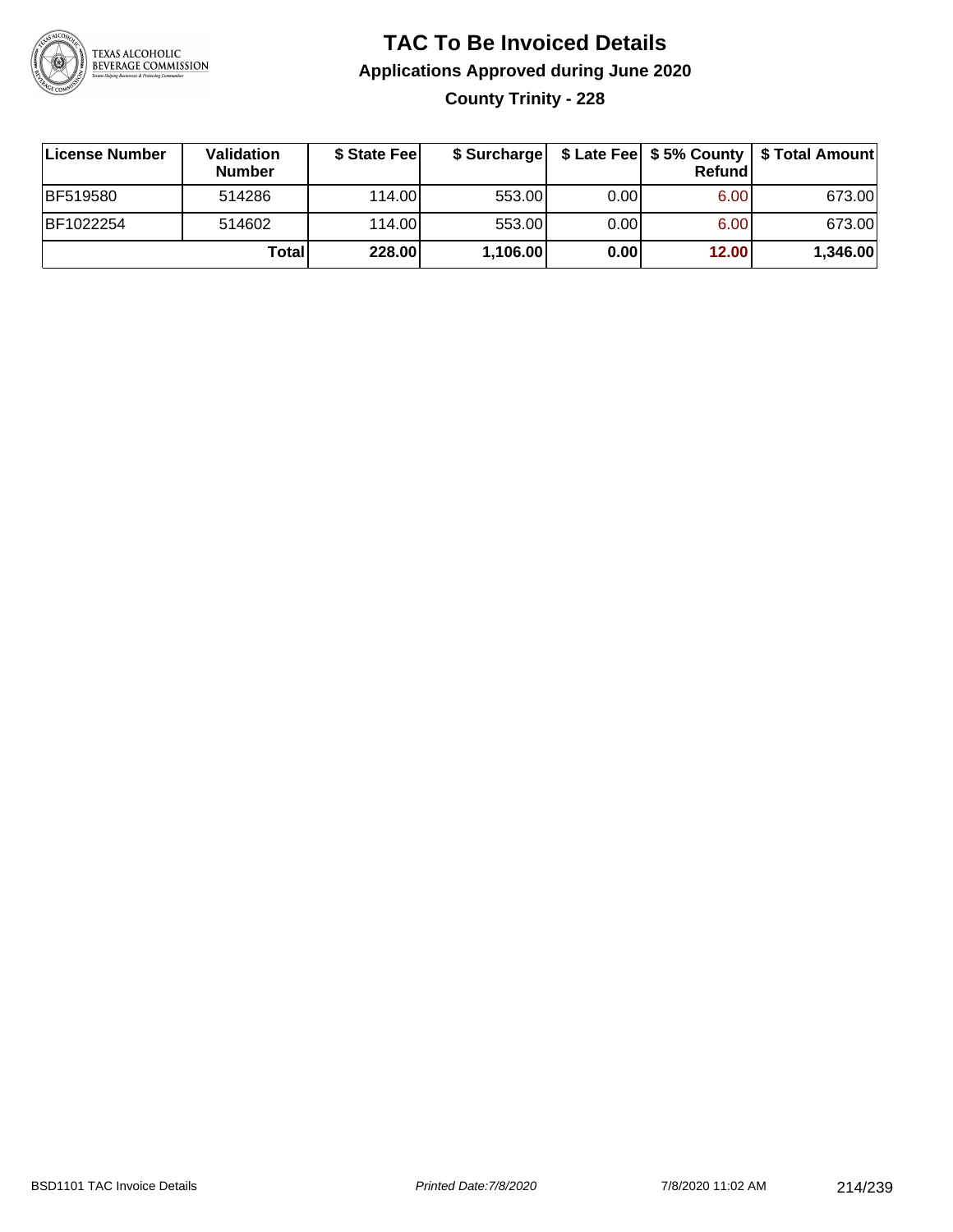

# **TAC To Be Invoiced Details Applications Approved during June 2020 County Upshur - 230**

| <b>License Number</b> | <b>Validation</b><br><b>Number</b> | \$ State Fee | \$ Surcharge | \$ Late Fee | \$5% County<br>Refund | \$ Total Amount |
|-----------------------|------------------------------------|--------------|--------------|-------------|-----------------------|-----------------|
| BQ1089964             | 6219                               | 114.00       | 553.00       | 0.00        | 6.00                  | 673.00          |
| BQ877902              | 124342                             | 114.00       | 553.00       | 0.00        | 6.00                  | 673.00          |
| BQ879760              | 125923                             | 114.00       | 553.00       | 0.00        | 6.00                  | 673.00          |
| BQ952792              | 126115                             | 114.00       | 553.00       | 0.00        | 6.00                  | 673.00          |
| BQ952670              | 513908                             | 114.00       | 553.00       | 0.00        | 6.00                  | 673.00          |
| BF812585              | 514634                             | 114.00       | 553.00       | 0.00        | 6.00                  | 673.00          |
|                       | Total                              | 684.00       | 3,318.00     | 0.00        | 36.00                 | 4,038.00        |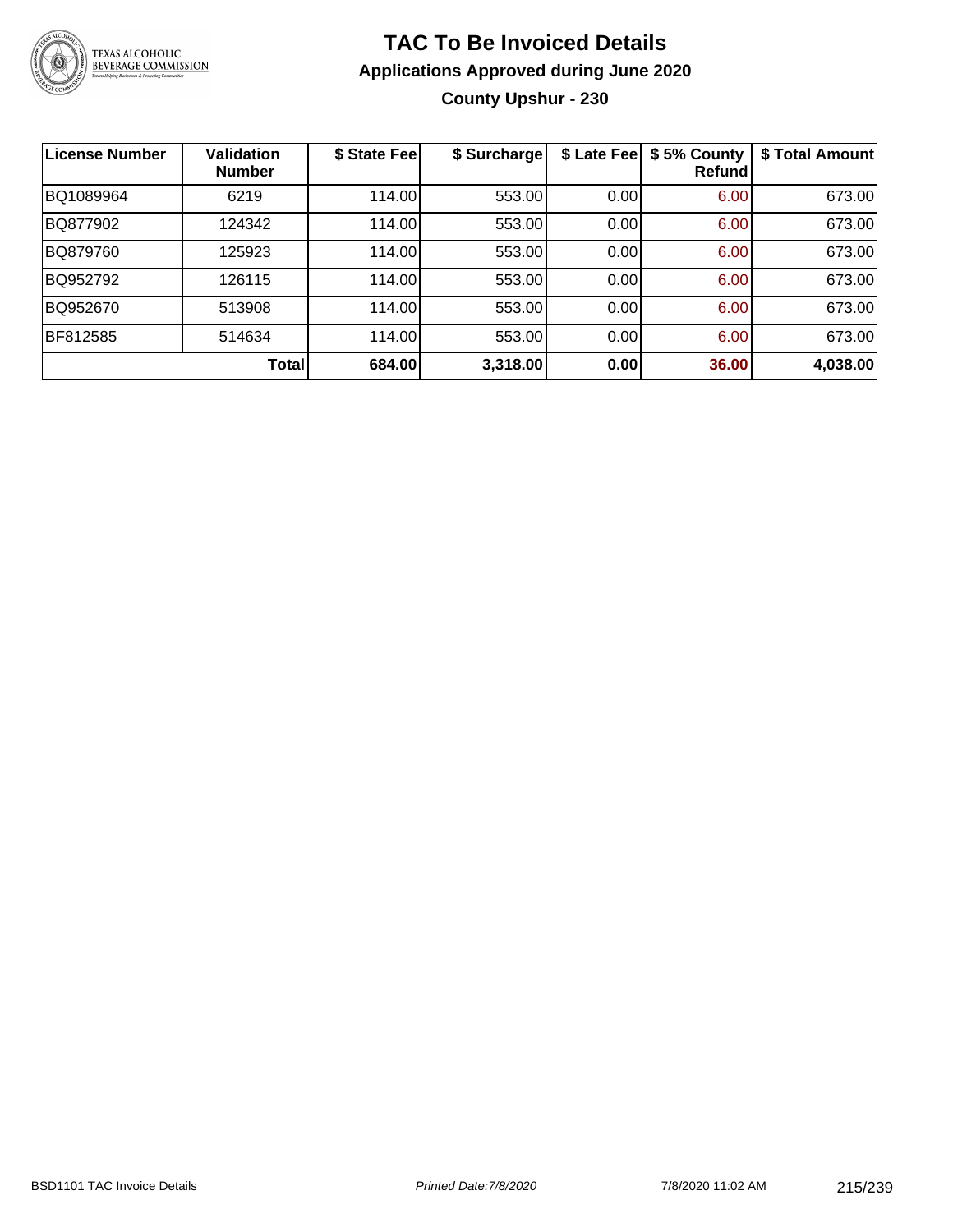

# **TAC To Be Invoiced Details Applications Approved during June 2020 County Upton - 231**

| ∣License Number | <b>Validation</b><br><b>Number</b> | \$ State Fee | \$ Surcharge |      | \$ Late Fee   \$5% County  <br>Refund | \$ Total Amount |
|-----------------|------------------------------------|--------------|--------------|------|---------------------------------------|-----------------|
| BF752214        | 124514                             | 114.00       | 553.00       | 0.00 | 6.00                                  | 673.00          |
| BQ813151        | 125446                             | 114.00       | 553.00       | 0.00 | 6.00                                  | 673.00          |
| BF878756        | 126348                             | 114.00       | 553.00       | 0.00 | 6.00                                  | 673.00          |
|                 | Total                              | 342.00       | 1,659.00     | 0.00 | 18.00                                 | 2,019.00        |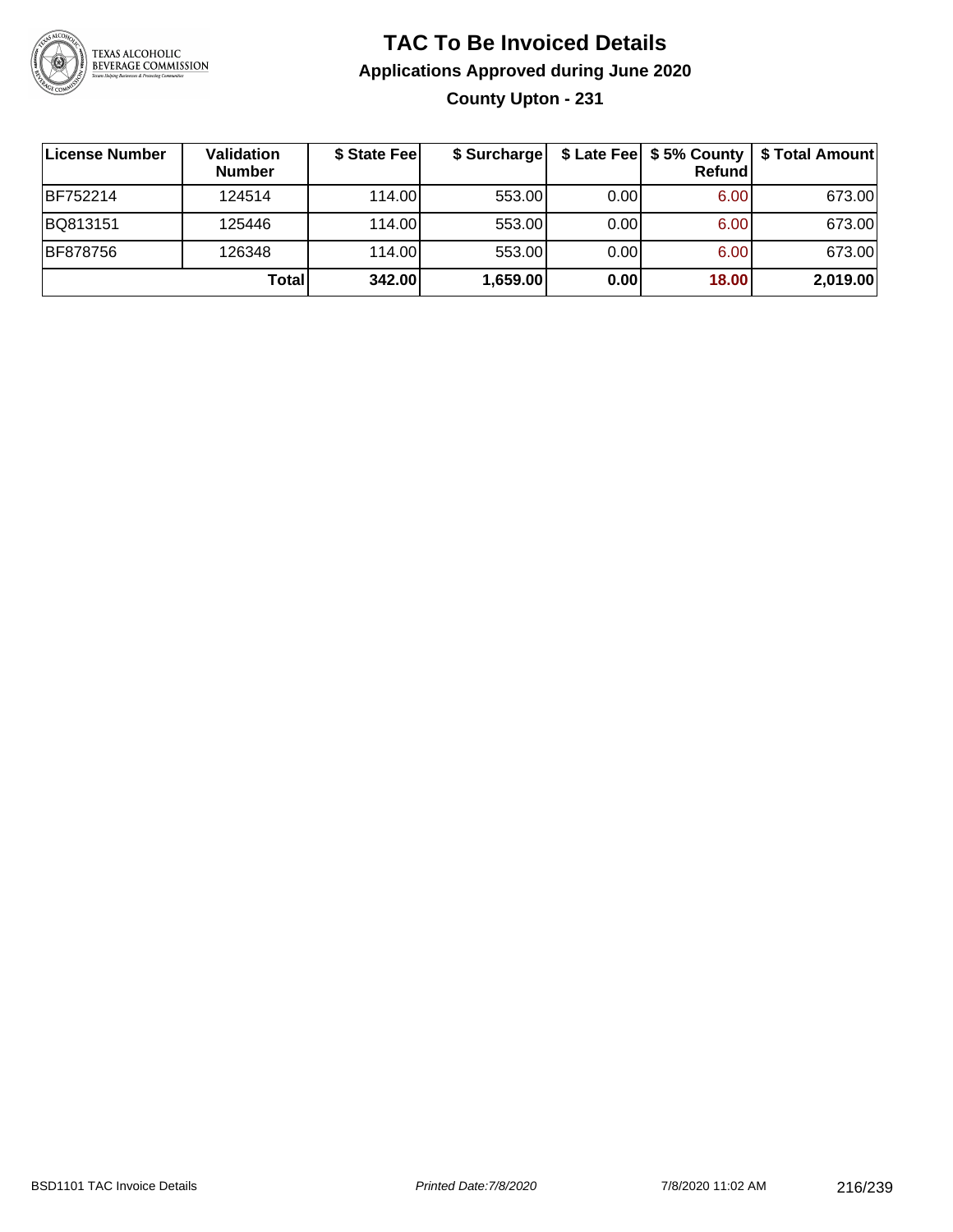

#### **TAC To Be Invoiced Details Applications Approved during June 2020 County Uvalde - 232**

| License Number | Validation<br><b>Number</b> | \$ State Fee | \$ Surcharge |      | \$ Late Fee   \$5% County<br>Refundl | \$ Total Amount |
|----------------|-----------------------------|--------------|--------------|------|--------------------------------------|-----------------|
| BF1090744      | 6627                        | 114.00       | 553.00       | 0.00 | 6.00                                 | 673.00          |
| BF810867       | 125467                      | 114.00       | 553.00       | 0.00 | 6.00                                 | 673.00          |
| BG949834       | 514878                      | 332.50       | 553.00       | 0.00 | 17.50                                | 903.00          |
|                | Total                       | 560.50       | 1,659.00     | 0.00 | 29.50                                | 2,249.00        |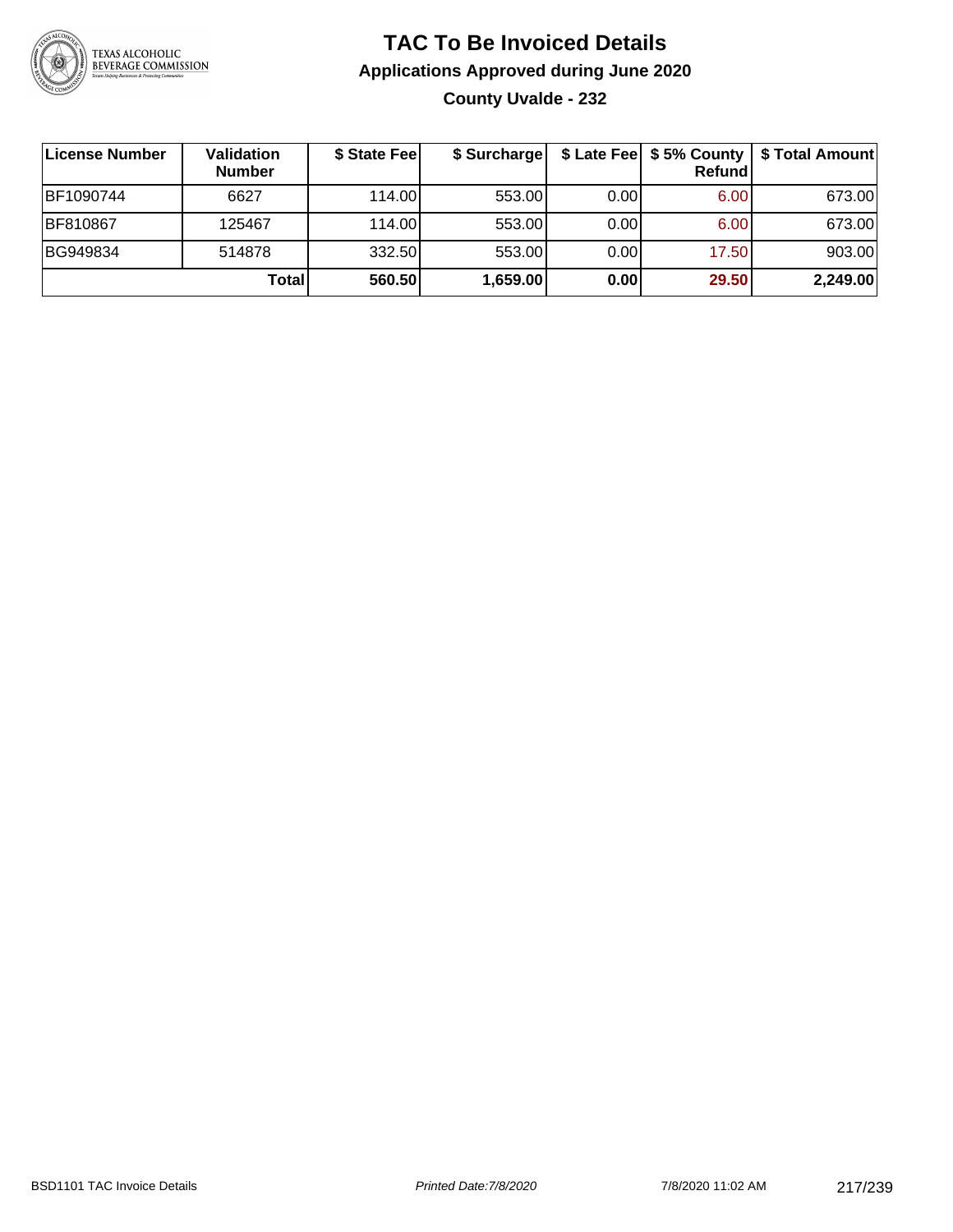

#### **TAC To Be Invoiced Details Applications Approved during June 2020 County Val Verde - 233**

| <b>License Number</b> | <b>Validation</b><br><b>Number</b> | \$ State Fee | \$ Surcharge | \$ Late Fee | \$5% County<br><b>Refund</b> | \$ Total Amount |
|-----------------------|------------------------------------|--------------|--------------|-------------|------------------------------|-----------------|
| BF948091              | 123213                             | 114.00       | 553.00       | 0.00        | 6.00                         | 673.00          |
| BQ1020577             | 123300                             | 114.00       | 553.00       | 0.00        | 6.00                         | 673.00          |
| BG947555              | 123822                             | 332.50       | 553.00       | 0.00        | 17.50                        | 903.00          |
| <b>BL947555</b>       | 123822                             | 475.00       | 327.00       | 0.00        | 25.00                        | 827.00          |
| BG951058              | 125298                             | 332.50       | 553.00       | 0.00        | 17.50                        | 903.00          |
| BG416359              | 126239                             | 332.50       | 553.00       | 0.00        | 17.50                        | 903.00          |
| BQ811837              | 512339                             | 114.00       | 553.00       | 0.00        | 6.00                         | 673.00          |
|                       | Total                              | 1,814.50     | 3,645.00     | 0.00        | 95.50                        | 5,555.00        |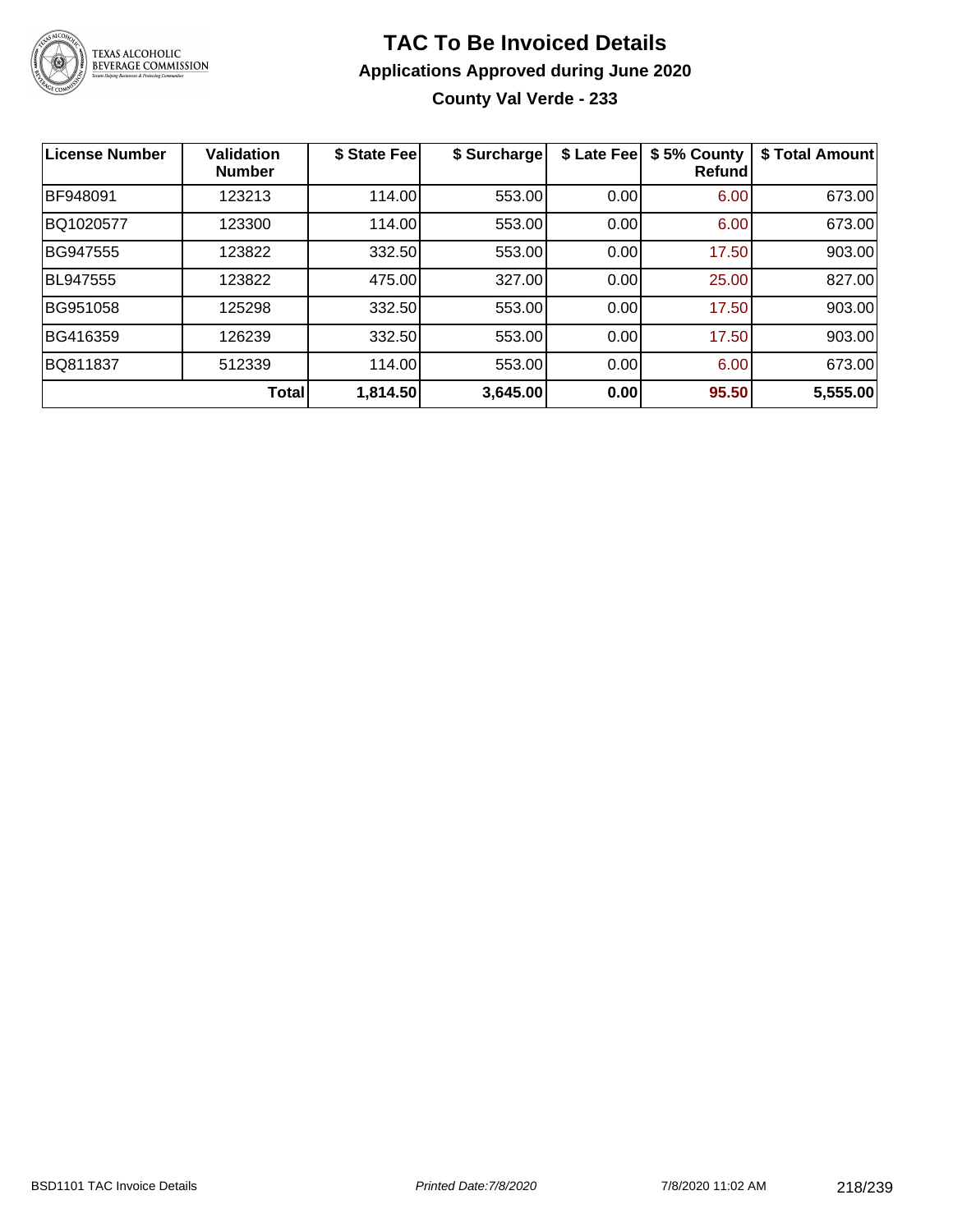

#### **TAC To Be Invoiced Details Applications Approved during June 2020 County Van Zandt - 234**

| <b>License Number</b> | <b>Validation</b><br><b>Number</b> | \$ State Fee | \$ Surcharge | \$ Late Fee | \$5% County<br>Refundl | \$ Total Amount |
|-----------------------|------------------------------------|--------------|--------------|-------------|------------------------|-----------------|
| BQ1091177             | 5825                               | 114.00       | 553.00       | 0.00        | 6.00                   | 673.00          |
| BQ1090998             | 6609                               | 114.00       | 553.00       | 0.00        | 6.00                   | 673.00          |
| BQ726829              | 124401                             | 114.00       | 553.00       | 0.00        | 6.00                   | 673.00          |
| BG947143              | 124623                             | 332.50       | 553.00       | 0.00        | 17.50                  | 903.00          |
| BQ879055              | 125083                             | 114.00       | 553.00       | 0.00        | 6.00                   | 673.00          |
| BQ1023769             | 125270                             | 114.00       | 553.00       | 0.00        | 6.00                   | 673.00          |
|                       | <b>Total</b>                       | 902.50       | 3,318.00     | 0.00        | 47.50                  | 4,268.00        |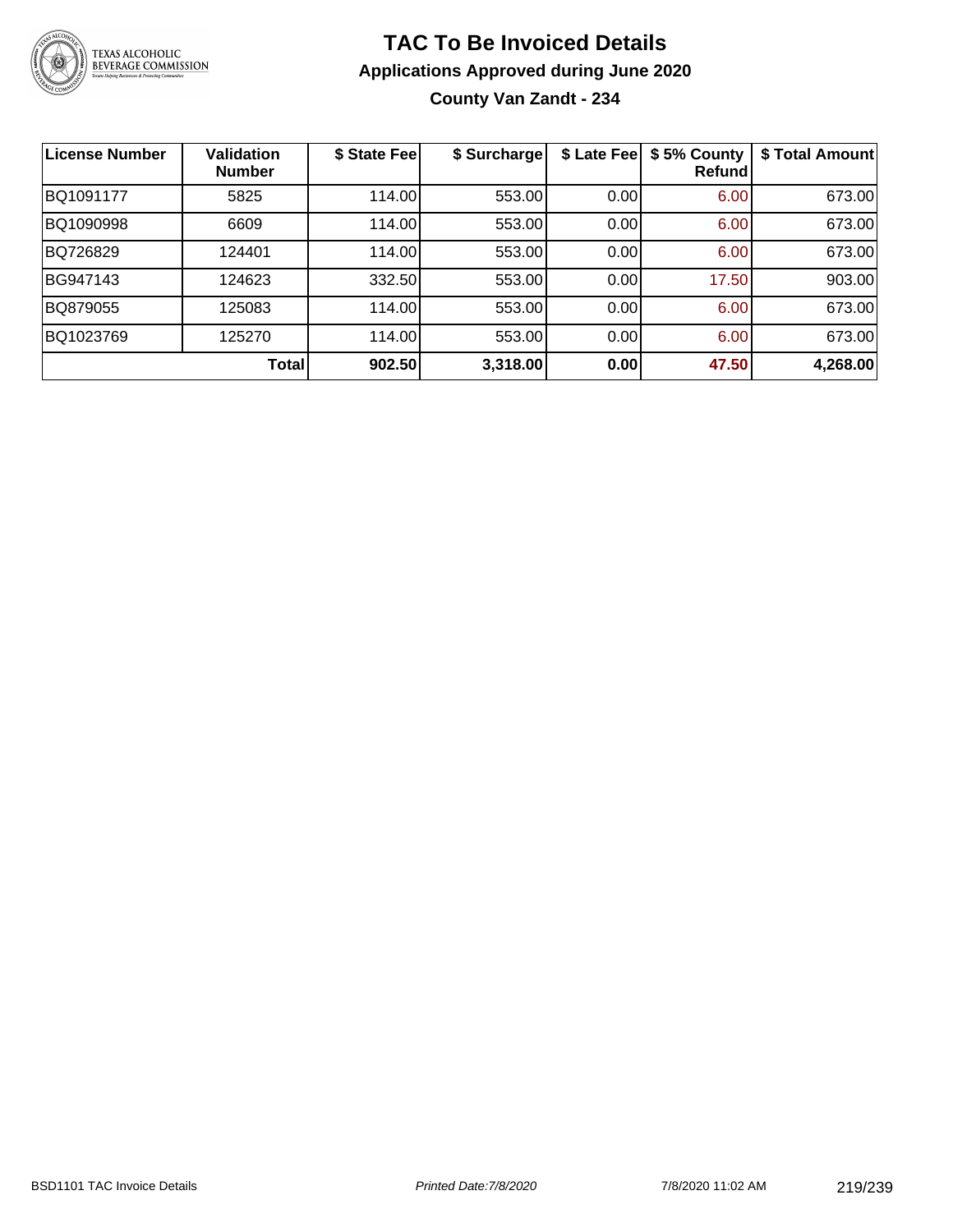

#### **TAC To Be Invoiced Details Applications Approved during June 2020 County Victoria - 235**

| <b>License Number</b> | Validation<br><b>Number</b> | \$ State Fee | \$ Surcharge | \$ Late Fee | \$5% County<br>Refundl | \$ Total Amount |
|-----------------------|-----------------------------|--------------|--------------|-------------|------------------------|-----------------|
| BF1091836             | 6952                        | 114.00       | 553.00       | 0.00        | 6.00                   | 673.00          |
| BG452634              | 123192                      | 332.50       | 553.00       | 0.00        | 17.50                  | 903.00          |
| BL452634              | 123192                      | 475.00       | 327.00       | 0.00        | 25.00                  | 827.00          |
| BG491519              | 123454                      | 332.50       | 553.00       | 100.00      | 17.50                  | 1,003.00        |
| BL491519              | 123454                      | 475.00       | 327.00       | 100.00      | 25.00                  | 927.00          |
| BQ809456              | 123518                      | 114.00       | 553.00       | 0.00        | 6.00                   | 673.00          |
| BE946054              | 123837                      | 285.00       | 553.00       | 0.00        | 15.00                  | 853.00          |
| BG949756              | 124689                      | 332.50       | 553.00       | 0.00        | 17.50                  | 903.00          |
| BL949756              | 124689                      | 475.00       | 327.00       | 0.00        | 25.00                  | 827.00          |
| BQ633205              | 125024                      | 114.00       | 553.00       | 0.00        | 6.00                   | 673.00          |
| BQ753143              | 125158                      | 114.00       | 553.00       | 0.00        | 6.00                   | 673.00          |
| BG255135              | 513274                      | 332.50       | 553.00       | 0.00        | 17.50                  | 903.00          |
|                       | <b>Total</b>                | 3,496.00     | 5,958.00     | 200.00      | 184.00                 | 9,838.00        |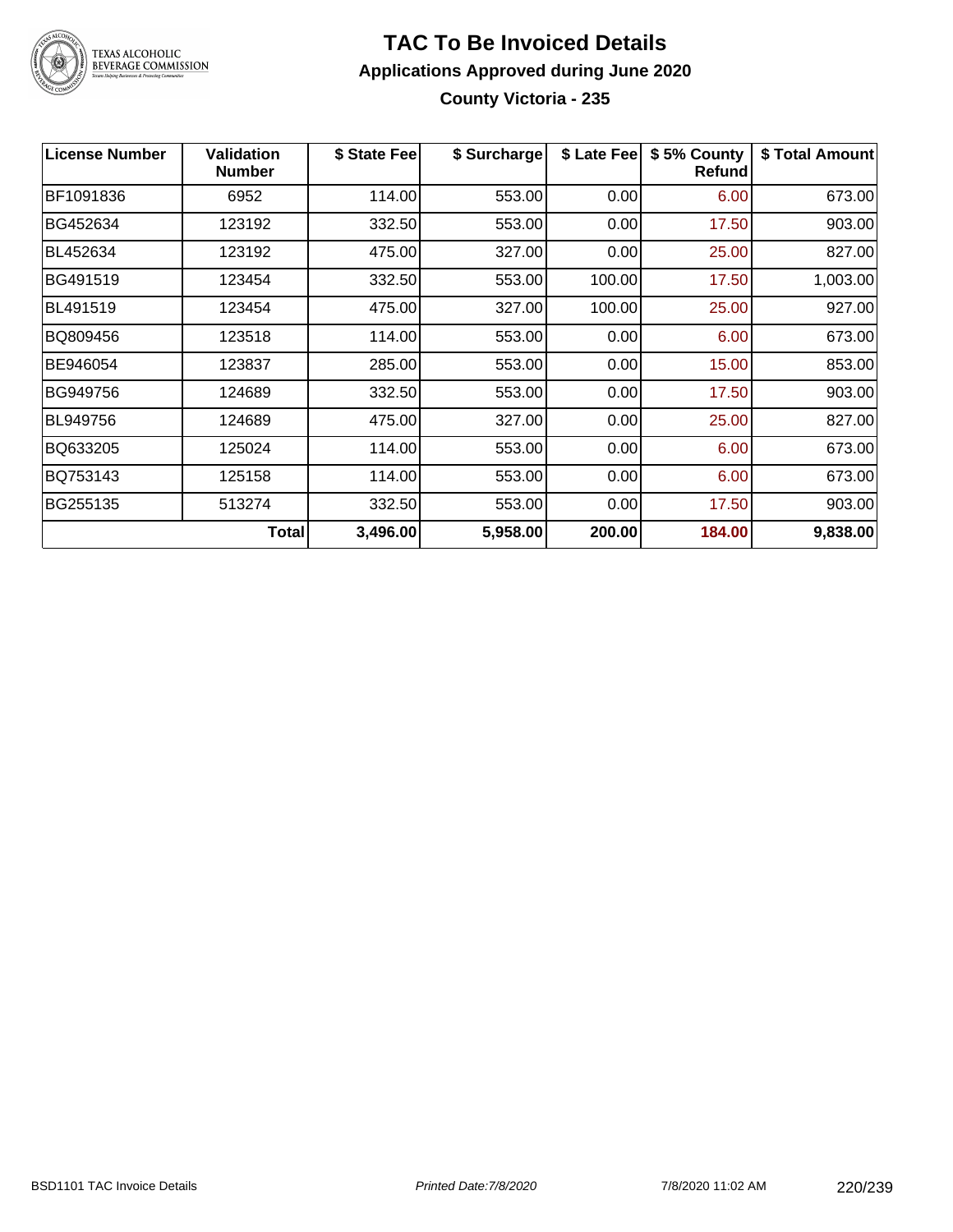

#### **TAC To Be Invoiced Details Applications Approved during June 2020 County Walker - 236**

| License Number | <b>Validation</b><br><b>Number</b> | \$ State Fee | \$ Surcharge | \$ Late Fee | \$5% County<br><b>Refund</b> | \$ Total Amount |
|----------------|------------------------------------|--------------|--------------|-------------|------------------------------|-----------------|
| BG1090937      | 4940                               | 332.50       | 553.00       | 0.00        | 17.50                        | 903.00          |
| BF1089979      | 5985                               | 114.00       | 553.00       | 0.00        | 6.00                         | 673.00          |
| BQ1018748      | 125732                             | 114.00       | 553.00       | 100.00      | 6.00                         | 773.00          |
| BF299290       | 125859                             | 114.00       | 553.00       | 0.00        | 6.00                         | 673.00          |
| BQ877747       | 126200                             | 114.00       | 553.00       | 0.00        | 6.00                         | 673.00          |
| BQ809051       | 513199                             | 114.00       | 553.00       | 0.00        | 6.00                         | 673.00          |
| BF725073       | 513738                             | 114.00       | 553.00       | 0.00        | 6.00                         | 673.00          |
| BQ951546       | 513887                             | 114.00       | 553.00       | 0.00        | 6.00                         | 673.00          |
| BQ952732       | 513888                             | 114.00       | 553.00       | 0.00        | 6.00                         | 673.00          |
| BF601411       | 514217                             | 114.00       | 553.00       | 0.00        | 6.00                         | 673.00          |
|                | <b>Total</b>                       | 1,358.50     | 5,530.00     | 100.00      | 71.50                        | 7,060.00        |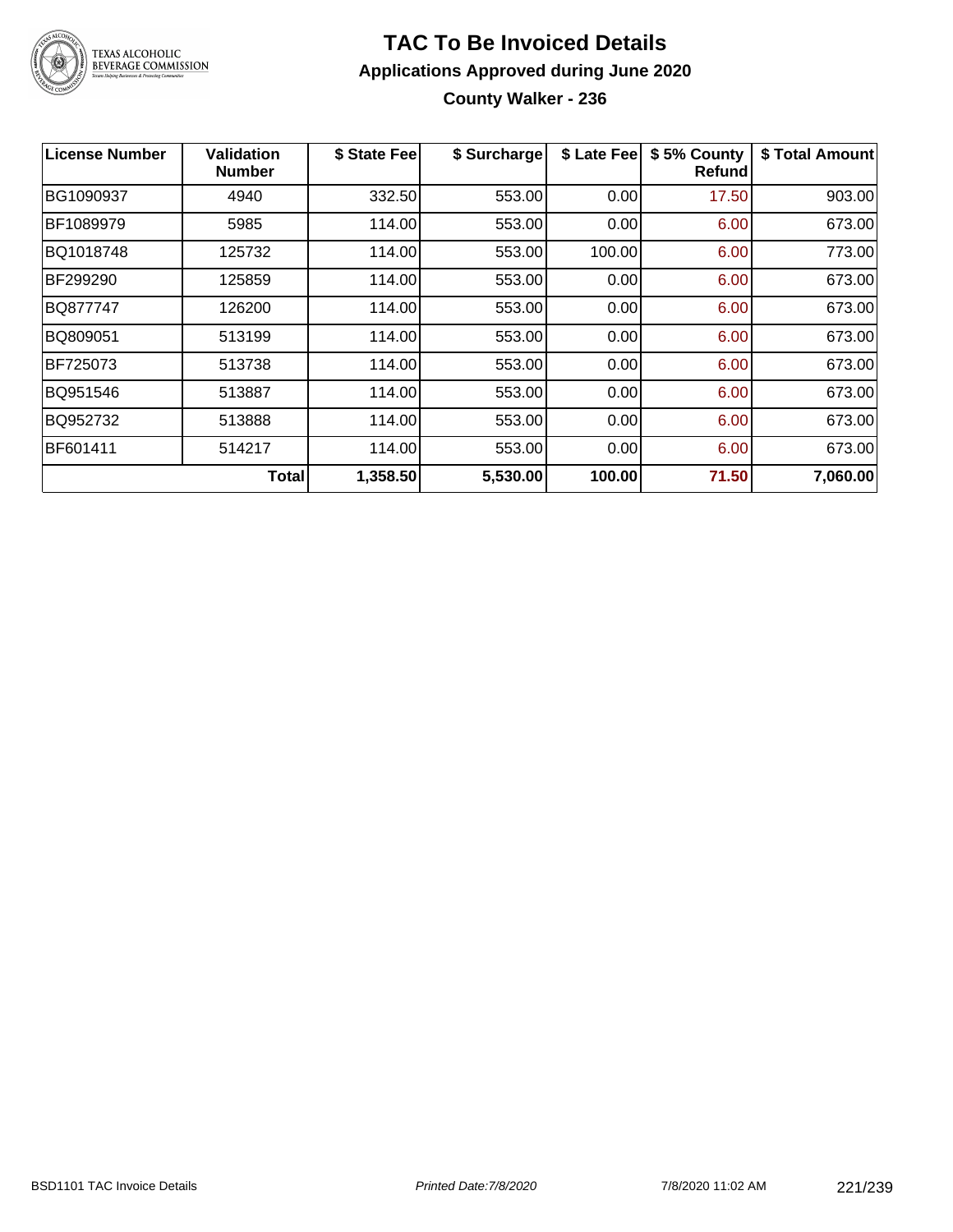

## **TAC To Be Invoiced Details Applications Approved during June 2020**

**County Waller - 237**

| License Number | <b>Validation</b><br><b>Number</b> | \$ State Fee | \$ Surcharge | \$ Late Fee | \$5% County<br>Refundl | \$ Total Amount |
|----------------|------------------------------------|--------------|--------------|-------------|------------------------|-----------------|
| BG1090307      | 6434                               | 332.50       | 553.00       | 0.00        | 17.50                  | 903.00          |
| BQ514694       | 124062                             | 114.00       | 553.00       | 0.00        | 6.00                   | 673.00          |
| BQ877094       | 125682                             | 114.00       | 553.00       | 0.00        | 6.00                   | 673.00          |
| BG875487       | 126179                             | 332.50       | 553.00       | 0.00        | 17.50                  | 903.00          |
| BG1024764      | 126190                             | 332.50       | 553.00       | 0.00        | 17.50                  | 903.00          |
| BF951249       | 514658                             | 114.00       | 553.00       | 0.00        | 6.00                   | 673.00          |
|                | <b>Total</b>                       | 1,339.50     | 3,318.00     | 0.00        | 70.50                  | 4,728.00        |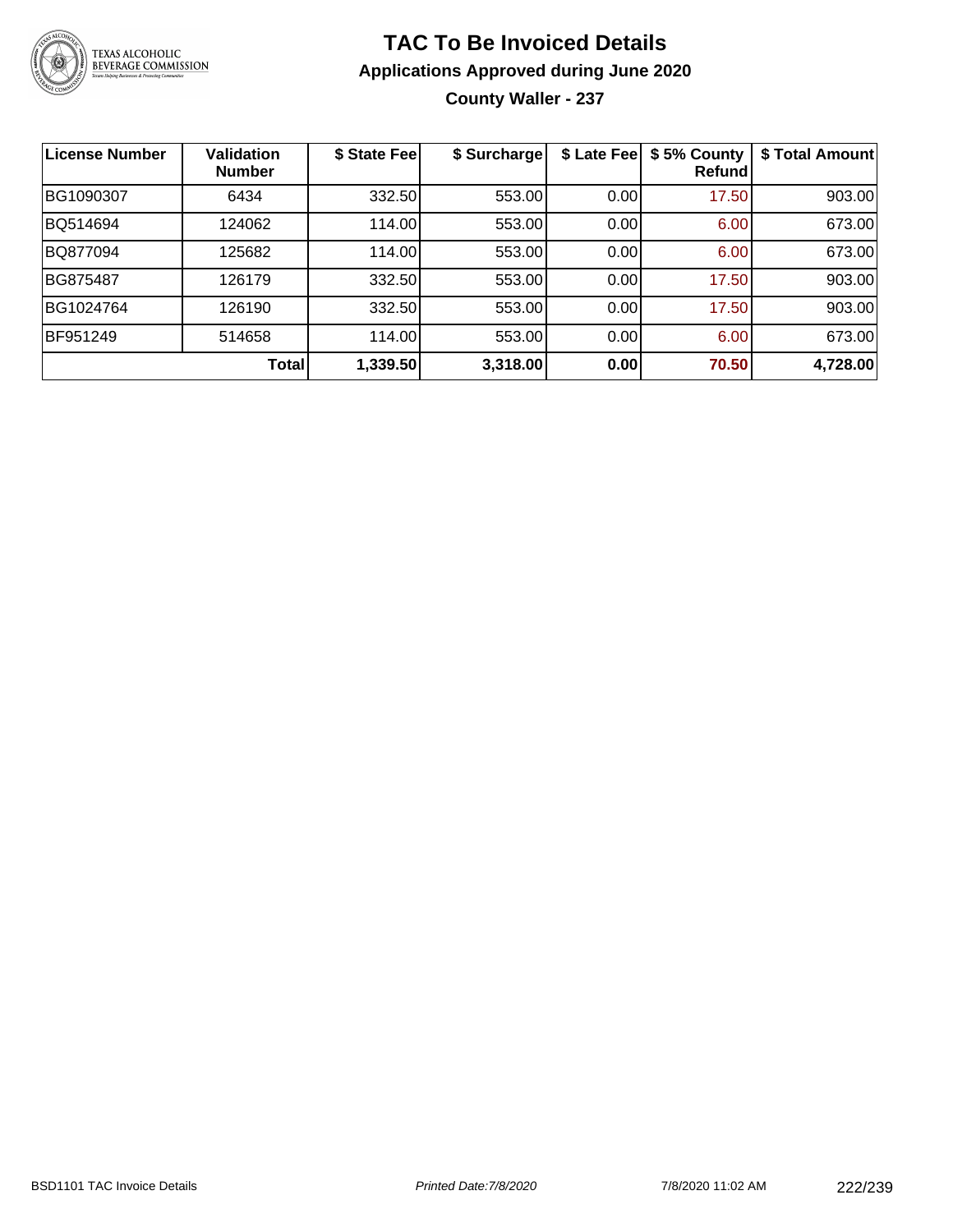

#### **TAC To Be Invoiced Details Applications Approved during June 2020 County Ward - 238**

**License Number Validation Number \$ State Fee \$ Surcharge \$ Late Fee \$ 5% County Refund \$ Total Amount** BE749928 123788 285.00 553.00 0.00 15.00 853.00 **Total 285.00 553.00 0.00 15.00 853.00**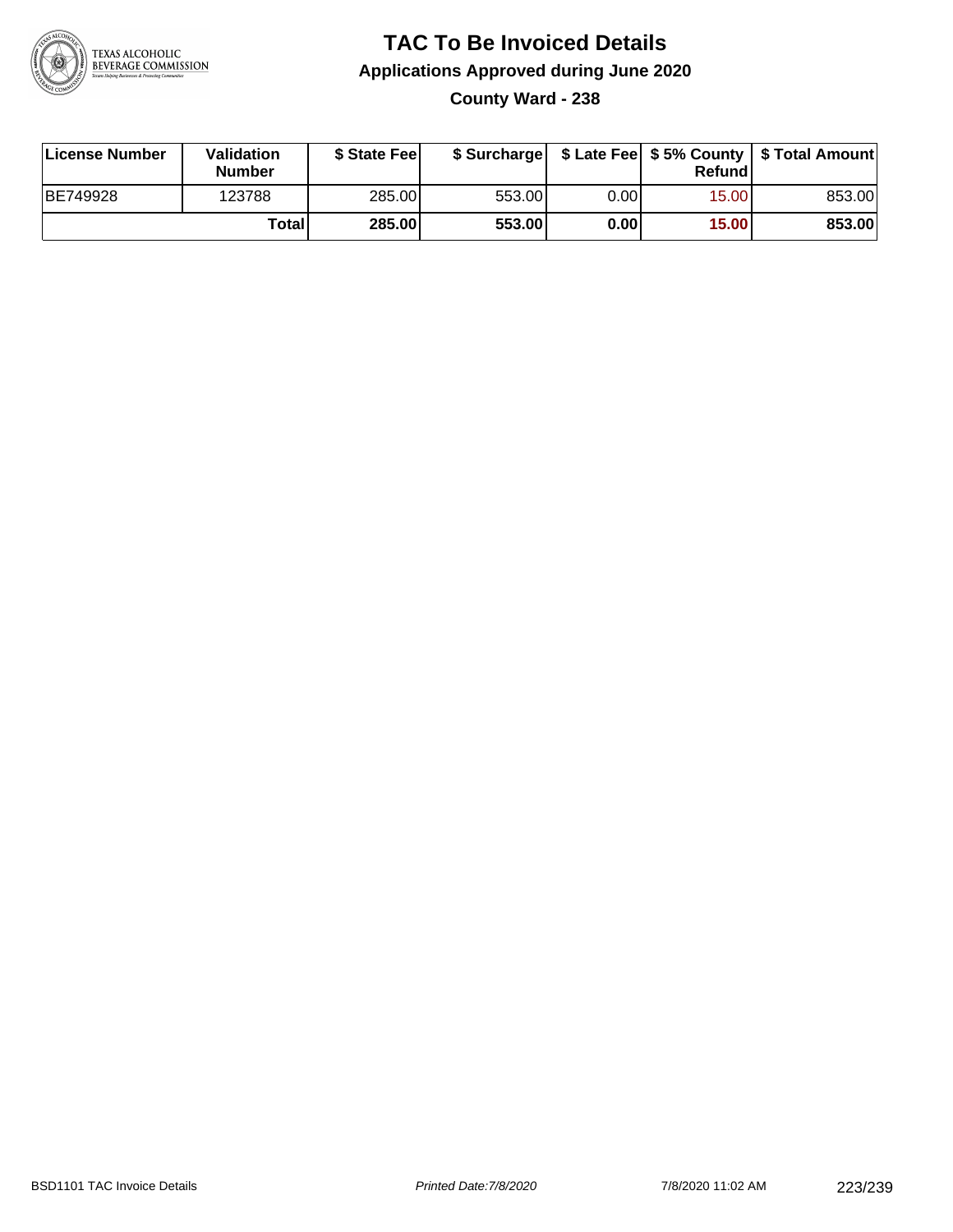

#### **TAC To Be Invoiced Details Applications Approved during June 2020 County Washington - 239**

| <b>License Number</b> | <b>Validation</b><br><b>Number</b> | \$ State Fee | \$ Surcharge | \$ Late Fee | \$5% County<br>Refundl | \$ Total Amount |
|-----------------------|------------------------------------|--------------|--------------|-------------|------------------------|-----------------|
| BG1091348             | 5444                               | 332.50       | 553.00       | 0.00        | 17.50                  | 903.00          |
| BG1091969             | 6623                               | 332.50       | 553.00       | 0.00        | 17.50                  | 903.00          |
| BQ949527              | 123619                             | 114.00       | 553.00       | 0.00        | 6.00                   | 673.00          |
| BQ606905              | 125295                             | 114.00       | 553.00       | 0.00        | 6.00                   | 673.00          |
| BG749556              | 125541                             | 332.50       | 553.00       | 100.00      | 17.50                  | 1,003.00        |
| BF249608              | 510351                             | 114.00       | 553.00       | 0.00        | 6.00                   | 673.00          |
|                       | Total                              | 1,339.50     | 3,318.00     | 100.00      | 70.50                  | 4,828.00        |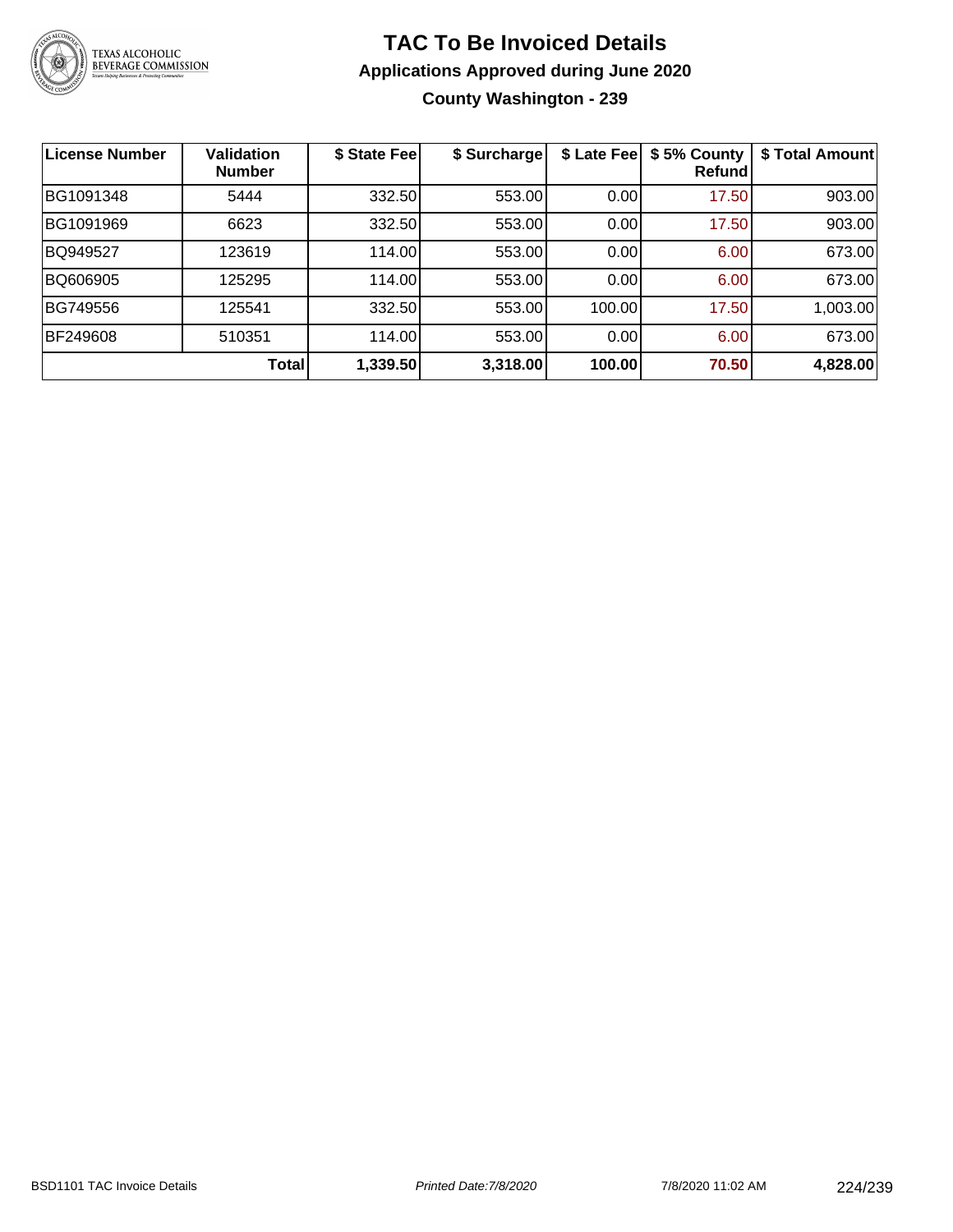

## TEXAS ALCOHOLIC<br>BEVERAGE COMMISSION

#### **TAC To Be Invoiced Details Applications Approved during June 2020 County Webb - 240**

| <b>License Number</b> | <b>Validation</b><br><b>Number</b> | \$ State Fee | \$ Surcharge |        | \$ Late Fee   \$5% County<br><b>Refund</b> | \$ Total Amount |
|-----------------------|------------------------------------|--------------|--------------|--------|--------------------------------------------|-----------------|
| BQ496093              | 123239                             | 114.00       | 553.00       | 0.00   | 6.00                                       | 673.00          |
| BQ431921              | 123471                             | 114.00       | 553.00       | 0.00   | 6.00                                       | 673.00          |
| BF697619              | 124147                             | 114.00       | 553.00       | 0.00   | 6.00                                       | 673.00          |
| BQ552048              | 124404                             | 114.00       | 553.00       | 100.00 | 6.00                                       | 773.00          |
| BF196577              | 124604                             | 114.00       | 553.00       | 0.00   | 6.00                                       | 673.00          |
| BQ698246              | 124904                             | 114.00       | 553.00       | 0.00   | 6.00                                       | 673.00          |
| BG604749              | 124929                             | 332.50       | 553.00       | 0.00   | 17.50                                      | 903.00          |
| BG1019825             | 125013                             | 332.50       | 553.00       | 0.00   | 17.50                                      | 903.00          |
| BG517188              | 125409                             | 332.50       | 553.00       | 0.00   | 17.50                                      | 903.00          |
| BG1018954             | 125661                             | 332.50       | 553.00       | 0.00   | 17.50                                      | 903.00          |
| BQ728077              | 126724                             | 114.00       | 553.00       | 0.00   | 6.00                                       | 673.00          |
| BQ728357              | 126724                             | 114.00       | 553.00       | 0.00   | 6.00                                       | 673.00          |
| BG486316              | 509635                             | 332.50       | 553.00       | 100.00 | 17.50                                      | 1,003.00        |
| BL486316              | 509635                             | 475.00       | 327.00       | 100.00 | 25.00                                      | 927.00          |
| BQ208909              | 513283                             | 114.00       | 553.00       | 0.00   | 6.00                                       | 673.00          |
| BG453078              | 513751                             | 332.50       | 553.00       | 0.00   | 17.50                                      | 903.00          |
|                       | <b>Total</b>                       | 3,496.00     | 8,622.00     | 300.00 | 184.00                                     | 12,602.00       |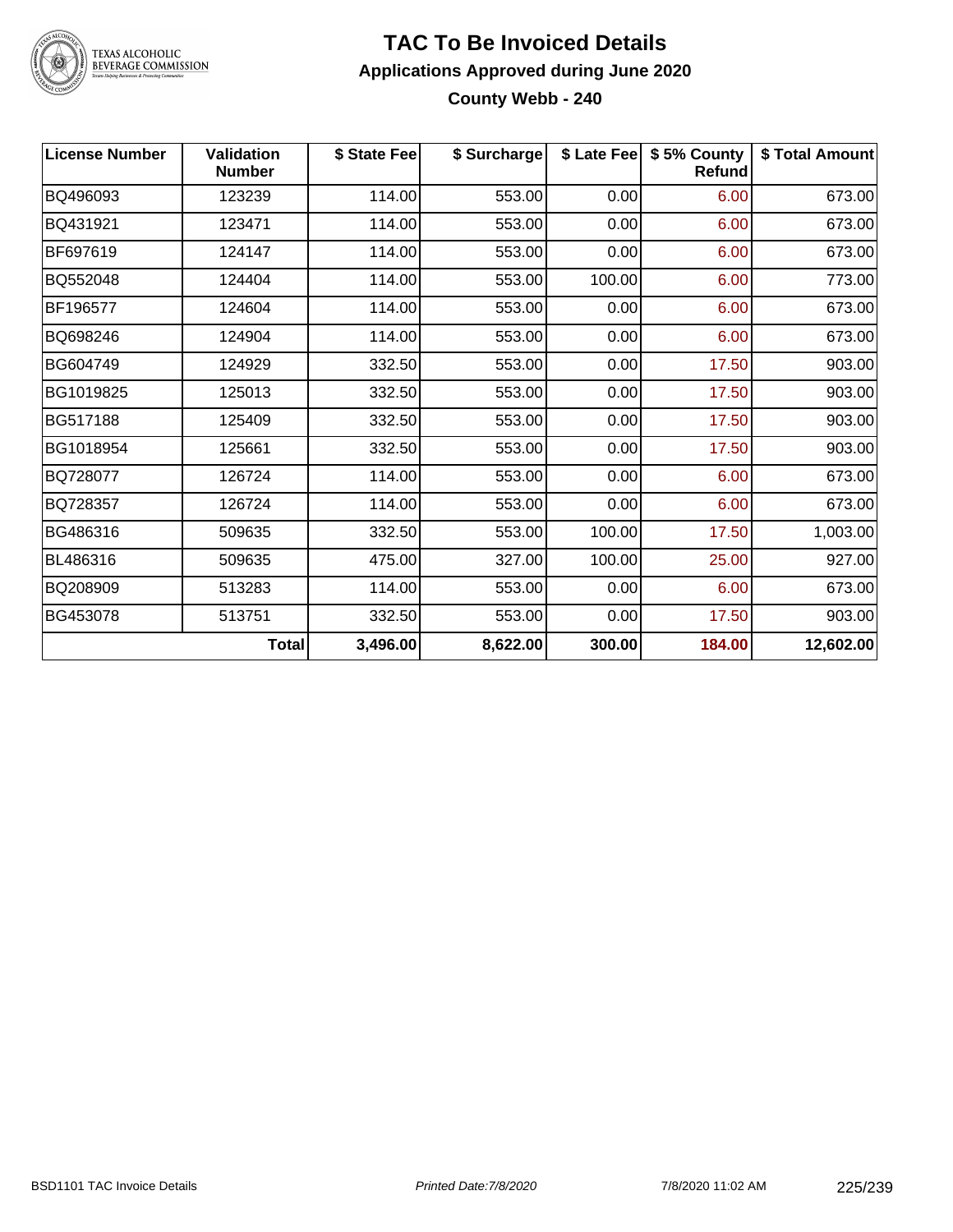

# TEXAS ALCOHOLIC<br>BEVERAGE COMMISSION

#### **TAC To Be Invoiced Details Applications Approved during June 2020 County Wharton - 241**

| <b>License Number</b> | <b>Validation</b><br><b>Number</b> | \$ State Fee | \$ Surcharge | \$ Late Fee | \$5% County<br>Refundl | \$ Total Amount |
|-----------------------|------------------------------------|--------------|--------------|-------------|------------------------|-----------------|
| BQ1091591             | 6806                               | 114.00       | 553.00       | 0.00        | 6.00                   | 673.00          |
| BG873910              | 124424                             | 332.50       | 553.00       | 0.00        | 17.50                  | 903.00          |
| BF632767              | 124968                             | 114.00       | 553.00       | 0.00        | 6.00                   | 673.00          |
| BQ949965              | 125073                             | 114.00       | 553.00       | 0.00        | 6.00                   | 673.00          |
| BG560197              | 125190                             | 332.50       | 553.00       | 0.00        | 17.50                  | 903.00          |
| BG432631              | 125222                             | 332.50       | 553.00       | 0.00        | 17.50                  | 903.00          |
| BQ664726              | 126200                             | 114.00       | 553.00       | 0.00        | 6.00                   | 673.00          |
| BG276835              | 126468                             | 332.50       | 553.00       | 0.00        | 17.50                  | 903.00          |
| BG540846              | 126787                             | 332.50       | 553.00       | 0.00        | 17.50                  | 903.00          |
| BG540845              | 126793                             | 332.50       | 553.00       | 0.00        | 17.50                  | 903.00          |
| BG256215              | 514665                             | 332.50       | 553.00       | 0.00        | 17.50                  | 903.00          |
| BL256215              | 514665                             | 475.00       | 327.00       | 0.00        | 25.00                  | 827.00          |
|                       | <b>Total</b>                       | 3,258.50     | 6,410.00     | 0.00        | 171.50                 | 9,840.00        |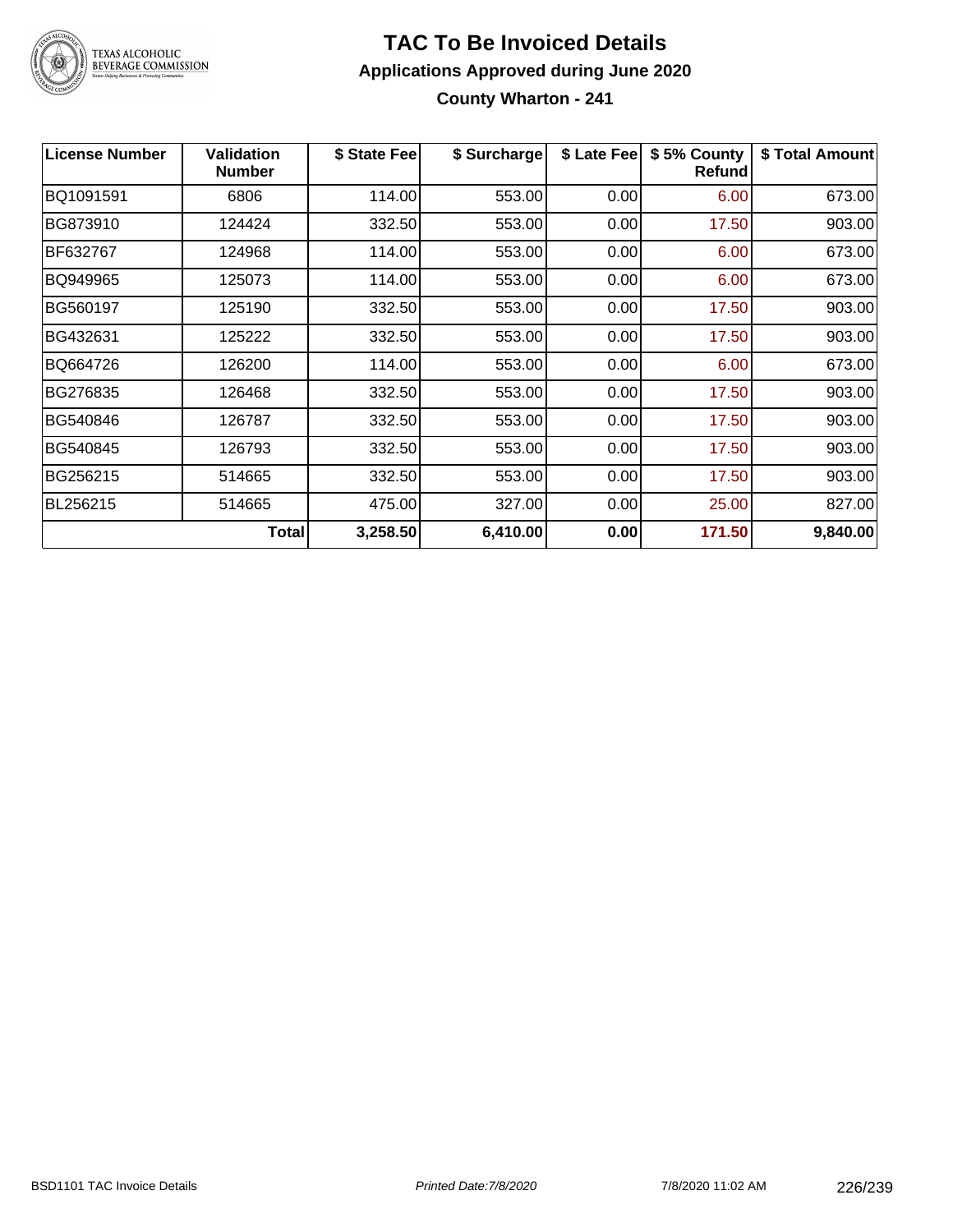

#### **TAC To Be Invoiced Details Applications Approved during June 2020 County Wheeler - 242**

| ∣License Number | <b>Validation</b><br><b>Number</b> | \$ State Fee | \$ Surcharge |       | <b>Refund</b> | \$ Late Fee   \$5% County   \$ Total Amount |
|-----------------|------------------------------------|--------------|--------------|-------|---------------|---------------------------------------------|
| BQ751094        | 124169                             | 114.00L      | 553.00       | 0.001 | 6.00          | 673.00                                      |
| BQ752587        | 124827                             | 114.00       | 553.00       | 0.00  | 6.00          | 673.00                                      |
|                 | Total                              | 228.00       | 1,106.00     | 0.00  | 12.00         | 1,346.00                                    |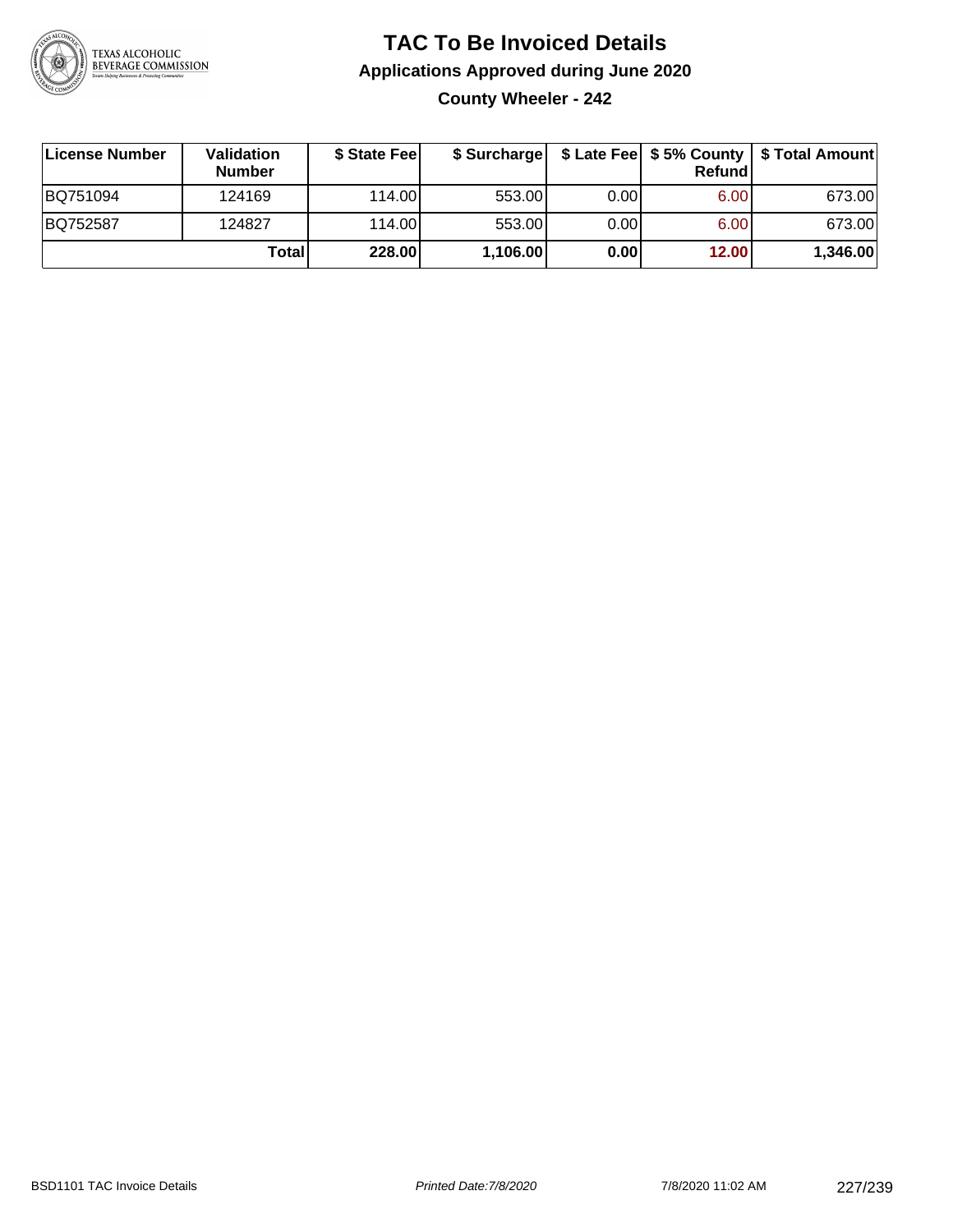

#### **TAC To Be Invoiced Details Applications Approved during June 2020 County Wichita - 243**

| <b>License Number</b> | <b>Validation</b><br><b>Number</b> | \$ State Fee | \$ Surcharge | \$ Late Fee | \$5% County<br><b>Refund</b> | \$ Total Amount |
|-----------------------|------------------------------------|--------------|--------------|-------------|------------------------------|-----------------|
| BG749023              | 6399                               | 332.50       | 553.00       | 0.00        | 17.50                        | 903.00          |
| BG723804              | 123651                             | 332.50       | 553.00       | 0.00        | 17.50                        | 903.00          |
| BG697369              | 125020                             | 332.50       | 553.00       | 0.00        | 17.50                        | 903.00          |
| BL697369              | 125020                             | 475.00       | 327.00       | 0.00        | 25.00                        | 827.00          |
| BF561367              | 125496                             | 114.00       | 553.00       | 0.00        | 6.00                         | 673.00          |
| BQ1018942             | 125509                             | 114.00       | 553.00       | 0.00        | 6.00                         | 673.00          |
| BQ877607              | 125725                             | 114.00       | 553.00       | 0.00        | 6.00                         | 673.00          |
| BQ455866              | 125798                             | 114.00       | 553.00       | 0.00        | 6.00                         | 673.00          |
| BQ558708              | 126292                             | 114.00       | 553.00       | 0.00        | 6.00                         | 673.00          |
| BF477238              | 126632                             | 114.00       | 553.00       | 0.00        | 6.00                         | 673.00          |
| BG725732              | 514705                             | 332.50       | 553.00       | 0.00        | 17.50                        | 903.00          |
|                       | Total                              | 2,489.00     | 5,857.00     | 0.00        | 131.00                       | 8,477.00        |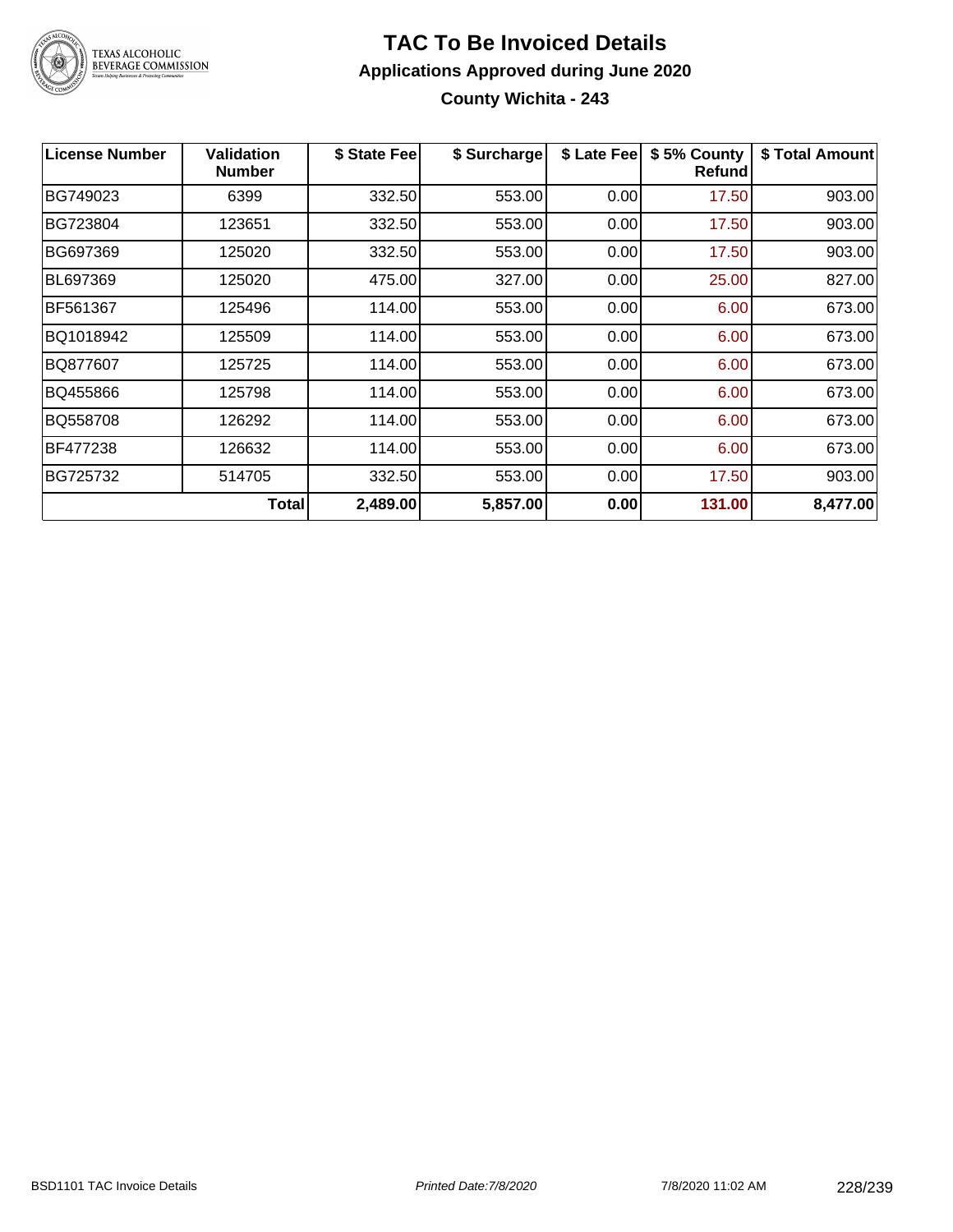

#### **TAC To Be Invoiced Details Applications Approved during June 2020 County Wilbarger - 244**

| License Number | Validation<br><b>Number</b> | \$ State Fee | \$ Surcharge |      | Refundl | \$ Late Fee   \$5% County   \$ Total Amount |
|----------------|-----------------------------|--------------|--------------|------|---------|---------------------------------------------|
| BQ1091316      | 6565                        | 114.00L      | 553.00       | 0.00 | 6.00    | 673.00                                      |
| BQ1090635      | 6566                        | 114.00L      | 553.00       | 0.00 | 6.00    | 673.00                                      |
| BQ753200       | 513920                      | 114.00       | 553.00       | 0.00 | 6.00    | 673.00                                      |
|                | Total                       | 342.00       | 1,659.00     | 0.00 | 18.00   | 2,019.00                                    |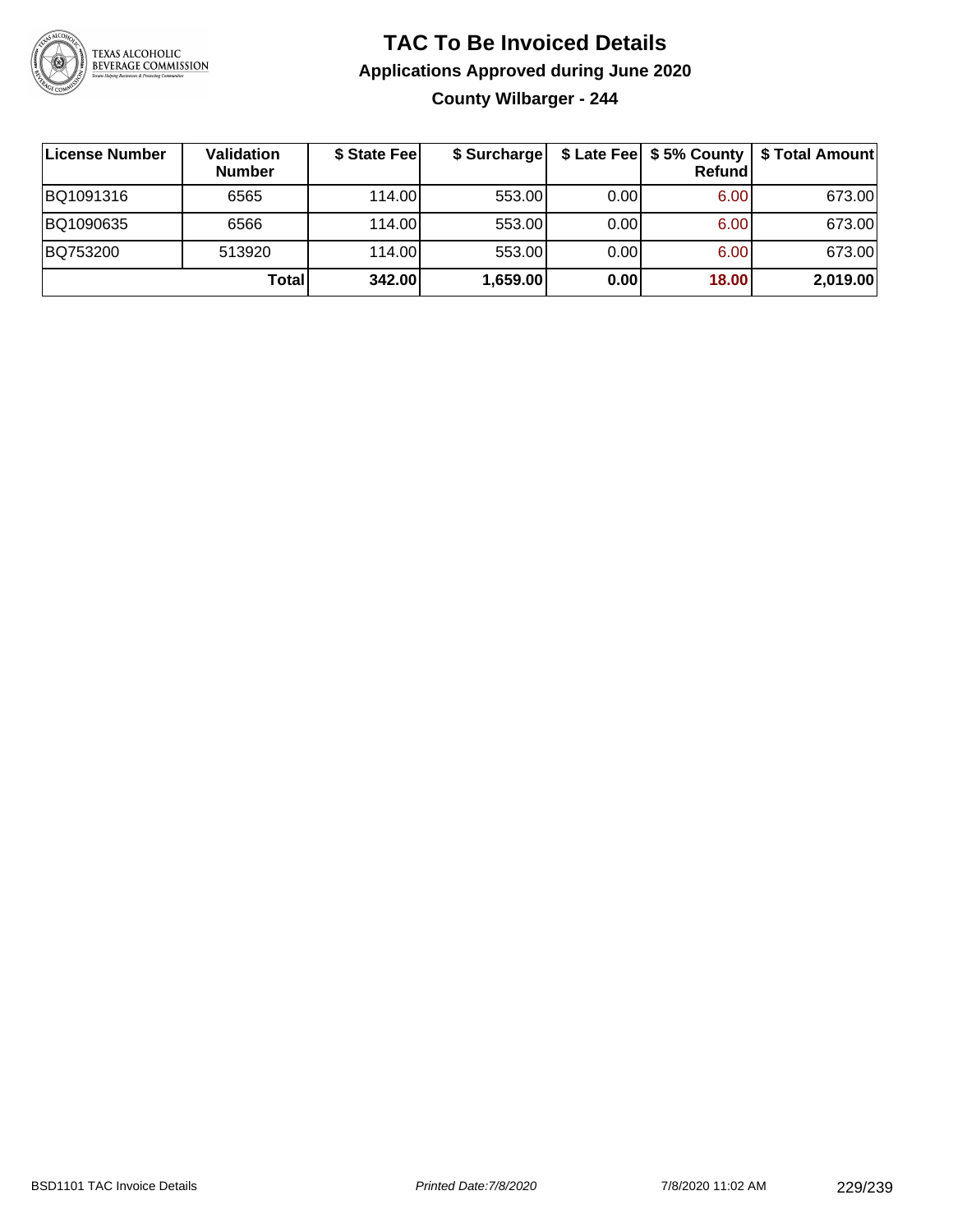

#### **TAC To Be Invoiced Details Applications Approved during June 2020 County Willacy - 245**

| License Number | <b>Validation</b><br><b>Number</b> | \$ State Feel |        |       | Refundl | \$ Surcharge   \$ Late Fee   \$5% County   \$ Total Amount |
|----------------|------------------------------------|---------------|--------|-------|---------|------------------------------------------------------------|
| BG752215       | 125366                             | 332.50        | 553.00 | 0.001 | 17.50   | 903.00                                                     |
| BL752215       | 125366                             | 475.00        | 327.00 | 0.00  | 25.00   | 827.00                                                     |
|                | Total                              | 807.50        | 880.00 | 0.00  | 42.50   | 1,730.00                                                   |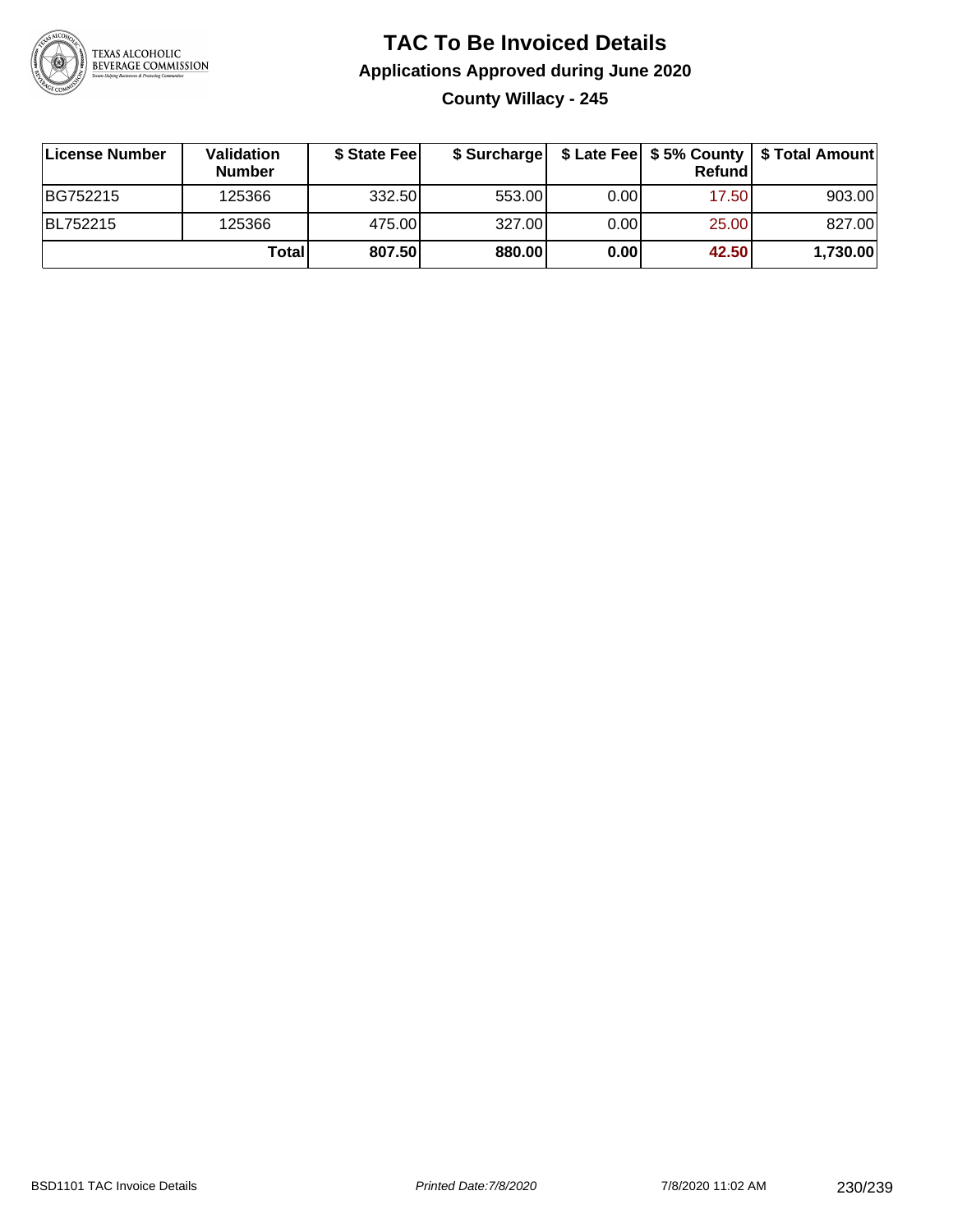

### **TAC To Be Invoiced Details Applications Approved during June 2020**

**County Williamson - 246**

| <b>License Number</b> | Validation<br><b>Number</b> | \$ State Fee | \$ Surcharge | \$ Late Fee | \$5% County<br>Refund | \$ Total Amount |
|-----------------------|-----------------------------|--------------|--------------|-------------|-----------------------|-----------------|
| BG1092116             | 6546                        | 332.50       | 553.00       | 0.00        | 17.50                 | 903.00          |
| BQ1090707             | 6551                        | 114.00       | 553.00       | 0.00        | 6.00                  | 673.00          |
| BQ1092082             | 6677                        | 114.00       | 553.00       | 0.00        | 6.00                  | 673.00          |
| BQ1092263             | 6765                        | 114.00       | 553.00       | 0.00        | 6.00                  | 673.00          |
| BG748419              | 122742                      | 332.50       | 553.00       | 0.00        | 17.50                 | 903.00          |
| BQ948890              | 123129                      | 114.00       | 553.00       | 0.00        | 6.00                  | 673.00          |
| BQ948336              | 123132                      | 114.00       | 553.00       | 0.00        | 6.00                  | 673.00          |
| BQ723476              | 123172                      | 114.00       | 553.00       | 0.00        | 6.00                  | 673.00          |
| BF1021316             | 123486                      | 114.00       | 553.00       | 0.00        | 6.00                  | 673.00          |
| BG286503              | 123534                      | 332.50       | 553.00       | 0.00        | 17.50                 | 903.00          |
| BG874869              | 123761                      | 332.50       | 553.00       | 0.00        | 17.50                 | 903.00          |
| BQ516389              | 123781                      | 114.00       | 553.00       | 0.00        | 6.00                  | 673.00          |
| BG694587              | 124185                      | 332.50       | 553.00       | 0.00        | 17.50                 | 903.00          |
| BG811977              | 124463                      | 332.50       | 553.00       | 0.00        | 17.50                 | 903.00          |
| BG1015155             | 124556                      | 332.50       | 553.00       | 100.00      | 17.50                 | 1,003.00        |
| BG949982              | 124843                      | 332.50       | 553.00       | 0.00        | 17.50                 | 903.00          |
| BG1019047             | 125113                      | 332.50       | 553.00       | 0.00        | 17.50                 | 903.00          |
| BQ753138              | 125275                      | 114.00       | 553.00       | 0.00        | 6.00                  | 673.00          |
| BQ663781              | 125334                      | 114.00       | 553.00       | 0.00        | 6.00                  | 673.00          |
| BQ458624              | 125505                      | 114.00       | 553.00       | 0.00        | 6.00                  | 673.00          |
| BQ495754              | 125507                      | 114.00       | 553.00       | 0.00        | 6.00                  | 673.00          |
| BG559302              | 125575                      | 332.50       | 553.00       | 0.00        | 17.50                 | 903.00          |
| BQ1022722             | 125602                      | 114.00       | 553.00       | 0.00        | 6.00                  | 673.00          |
| BQ753900              | 125953                      | 114.00       | 553.00       | 0.00        | 6.00                  | 673.00          |
| BG1023976             | 126004                      | 332.50       | 553.00       | 0.00        | 17.50                 | 903.00          |
| BQ632764              | 126200                      | 114.00       | 553.00       | 0.00        | 6.00                  | 673.00          |
| BF246976              | 126206                      | 114.00       | 553.00       | 0.00        | 6.00                  | 673.00          |
| BF539865              | 126206                      | 114.00       | 553.00       | 0.00        | 6.00                  | 673.00          |
| BF664730              | 126206                      | 114.00       | 553.00       | 0.00        | 6.00                  | 673.00          |
| BF812359              | 126206                      | 114.00       | 553.00       | 0.00        | 6.00                  | 673.00          |
| BG475447              | 126269                      | 332.50       | 553.00       | 0.00        | 17.50                 | 903.00          |
| BQ559857              | 126308                      | 114.00       | 553.00       | 0.00        | 6.00                  | 673.00          |
| BE475448              | 126417                      | 285.00       | 553.00       | 0.00        | 15.00                 | 853.00          |
| BQ728583              | 126724                      | 114.00       | 553.00       | 0.00        | 6.00                  | 673.00          |
| BQ728585              | 126724                      | 114.00       | 553.00       | 0.00        | 6.00                  | 673.00          |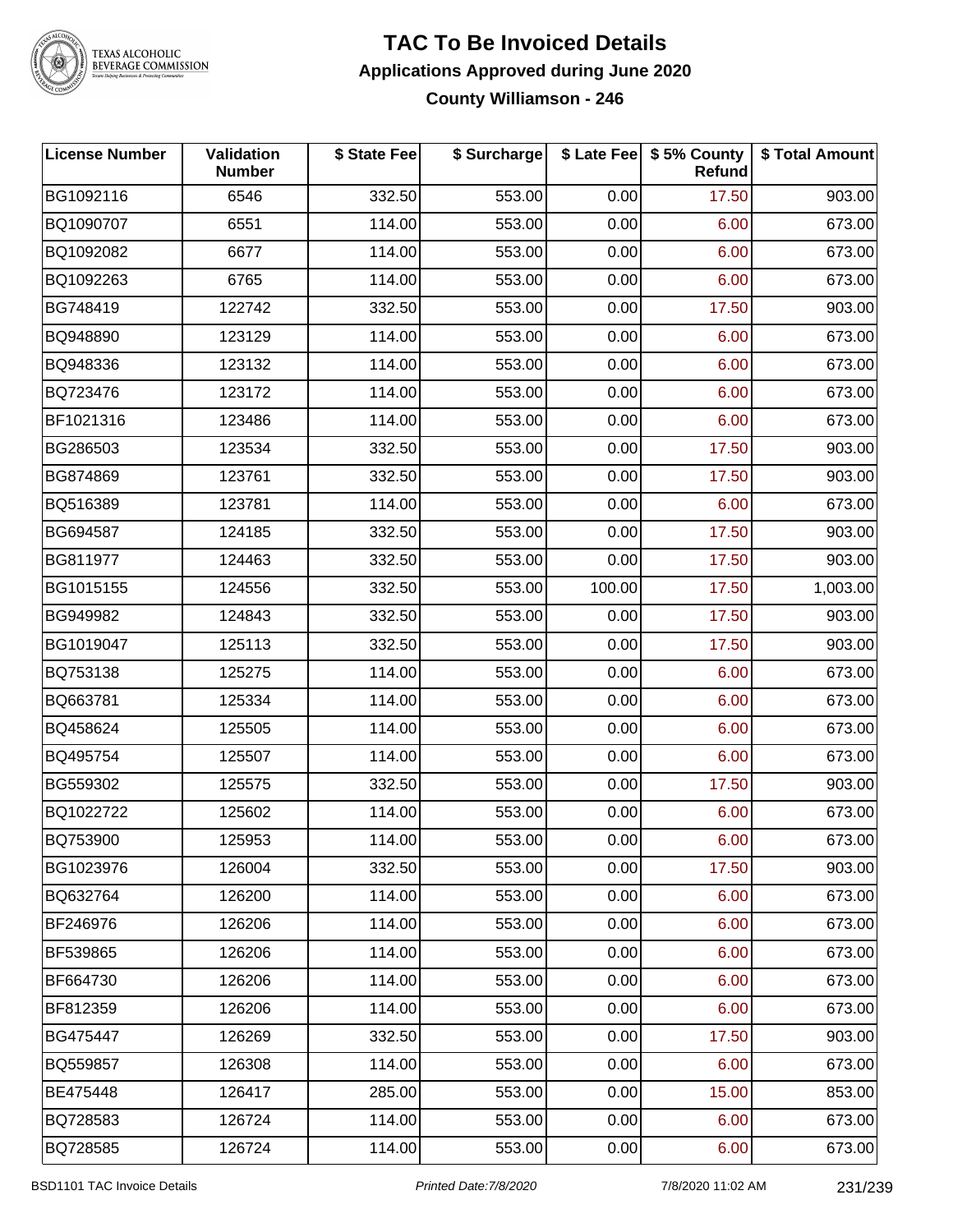| <b>License Number</b> | <b>Validation</b><br><b>Number</b> | \$ State Fee | \$ Surcharge | \$ Late Fee | \$5% County<br><b>Refund</b> | \$ Total Amount |
|-----------------------|------------------------------------|--------------|--------------|-------------|------------------------------|-----------------|
| BQ878870              | 126736                             | 114.00       | 553.00       | 0.00        | 6.00                         | 673.00          |
| BQ1024348             | 126812                             | 114.00       | 553.00       | 0.00        | 6.00                         | 673.00          |
| BQ1024854             | 126814                             | 114.00       | 553.00       | 0.00        | 6.00                         | 673.00          |
| BQ877771              | 126819                             | 114.00       | 553.00       | 0.00        | 6.00                         | 673.00          |
| <b>BG795989</b>       | 506740                             | 332.50       | 553.00       | 0.00        | 17.50                        | 903.00          |
| BG869417              | 512287                             | 332.50       | 553.00       | 0.00        | 17.50                        | 903.00          |
| BG1014792             | 513830                             | 332.50       | 553.00       | 0.00        | 17.50                        | 903.00          |
| BG803070              | 513945                             | 332.50       | 553.00       | 0.00        | 17.50                        | 903.00          |
| BG532926              | 513985                             | 332.50       | 553.00       | 0.00        | 17.50                        | 903.00          |
| BG1010471             | 514507                             | 332.50       | 553.00       | 0.00        | 17.50                        | 903.00          |
| BF307040              | 514531                             | 114.00       | 553.00       | 0.00        | 6.00                         | 673.00          |
| BE141576              | 514904                             | 285.00       | 553.00       | 0.00        | 15.00                        | 853.00          |
|                       | Total                              | 9,633.00     | 25,991.00    | 100.00      | 507.00                       | 36,231.00       |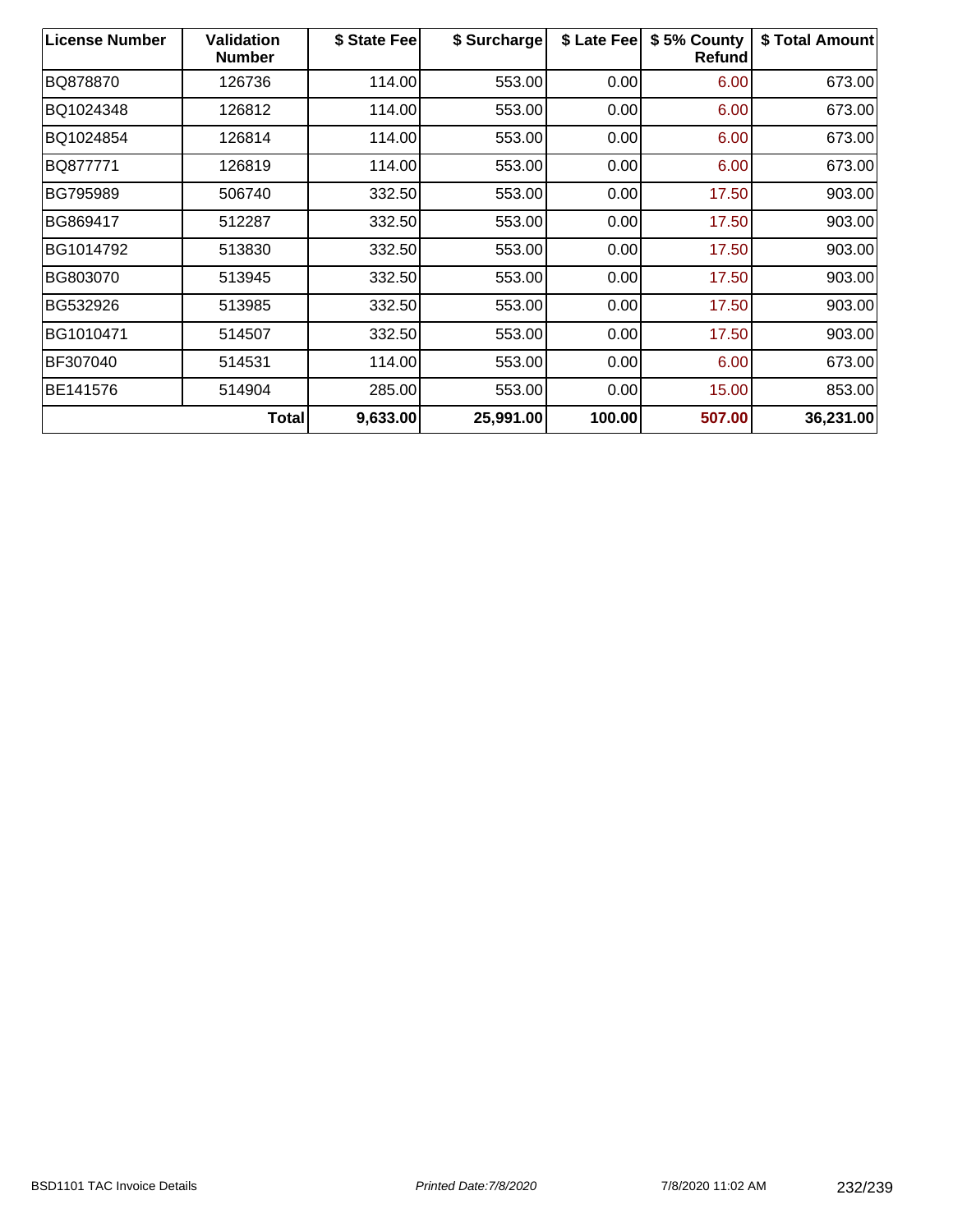

#### **TAC To Be Invoiced Details Applications Approved during June 2020 County Wilson - 247**

| License Number | <b>Validation</b><br><b>Number</b> | \$ State Fee | \$ Surcharge |      | Refundi | \$ Late Fee   \$5% County   \$ Total Amount |
|----------------|------------------------------------|--------------|--------------|------|---------|---------------------------------------------|
| BF749252       | 124085                             | 114.00L      | 553.00       | 0.00 | 6.00    | 673.00                                      |
| BF1020886      | 126343                             | 114.00L      | 553.00       | 0.00 | 6.00    | 673.00                                      |
|                | Total                              | 228.00       | 1,106.00     | 0.00 | 12.00   | 1,346.00                                    |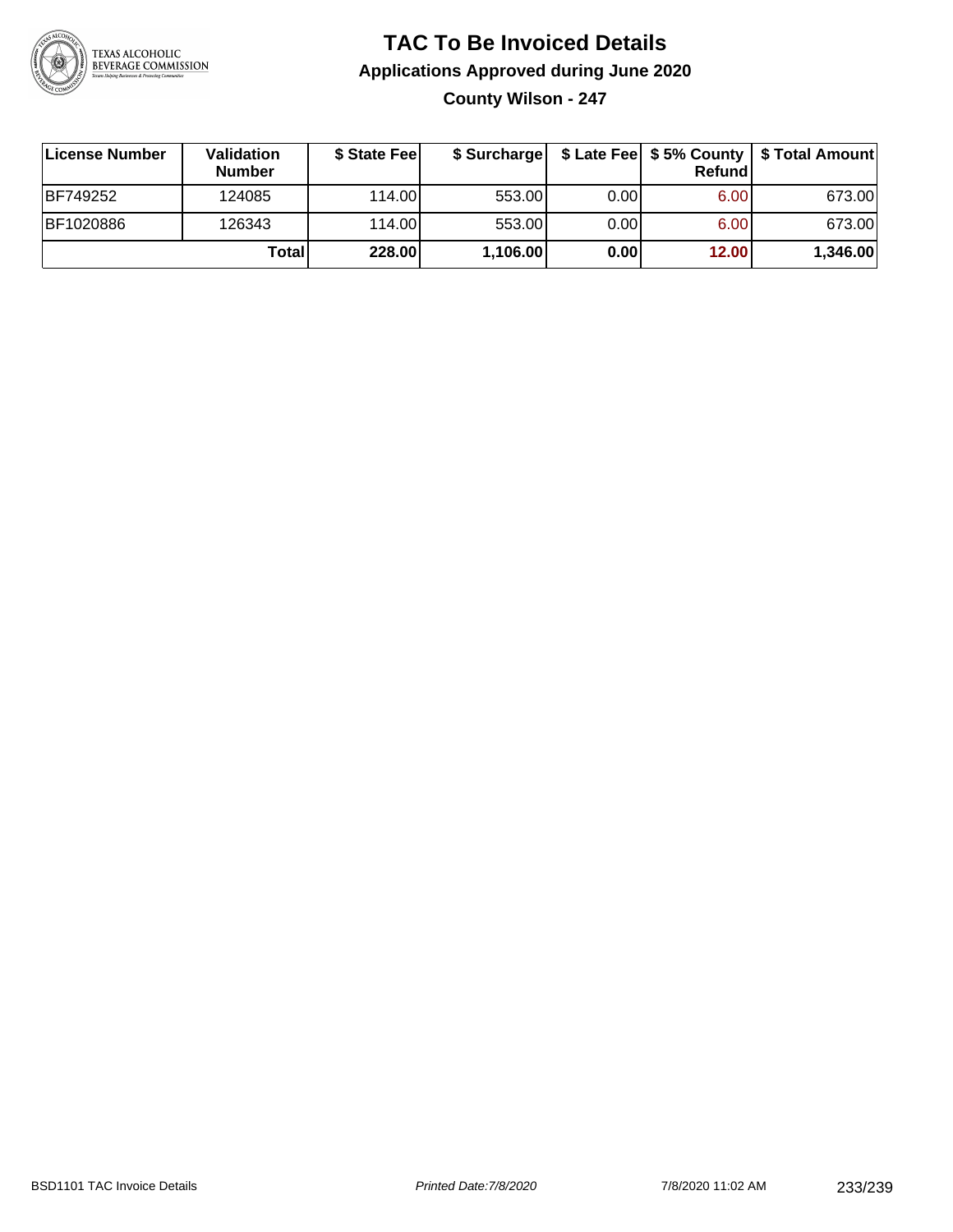

#### **TAC To Be Invoiced Details Applications Approved during June 2020 County Wise - 249**

| License Number | <b>Validation</b><br><b>Number</b> | \$ State Fee | \$ Surcharge | \$ Late Fee | \$5% County<br>Refund | \$ Total Amount |
|----------------|------------------------------------|--------------|--------------|-------------|-----------------------|-----------------|
| BQ664724       | 123578                             | 114.00       | 553.00       | 0.00        | 6.00                  | 673.00          |
| BQ1022426      | 124666                             | 114.00       | 553.00       | 0.00        | 6.00                  | 673.00          |
| BQ539441       | 124827                             | 114.00       | 553.00       | 0.00        | 6.00                  | 673.00          |
| BQ539442       | 124827                             | 114.00       | 553.00       | 0.00        | 6.00                  | 673.00          |
| BQ753796       | 125787                             | 114.00       | 553.00       | 0.00        | 6.00                  | 673.00          |
| BF666413       | 125940                             | 114.00       | 553.00       | 0.00        | 6.00                  | 673.00          |
| BF666662       | 125945                             | 114.00       | 553.00       | 0.00        | 6.00                  | 673.00          |
| BQ541027       | 126304                             | 114.00       | 553.00       | 0.00        | 6.00                  | 673.00          |
| BQ865648       | 509780                             | 114.00       | 553.00       | 0.00        | 6.00                  | 673.00          |
| BQ811867       | 512335                             | 114.00       | 553.00       | 0.00        | 6.00                  | 673.00          |
|                | Totall                             | 1,140.00     | 5,530.00     | 0.00        | 60.00                 | 6,730.00        |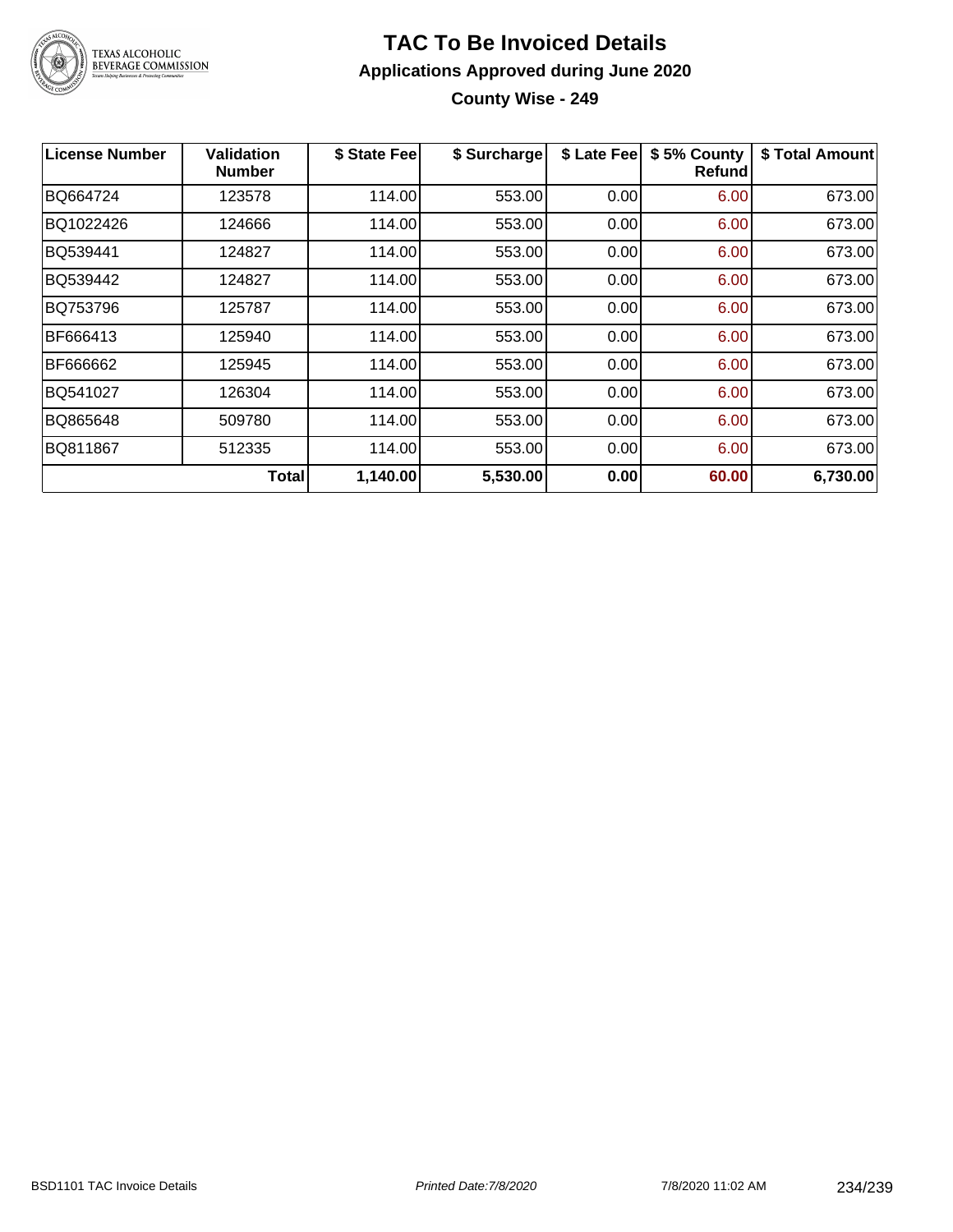

#### **TAC To Be Invoiced Details Applications Approved during June 2020 County Wood - 250**

| ∣License Number | <b>Validation</b><br><b>Number</b> | \$ State Fee | \$ Surcharge | \$ Late Fee | \$5% County<br>Refundl | \$ Total Amount |
|-----------------|------------------------------------|--------------|--------------|-------------|------------------------|-----------------|
| BQ1091189       | 5836                               | 114.00       | 553.00       | 0.00        | 6.00                   | 673.00          |
| BQ878354        | 124854                             | 114.00       | 553.00       | 0.00        | 6.00                   | 673.00          |
| BQ877528        | 125375                             | 114.00       | 553.00       | 0.00        | 6.00                   | 673.00          |
| BQ878976        | 126022                             | 114.00       | 553.00       | 0.00        | 6.00                   | 673.00          |
| BQ950248        | 513907                             | 114.00       | 553.00       | 0.00        | 6.00                   | 673.00          |
|                 | <b>Total</b>                       | 570.00       | 2,765.00     | 0.00        | 30.00                  | 3,365.00        |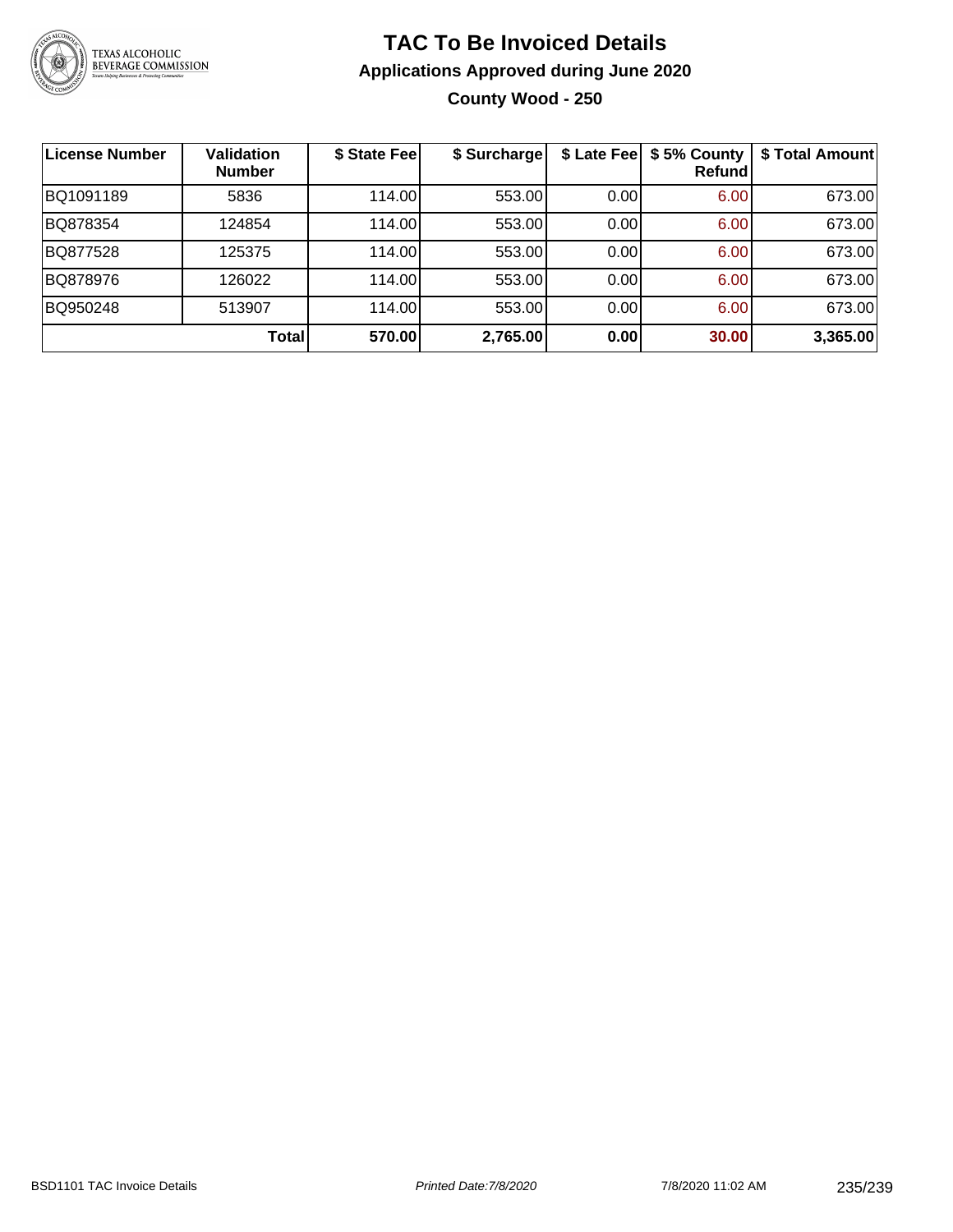

#### **TAC To Be Invoiced Details Applications Approved during June 2020 County Young - 252**

| License Number | Validation<br><b>Number</b> | \$ State Feel |        |      | Refund | \$ Surcharge   \$ Late Fee   \$5% County   \$ Total Amount |
|----------------|-----------------------------|---------------|--------|------|--------|------------------------------------------------------------|
| BQ810934       | 123052                      | 114.00L       | 553.00 | 0.00 | 6.00   | 673.00                                                     |
|                | Totall                      | 114.00        | 553.00 | 0.00 | 6.00   | 673.00                                                     |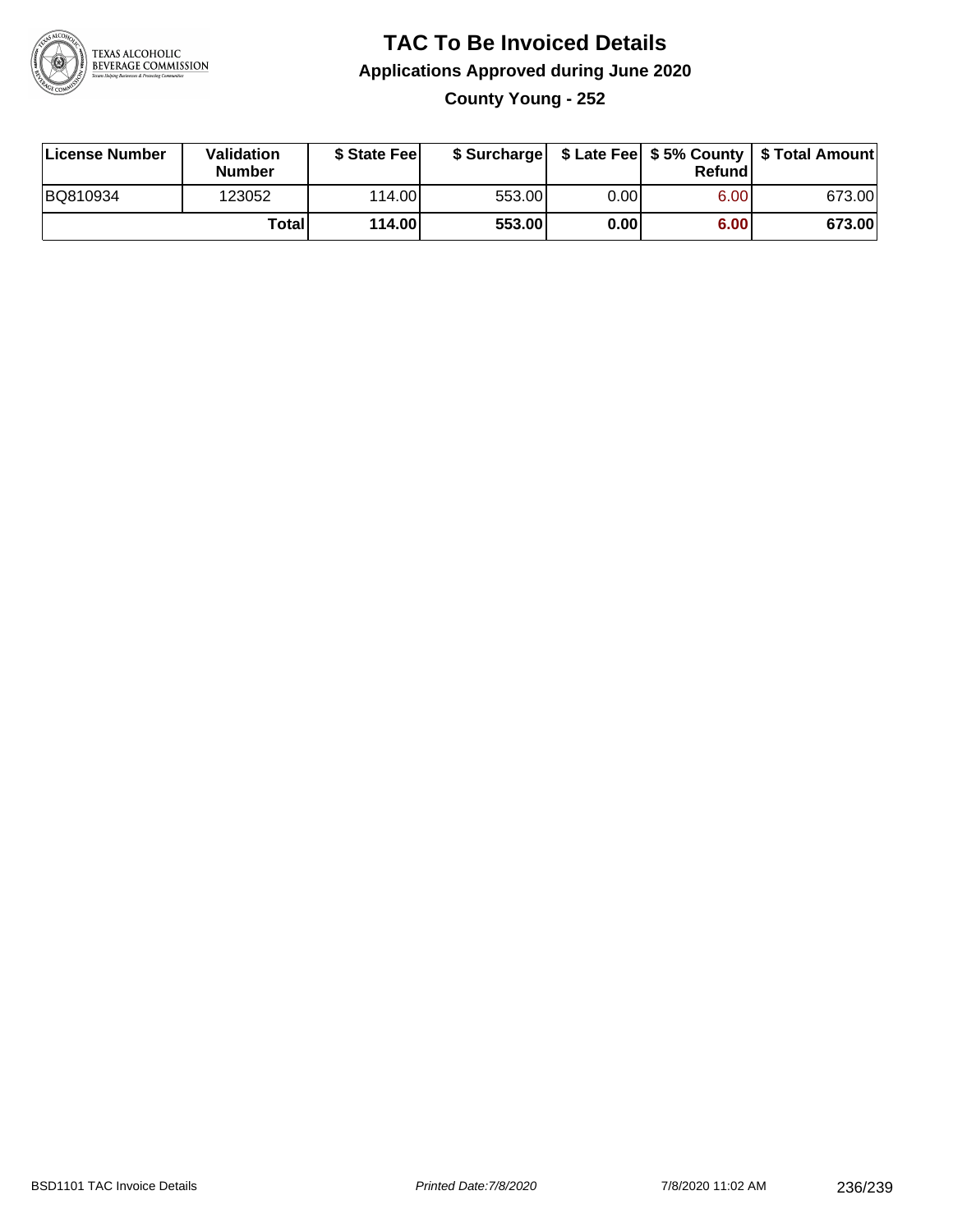

#### **TAC To Be Invoiced Details Applications Approved during June 2020 County Zapata - 253**

| License Number | <b>Validation</b><br><b>Number</b> | \$ State Fee | \$ Surcharge |      | Refund | \$ Late Fee   \$5% County   \$ Total Amount |
|----------------|------------------------------------|--------------|--------------|------|--------|---------------------------------------------|
| BG947833       | 124606                             | 332.50       | 553.00       | 0.00 | 17.50  | 903.00                                      |
| BG1025262      | 126197                             | 332.50       | 553.00       | 0.00 | 17.50  | 903.00                                      |
|                | Total                              | 665.00       | 1,106.00     | 0.00 | 35.00  | 1,806.00                                    |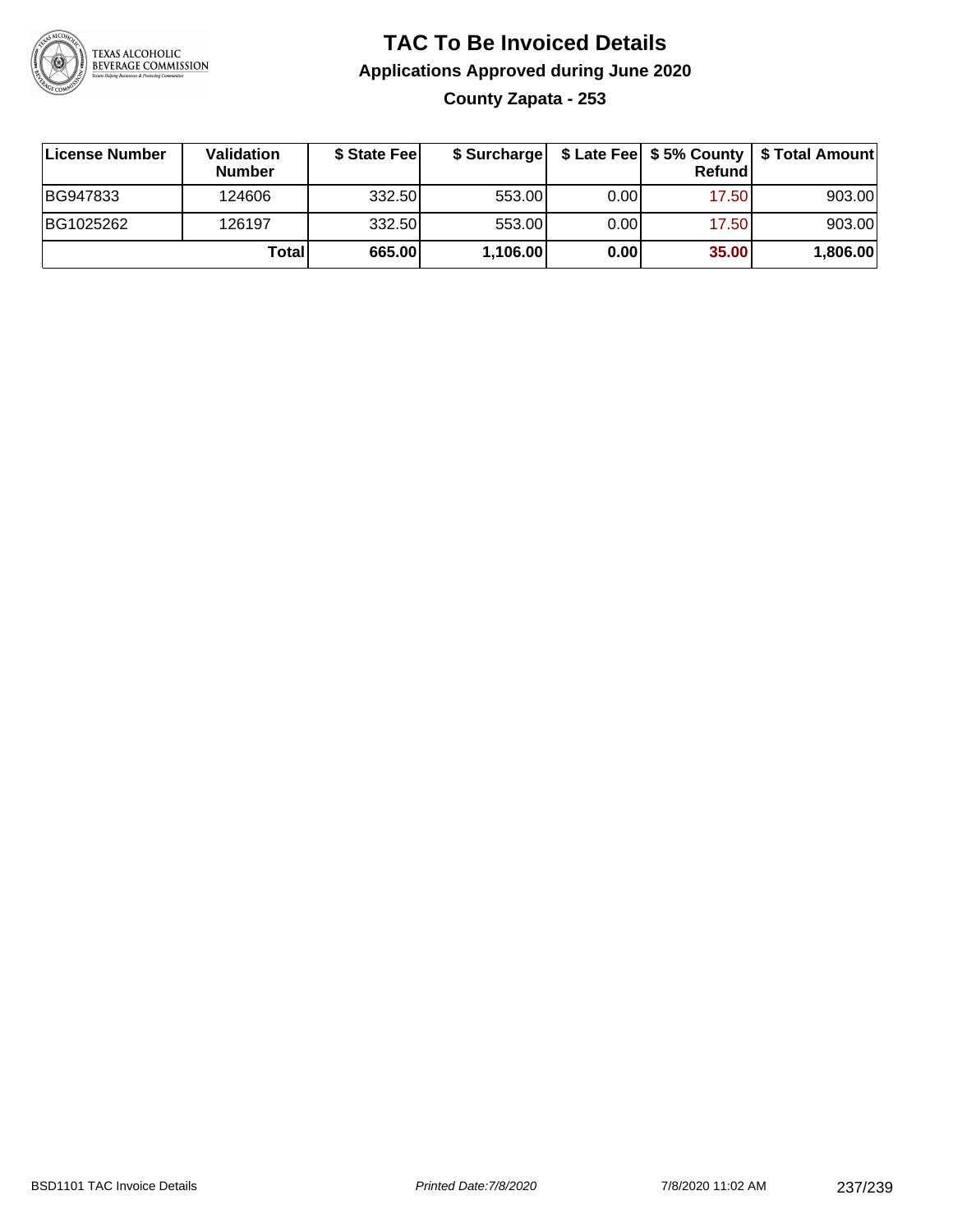

#### **TAC To Be Invoiced Details Applications Approved during June 2020 County Zavala - 254**

**License Number Validation Number \$ State Fee \$ Surcharge \$ Late Fee \$ 5% County Refund \$ Total Amount** BG535460 | 123723 | 332.50| 553.00| 0.00| 17.50| 903.00 BL535460 123723 475.00 327.00 0.00 25.00 827.00 **Total 807.50 880.00 0.00 42.50 1,730.00**